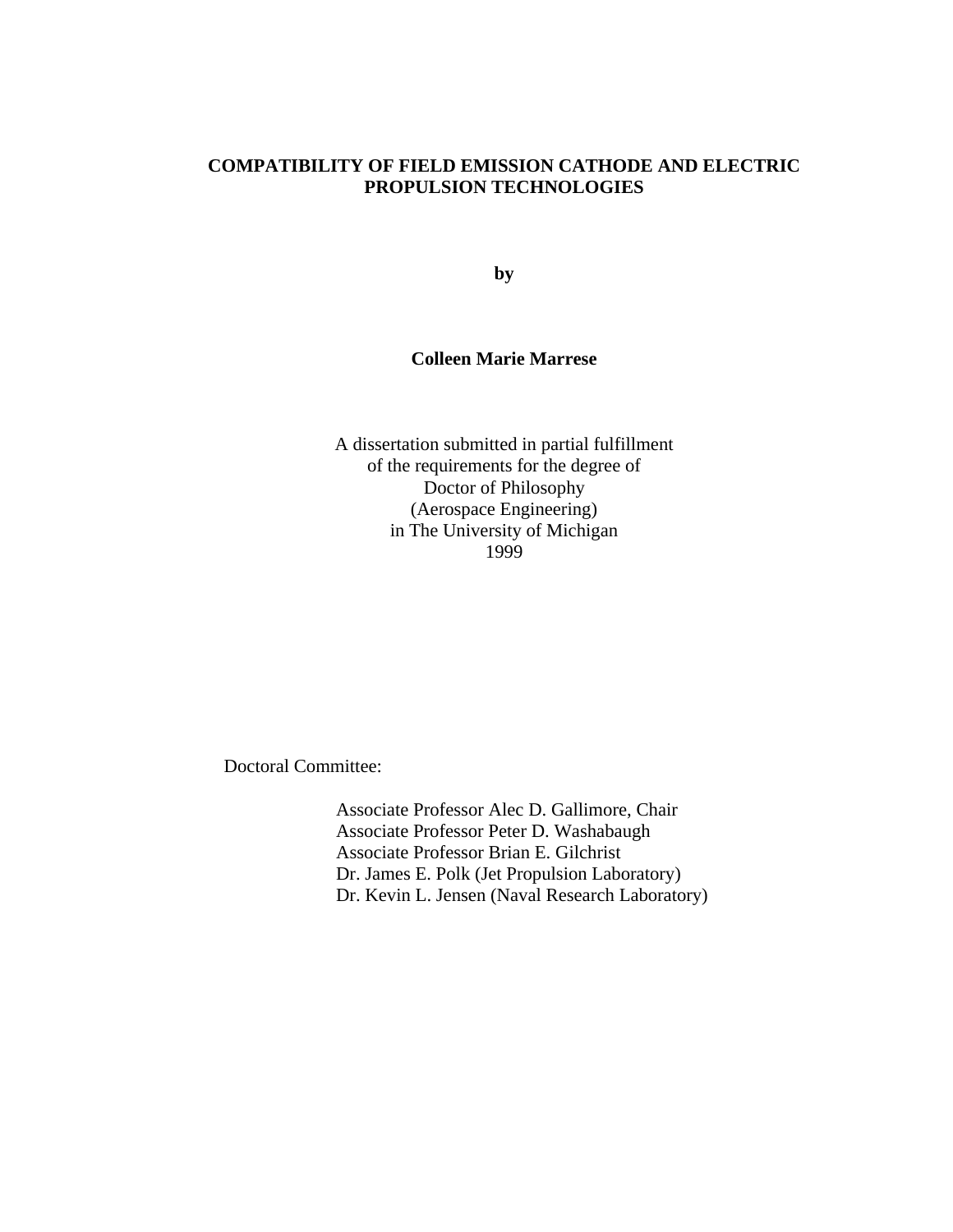© Colleen Marie Marrese All Rights Reserved 1999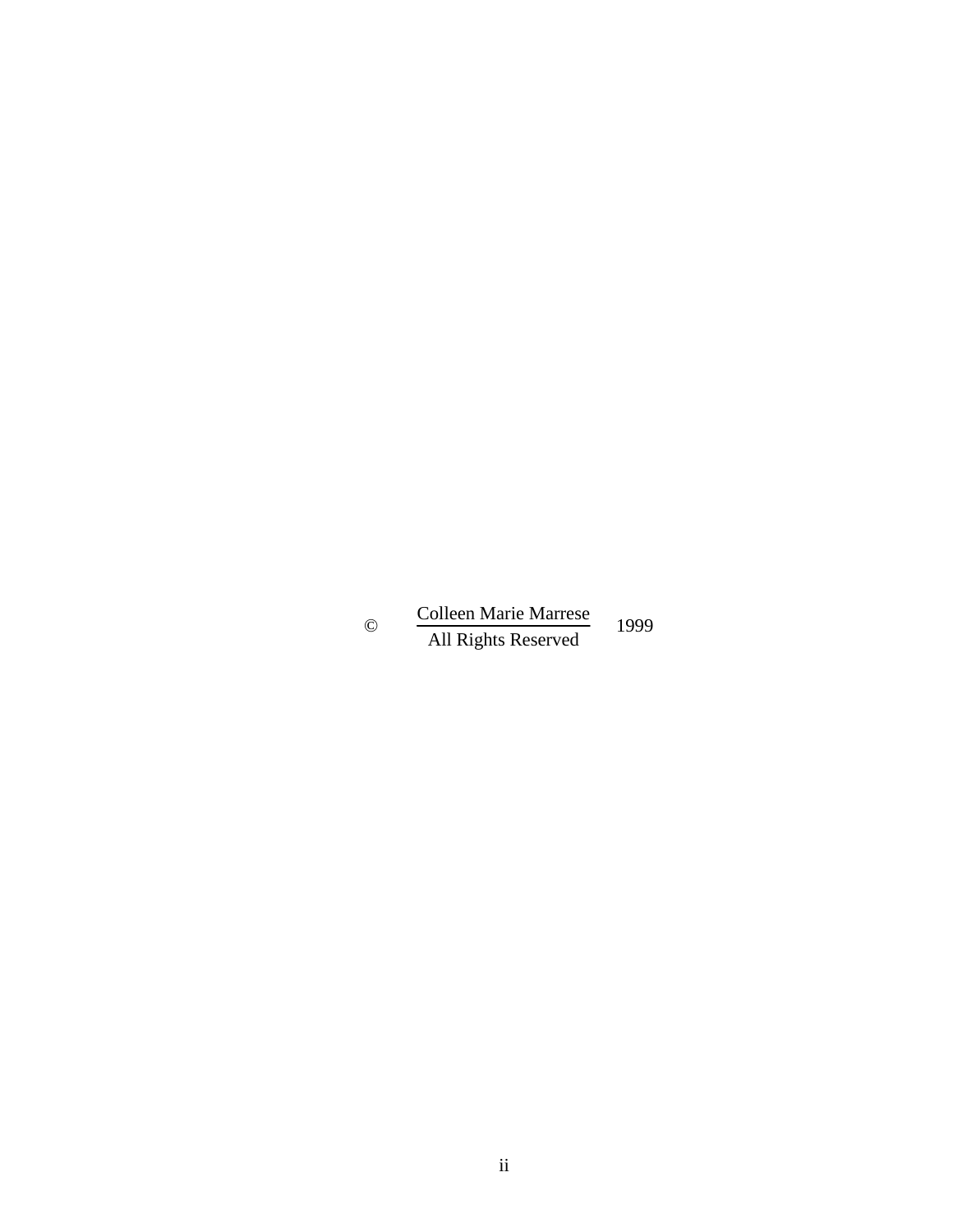To my mom and dad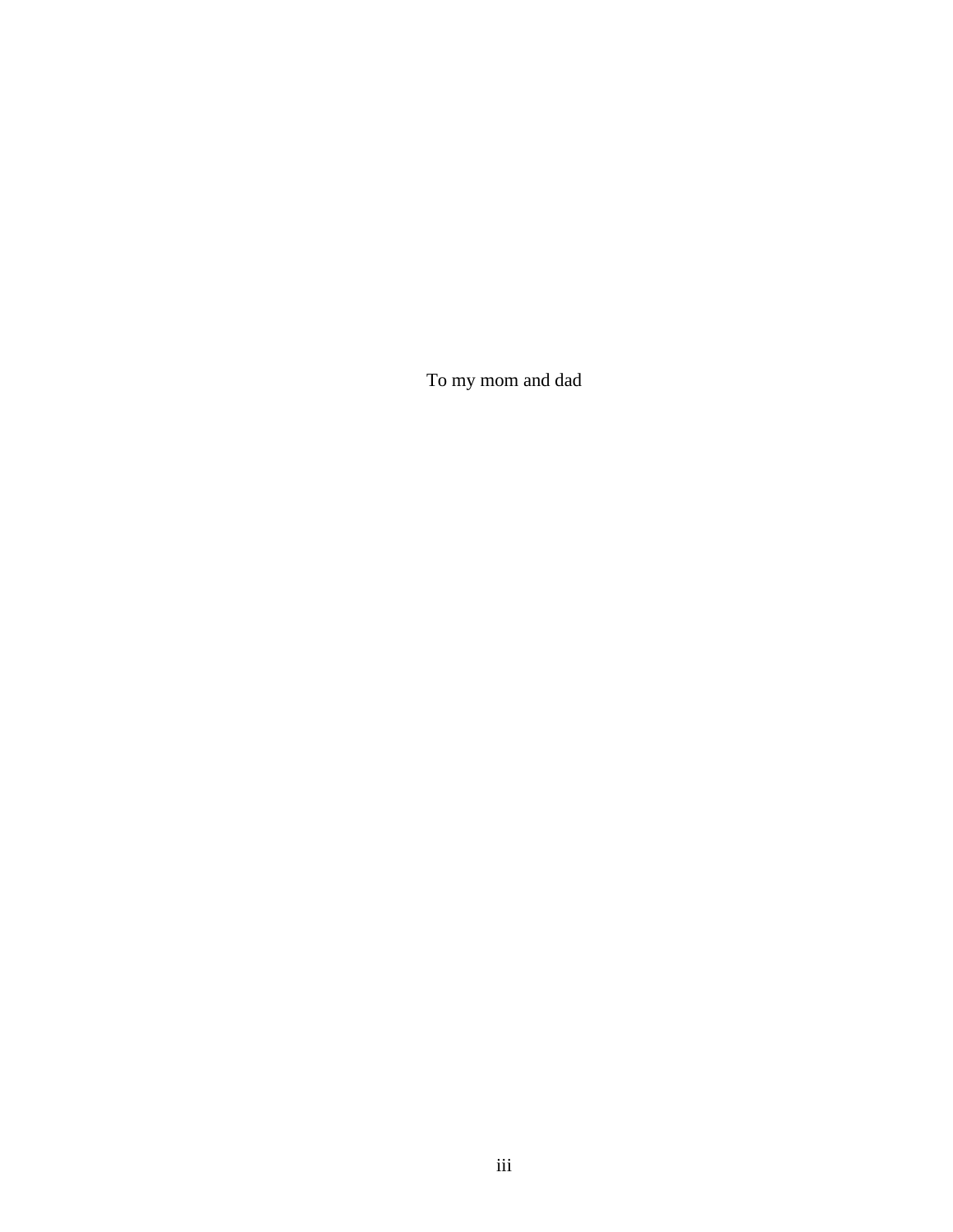# **ACKNOWLEDGMENTS**

This thesis would not be a reality without contributions from an incredible number of people. I apologize for not individually recognizing all of them. I truly appreciate all of the advice and support that I have received from my peers, advisors, and collaborators. I am very grateful for their generosity with their time, expertise, and patience. First, I would like to individually thank my advisor, Professor Gallimore. He has cultivated a laboratory environment with talented students and fantastic facilities that is both a motivational and exciting place to work. He encouraged me and supported opportunities to grow, improve, and learn from the experts wherever they were. His advice and support were essential components of my success. I would also like to thank the talented students working at PEPL with whom I have collaborated on various projects, Matt Domonkos, James Haas, Dr. Brad King, Dr. John Foster, Frank Gulzinski, George Williams, Sang Wook Kim, Dr. Shawn Ohler, and Dr. Sven Bilen, Shane Malone. Matt and James made extraordinarily long hours in the lab or office tolerable, and their friendship made me a much happier and healthier person during the graduate years. I would also like to thank many other people in the Aerospace Dept. including Tom Griffin, Terry Larrow, Dave McLean, and Gary Gould for their technical support and Margaret Fillion, Caroline Rehberg, Bonnie Willey, and Debbie Laird for administrative support.

I also had the privilege of working with many people outside of the University of Michigan. I would like to thank the great people at JPL who advised me, supplied me with equipment and facilities, imaged the parts I destroyed, and made me new ones. I truly enjoyed every summer, spring, fall, and especially winter I worked there. Dr. Polk

iv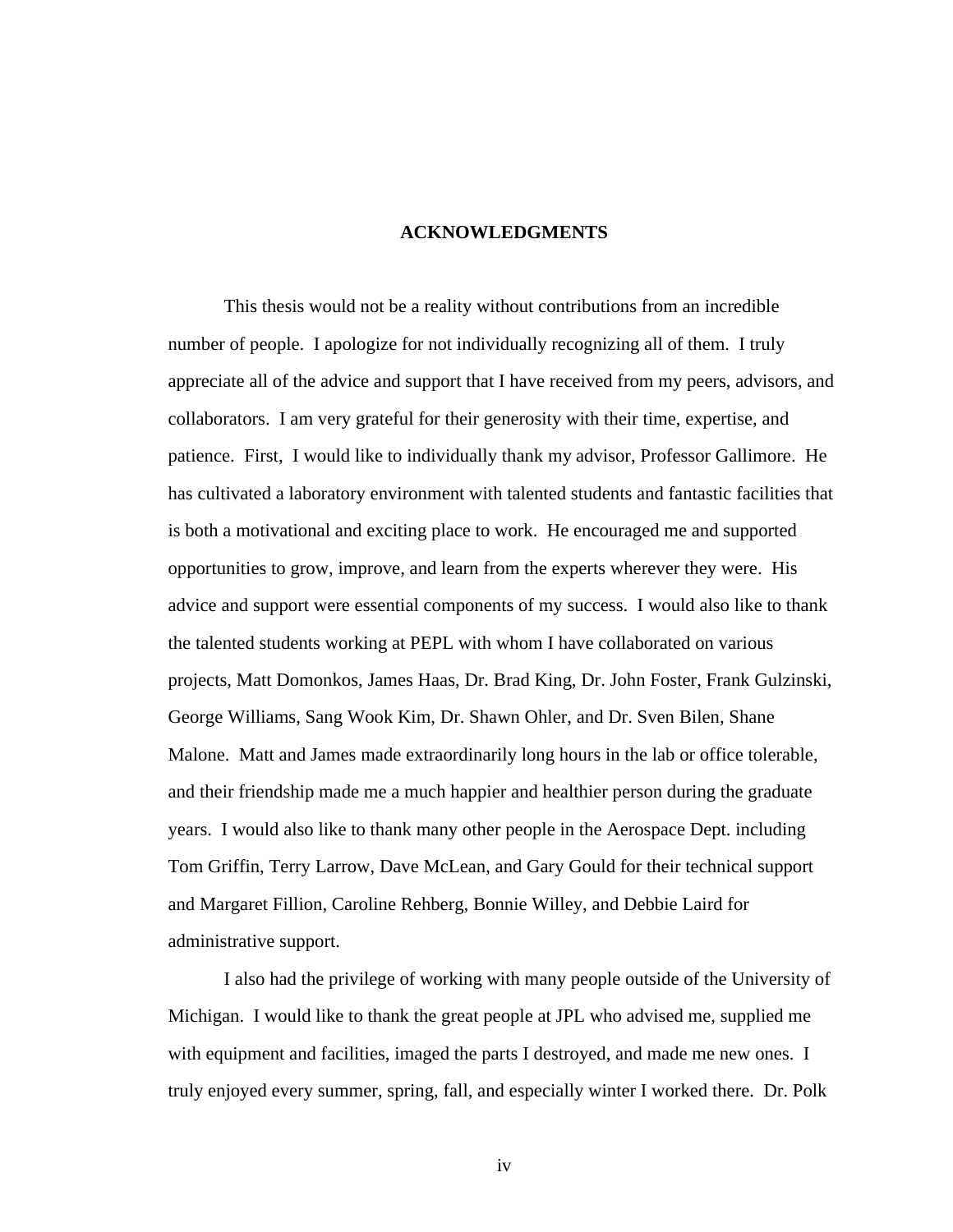has been a fantastic mentor whose enthusiasm has fueled mine. I am also indebted to Dr. Keith Goodfellow, Dr. Joe Wang, John Blandino, Dr. John Brophy, Dr. John Anderson, Dr. Stephanie Leifer, Dr. Juergen Mueller, Muriel Nocca, Oliver Duchemin, Bill Thogmartin, Al Owens, Bob Toomath, Chuck Garner, Russell Lawton, Jim Okuno, Bob, Indrani Chakraborty, Dr. Don Strayer, Dr. Elizabeth Kolowa, Dr. Pierre Giaque, and Dr. Peter Mueller. I am very grateful for the opportunity to work with Drs. Bill Mackie and Tianbao Xie at the Linfield Research Institute. I truly enjoyed the experiences I had in their laboratory studying field emission from carbide cathodes, and appreciate their help, advice, and patience during the process. I would like to thank other people in the field emission cathode community who introduced me to field emission cathode technology, provided me with cathodes, and advised me while I was testing them: Capp Spindt, Dr. Kevin Jensen, and Dr. Richard Fink. I would especially like to thank Dr. Sergei Khartov and Dr. Sasha Korolyov at the Moscow Aviation Institute for introducing me to electric propulsion and having an extraordinary amount of patience while teaching me plasma physics and electric propulsion in Russian. My thesis work is a result of their initial direction and guidance.

I would also like to thank my committee members, Prof. Gallimore, Prof. Washabaugh, Prof. Gilchrist, Dr. Polk, and Dr. Jensen for their support, help, and advice while documenting and completing my thesis work; any errors which remain are my own. Dr. Jensen's help in acquiring cathodes and modeling their performance was greatly appreciated.

I would also like to gratefully acknowledge the sponsors of this research and my graduate education, BMDO (contract monitored by Dr. James Polk at JPL), AFOSR (Dr. Mitat Birkan), JPL (Dr. James Polk), and ZONTA. Initial funding for my graduate studies came from Dr. Len Caveny (formerly at BMDO). I am truly grateful for his support. I would also like to thank Misison Research Inc. for free access to MAGIC.

v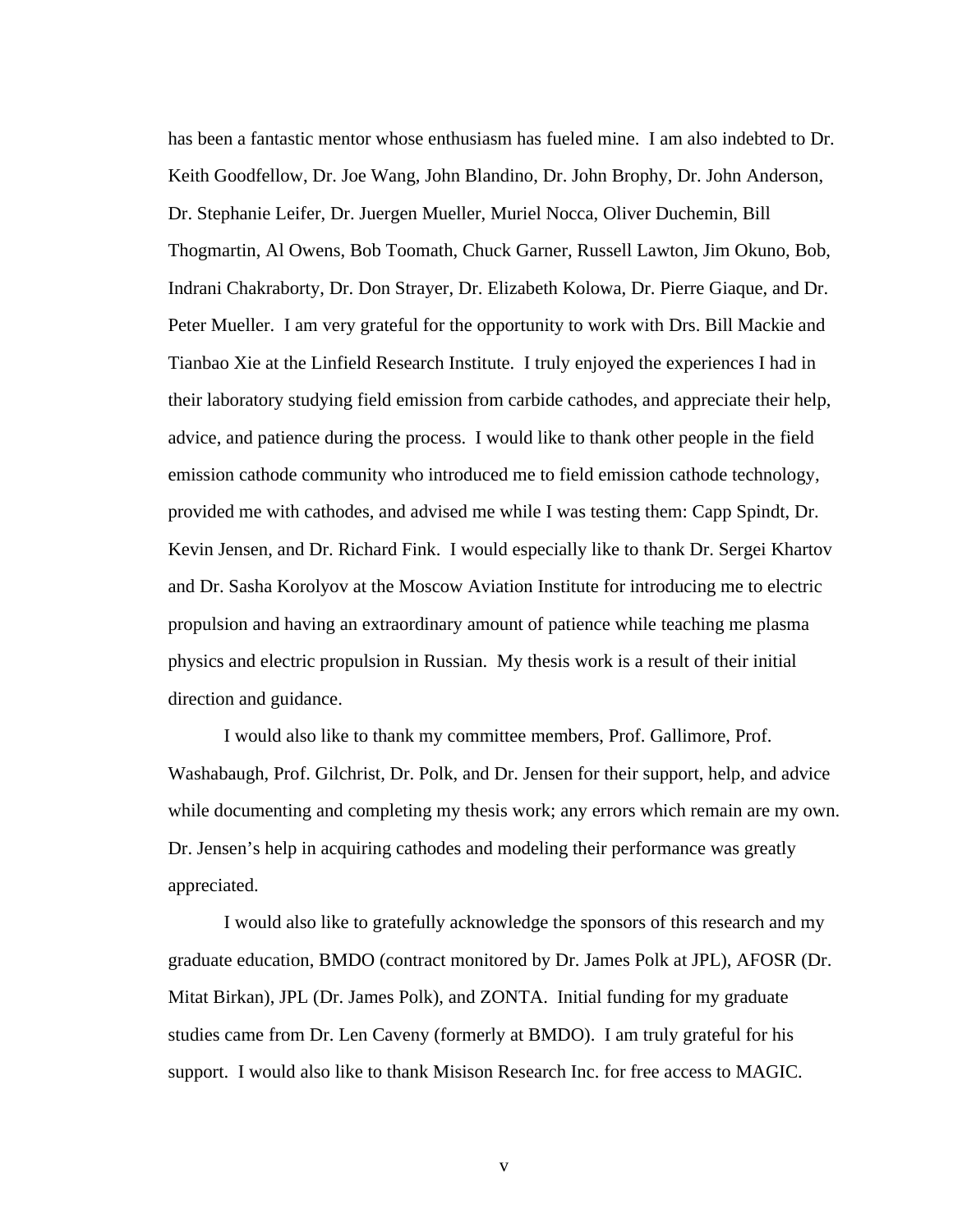Most importantly, I thank my family for their love, support, encouragement, prayers, and inspiration, every step of the way. I also thank my best friend Chris for his support and for giving me the incentive to finish this thesis now.

I hope that everyone who has this same opportunity to pursue a Ph.D. truly realizes how incredibly lucky we all are.

C. M. M

June 9, 1999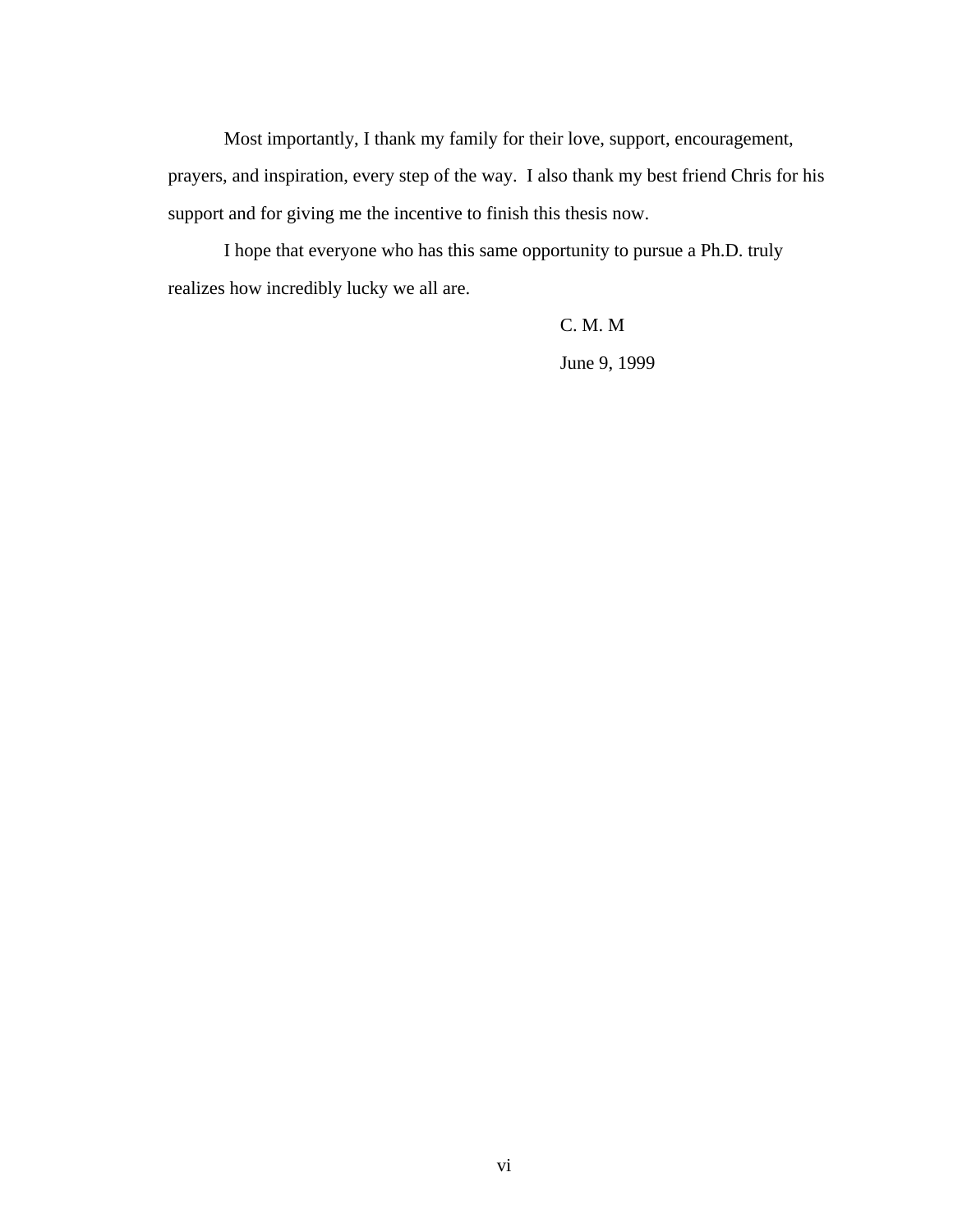## **PREFACE**

This thesis represents the first investigation into the compatibility of Field Emission (FE) cathodes and Electric Propulsion (EP) systems. FE cathodes have demonstrated 1000s of hours of operation in Ultra High Vacuum (UHV) environments. Hall thrusters have demonstrated 1000s of hours of operation in  $10^{-6}$ - $10^{-5}$  Torr with hollow cathodes. FE cathodes are being considered to replace hollow cathodes in Hall and ion thrusters because they do not require propellant, operate cold, and operate at much lower power levels. These features are especially important as EP systems are shrinking in size and power levels to meso- and microscales. The effects of hostile thruster environments on the performance of FE cathodes was investigated in this thesis work. Issues of contamination, lifetime, and space-charge limited electron emission were addressed. Experiments were performed to determine if silicon and molybdenum Field Emission Array (FEA) cathodes could operate in xenon environments without performance degradation, what caused the performance degradation, and how the degradation rate could be controlled. Models were developed to predict performance degradation rates of Si and Mo FEA cathodes in xenon environments. They were used to determine cathode lifetimes and suggest cathode configurations that will satisfy lifetime and current requirements. A sheath model was also developed to predict space-charge current limits in operating configurations where a plasma provides a virtual anode to collect the emitted current. This model was also used to investigate the space-charge limits on FE cathodes in Low Earth Orbit (LEO) on a tether system. The sheath and performance models were used to optimize cathode configurations for thruster and tether applications.

vii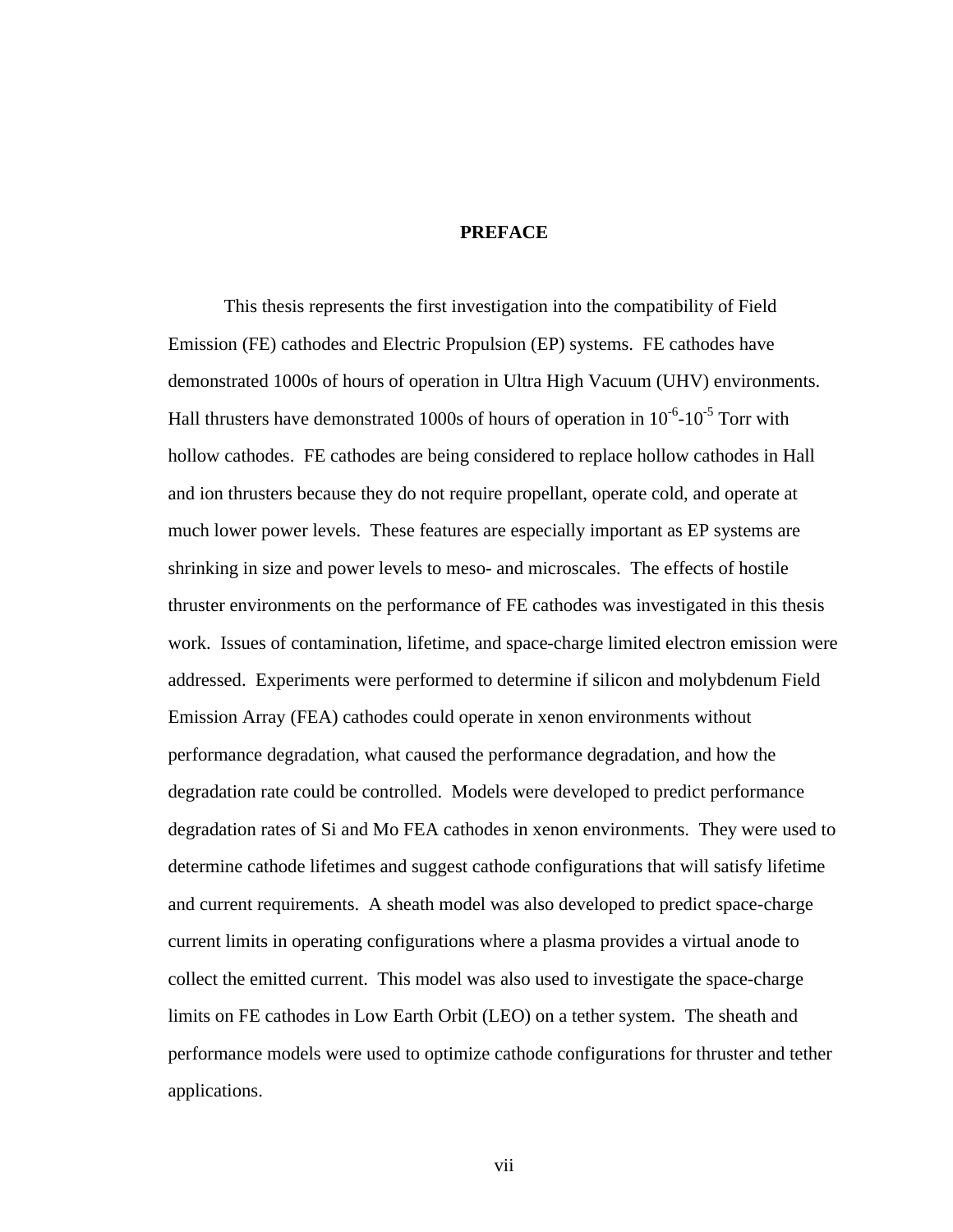# **TABLE OF CONTENTS**

| 1.1.6 Conventional Electric Propulsion Cathode |  |
|------------------------------------------------|--|
|                                                |  |
|                                                |  |
|                                                |  |
|                                                |  |
|                                                |  |
|                                                |  |
|                                                |  |
| 1.1.2 State-of-the-Art FE Cathode Technology13 |  |
|                                                |  |
|                                                |  |
|                                                |  |
|                                                |  |
| 2 CATHODE ENVIRONMENT CHARACTERIZATION 25      |  |
|                                                |  |
|                                                |  |
|                                                |  |
|                                                |  |
|                                                |  |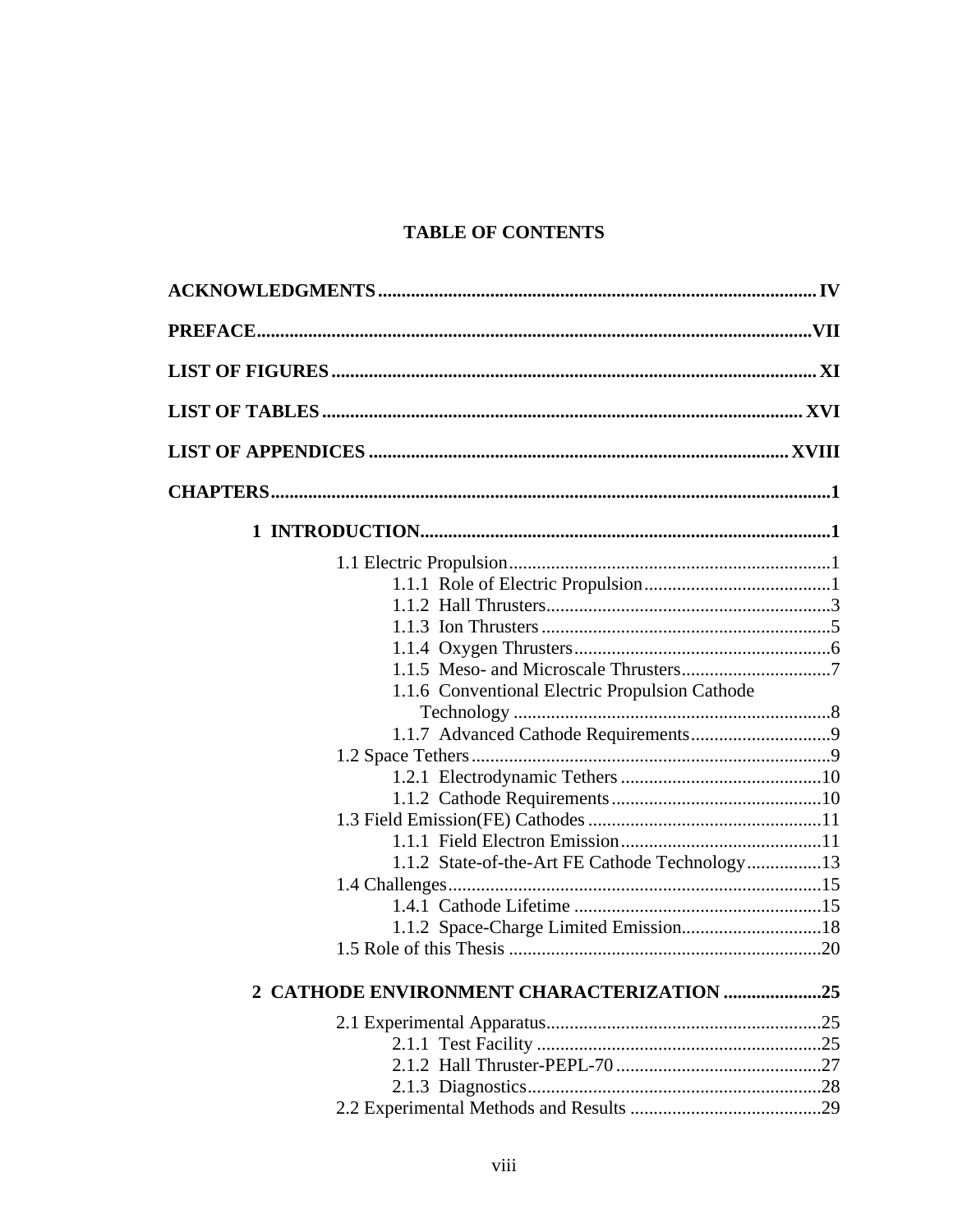| 2.2.2 Xenon Pressure and Ion Current Density in          |  |
|----------------------------------------------------------|--|
|                                                          |  |
|                                                          |  |
| 3 FIELD EMISSION CATHODE EXPERIMENTS34                   |  |
|                                                          |  |
|                                                          |  |
|                                                          |  |
| 3.1.3 Experimental Methods and Results 37                |  |
| 3.2 Mo and Si Field Emission Array Cathode Experiments42 |  |
|                                                          |  |
|                                                          |  |
| 3.2.3 Si FEA Cathode Experimental Methods and            |  |
|                                                          |  |
| 3.2.4 Mo FEA Cathode Experimental Methods and            |  |
|                                                          |  |
|                                                          |  |
|                                                          |  |
|                                                          |  |
|                                                          |  |
| 4 MICROTIP CATHODE PERFORMANCE MODELING  67              |  |
|                                                          |  |
|                                                          |  |
|                                                          |  |
|                                                          |  |
|                                                          |  |
|                                                          |  |
|                                                          |  |
| 4.3 Application of Modeling and Experimental Results90   |  |
| <b>5 SPACE-CHARGE LIMITED ELECTRON EMISSION FROM</b>     |  |
|                                                          |  |
|                                                          |  |
|                                                          |  |
|                                                          |  |
|                                                          |  |
|                                                          |  |
|                                                          |  |
|                                                          |  |
|                                                          |  |
|                                                          |  |
|                                                          |  |
|                                                          |  |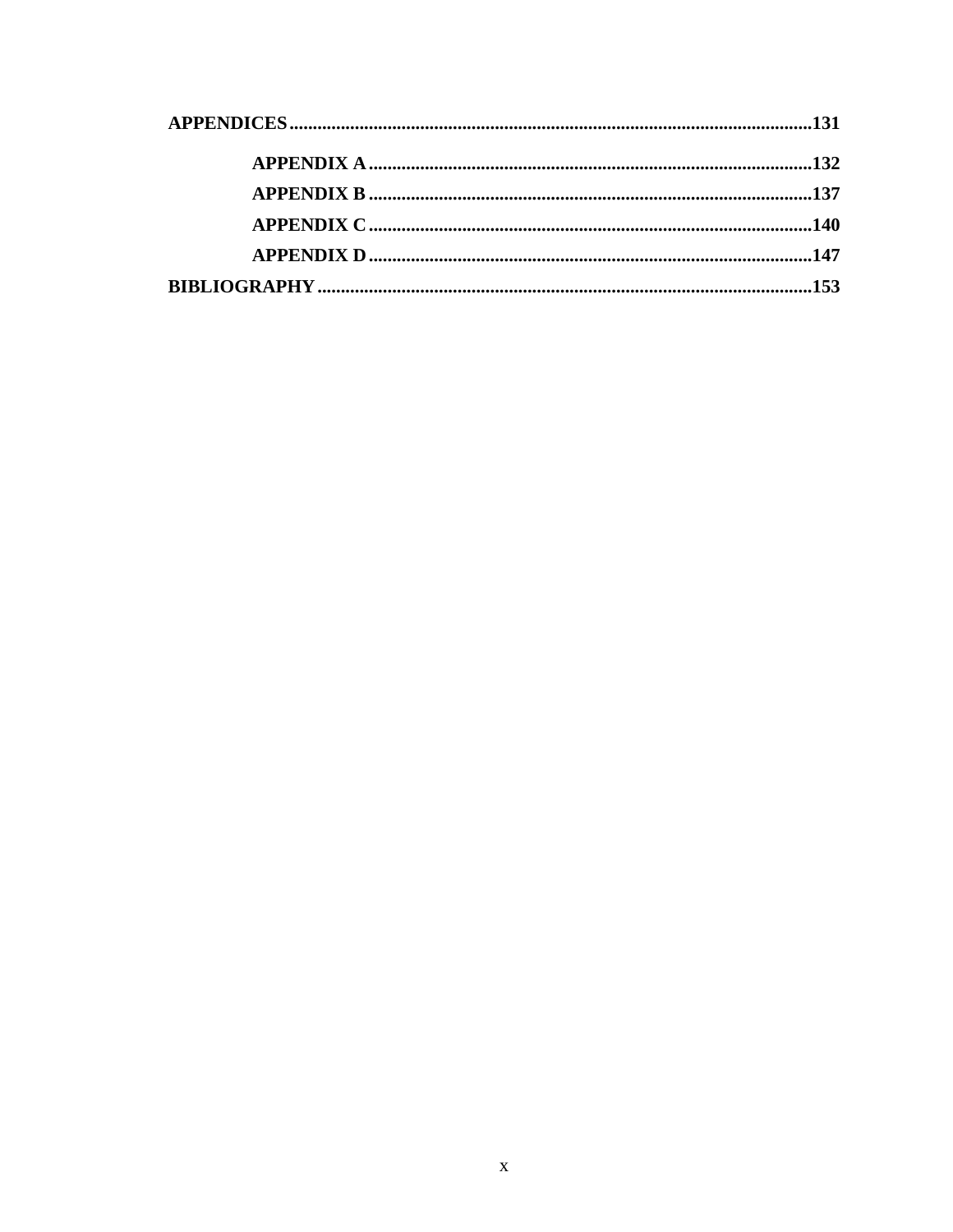# **LIST OF FIGURES**

| Figure 1.3 A Hall thruster shown with hollow and field emission cathodes 11              |
|------------------------------------------------------------------------------------------|
| Figure 1.4 Potential energy diagram for electrons at a metal surface, without (left) and |
|                                                                                          |
| Figure 1.5 Field emission tip and gate electrode configuration (courtesy of Dr. Kevin    |
|                                                                                          |
| Figure 1.6 Potential diagram of the cathode, thruster, and plasma configuration. Anode,  |
| plasma ion beam, sheath boundary, gate electrode, and cathode potentials are shown       |
|                                                                                          |
| Figure 1.7 Flow diagram for the field emission array cathode performance degradation     |
|                                                                                          |
|                                                                                          |
| Figure 2.2 The PEPL-70 Hall thruster with a hollow cathode, neutral particle flux (NPF)  |
|                                                                                          |
|                                                                                          |
| Figure 2.4 I-V curves from the PEPL-70 at different xenon volumetric flow rates 30       |
| Figure 2.5 Thruster performance data with varying propellant flow rate and a constant    |
| discharge voltage, 300V. The numbers on the markers on the graph correspond to           |
| the total propellant flow rate (sccm). The table above the graph shows the discharge     |
|                                                                                          |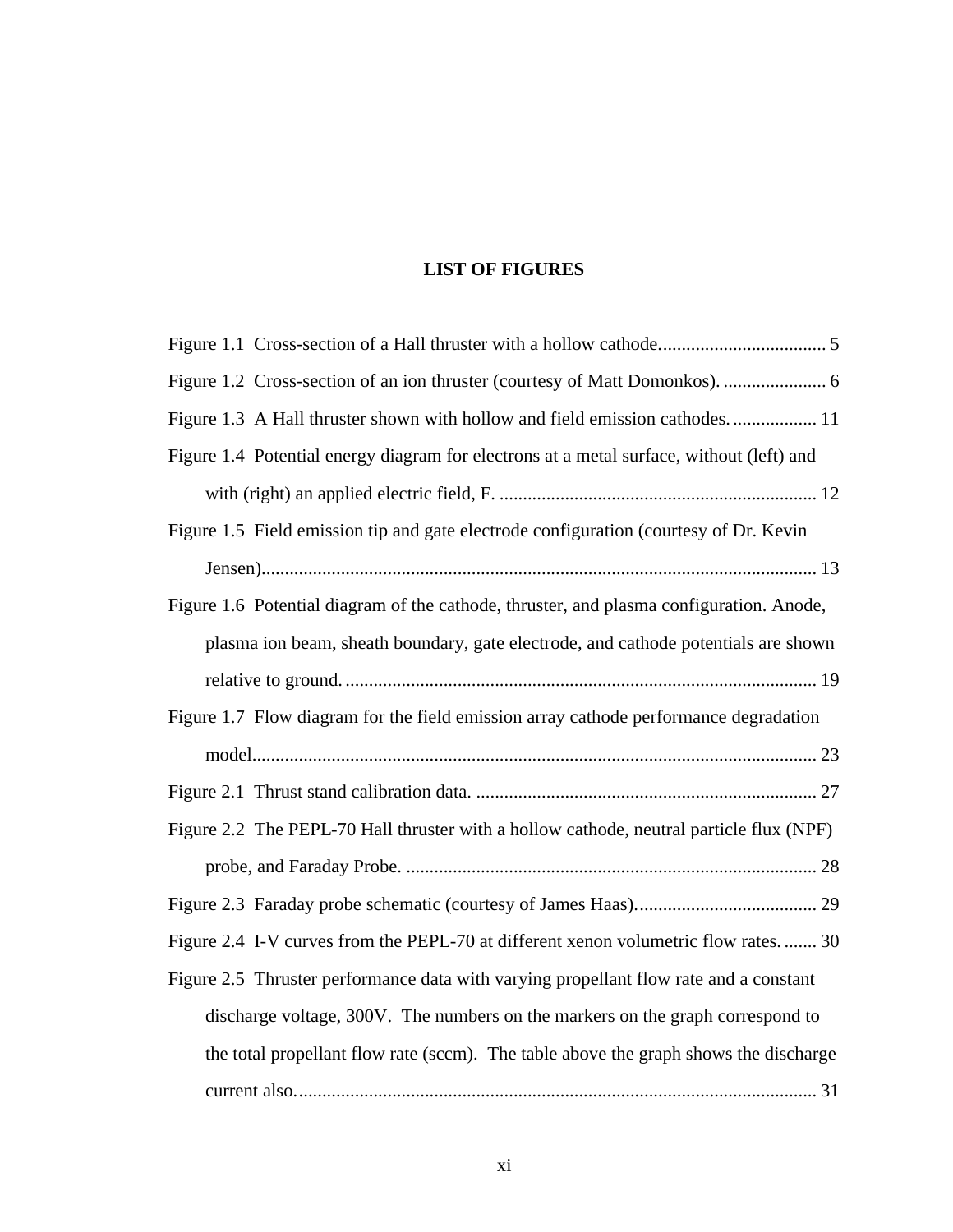| Figure 3.1 A scanning electron microscope (SEM) micrograph of a single carbide                     |
|----------------------------------------------------------------------------------------------------|
|                                                                                                    |
| Figure 3.2 An illustration of how the field emission microscope (FEM) was used to                  |
| determine the emitting area of the tip from the angle, $\sigma$ , which can be calculated          |
| from the size of the emission pattern, d, on the screen at a distance x from the                   |
|                                                                                                    |
|                                                                                                    |
| Figure 3.4 Emission patterns observed with the FEM from fairly clean carbide                       |
|                                                                                                    |
| Figure 3.5 Emission patterns observed with the FEM from damaged or contaminated                    |
|                                                                                                    |
| Figure 3.6 Evolution of the tip emission pattern observed with the FEM a,b) during and             |
|                                                                                                    |
| Figure 3.7 Fowler-Nordheim (F-N) (left) and I-V curves (right) obtained from the ZrC               |
|                                                                                                    |
| Figure 3.8 A MCNC Si field emission array single tip configuration (courtesy of                    |
|                                                                                                    |
| Figure 3.9 A SRI International Mo field emission array cathode single tip and array 45             |
| Figure 3.10 The ultra-high vacuum (UHV) facility at the Jet Propulsion Laboratory.  47             |
| Figure 3.11 The field emission cathode test flange in UHV facility.  47                            |
|                                                                                                    |
| Figure 3.13 I-V curves taken before and after the Si cathode was exposed to Xe.  49                |
| Figure 3.14 Si cathode current response to an increase in Xe pressure with $V_g$ at 86 V           |
|                                                                                                    |
| Figure 3.15 Si cathode current response to $2x10^{-5}$ Torr of Xe with $V_g$ at 70 V and the $V_a$ |
|                                                                                                    |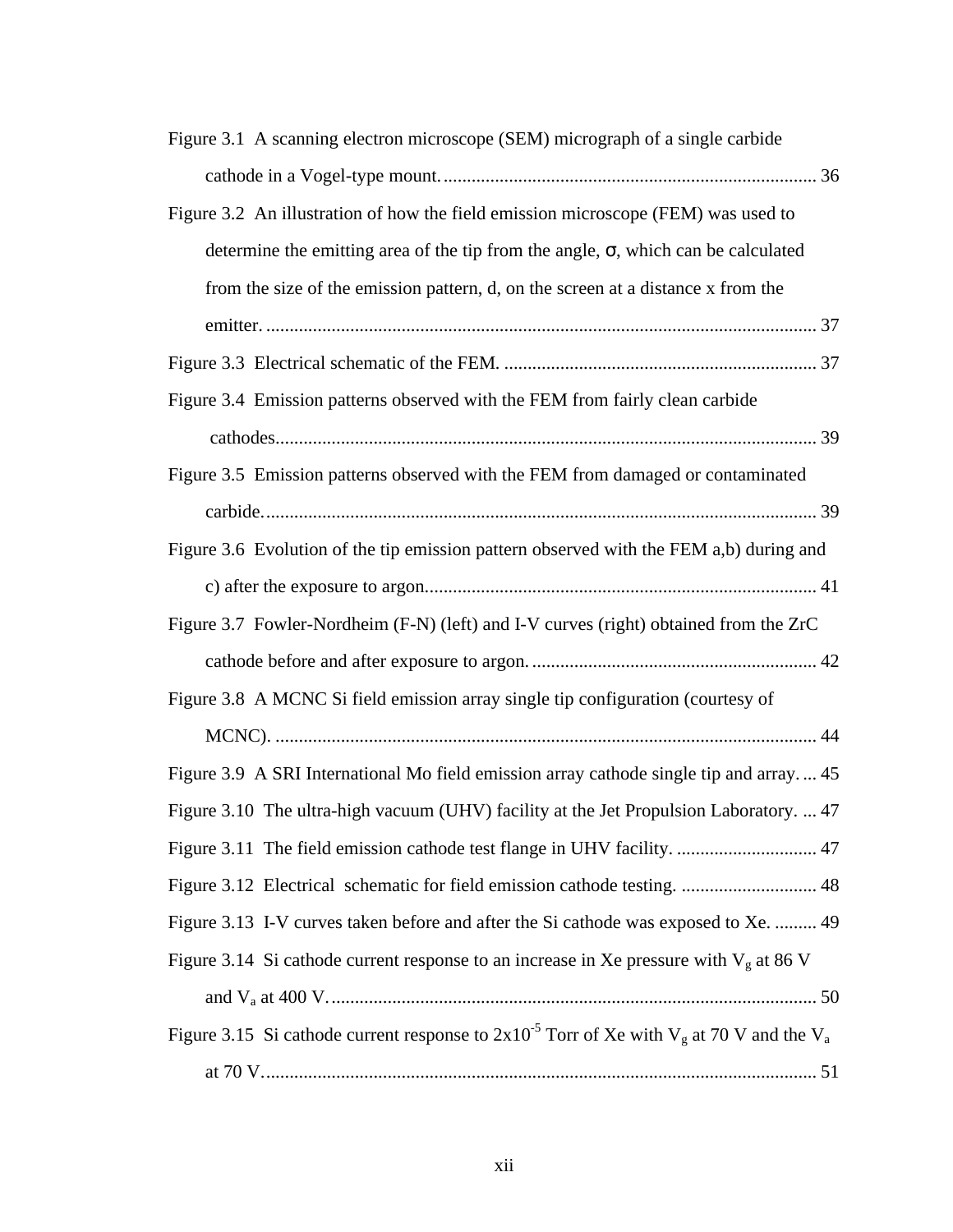| Figure 3.16 MCNC Si cathode current response to a 1 hour Xe exposure with $Vg$ at 50 V        |
|-----------------------------------------------------------------------------------------------|
|                                                                                               |
| Figure 3.17 I-V data taken before and after the Mo cathode was exposed to xenon 53            |
| Figure 3.18 Mo cathode current response to $2x10^{-6}$ Torr of xenon with $V_g$ at 65.6 V and |
|                                                                                               |
| Figure 3.19 The Mo cathode current response to increasing gate electrode voltage with         |
|                                                                                               |
| Figure 3.20 A comparison of the Mo cathode current response to increasing gate                |
|                                                                                               |
| Figure 3.21 Mo cathode current response to a Xe pressure increase up to $2x10^{-5}$ Torr of   |
|                                                                                               |
| Figure 3.22 Mo cathode current response to a Xe pressure increase up to $2x10^{-5}$ Torr      |
|                                                                                               |
| Figure 3.23 Mo cathode current response to a Xe pressure increase up to $2x10^{-5}$ Torr for  |
|                                                                                               |
|                                                                                               |
| Figure 3.25 I-V traces showing the performance of a FEPET carbon film cathode in a            |
|                                                                                               |
| Figure 3.26 The cathode current response to increasing the Xe pressure up to $2x10^{-6}$      |
| Torr for 4 hours. The anode potential was 900 V above the potential of the carbon             |
|                                                                                               |
| Figure 3.27 I-V curves taken in UHV before and after the carbon film cathode was              |
|                                                                                               |
| Figure 3.28 Carbon film cathode turn-on and turn-off I-V curves with an anode voltage         |
|                                                                                               |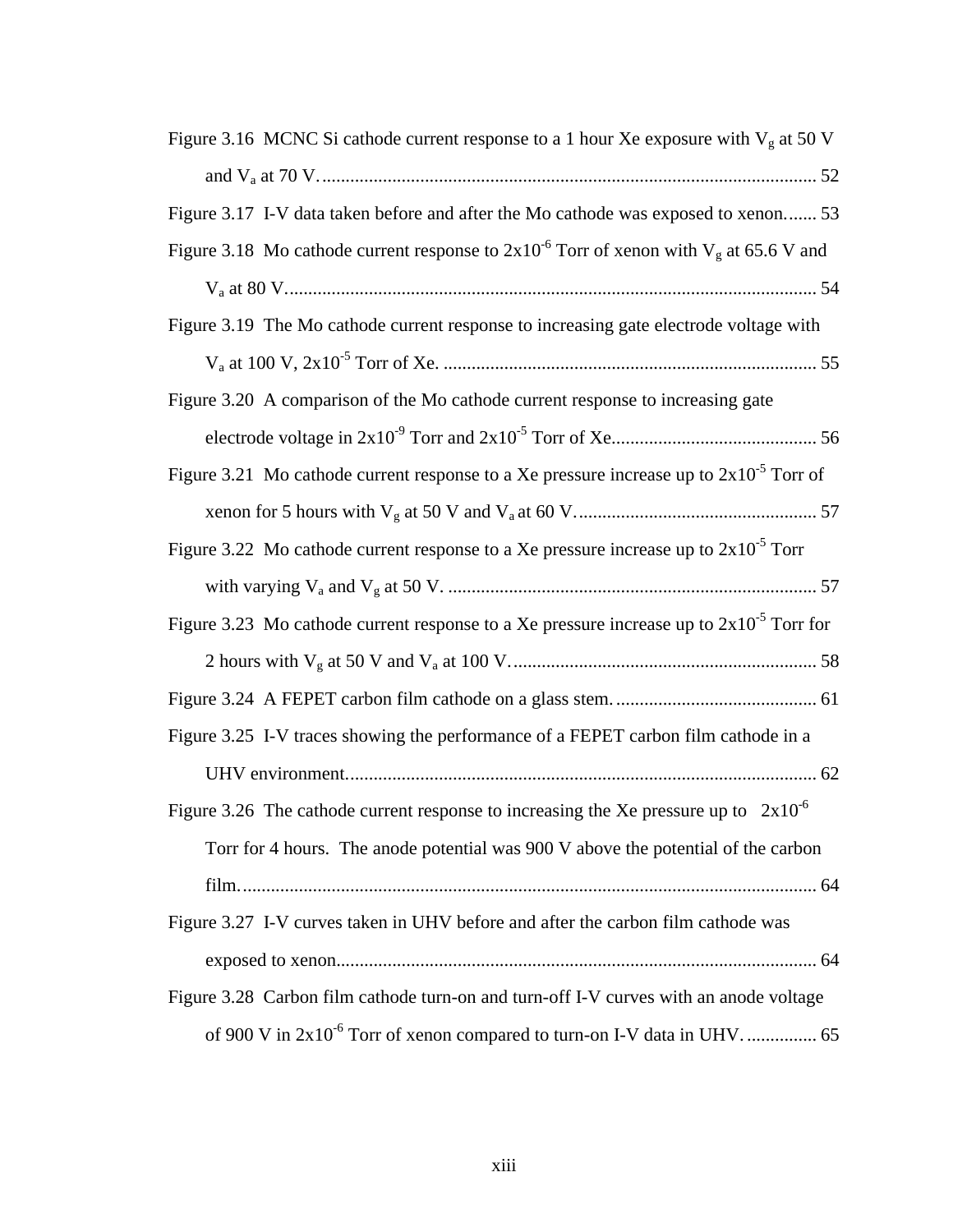| Figure 4.1 The actual cathode configuration, and the configuration used in the microtip          |
|--------------------------------------------------------------------------------------------------|
| sputtering model to predict the potential field near the microtip and electric field at          |
|                                                                                                  |
| Figure 4.2 Significant radial positions used in the model of microtip sputtering 75              |
|                                                                                                  |
| Figure 4.4 Sputter yields for a Mo target being bombarded by Xe ions. Shown on the               |
| graph are theoretical curves for two values of $E_{th}$ , and experimental values measured       |
|                                                                                                  |
| Figure 4.5 Sputter yields for a Si target being bombarded by Xe ions. Shown on the               |
| graph are theoretical curves for three values of $E_{th}$ , and experimental values              |
|                                                                                                  |
| Figure 4.6 Experimental and theoretical Mo cathode current response to a Xe pressure             |
| increase up to $2x10^{-6}$ Torr with $V_g$ at 65.6 V and $V_a$ at 80 V with $E_{th}$ of 39 eV 82 |
| Figure 4.7 Mo cathode I-V data measured experimentally before the Xe exposure and                |
|                                                                                                  |
| Figure 4.8 Performance decay rate predicted by the performance degradation model for a           |
| Mo cathode operating in a Xe environment with a pressure of $2x10^{-5}$ Torr for a               |
|                                                                                                  |
| Figure 4.9 Field emission array cathode performance decay predicted by the                       |
| performance degradation model for a Mo cathode operating in $2x10^{-5}$ Torr of Xe for           |
| 100 hours at various gate electrode voltages with initial cathode parameters (I)                 |
|                                                                                                  |
| Figure 4.10 Measured and predicted Si cathode current response to an increase in Xe              |
|                                                                                                  |
| Figure 4.11 Measured and calculated Si cathode performance degradation as the Xe                 |
|                                                                                                  |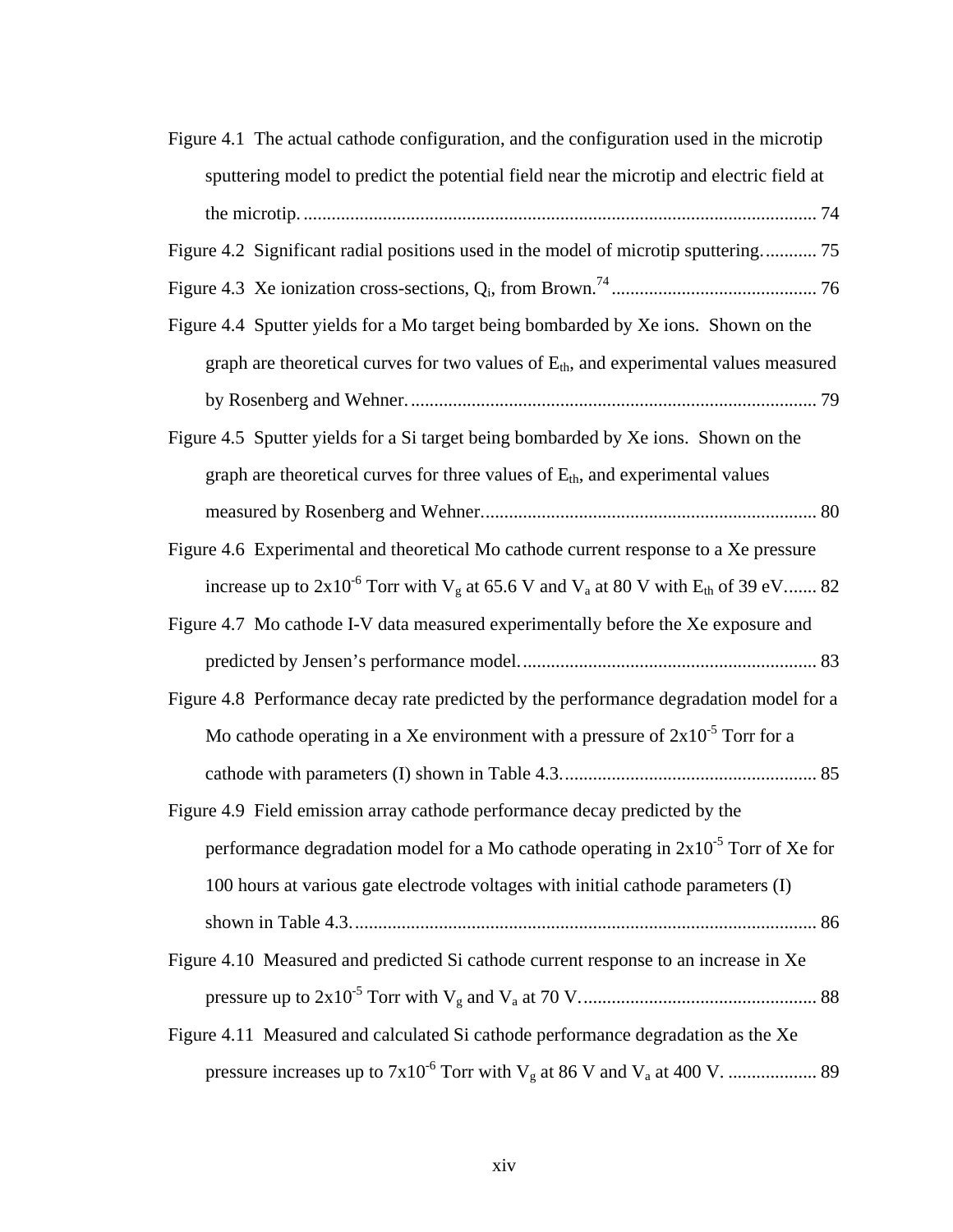| Figure 5.1 Cathode sheath configuration which was modeled. The boundary between the                  |
|------------------------------------------------------------------------------------------------------|
|                                                                                                      |
| Figure 5.2 A planar cathode sheath scenario (left) with $r_c > r_{sh}$ and a spherical cathode       |
|                                                                                                      |
| Figure 5.3 Results of the cathode sheath model compared to the Prewett and Allen sheath              |
|                                                                                                      |
| Figure 5.4 The effect of $V_g$ on $J_{\text{eemax}}$ for the planar sheath geometry. The numeric     |
|                                                                                                      |
| Figure 5.5 The effect of $\phi_c$ on J <sub>eemax</sub> for the planar sheath geometry. The numeric  |
|                                                                                                      |
| Figure 5.6 a, b Potential (a) and electric field (b) profiles for different emission currents        |
|                                                                                                      |
| Figure 5.7 Charge density profiles in a planar cathode sheath with $\eta_c$ =4 and $\eta_g$ =6.  113 |
| Figure B.1 Cathode Lens and Ion Repeller (CLAIR) configuration 138                                   |
| Figure B.2 Equipotentials predicted by MAGIC for the CLAIR configuration described                   |
|                                                                                                      |
| Figure B.3 Electron trajectories predicted by MAGIC for the CLAIR configuration                      |
|                                                                                                      |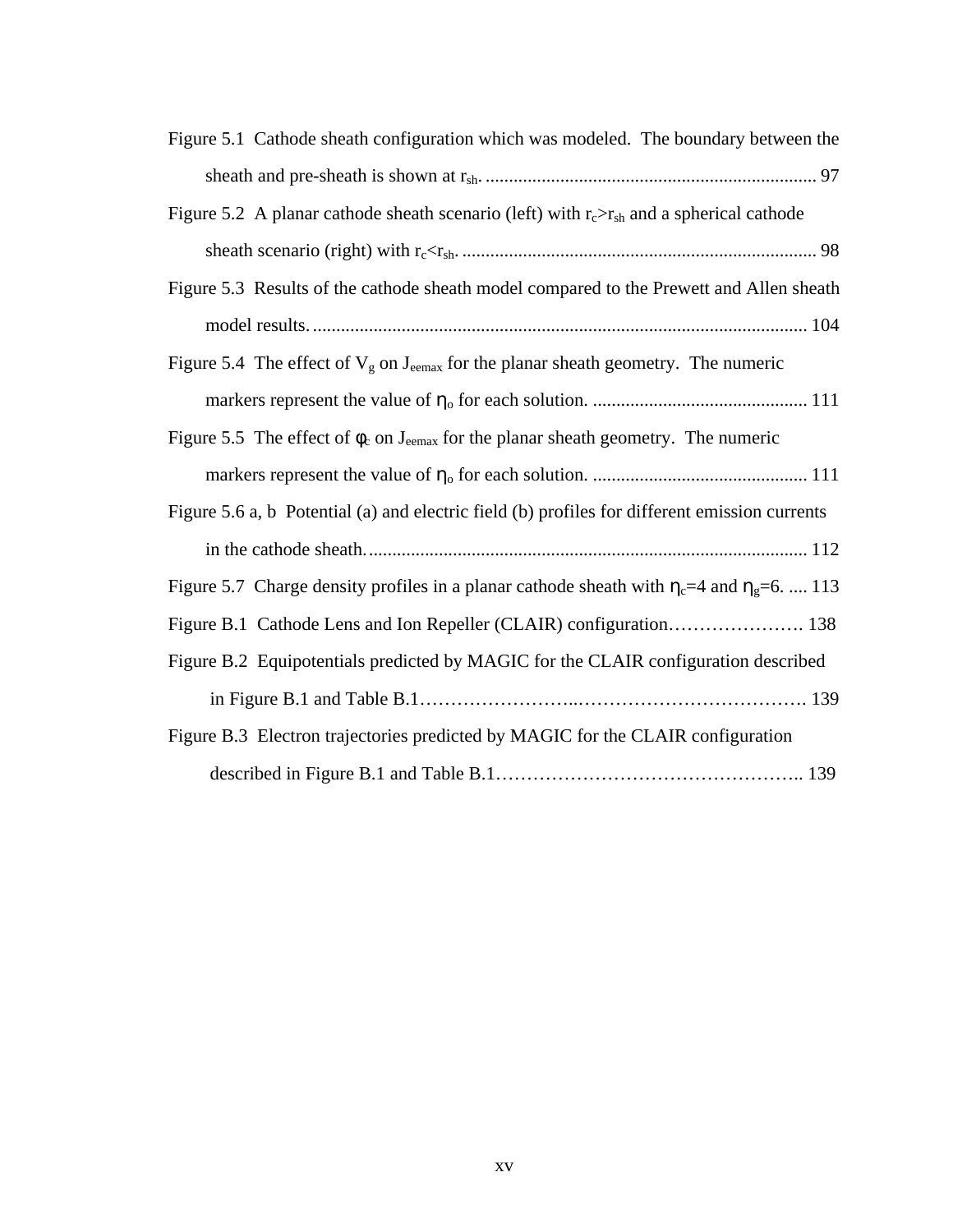# **LIST OF TABLES**

| Table 2.1 Ion current densities measured by the Faraday probe flush with the exit plane           |
|---------------------------------------------------------------------------------------------------|
| of the thruster. Discharge voltage and current, electromagnet inner, I <sub>MI</sub> , and outer, |
|                                                                                                   |
| Table 2.2 Neutral Xe particle pressures and ion current densities measured by the probes          |
|                                                                                                   |
| Table 4.1 Ion and target material parameters used in the sputter yield model.  78                 |
| Table 4.2 Cathode parameters before (I) and after (II) Xe exposure obtained from I-V              |
|                                                                                                   |
| Table 4.3 Cathode parameters before (I) and after (II) xenon exposure which are used in           |
|                                                                                                   |
| Table 4.4 MCNC Si cathode parameters before the exposure to xenon during                          |
|                                                                                                   |
| Table 4.5 SRI International #52M Mo cathode parameters (in bold) and predicted                    |
| performance using different parameters, with and without a CEX ion bombardment                    |
|                                                                                                   |
| Table 4.6 Performance limitations of Si and HfC cathodes with and without a charge-               |
|                                                                                                   |
| Table 5.1 Characteristics of the thruster and tether plasma environments investigated             |
|                                                                                                   |
| Table 5.2 Space-charge limited currents estimated by the planar sheath model for                  |
|                                                                                                   |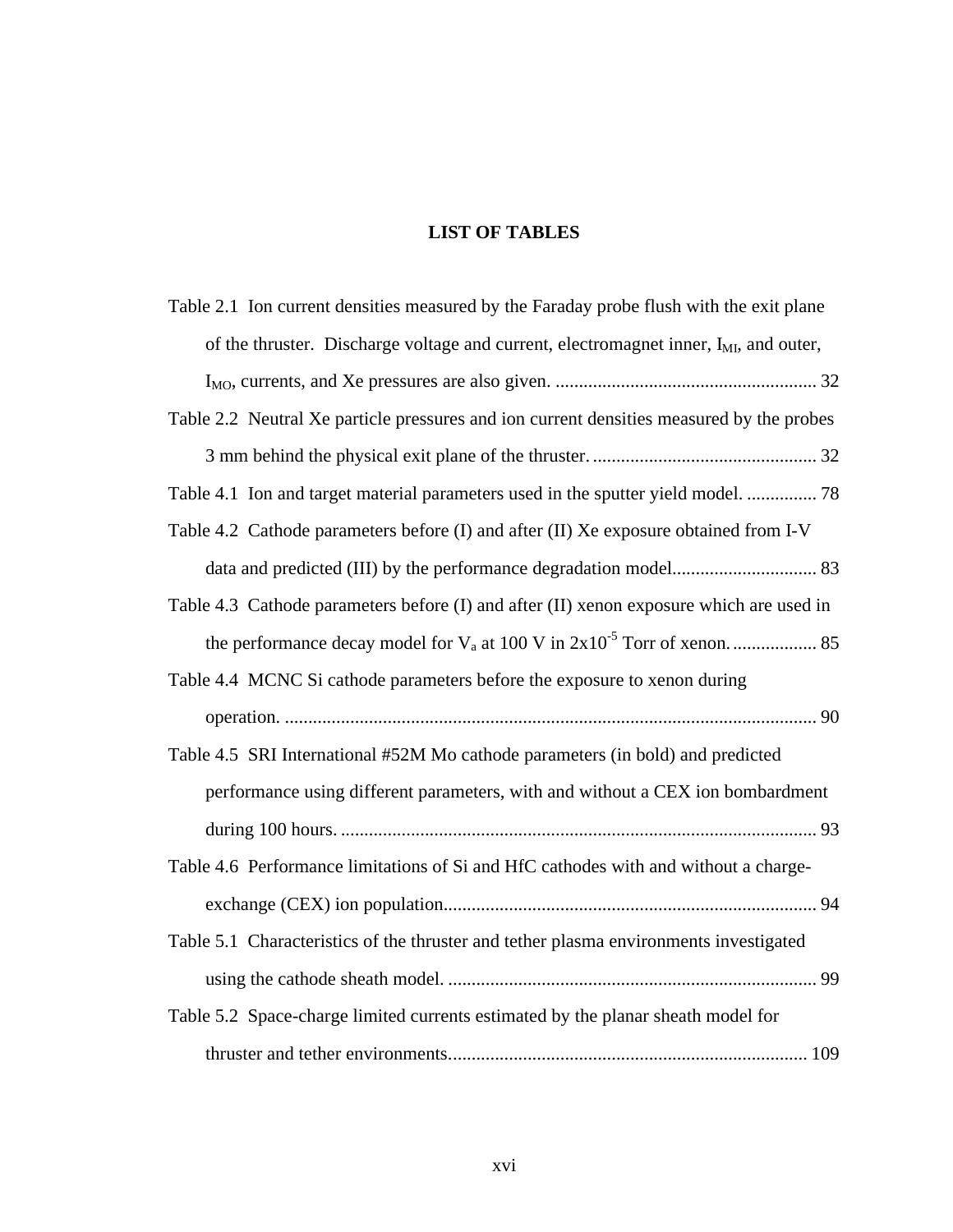- Table 5.3 Space-charge limited currents predicted by the planar, cylindrical, and spherical sheath models in normalized units. ......................................................... 114
- Table 5.4 Field emission current limitations predicted by the sheath model in dimensional parameters for planar, cylindrical, and spherical geometries for the Hall thruster environment with an external cathode.  $V_g$  is at 30 V and  $V_c$  is at 20 V... 115
- Table 5.5 Field emission current limitations predicted by the sheath model in normalized parameters for a spherical sheath in a tether environment where  $T_e$  is 0.1 eV....... 116
- Table 5.6 Field emission current limitations predicted by the spherical sheath model for the tether environment. ........................................................................................... 116
- Table 5.7 Current limitations and virtual cathode potentials predicted by the Wang simulation model for a field emission cathode in a Hall thruster environment with rc= 4 λD, Vg at 30 V, φc at –20 V, Te at 5 eV, and neo at 8x10<sup>8</sup> /cm<sup>3</sup> ........................ 119
- Table 5.8 Current limitations and virtual cathode potentials predicted by the Wang simulation model for a field emission cathode operating in a tether environment with rc= λD, Vg at 30 V, φc at –20 V, Te at 0.1 eV, and neo at 5x10<sup>5</sup> /cm<sup>3</sup> ........................ 120
- Table 6.1 Recommended number of cathodes, operating voltage, cathode material, and emitting area required in different applications if packing density is  $10^8/\text{cm}^2$ ,  $\Delta s = 2$ , rg=1000, and rt=40. ................................................................................................. 127
- Table 6.2 Recommended number of cathodes, operating voltage, cathode material, and emitting area required in different applications if packing density is  $10^8/\text{cm}^2$ ,  $\Delta s = 2$ , rg=1000, rt=40, and CLAIR is used. ....................................................................... 127
- Table B.1 Electrode potentials, thicknesses, and spacing for the CLAIR configurgation simulated by MAGIC………………………………………………………………………… 138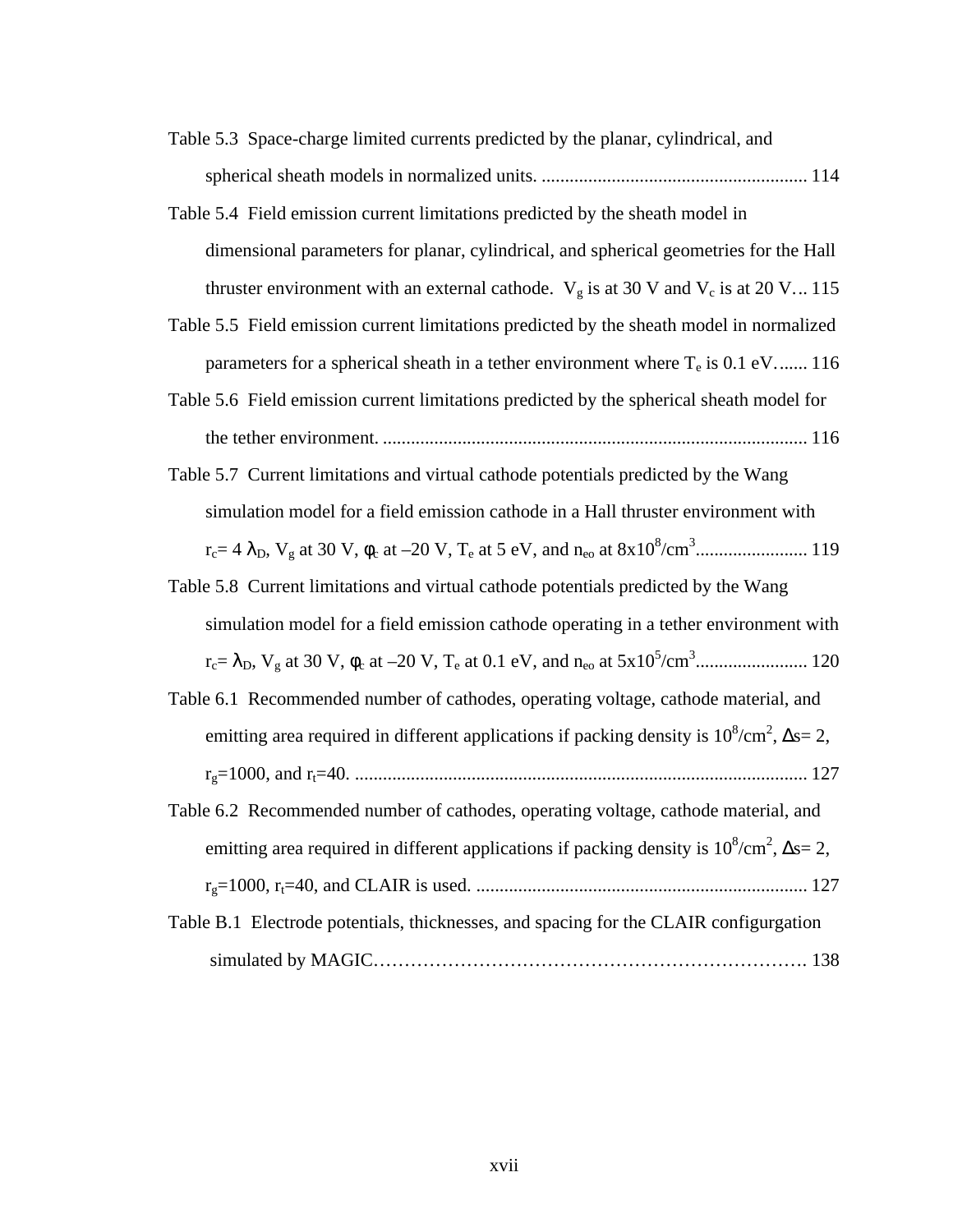# **LIST OF APPENDICES**

# Appendix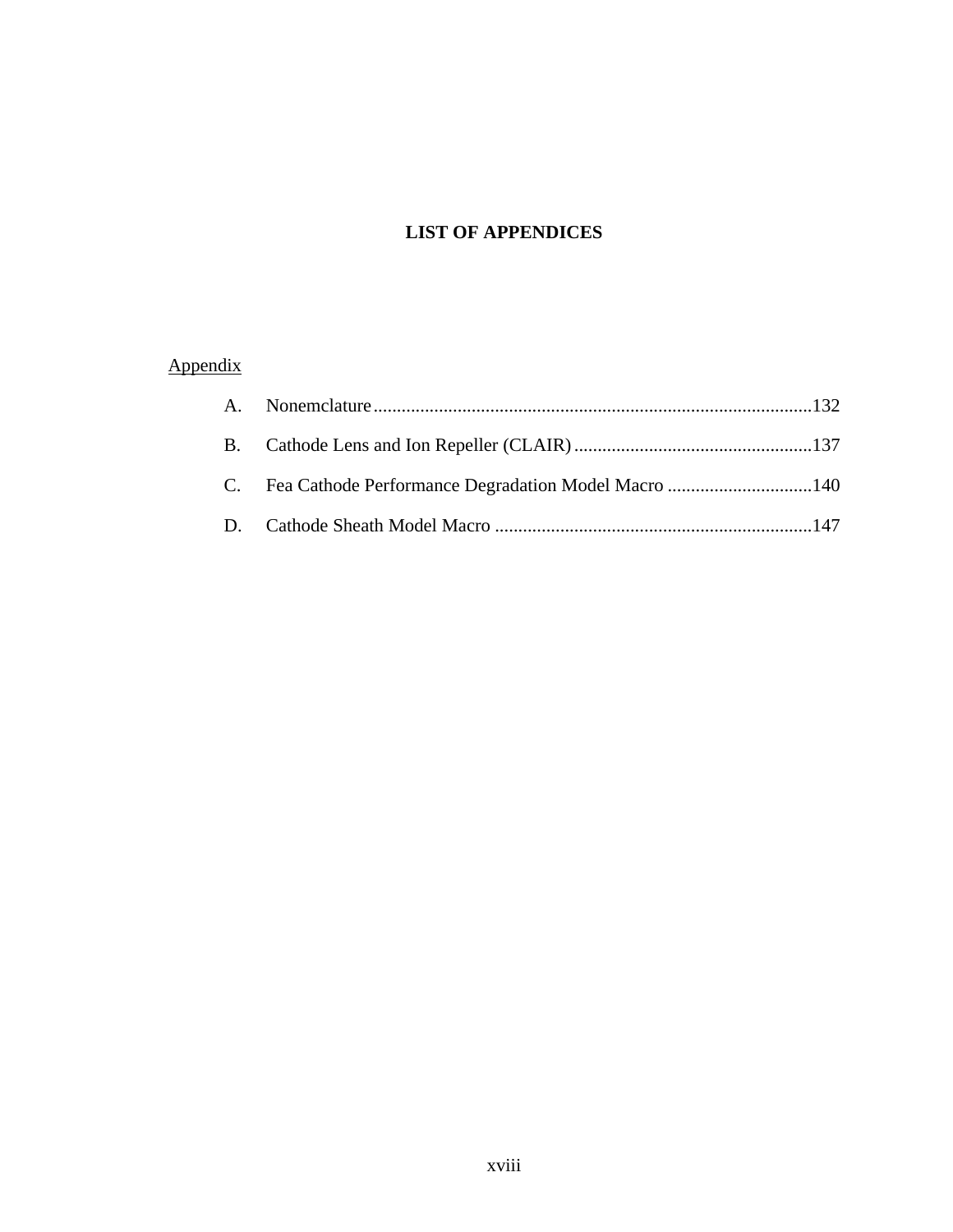#### **INTRODUC**TION

The compatibility of Field Emission (FE) cathodes in Electric Propulsion (EP) systems is explored in this dissertation. Some of the results of this thesis work were also used to address compatibility issues between electrodynamic space tethers and FE cathodes. The plasma environments of these systems place challenging demands on cathode performance. Field emission cathode performance in simulated environments of interest is theoretically and experimentally evaluated. This chapter provides an introduction to the configurations, operation, and applications of Hall and ion thrusters, electrodynamic tethers and FE cathodes. The motivation for using FE cathodes with thrusters and tethers and the associated challenges are presented. Previously obtained experimental results which motivated the experimental performance evaluations employed in this thesis work is discussed.

## **1.1 Electric Propulsion**

EP systems have been under investigation since the 1950s as alternatives to chemical propulsion systems on spacecraft. They offer advantages including higher specific impulse, and, therefore, lower wet system mass for the same mission, resulting in significantly reduced launch costs. EP systems fall into three categories: electrothermal, electrostatic, and electromagnetic. These systems have been optimized for different thrust, specific impulse, and power regimes.

#### **1.1.1 Role of Electric Propulsion**

The primary advantage of EP systems over chemical propulsion systems is their higher effective exhaust velocity,  $u_e$ . The amount of propellant required by the rocket engine to impart the necessary change in velocity,  $\Delta V$ , to a payload is determined by the rocket equation,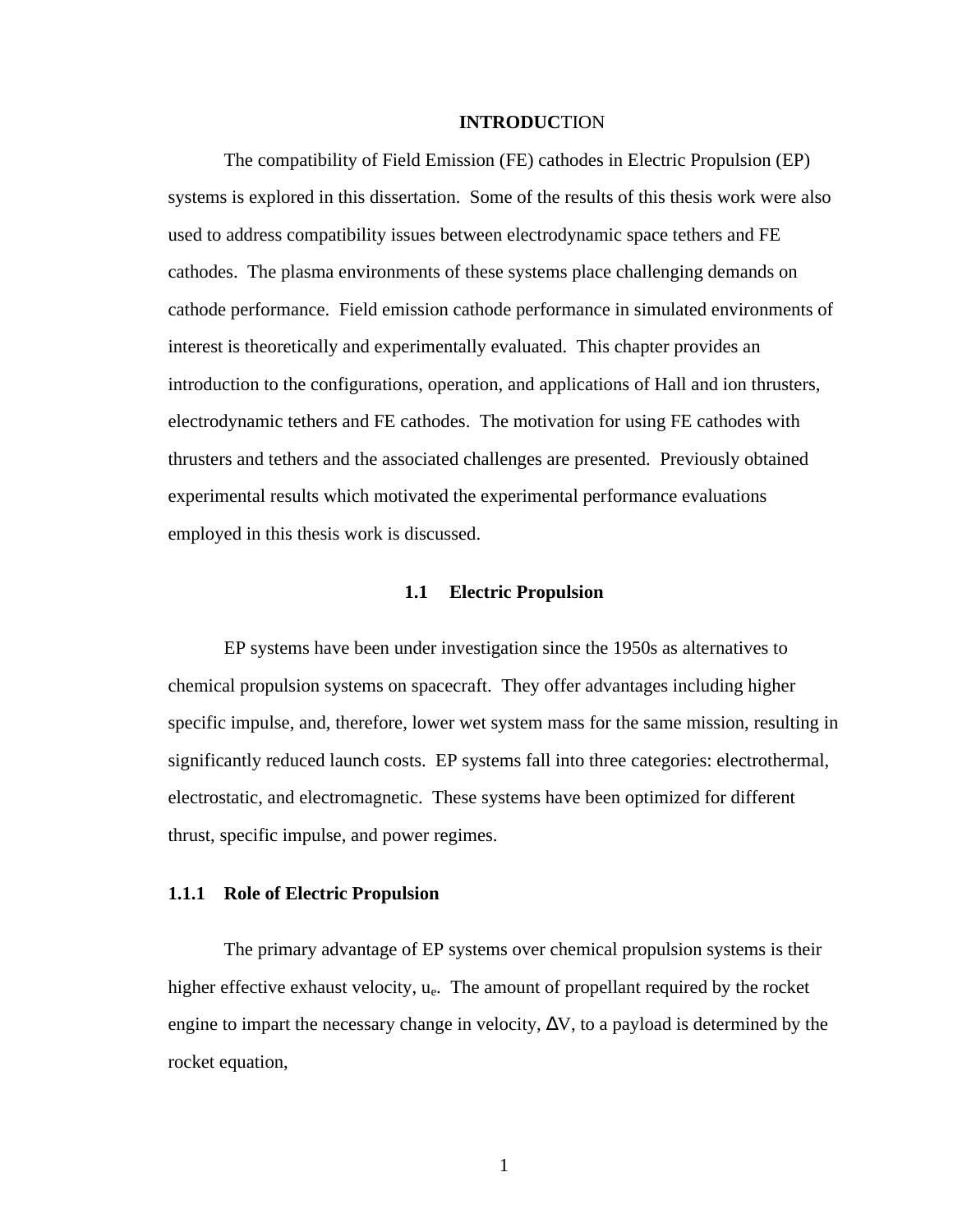$$
\frac{M_i}{M_f} = \exp\left(\frac{\Delta V}{u_e}\right).
$$

 $M_i$  is the initial mass of the spacecraft including fuel, and  $M_f$  is the final mass of the spacecraft after the fuel has been spent. The amount of fuel required to attain the desired  $\Delta V$  exponentially increases with  $\Delta V$ . Chemical rockets are limited to u<sub>e</sub> below ~5000 m/s. Particle exhaust velocities can be an order of magnitude higher in EP systems than in chemical systems because electrical energy is added to the system to heat or ionize and accelerate the propellant instead of relying on chemical energy of the propellant. The rocket equation shows how much less propellant is needed for the same mission  $\Delta V$  when  $u<sub>e</sub>$  is significantly increased with the use of electric propulsion.

EP systems have been used for North-South Station-Keeping (NSSK) on satellites and primary propulsion for interplanetary probes. They could also be used for orbit raising, comet sample return, and piloted missions to Mars. Interplanetary probes require significant periods of continuous thrusting during a mission while satellites require short duration thrusting periodically during the satellite lifetime. Lifetimes in excess of 1000s of hours are required of EP systems for satellites or interplanetary probes, and piloted spacecraft. Power is supplied to EP systems with solar (<100 kW) or nuclear sources, depending on the amount of power required.

There are several types of EP systems, each with unique capabilities and roles. Currently, the most widely used and simplest EP system is the resistojet, an electrothermal device. It is used on communication satellites for NSSK, attitude control, on-orbit maneuvering, and is capable of running on waste water. The MR501 hydrazine resistojet operates at 350-500 W to generate 0.18-0.36 N of thrust at 280-300 s.<sup>1</sup> The electrothermal arcjet is also commonly used on communication satellites, operating at 1.8 kW using hydrazine propellant. Spacecraft equipped with megawatts of power could employ magnetoplasmadynamic (MPD) thrusters, electromagnetic devices, for sample return missions and piloted missions to Mars. This system can operate at 60% efficiency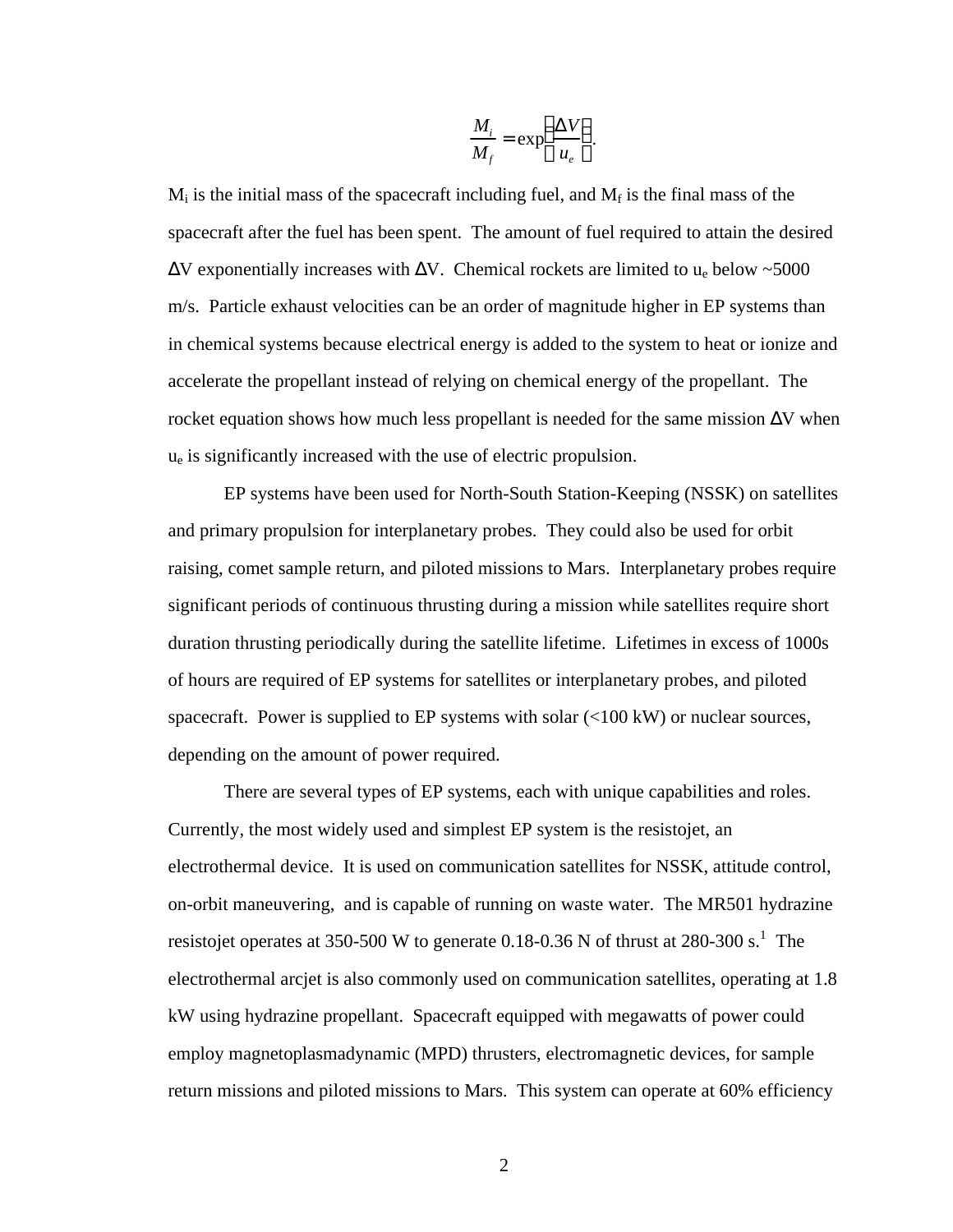on lithium propellant. Field Emission Electric Propulsion Systems (FEEP) are being considered for drag compensation for precise spacecraft positioning.<sup>2</sup> These systems operate at  $10 \text{ kV}$ ,  $\sim$ 1 mA, with maximum thrust approximately 1 mN. FEEPs have been built to operated at only 30 μN. Hall thrusters have been used on communication satellites that employ solar power. These 1.35 kW systems have been optimized to operate at ~53% efficiency on xenon to generate ~83 mN of thrust at 1600 s specific impulse. $3$  Ion thrusters have been used on communications satellites and interplanetary probes. A 30 cm ion thruster is currently being used for primary propulsion on DS-1, a mission to fly-by an asteroid and comet. A 30 cm ion thruster can generate 91 mN of thrust at a specific impulse of  $3380s$  and  $66%$  efficiency with xenon propellant.<sup>4</sup> Hall and ion thrusters are both electrostatic propulsion systems. Constellations of hundreds of satellites for global telecommunication systems, are being developed which will employ these systems.

# **1.1.2 Hall Thrusters**

Development of the Hall thruster was initiated independently in both the USSR and the U.S. in the early 1960s. Research efforts in the U.S. were more heavily focused on the ion thruster by 1970, while development of the Hall thruster flourished in the former USSR.<sup>5</sup> Following the first flight of a Hall thruster, the SPT-60, in Feb. 1972 on the Meteor satellite, approximately 100 Hall thrusters have been used on Russian satellites. Engineers in the U.S. have been working on integrating Russian Hall thrusters and U.S. satellites since 1992*.* Thrusters developed for 11kW communication satellites operate at 1.35 kW to generate 83 mN of thrust and 1600 s specific impulse. Recent discussions about deploying constellations of ~300 satellites have included scenarios with 5-6 kW of on-board power that could support 4.5 kW propulsion systems with 2-6 systems on-board. Since 1993, there has been a flurry of research activity in the U.S.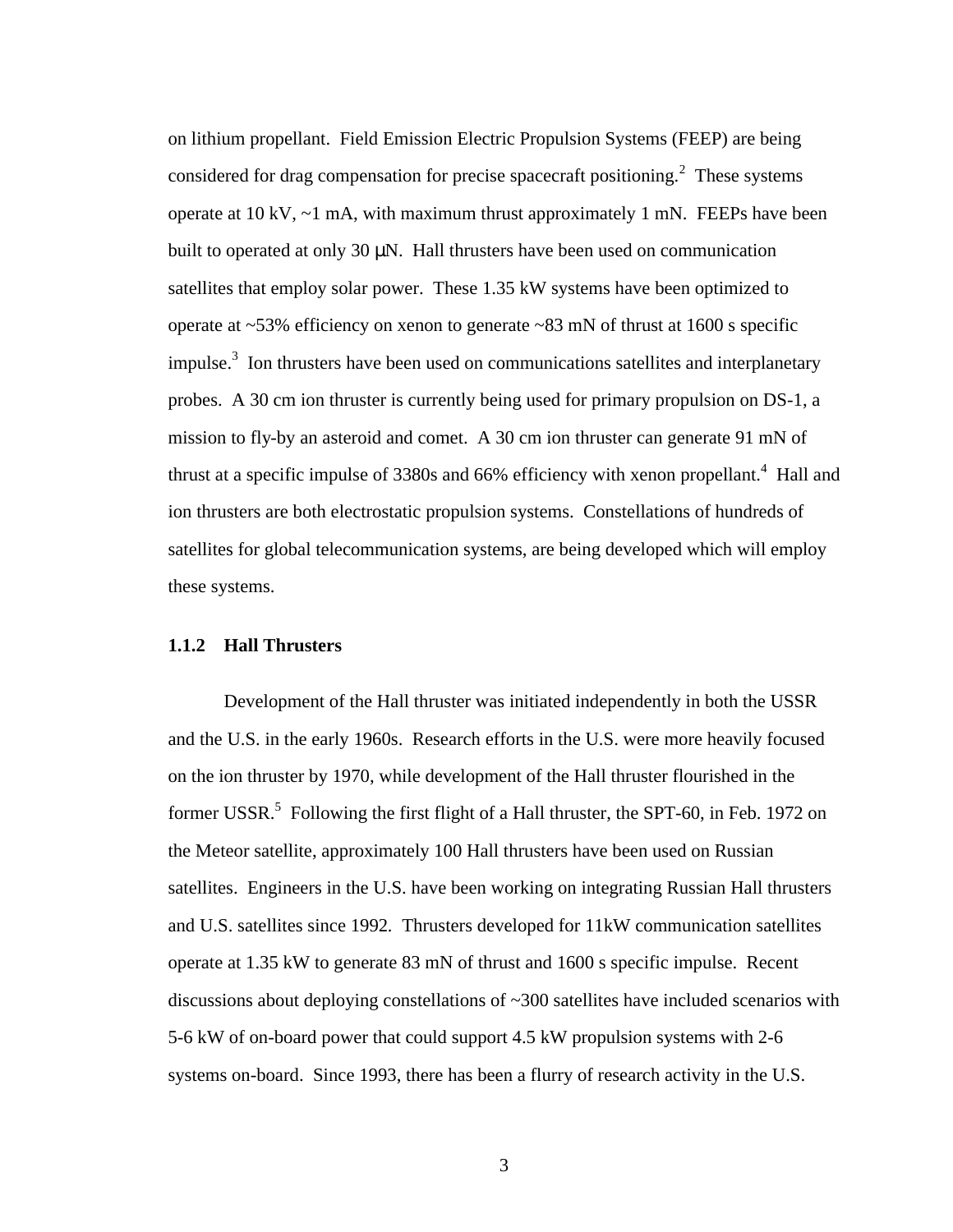focusing on characterizing their performance, modeling their performance, and understanding the issues associated with integrating Hall thruster and satellite systems. High energy ions emitted by the propulsion systems can damage a spacecraft and plasma noise can interfere with communication systems. Hall thruster design development has been on-going for more than 20 years to improve performance and minimize interference with communication systems and damage to spacecraft surfaces. These thrusters operate most efficiently on xenon, however, they have also used Ar, Kr, Air,  $O_2$ ,  $N_2$ , Bi, and Cs propellants.

A Hall thruster developed at PEPL is shown in Figure 1.1. The PEPL-70, based on Russian designs, was developed as a laboratory model and used only to generate a plasma environment to characterize. Hall thrusters employ an anode as the positive electrode and gas distributor in the annular ceramic discharge chamber. Multiple chambers are typically used in the anode to improve the azimuthal uniformity of the propellant injection. The discharge chambers are usually composites of BN, Si, and AlO2. Hall thrusters employ inner and outer electromagnets with poles at the thruster exit plane to support a radial magnetic field  $\sim$  300 Gauss in the center of the discharge chamber) with large gradients. The cathode is commonly positioned external to the thruster. When the discharge voltage is applied, the anode and cathode support an axial electric field. The cathode emits electrons to ionize the propellant and to neutralize the ion beam emitted from the thruster. These thrusters require 0.2-10 A of current, depending on the size of the thruster. Electrons emitted by the cathode become trapped in the crossing electric and magnetic fields in a closed azimuthal drift. Xenon atoms are injected into the drifting electron cloud from the anode, and are then ionized by electron bombardment. The axial electric field accelerates ions axially out of the discharge chamber to produce thrust. In the Hall thruster, the ionization and acceleration occur in the same region; therefore plasma quasineutrality is maintained everywhere in the thruster.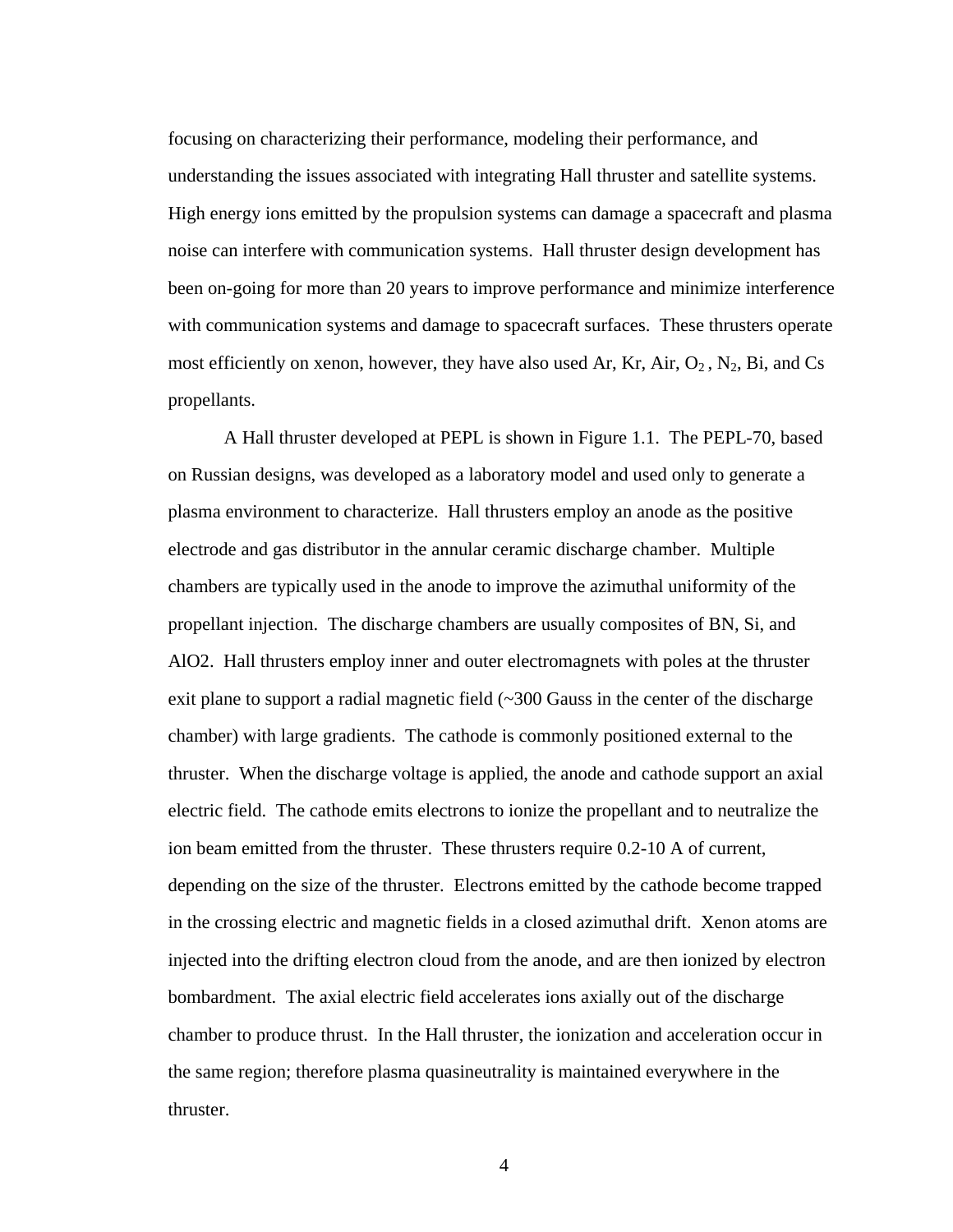

**Figure 1.1 Cross-section of a Hall thruster with a hollow cathode.**

# **1.1.3 Ion Thrusters**

An ion thruster is another form of an electrostatic EP system with performance similar to Hall thrusters. They typically operate at a higher specific impulse and higher efficiency than do Hall thrusters. This thruster also ionizes the propellant by electron bombardment. It employs permanent bar magnets which run along the discharge chamber, as shown in Figure 1.2. The electrons become trapped in the magnetic field between the cathode and anode. This thruster has separate regions for ionization and acceleration. The thruster configuration is shown in Figure 1.2. This thruster requires a cathode inside of the discharge chamber for propellant ionization and another cathode outside of the thruster for ion beam neutralization. The propellant is ionized in the discharge chamber and then extracted by the screen grid. Ion beam acceleration occurs between the acceleration and screen grids. Ion thrusters operate at lower current densities than Hall thrusters because space-charge effects between the grids limit the ion current density; however, an ion thruster can accelerate ions through much higher voltages than the single stage Hall thruster discussed in this thesis. A typical 30 cm ion engine is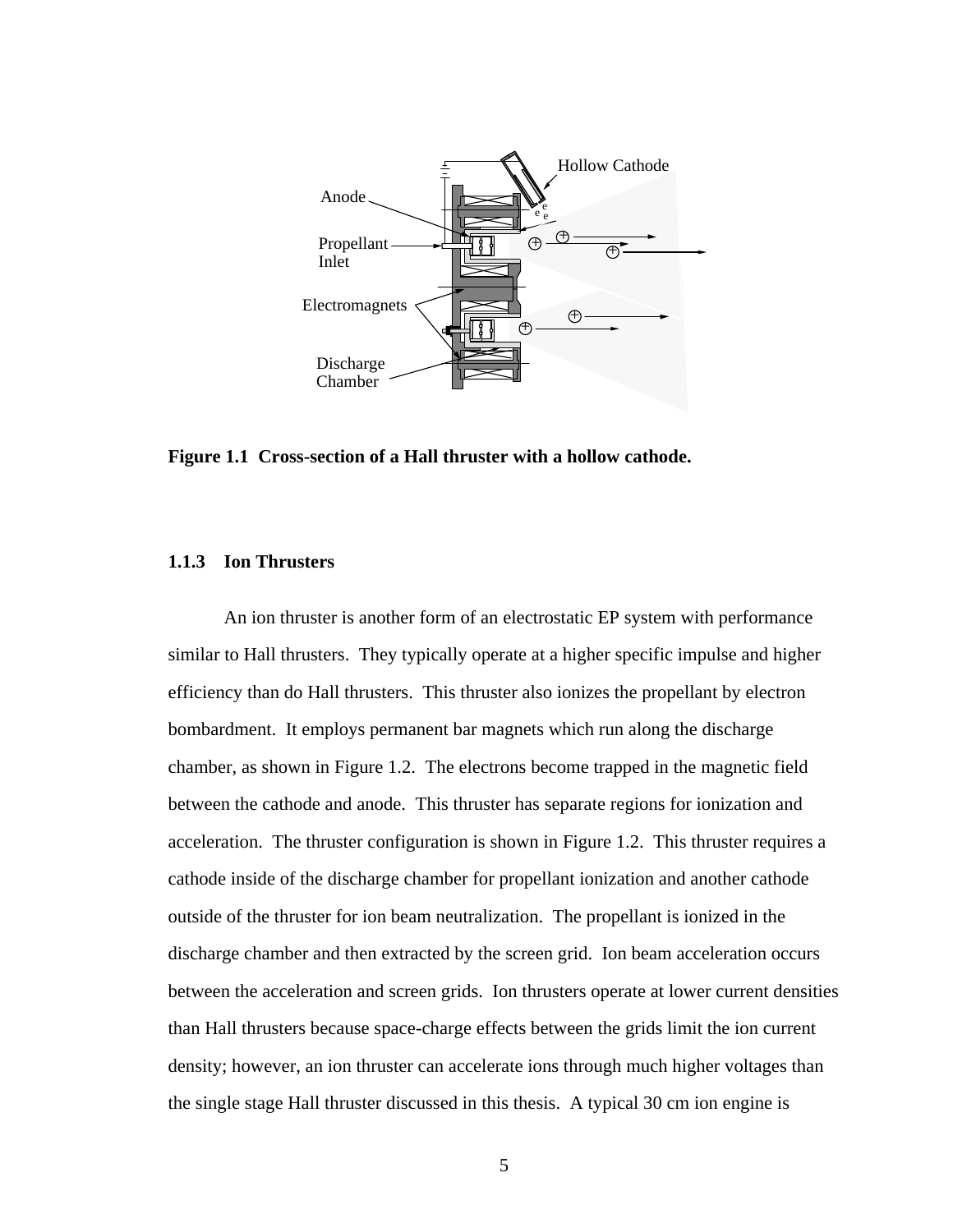capable of generating 92 mN of thrust at 62% efficiency with a specific impulse of 3100 s. Specific impulses above 10,000 s have been achieved by ion thrusters.



**Figure 1.2 Cross-section of an ion thruster (courtesy of Matt Domonkos).**

# **1.1.4 Oxygen Thrusters**

Hall thrusters that use oxygen as the propellant are being developed for missions in which *in-situ* resource utilization is a necessity. Lunar surface material is 50 % oxygen by weight,  $6$  and 95 % of the Martian atmosphere is  $CO<sub>2</sub>$ . If oxygen is extracted from these environments, it can be used as propellant for lunar cargo vehicles or Mars sample return missions when necessary. Acquiring propellant at the mission target for the return trip could significantly reduce the launch costs of a mission. In the future, if and when these missions occur regularly, using this propulsion system could prove to be rewarding.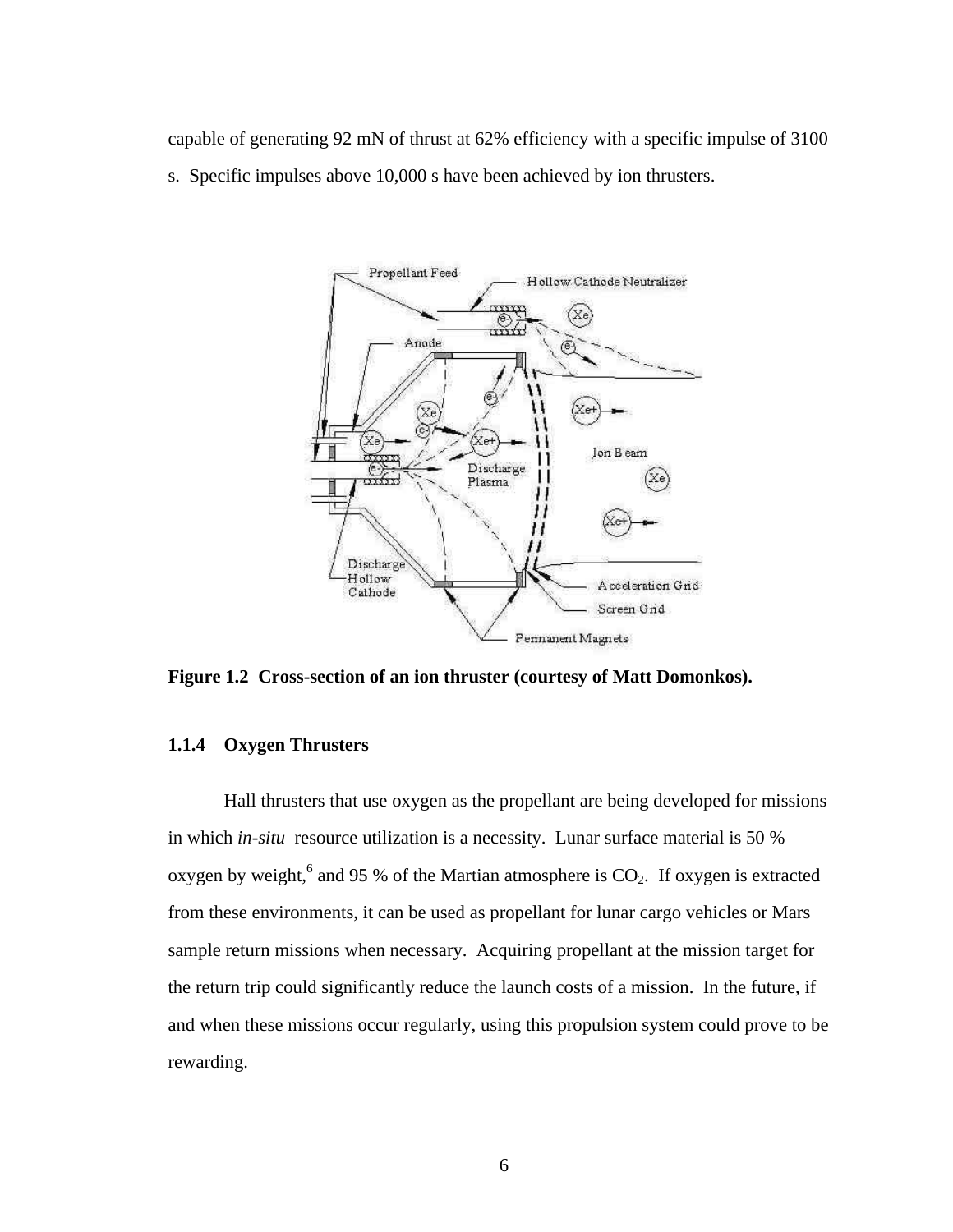Before oxygen Hall thrusters can be utilized, their efficiency must be improved<sup>7</sup> and the hollow cathodes typically used with Hall thrusters must be replaced with cold cathodes. Hollow cathodes employ thermionic electron emitters, which are very sensitive to the operating environment. In an oxygen environment, these electron emitting cathode inserts quickly oxidize and their work function increases. To overcome the increase in work function and maintain a constant current, higher power levels are required for the heaters to attain higher operating temperatures for the insert. At high enough temperatures surface oxidation rates significantly decrease; however, the lifetime of the emitters will also significantly decrease. If Hall thrusters are to successfully operate on oxygen propellant, cold cathodes must replace hollow cathodes in these systems.

## **1.1.5 Meso- and Microscale Thrusters**

Meso0 and microscale thrusters are being developed for spacecraft in the 1-200 kg wet mass range and for fine attitude control of larger spacecraft. The interest in such small spacecraft is motivated by the reduction of launch costs and mission risk. It has been proposed that particular missions, like exploring the rings of Saturn, be accomplished by fleets of microcraft possibly in communication with a larger mother spacecraft.<sup>8</sup> Such spacecraft configurations provide a high degree of mission flexibility.<sup>9</sup> Larger spacecraft could use microscale electric propulsion systems for continuous disturbance torque compensation and drag make-up. Such missions include laser interferometer space antenna  $(LISA)^{10}$  for the detection of gravitational waves, Gravity Recovery and Climate Experiment (GRACE) follow-on mission, and Terrestrial Planet Finder. Incredibly precise position maintenance is required for both of these missions. Microscale propulsion systems are a necessity for the success of this type of mission. While microscale propulsion system technology is still very immature, a mesoscale 50 W Hall thruster has been developed.<sup>11</sup> The primary technological hurtle for this propulsion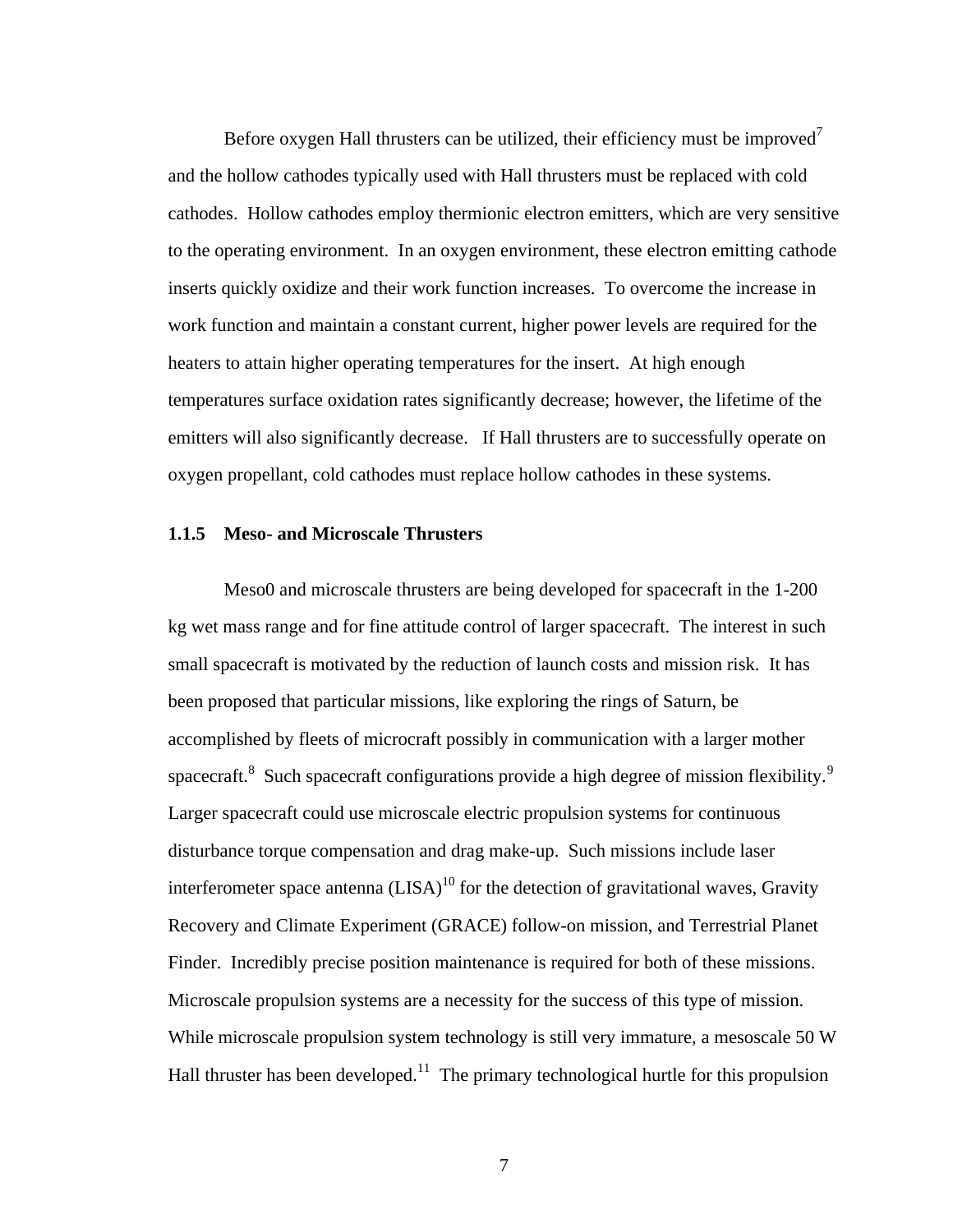system is now finding a compatible cathode. The cathodes commonly used with larger scale Hall thrusters are not presently compatible with this thruster. A 1/4" cathode operates at 25 W, and a 1/8" hollow cathode operates at 7-10 W. These cathodes consume power that can be as high as 50 % of the total power of a mesoscale system. Some mesoscale thrusters at 50 W will require  $\sim$ 1.5 sccm of propellant, and an 1/8" cathode will require 0.5-1.0 sccm. Therefore, hollow cathodes can also consume 50% of the propulsion system propellant. This problem will be even more severe with microscale propulsion systems requiring an electron source.

#### **1.1.6 Conventional Electric Propulsion Cathode Technology**

Cathodes conventionally used with Hall and ion thrusters are too inefficient to be used with meso- and microscale propulsion systems and are easily contaminated in oxygen environments. Hollow and filament cathodes are most commonly used with Hall and ion thrusters. Hollow cathodes employ lanthanum hexaboride,  $LaB<sub>6</sub>$ , or barium  $\alpha$  oxide,  $\beta aO_2$ , impregnated tungsten inserts which require heaters to increase their temperature up to  $\sim$ 1000 °C for sufficient electron emission before thruster start-up. They also require propellant to create plasma which 'contacts' the electron beam to the ion beam. Ions created in this plasma supply thermal energy to the insert by collisional energy transfer, and neutralize the negative space-charge of the electron beam. This local plasma increases the electron transmission from the cathode to the thruster discharge chamber and ion beam at voltages  $\sim$  20 V. State-of-the-art 1/8" hollow cathodes under development at NASA Glenn Research Center (GRC) and the Plasmadynamics and Electric Propulsion Laboratory (PEPL) at the University of Michigan consume ~7 W and 0.1 mg/s of xenon for  $\sim$  0.1 A.<sup>12</sup> Filament cathodes can also be used with Hall and ion thrusters, and field emission electric propulsion systems (FEEP); however, they also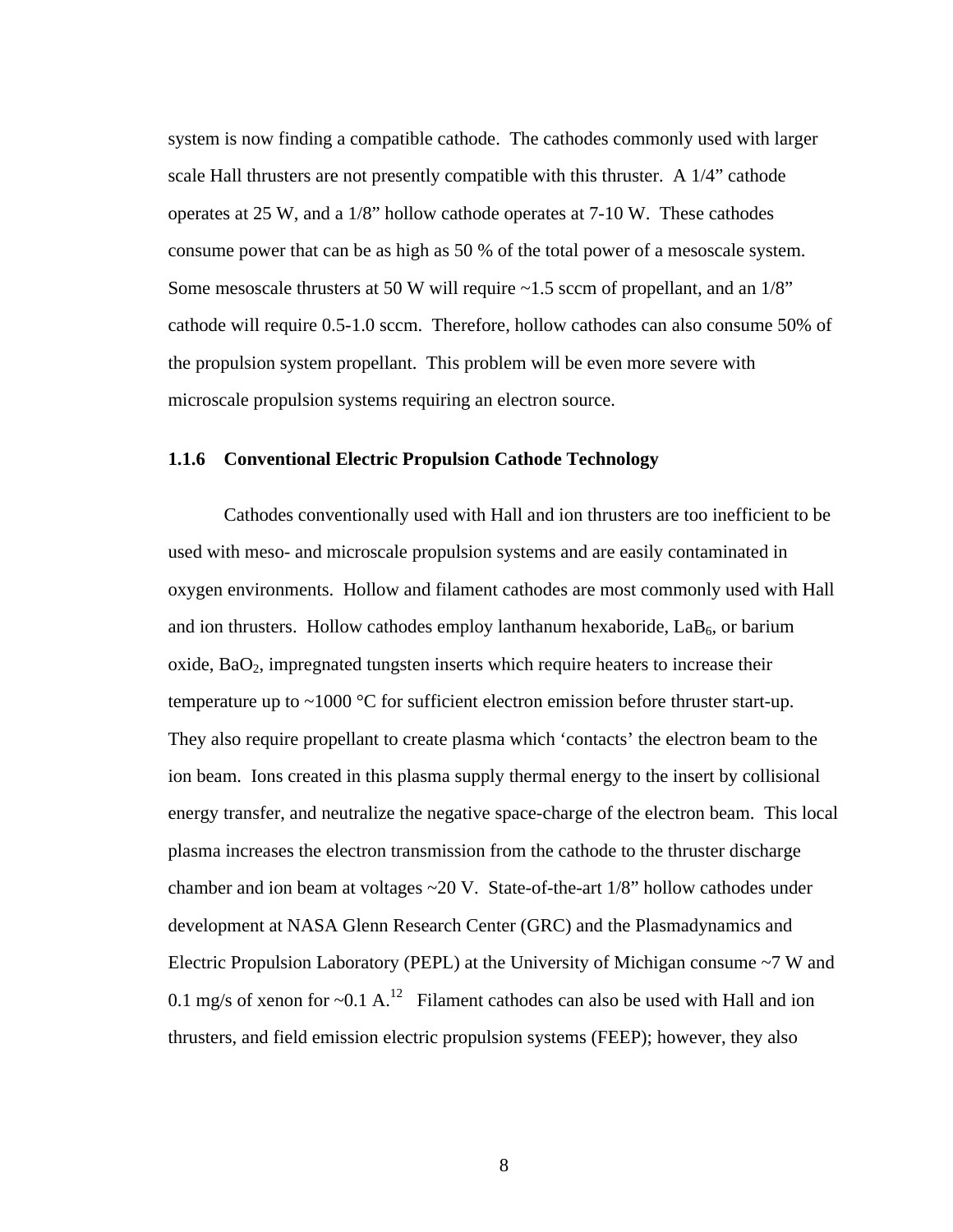consume significant power. An oxide thermionic cathode is being developed for FEEP systems at ESTEC with an anticipated performance of  $5 \text{ mA/W}$ .<sup>13</sup>

# **1.1.7 Advanced Cathode Requirements**

The development of small, meso-, and microscale propulsion systems, and oxygen thrusters for spacecraft will be enabled by the development of cold cathodes, which do not require propellant. Such cathodes should be easily scalable in size to less than 1 cm<sup>2</sup> and power to less than 1 W/A to be used by small, meso-, and microscale thrusters. These cathodes must survive for 1000s of hours eventually; however, initial performance objectives are only 100 mA/cm<sup>2</sup>, for 100 hr. in simulated thruster environments.

## **1.2 Space Tethers**

Space tethers are conducting or non-conducting cables which are used to couple spacecraft together for energy transfer or for propulsive maneuvers. They typically consist of a center conducting wire surrounded by several layers of thin strands of high strength fibers. It has been proposed to use tethers for orbit transfer and for orbit insertion from the Earth's or Moon's surface using rotating tethers.<sup>14,15</sup> The action of tethers depends on orbital mechanics. A tether dropped down from a spacecraft is pulled down to the Earth while a tether extended up from the spacecraft in orbit is pulled up by centrifugal forces. Electrodynamic tethers use interactions between Earth's magnetic field and current in the tether for power or propulsion.<sup>16</sup> SEDS-2 mission demonstrated that a 20 km long tether could successfully de-orbited at payload from LEO. The TSS-1R mission demonstrated that tethers can be used to boost satellites into higher orbits. The terminator tether is one type of electrodynamic tether that can be used to de-orbit satellites.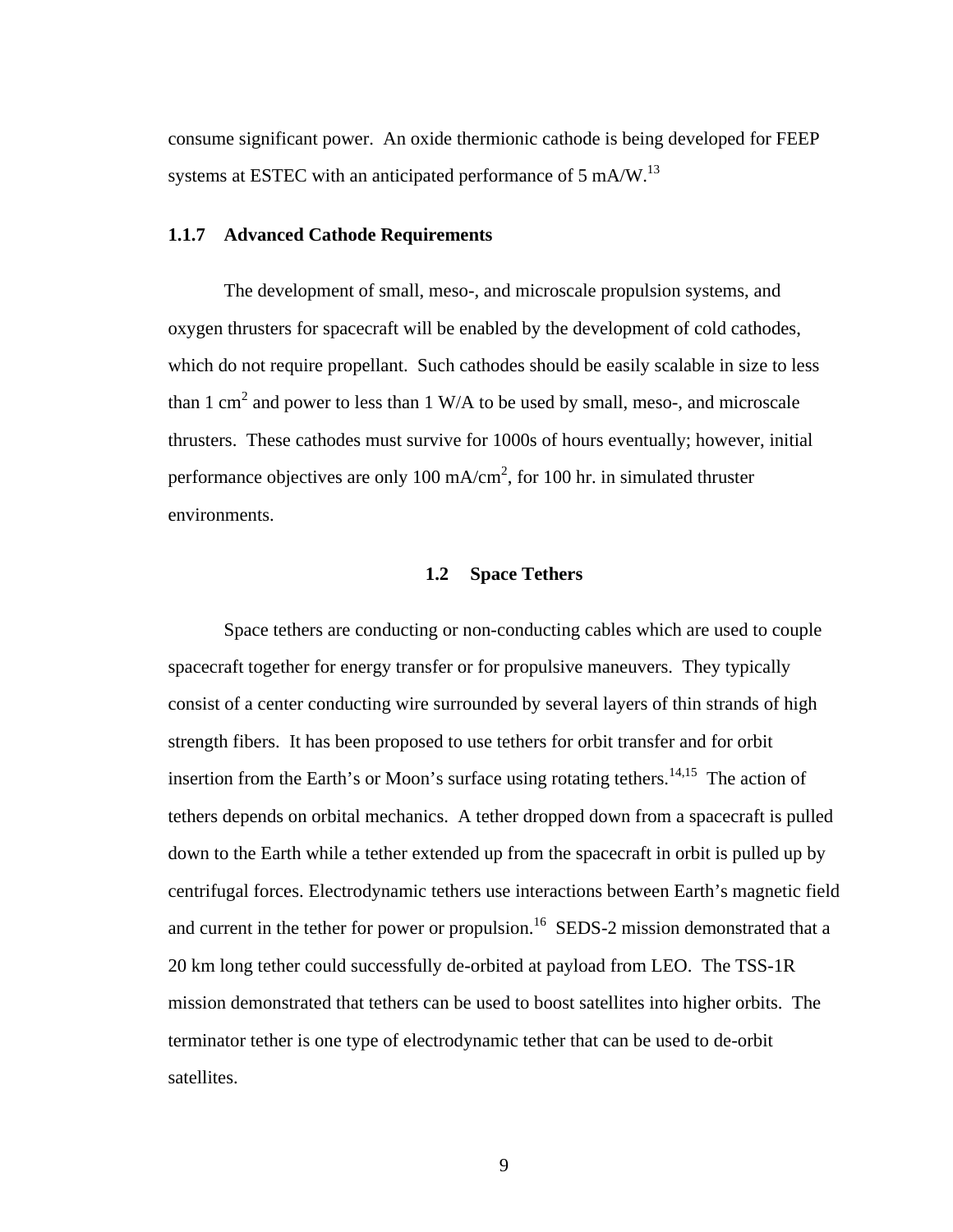## **1.2.1 Electrodynamic Tethers**

It has been proposed to use the electrodynamic (ED) space tethers to de-orbit satellites at the end-of-life.<sup>17</sup> One concept for using ED tethers to de-orbit spacecraft is the Terminator Tether<sup>™ 17</sup> These ED tethers use passive electrodynamic tether drag to de-orbit a satellite from LEO. As the vertical tether is pulled through the mostly horizontal Earth magnetic field by the spacecraft, a voltage is induced in the tether wire. Wire ends make contact with the space plasma with one end emitting electrons. The current is conducted through the space plasma to the other end of the tether where electron collection occurs. The Earth's magnetic field induces a JxB force on the wire which opposes the host spacecraft motion. Electrodynamic drag is many orders of magnitude greater than aerodynamic drag for orbits above 500 km.<sup>17</sup> A 700 kg satellite at 1475 km could be de-orbited in 6 months by a 10-km-long tether.<sup>17</sup> The mass of the tether system is less than a third of the propellant mass required by a resistojet if the electron emitter on the tether system does not require a heater or consumable gas supply. $17$ 

## **1.2.2 Cathode Requirements**

Electron emitters used with an ED tether de-orbiting system must operate cold and without propellant, and be capable of as much as 2 A to make it competitive with other satellite de-orbiting options. It is also important that cathode materials are resistant to oxidation in Low Earth Orbit (LEO). The cathode current requirement could be satisfied by using several cathodes. The tether system could use a single hollow cathode as the electron source, however, the mass penalty of this cathode system may negate the advantage of the ED over the resistojet to de-orbit satellites. The use of cold cathodes that do not require a consumable gas could return the competitive edge to the ED tether concept.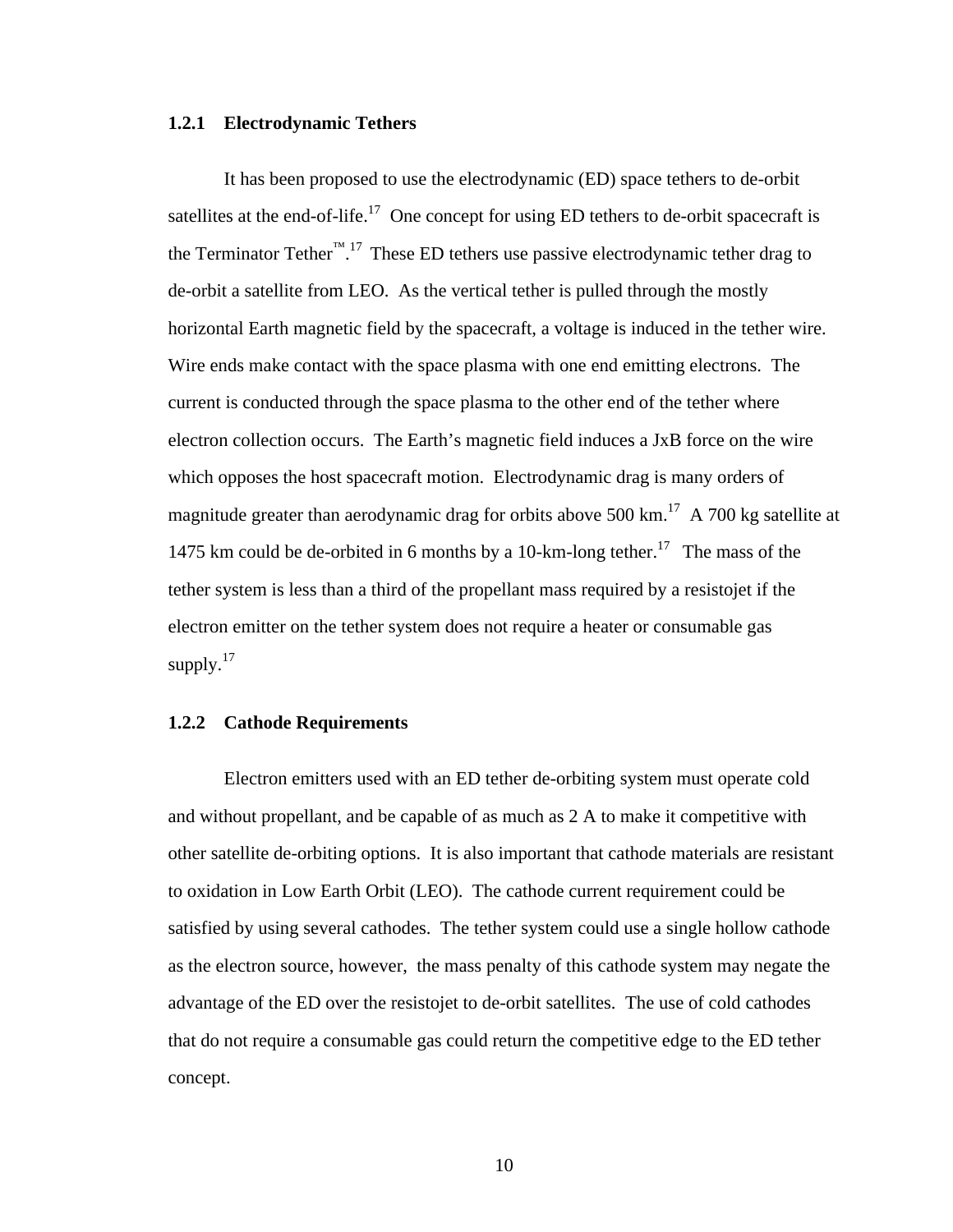## **1.3 Field Emission(FE) Cathodes**

A FE cathode is a promising alternative to thermionic hollow cathodes because they are small, cold, efficient, chemically inert, and do not require an ionizable gas. Figure 1.3 shows a Hall thruster with FE cathodes in two possible positions: in the center of the thruster (internal) and on the periphery (external). FE cathodes employ strong electric fields instead of high temperatures to emit electrons. FE cathodes require much simpler and smaller systems to operate them than conventional cathodes. They can be easily scaled in size and power level to be compatible with microscale propulsion systems, and have demonstrated significantly higher efficiency than thermionic cathodes.<sup>18</sup> Two types of FE cathodes were investigated in this thesis: thin film carbon FE cathodes, and microcone field emission array (FEA) cathodes.



**Figure 1.3 A Hall thruster shown with hollow and field emission cathodes.**

# **1.3.1 Field Electron Emission**

Field electron emission occurs when applied electric fields, F, at the cathode surface are high enough (0.3-0.6 V/Å) to deform the potential barrier,  $\phi_w$ , between the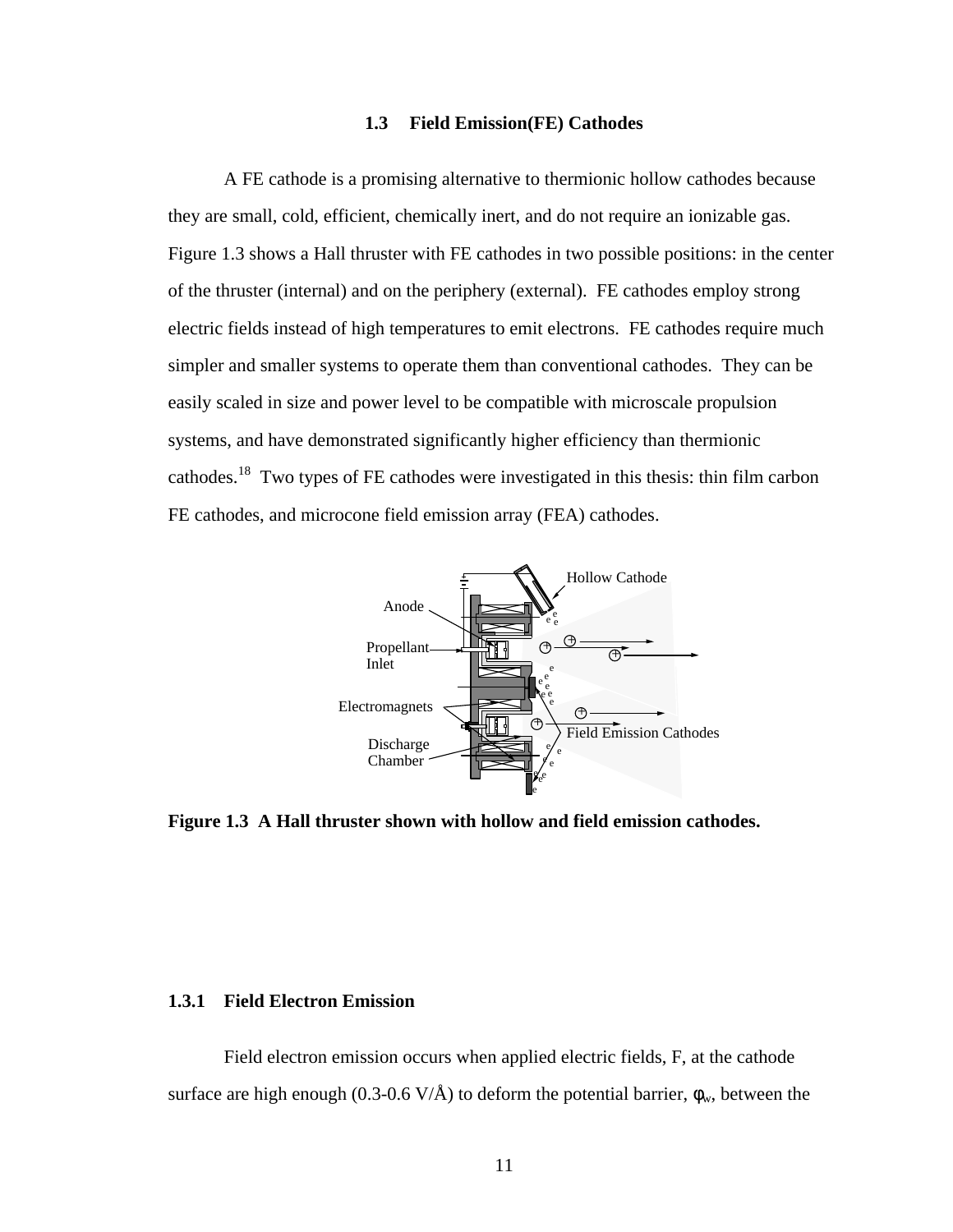cathode surface and vacuum to allow electrons to tunnel out of the cathode surface and through the deformed potential barrier.<sup>19</sup> Potential barrier deformation by an electric field is shown in Figure 1.4. The applied electric field is F, the work function is  $\phi_w$ , the Fermi energy is  $E_F$ , and e is the electron charge. The Fermi energy is the maximum energy level occupied by electrons if all of the lower energy levels are filled in the quantum structure. The height of the potential barrier between the surface and vacuum is  $\phi$ , and the width of the barrier is  $\phi_w$ . The electrons emitted by field emission originate below the Fermi energy level, therefore these low energy electrons are considered cold. Field emission differs significantly from thermionic or photoemission where electrons in the solid must be given enough energy to go over the potential barrier. These electrons have energy considerably greater than the Fermi energy, and are considered hot.



**Figure 1.4 Potential energy diagram for electrons at a metal surface, without (left) and with (right) an applied electric field, F.**

Spindt-type FEA cathodes with microtip structures require electric field enhancement by the sharp tip structure. Electric fields at the emitting tips in excess of  $4x10<sup>7</sup>$  V/cm are required for field emission. The field emission tip configuration, which is typically employed, is shown in Figure 1.5; dimensions and materials are processor dependent. The Fowler-Nordheim (F-N) equation for field emission current density at an emission site is Eqn. 1.1. The F-N coefficients are  $a_{fn}$  and  $b_{fn}$  are given in Eqn. 1.2 and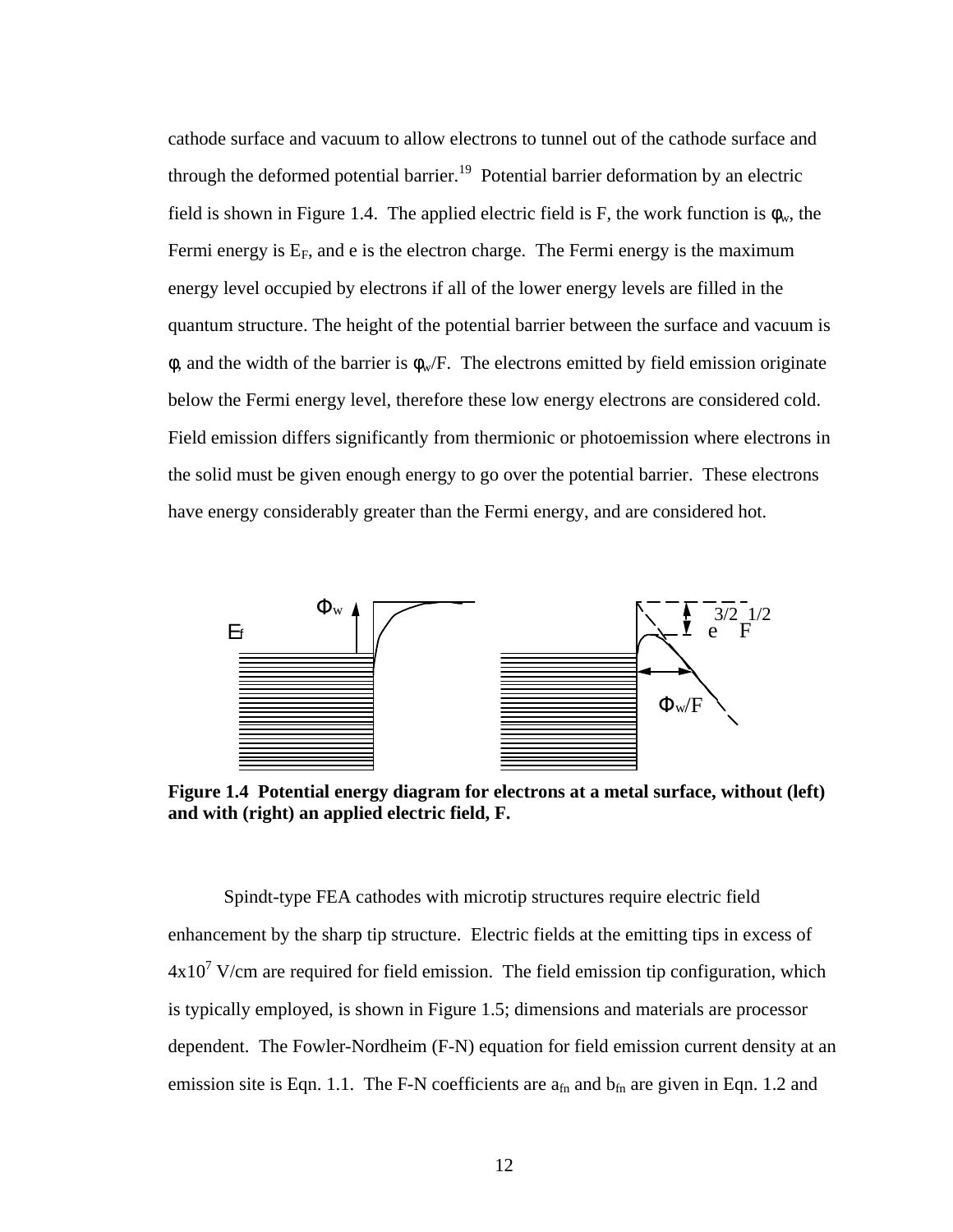Eqn. 1.3 where t(y)<sup> $\sim$ </sup> 1.05657, v<sub>o</sub> $\sim$  0.93685, m=511000 eV/c<sup>2</sup>, c=2998.79 Å/fs,  $Q = \alpha \hbar c/4 = 3.6$ eV-Å,  $\alpha = 1/137.04$ , and  $\hbar = 0.655$ eV-fs. A more detailed derivation of these relationships is given elsewhere.<sup>20,21</sup>



**Figure 1.5 Field emission tip and gate electrode configuration (courtesy of Dr. Kevin Jensen).**

**Eqn. 1.1** 
$$
J_{FN}(F) \approx a_{fn}F^2 \exp(-b_{fn}/F),
$$

**Eqn. 1.2** 
$$
a_{_{fn}} = \frac{1}{16p^2\hbar t(y)^2 \Phi} \exp\left(\frac{16Q}{3\hbar} \sqrt{\frac{2m}{\Phi}}\right) \approx (116f)^{-1} \exp\left(\frac{14.3994b_{_{fn}}}{f^2}\right)
$$

**Eqn. 1.3** and 
$$
b_{\hat{m}} = \frac{4}{3\hbar} \sqrt{2m\Phi^3} u_o \approx 0.642 f^{3/2}
$$
.

## **1.3.2 State-of-the-Art FE Cathode Technology**

The applications discussed in this thesis require state-of-the-art FE cathode technology for materials, cathode structure, and current limiting architectures. This technology is evolving as microfabrication techniques mature to deposit more robust materials, and smaller and more complicated structures. Microfabrication techniques are applied to deposit and etch insulating and conducting films and arrays of microcones on silicon wafers. Electron beam and interferometric lithography techniques are used for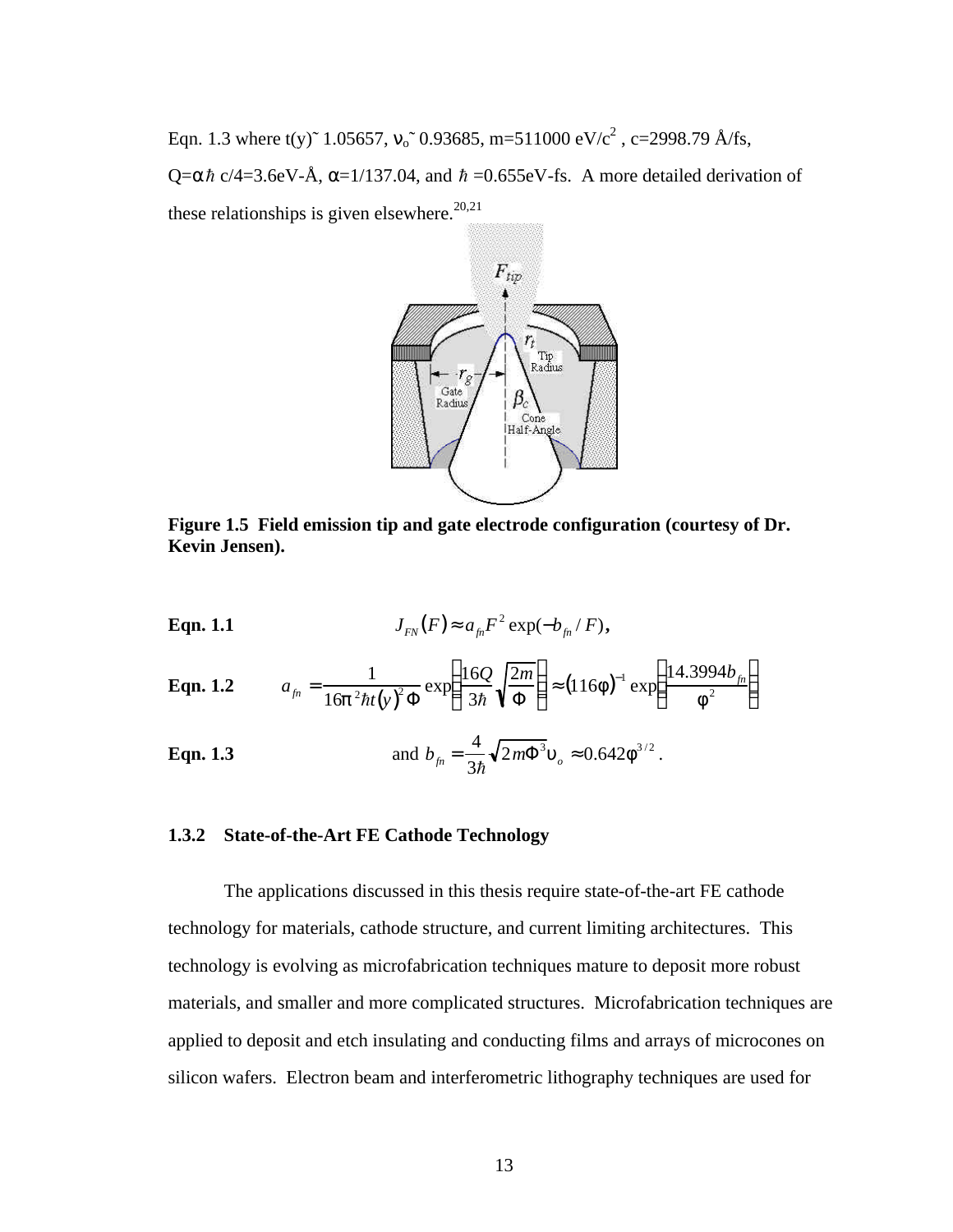patterning the cathodes. Tip and gate aperture radii are on the order of 1 and 100 nm, respectively.<sup>22</sup> Packing densities greater than  $10^8$  tips/cm<sup>2</sup> have been achieved.<sup>23,24</sup> Materials most commonly used are silicon and molybdenum, however, diamond-like carbon films and coatings on the microtips have been used to improve robustness of the tips, work functions, chemical inertness, and emission stability.<sup>25,26,27,28</sup> Molybdenum FEA cathodes fabricated at the Massachusetts Institute of Technology Lincoln Laboratory (MIT/LL) have attained 1  $\mu$ A at 25 V with an array of 900 tips. The same cathodes with cesiated tips demonstrated 1  $\mu$ A at 10 V.<sup>24</sup> Spindt at SRI International has reported dc field emission up to 100  $\mu$ A/tip from a 100-tip array.<sup>29</sup> Emission current densities greater than 2000 A/cm<sup>2</sup> have been achieved.<sup>30,31</sup> The current collected by the gate electrodes is typically 1/1000 of the emitted current. For optimum cathode performance typical tip operating pressure is  $\sim 10^{-9}$  Torr after careful conditioning in hydrogen and neon environments.<sup>32,33,34</sup> Microtip FEA cathodes at SRI International have demonstrated performance of 100 mA with less than 1 mW consumed by the gate electrode.<sup>35</sup>

Alternatives to the micro-fabricated FEA cathodes are diamond, diamond-like carbon, or carbon thin film FE cathodes. The unique advantage to using doped carbon is its low electron affinity.<sup>36</sup> These cathodes can emit electrons at macroscopic vacuum electric field strengths that are two orders of magnitude lower than those fields required by silicon and molybdenum Spindt-type cathodes and performance is not as sensitive to sputtering by ion bombardment.<sup>36,37,38</sup> Diamond cathodes are very resistant to oxidation while some carbon films have demonstrated performance degradation in oxygen environments.<sup>38</sup>

Carbon FE cathodes are more robust than the Spindt-type FEA cathodes, however the Spindt-type cathodes have typically demonstrated higher current densities and efficiency. Various types of carbon cathodes have been investigated. It is common for carbon film cathodes to operate with only 20% of the emitted current escaping through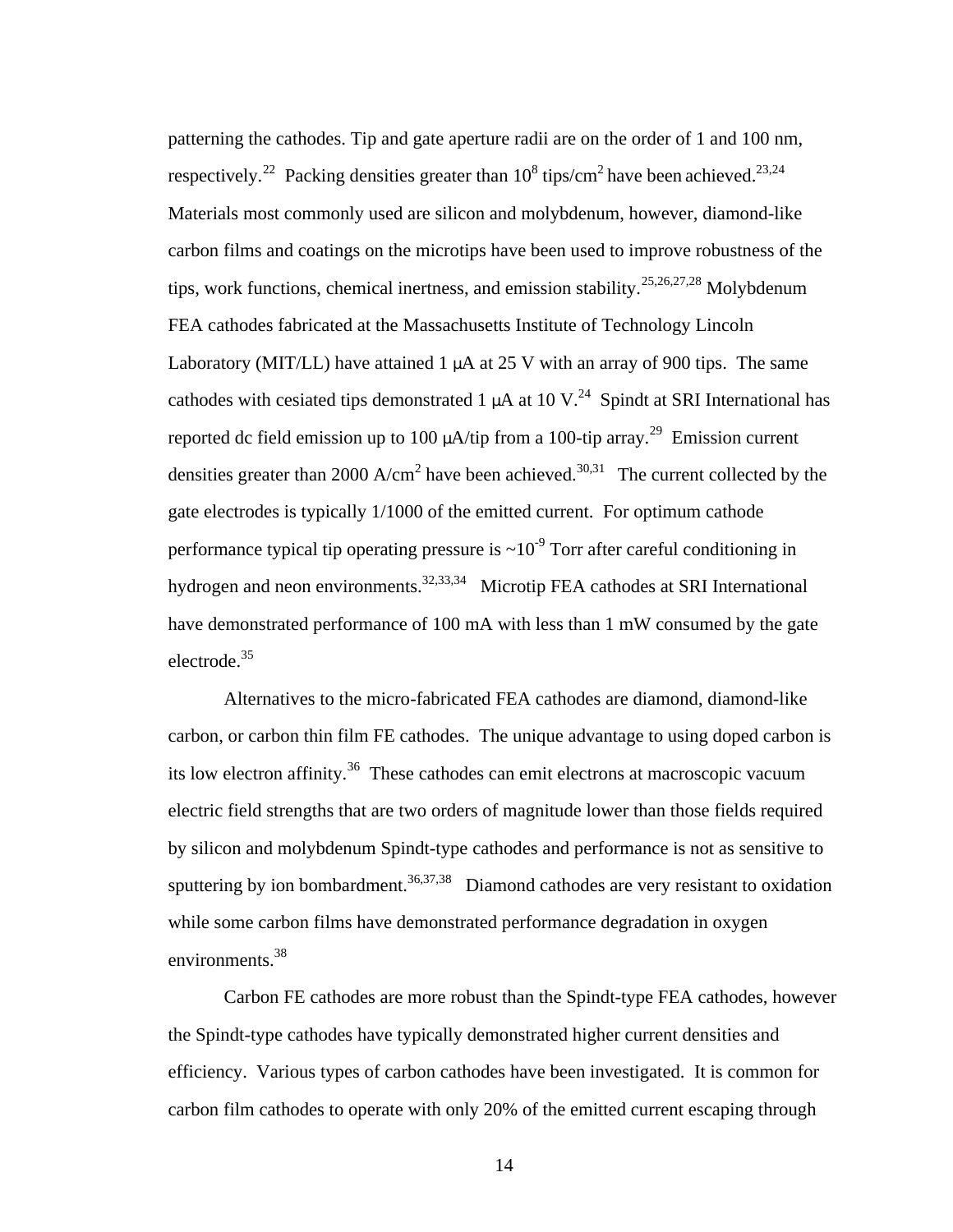the gate electrode and being collected by the anode. A 40 mA current was measured at Field Emission Picture Element Technology (FEPET) Inc. from a 25 mm carbon film cathode with an extraction field of  $6.7 \times 10^4$  V/cm.<sup>37</sup> An emission current density of 100 mA/cm<sup>2</sup> was achieved with an extraction field of less than  $1.2x10^5$  V/cm. Blyablin et al. demonstrated 500 mA/cm<sup>2</sup> from diamond film cathodes.<sup>39</sup> Cathodes with diamond grit in microfabricated gated structures have achieved 100 mA/cm<sup>2</sup> at 20 V.<sup>36</sup>

# **1.4 Challenges**

State-of-the-art FE cathodes have demonstrated excellent performance in UHV environments with large anode voltages and promising results in some higher pressure environments. Thruster and tether environments could significantly limit the performance of these cathodes. FE cathodes have demonstrated lifetimes of 1000's of hours in UHV environments. In higher-pressure environments cathode lifetime can be shortened by arcing between the gate electrodes and tips, and by the cathode getting sputtered by ion bombardment. In low-pressure environments without a close-spaced anode, electron emission can be space-charge limited.

# **1.4.1 Cathode Lifetime**

In UHV environments, the primary cathode failure mode has been arcing between the gate and tip, shorting out the cathode and ending its life. In higher pressure environments, this threat is even greater. Recent advances in microfabrication should eliminate this cathode failure mode. Catastrophic arcing events can be prevented by using current limiting structures such as resistive layers,<sup>40</sup> field effect transistors (FET),<sup>41</sup> and vertical current limiting  $(VECTL)^{42}$  architectures. Robust materials can be used to improve cathode sputter resistance and resistance to oxidation. 43,44,45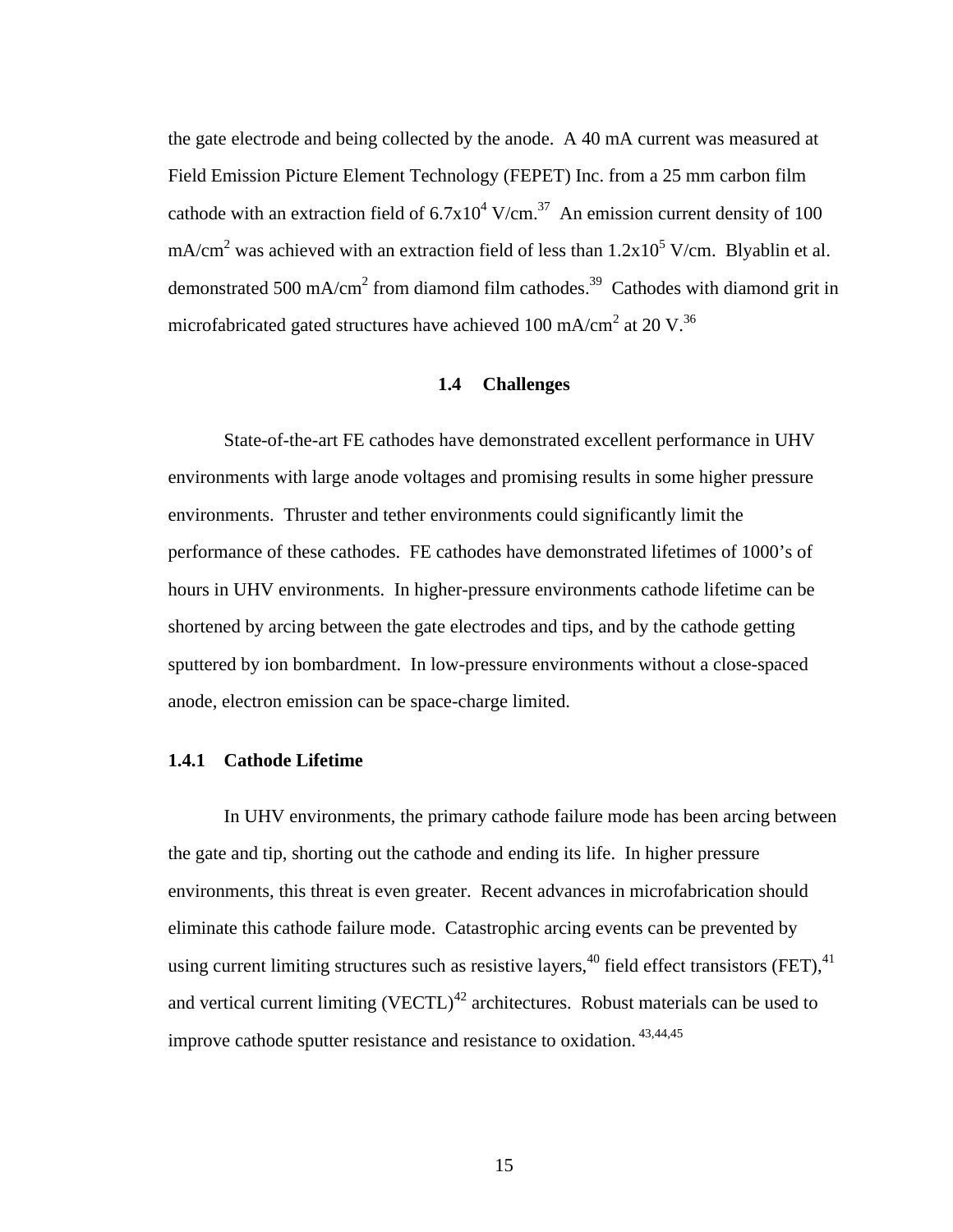Cathode performance will also be affected by ion bombardment. There are two populations of ions which will bombard the cathode tips in electric propulsion systems such as Hall thrusters. One population is created between the tips and gate electrode, and the other population originates near the thruster where charge exchange (CEX) collisions occur between beam ions and neutrals. The trajectories of beam ions will not intersect the cathode, however, they will create CEX ions that can be accelerated into the cathode region. Measurements of this CEX current are discussed in Chapter 2. The energy of these ions depends on the potential between the cathode and local plasma as shown in Figure 1.6.

The second population of ions is generated near the electron emitting surface between the tip and gate electrode where emitted electrons ionize neutrals by ion bombardment. If ions are accelerated into the microtips through large enough voltage differences, these ions will damage the cathode surface. The flux of these ions is directly dependent on the local pressure. FEA cathodes have demonstrated stable emission in elevated pressure environments when start-up occurs at  $\sim 10^{-9}$  Torr and the pressure is slowly increased.<sup>18</sup> Spindt et al.<sup>18</sup> showed that these cathodes could operate in  $\sim 10^{-5}$  Torr of  $O_2$ , Ar, He, H<sub>2</sub>, and N<sub>2</sub> for hundreds of hours. During these exposure tests, the emission current dropped by about an order of magnitude, if at all. When the chamber returned to the original UHV environment, the cathodes demonstrated full recoveries. Similar experiments at the Microelectronics Center of North Carolina (MCNC) yielded similar results for silicon cathodes. $46,47$  The results of these experiments showed that increases in pressure increased cathode work function temporarily. Exposure experiments performed with xenon at SRI International showed that cathodes were severely damaged in a xenon environment. Tests at Linfield Research Institute (LRI) of single ZrC and HfC tips with kilovolt gap voltages showed that emission continued for several minutes at  $10^{-4}$  Torr of Ar and  $O_2$ . Although a glow discharge operating mode was possibly attained, the tips were not destroyed during operation for a few minutes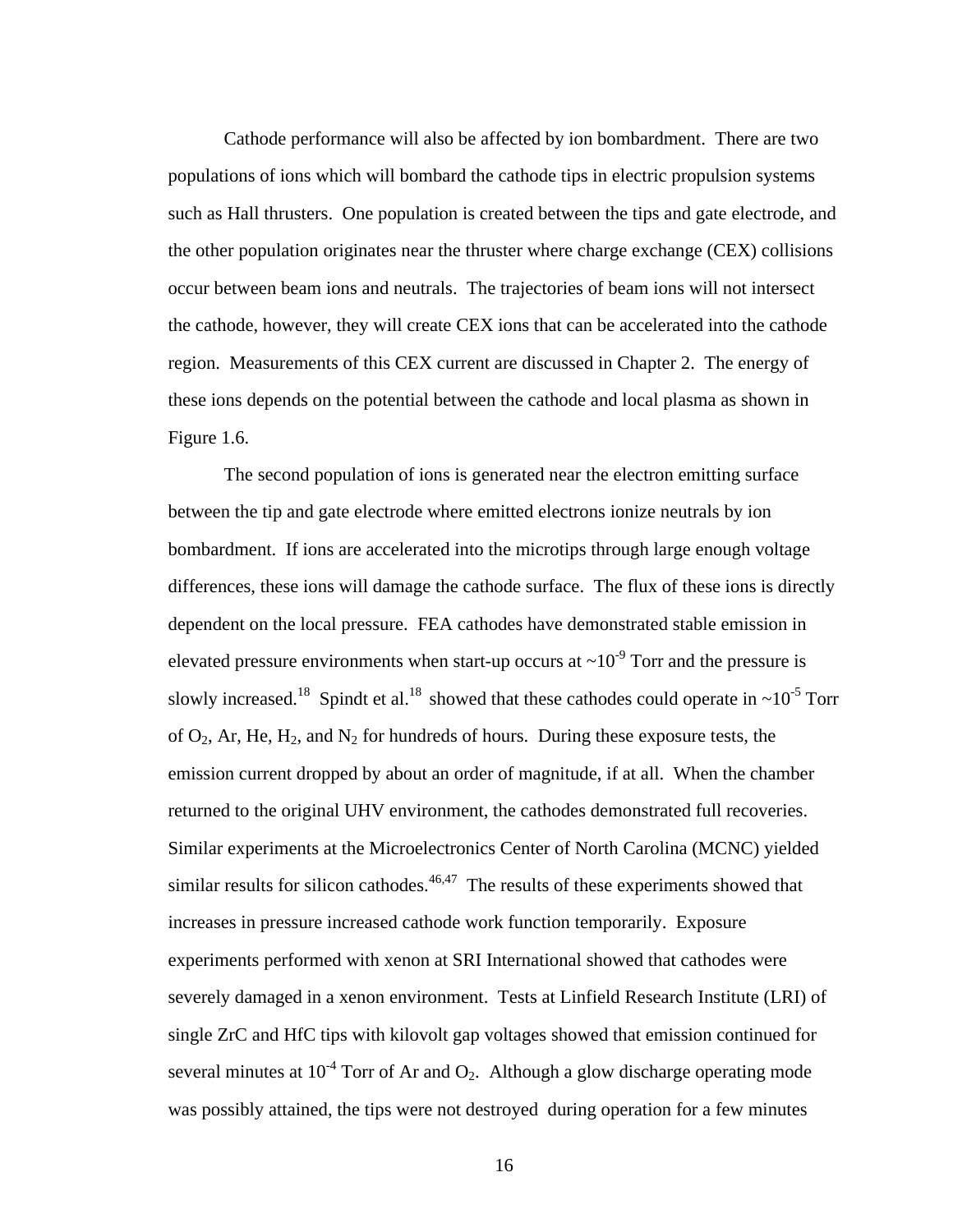with ions bombarding the tips with several keV energies. The results of these experiments in elevated pressure environments are very promising, especially because some of the cathodes seemed to be undamaged during operation.

Carbon cathodes are more robust than the Spindt-type cathodes, however the Spindt-type cathodes have typically demonstrated higher current densities and efficiency. These cathodes can operate at 400 V at pressures greater than 750 mTorr of nitrogen without being damaged. While performance degradation has been observed for the diamond and carbon film cathodes while operating in oxygen-rich environments<sup>38</sup>, it is anticipated that the cathode performance will be much more stable in the inert gas environment of a xenon plasma thruster.

The effect of higher pressure environments on the lifetime of FEA cathodes has only been investigated to determine the removal rate of material from FE microtips. This model was developed by Brodie.<sup>48</sup> His model is used to calculate the number of ions bombarding the tips and rate of material removed from the emitting area of the tips, and depends on the sputter yield of the ion-target combination, and ionization energy, pressure, and temperature of the ambient gas. He assumed an average ion energy and corresponding ionization cross-section,  $Q_i$ , and sputter yield, Y, and employed operating voltages around 100 V. He showed that a Mo tip with a 500  $\AA$  radius of curvature, operating at 100 V, at  $10^{-10}$  Torr of hydrogen, emitting 1  $\mu$ A, will lose 10 layers of material from ion bombardment in  $2x10<sup>7</sup>$  hours. With a linear relationship with pressure, the cathode will lose 10 layers of material in 200 hours at  $10^{-5}$  Torr. The material lost rate will increase significantly with increasing ion mass. This model was developed for single tip configurations; however, a similar model could also be used for microtip structures operating at much lower voltages. At lower operating voltages, average ion energies should not be assumed because of the exponential nature of the relationship between Q and electron energy and S and ion energy. Many models have been developed to predict the performance of FEA cathodes as a function of tip radius. Performance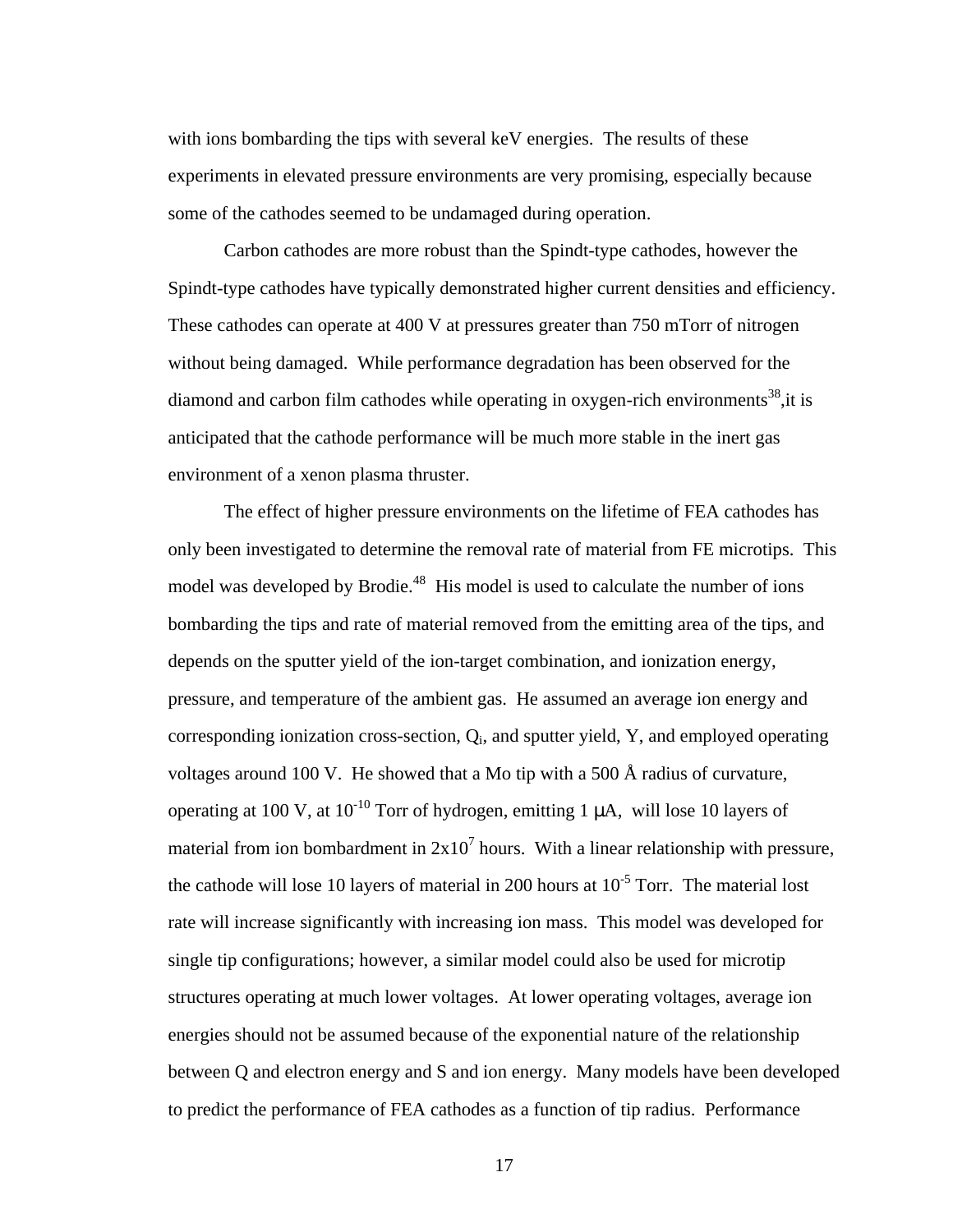models have never been coupled with Brodie's model to determine the effect of cathode sputtering in higher pressure environments on cathode performance.

# **1.4.2 Space-Charge Limited Emission**

The second concern with integrating FE cathode with EP and tether technologies is space-charge limited electron emission when emitting into plasma. FE cathodes typically employ a close-spaced triode configuration with a physical anode only millimeters away from the gate electrode to collect the emitted current. Hall and ion thrusters employ anodes and cathodes separated by a plasma with pressures up to  $10^{-4}$ Torr in the ionization regions. In this environment, a virtual anode will collect the emitted electron current at the cathode sheath boundary. The thickness of this sheath and potential drop through it depend on the environment, cathode potentials, and properties of the emitted current. Hall thrusters typically operate in a configuration where the cathode is floating. The cathode sheath voltage is approximately 20 V in a 1.35 kW Hall thruster system with a 300 V anode-cathode voltage difference. Hollow cathodes use propellant in addition to the primary supply to the anode to generate a plasma at the emitter surface to reduce space-charge effects and the cathode sheath voltage. A reduction in sheath voltage improves the efficiency of the thruster since less of the discharge voltage is tied up in the cathode fall and a higher voltage is available to accelerate the ions to produce thrust. It is more crucial that the cathode potential is low with respect to plasma potential when FE cathodes are used because of the lifetime limitations induced by ions sputtering the microtip structures and gate electrode. It is important that the gate electrode potential is lower than the plasma potential to retard the collection of plasma electrons while the cathode beam electrons escape to the plasma. It is anticipated that the field emitter gate electrode will be set at approximately 20 V below plasma potential,  $\phi_c$ . A potential diagram is shown in Figure 1.6. The thruster discharge voltage between the anode and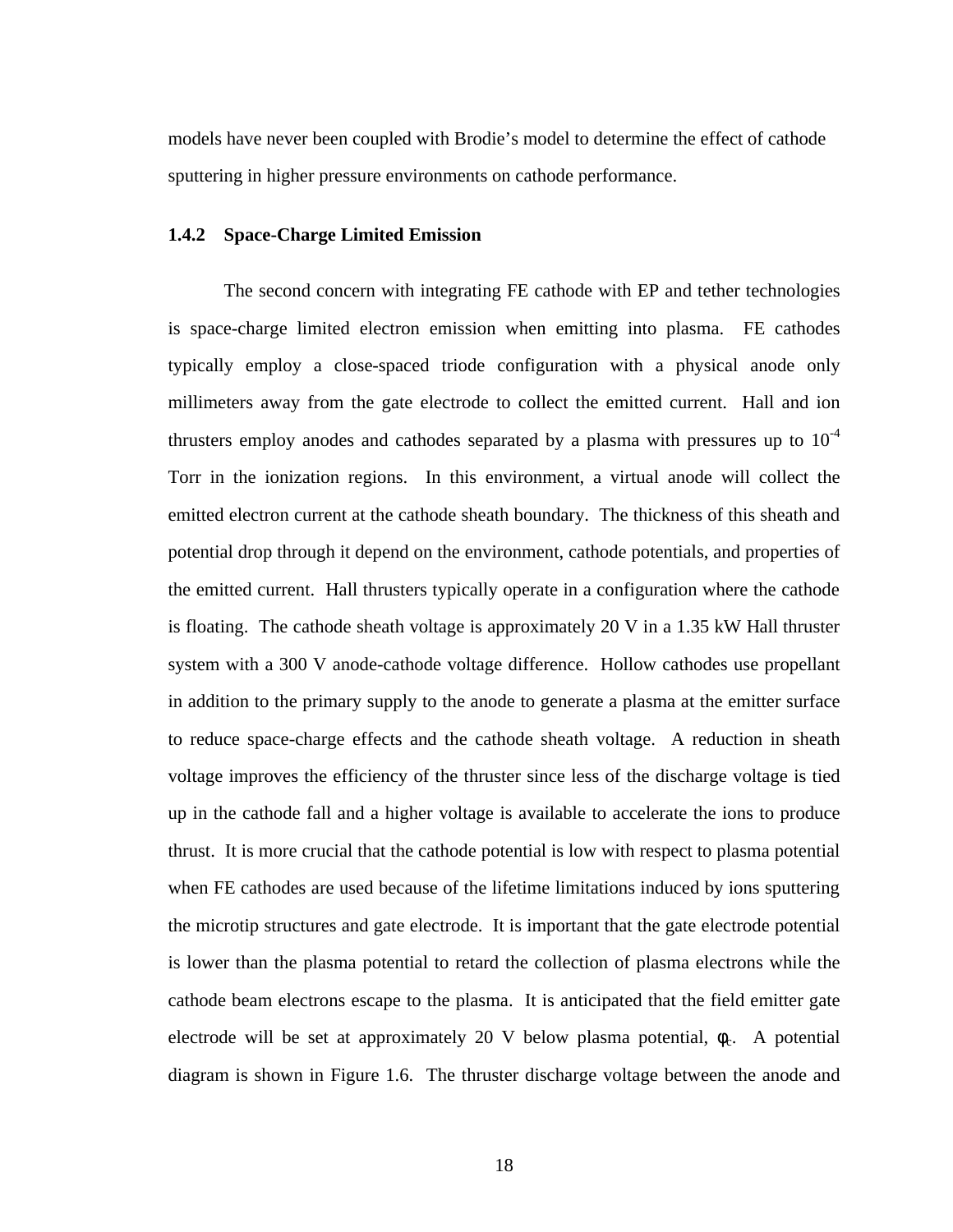cathode,  $V_d$ , and the gate voltage with respect to the cathode FE surface,  $\phi_g$ , are shown. In a plasma environment with virtual anodes, space-charge effects will limit the electron current that escapes through the sheath to the plasma. This concern must be properly addressed and current limits must be determined using sheath modeling before FE cathodes can be designed and used in plasma environments.



**Figure 1.6 Potential diagram of the cathode, thruster, and plasma configuration. Anode, plasma ion beam, sheath boundary, gate electrode, and cathode potentials are shown relative to ground.** 

Space-charge limited current problems have been studied extensively. The Childs-Langmuir relationship describes space-charge current limitations in a vacuum diode. In the derivation, the current was limited by a zero electric field at the cathode surface because initial electron velocities were negligible.<sup>49,50</sup> Fay et al. determined emission current limitations in a parallel plate geometry when electrons are emitted with considerable velocities in a vacuum.<sup>51</sup> In that case, positive electric fields at the cathode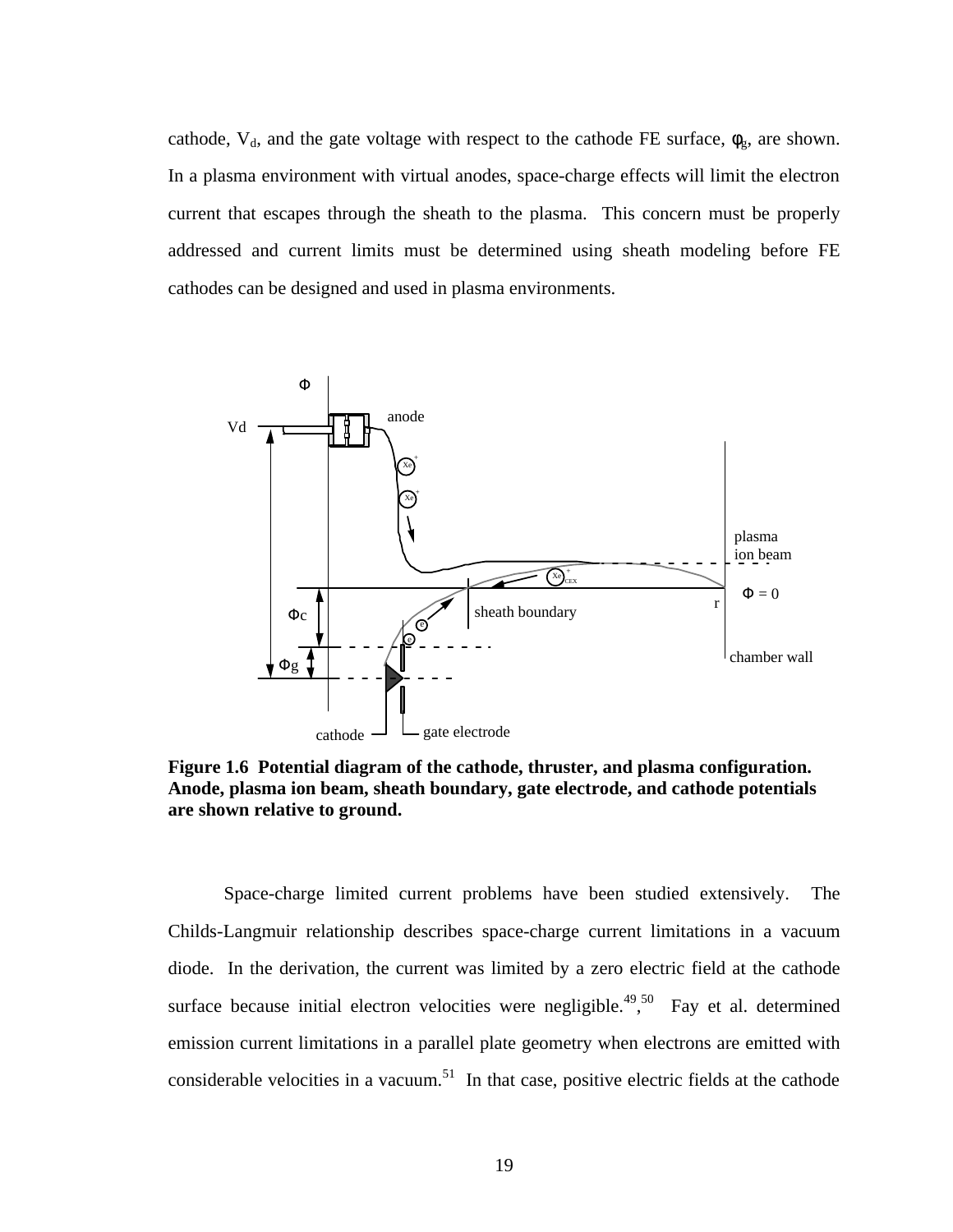surface are stable solutions to the Poisson equation, permitting larger currents to escape from the cathode. Virtual cathodes can eventually form between the cathode and anode to limit the emitted current. Langmuir considered space-charge limitations for parallel plates separated by a plasma, where ions contribute to negative space-charge neutralization to further increase space-charge limited current. He claimed that electron and ion currents were limited in proportion to ion and electron masses when ion and electron initial velocities are negligible, but showed that these currents can increase with non-zero velocities at the sheath boundary.<sup>52</sup> Bohm modeled the sheath near the cathode and determined that for a cathode sheath to be stable, the ions must enter it with non-zero initial velocity.<sup>53</sup> To ensure that potential minima occur only at sheath boundaries for a non-emitting cathode, it was determined that  $v_i>(T_e/m_i)^{\hat{ }}/1/2$  at the sheath boundary. Crawford and Cannara<sup>54</sup> considered the case for space-charge limited emission of a hot cathode into plasma. They determined a valid velocity range for ions entering the sheath, the velocity being limited by charge-exchange and momentum exchange collisions in pre-sheaths. Prewett and Allen<sup>55</sup> studied the same configuration, and included a criterion derived by Andrews and Allen<sup>56</sup> to construct an analytical expression for the initial energy of ions entering a sheath. Using that expression in the sheath model, they achieved excellent correlation between theory and experiment. Goodfellow augmented this model by considering the initial thermal velocities of the electrons emitted at the cathode. He used this sheath model combined with thermal models to predict cathode temperatures in a magnetoplasmadynamic thruster system. He also achieved good correlation between experiment and theory.<sup>57</sup>

#### **1.5 Role of this Thesis**

It is anticipated that the successful integration of FE cathodes with EP systems will require the modification of currently existing Hall thrusters, more advanced FE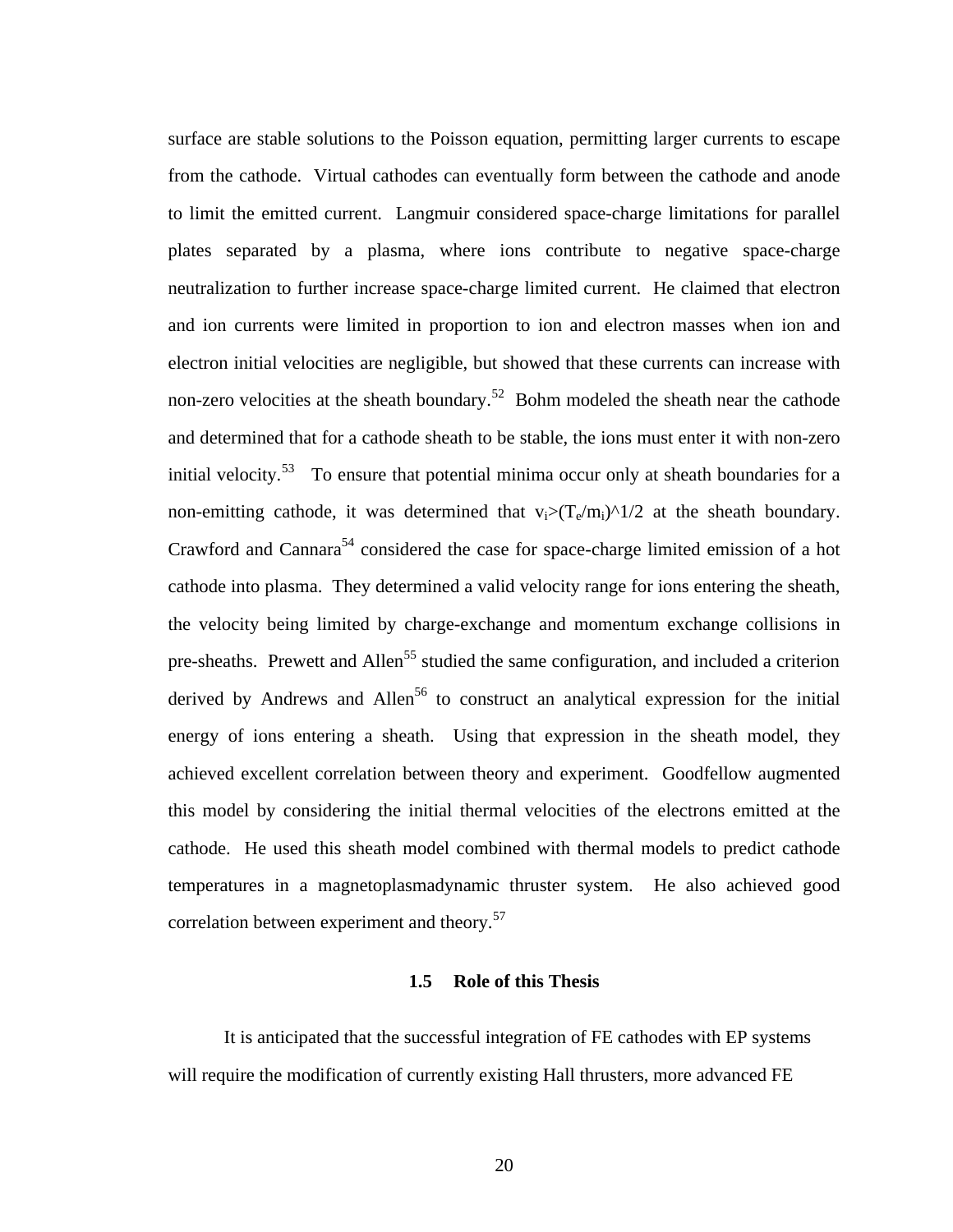cathode technology, and an understanding of how these cathodes will operate in plasma environments. Thrusters will require different start-up sequences than commonly used, to protect the cathode. Lower work function materials, smaller cathode dimensions, and current limiting structures will significantly improve the performance and compatibility of these cathodes with electric propulsion systems. Testing of FE cathodes in Xe environments similar to Hall thruster environments is necessary to study the effect of higher pressure environments and operating voltages on cathode lifetime. This process should also be modeled to expedite the development and integration process, reduce costs, and to determine how to optimize cathode design for different applications. Also, space-charge limited emission should be modeled for the FE cathode and virtual anode configuration to develop and understanding of the performance and cathode current limitations due to space-charge effects in plasma environments. Some of the modeling results should be experimentally validated. This thesis tackles a few of these technological hurtles including performance assessment of available FE cathodes in simulated thruster environments, the development of a model of the performance degradation due to cathode sputtering by ion bombardment, and a model to predict spacecharge limited emission from a FE cathode in a plasma environment.

The primary objectives of this work were to determine if field emission cathodes can operate in thruster environments and what limitations should be expected. Cathode lifetime and space-charge limited electron emission are focal points in this investigation. It is assumed that FE cathodes with current limiting configurations will soon be available to eliminate arcing between tips and gate electrodes as a cathode failure mode.

The first stage of this research focused on characterizing the cathode environment of a Hall thruster. A 70 mm Hall thruster, PEPL-70, was built and used in the cathode environment characterization. The performance of the thruster was evaluated to ensure nominal operating conditions were achieved. Ion current densities were measured in the cathode region of the thruster using a Faraday probe. A neutral particle flux (NPF) probe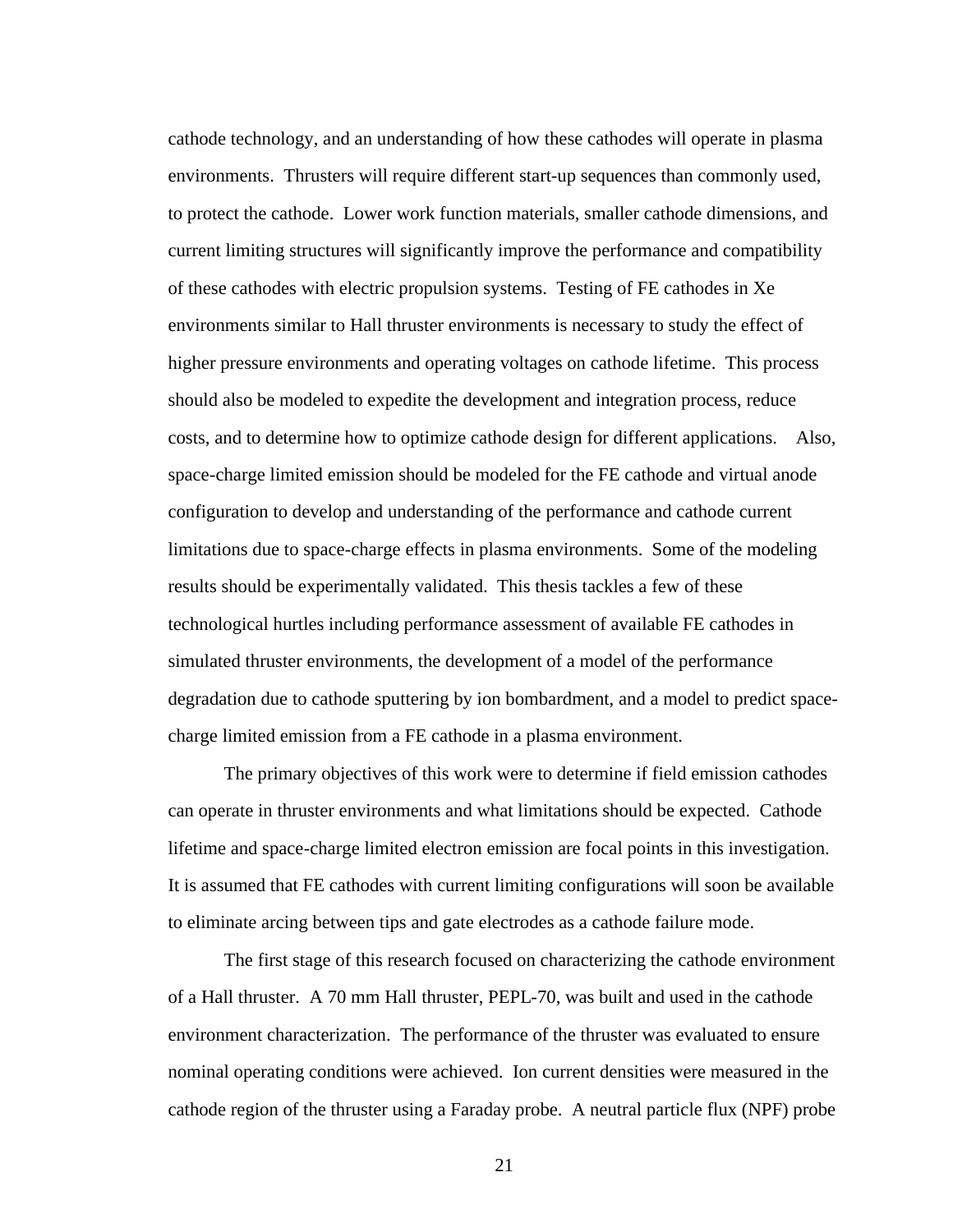was used to measure the local pressure. These measurements were used to design experiments and model the effect of the thruster environment on FE cathode performance. The PEPL-70 thruster configuration represents only one of the possible applications of FE cathodes to electric propulsion. Initial FE cathode and thruster testing will be conducted with a thruster of this size and power level, therefore this thruster environment was simulated for initial FE cathode testing.

Experiments were conducted to evaluate the performance of FE cathodes in environments representative of Hall thruster environments. The performance of carbide cathodes was evaluated in argon and oxygen environments. The performance response of molybdenum, silicon, and carbon film cathodes to increases in xenon pressure was investigated at different operating voltages and pressures. The objectives of these experiments were to determine if xenon exposure during operation would change the cathode work function and if the cathodes could be operated at low enough voltages to avoid damaging them during ion bombardment.

A model was developed to predict performance degradation of microtip cathodes in xenon environments. This model uses a cathode performance model developed by Jensen to predict effective tip radius and spread in radii of an array of cathode tips from an I-V trace to predict the cathode performance. The performance degradation model also uses a model developed by Brodie to predict the rate of removal of material from the microtip emitting area. These models are combined with models which predict changes in effective tip radius and spread in tip radii in time to estimate the change in current emitted by a field emission array cathode during xenon ion bombardment. The model flow diagram is shown in Figure 1.7. Experimental data and this performance degradation model were used together to estimate the energy thresholds for sputtering of Mo and Si by xenon ions. With this model the performance degradation can be predicted for any Mo or Si FEA cathode operating in a Xe environment. Good agreement was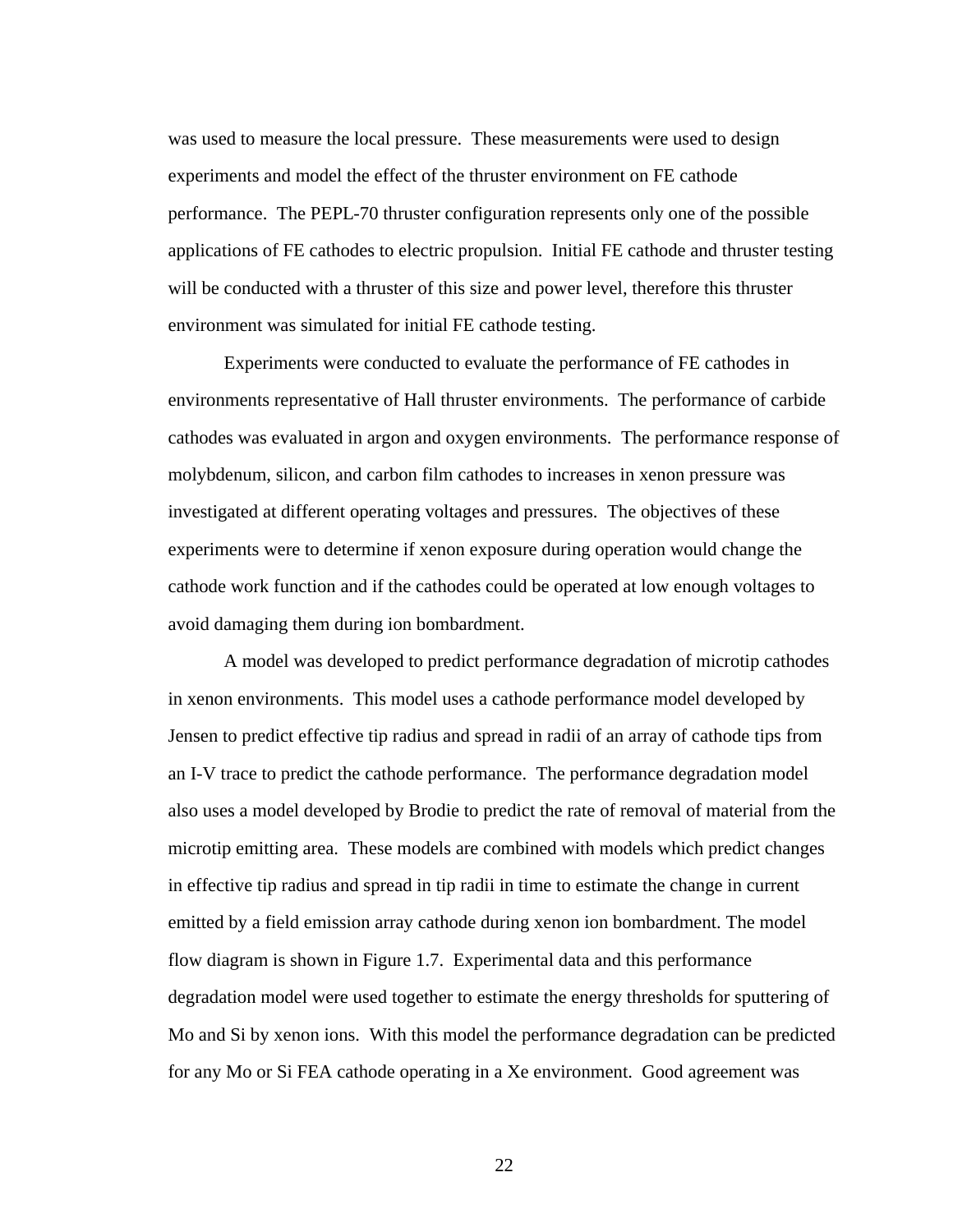achieved between modeling and experimental results. This model can also be used as a tool to optimize the cathode configuration for various applications.



**Figure 1.7 Flow diagram for the field emission array cathode performance degradation model.**

A model was developed to predict space-charge current limitations of FE cathodes emitting into thruster and tether environments. This model is based on the planar sheath models developed by Goodfellow and Prewett and Allen. The criterion derived by Andrews and Allen was used to estimate the ion velocity at the boundary between the sheath and pre-sheath. The model developed in this research considers electrons emitted with energies greater than 20 eV. This model also considers cylindrical and spherical sheath geometries to model situations in which electron beam expansion occurs in the sheath as  $1/r$  and  $1/r^2$ , respectively. Beam expansion must be considered in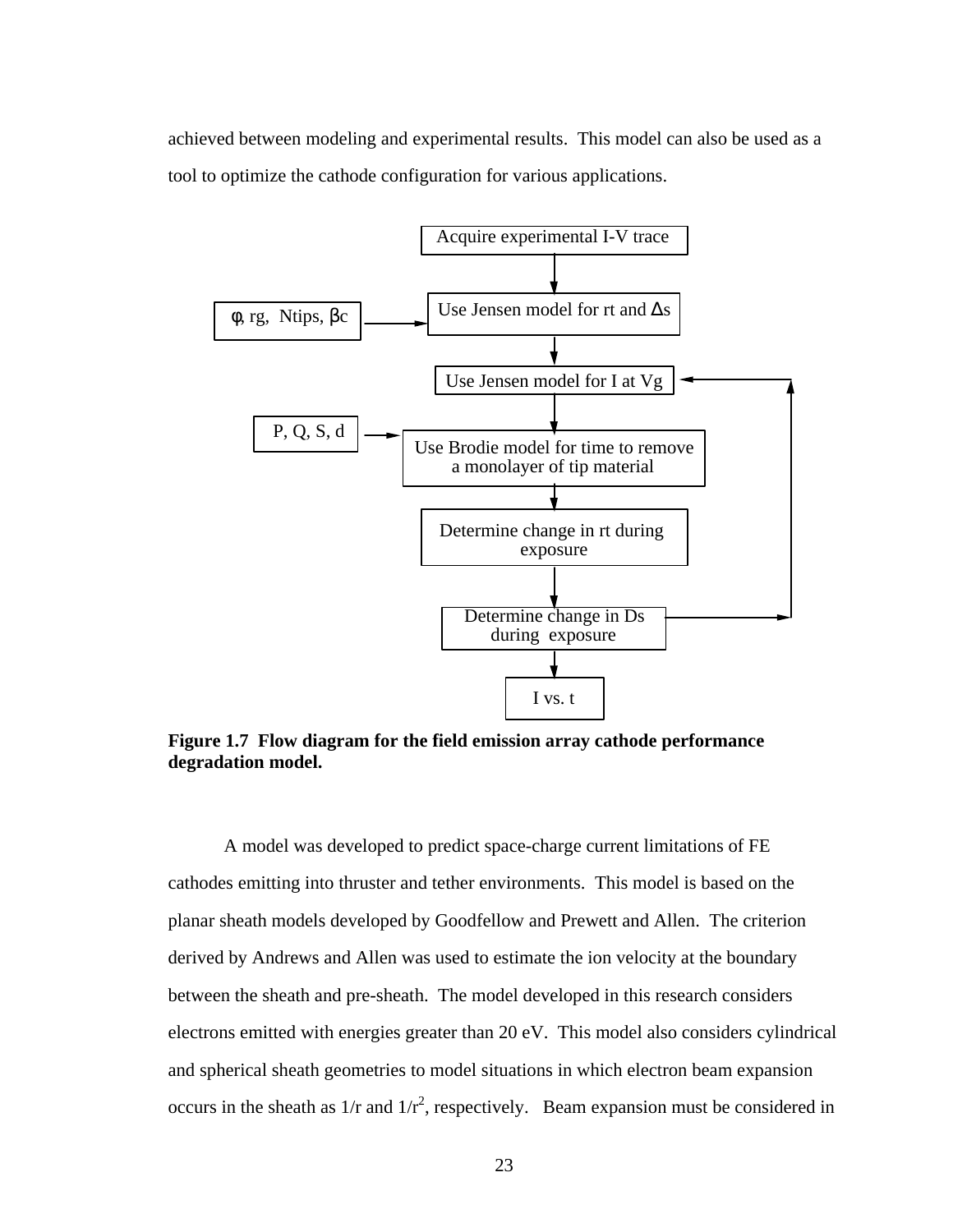the cases when the sheath dimensions are larger than the cathode dimensions. These models were used to investigate the effect of cathode environment and dimensions on the space-charge current limit.

Finally, the modeling and experimental results are applied to design cathodes for thruster and tether applications. Preliminary cathode design objectives are ~100 mA from an area smaller than  $1 \text{ cm}^2$  for 100 hrs. Cathode lifetime and space-charge current limitations are considered in the designs. Cathode geometrical and operating configurations are suggested for the different applications.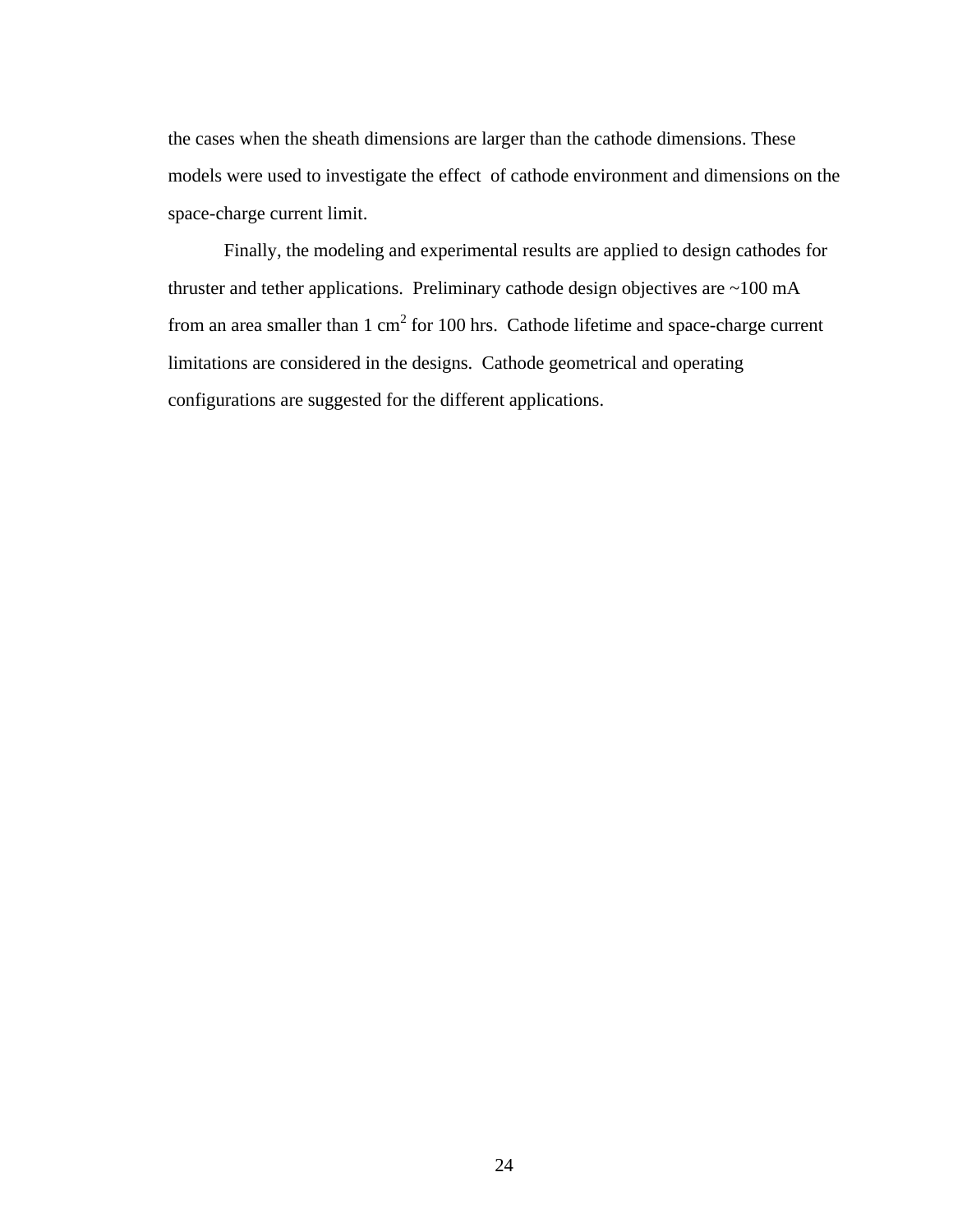# **CHAPTER 2**

#### **CATHODE ENVIRONMENT** characterization

The cathode environment of a Hall thruster must be understood to determine the compatibility of Hall thrusters and FE cathodes. A Hall thruster was built and operated with xenon propellant to provide a plasma environment which is similar to the plasma environment of a commercial system. The performance of the thruster was evaluated with I-V and thrust measurements. Faraday and Neutral Particle Flux (NPF) probes were used to measure ion current density and neutral particle pressure in the region of a Hall thruster where FE cathodes could be positioned. Electron number densities and temperatures on a similar Hall thruster system were measured elsewhere.<sup>58</sup> Parameters obtained from cathode environment characterization were used to design FE cathode experiments in xenon environments and model the effect of the thruster environment on cathode performance and lifetime. The thruster developed, diagnostics used to characterize the cathode environment, and the measurements obtained in the cathode environment characterization are discussed in this chapter.

### **2.1 Experimental Apparatus**

#### **2.1.1 Test Facility**

These experiments were conducted at the Jet Propulsion Laboratory (JPL). The test facility consisted of a 2.3 x 4.6 m vacuum chamber with a xenon pumping speed of 30,000 l/s and base pressure of  $4x10^{-6}$  Torr maintained by both diffusion and cryogenic pumps. The pressure gauge was calibrated against a xenon calibrated ionization gauge.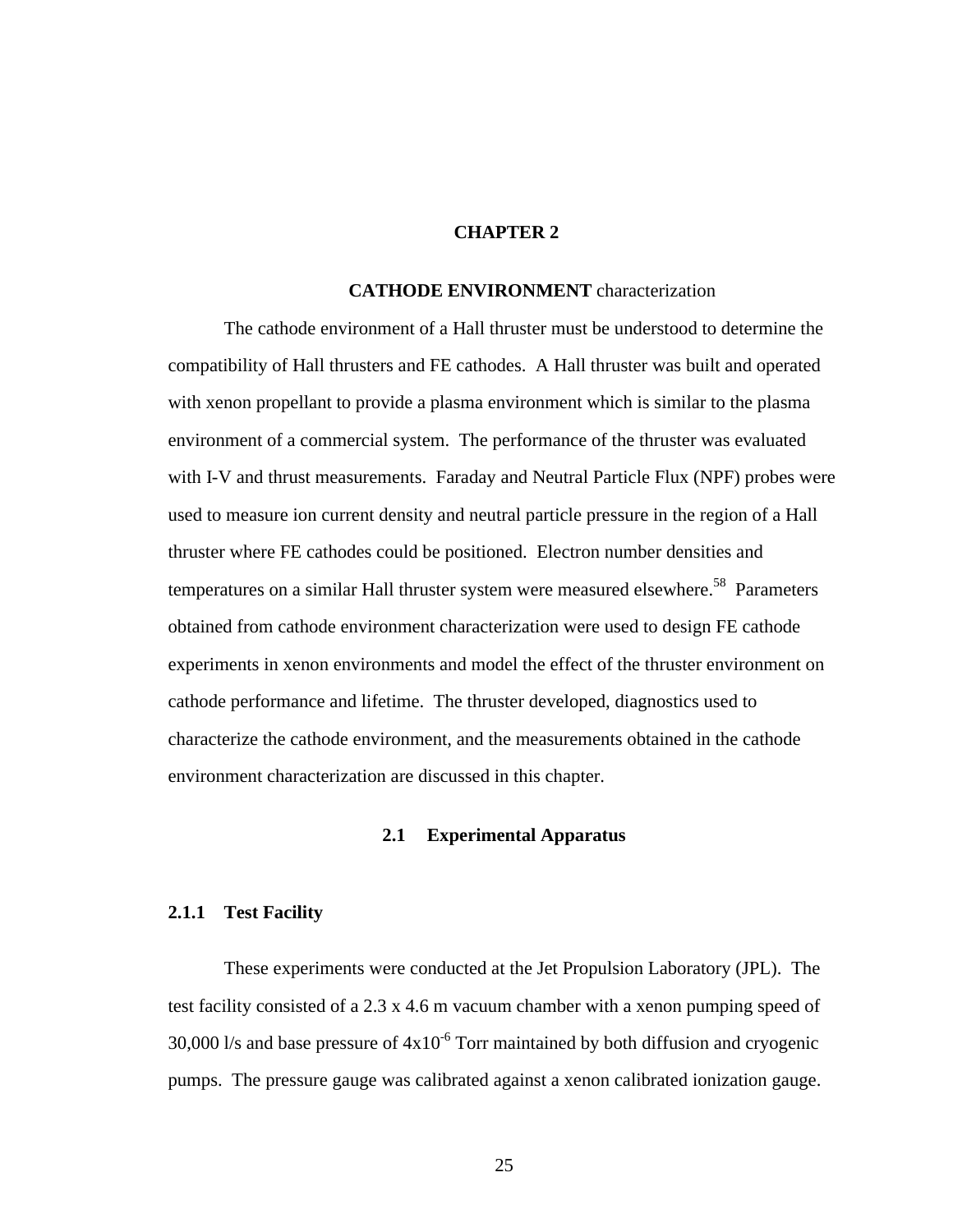A JPL hollow cathode was used to supply electrons for propellant ionization and ion beam neutralization. Thruster performance was evaluated using a NASA GRC designed inverted pendulum thrust stand.<sup>59</sup> Calibration data are shown in Figure 2.1. The thrust stand is an inverted pendulum type with a Linear Voltage Digital Transducer (LVDT) that detects movement of the thrust stand. An inclinometer and motor are used to maintain a constant thrust stand inclination because changes in inclination can be detected by the LVDT as artificial thrust. A motor drives the deployment of a chain with calibration weights distributed at several positions. The weights are deployed periodically and the LVDT displays the voltage corresponding to the thrust stand displacement during calibrations. During the calibrations, the weights deployed shift the LVDT from its zero weight (thrust) position associated with a voltage output,  $V_{LVDTo}$ . A change in voltage from the zero position is then associated with each calibration weight to estimate thrust during thruster operation. This thrust stand was calibrated for much larger thrust levels than the PEPL-70 generated; therefore, the thrust estimates had to be extrapolated from the calibration curve. Thrust stand response has been shown to be linear to very low thrust levels.

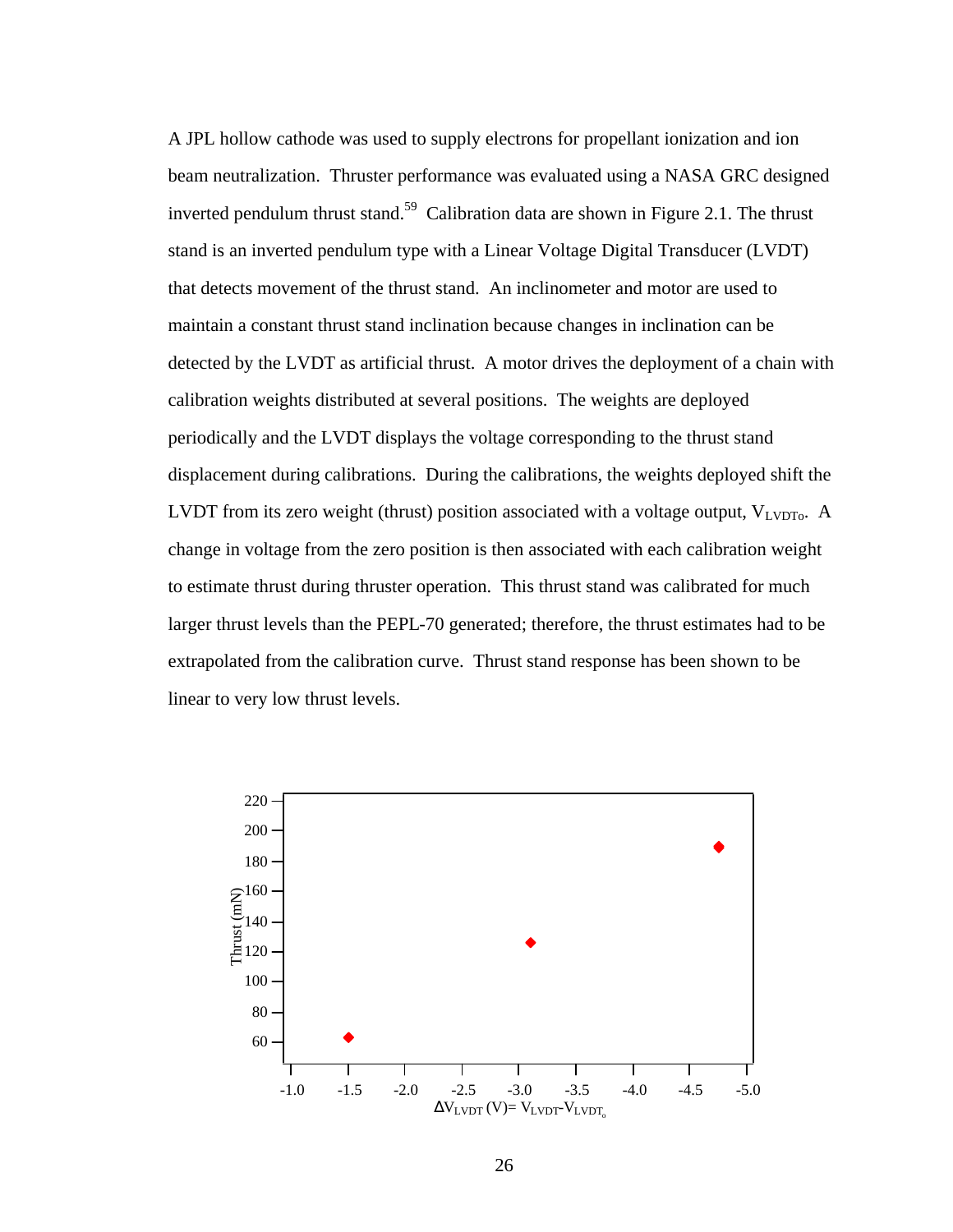**Figure 2.1 Thrust stand calibration data.**

#### **2.1.2 Hall Thruster-PEPL-70**

Limited Hall thruster availability necessitated the fabrication of a laboratory model at the PEPL. Fabrication of this thruster was also necessary to investigate performance of Hall thrusters with oxygen propellant. Oxygen can be very destructive to the thruster. Different thruster designs and materials are optimal for operation on oxygen and xenon. The boron nitride discharge chamber has a 70 mm average diameter. The titanium anode has one propellant inlet into a gas distributor with 48 outlets in the first chamber and 24 outlets in the second chamber. Two chambers with different radial locations of the propellant outlets improve the azimuthal uniformity of xenon in the discharge chamber. The magnetic poles in this thruster are slightly thicker than the pole pieces commonly used in xenon thrusters to create a larger ionization region because ionization of oxygen requires a longer path length. The ionization region is confined by the magnetic field generated by the electromagnets. The thruster, shown in Figure 1.3 and Figure 2.2, employs outer and inner electromagnets to generate a radial magnetic field. Hall thrusters commonly used 4 outer electromagnets; however, this thruster employs 8 outer electromagnets to improve azimuthal uniformity in the magnetic field. An axial electric field is maintained between the anode and cathode. The axial electric field and the radial magnetic field create a closed Hall current of electrons. Propellant atoms injected into this electron cloud through the anode-gas distributor are ionized by electron bombardment. The ions are then accelerated axially out of the discharge chamber by the electric field to generate thrust.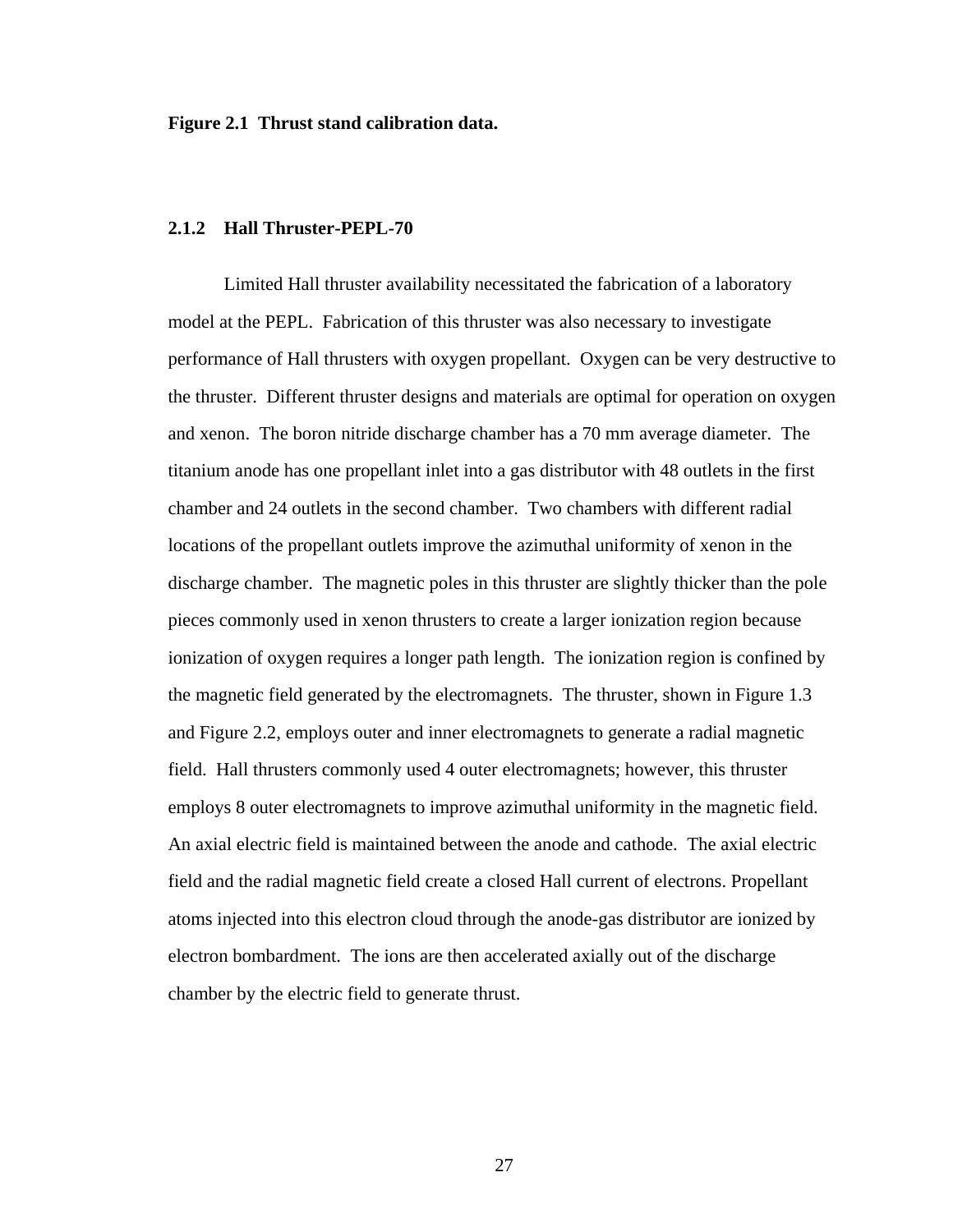

**Figure 2.2 The PEPL-70 Hall thruster with a hollow cathode, neutral particle flux (NPF) probe, and Faraday Probe.**

# **2.1.3 Diagnostics**

Faraday and neutral particle flux (NPF) probes were used to characterize the cathode environment. A Faraday button probe which was developed at JPL, shown in Figure 2.3, was used to measure ion current densities in a region external to the thruster where a FE cathode could be used. A schematic for the Faraday probe is shown in Figure 2.3. A NP $F^{60}$  probe was used to measure neutral particle pressures in the cathode region. This probe measures neutral particle pressure by using a series of retarding grids to deflect ions entering the ionization gauge. A thermocouple provides the probe wall temperature. It is assumed that the temperature of the gas is in equilibrium with the probe walls. The NPF probe is shown in Figure 2.3. The actual positions of the cathode and probes during the measurements presented in this chapter are different than the positions shown in Figure 2.3. The cathode was at a 3 o'clock position, the NPF at 10 o'clock, and the Faraday probe at 8 o'clock.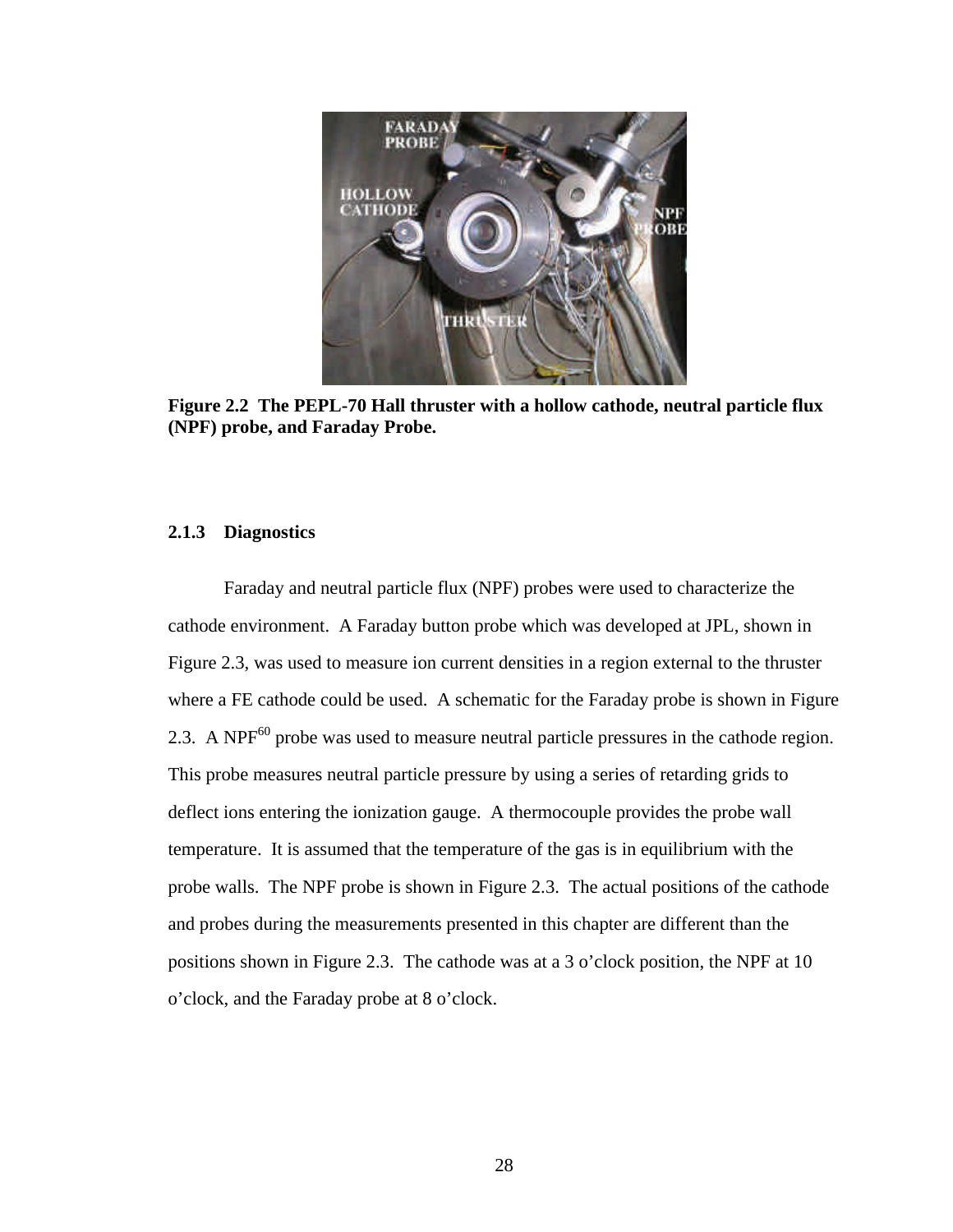

**Figure 2.3 Faraday probe schematic (courtesy of James Haas).**

#### **2.2 Experimental Methods and Results**

## **2.2.1 Thruster Performance**

During several hours of testing, the thruster demonstrated I-V trends comparable to similar Hall thrusters used for satellite NSSK.Figure 2.4 shows I-V data at different propellant flow rates. A properly operating Hall thruster will demonstrate a steep I-V curve at low voltages, followed by a steep drop, and then a plateau in current with further increases in discharge voltage. The thruster is operating optimally in the plateau region of the I-V curve; increases in discharge voltage increase the ion exit velocities while the ionization fraction of the propellant does not change.

During several hours of testing, the thruster demonstrated short-term performance comparable to similar Hall thrusters used for satellite north-south station keeping. A 1.4 kW commercial Hall thruster system generates 4.5 A at 300 V and 53 sccm of xenon with 83 mN of thrust at 53 % efficiency.<sup>3</sup> The PEPL-70 generated 4.6 A and 65 mN of thrust at 36% efficiency, 300 V, and 43 sccm of xenon. Thrust efficiency,  $\eta_{\text{eff}}$ , is determined using Eqn. 2.1, where  $\vec{M}$  is the mass flow rate of propellant (mg/s),  $T_N$  is thrust (N),  $I_d$  is the discharge current (A), and  $V_d$  is the discharge voltage (V). Performance data are shown in Figure 2.5. The error bars on these measurements are fairly large because the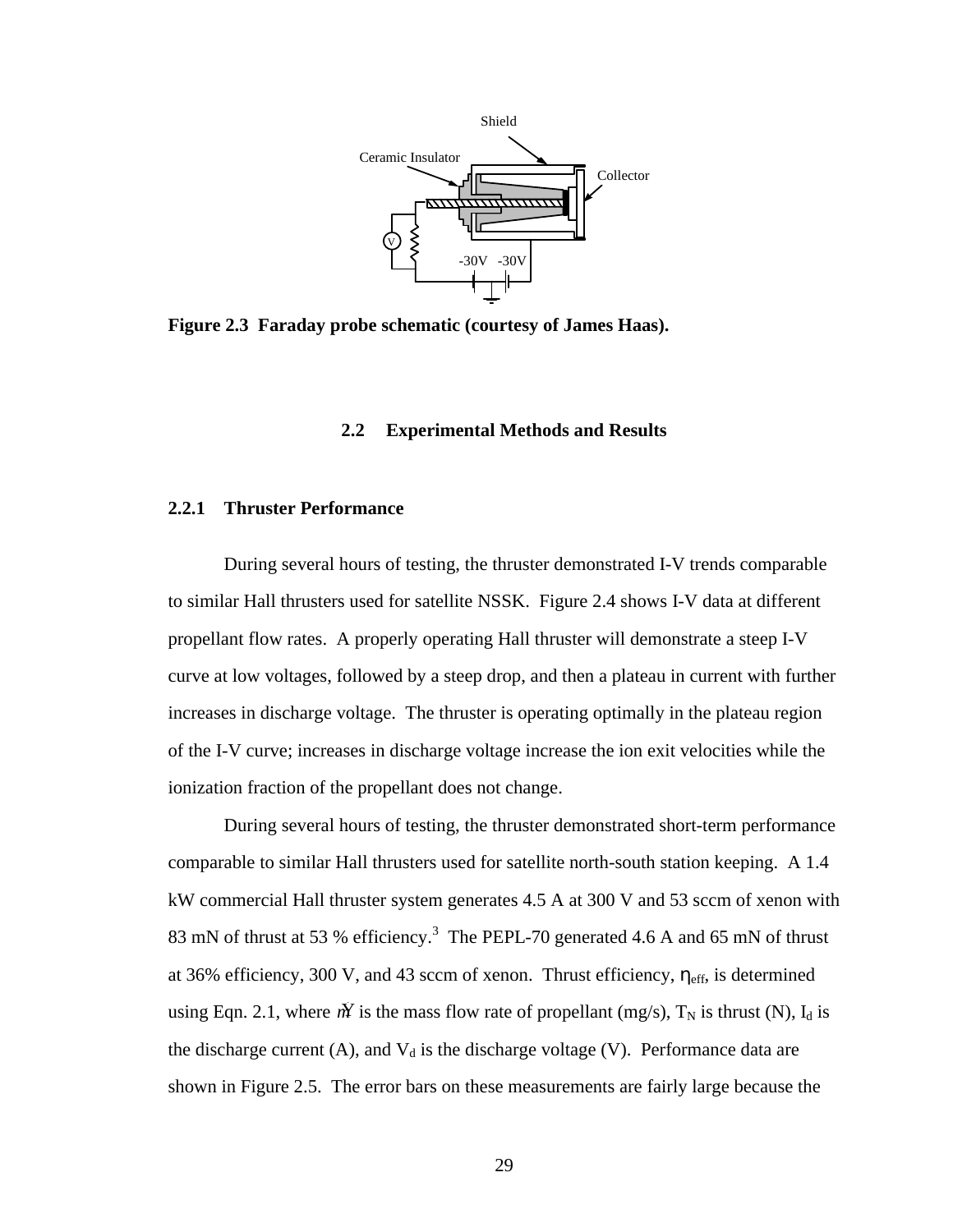thrust stand was configured to measure thrust on much larger propulsion systems with much higher thrust levels, and the zero drift of the LVDT was significant during the experiments. During the experiments, the thrust is estimated by the thrust stand position with respect to the initial zero thrust position. A shift in the thrust stand zero position during the experiments can result in significant over- or underestimates in thrust. The most accurate method of determining thrust is to run the thruster at the operating point of interest for at least 0.5 hour and then turn it off to determine the zero point of the thrust stand and the thrust associated with the LVDT voltage reading before the thruster was turned off. Time limitations prevented the acquisition of such accurate thrust measurements in these experiments. Operating points were only explored for a few minutes. The thrust stand was calibrated before and after the experiments. The calibration taken after the experiments is shown in Figure 2.1. The thrust stand zero thrust point shifted significantly during the experiment. Therefore, the actual thrust can be bound using the initial and final zero points and the final calibration. The error bars on the measurements shown in Figure 2.5 reflect the spread in thrust values estimated, which is a result of the thrust stand zero position shift.



**Figure 2.4 I-V curves from the PEPL-70 at different xenon volumetric flow rates.**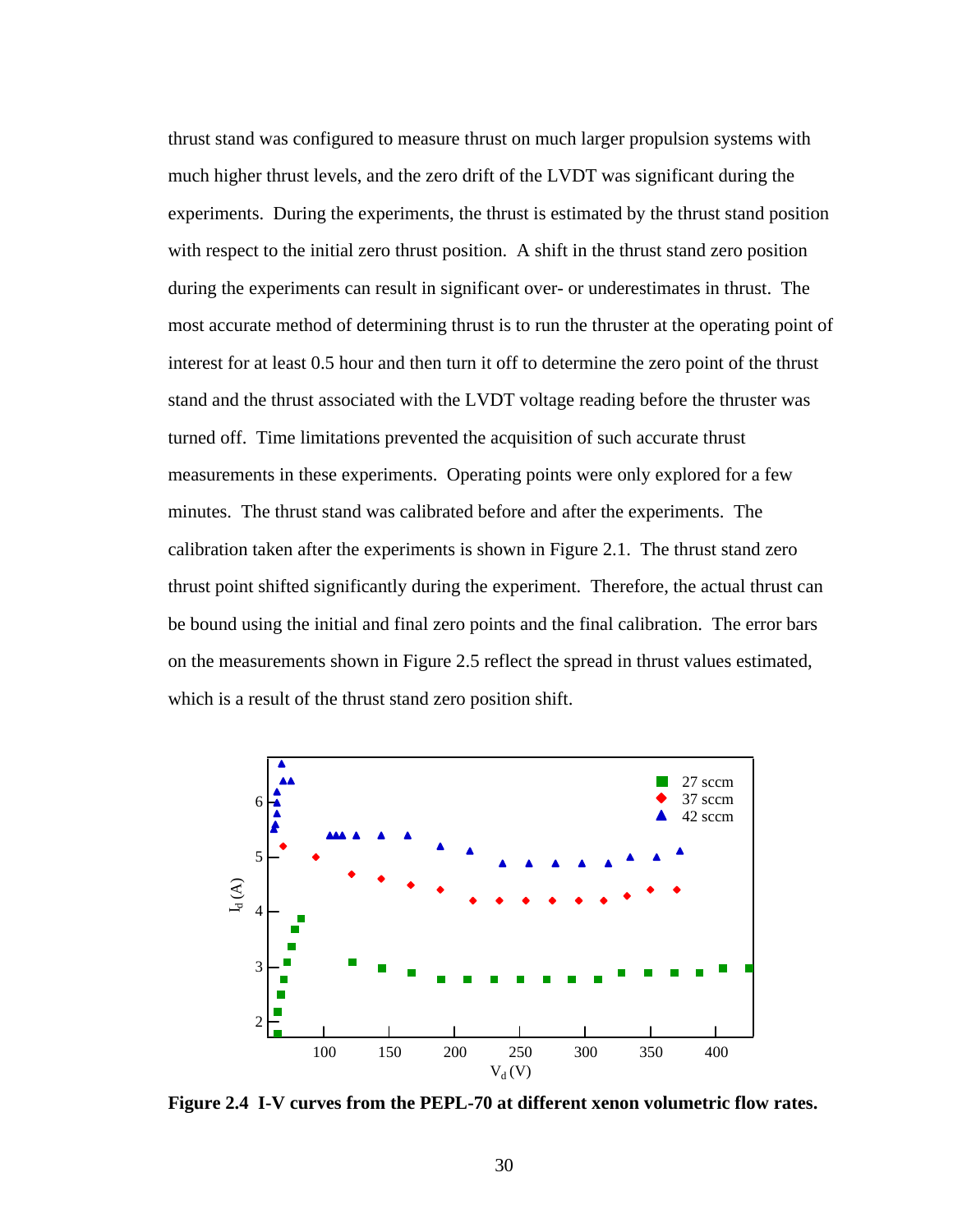

**Figure 2.5 Thruster performance data with varying propellant flow rate and a constant discharge voltage, 300V. The numbers on the markers on the graph correspond to the total propellant flow rate (sccm). The table above the graph shows the discharge current also.** 

**Eqn. 2.1** 
$$
\mathbf{h}_{\text{eff}} = \frac{T_N^2}{2m\hat{M}_d V_d}
$$

### **2.2.2 Xenon Pressure and Ion Current Density in Cathode Region**

Xenon pressure and ion current density were measured at several thruster operating points. The NPF probe showed that the pressure in the cathode region of a Hall thruster at each operating point is primarily attributed to the neutral particles; retarding the ions had virtually no effect on the measured pressures. Table 2.1 shows data acquired with the Faraday probe flush with the exit plane of the thruster. Corresponding NPF data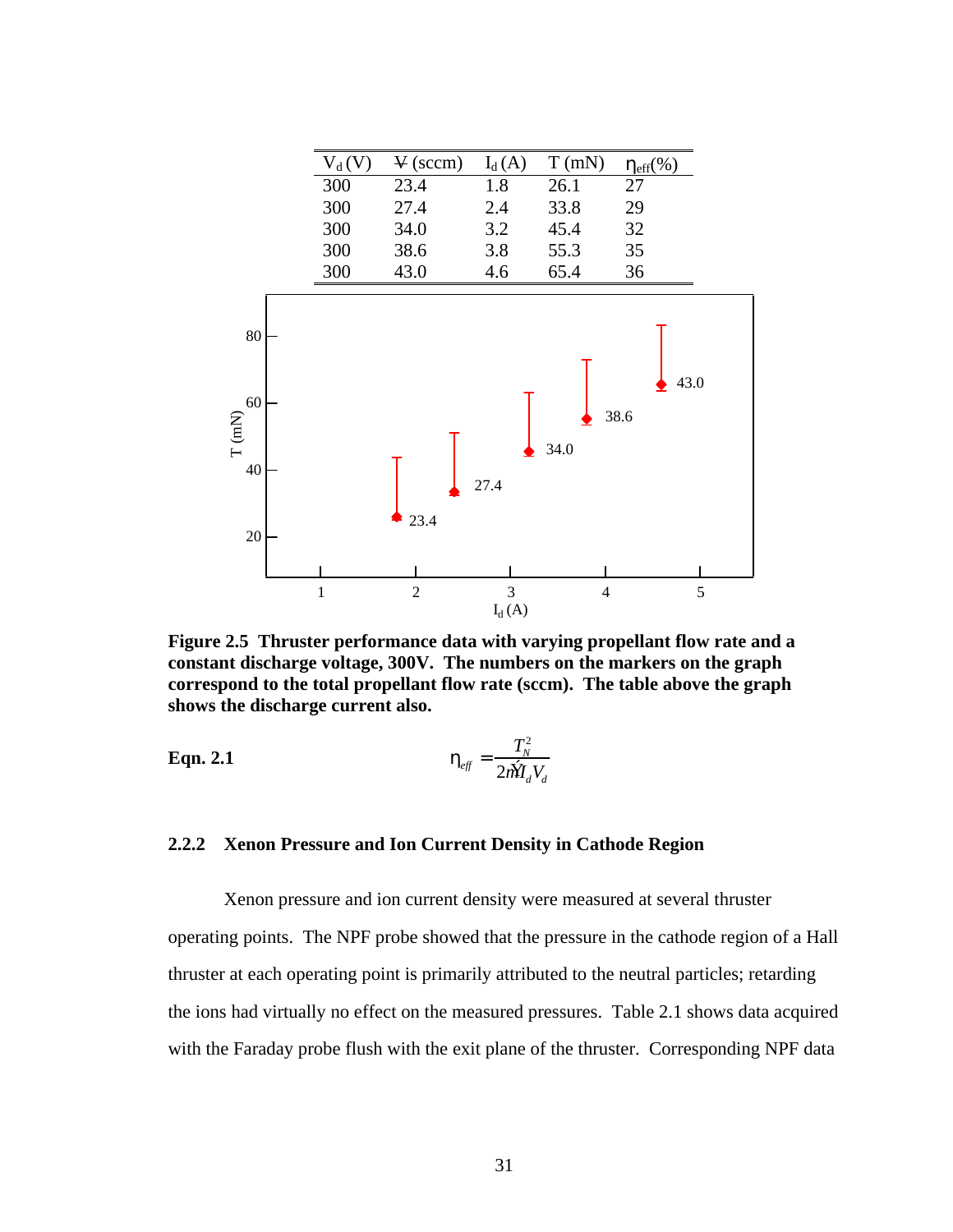are not available. Table 2.2 shows data taken with both probes positioned 3 mm behind the physical exit plane of the thruster.

**Table 2.1 Ion current densities measured by the Faraday probe flush with the exit**  plane of the thruster. Discharge voltage and current, electromagnet inner, I<sub>MI</sub>, and **outer, IMO, currents, and Xe pressures are also given.**

| (sccm) | (A) | $\rm V_d$ (V | $I_{MI}(A)$ | $I_{MO}(A)$ | $P_{\text{tank}}$ (Torr) | (mA/cm <sup>2</sup> ) |
|--------|-----|--------------|-------------|-------------|--------------------------|-----------------------|
| 23.8   | 1.9 | 259          | 19          | 8           | $1x10^{-5}$              | 0.010                 |
| 23.8   | 1.9 | 300          | 19          | 8           | $1.1x10^{-5}$            | 0.010                 |
| 28.6   | 2.7 | 298          | 18          |             | $1.3x10^{-5}$            | 0.013                 |
| 33.5   | 3.5 | 298          | 18          |             | $1.5x10^{-5}$            | 0.018                 |
| 38.0   | 3.5 | 300          | 28          | 15          | $1.7x10^{-5}$            | 0.014                 |
| 42.7   | 4.5 | 300          | 26          |             | $1.9x10^{-5}$            | 0.019                 |
| 43.1   | 4.9 | 300          | 27          |             | $9x10^{-5}$              | 0.020                 |

**Table 2.2 Neutral Xe particle pressures and ion current densities measured by the probes 3 mm behind the physical exit plane of the thruster.**

| $V$ (sccm) | $I_d(A)$ | $V_d(V)$ | $I_{MI}(A)$ | $I_{MO}(A)$ | $P_{\text{tank}}$ (Torr) | $P_{NPF}$ (Torr) | J(mA/cm <sup>2</sup> ) |
|------------|----------|----------|-------------|-------------|--------------------------|------------------|------------------------|
| 18.7       | 1.3      | 260      | 25          | 12          | $8.0x10^{-6}$            | $2.1x10^{-5}$    | 0.001                  |
| 19.1       | 1.3      | 280      | 25          | 12          | $8.3x10^{-6}$            | $2.1x10^{-5}$    | 0.001                  |
| 19.4       | 1.3      | 302      | 25          | 12          | $8.3x10^{-6}$            | $2.1x10^{-5}$    | 0.001                  |
| 23.5       | 2.0      | 200      | 27          | 7           | $9.8x10^{-6}$            | $8.9x10^{-6}$    | 0.003                  |
| 23.4       | 1.8      | 300      | 27          | 7           | $1.0x10^{-5}$            | $9.1x10^{-6}$    | 0.002                  |
| 27.4       | 2.4      | 300      | 27          | 7           | $1.2x10^{-5}$            | $9.1x10^{-6}$    | 0.003                  |
| 34.0       | 3.1      | 300      | 27          | 8           | $1.4x10^{-5}$            | $1.3x10^{-5}$    | 0.005                  |
| 38.6       | 3.8      | 300      | 27          | 8           | $1.9x10^{-5}$            | $1.7x10^{-5}$    | 0.006                  |
| 43.0       | 4.6      | 300      | 26          | 8           | $1.9x10^{-5}$            | $1.6x10^{-5}$    | 0.008                  |

Data in Table 2.1 and Table 2.2 show that xenon pressure measurements by the NPF probe near the thruster could be higher or lower than tank pressure. This relationship depends on the ionization fraction of the propellant exiting the thruster, and the ion optics of the thruster, which depend on the discharge voltage and currents in the electromagnets. The ion optics were typically optimized for this thruster at each propellant flow rate and discharge voltage by adjusting the currents in the electromagnets.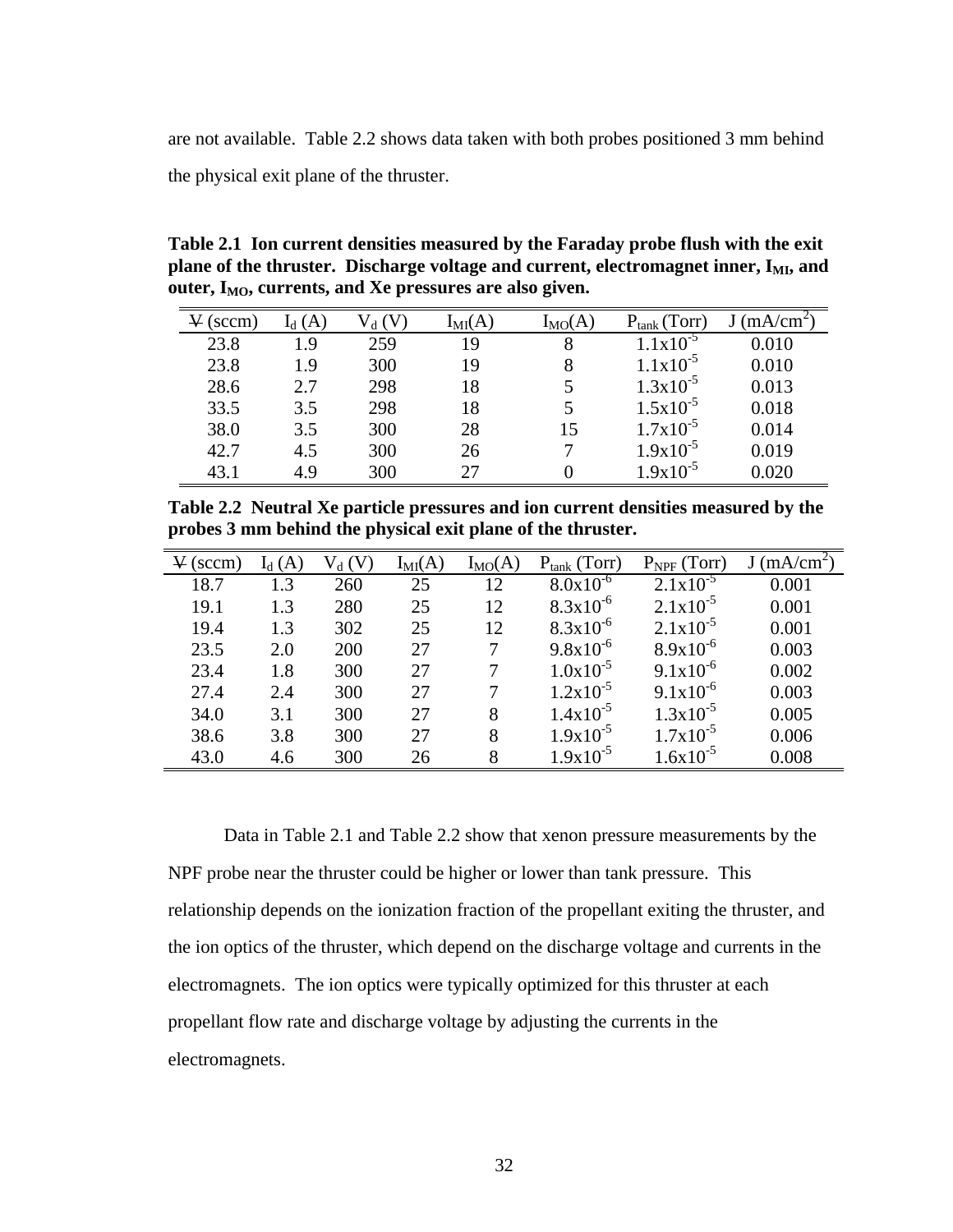The measurements obtained in the experiments discussed in this chapter will be used in the following chapters of the thesis to determine the effect of this thruster environment on cathode performance and lifetime. The pressure measured by the NPF probe is strongly influenced by vacuum chamber pressure. Therefore, lower pressures are expected in the cathode region in lower pressure environments. Ion current densities of 0.02 mA/cm<sup>2</sup>, and local pressures up to  $2x10^{-5}$  Torr were used in the models and experimental performance evaluations to estimate lower limits on the cathode lifetime. These measurements must be conducted on any thruster that could use FE cathodes to assess their compatibility.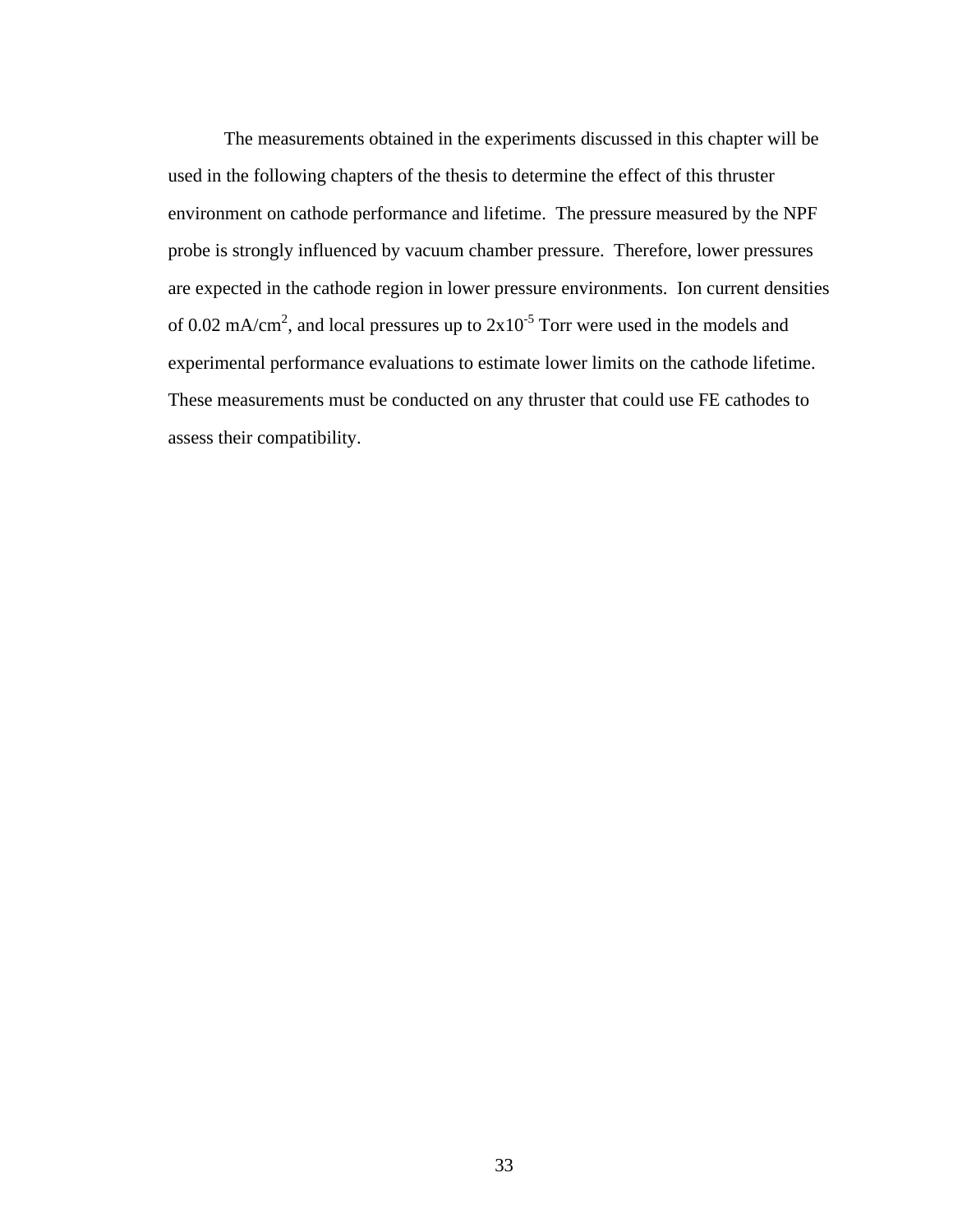## **CHAPTER 3**

## **FIELD EMISSION CATHO**DE EXPERIMENTS

FE cathodes are typically used in UHV environments where lifetimes of thousands of hours have been demonstrated. The experimental results discussed in the previous chapter show how hostile the thruster environment is, with pressures several orders of magnitude higher than the UHV environments preferred for these cathodes. In this environment, FE cathodes can become contaminated and can be sputtered by ions which are created by the electrons emitted from the cathode and CEX ions originating near the thruster. Cathode environment characterization was conducted only with xenon propellant; however, there is also interest in using these cathodes in oxygen environments, as discussed in Chapter 1. Preliminary experiments were conducted in hostile environments at the Linfield Research Institute (LRI) to determine if single FE cathode tips can operate in argon and oxygen environments with pressures as high as  $\sim 10^{-5}$  Torr. The results of these preliminary experiments were promising; therefore, the investigation into the compatibility of these two technologies continues. FEA and carbon film FE cathodes were later obtained for performance characterization in UHV environments and performance degradation experiments in xenon environments. Experiments were conducted on single FE tip, FEA, and carbon film FE cathodes to study the emitting area of single tips, emission stability in higher pressure environments, changes in work function due to contamination by the environment, and the effects of gate and anode electrode voltages on cathode sputtering. The results of these experiments are discussed in this chapter.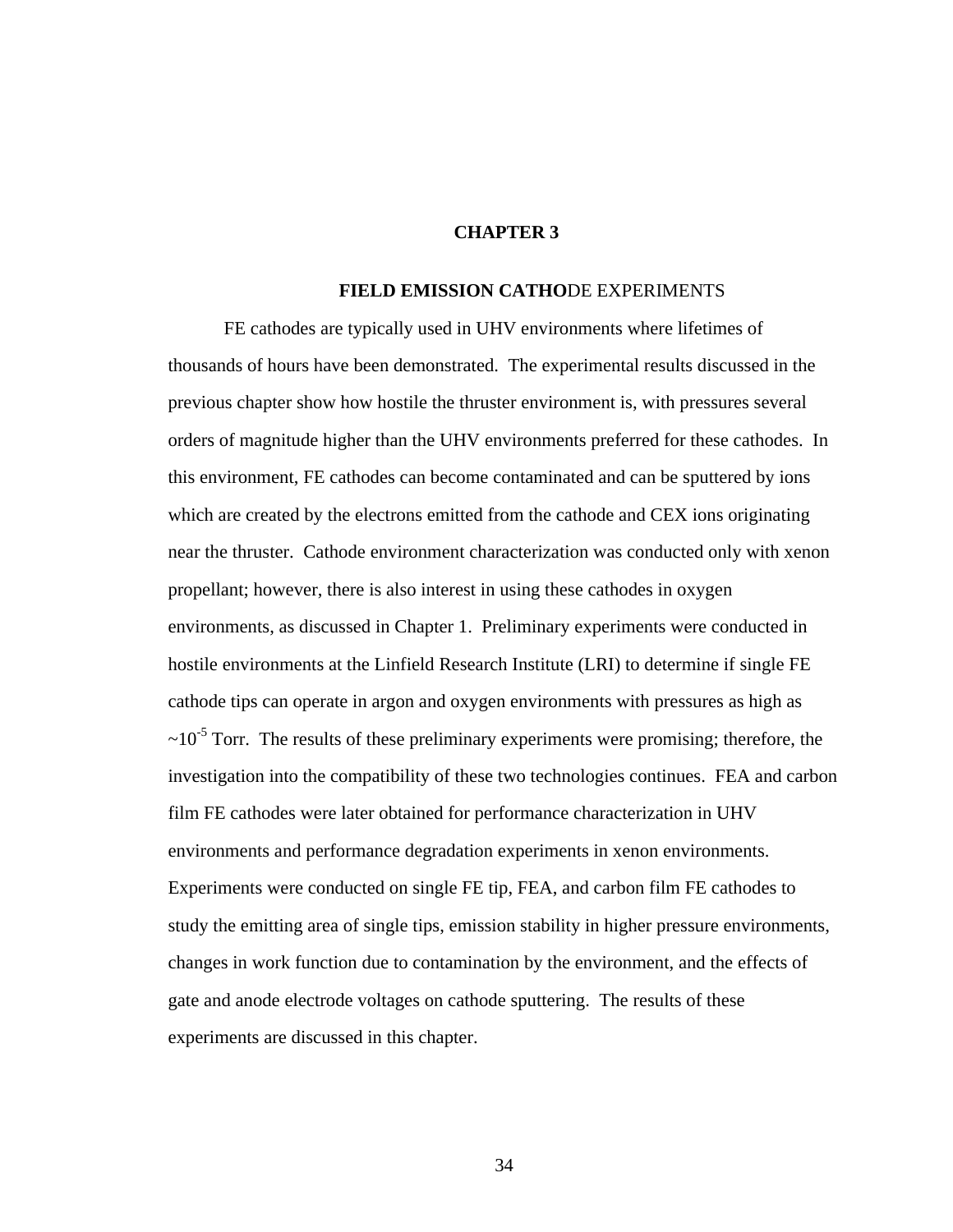### **3.1 Carbide Single Tip Cathode Experiments**

Single carbide FE cathode testing conduced at LRI focused on determining if FE cathodes could operate in oxygen and argon environments at pressures as high as  $10^{-5}$ Torr. This investigation also focused on gaining an understanding of the effect of argon and oxygen exposures on the performance of single carbide FE tips.

### **3.1.1 Cathodes**

Single HfC and ZrC FE cathodes were fabricated and tested at the Linfield Research Institute (LRI). Carbide FE cathode work has been the primary focus at LRI for the past several years. FEA cathodes have been coated with carbides at LRI, however most of the cathode fabrication work at LRI focuses on single tips that are fabricated from commercially available sintered carbide rods. The rods are crystallized at LRI through a process of floating zone arc refinement<sup>61</sup> with carbon to metal ratios of the single crystal specimen typically less than one. The zone refined rods are ground to 0.75 mm diameters and then sandwiched between two 0.5 mm pyrolytic carbon blocks in a Vogel-type mount. The rod and blocks are in spring tension between two Mo-Re posts on a ceramic base. A single tip carbide cathode in the Vogel-type mount is shown in Figure 3.1. The FE cathode is then formed by electrochemical polishing of the rod into a sharp tip. This fabrication process produces cathodes of varying tip radii and cone angles. After fabrication, the cathodes are imaged in a scanning electron microscope (SEM) to determine the cathode structure. In UHV environments the cathodes are 'flashed' to temperatures greater than 1900 K by resistively heating the cathode base. This process removes oxygen and other impurities from the cathode surface. Field desorption is commonly used to smooth an uneven tip surface by positively biasing the tip to  $\sim$  10 kV.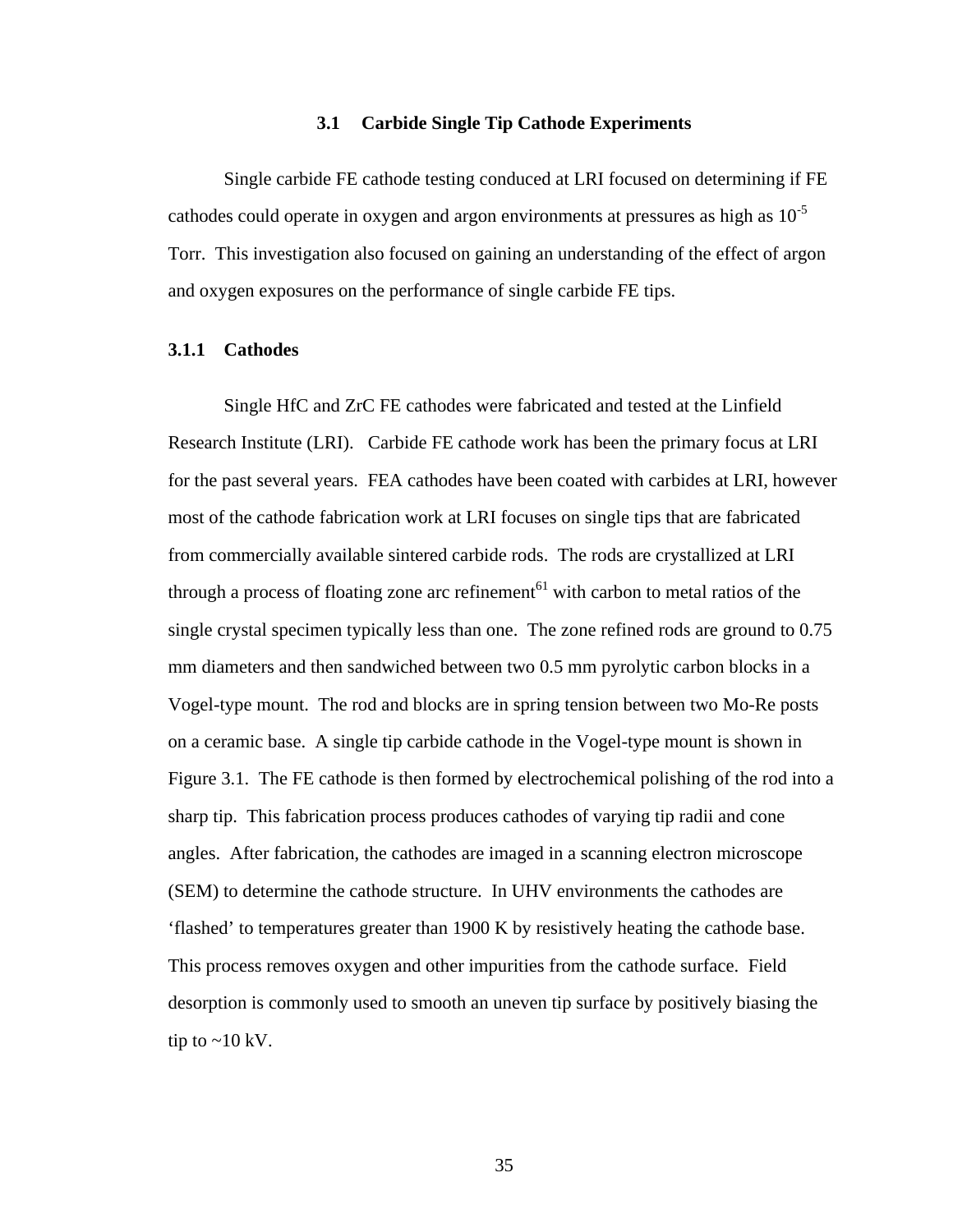

**Figure 3.1 A scanning electron microscope (SEM) micrograph of a single carbide cathode in a Vogel-type mount.**

## **3.1.2 Experimental Apparatus**

Carbide cathode testing was performed at LRI in UHV facilities. Two vacuum chambers were primarily used in the experiments. They employed mechanical, turbo, and ionization pumps to attain pressures as low as  $10^{-10}$  Torr. The vacuum chambers employ Field Emission Microscopes (FEM) which have phosphor coated glass with a tin oxide conductive coating that serves as the anode. The cathodes are positioned a few centimeters behind the anode; therefore, several kilovolts are required from the anode power supply to provide the electric fields at the cathode tips necessary for field emission. As the anode collects the current emitted by the cathode, the film phosphoresces from electron bombardment. The image observed on the phosphor coated glass is a highly magnified representation of the emission pattern on the cathode surface. The FEM configuration is illustrated in Figure 3.2 showing a pattern that has been observed. An electrical schematic for the FEM is shown in Figure 3.3. A Keithly 485 picoammeter was used to measure emission current. A 1-20  $\text{M}\Omega$  resistor was used to limit the cathode current to prevent cathode destruction as a result of arcing between the tip and anode.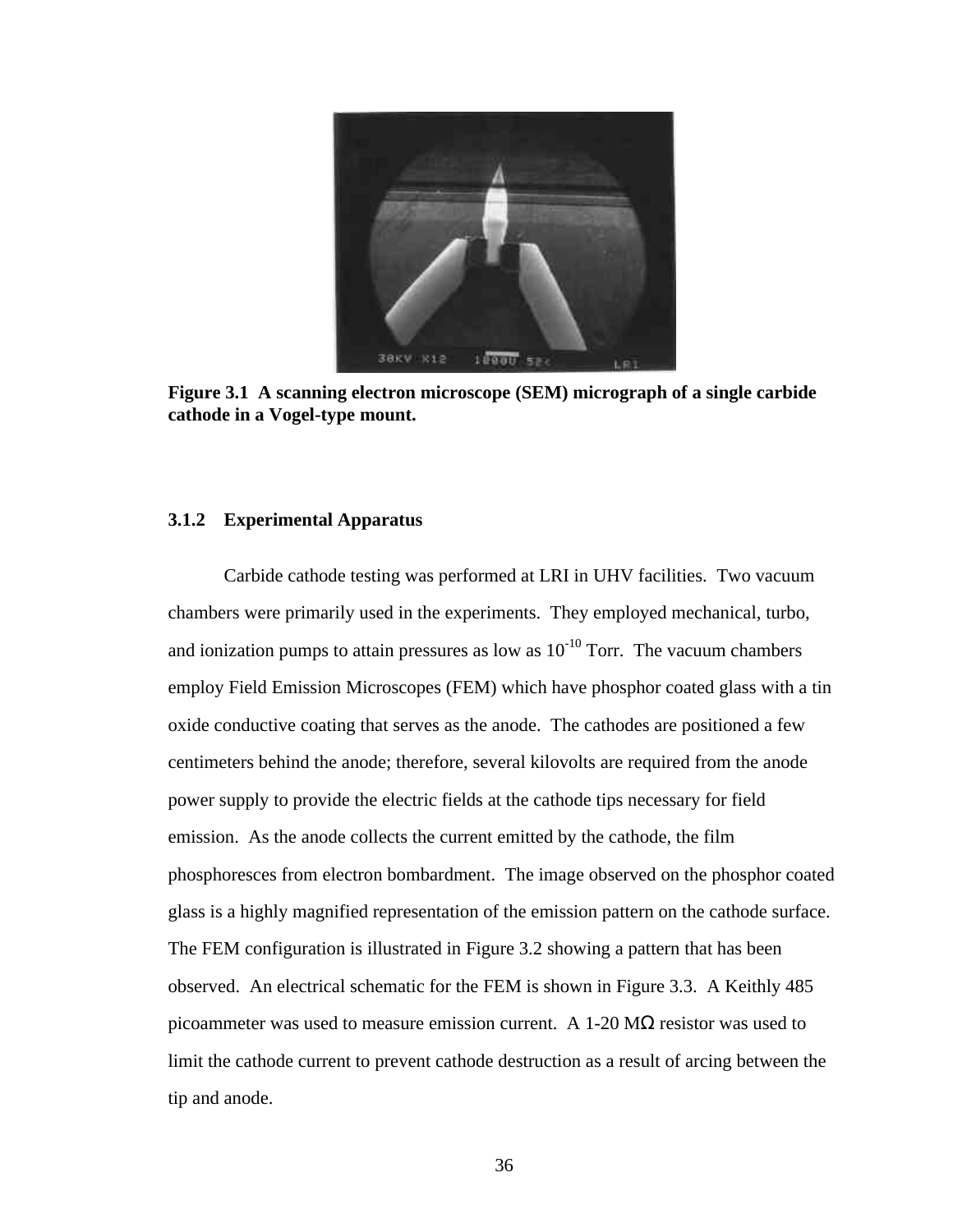

**Figure 3.2 An illustration of how the field emission microscope (FEM) was used to determine the emitting area of the tip from the angle, s, which can be calculated from the size of the emission pattern, d, on the screen at a distance x from the emitter.**



**Figure 3.3 Electrical schematic of the FEM***.*

### **3.1.3 Experimental Methods and Results**

Twenty-seven HfC and ZrC cathodes were fabricated and tested in FEMs at LRI. SEMs were used to image the cathodes after they were fabricated to determine the cone angles of the cathodes and radii of curvature of the tips. The tips were also imaged after the experiments to quantify changes in tip structure. The resolution of the SEM was approximately 10 nm. The radii of the tips fabricated and tested were typically much larger than 10 nm. The FEM was used to observe emission patterns from the cathodes.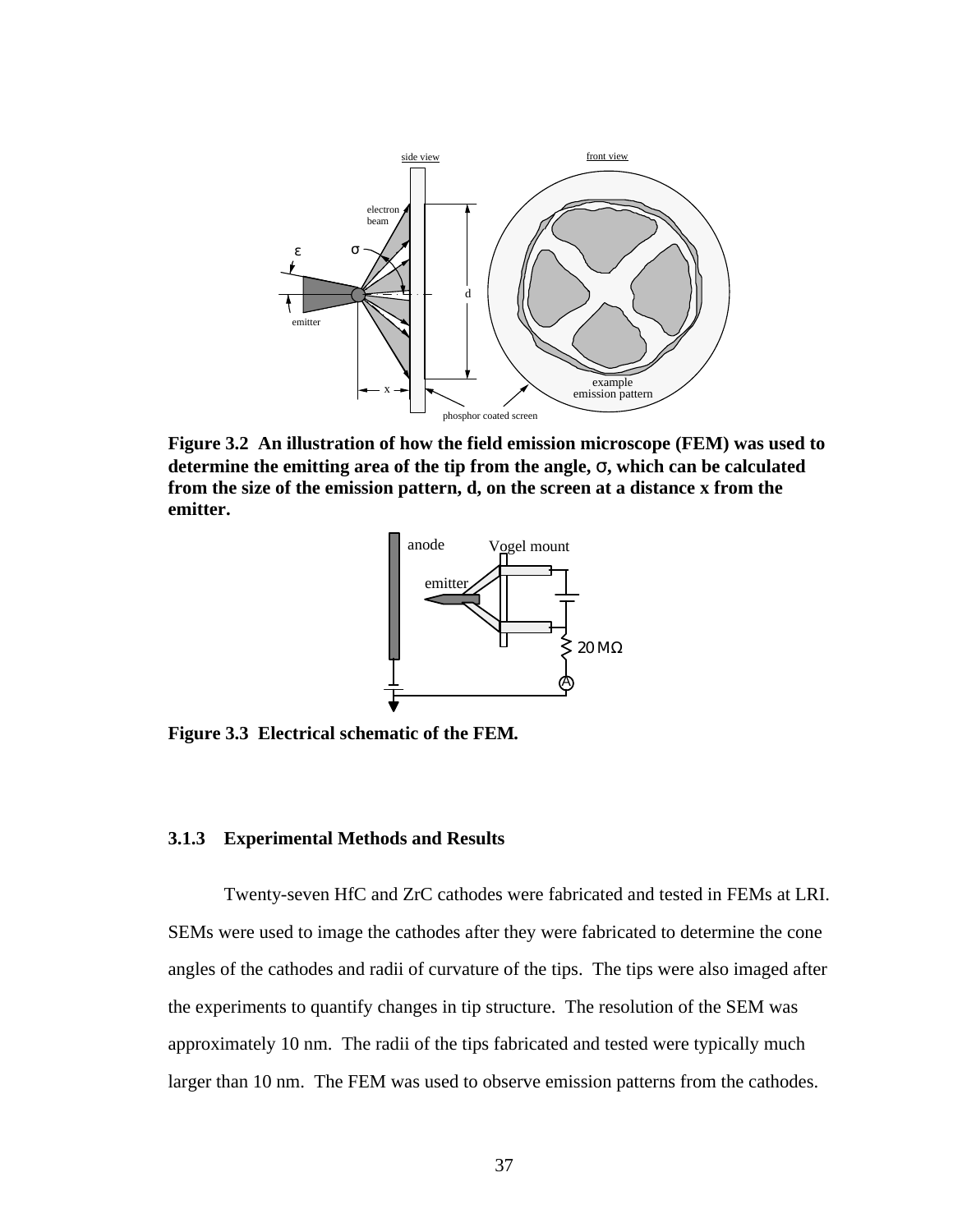Because different crystal planes in the carbides have different work functions, electron emission is not uniform from the cathode tip. Instead, the majority of the emission current originates from the low work function planes. The pattern observed on the FEM screen indicates where the tip is centered in the crystal structure and which planes are most strongly emitting. Organized patterns are only observed for clean cathodes. The size of the pattern is indicative of the area of the cathode that is emitting, which is a function of half-cone emission angle,  $\sigma$ , and the tip radius,  $r_t$ . FEMs were used to measure  $\sigma$ , with tan( $\sigma$ )=d/2x, as shown in Figure 3.2. Current-voltage (I-V) traces give insight into the emission stability, and changes in work function and tip radius.

The SEM and FEM were used to gain a better understanding of the cathode dimensions and characteristics required for performance modeling. SEM images of cathodes used in this investigation showed that the average half-cone angle of the emitting tip is 0.26 radians (16°). Tip radii, measured in the SEM, ranged from 40-270 nm. The half cone emission angle, σ, ranged from 8-44°, averaging 28° for eight cathodes tested. FEM images show that electron emission from the area, defined by the tip radius and half cone emitting angle, was not uniform. In fact, only a small fraction of that area is emitting. Figure 3.4 shows an emission pattern observed in the FEM. The patterns shown in Figure 3.4 are representative of a fairly clean tip, while the patterns shown in Figure 3.5 are representative of an emission pattern from a cathode before flashing it or performing field desorption. Organized patterns were never observed from some cathodes, even after flash cleaning and field desorption.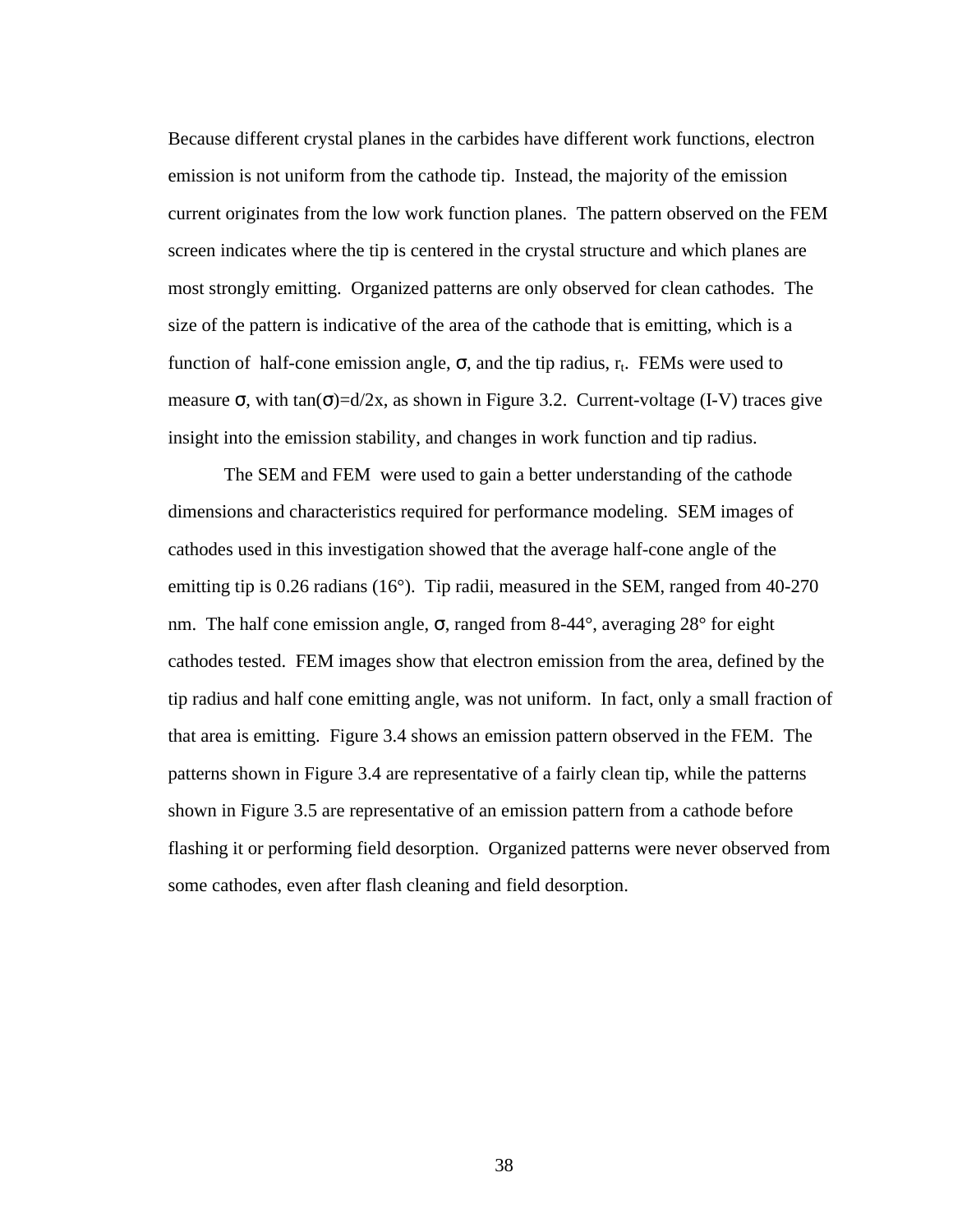

**Figure 3.4 Emission patterns observed with the FEM from fairly clean carbide cathodes.** 



**Figure 3.5 Emission patterns observed with the FEM from damaged or contaminated carbide.**

The effect of contamination and ion bombardment on cathode performance was investigated in argon, oxygen, and air environments with promising results. These experiments were conducted in much more hostile environments than the cathode will be subjected to when used with propulsion systems. Operating voltages were several kilovolts in the FEM because the distances between the tips and anodes were  $\sim$ 1 cm; however, they will be only a few tens of volts in field emitter array configurations when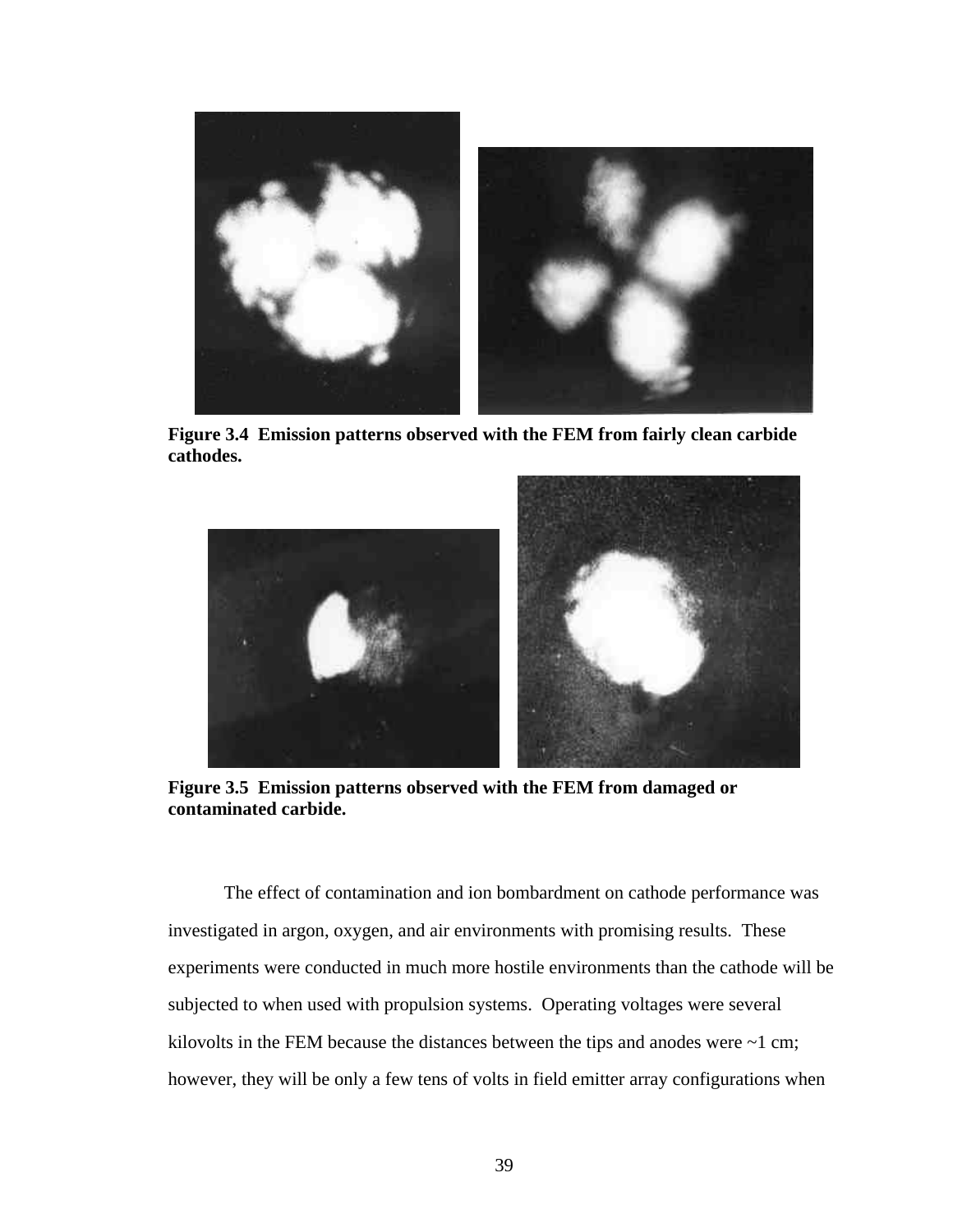used with Hall thrusters. The cathodes demonstrated more stable performance in UHV environments than in higher pressure environments. Using a  $\sim 1\text{M}\Omega$  resistor behind the tip did prevent catastrophic arcing between the tip and anode during unstable operation in argon and oxygen environments; however, it did not regulate the current enough in every experiment to prevent tip melting. Experimental results showed that cathodes operating at  $\sim$ 1 µA at 3x10<sup>-8</sup> Torr were rarely stable; the current typically slowly degraded with time. However, in one experiment the cathode stability improved significantly when the current was increased up to 80  $\mu$ A at 3 kV. Electron emission from this cathode was incredibly stable for more than one hour. In other experiments, the cathodes were exposed to oxygen to determine if oxygen radicals and ions would sputter and contaminate the cathodes to quickly destroy them. The HfC cathode was conditioned at  $9x10^{-10}$  Torr by running it and flashing it. With the cathode emitting 1  $\mu$ A, the oxygen pressure was increased up to  $\sim 10^{-6}$  Torr. Some current reduction was observed; however the emission pattern on the FEM screen improved, showing enhanced emission from sites not previously detected in the FEM. The cathode continued to operate when pressures reached 10 mTorr by accident. At this pressure the cathode was voluntarily turned off, but was not destroyed.

In another set of experiments, a ZrC cathode was exposed to  $3x10^{-5}$  Torr of argon for  $\sim$ 0.5 hr. The cathode was turned on at  $3x10^{-10}$  Torr. It was flashed several times; however, the pattern observed with the FEM was not representative of a clean emitter. After the argon pressure was increased up to  $3x10^{-5}$  Torr with ~20  $\mu$ A and ~6 kV, a pattern started to develop, as shown in Figure 3.6a. After several minutes, it is believed that a glow discharge developed. The emission pattern grew into a solid disk, as shown in Figure 3.6b, and the current jumped up to a few hundred microamperes. The argon gas was then evacuated from the vacuum chamber and the pressure returned to  $10^{-9}$  Torr. After the exposure, returning to UHV, and flashing the cathode, the emission current was incredibly stable and the emission pattern was representative of a clean cathode. The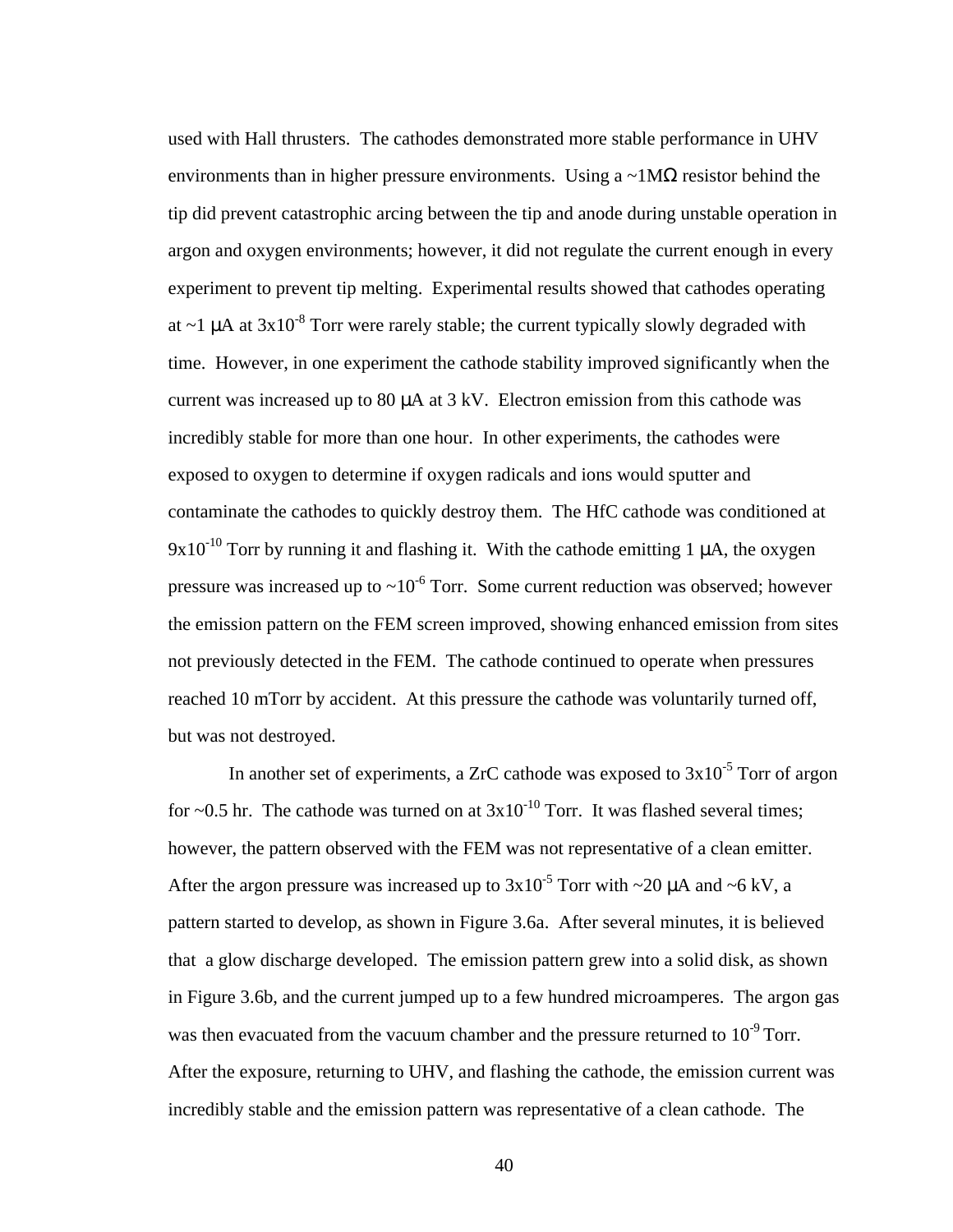post-exposure FEM image is shown in Figure 3.6c. Post-exposure examination of the cathode with the SEM showed no measurable damage by ion bombardment from exposure to argon  $\sim 10^{-5}$  Torr and 6 kV. I-V curves taken before and after the cathode was exposed to argon while operating are shown in Figure 3.7. This figure also shows a Fowler-Nordheim (F-N) plot of the Current–Voltage (I-V) data, on which  $ln(I/V^2)$  is plotted vs. 1/V. The argon ion bombardment actually cleaned the cathode and improved the emission stability, as shown by the increased linearity of the F-N curves. The change in slope of the F-N curves shown in Figure 3.7 indicates a change in tip radius. Before the exposure, emission could have been originating from nanoprotrusions on the cathode tip. During the exposure the surface was smoothed and cleaned to increase the effective tip radius. The emission current was reduced at the low-voltage end of the I-V trace, and increased at the high-voltage end of the trace.



**Figure 3.6 Evolution of the tip emission pattern observed with the FEM a,b) during and c) after the exposure to argon.**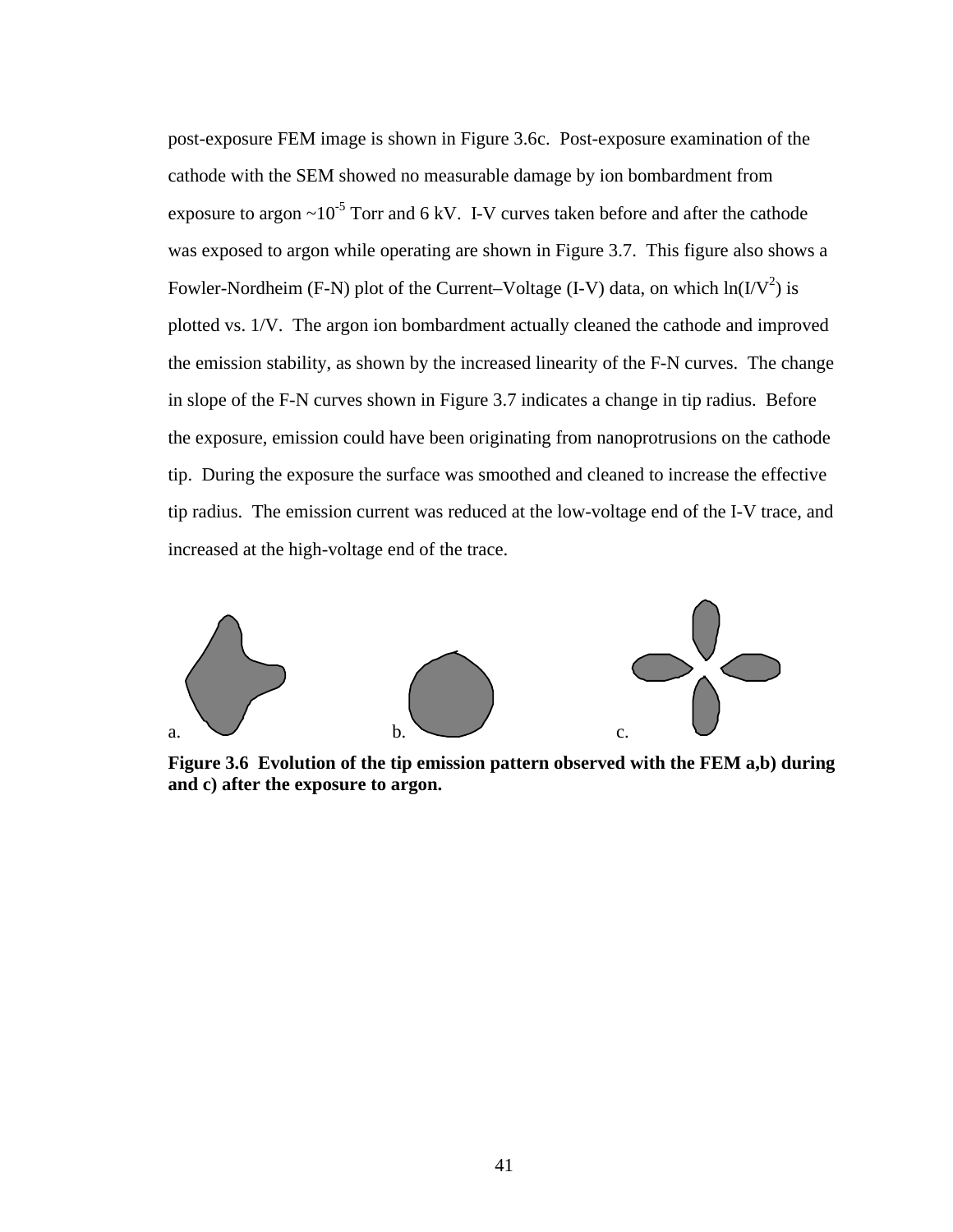

**Figure 3.7 Fowler-Nordheim (F-N) (left) and I-V curves (right) obtained from the ZrC cathode before and after exposure to argon.**

HfC and ZrC had already demonstrated superior performance over Mo and Si cathodes. Carbide cathodes can emit higher currents at the same voltage because of lower work functions.<sup>62,63,64,65</sup> In this investigation they demonstrated incredible robustness in oxygen and argon environments and resistance to oxygen poisoning.

Resistance to oxygen poisoning is critical to the successful integration of FE cathodes and oxygen fueled propulsion systems and tethered spacecraft. This cathode characteristic is also valuable when they are used with xenon thrusters because the cathodes could be frequently exposed to air during ground testing, and turn-on will occur in air partial pressures between  $10^{-7}$  and  $10^{-8}$  Torr. HfC and ZrC materials are preferred for thruster and tether applications; however, carbide FEA cathodes were not available for testing in this investigation.

### **3.2 Mo and Si Field Emission Array Cathode Experiments**

Field emission array cathodes with arrays of more than 10,000 tips were used to determine the effect of xenon exposure on Mo and Si FEA cathode performance. The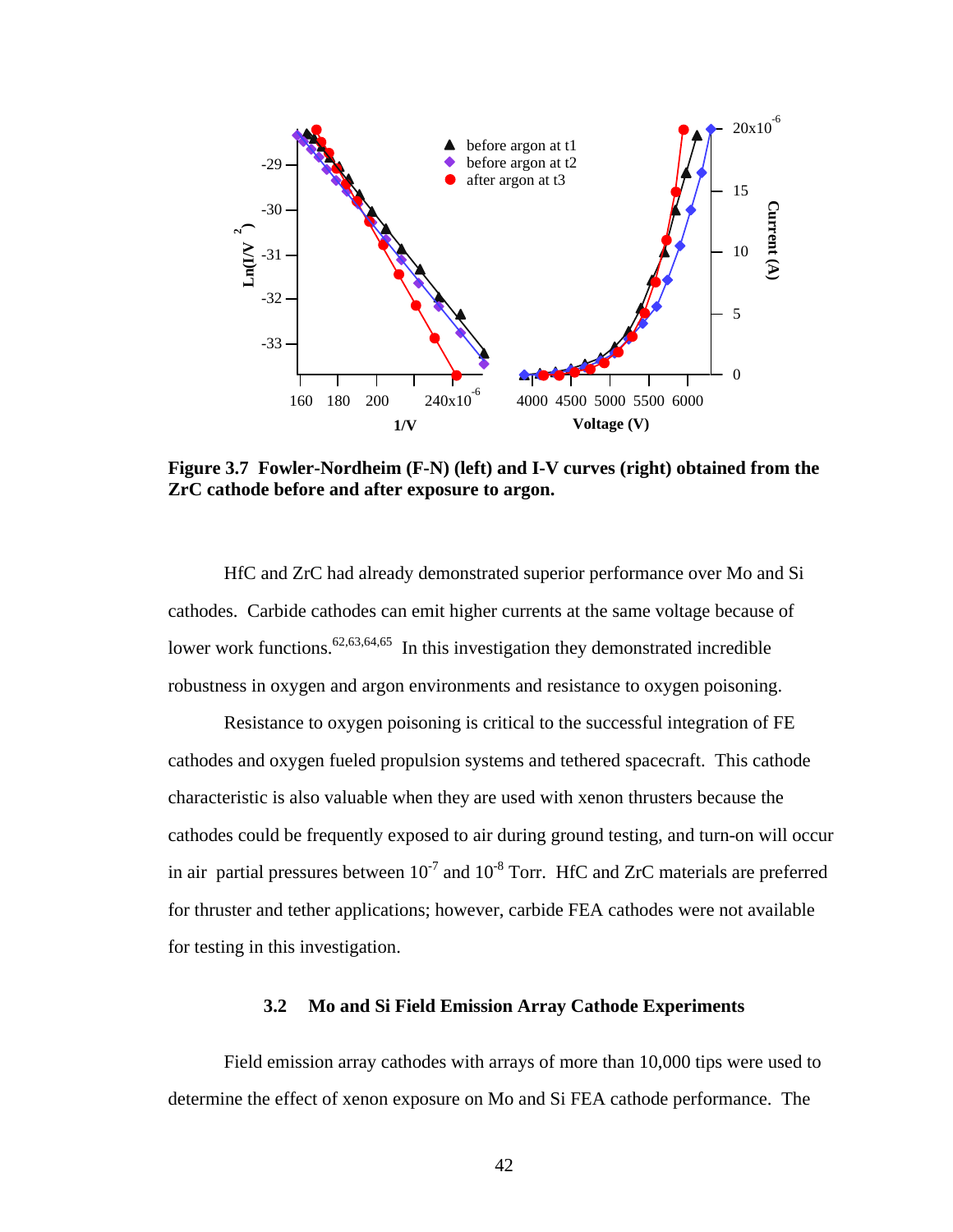advantage of these microtip cathode arrays is that the operating voltages can be less than 100 V to get 1 mA of current. The objective of these experiments is to determine if xenon adsorption will affect the work function of the cathodes and if the cathodes can be operated at low enough voltages to avoid sputter damaging the microtip structures. These experiments also resulted in estimates for energy threshold,  $E_{th}$ , for sputtering of Mo and Si targets by Xe ions which are better than those previously available. Experimental results discussed in the previous chapter showed that the xenon pressure in the cathode environment of a Hall thruster at 1.4 kW is around  $2x10^{-5}$  Torr at 1.4 kW. Therefore, most of the performance evaluations were conducted at this pressure. The performance of these cathodes was not optimized in these experiments because of limited time and cathode availability. Much better performance is expected if the cathodes are tested in cleaner environments and operated at higher voltages. These experiments focused on low-voltage operation where emission currents were typically less than 1 μA.

### **3.2.1 Cathodes**

#### **Silicon cathodes from MCNC**

The MCNC FEA cathodes used in these experiments employed 16,000 silicon tips with 2 μm aperture diameters on 10 μm centers. Four cathode arrays were fabricated on a single chip with four gate electrodes and a cathode base common to each of the arrays. The chip was mounted to a T0-5 head. Each tip in the arrays used in the experiments is similar to the tip shown in Figure 3.8.

The cathodes are fabricated at MCNC using a self-aligning tip-on-post and gate electrode process.<sup>66</sup> The process begins with deposition and then reactive ion etching (RIE) of a nitride film to leave circular caps on a silicon wafer. The caps are used as masks for etching silicon to form silicon posts and tips. Silicon posts are formed using an anisotropic RIE with a mixture of  $BCl_3$ ,  $Cl_2$ ,  $O_2$ , and He gases. The wafers are then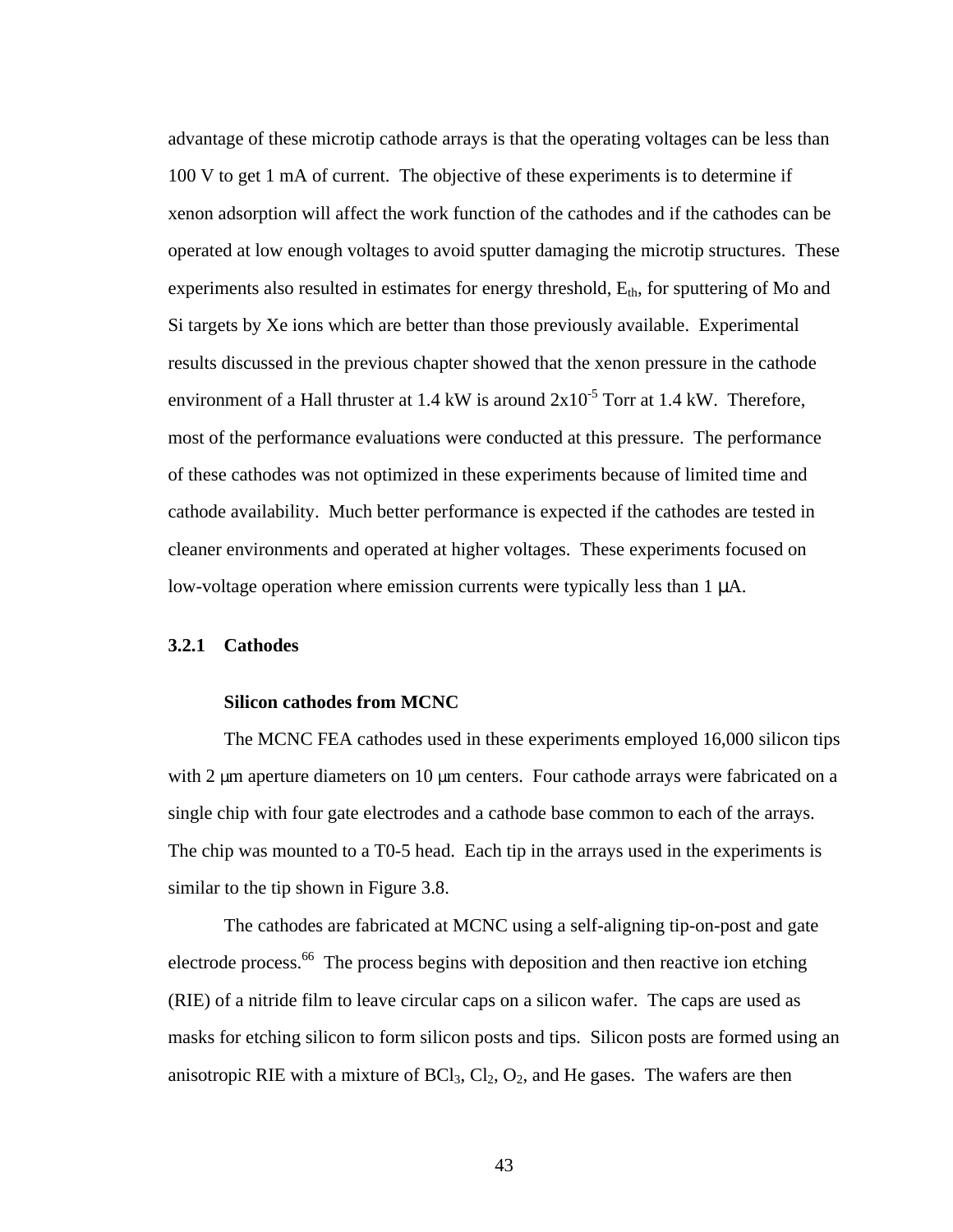oxidized to sharpen the posts into tips, with the nitride caps in place.  $SiO<sub>2</sub>$  is then deposited onto the structure with a protective photoresist layer around the cone structures. Chromium, tantalum, and platinum gate electrode film is then deposited. The liftoff material is removed and a self-aligned gate electrode remains. The nitride caps are removed in a buffered oxide etch, and a hemispherical cavity remains around the post, as shown in Figure 3.8.



**Figure 3.8 A MCNC Si field emission array single tip configuration (courtesy of MCNC).**

#### **Molybdenum cathodes from SRI**

The molybdenum FEA cathode, provided by SRI International, consisted of an array of 50,000 tips with 0.9 μm gate aperture diameters on 4 μm centers fabricated on a 2000 Ohm-cm silicon wafer. The high resistivity wafer protects the cathodes against arc damage by effectively providing an isolated resistor in series with each emitter. Figure 3.9 shows a FEA cathode from SRI that was cracked in liquid nitrogen and imaged in a SEM. The cathode shown has been damaged by xenon ion bombardment. An undamaged cone is much sharper, with the tip flush with the top surface of the gate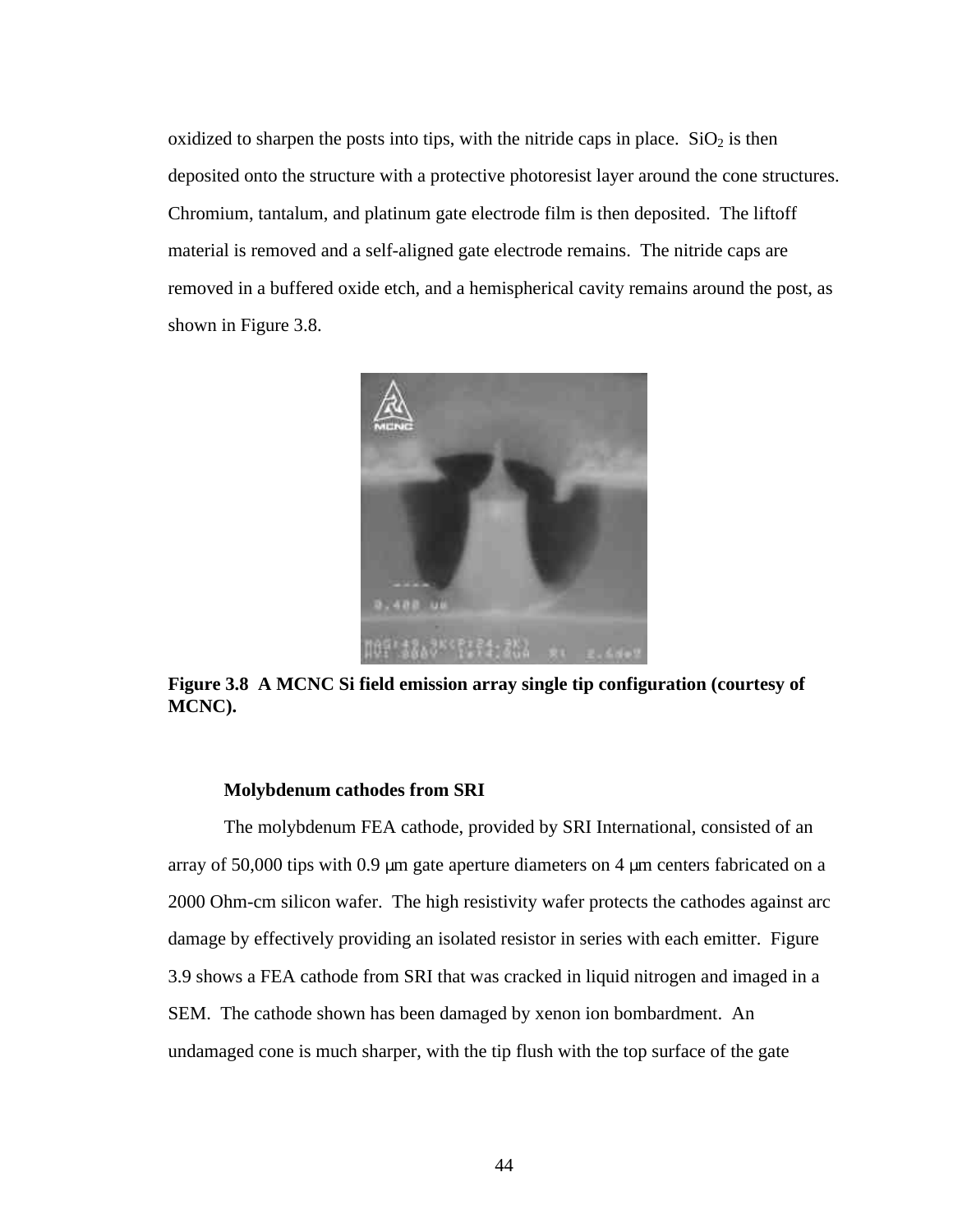electrode. The structure of the conical SRI cathode is significantly different from the MCNC cathode, which has a tip-on-post structure.

The molybdenum cathode used in these experiments was fabricated at SRI using a process in which the gate electrode is deposited before the tip structure. First the silicon wafer was covered with a 1  $\mu$ m thick insulating layer of thermally grown SiO<sub>2</sub>. A molybdenum film with a 0.25 μm thickness was deposited on the insulating layer. An array of 50,000 apertures with 0.9 μm diameters on 4 μm centers were then patterned on the Mo film with electron beam lithography and then etched. Cavities in the  $SiO<sub>2</sub>$  were then etched using the gate electrode as the etch mask. A lift-off layer was then deposited on the gate electrode. Mo was then deposited on the film forming a cone structure in the cavity as the gate aperture closed. The excess Mo was then lifted off and the cone structure remained in the cavity as shown in Figure 3.9. The cathodes are then cleaned in a H+Ne plasma.



**Figure 3.9 A SRI International Mo field emission array cathode single tip and array.**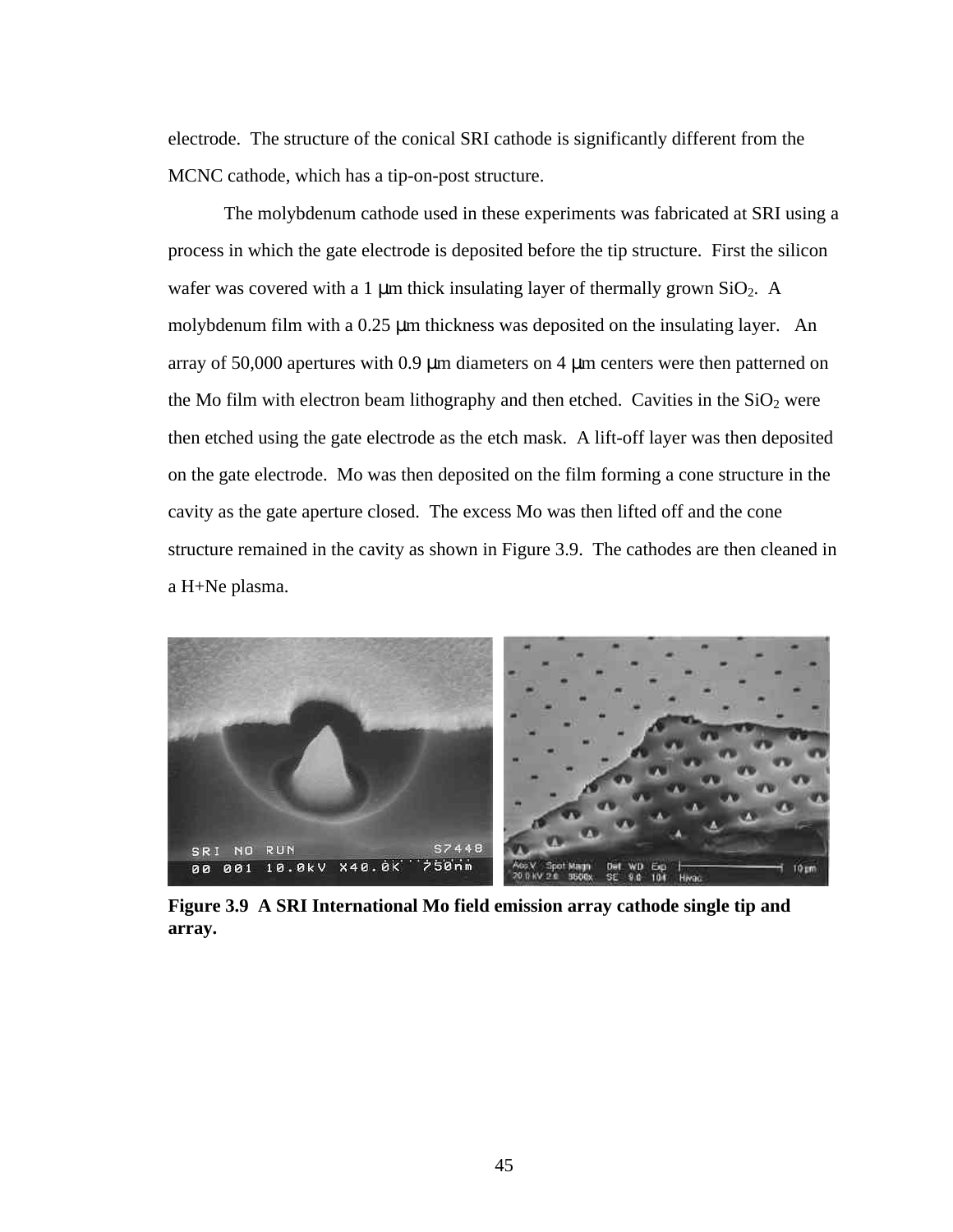### **3.2.2 Experimental Apparatus**

Silicon and molybdenum FEA cathode testing was performed at the JPL. The test facility consisted of a 0.0664  $m<sup>3</sup>$  vacuum chamber that was pumped by turbomolecular, ion, and sublimation pumps to pressures as low as  $7x10^{-11}$  Torr. The vacuum facility is shown in Figure 3.10. The cathodes were mounted to electrical feedthrus on conflat flanges. The cathode test flange is shown in Figure 3.11. Xenon pressure was increased using a Granville-Phillips leak valve, "The Leak". The cathodes and the ionization gauge were equidistant from the xenon inlet orifice and vacuum pumps to minimize pressure gradients between the cathodes and pressure gauge. Three Keithley 480 picoammeters were used to measure the current emitted through the base and collected by the gate electrode and anode. The picoammeters on the anode and gate electrodes floated electrically above ground to minimize the measurement of stray currents. Pressure was measured using a Varian UHV-24 nude ionization gauge. Pressure, current, and voltage signals were recorded using a National Instruments LabVIEW data acquisition system. The electrical configuration employed during the experiments is shown in Figure 3.12. A 10 MΩ resistor was used on the gate electrode for microtip cathode testing. This resistor was used to significantly reduce  $V_g$  when several microamperes of current were collected by the gate electrode, to prevent arcing between the tip and gate electrode.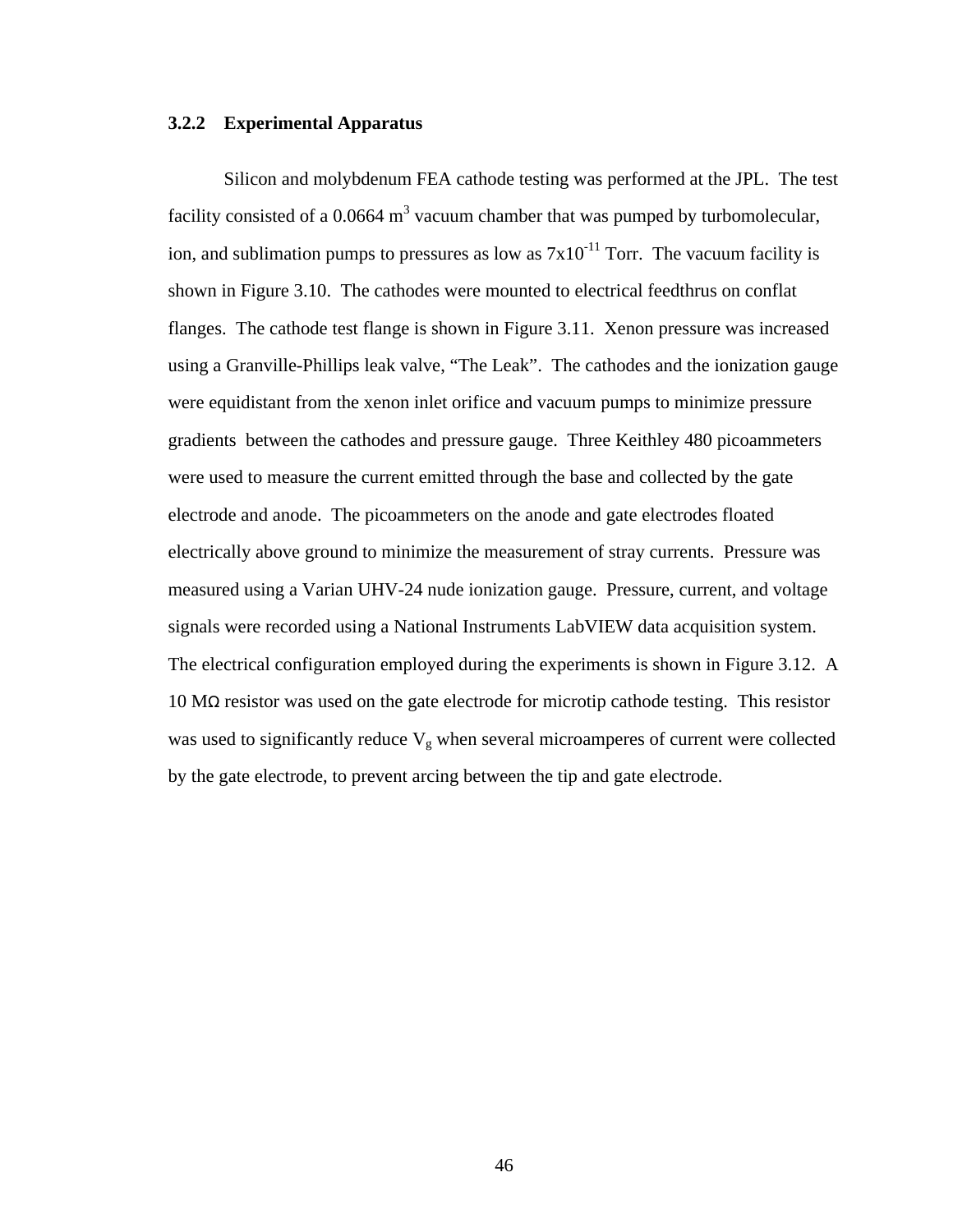

**Figure 3.10 The ultra-high vacuum (UHV) facility at the Jet Propulsion Laboratory.**



**Figure 3.11 The field emission cathode test flange in UHV facility.**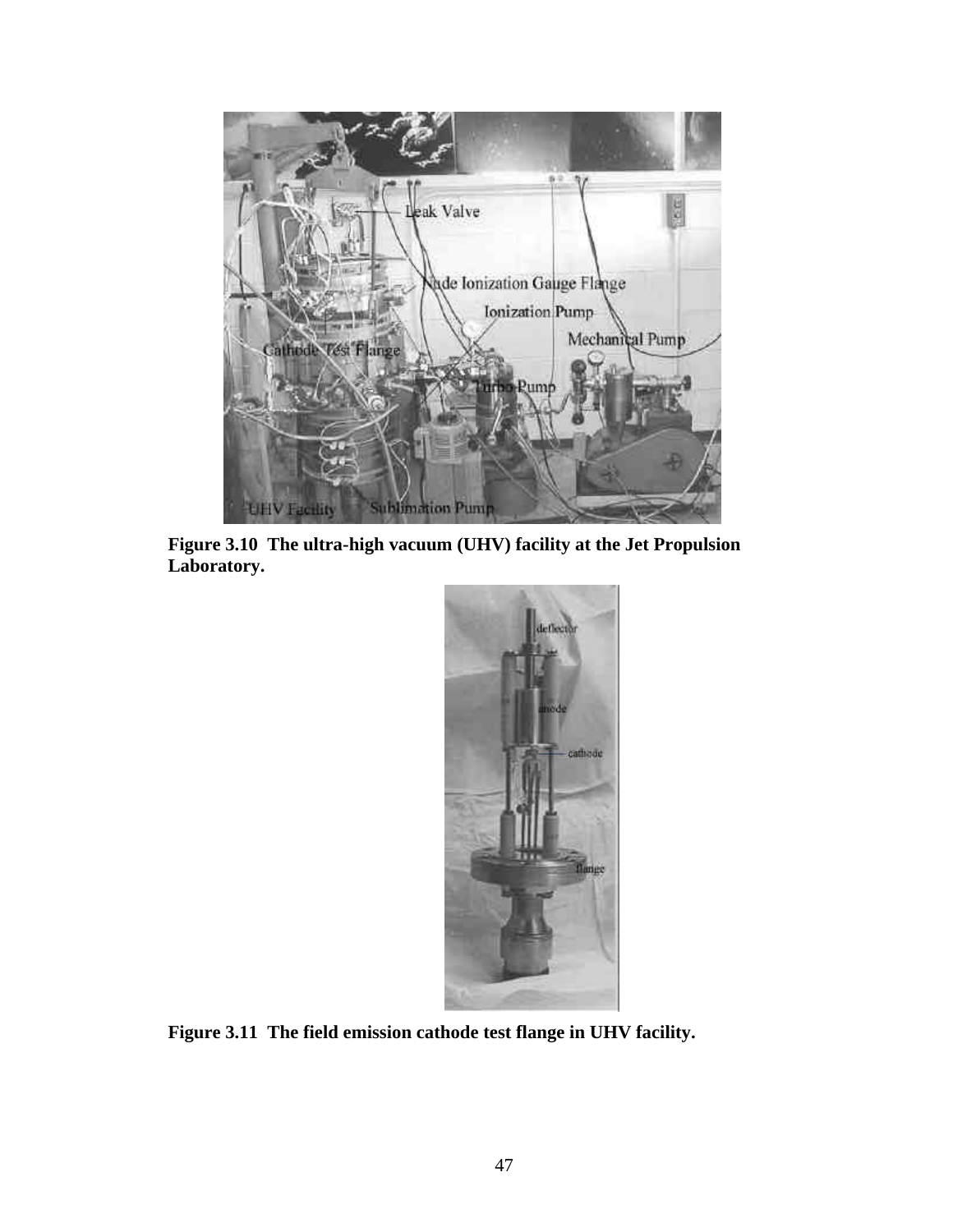

**Figure 3.12 Electrical schematic for field emission cathode testing.** 

## **3.2.3 Si FEA Cathode Experimental Methods and Results**

The first experiments investigated the effect of xenon exposure on the work function of a MCNC Si FEA cathode with 16,000 tips. The cathode was exposed to xenon at  $2x10^{-4}$  Torr for 1 hour to provide a dose of xenon to the surface of the cathode greater than it experienced during the exposure tests at  $2x10^{-5}$  Torr with the cathode operating. Data obtained during this and repeated experiments show that xenon coverage did not change the work function of the silicon cathode surface. These data are shown in Figure 3.13.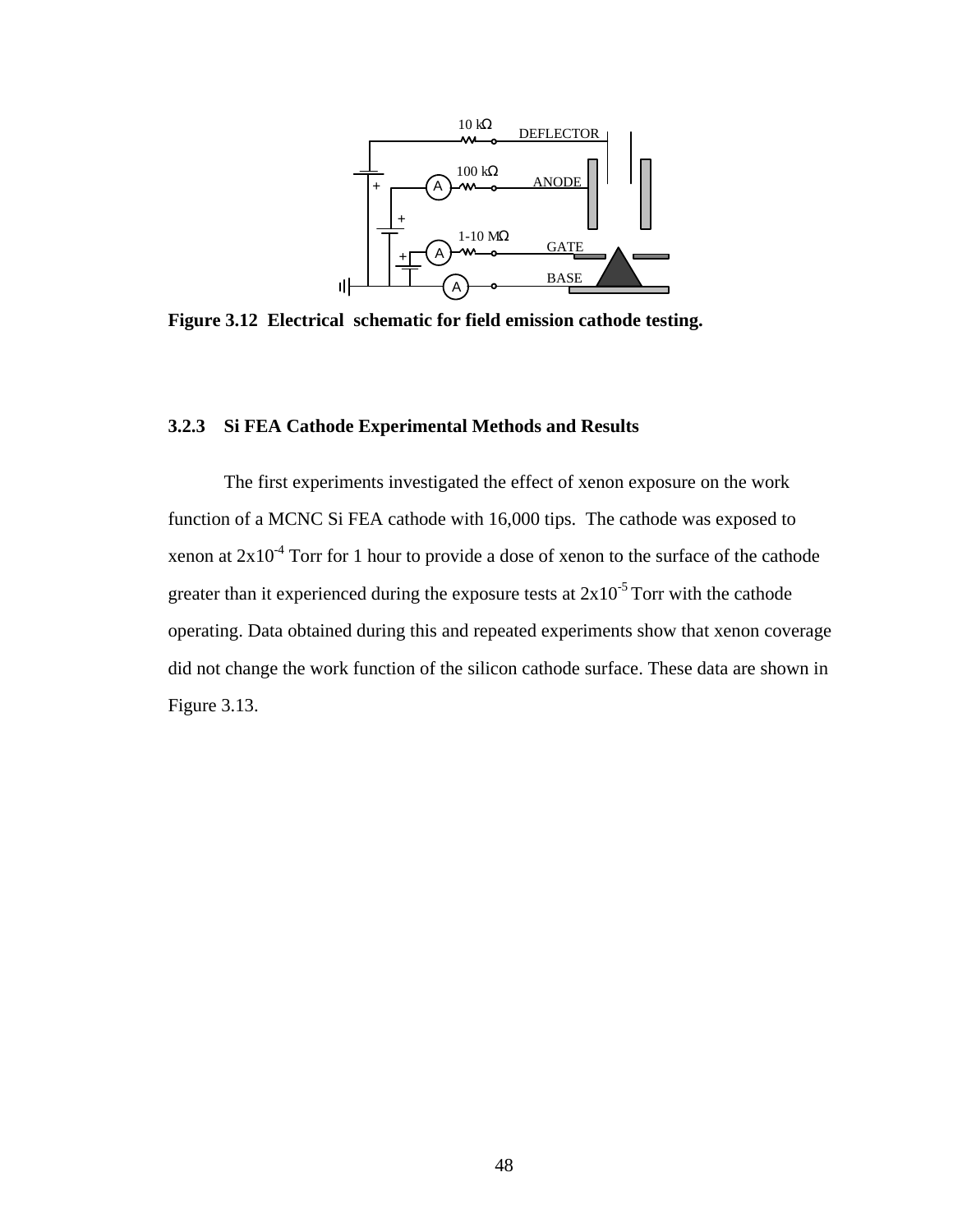

**Figure 3.13 I-V curves taken before and after the Si cathode was exposed to Xe.**

The objective of the next experiments was to determine if the cathode could operate at low enough voltages to avoid being sputter damaged. An experiment similar to those conducted at MCNC was conducted at JPL where the cathode was exposed to  $7x10^{-6}$  Torr of xenon with an initial current of 20  $\mu$ A. The gate voltage in this experiment was 86 V and the anode voltage was 400 V. The response of the cathode current to the increase in pressure is shown in Figure 3.14. During the 2 hours of operation in UHV after the exposure test, the cathode current continued to decay. The experiment was repeated on another cathode with the same configuration. During this exposure the initial current was 22  $\mu$ A with 75 V on the gate electrode and 500 V on the anode. The same results were obtained; during the 10 hr. at UHV that followed the second exposure, the current never recovered to the original value. The results of these experiments suggest that the tips were damaged from ion bombardment. Experiments conducted with anode voltages below 90 V also showed performance degradation due to sputtering; therefore, high-energy ions generated between the gate and anode electrodes are not responsible for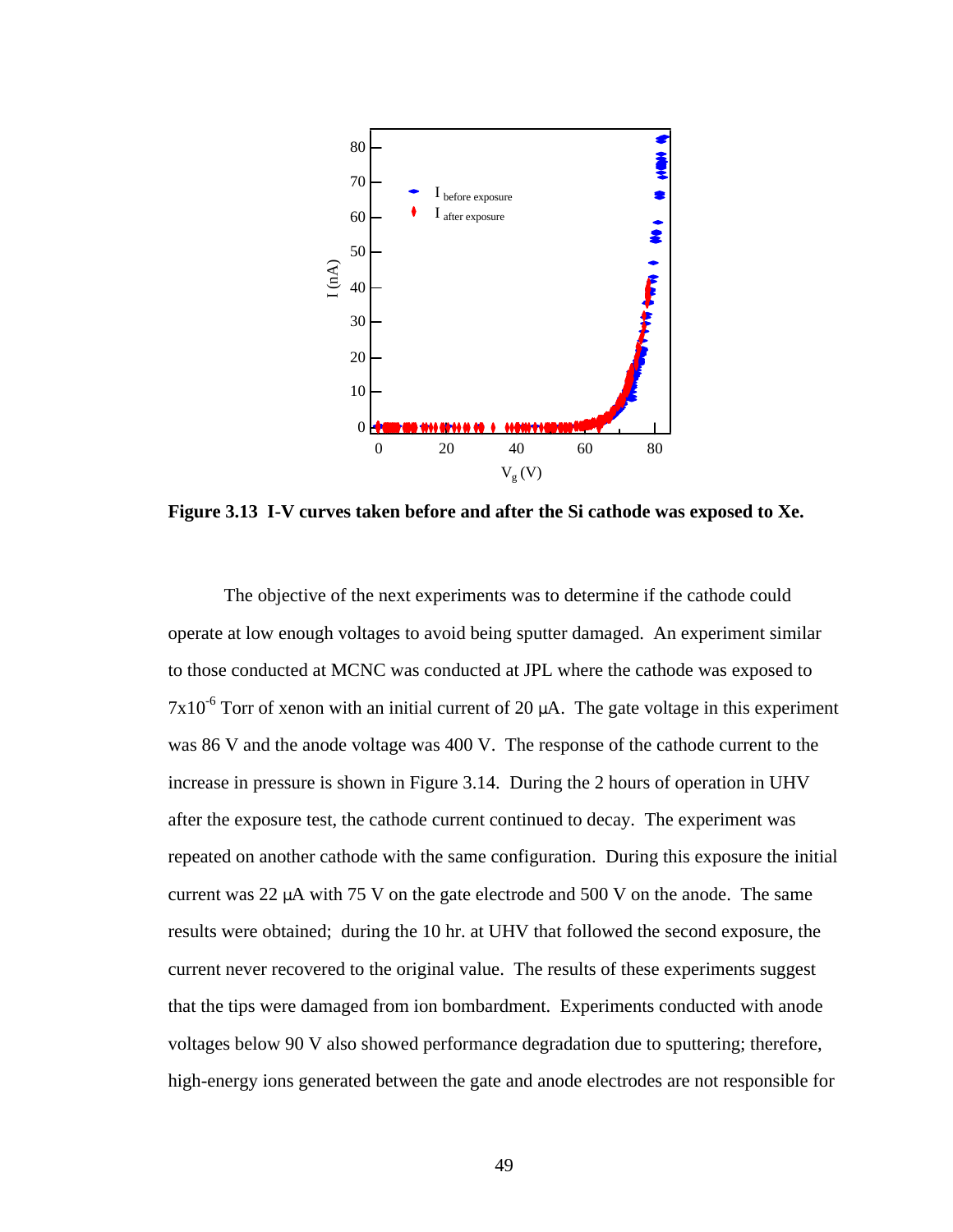the tip sputtering observed. A model for estimating the  $E_{th}$  was developed by Yamamura et al.<sup>67</sup> This model was used to predict that the energy threshold for xenon ions sputtering a silicon target is 91 eV. Because damage was done to the cathode at anode and gate voltages below that value, the true threshold value must be lower than 91 eV.



**Figure 3.14** Si cathode current response to an increase in Xe pressure with  $V_g$  at 86 **V and Va at 400 V.**

Experiments were then conducted at lower gate voltages to determine the xenon ion energy threshold for sputtering silicon. Irreversible performance degradation was observed during exposures to xenon at  $2x10^{-5}$  Torr with gate voltages of 75 (V<sub>a</sub> at 100 V), 70 ( $V_a$  at 70 V) and 60 V ( $V_a$  at 80 V). Typically, the current dropped in half during the first hour of the exposure. Data acquired from the xenon exposure experiment at  $2x10^{-5}$ Torr with  $V_a$  and  $V_g$  at 70 V is shown in Figure 3.15. An initial increase in current was commonly observed when xenon was introduced. This response could be attributed to cleaning of the cathode by ion bombardment before the ions begin to damage the cathode. Cathode cleaning was observed in the FEM when carbide cathodes were exposed to argon during operation at LRI. With 50 V applied to the gate electrode no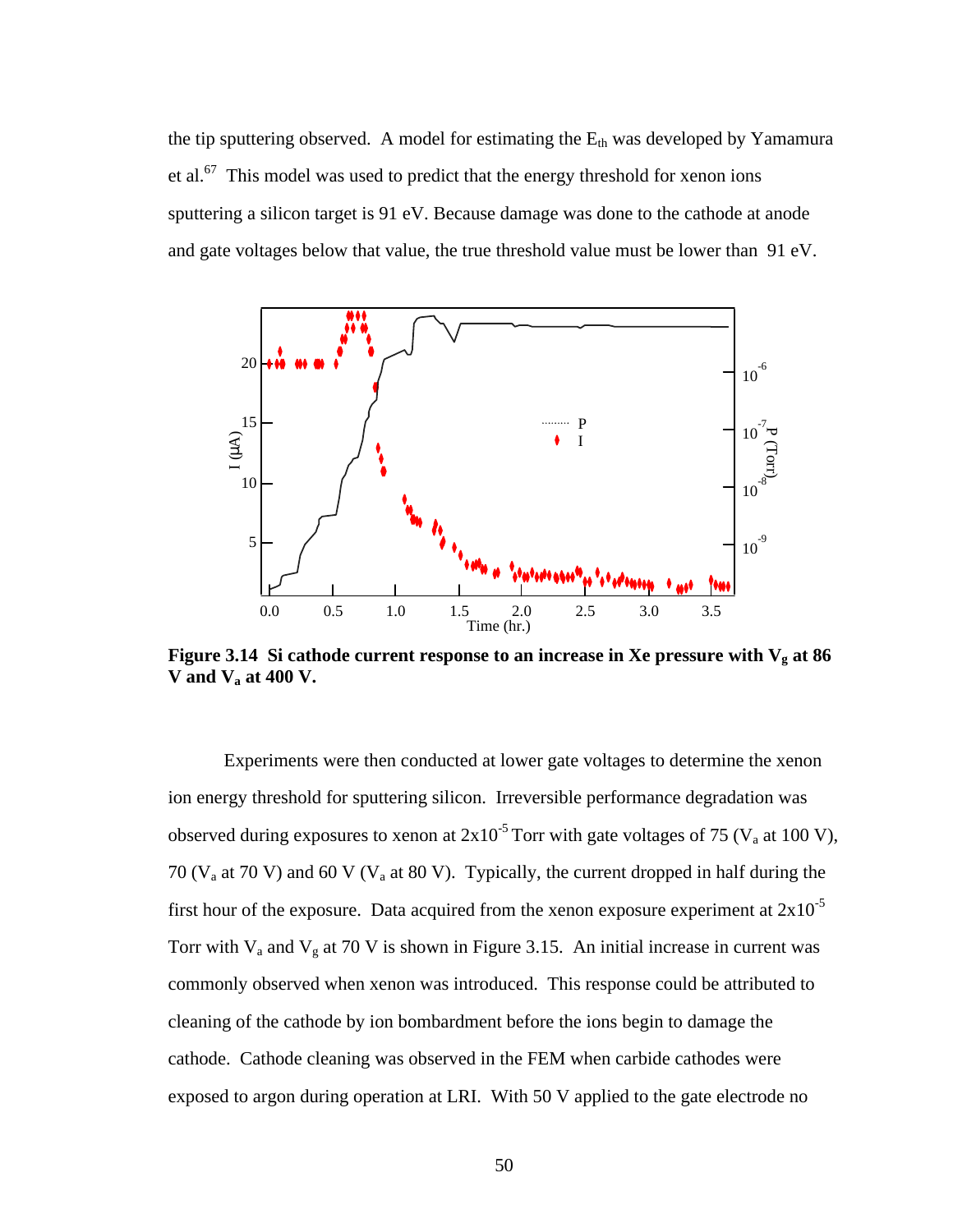performance degradation was observed during a one hour exposure to  $2x10^{-5}$  Torr of xenon with 70 V applied to the anode; the current actually increased slightly. The results of this experiment are presented in Figure 3.16. During other experiments with MCNC cathodes, the current through the gate electrodes was usually less than a factor of 100 lower than the anode current. The efficiency of this cathode was poor; about 50% of the current was measured through the gate electrode. After the exposure, the emitted current increased while the efficiency decreased.



**Figure 3.15** Si cathode current response to  $2x10^{-5}$  Torr of Xe with  $V_g$  at 70 V and **the Va at 70 V.**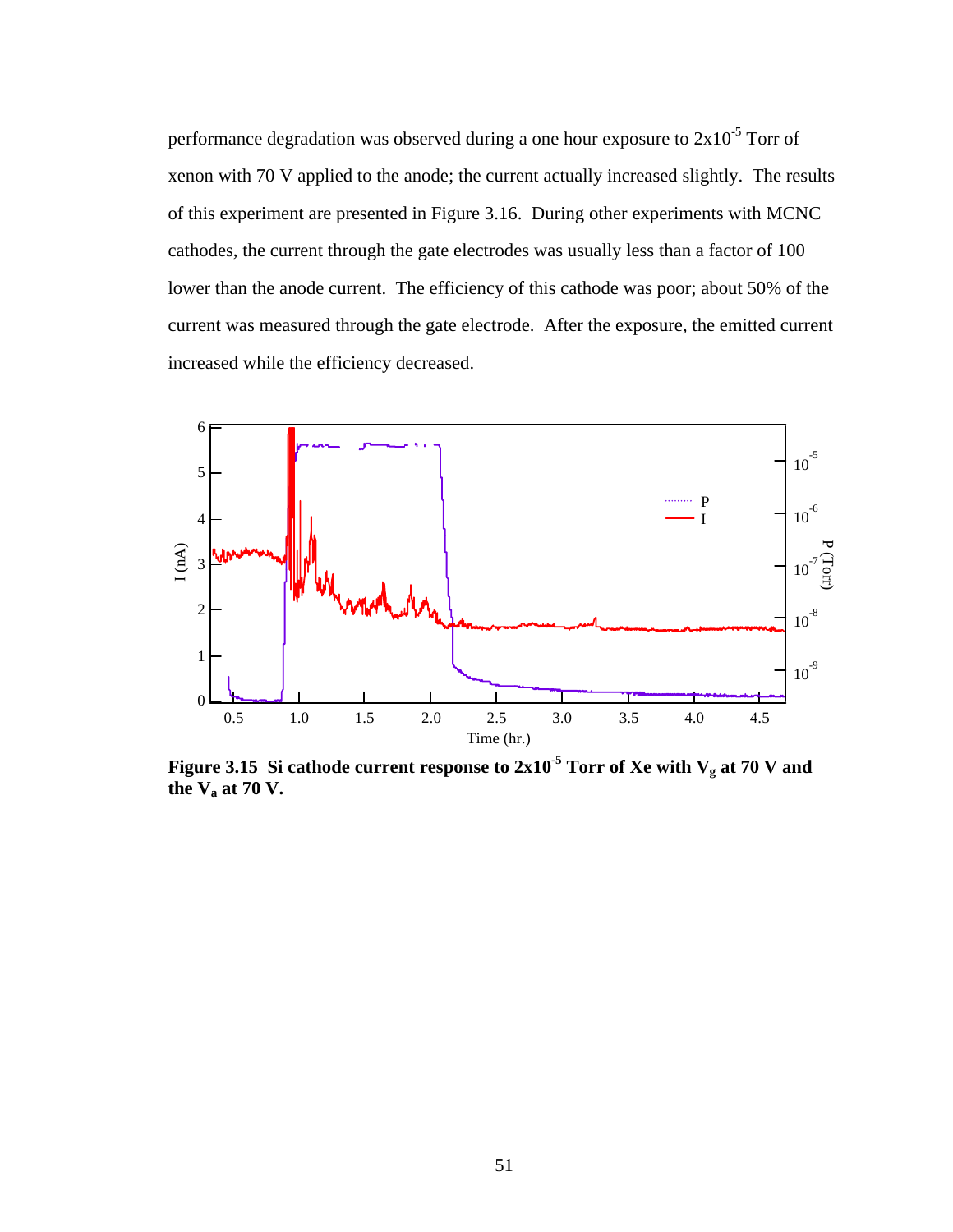

**Figure 3.16 MCNC Si cathode current response to a 1 hour Xe exposure with**  $V_g$  **at 50 V and Va at 70 V.**

These MCNC cathodes operated for several hours without catastrophic arcing in xenon environments. The results of these experiments showed that xenon adsorption does not change the cathode work function. Performance degradation occurred in xenon environments as a result of the microtip structure being sputtered by ion bombardment. Experimental results showed that when the cathodes were operated at low enough voltages, ~50 V, ion energies were not high enough to cause significant sputter damage in one hour. Silicon cathodes emitting 100 mA at 50 V should satisfy current and lifetime limitation requirements necessary for the successful integration of Hall thruster and FE cathode technologies. A current of 2.5 μA has been measured from a single Si microtip structure with the gate voltage at  $25 \text{ V}$ .<sup>68</sup> Therefore, an array of less than 100,000 tips could provide100 mA of current to a Hall thruster if 2.5 μA/tip can be extracted from the array at 25 V.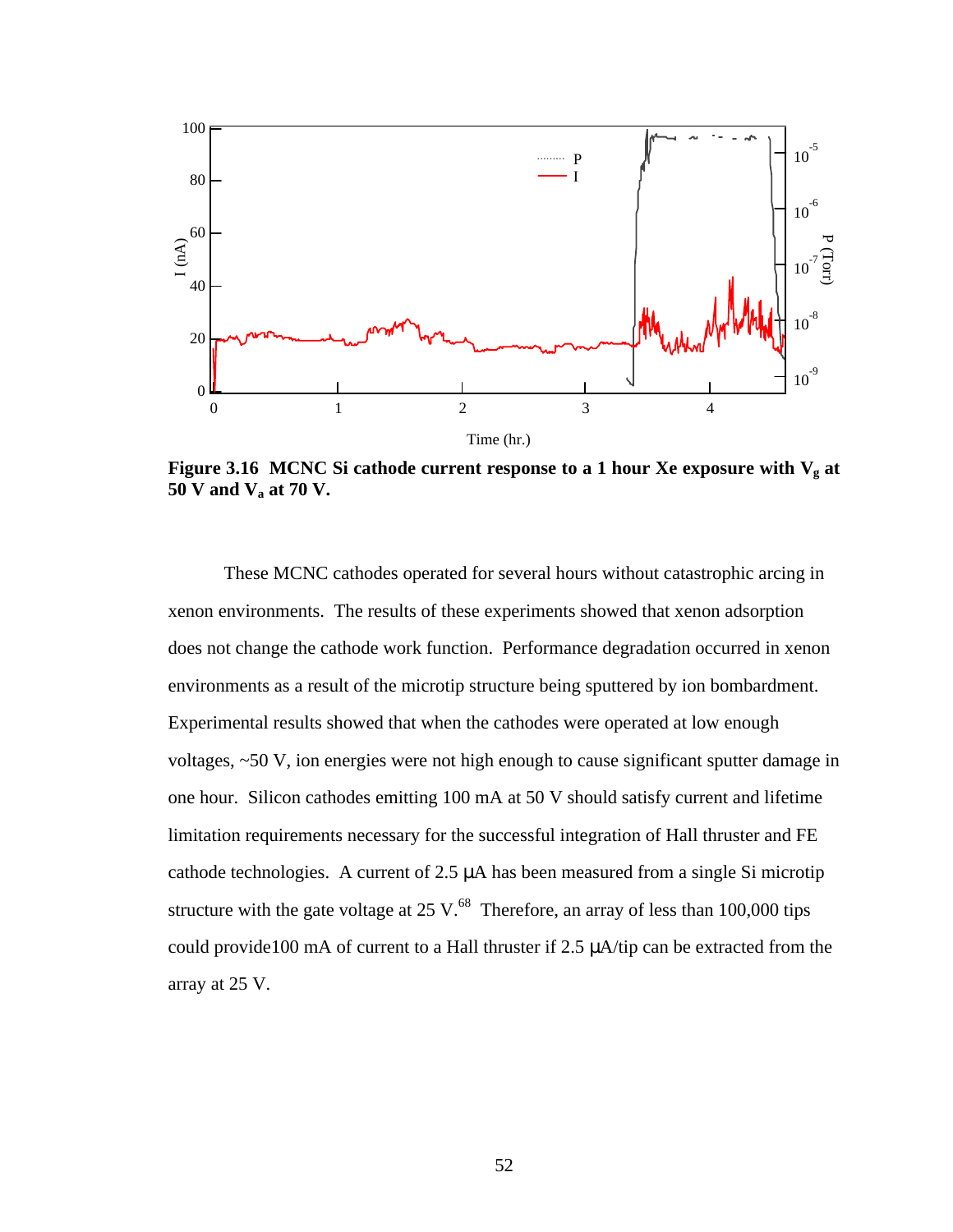#### **3.2.4 Mo FEA Cathode Experimental Methods and Results**

The first experiments, conducted on the Mo cathode from SRI International with 50,000 tips, investigated the effect of xenon adsorption on the work function of the cathode. The cathode was exposed to  $2x10<sup>-4</sup>$  Torr of xenon for one hour to provide a dose of xenon to the surface of the cathode greater than it experienced during the exposure tests at  $2x10^{-5}$  Torr with the cathode operating. I-V traces were taken at UHV immediately before and after the exposure; these data are shown in Figure 3.17. The I-V trace taken after the exposure showed slightly better performance than before the exposure. The results of this experiment suggest that the work function did not increase due to the adsorption of xenon or any contaminants in the xenon supply. Any performance degradation observed during xenon exposure can, therefore, be attributed to changes in the geometrical parameters of the cathode.



**Figure 3.17 I-V data taken before and after the Mo cathode was exposed to xenon.**

The next experiments focused on studying microtip sputtering by ion bombardment in xenon environments. A xenon exposure test, with operating conditions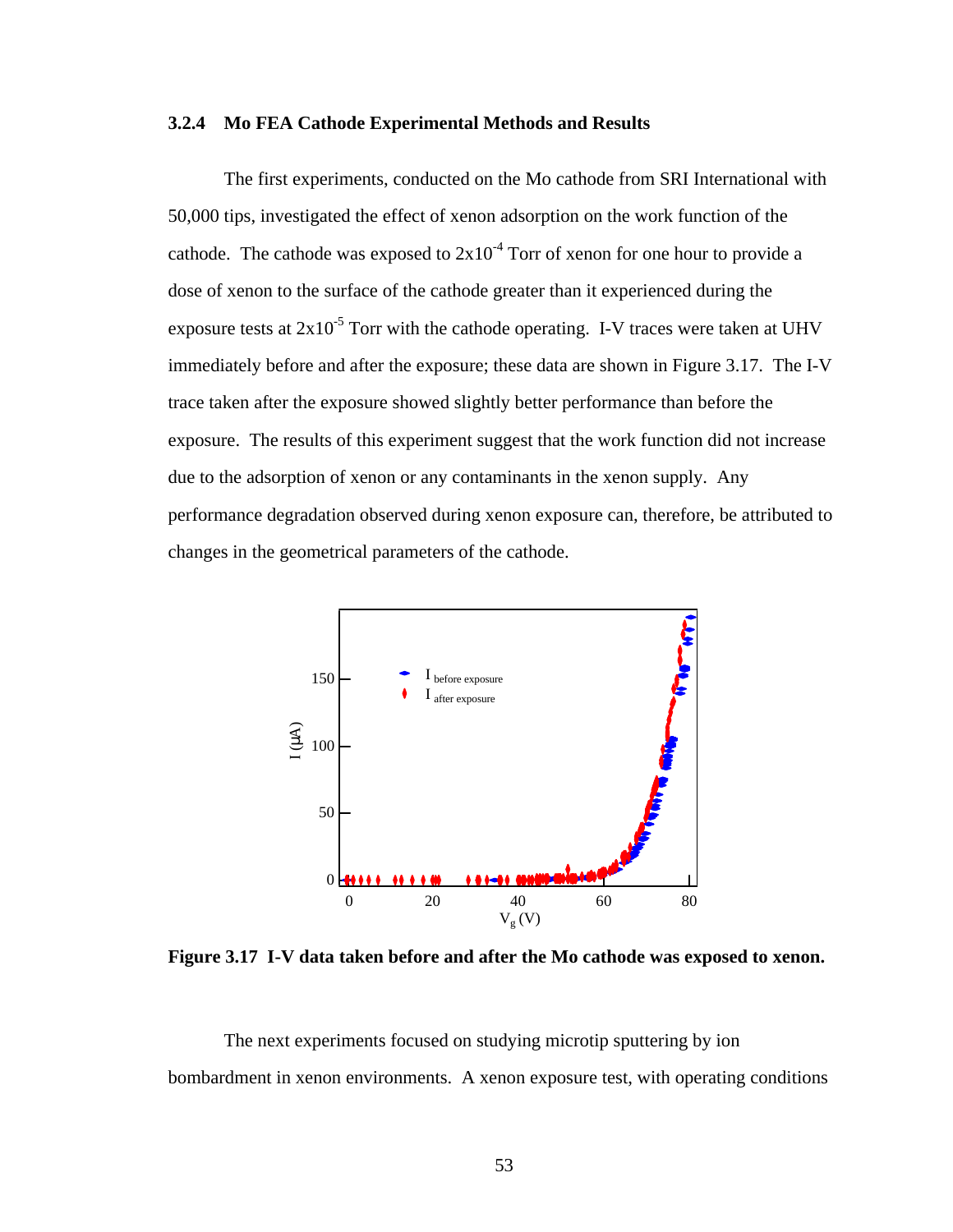similar to the operating conditions during experiments conducted at SRI International with a gate electrode voltage at 65 V and an anode voltage of 80V with  $\sim$ 18  $\mu$ A for one hour in  $2x10^{-6}$  Torr. Figure 3.18 shows the current response to the increase in xenon pressure. The current dropped to one-third of its original value in one hour. No current recovery was observed in 13 hours at UHV that followed the xenon exposure. The cathode was permanently damaged from ion bombardment.



**Figure 3.18** Mo cathode current response to  $2x10^{-6}$  Torr of xenon with V<sub>g</sub> at 65.6 V **and Va at 80 V.**

An experiment was conducted to determine the gate voltage that corresponded to the onset of cathode sputter damage. The anode voltage in this experiment was 100 V, and the xenon pressure was  $2x10^{-5}$  Torr. The gate voltage was increased in 1 V increments every 10 minutes, starting at 50 V. Performance decay caused by tip sputtering was observed within 10 minutes when the gate voltage reached 58 V, as shown in Figure 3.19. With further increases in gate electrode voltage, the current initially increases and then decays before stabilizing. Preliminary experiments showed that a few minutes are required for stabilization after the changes in gate electrode voltage. Figure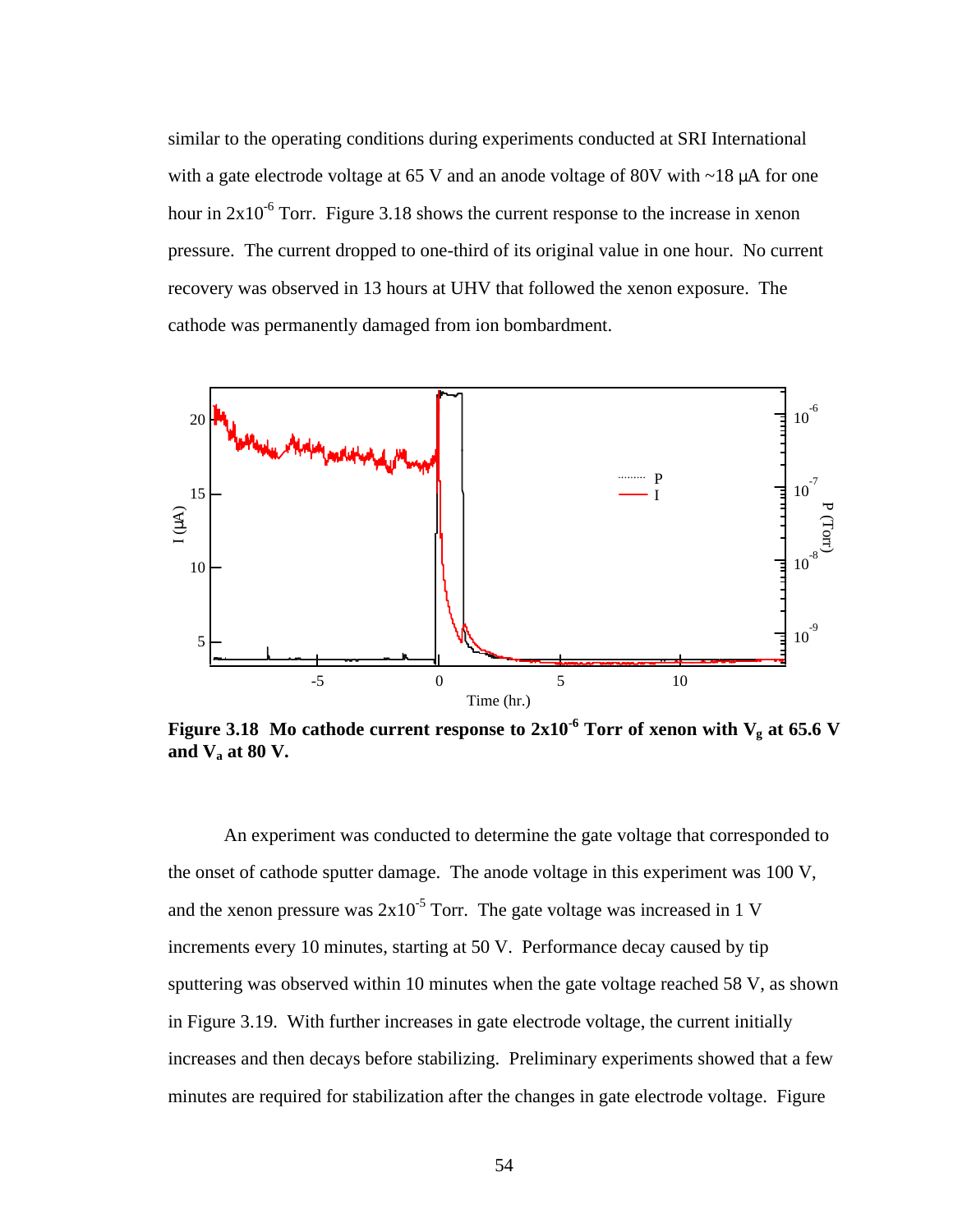3.20 shows the current response to increases in gate electrode voltage in both UHV and 10<sup>-5</sup> Torr xenon environments. This cathode had already been exposed to xenon environments for several hours and had suffered significant sputter damage before this experiment. It is expected that other cathodes will respond somewhat differently. A cathode with sharper tips and the same number of emitting tips, should show performance decay within ten minutes at even lower gate voltages, because the energy of the ions bombarding the emitting area of the tips will be slightly higher for sharper tips. This effect is a result of the higher electric fields at the tips. The maximum energy of the ions bombarding the emitting area of the tips slightly increases with decreasing tip radius, as will be shown in the following section.



**Figure 3.19 The Mo cathode current response to increasing gate electrode voltage with Va at 100 V, 2x10-5 Torr of Xe.**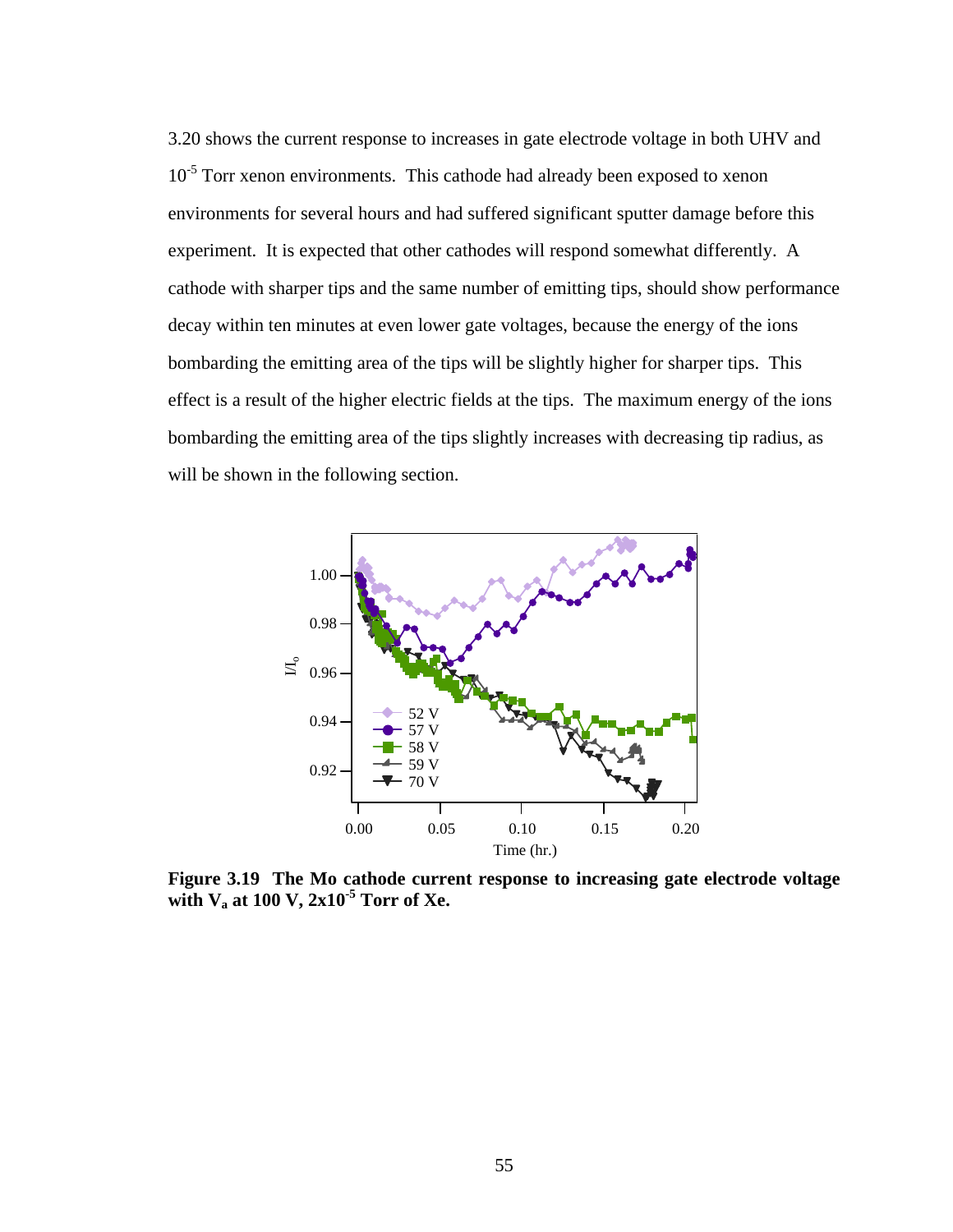

**Figure 3.20 A comparison of the Mo cathode current response to increasing gate electrode voltage in 2x10-9 Torr and 2x10-5 Torr of Xe.**

Several experiments were conducted with the gate voltage at 50 V. The maximum ion energy in this configuration is 46 eV, as predicted by the models discussed in the next chapter. In an experiment with the pressure at  $2x10^{-5}$  Torr that lasted for 5 hours with the gate voltage at 50 V and the anode voltage at 60 V, the current initially increased and then decayed monotonically. The results of this experiment are shown in Figure 3.21. These results imply that the  $E_{th}$  for Mo sputtering by Xe ions is below 46 eV. Another experiment was conducted at the same pressure with  $V_g$  at 50 V to study the effect of increasing anode voltage. It was anticipated that at a high enough anode voltage the current would begin to decay. The current dropped from 110 nA to 85 nA in response to the initial increase in Xe pressure up to  $2x10^{-5}$  Torr, and then increased with increasing anode voltage from 60 V up to 130 V in 10 V increments every 10 min. The results from this experiment are shown in Figure 3.22. They show that increasing the anode voltage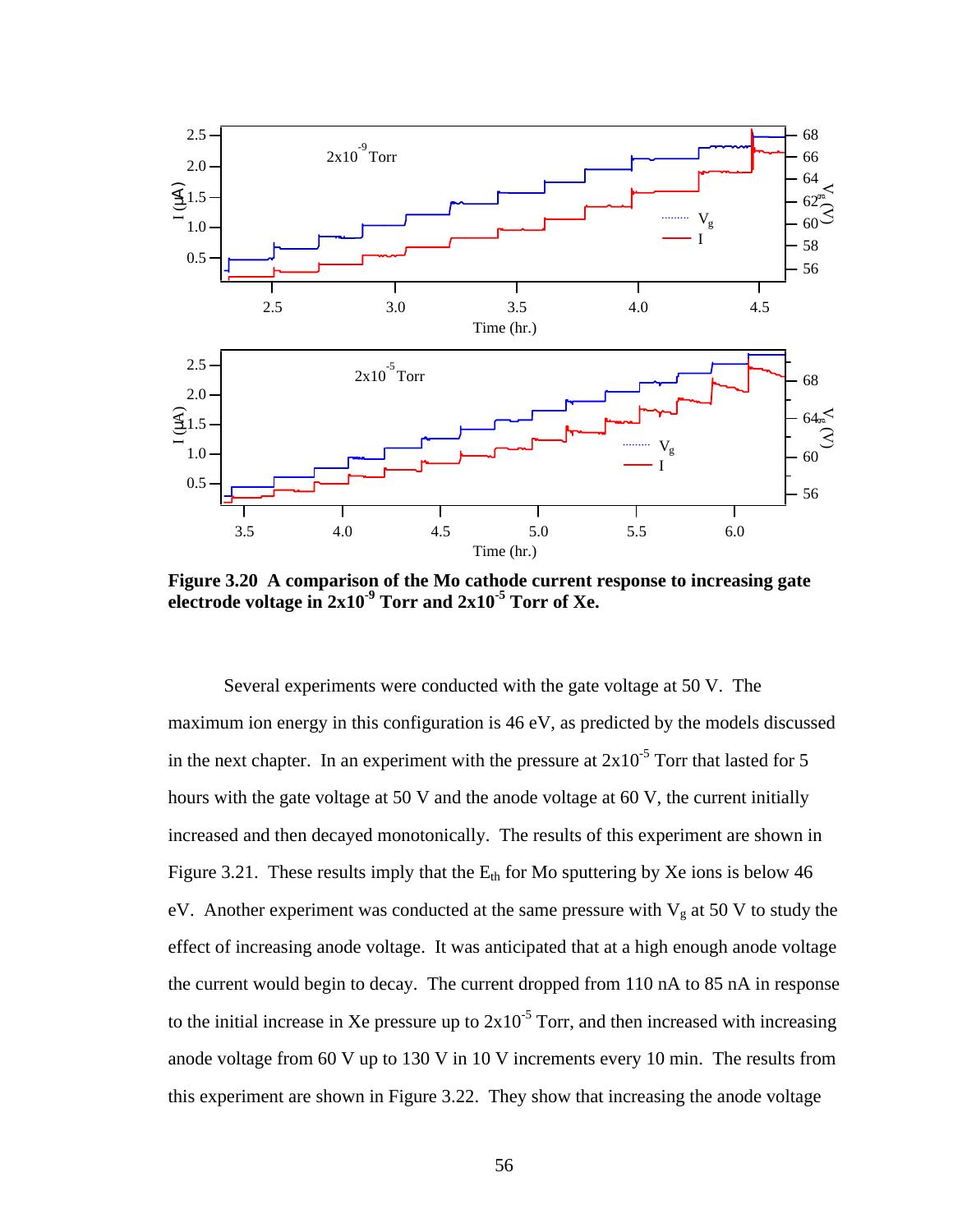from  $V_a=V_g$  with  $V_g \sim E_{th}$  can actually improve the performance of the cathode. In an experiment at the same pressure with  $V_g$  at 50 V and  $V_a$  at 100 V, the current only increased during a two hour xenon exposure test with constant voltages. These results are shown in Figure 3.23.



**Figure 3.21 Mo cathode current response to a Xe pressure increase up to 2x10-5 Torr of xenon for 5 hours with**  $V_g$  **at 50 V and**  $V_a$  **at 60 V.** 



**Figure 3.22 Mo cathode current response to a Xe pressure increase up to 2x10-5 Torr with varying Va and Vg at 50 V.**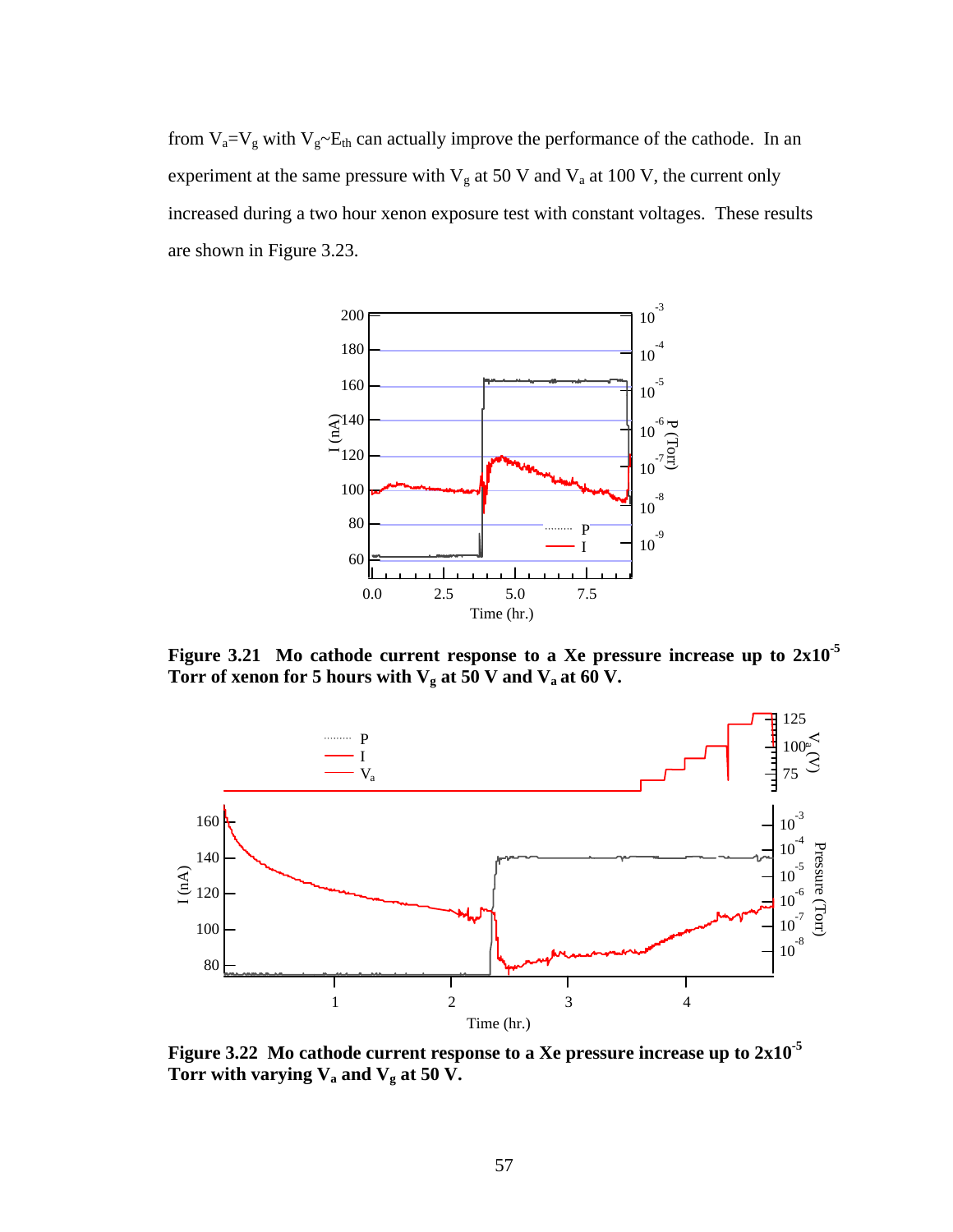

**Figure 3.23 Mo cathode current response to a Xe pressure increase up to 2x10-5 Torr for 2 hours with**  $V_g$  **at 50 V and**  $V_a$  **at 100 V.** 

The performance improvements observed at low gate voltages and increasing anode voltage could be attributed to increases in the electric field at the cathode tips from changes in the tip microstructure. An increase in anode voltage to increase the electric field at the tip would result in an initial increase before the current equilibrates; equilibration typically required less  $\sim$  5 min. During exposures with  $\sim$ 100 V applied to the anode and 50 V applied to the gate electrode, the current continually increased. If the increase in anode voltage increased the energy of the ions bombarding the emitting area of the tips, a current decay would be observed because the  $r_t$  would increase from sputtering. However, not only is the emitting area being sputtered, the cone sidewalls are also being sputtered by ion bombardment. While the emitting area is being bombarded with ions primarily at a normal incidence to the surface, the cone sidewalls are also being bombarded by ions at smaller angles. Sputter yields increase with decreasing incident ion angle from 90° to 60°. With a uniform flux of ions to the cone surface, the sidewalls will sputter faster to decrease the half-cone angle and increase the current at a constant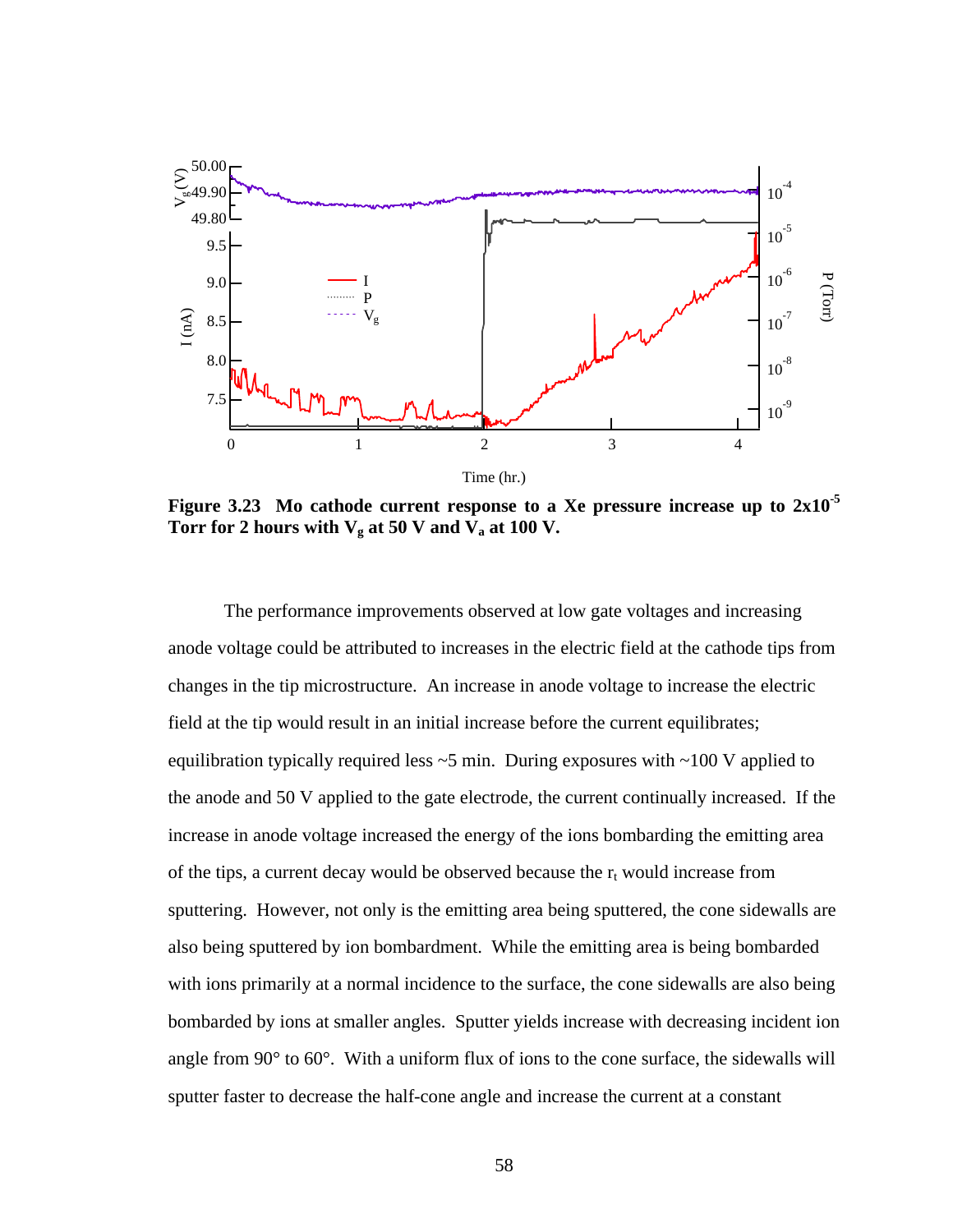voltage. As the anode voltage increases, ion acceleration into the cathode tip is less focused on the cathode emitting area and more ions hit the cathode sidewalls where the sputter yield is higher. Cathode sputtering by ion bombardment is discussed in more detail in the following chapter.

The SRI cathode survived for 21 hours in  $2x10^{-6}$ - $2x10^{-5}$  Torr of xenon without catastrophically arcing. The cathode performance degraded during the xenon exposures because the cathodes were sputtered by ion bombardment. The results of the xenon exposure experiments showed that xenon adsorption does not change the cathode work function. They also showed that it is possible to avoid sputter damage while operating in xenon environments if operating voltages are low enough. The experimental results showed that the gate voltage should be below 50 V to avoid sputter damaging the emitting areas of the tips. It was learned that anode voltage does affect cathode performance in xenon environments. Increasing the anode voltage up to 100 V with the gate electrode ~50 V improved the cathode performance, possibly by reducing cone halfangles or sharpening the emitting cones. However, operating with the anode voltage at 100 V is not favored because the material sputtered off of the cone sidewalls will then redeposit on the insulator walls, eventually shorting the tips and gate electrodes.

### **3.3 Carbon Film FE Cathode Experiments**

A carbon film cathode from FEPET was used to determine the effect of xenon ion bombardment on field emission cathodes with thin films instead of microtip structures. These cathodes have low electron affinity and require lower macroscopic field strengths than FEA cathodes. Electron emission from the carbon films is not as sensitive to ion bombardment as microtip structures. The current emitted by the microtip structures is exponentially sensitive to changes in tip radius from sputtering by ion bombardment. Limited sputtering of carbon film may not affect the emission current; these cathodes can

59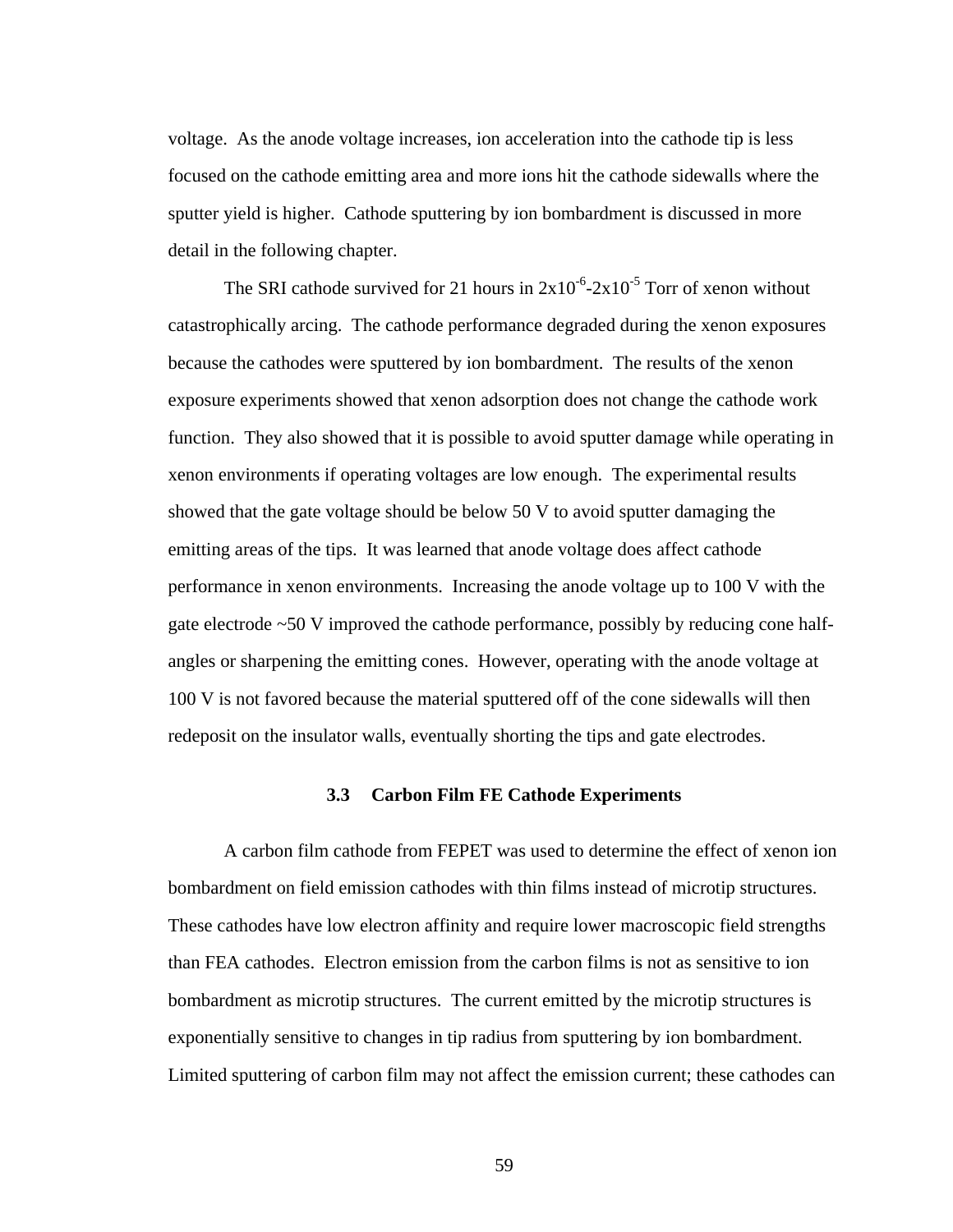withstand more sputter damage without performance degradation. Carbon film cathodes are more sensitive to chemical changes in the surface of the film; inert gas environments should not affect the surface chemistry.

Carbon film cathodes can tolerate much higher pressure environments than micro tip cathodes when operating, and can operate more safely at much higher voltages. The disadvantages to using currently available carbon film cathodes are the high gate electrode voltages required and low operating efficiency. The FEPET cathode is not a microintegrated structure like the microtip cathodes. Gate voltages of several hundred volts are required for microamperes of current. Low cathode efficiency is also a concern; the gate electrode collects up to 80% of the current. Large improvements in the cathode efficiency are expected when a microintegrated film and gate structure is fabricated.

In this investigation, the focus of the experiments with a FEPET cathode was on the response of the current to increases in xenon pressure up to  $2x10^{-6}$  Torr. The pressure was only increased to  $2x10^{-6}$  Torr of xenon because of the close proximity of the ionization gauge and anode and the high anode voltage at 900 V. Charged particles were created in this configuration with high pressures and were collected by the electrodes at a much higher rate than the electrons emitted by the cathode, making it impossible to measure the emitted electron current. With high operating voltages required by this cathode, the rate of xenon ion bombardment will be much higher than the cathode will experience in the thruster environment where operating voltages will be much lower. Therefore, any positive results in these experiments are extremely promising.

## **3.3.1 Carbon Film FE Cathode**

The carbon film cathode used in this investigation was fabricated at Field Emission Picture Element Technology (FEPET). The FEPET graphitic and amorphous carbon films are grown on a ceramic substrate by hot filament chemical vapor deposition

60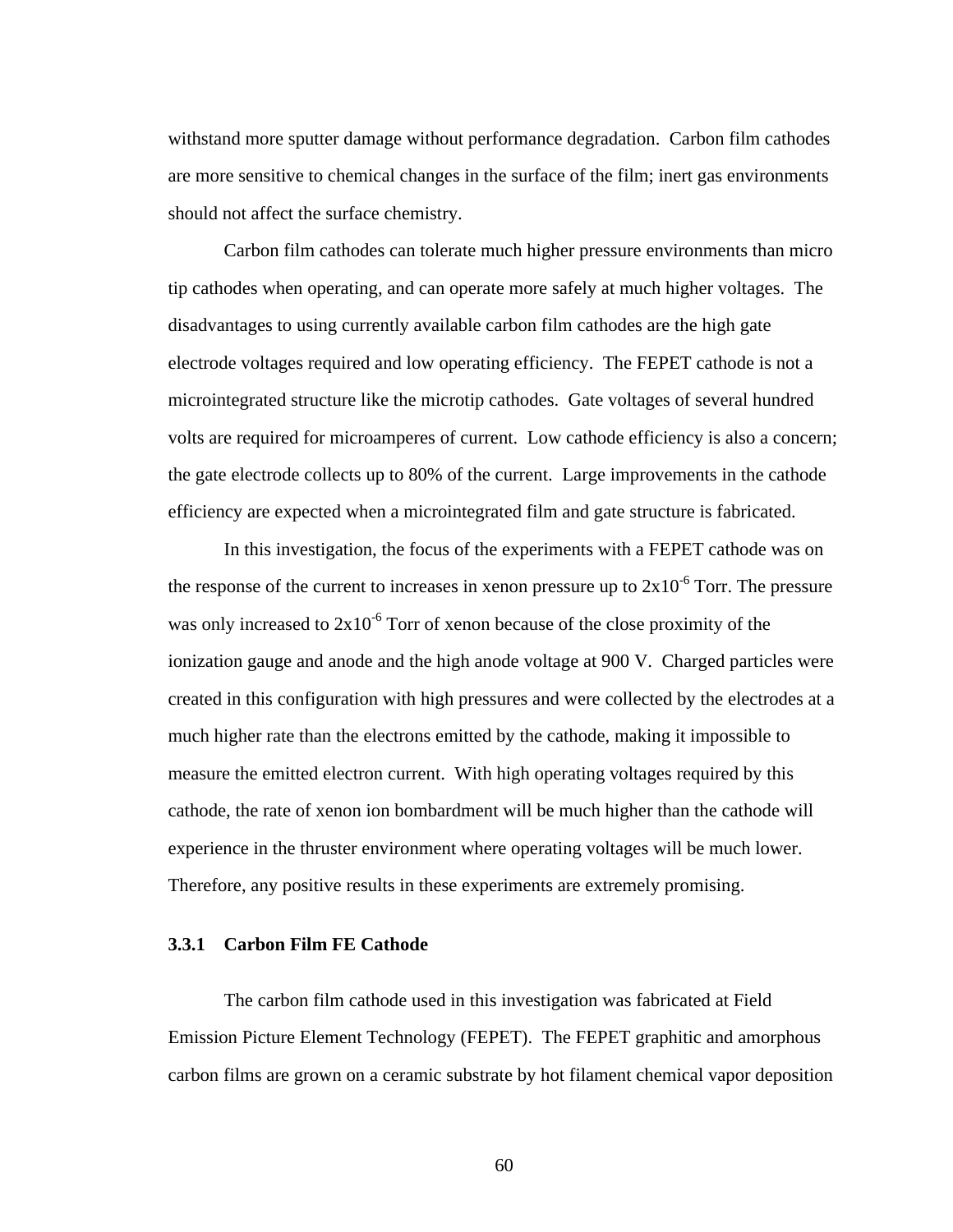(HFCVD). The ceramic substrate is specially treated to improve the emission properties of the film with a proprietary substance. Deposition of this substance can be controlled when a special emission pattern or emitting area is required. A hydrogen and methane gaseous mixture is introduced in a reactor chamber which is activated by hot filaments. Activated species are then deposited on the substrate surface. The filament and substrate temperatures, gas flow rate, and gas consumption are carefully controlled to obtain films with good emission properties. Post-growth processing is not required.

The cathode used in these experiments consisted of a thin carbon film deposited on a ceramic substrate with a stainless steel extraction grid spaced 100 μm from the cathode. The size of the emitting area of the cathode is  $0.25 \text{ cm}^2$ . The cathode is mounted on a glass stem as shown in Figure 3.24.



**Figure 3.24 A FEPET carbon film cathode on a glass stem.**

# **3.3.2 Experimental Apparatus**

The experimental apparatus is described in section 3.2.2. The electrical configuration is shown in Figure 3.12. Note: This figure shows a cathode with a tip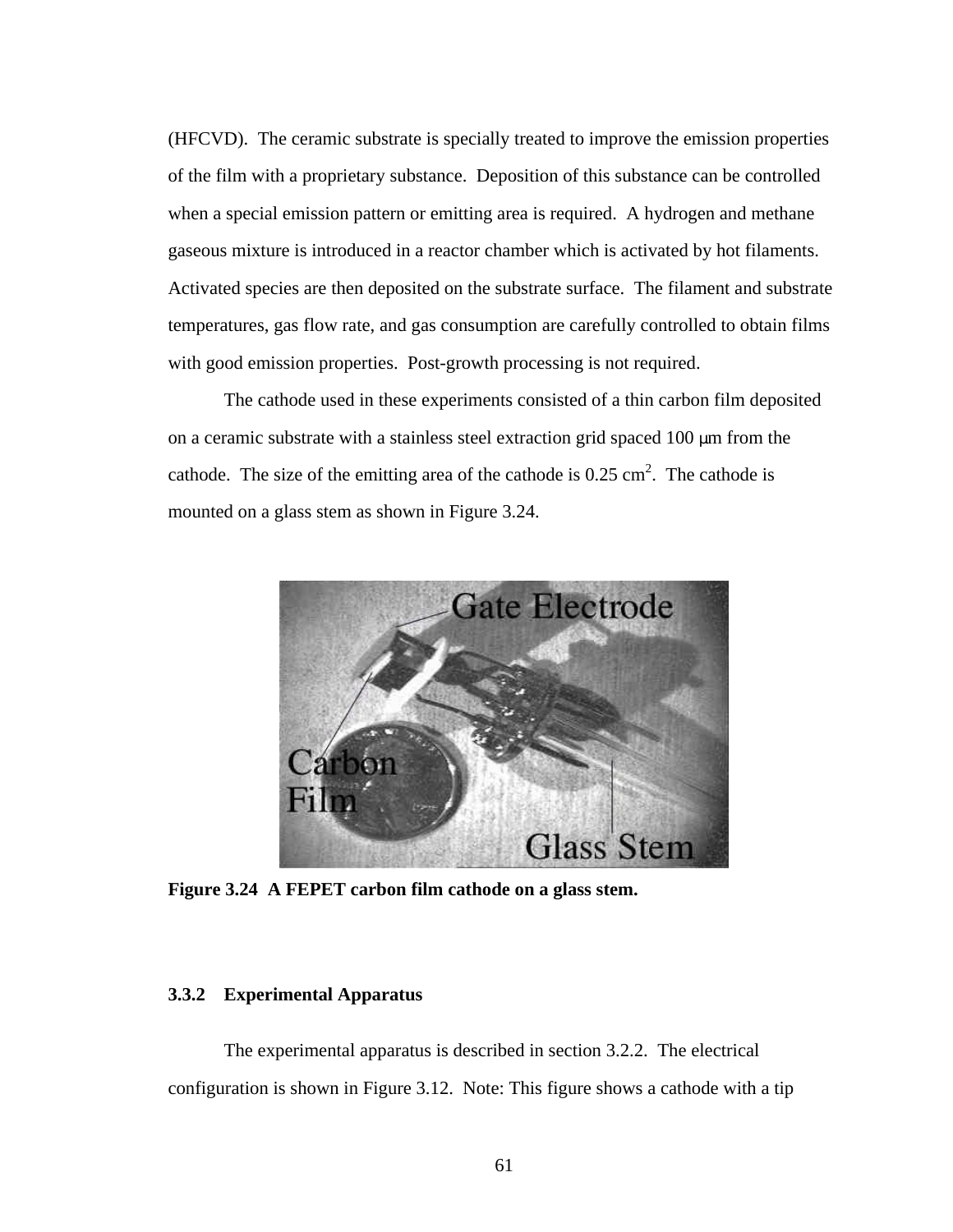structure, however, the FEPET cathode does not use an emitting cone structure; the emitting surface is a thin film.

# **3.3.3 Experimental Methods and Results**

The efficiency of this film cathode is much lower than the Spindt-type cathodes. The gate electrode intercepts the majority of the current. About 20 % of the current emitted from the carbon film was typically collected at the anode during these experiments; however, the efficiency was often much higher at currents below 200 nA. The performance of the FEPET cathode used in these experiments in UHV is shown in Figure 3.25.



**Figure 3.25 I-V traces showing the performance of a FEPET carbon film cathode in a UHV environment.**

The cathode demonstrated impressively stable performance in the xenon environment as shown in Figure 3.26. This figure also shows that fluctuations in the current can be attributed to gate voltage fluctuations. Operation of the ionization gauge caused the gate electrode voltage to fluctuate between 835 V and 850 V. This caused 2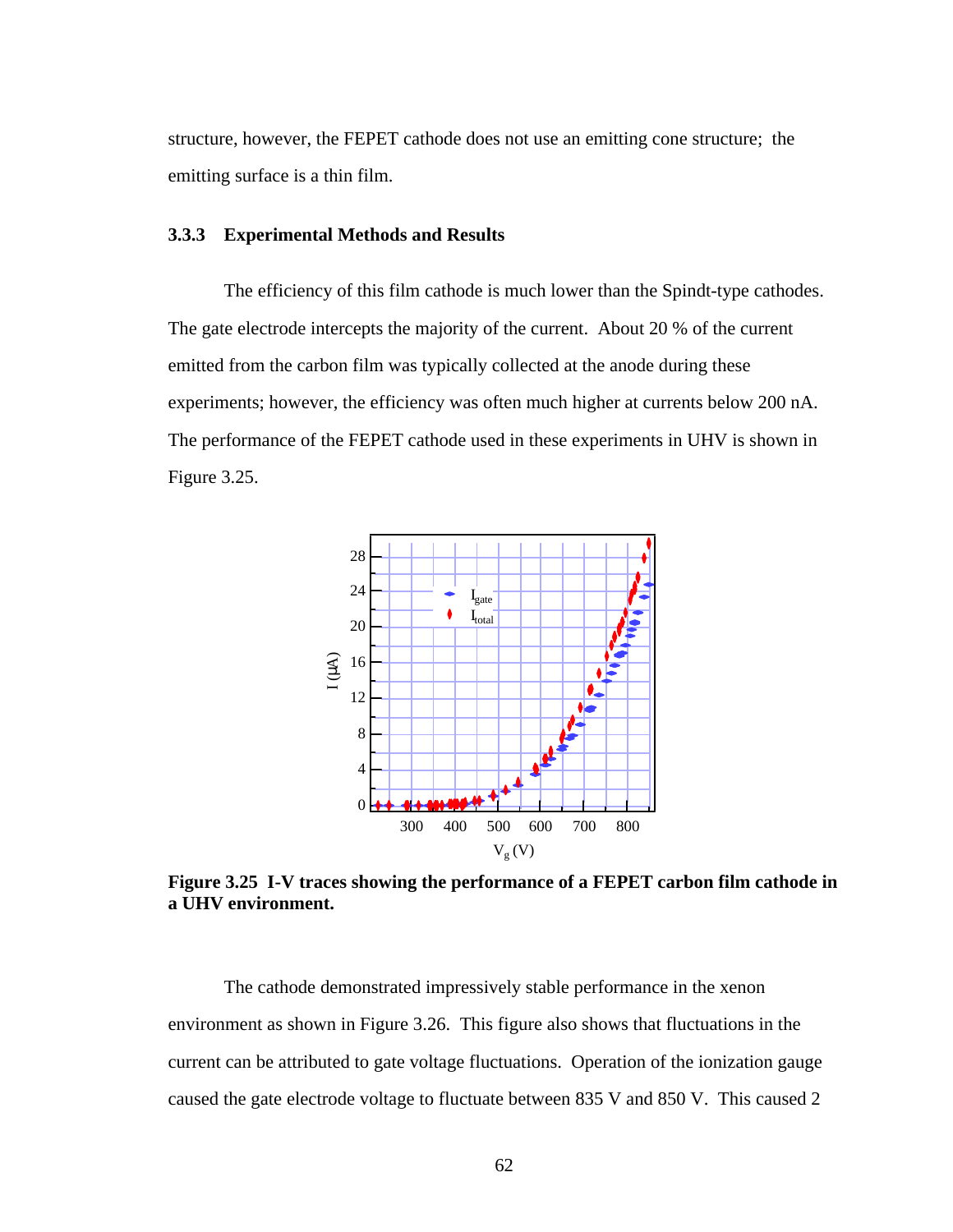μA fluctuations in the emitted current. In the high pressure environments, the ionization gauge affected the current measurements on all of the electrodes. The ionization gauge was responsible for  $\sim$ 250  $\mu$ A to the anode and 15  $\mu$ A to the gate electrode. With a 1 M $\Omega$  resistor on the gate electrode, this increase in current changed the gate voltage by 15 V. The ionization gauge was turned off and on several times during the high pressure exposure experiments to record the pressure. The large jumps in the gate voltage, and responding current can be attributed to the ionization gauge current. The results of these experiments show that, even at such high electrode voltages, the cathode performance is not affected by ion bombardment and sputtering of the carbon film during ~10 hours. Two of these exposure test were conducted at the same operating conditions. The first exposure test lasted for 4 hours, and the second exposure lasted for 3 hours. No performance degradation was observed during either of the experiments. I-V data taken before and after 4 hours of xenon exposure were identical, as shown in Figure 3.27. These data also show that the cathode was not damaged during the exposures.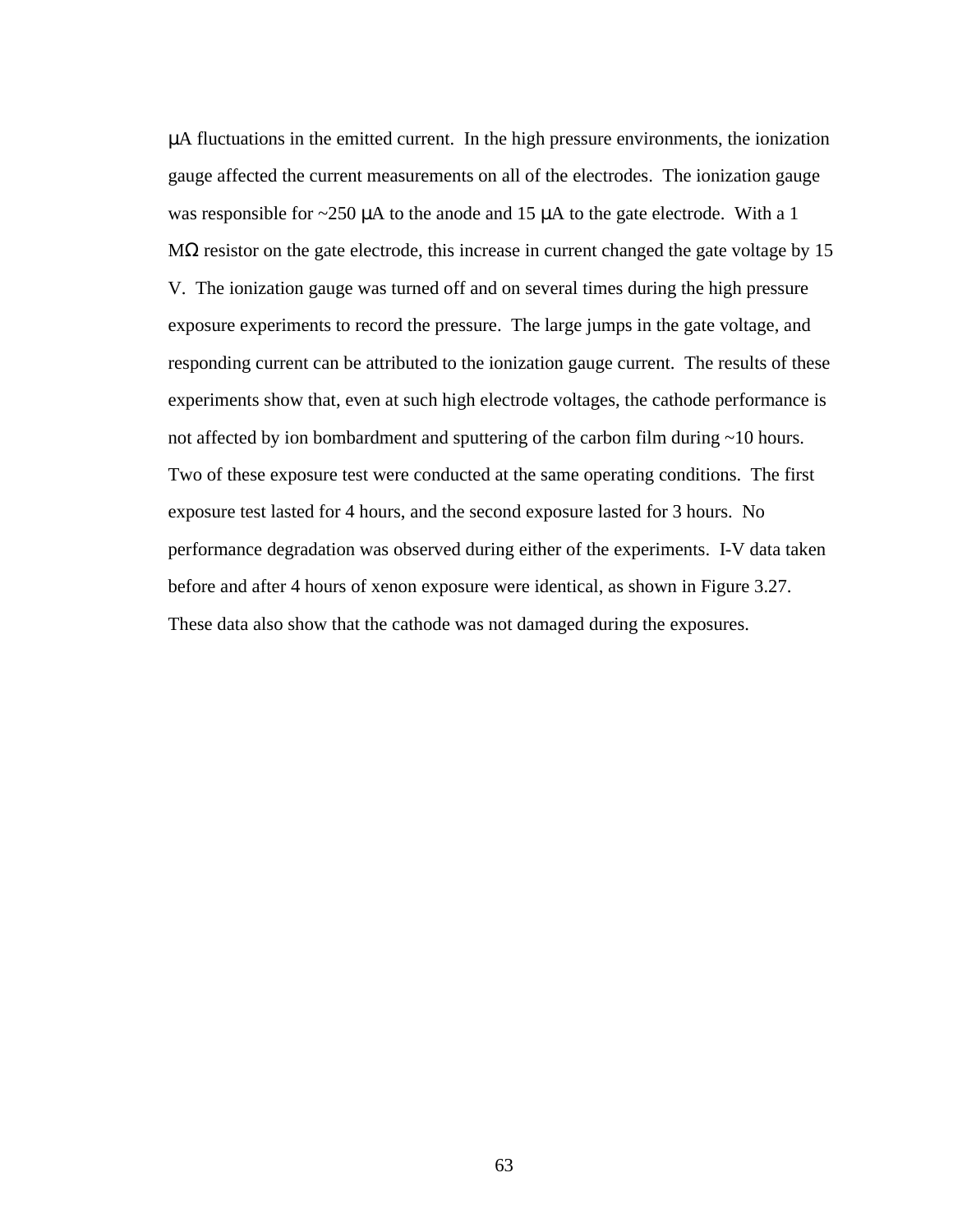

**Figure 3.26 The cathode current response to increasing the Xe pressure up to 2x10-6 Torr for 4 hours. The anode potential was 900 V above the potential of the carbon film.**



**Figure 3.27 I-V curves taken in UHV before and after the carbon film cathode was exposed to xenon.**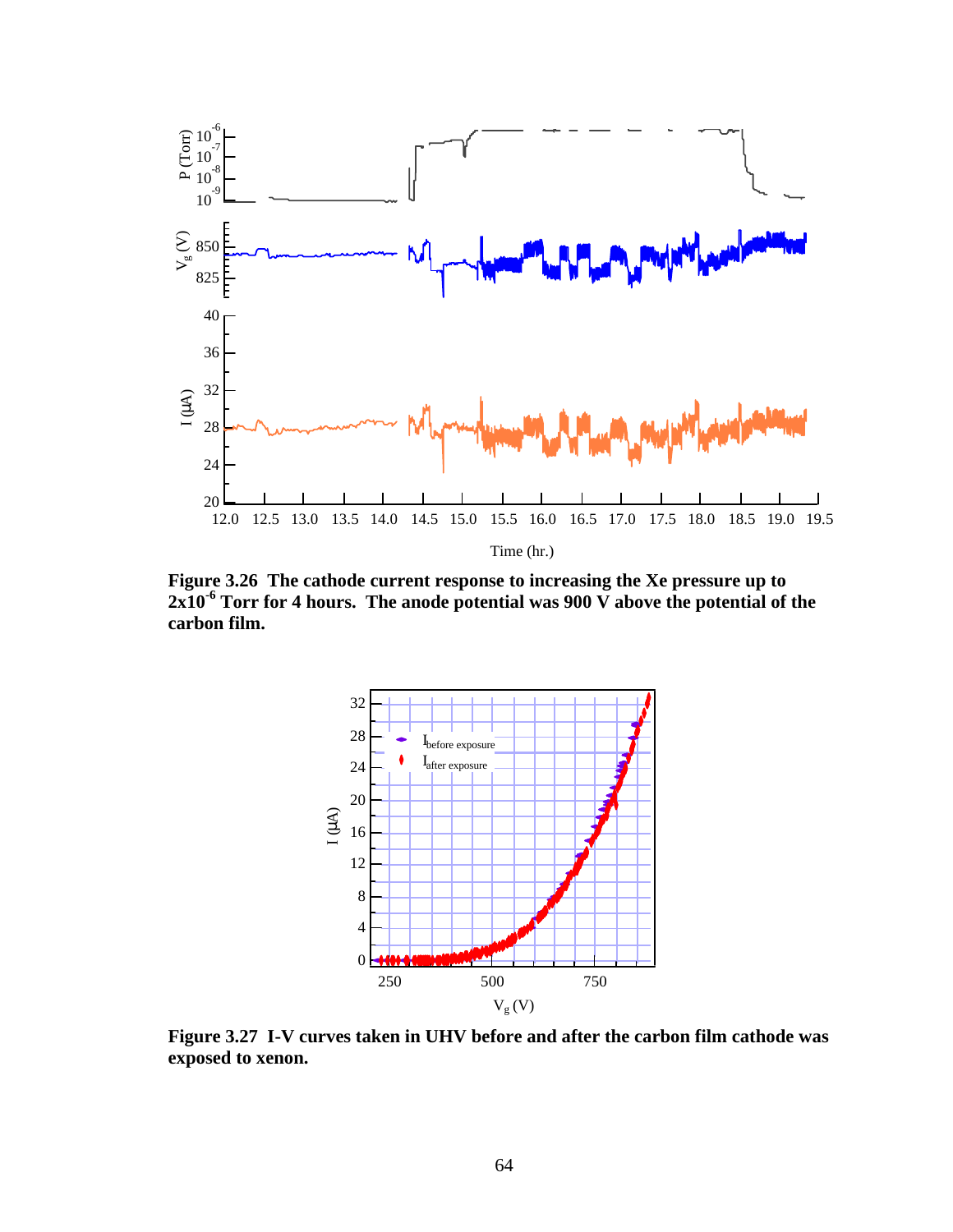Figure 3.28 shows I-V data taken in UHV and xenon environments. The xenon pressure was increased to  $2x10^{-6}$  Torr and stabilized while the cathode was off. The cathode was then slowly turned on in the xenon environment for  $\sim 8$  min. and then slowly reduced to zero current to obtain two of the data sets shown in Figure 3.28. The cathode start-up in  $2x10^{-6}$  Torr was no different from the start-up in UHV environment. This experiment was repeated with the same results. This characteristic of the cathode is extremely valuable because the base pressure of the facilities used in Hall thruster testing is  $\sim 10^{-7}$ -10<sup>-6</sup> Torr; therefore cathodes must comfortably start-up in this environment.



**Figure 3.28 Carbon film cathode turn-on and turn-off I-V curves with an anode**  voltage of 900 V in 2x10<sup>-6</sup> Torr of xenon compared to turn-on I-V data in UHV.

The FEPET FE cathode was operated for a total of 9 hours in  $2x10^{-6}$  Torr xenon environment with 850 V on the gate electrode and 900 V on the anode to get  $\sim$ 28  $\mu$ A of emission current. During this time, the cathode showed no performance degradation from the intense ion bombardment. The operating voltages and efficiency of this cathode must be significantly improved before this cathode can be used with ion and Hall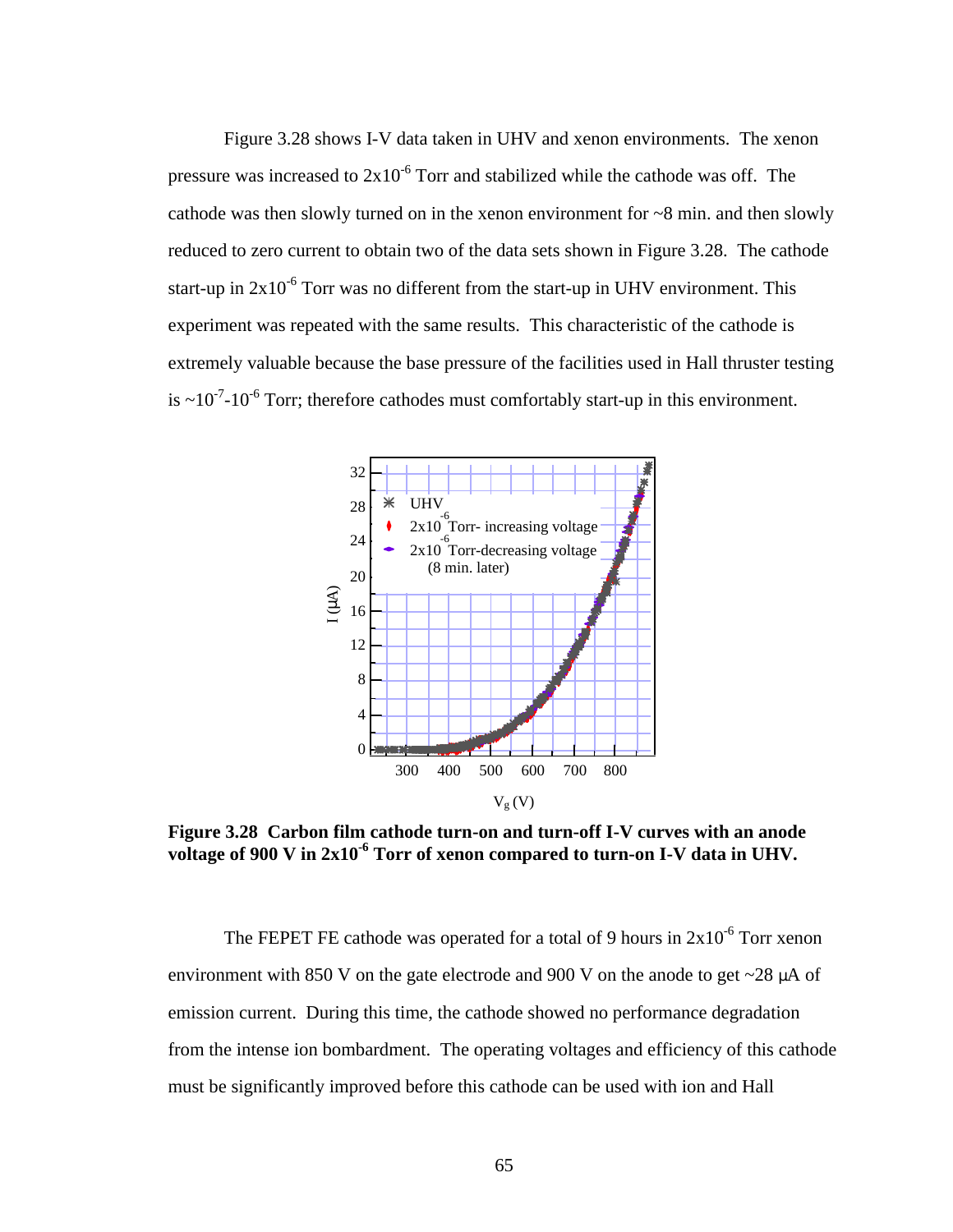thrusters; however it is believed that these objectives can be achieved with a microfabricated integrated gate and carbon film structure. At the current state of FEPET carbon film technology, this cathode presents itself as a strong candidate for ion beam neutralization with FEEP systems, which consume approximately 1/4 W for 1 mA at 10 kV ion accelerating potentials.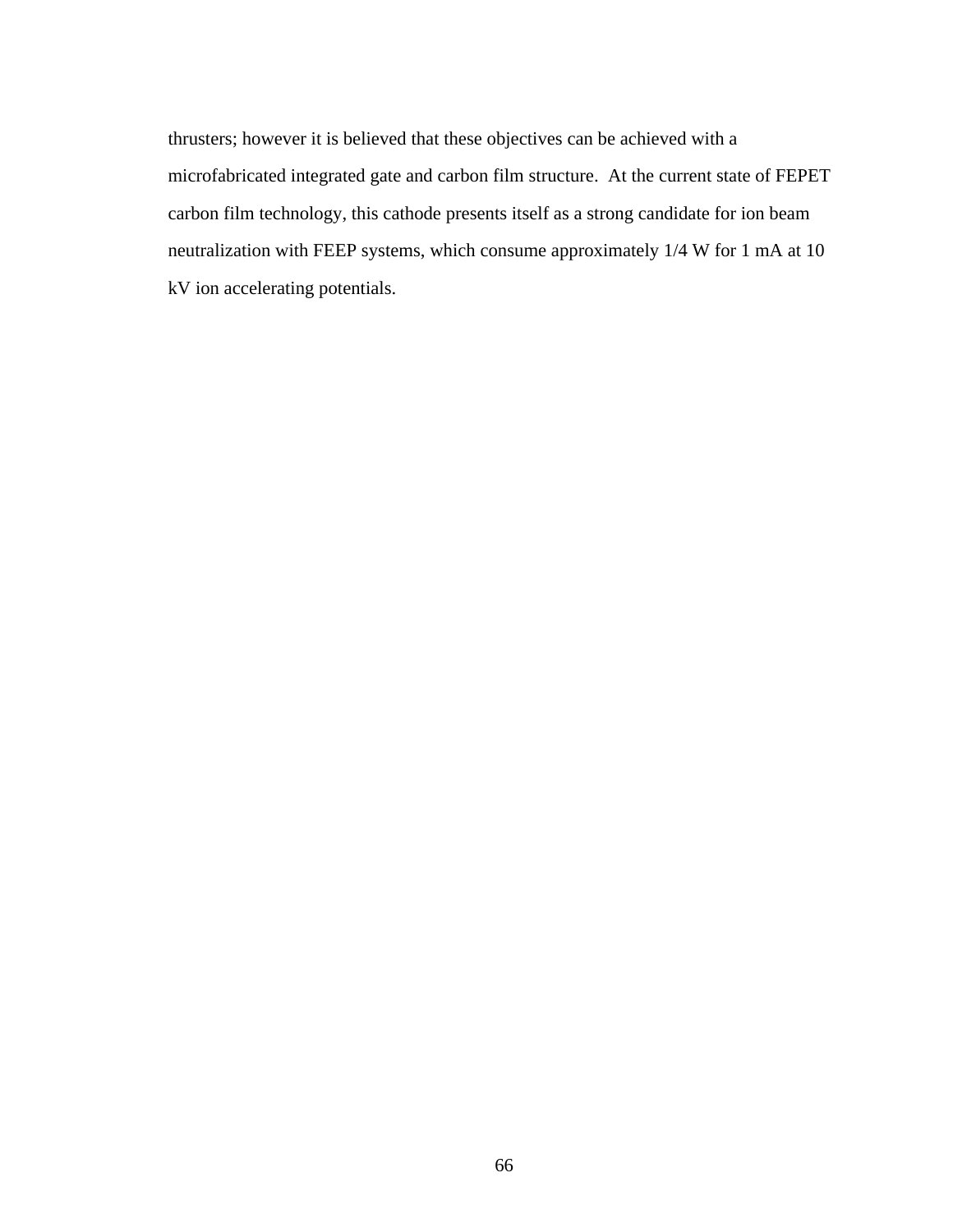# **CHAPTER 4**

### **MICROTIP CATHODE PER**formance modeling

### **4.1 FEA Cathode Performance Degradation Model**

To expedite FEA cathode development for EP systems and reduce development costs, a FEA cathode performance decay model was used in conjunction with experimentation. A different model must be developed to predict the effect of a plasma thruster environment on the performance of thin film cathodes. The model discussed in this chapter incorporates 3 previously existing models with slight modifications which predict cathode emission currents, flux of ions to the surface, and sputter yields of cathode materials by xenon ions, and an additional model to predict changes in tip radius from ion bombardment. With these models and experimental results, the lifetime of Si and Mo FEA cathodes can be predicted in xenon environments of electric propulsion systems.

A flow diagram for this performance degradation model is shown in Figure 1.7. The inputs to this model are I-V data obtained in UHV, cathode work function, half-cone angle of the microtip structures,  $\beta_c$ , the energy threshold for sputtering cathode material by ion bombardment,  $E_{th}$ , gate aperture diameters,  $r_g$ , and number of tips,  $N_{tips}$ . The I-V data are used in a model developed by Jensen to estimate the effective tip radius,  $r_t$ , and distribution of radii in the array.<sup>69</sup> The Jensen model is also used to determine the emission current from an array. To determine current changes in time caused by changes in tip radius, the change in tip radius in time must be determined. The rate at which the tip radius increases in time is approximated by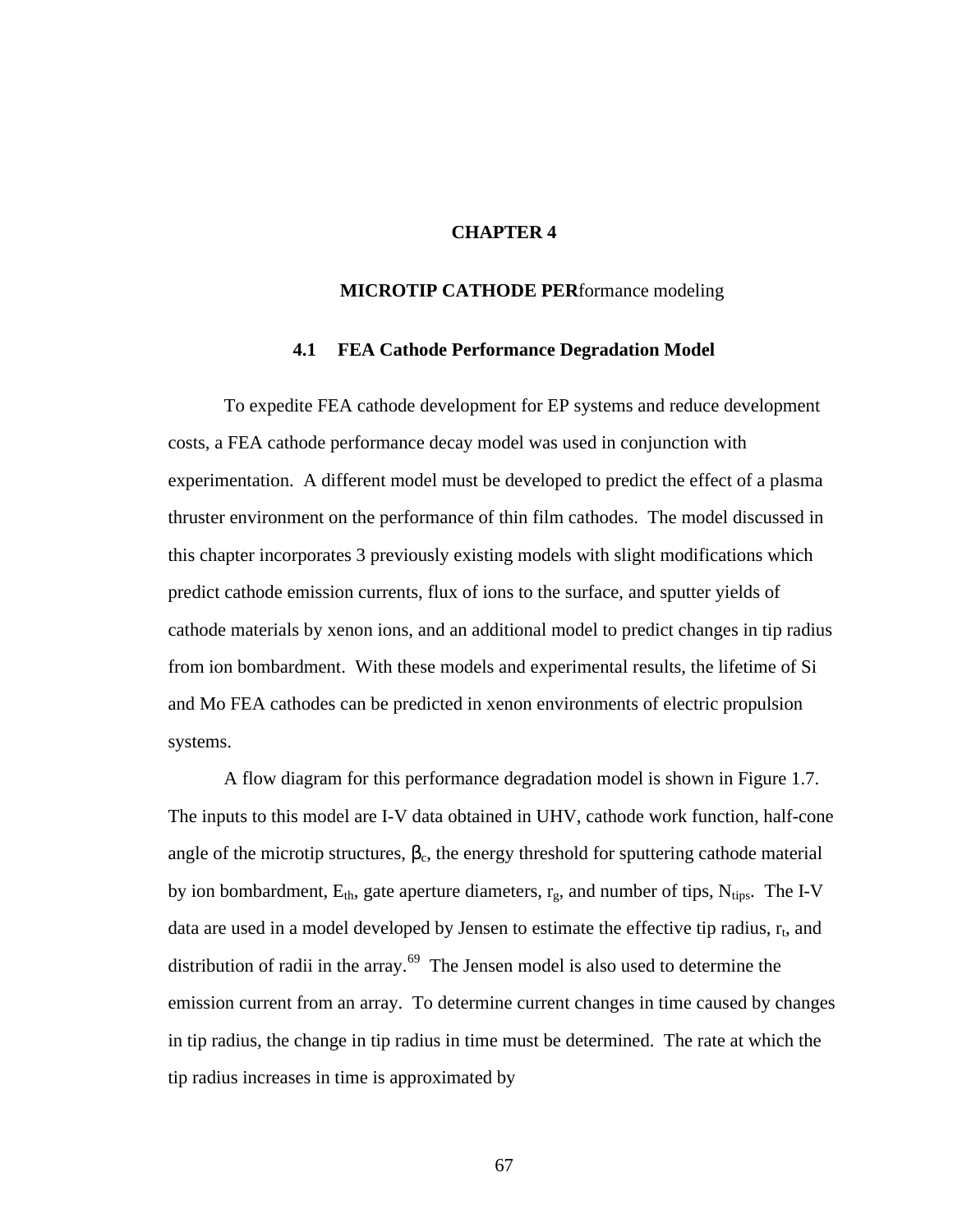**Eqn. 4.1** 
$$
\frac{dr_t}{dt} = \frac{d}{t_e},
$$

where the atomic spacing in the material is  $d(\hat{A})$ , and a monolayer of material is removed from the tip emitting area with an effective tip radius,  $r_t$ , in  $t_e$  (s). A model developed by Brodie was used to determine t<sub>e</sub>. Material sputter yields were determined using the model developed by Yamamura et al.<sup>67</sup> The tip radius increases in time are approximated by assuming that each layer removed from the emitting area of the tip increases the tip radius by the atomic spacing in the tip material. Tip radii are represented statistically by an effective tip radius and spread in tip radius across an array,  $\Delta s$ . The radius of the sharpest tips in the array will change at the fastest rate so that the uniformity in the array improves in time. The changes in the spread in tip radii, in time, shown in Eqn. 4.2, is a function of the change in effective tip radius in time and the maximum tip radius in the array. I( $r(t)$ , $\Delta s(t)$ ) can then be determined using Jensen's emission model for FEA cathodes.

**Eqn. 4.2** 
$$
\Delta s(t) = \frac{r_{t_{\text{max}}}}{r_t(t)} - 1.
$$

The following three sections of this chapter present the details of the Jensen model to predict cathode parameters from I-V data and cathode emission current, the Brodie model to predict the removal rate of material from the tip emission area, and the model developed by Yamamura et al.<sup>67</sup> which predicts the sputter yields of xenon ions bombarding Si and Mo targets.

### **4.1.1 Field Electron Emission Model**

The analytical and statistical model used to predict the emission current from a field emission tip and gate electrode structure as shown in Figure 1.5, was developed by Jensen<sup>69</sup>. The model is described in much more detail in another article.<sup>69</sup> The emission model takes a statistical approach to estimating the current emitted by field emission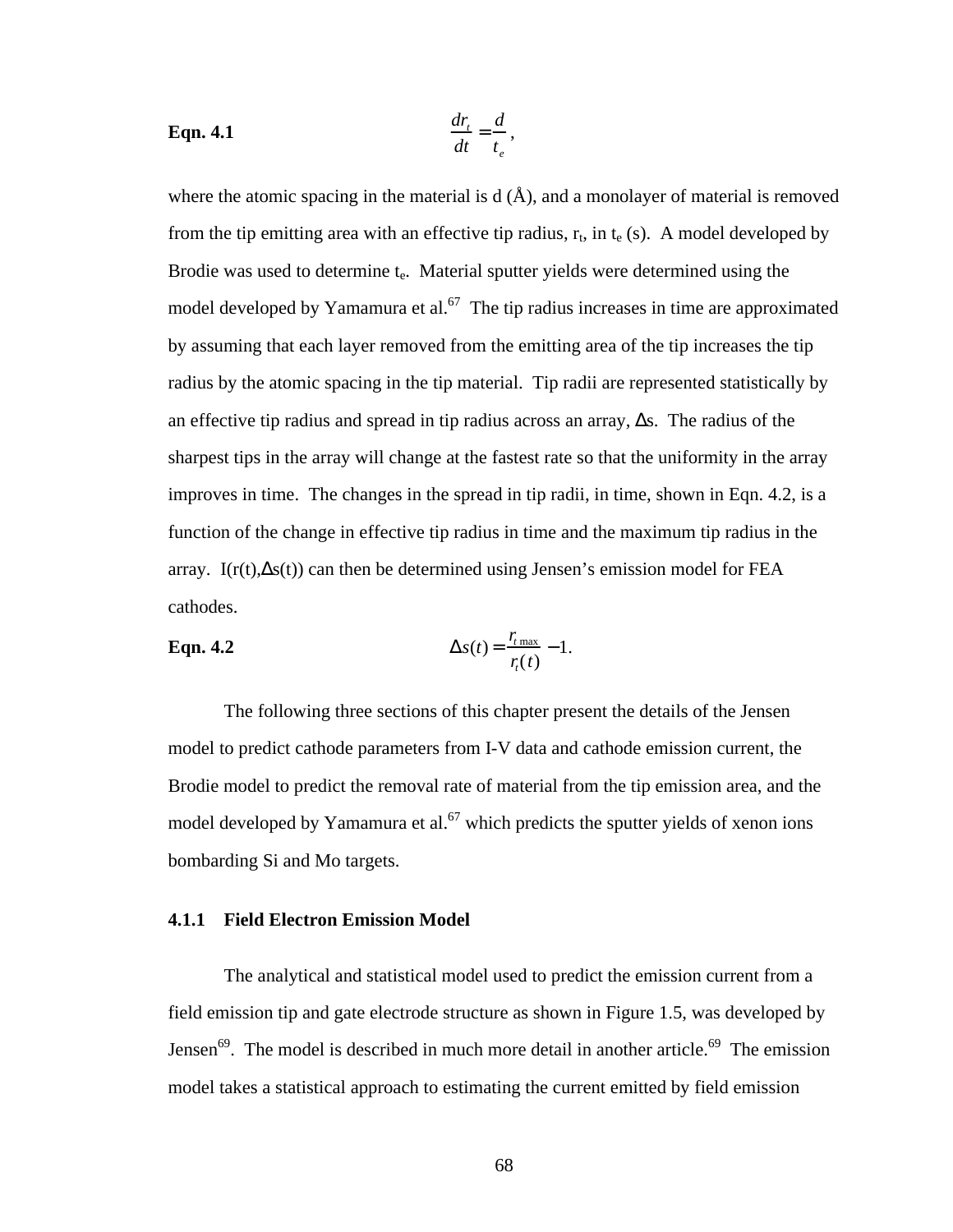cathodes because the emitting area of a tip, current distribution in that area, number of tips contributing to the measured current, and current per tip are impossible to determine exactly for any FEA cathode. Work function, tip radius, emission cone half-angle, and cone structure half-angle assume a range of values in a field emission array cathode. Because each tip is processed in parallel and exposed to the same environments, the cone structure half-angles and work functions for the all of the tips in the array should be very similar. The experimental results discussed in the previous chapter showed that the emitting area of the tip depends on the cleanliness of the tip and its radius of curvature. Other studies have shown that field emission from a cathode can originate from protrusions of atomic dimensions, even on a cone structure with a radius of curvature of several nanometers.<sup>70</sup> Emission from a cathode microtip is not uniform within the emitting area as shown in the previous chapter. The emitting area of tips in an array is then best represented statistically by an effective tip radius and distribution of tip radii in the array of emitters. These parameters can be determined from experimentally acquired I-V data and the Jensen FE current model. It has been successfully used to model the performance of Si and Mo FE cathodes.<sup>71</sup>

Jensen's model represents the tip with a hyperbolic shape; the field (V/Å) at the apex of the tip can then be approximated by

#### **Eqn. 4.3**  $F_{tip} \approx \boldsymbol{b}_g V_g$ ,

where  $V_g$  is the voltage on the gate electrode with respect to the emitting cone. The electric field at the tip surface increases with decreasing tip radius,  $r_t$ , and half-cone angle,  $\beta_c$ , by the field enhancement factor,  $\beta_g(1/\text{\AA})$ ,

**Eqn. 4.4** 
$$
\mathbf{b}_g \approx \left(\frac{\mathbf{p}}{\ln(kr_g / r_i)} - \tan^2 \mathbf{b}_c\right) \frac{1}{r_t}, \text{ and}
$$

**Eqn. 4.5** 1  $\frac{1}{54} \left( 86 + \frac{r_g}{r_f} \right)$ *r t*  $\mathcal{L}$  $\binom{8}{1}$  $\bigg\}cot(\boldsymbol{b}_c).$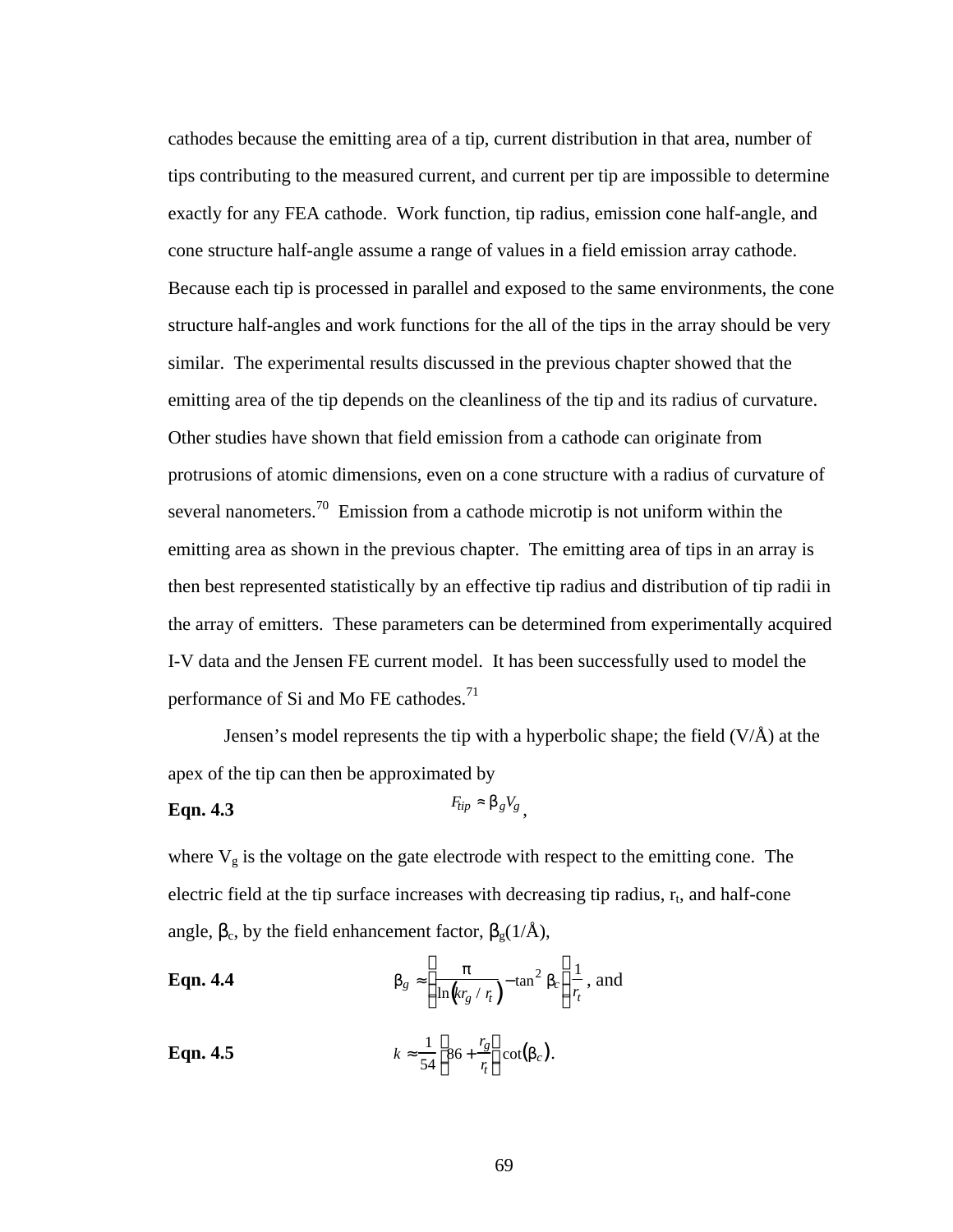With these relationships,  $F_{tip}$  (eV/Å) can be approximated with an analytical expression. The current density is approximated by the Fowler-Nordheim (F-N) equation for emission current density  $J_{FN}(e/fs-\hat{A}^2),^{20,21}$ 

**Eqn. 4.6** 
$$
J_{FN}(F) = a_{fn}F^2 \exp(-b_{fn}/F),
$$

where the Fowler-Nordheim coefficients,  $b_{fn}(eV/A)$  and  $a_{fn}(e/eV^{2}fs)$ , are given in atomic units, by

**Eqn. 4.7** 
$$
b_{fn} = 0.642 f^{3/2}
$$
 and

**Eqn. 4.8** 
$$
a_{_{fn}} = (116f)^{-1} \exp(14.3994 b_{_{fn}}/f^2).
$$

When the current density is integrated over the surface of the emitter, the tip current in microamperes can then be determined by

**Eqn. 4.9** 
$$
I_{\text{tip}}(V_g) = b_{\text{area}} J_{\text{FN}}(F_{\text{tip}}).
$$

The area factor,  $b_{area}(\hat{A}^2)$ , is the ratio between the current from the tip and the current density on-axis, and depends upon the magnitude of the gate voltage as

**Eqn. 4.10** 
$$
b_{area} = 2pr_t^2 \cos^2(\mathbf{b}_c) \left( \frac{F_{tip}}{b_{fn} + \sin^2(\mathbf{b}_c) F_{tip}} \right).
$$

The current emitted from an array of tips can be defined by

**Eqn. 4.11** 
$$
I_{array}(V_g) = N_{iips} \sum (\Delta s, V_g)_{area}(V_g) I_{FN}\left(F_{ip}(V_g)\right),
$$

where  $\Sigma$  is the distribution factor associated with a spread in tip radii,  $\Delta s$ . The tip radii are distributed according to  $r(s)=r_t(1+s)$ , where 0=s= $\Delta s$ . For a single tip emitting,  $\Delta s=0$ . However, this value governs the distribution of tip radii with  $N_{\text{tips}}$ , and therefore accounts for the non-uniformity of an array. The field for a tip of radius  $r(s)=r_t(1+s)$  is then  $F(s)$ <sup> $\sim$ </sup> (1+c<sub>o</sub>s) $F(0)$ , where  $F(0)=F_{tip}$ , and

**Eqn. 4.12** 
$$
c_o = \frac{1}{p b_g r_t} (\tan^2(b_c) + b_g r_t)^2 - 1.
$$

The natural log of  $I_{tip}(s)/I_{tip}(0)$  is approximated as a linear function in s and results in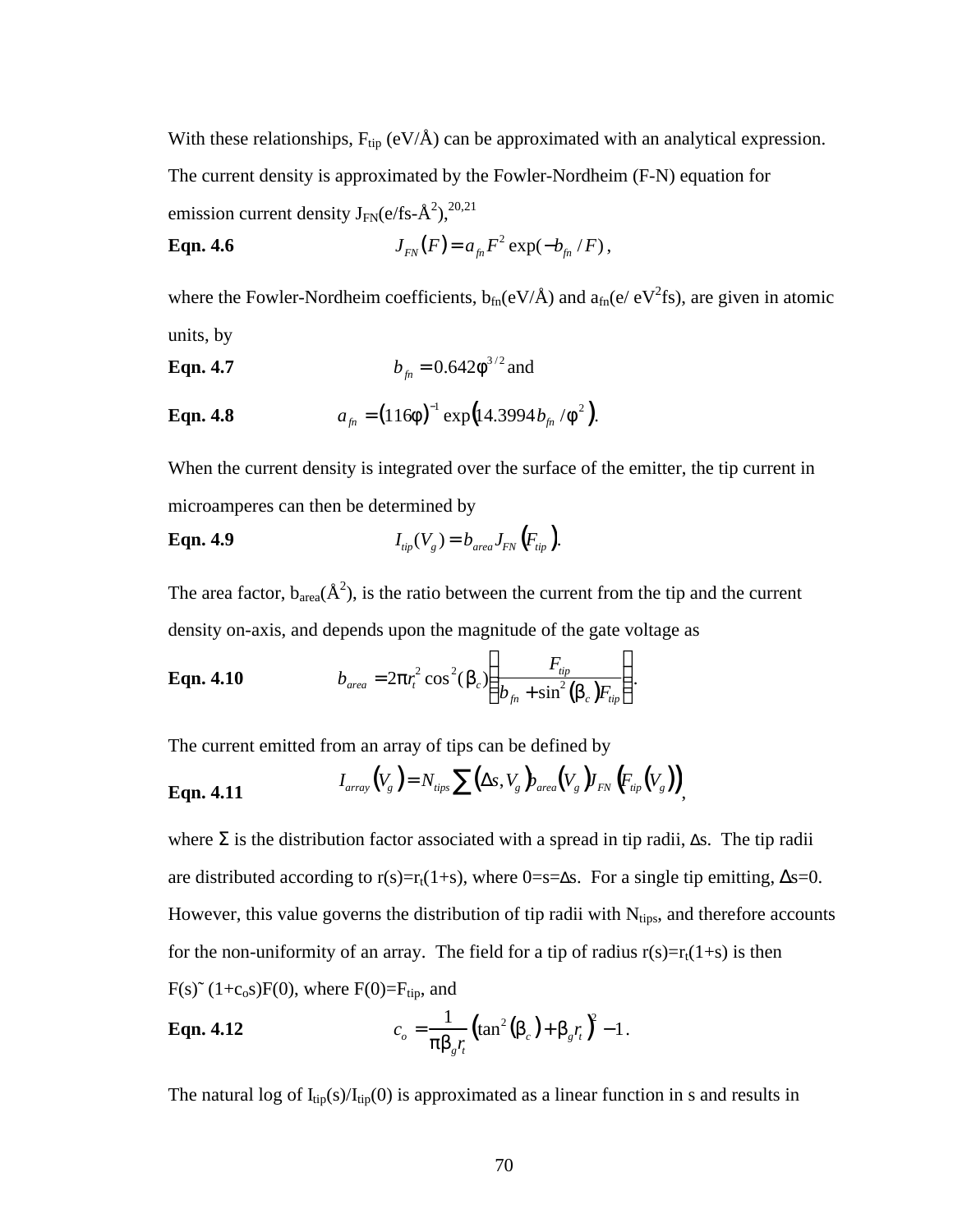**Eqn. 4.13** 
$$
\sum (\Delta s, V_g) = \frac{\exp(\Delta s b) - 1}{\Delta s b};
$$

**Eqn. 4.14** 
$$
b = \frac{c_o b_{fn} + (3c_o + 2)\boldsymbol{b}_g \boldsymbol{V}_g}{\boldsymbol{b}_g \boldsymbol{V}_g} - \frac{c_o \boldsymbol{b}_g \boldsymbol{V}_g}{b_{fn}} \tan^2(\boldsymbol{b}_c)
$$

Invoking a Legendre least square analysis on

**Eqn. 4.15** 
$$
I_{array} \equiv A_{FN} V_g^2 \exp\left(\frac{-B_{FN}}{V_g}\right),
$$

 $B_{FN}$  and  $A_{FN}$  are

**Eqn. 4.16** 
$$
B_{FN} = \frac{b_{FN}}{b_g} + \frac{d^2 + 2x_o}{x_o^3}, \text{ and}
$$

**Eqn. 4.17** 
$$
A_{FN} = N_{tips} 2pr_t^2 \cos^2(\mathbf{b}_c) a_{fn} \frac{\mathbf{b}_g^3}{x_o b_{fn}} \exp\left(2 + \frac{4}{3} \frac{\mathbf{d}^2}{x_o^2}\right) \sum (\Delta s, x_o^{-1}),
$$
 where

$$
\textbf{Eqn. 4.18} \qquad \qquad \mathbf{d} = \frac{V_{rf}}{V_{pk}(V_{pk} - 2V_{rf})},
$$

**Eqn. 4.19** 
$$
x_o = \frac{V_{pk} - V_{rf}}{V_{pk}(V_{pk} - 2V_{rf})}
$$
, and

**Eqn. 4.20** 
$$
V_{rf} = \frac{V_{\text{max}} - V_{\text{min}}}{2}
$$
.

Experimental data are used to estimate  $r_t$  and  $\Delta s$ . If I-V data are presented on a Fowler-Nordheim plot (ln(I/V<sup>2</sup>) vs. 1/V),  $A_{FN}(A/V^2)$  is the y-intercept and  $B_{FN}(V)$  is the slope of the curve. From these parameters and an estimated work function, effective tip radius,  $r_t$ , and distribution parameter,  $\Delta s$ , can be determined. Once the effective tip radius and spread in tip radius throughout the array of emitters are known, the current from the array can be calculated. The radius distribution parameter,  $\Delta s$ , represents the spread in tip radii. In an array,  $\Delta s = r_{\text{tmax}}/r_t - 1$ , where  $r_{\text{tmax}} = r_t(1 + \Delta s)$  is the maximum radius and  $r_t$  is the minimum radius. During exposure to xenon environments, the performance of the sharpest tips will degrade the fastest as dr/dt will be highest for those tips.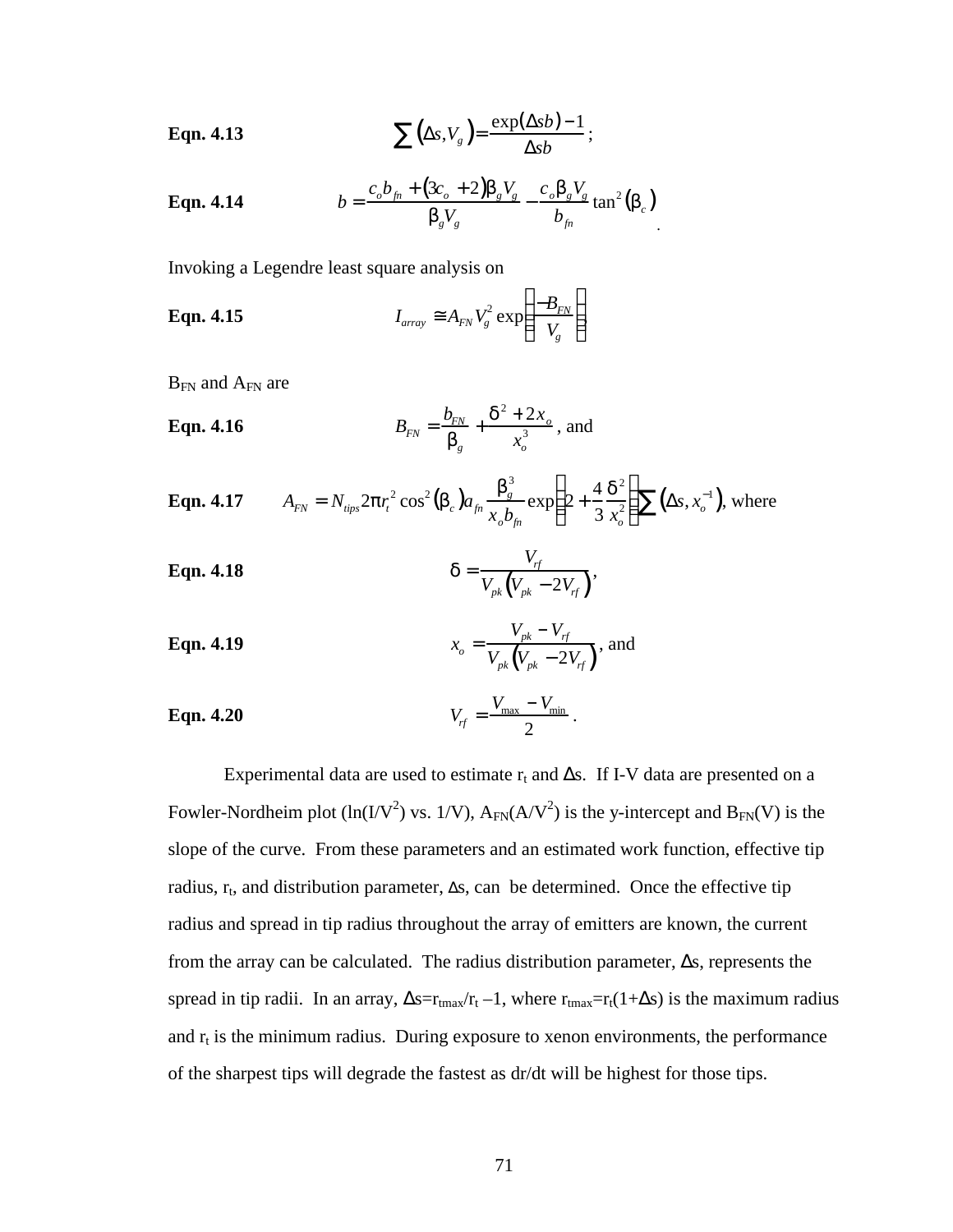Sputtering of the cathode tips will decrease the spread in tip radii to improve the uniformity of the array. It is assumed that  $r_{\text{max}}$  is constant during the exposure and that  $\Delta s$  changes in time with Xe exposure as  $r_t$  changes, as Eqn. 4.2 shows. The change in effective tip radius in time depends on the removal rate of material from the tip emission area. The time required to remove a monolayer of material from the tip emission area is determined using the tip sputtering model discussed in the next section.

# **4.1.2 Tip Sputtering Model**

Brodie developed the field emission cathode tip sputtering model described in this section.<sup>72</sup> It is described in more detail in another article.<sup>72</sup> This model is capable of estimating sputter rates of microtips by ions generated by the emitted electrons. It is used here to estimate the change in tip radius in time when operating in xenon environments. Brodie used average sputter yield and ionization cross-sections in his calculations for high operating voltages, >100 V. This study is primarily investigating low voltage operation where ion and electron energies are low and ionization cross-sections, Q, and sputter yields, Y, are exponentially dependant on ion and electron energies. Accurate sputter yield and ionization cross sections are very important to these calculations; therefore, average values were not used in the calculations of the removal rate of material from the emission area of the tips,  $n_s$ . The time,  $t_e$ , required to erode a single layer of atoms from the emission area is given by

**Eqn. 4.21** 
$$
t_e = \frac{2pr_t^2(1-\cos s)}{d^2 n_s}
$$

where d=0.416 nm for the atomic spacing of evaporated molybdenum, d=0.313 nm for silicon. The removal rate of material from the tip emitting area is  $n_s$  (atoms/s). The emission half-cone angle is  $\sigma$ ; it is estimated as 37 $\degree$  in this model. The half-cone emission angle varies significantly for tips in an array. Experimental results discussed in the previous chapter showed that this value ranged from  $8^\circ$  to  $44^\circ$  for eight carbide tips

,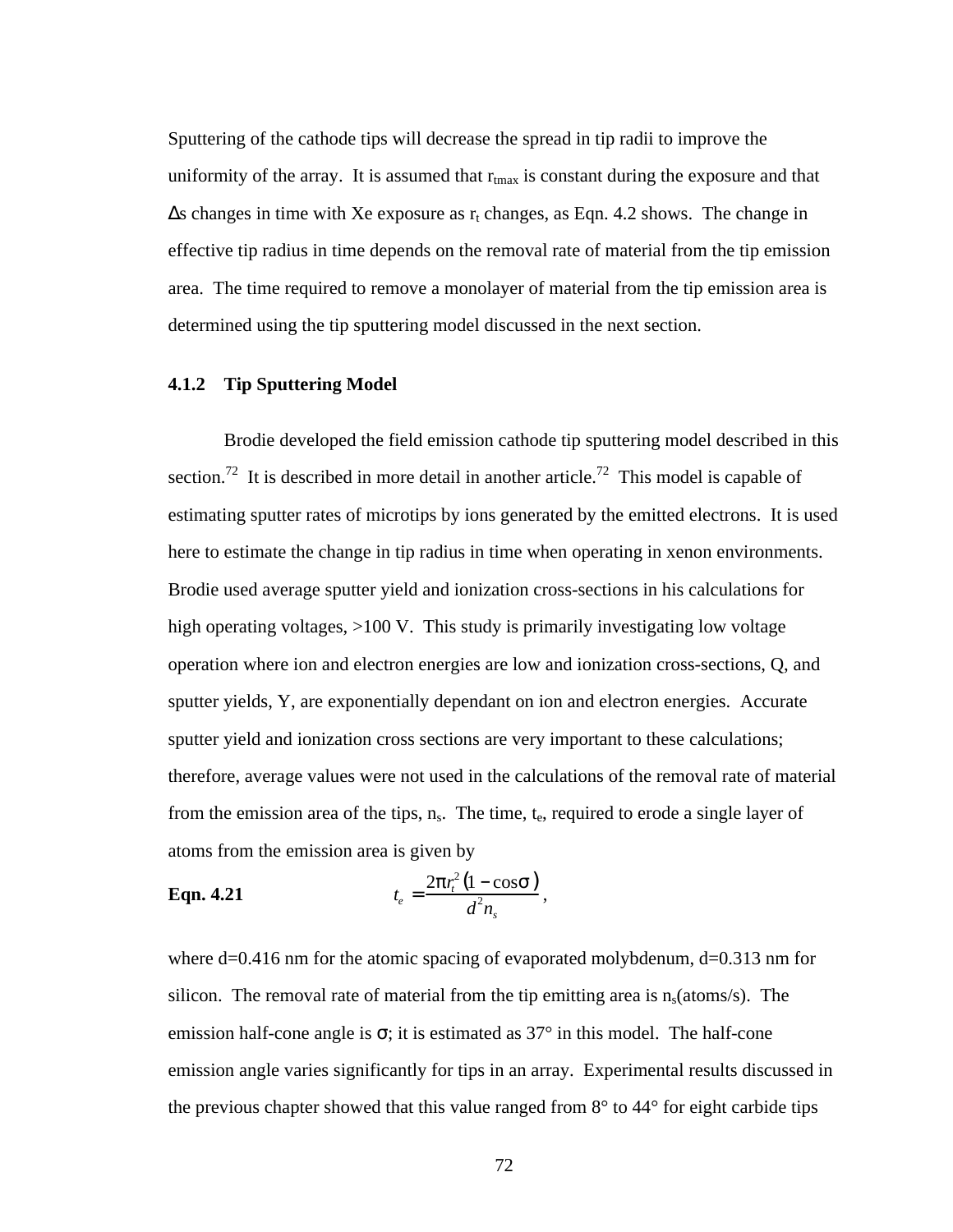with an average value of 28°. Gomer claims that the current density drops to approximately 10% of the value on axis by  $45^{\circ}$  off axis.<sup>19</sup> A half-cone emission angle of 37° is used because it significantly simplifies the mathematics of the sputter rate calculations and is a reasonable estimate to represent tip half-cone emission angle in an array.

The removal rate of material from the tip emitting area depends on the flux of ions, energy of the ions, and the dependence of material sputter yields on ion energy. The number of ions striking the emitting area per second, n, is given by

**Eqn. 4.22** 
$$
n = \int_{r}^{r_m} \frac{I_e}{e} N Q_i(V_r) dr,
$$

and the number of atoms sputtered from the emitting area per second, n<sub>s</sub>, is given by

**Eqn. 4.23** 
$$
n_{s} = \int_{r_{s}}^{r_{m}} \frac{I_{e}}{e} NQ_{i}(V_{r}) Y(V_{r}) dr,
$$

where the field emitted electron current is  $I_e$  and the number of molecules per cm<sup>3</sup> in the chamber is N=  $3.55 \times 10^{16}$ P molecules/cm<sup>3</sup> (P is the pressure in Torr at room temperature). The cross-section for ionization of gas molecules by electrons of energy  $eV_r$  is  $Q(V_r)$ . The sputter yield in atoms per ion of energy  $eV_r$  is  $Y(V_r)$ .

In this cathode sputtering model, the cathode configuration is approximated as an isolated sphere of radius  $r_t$  at ground potential, as shown in Figure 4.1, and the gate electrode as a concentric sphere with radius  $r_g$ . The radial potential distribution on the axis of the tip is  $V_r$ , and can be approximated by

**Eqn. 4.24** 
$$
\frac{V_r}{V_g} = \left(\frac{r_t}{r} - 1\right) \left(\frac{r_t}{r_g} - 1\right)^{-1}.
$$

This simple concentric spheres model gives remarkably good results compared to exact predictions obtained by computer solutions of Laplace's equation and geometric boundary conditions because close to the emitting area of the tip, the field lines are radial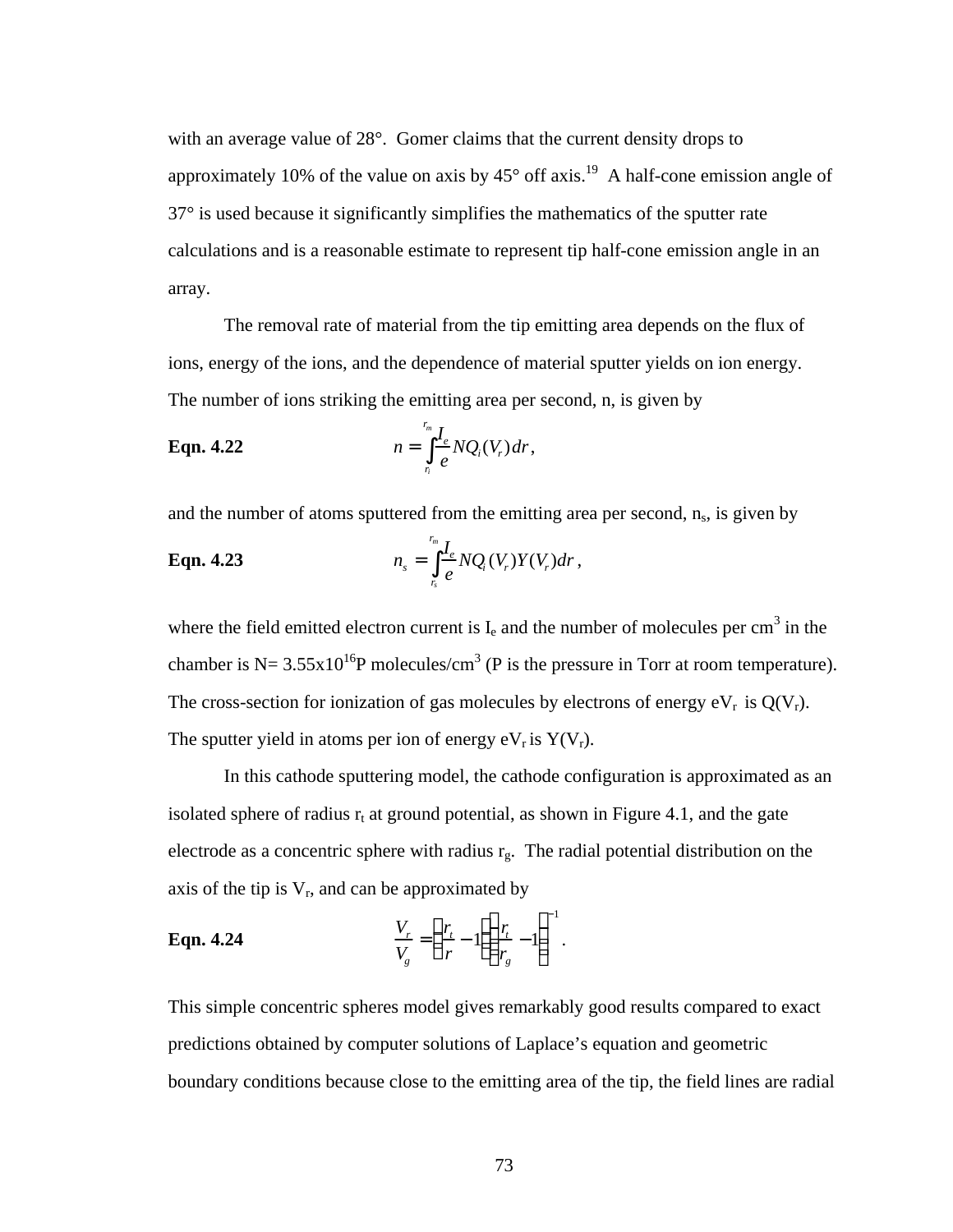and fall off inversely as the square of the distance.<sup>73</sup> The Jensen model more accurately predicts the electric field at the tip surface, which is more important when calculating the field emission current from a tip. However, the Brodie model is sufficient for predictions of the potential distribution near the tip to determine ion production near the cathode. For this analysis, the electric field and current over the emitting area of the tip are assumed to be uniform.



**Figure 4.1 The actual cathode configuration, and the configuration used in the microtip sputtering model to predict the potential field near the microtip and electric field at the microtip.**

The ion flux to the tip depends on the local gas temperature and the positions at which ionization occurs. If an ion is formed with initial cross radial velocity,  $v_t$ , corresponding to a temperature of  $V_t(eV)$ , then only the ions formed within a radial distance  $r_m$ , will strike the emitting area of the tip, where

**Eqn. 4.25** 
$$
r_m = r_t \left(\frac{V_g}{V_t}\right)^{\frac{1}{3}}
$$
.

Usually the ion temperature is estimated to be 0.03 eV, which assumes that the ions are in equilibrium with their surrounding vacuum chamber walls with the same temperature as the neutral particles. If a higher temperature of ions is assumed, the flux of ions to the emitting area of the tips will decrease. Therefore the assumption that  $V_t=0.03$  eV will provide an upper limit on  $dr_t/dt$ .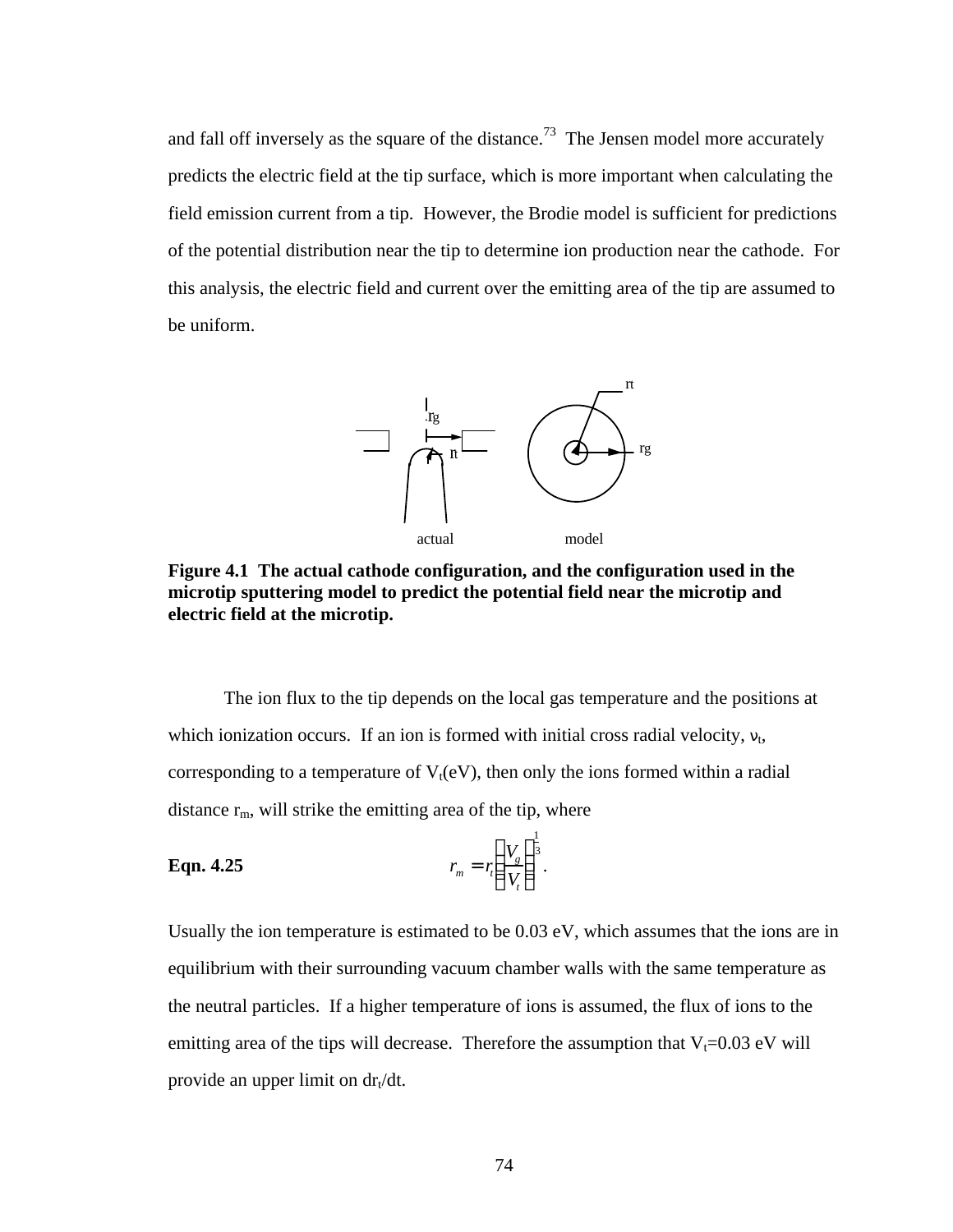The significant radial positions used in this model are shown in Figure 4.2. The radial position at which the energy of the emitted electrons reaches the threshold of ionization ( $V_r(r_i) = V_i =$  ionization threshold) is  $r_i$ . The radial position from which an ion, if formed, gathers sufficient energy to reach the threshold for sputtering when it strikes the tip surface ( $V_r(r_s) = V_s$  = sputtering threshold) is  $r_s$ . The radial position beyond which the average ion formed will not strike the emitting area of the tip is  $r_m$ .



**Figure 4.2 Significant radial positions used in the model of microtip sputtering.**

The calculations made by Brodie employed average values of  $V_r$  and then used corresponding Q and Y values. In this study, data curves and interpolation were used to estimate these parameters because these parameters are exponentially sensitive to ion and electron energies in the energy range relevant in this investigation. The integral for  $n_s$ was then evaluated numerically for hundreds of points. Ionization cross-sections from Brown<sup>74</sup> used in the calculations are shown in Figure 4.3. Interpolation was used to determine values between data points. Sputter rates for xenon ions on molybdenum and silicon targets were used in the model because the thruster environment is primarily xenon. The relationship between sputter yield and ion energy is discussed in the next section.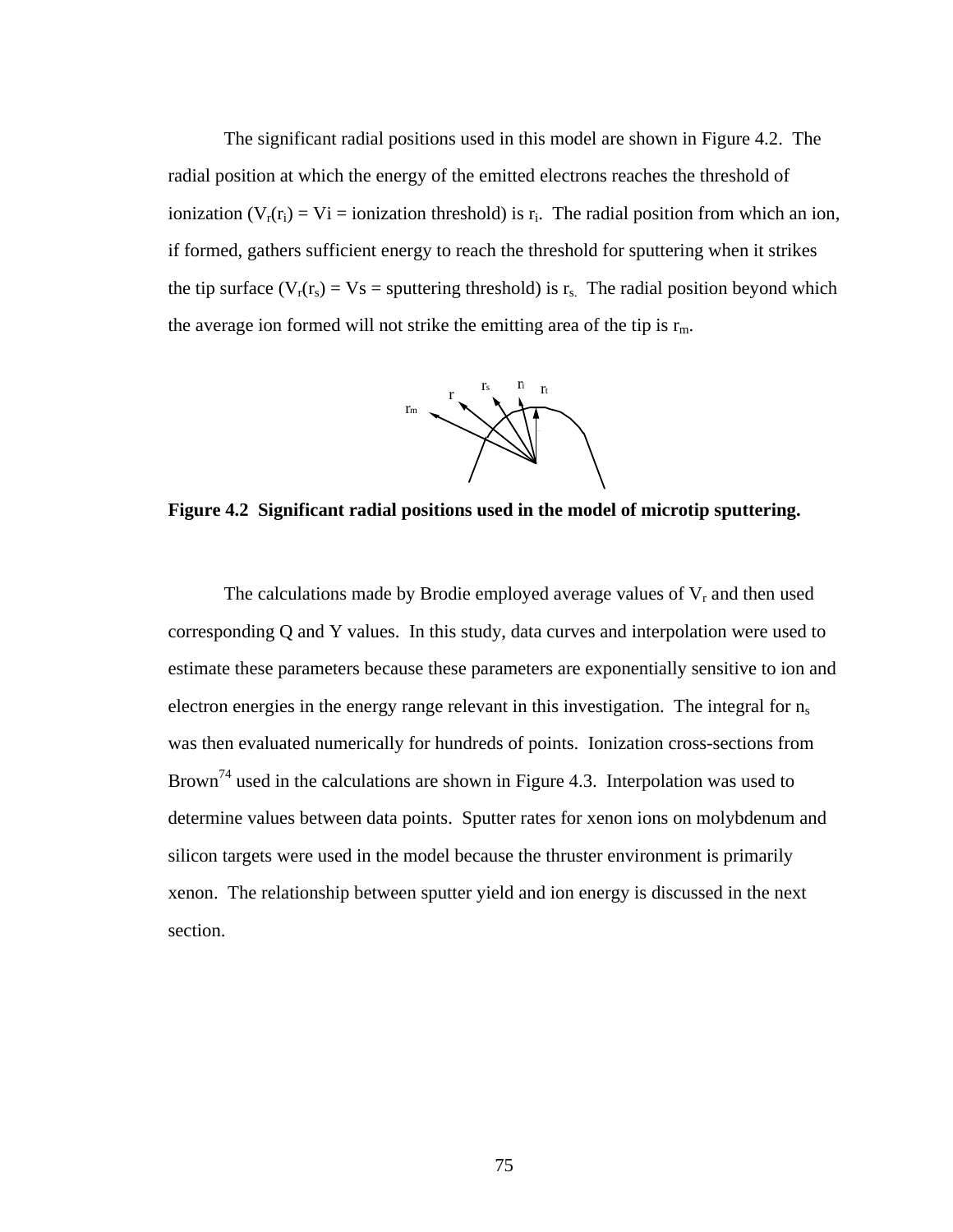

**Figure 4.3 Xe ionization cross-sections, Q<sup>i</sup> , from Brown.<sup>74</sup>**

# **4.1.3 Sputter Yield Model**

Sputter yield and energy threshold values used in this study for xenon ions bombarding molybdenum and silicon targets with a zero degree angle of incidence were calculated using a model developed by Yamamura et al.<sup>67</sup> using fit parameters,  $Q$ , from Matsunami at al.<sup>75</sup> The electric field within  $r_m$  of the tip is primarily radial. Therefore the ion incidence angle can be approximated by zero. Because experimental data exist only above 100 eV ion energies, the accuracy of the model is unknown at energies below this level. The energy of ions bombarding the emitting area of the cathodes in the configurations of interest will primarily be below 100 eV.

In the model developed by Yamamura et al.<sup>67</sup>, the sputter yield is defined as

 $7.88$ 

**Eqn. 4.26** 
$$
Y(E) = 0.42 \frac{aQK_1s_n(e)}{U_s[1+0.35U_s s_e(e)]} \left[1-\left(\frac{E_{th}}{E}\right)^{\frac{1}{2}}\right]^{2.8},
$$

and the energy threshold for sputtering is defined by,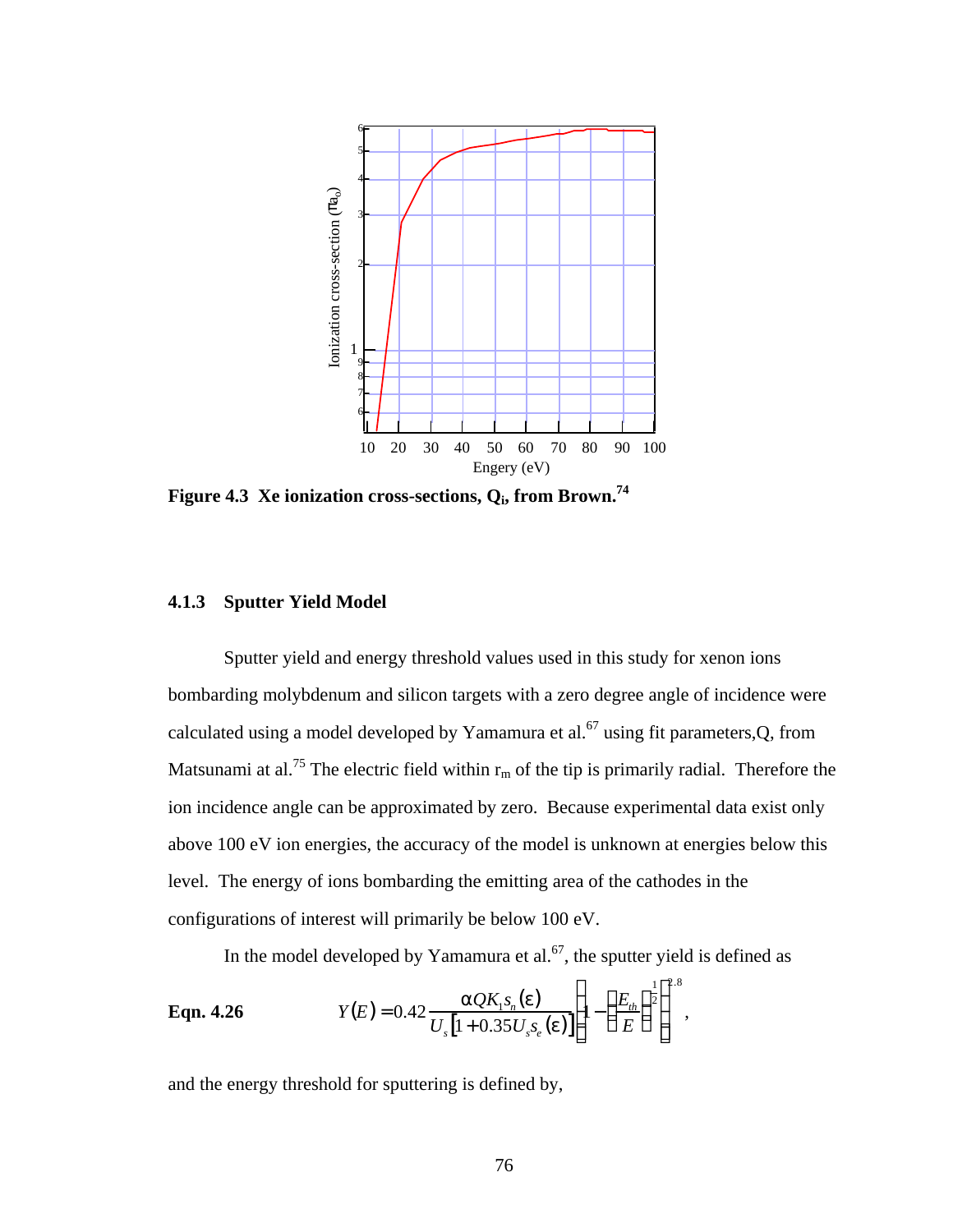**Eqn. 4.27** 
$$
E_{th} = \left(1.9 + 3.8\frac{M_I}{M_{II}} + 0.134\left(\frac{M_{II}}{M_I}\right)^{1.24}\right)U_s,
$$

where the subscripts I and II refer to the incident and target particles, respectively. Q is an empirically derived parameter for a specific ion target combination, Us(eV) is the sublimation energy of the target material, and E(eV) is the ion energy. Q values are presented for different ion target combinations by Matsunami at al.<sup>75</sup> Other parameters used in the model are

**Eqn. 4.28** 
$$
a = 0.08 + 0.164 \bigg( \frac{M_{\text{II}}}{M_{\text{I}}} \bigg)^{0.4} + 0.0145 \bigg( \frac{M_{\text{II}}}{M_{\text{I}}} \bigg)^{129},
$$

**Eqn. 4.29** 
$$
K_1 = 8.478 \frac{Z_I Z_{II}}{(Z_I^{2/3} + Z_{II}^{2/3})^{1/2}} \left(\frac{M_I}{M_I + M_{II}}\right),
$$

**Eqn. 4.30** 
$$
e = \frac{0.03255}{Z_{I}Z_{II}(Z_{I}^{2/3} + Z_{II}^{2/3})^{1/2}} \left(\frac{M_{II}}{M_{I} + M_{II}}\right)E,
$$

**Eqn. 4.31** 
$$
s_n(e) = \frac{3.44 e^{1/2} \ln(e + 2.718)}{1 + 6.355 e^{1/2} + e \left(-1.708 + 6.882 e^{1/2}\right)},
$$

**Eqn. 4.32** 
$$
S_e = k_2 e^{1/2}
$$
, and

**Eqn. 4.33** 
$$
k_2 = 0.79 \frac{\left(M_I + M_{II}\right)^{3/2}}{M_I^{3/2} M_{II}^{1/2}} \frac{Z_I^{2/3} Z_{II}^{1/2}}{\left(Z_I^{2/3} + Z_{II}^{2/3}\right)^{3/4}}.
$$

The parameters used in this investigation for molybdenum and silicon targets bombarded by xenon ions are shown in Table 4.1.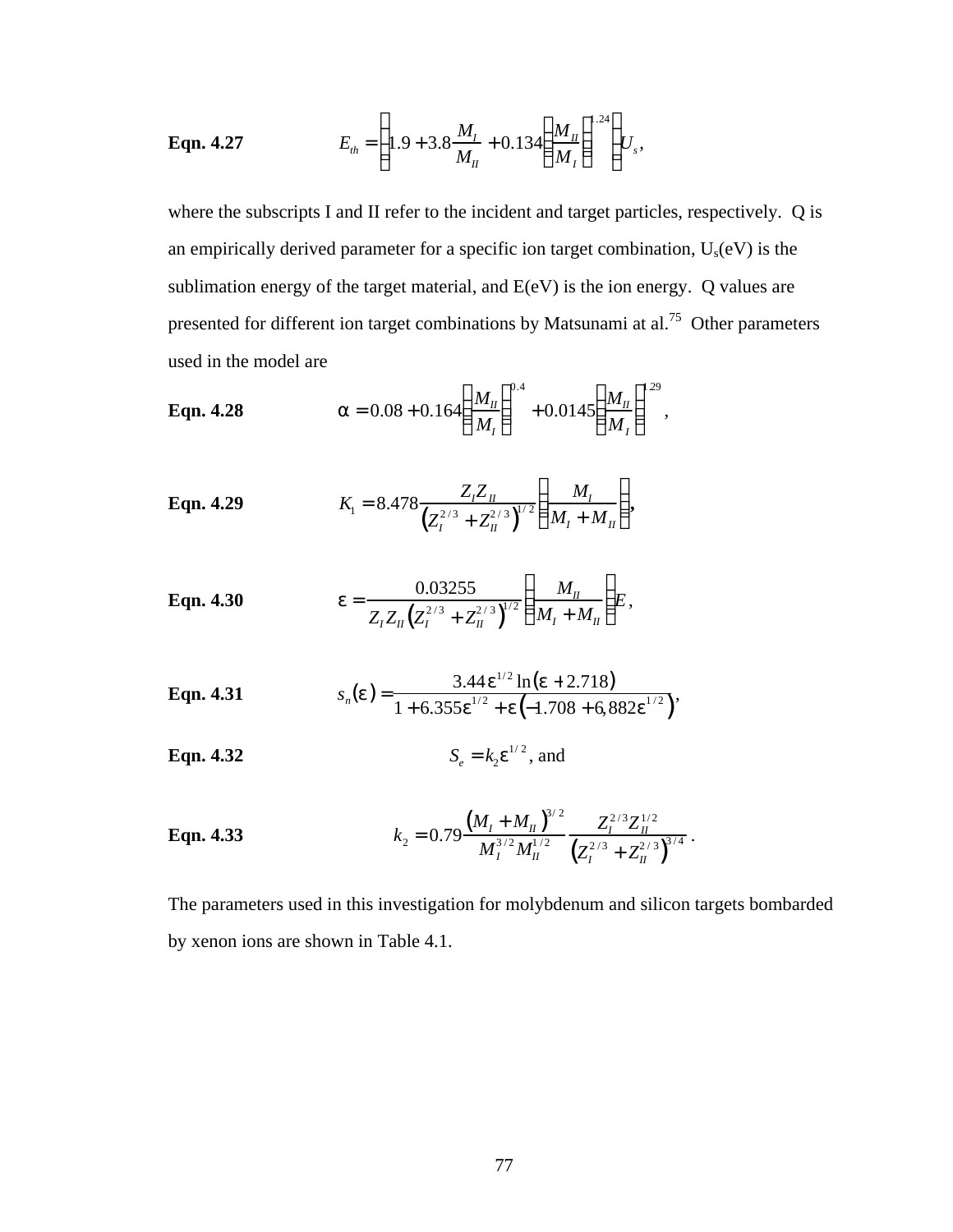|                  | Xe    | Mo/MoXe | Si/SiXe |
|------------------|-------|---------|---------|
| M                | 131.3 | 95.94   | 28.1    |
| Z                | 54    | 42.     | 14      |
| $U_s$ (eV)       |       | 6.82    | 4.63    |
| 0                |       | 0.84    | 0.78    |
| $E_{th}$<br>(eV) |       | 49      | 91      |

**Table 4.1 Ion and target material parameters used in the sputter yield model.**

Table 4.1 shows  $E_{th}$  values predicted by the model for Mo and Si targets being bombarded by xenon ions. Other models predict even higher values for  $E_{th}^{76}$ , while some experimental measurements extrapolated to low energies yield  $E_{th}$  estimates for a Mo target and Xe ion combination that is 27 eV.<sup>77</sup> Experimental results presented in the previous chapter show that cathodes were damaged by ion bombardment when maximum ion energies were lower than the  $E_{th}$  values shown in Table 4.1. Also, these values for  $E_{th}$ led to great underestimates of dI/dt using the FEA cathode performance and sputtering models. To obtain better correlation between measured and theoretical dI/dt, lower  $E_{th}$ values were used in the models. These  $E_{th}$  values were more consistent with experimental results presented in the previous chapter and generated sputter yield curves that provided a better fit through measured sputter yield values at ion energies less than 300 eV. This section discusses the modeling results and comparisons to experimental results.

The model developed by Yamamura et al. was used to predict that the  $E_{th}$  values for xenon ions sputtering silicon and molybdenum targets are 91 eV and 49 eV, respectively. This model was also used to determine the relationship between ion energy and sputter yield; these relationships are shown in Figure 4.4 and Figure 4.5 for Mo and Si, respectively. The cathode sputtering model was used to estimate the maximum energy of the ions bombarding the emitting area of the tips,  $E_{imax}(r_m)$ , at any operating condition. Results from experiments during which cathodes were exposed to xenon while operating showed that MCNC Si cathodes were damaged when gate electrode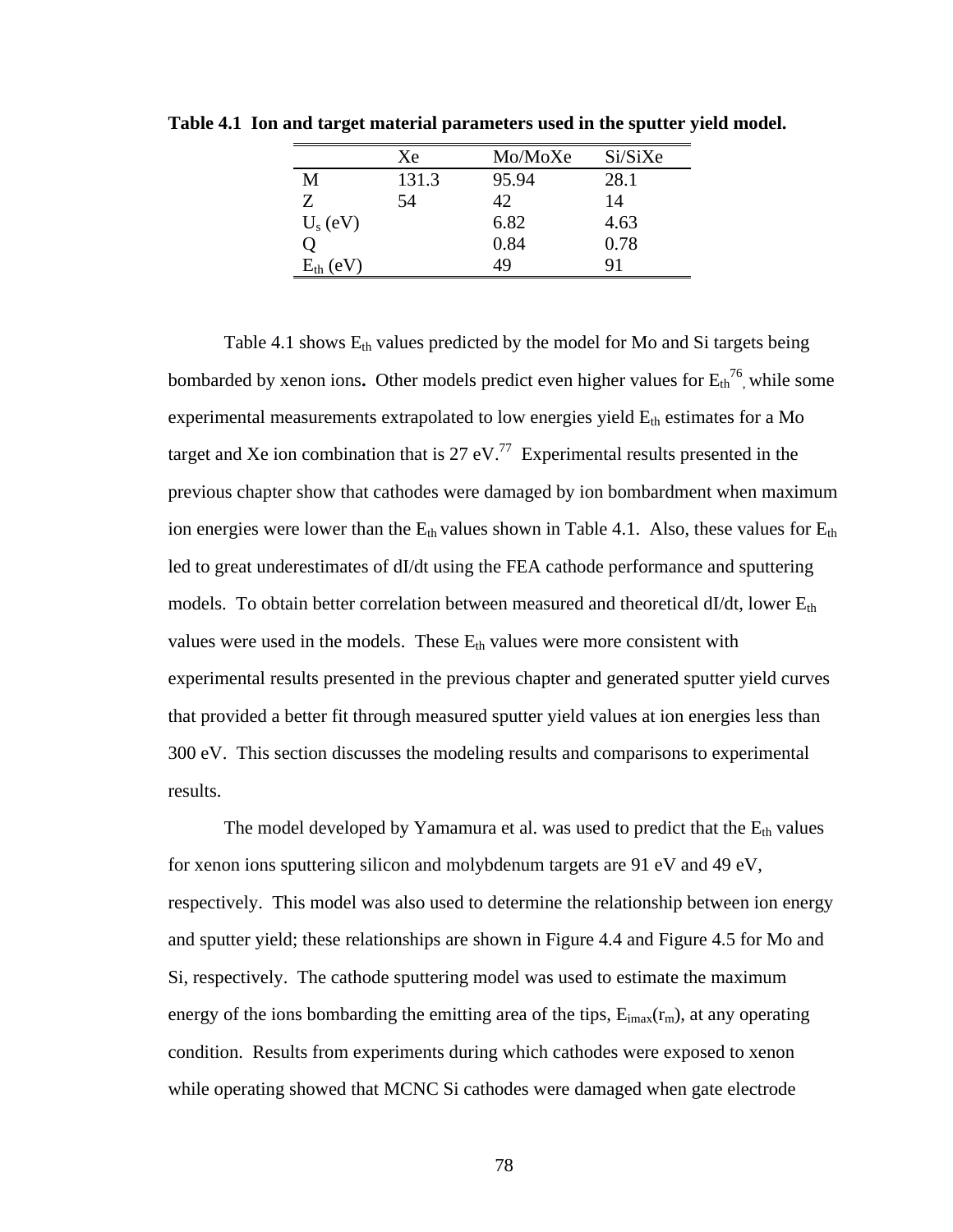voltages were at 85, 70, and 60 V ( $E_{i max} = -55$  eV). The cathode was not damaged during 1 hr. in  $2x10^{-5}$  Torr of xenon with 50 V applied to the gate electrode ( $E_{imax} = \sim 46$ ) eV). These results are preliminary because the experiments lasted only a few hours and some of them have not yet been repeated; however, they suggest that the  $E_{th}$  for sputtering of Si by xenon ions is below 55 eV. When the experimental results are combined with results of the performance model discussed in this chapter, a better estimate of the E<sub>th</sub> can be obtained.



**Figure 4.4 Sputter yields for a Mo target being bombarded by Xe ions. Shown on the graph are theoretical curves for two values of Eth, and experimental values measured by Rosenberg and Wehner.<sup>78</sup>**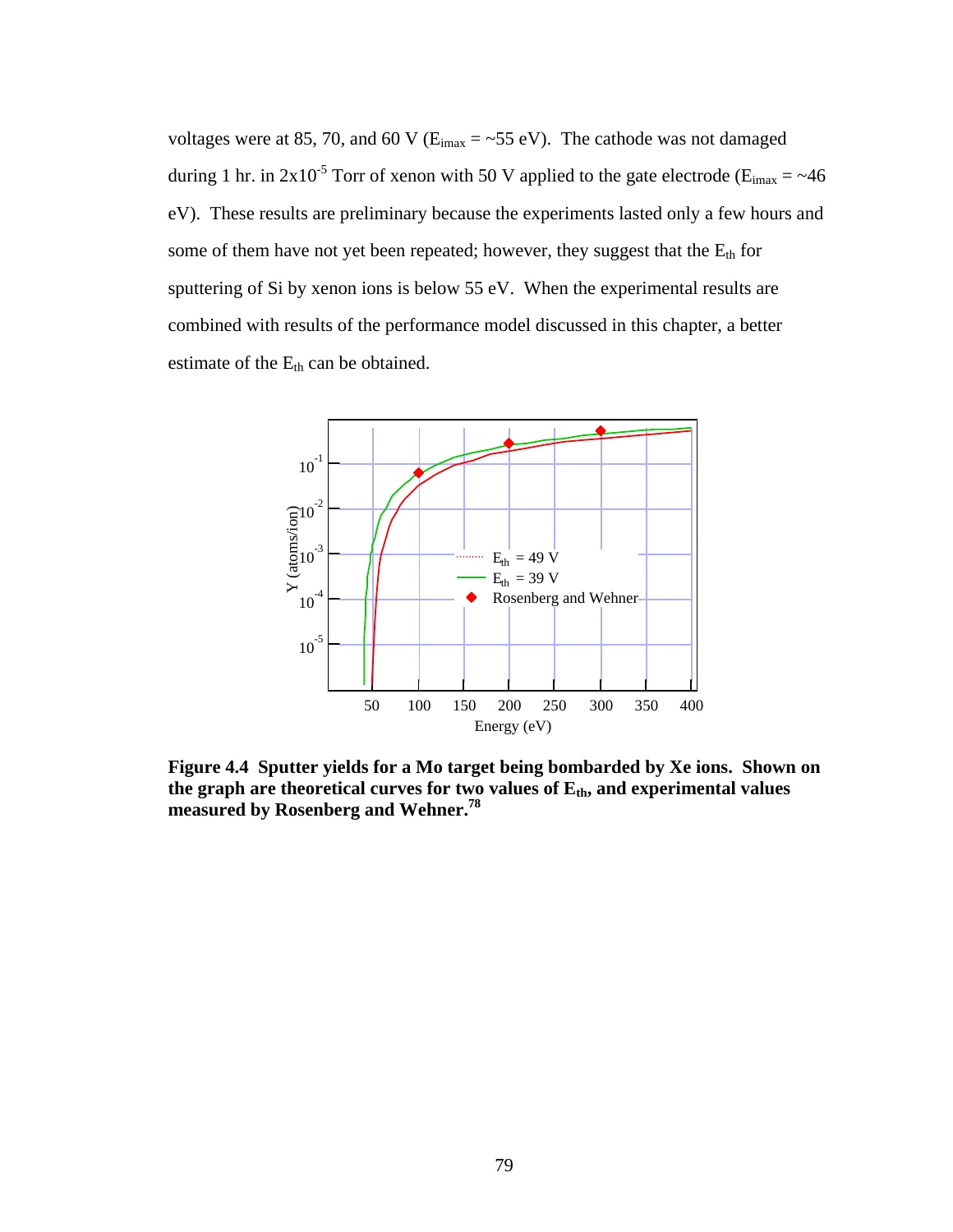

**Figure 4.5 Sputter yields for a Si target being bombarded by Xe ions. Shown on the graph are theoretical curves for three values of Eth, and experimental values measured by Rosenberg and Wehner.<sup>78</sup>**

The results of molybdenum cathode testing are reported with more confidence because experiments were conducted at low voltages lasted for several hours and were repeated. The model developed by Yamamura et al. predicted that  $E_{th}$ =49 eV. Cathode experiments in  $2x10^{-5}$  Torr of xenon showed that performance changes sometimes occurred with  $V_g$  at 50 V where  $E_{i max}$  is 46 eV, therefore the  $E_{th}$  must be below 49 eV. Experimental results combined with results of the performance model discussed in this chapter, is required for a better estimate of the  $E_{th}$ .

### **4.2 Modeling Results**

The performance degradation model discussed in this chapter requires input including experimental I-V data from a FEA cathode, cathode geometry parameters, and sputter yield parameters before FEA cathode performance degradation can be predicted. It incorporates the physics of field electron emission, ionization of xenon, and sputtering of the tip emitting area by ion bombardment and are used to estimate the change in radius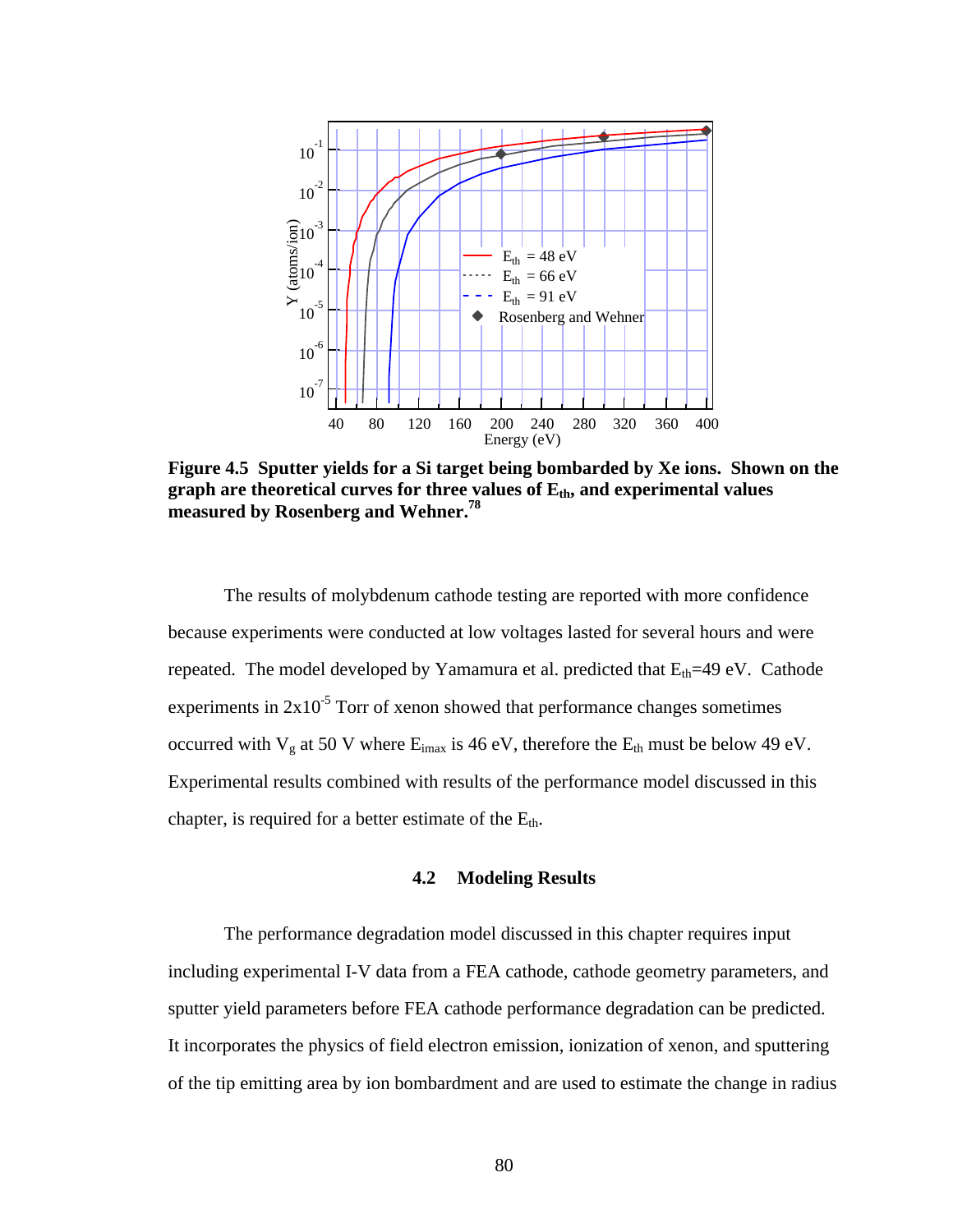of curvature of cathode microtips and corresponding current expected during electron emission into xenon environments. This model can only predict changes in the cone structure by increases in the effective tip radius,  $r_t$ . If tip sharpening occurs or a reduction in cone half-angle, cathode performance will improve. It is possible that this process did occur during Xe exposure experiments with  $V_a > 80$  V and is responsible for the performance improvements discussed in the previous chapter. Therefore, the performance degradation model is expected to predict cathode performance degradation in Xe environments best when  $V_a$  is low and damage from ion bombardment primarily occurs to the emitting area of the tips. This situation is of primary interest for the electric propulsion application. In the xenon environment of a Hall thruster, the virtual anode potential will only be  $\sim$ 20 V above the gate electrode potential. Therefore, operating with  $V_a$  at 20V + $V_g$  best represents the cathode and thruster operating configuration.

### **4.2.1 Mo SRI International Cathode**

The performance degradation of a Mo cathode operating in a Xe environment with a low  $V_a$  (80 V) and  $V_g$  at 65 V was modeled with remarkable results. The measured response of the cathode current to increases in xenon pressure is shown in Figure 4.6 as  $I_{\text{meas}}$ . I-V data taken before the exposures are shown in Figure 4.7 as  $I_{\text{meas}}$ . The Jensen performance model was used with these data to estimate  $\Delta s$  and  $r_t$  shown in Table 4.2 as data set I. Figure 4.7 also shows the I-V relationship calculated with the Jensen electron emission model using the experimentally determined  $\Delta s$  and  $r_t$ , as  $I_{calc}$ . The cathode performance decay caused by exposure to the xenon environment was predicted using the model. If an  $E_{th}$  of 49 eV was assumed, as the model developed by Yamamura et al. predicted, the performance decay rate was greatly underestimated. Using  $E_{th}$  at 39 eV, the cathode performance degradation model predicted the performance decay shown in Figure 4.6 as I<sub>calc</sub>. The correlation between experiment and

81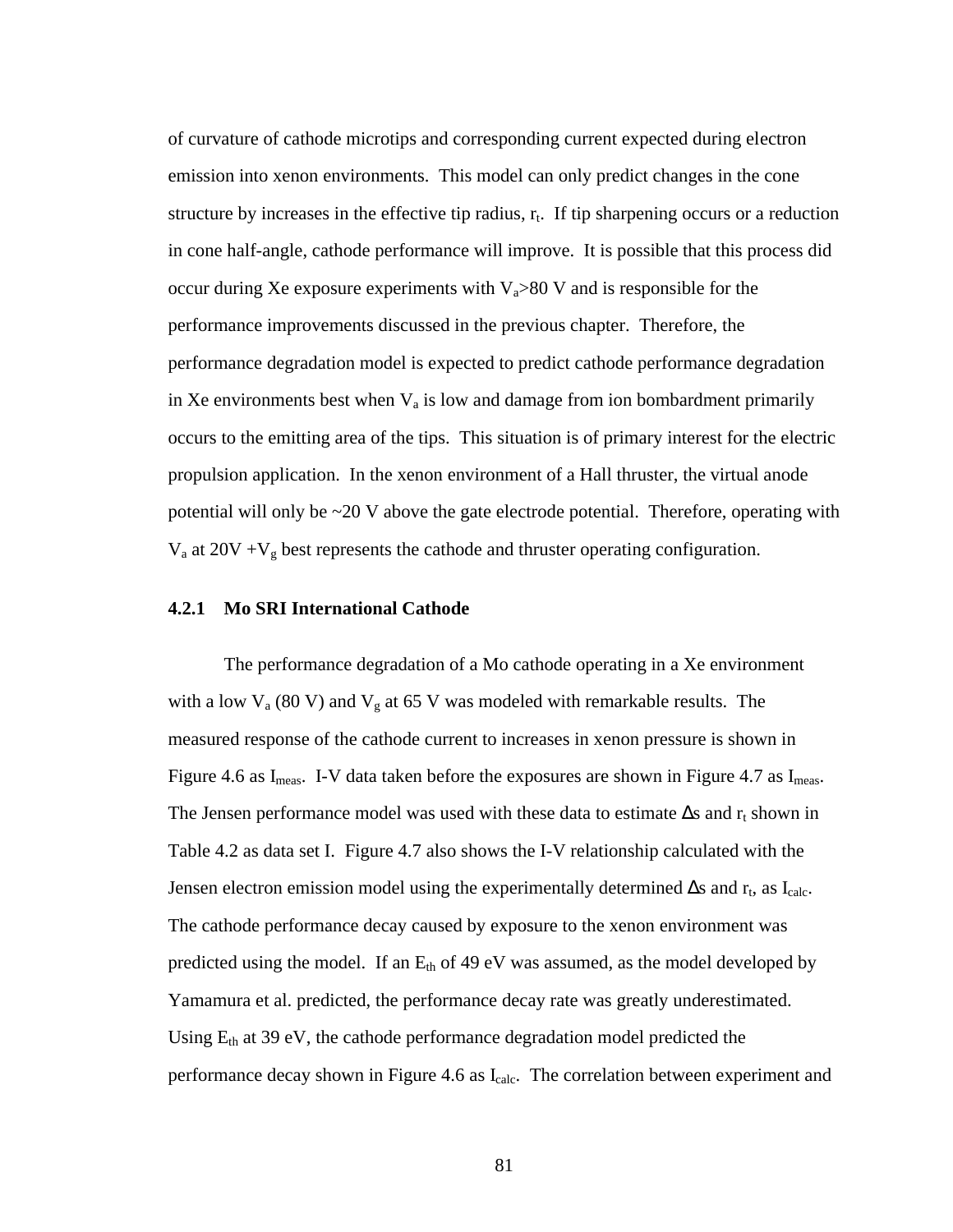theory is remarkable. The sputter yield curve generated by the model model developed by Yamamura et al.<sup>67</sup> using  $E_{th}$  at 39 eV provides a better fit to values measured by Rosenberg and Wehner<sup>78</sup> at ion energies below 300 eV, as shown in Figure 4.4. Cathode parameters obtained from I-V traces taken before and after the Xe exposure are shown in Table 4.2. Changes in cathode parameters predicted by the performance degradation model are shown as data set III in Table 4.2. During exposure to xenon,  $r_t$  increased and Δs decreased; the sharpest tips were damaged at the fastest rate increasing uniformity in tip radius across the array, and decreasing  $\Delta s$ .



**Figure 4.6 Experimental and theoretical Mo cathode current response to a Xe pressure increase up to 2x10<sup>-6</sup> Torr with**  $V_g$  **at 65.6 V and**  $V_a$  **at 80 V with**  $E_{th}$  **of 39 eV.**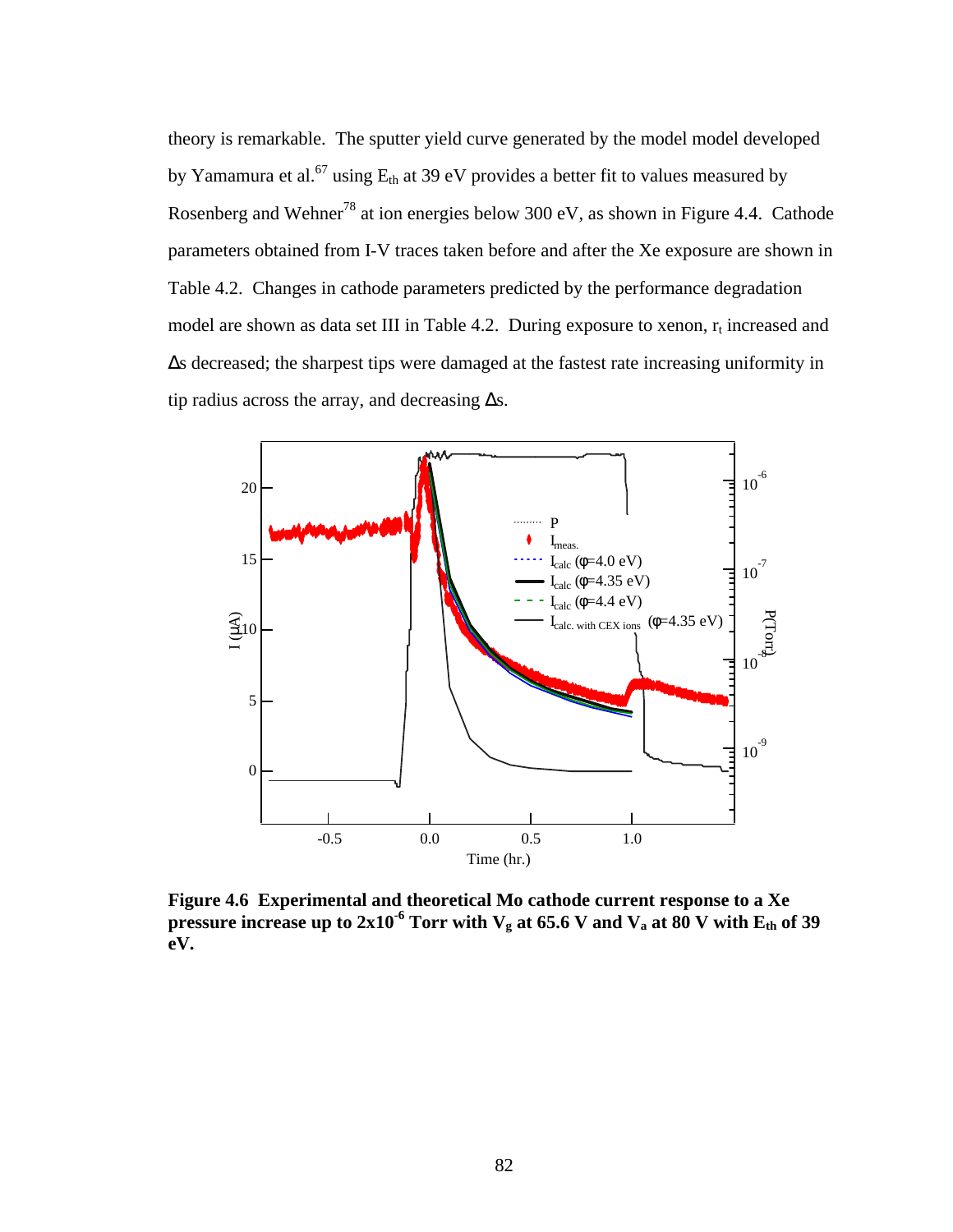

**Figure 4.7 Mo cathode I-V data measured experimentally before the Xe exposure and predicted by Jensen's performance model.**

**Table 4.2 Cathode parameters before (I) and after (II) Xe exposure obtained from I-V data and predicted (III) by the performance degradation model.**

| $\phi_{\rm w}$ (eV) | $\beta_c$ (rad.) | $r_{\rm g}(A)$ | <b>Ntips</b> | $A_{FN}(A/V^2)$ | $B_{FN}(V)$ | $r_t(A)$ |      |
|---------------------|------------------|----------------|--------------|-----------------|-------------|----------|------|
| 4.35                | 0.26             | 4500           | 50000        | 0.0013          | 819         | 43.6     | 50.0 |
| 4.35                | 0.26             | 4500           | 50000        | 0.0024          | 952         | 53.5     | 42.5 |
| 4.35                | 0.26             | 4500           | 50000        |                 |             | 53.6     | 40.8 |

The performance degradation model was also used to study the effect of work function on  $E_{th}$  estimates. The work function typically used for Mo is 4.3-4.4 eV.<sup>79</sup> Performance degradation rates were predicted assuming three different work function values and the same  $E_{th}$  value of 39 eV. The results showed that performance degradation rates predicted using each  $\phi_w$  value were consistent with experimental results when an  $E_{th}$  value of 39 eV was used. Therefore, the  $E_{th}$  estimates do not seem to be significantly affected by the assumed work function in the range of possible values.

The performance degradation model was applied to predict the gate electrode voltage threshold for significant performance degradation for comparison to experimental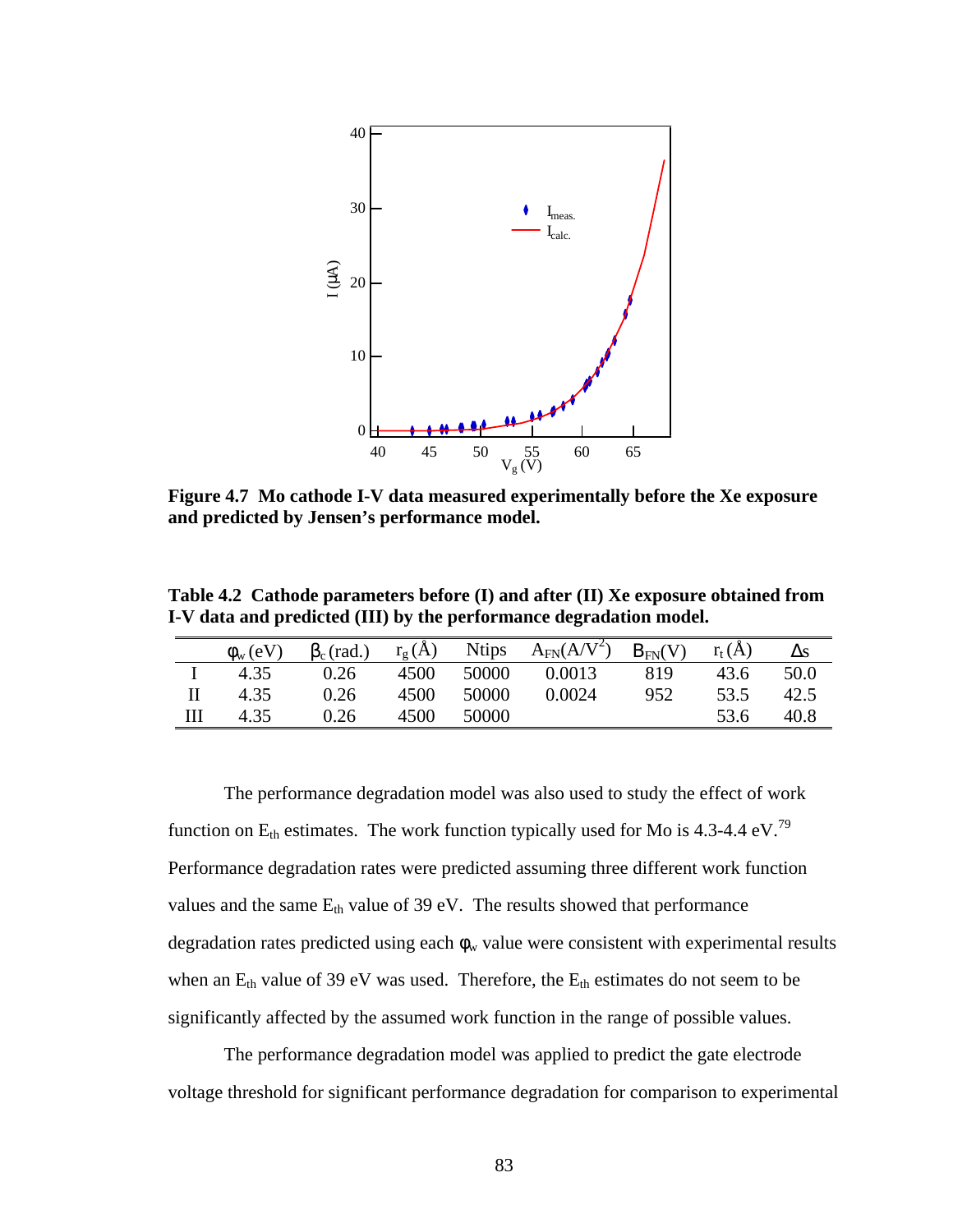observations. Experimental results presented in the previous chapter in Figure 3.19 show that at 58 V the SRI cathode current dropped by 6% during 10 min. with  $V_a$  at 100 V. The cathode parameters before the exposure are shown in Table 4.3 as data set I. Figure 4.8 shows that the model predicted the dI/dt measured with  $V_g$  at 64 V for this cathode. A comparison of cathode parameters before and after the exposure to xenon in Table 4.3 shows that  $\Delta s$  increased and  $r_t$  barely changed. Ion bombardment of the microtips could have changed half-cone angle or nanoprotrusion emission sites while sputtering the tip emitting area. The same cathode was used in an experiment which showed that the cathode performance is affected by the voltage applied to the anode in xenon environments. With  $V<sub>g</sub>$  at 50 V, the cathode performance increased as  $V<sub>a</sub>$  was increased from 60 V up to 120 V. With increasing anode voltage, more ions could be bombarding the microtips off-axis increasing the sputtering of the cone sidewalls, which sharpens the tips and reduces the cone half-angle. With  $V_a$  at 100 V there is a combination of changes occurring to the cathode to improve and degrade cathode performance. At lower  $V_a$ , modeling results are more consistent with experimental results. Longer duration experiments are required at lower anode voltages to better understand discrepancies between theoretical and experimental results.

Initial cathode performance requirements are less than 10% current reduction during 100 hours in  $2x10^{-5}$  Torr of xenon. The performance degradation model was used to investigate the effect of xenon exposure on cathode performance during 100 hours. The cathode parameters shown in Table 4.3, data set I, were used in the model. The performance degradation model predicted that if this cathode is operated in  $2x10^{-5}$  Torr, it will demonstrate a current reduction of 5% when  $V_g$  is 55 V after 10 hours of operation. Performance degradation predicted by the model for the same cathode in the same environment at various gate voltages during 100 hours is shown in Figure 4.9. During 100 hours of operation, the current will decrease by 34 % of its original value with  $V_g$  at 55 V. It was determined that the gate voltage for this cathode cannot be higher than 52 V

84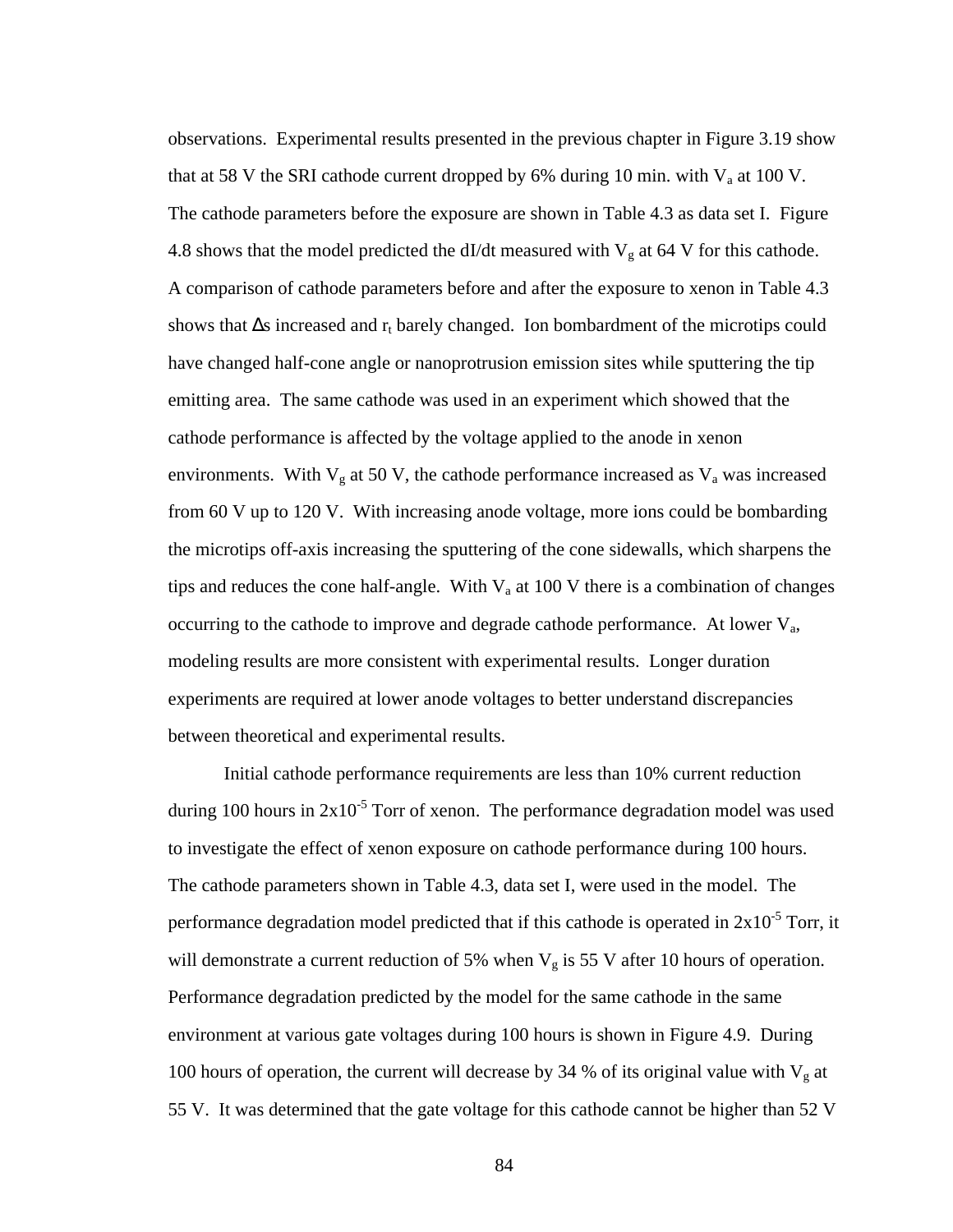to limit the current decay to less than 10% during 100 hours. The current for this cathode at 52 V is only 10.4 nA. At this voltage,  $10<sup>7</sup>$  of these cathodes would be required, or  $5x10^{11}$  tips to emit 100 mA. The size of this cathode would be 8 m<sup>2</sup>. The performance degradation of the cathode only considered the ions created locally. If additional ion populations are present, operating voltages will be limited to even lower values and cathode dimensions will be significantly larger.

**Table 4.3 Cathode parameters before (I) and after (II) xenon exposure which are used in the performance decay model for Va at 100 V in 2x10-5 Torr of xenon.**

| $\phi_{\rm w}$ (eV) | $\beta_c$ (rad.) | $r_g(A)$ | $A_{FN}(A/V^2)$ | $B_{FN}(V)$ | $r_{t}(A)$ |      |
|---------------------|------------------|----------|-----------------|-------------|------------|------|
| 4.35                | 0.26             | 4500     | 0.0043          | 1092        | 64.9       | 18.2 |
| 4.35                | 0.26             | 4500     | 0.00246         | 1104        | 66         |      |



**Figure 4.8 Performance decay rate predicted by the performance degradation model for a Mo cathode operating in a Xe environment with a pressure of 2x10-5 Torr for a cathode with parameters (I) shown in Table 4.3.**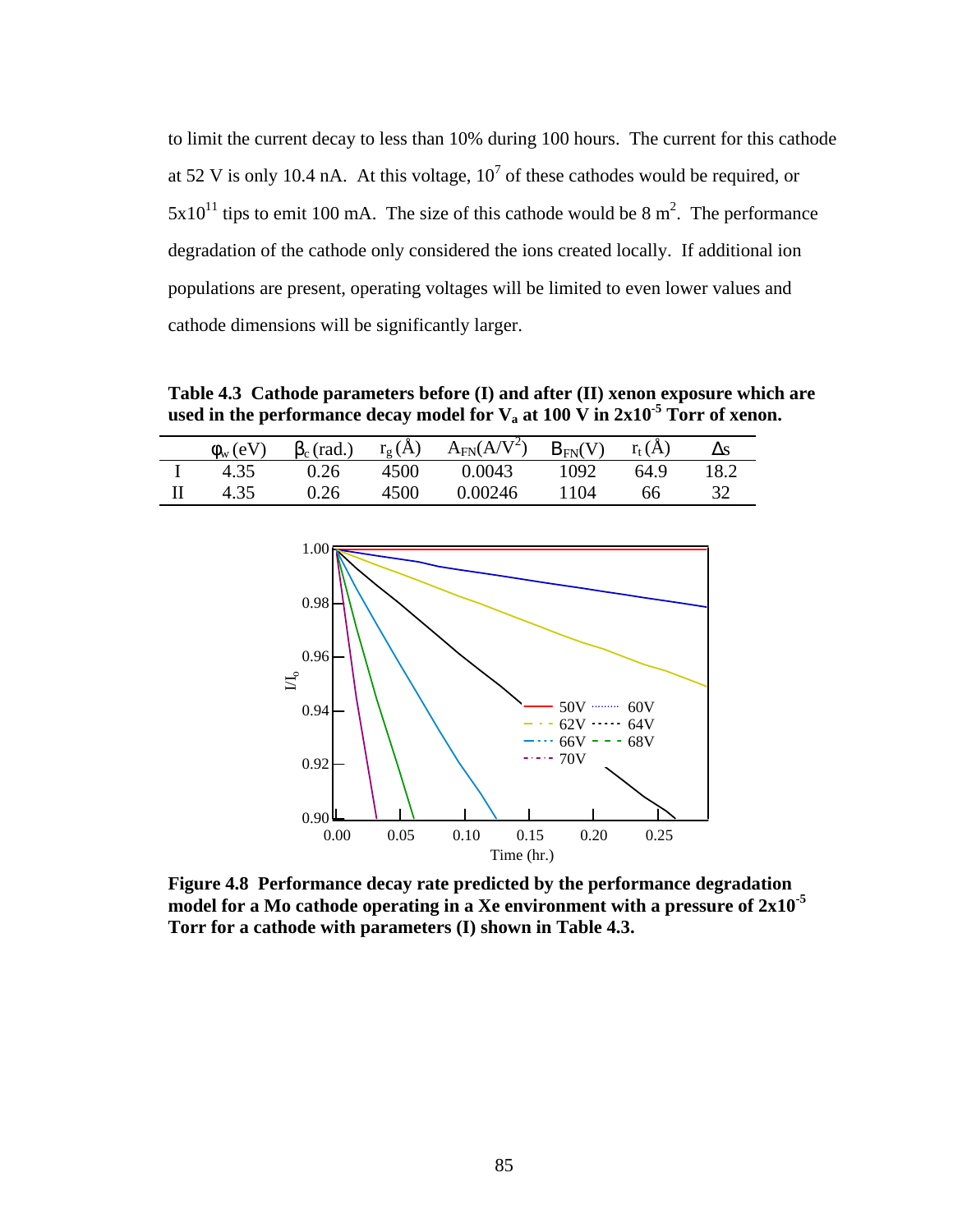

**Figure 4.9 Field emission array cathode performance decay predicted by the performance degradat**i**on model for a Mo cathode operating in 2x10-5 Torr of Xe for 100 hours at various gate electrode voltages with initial cathode parameters (I) shown in Table 4.3.**

In the cathode environment of a Hall thruster with a virtual anode potential only 20 V greater than the gate electrode potential, ions bombarding the cathode that originate near the tips will primarily affect changes in  $r_t$ . In the Hall thruster environment, the CEX ion population will contribute an additional ion current density of 0.02 mA/cm<sup>2</sup> to the cathode which is distributed uniformly to the surface of the cathode cones, as discussed in Chapter 2. The significant effect of the CEX population on performance degradation of the Mo cathode with parameters (I) shown in Table 4.2, is also shown in Figure 4.6. The cathode performance degradation attributable to local ions is negligible in comparison. Not only will this ion population degrade cathode performance by sputtering the microtip radius of curvature to degrade performance as shown in Figure 4.6, it will also sputter material off of the cone sidewalls which will redeposit on the insulator walls. With ion energies at  $eV_g + 20eV = 85eV$ , and xenon pressure at  $2 \times 10^{-5}$ Torr, the gate could be shorted to the tips within several minutes. For thruster and Mo FEA cathode technologies to be compatible, either the potential between the plasma and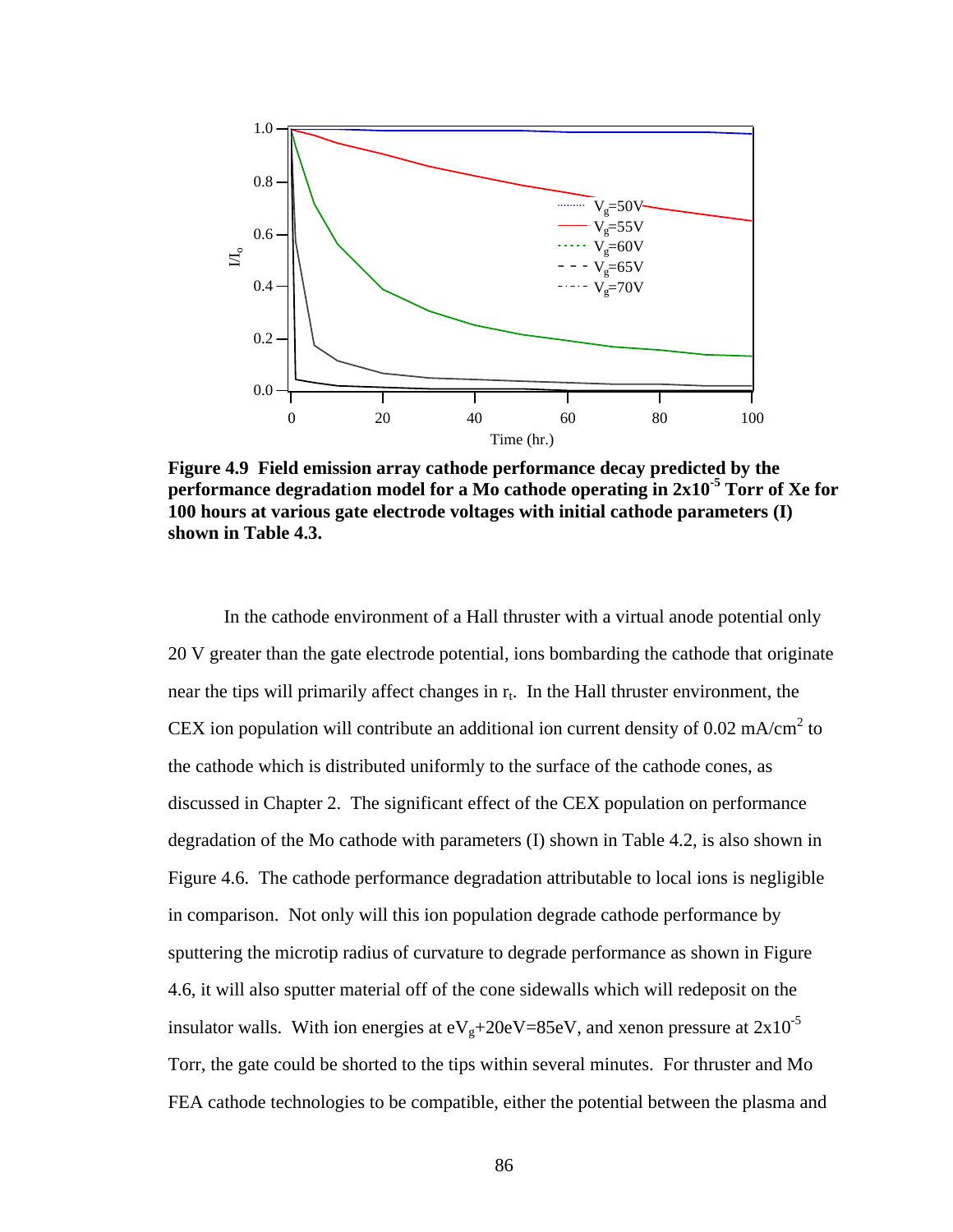microtips must be below the voltage threshold for sputtering, or the cathode must be shielded from this population of ions. To shield the microtips from CEX ions, CLAIR was developed. CLAIR is a cathode lens and ion repeller (CLAIR) configuration proposed to prevent the CEX ions from bombarding the cathode microtips. CLAIR has a series of electrodes similar to the gate electrode that electrostatically retards CEX ions and focuses the electrons through the highest voltage electrode. The CLAIR configuration is shown and discussed in Appendix B. If the cathode cannot be shielded from these ions, then molybdenum cathodes must be limited to operating voltages below ~19 V to achieve lifetimes greater than 100 hours.

### **4.2.2 Si MCNC FE Cathodes**

Silicon FEA cathode performance degradation was also modeled, and the results were compared to experimental results. Results of modeling and experimental measurements of the performance degradation of Si cathodes in Xe environments showed that the  $E_{th}$  is also much lower than originally predicted by the model developed by Yamamura et al. Figure 4.10 shows the measured cathode response to an increase in xenon pressure with  $V_g$  at 70 V and  $V_a$  at 70 V. Cathode performance was poor because this cathode had been damaged in several other experiments. The cathode current before the exposure with  $V<sub>g</sub>$  at 70 V was 3.2 nA with good emission stability. The cathode current dropped to 1.6 nA during 1 hour at  $2x10^{-5}$  Torr. Correlation between experiment and theory is good if an  $E_{th}$  value of 48 eV is used in the sputter yield model. Sputter yield curves with different  $E_{th}$  values are shown in Figure 4.5. With  $E_{th}$  at 48 eV a better fit to experimental measurements of sputter yield data obtained by Rosenberg and Wehner is obtained than with  $E_{th}$  at 91 eV. Performance degradation curves were determined using a range of work function values, as shown in Figure 4.10. Results showed that an  $E_{th}$  value at 48 eV produced theoretical results consistent with

87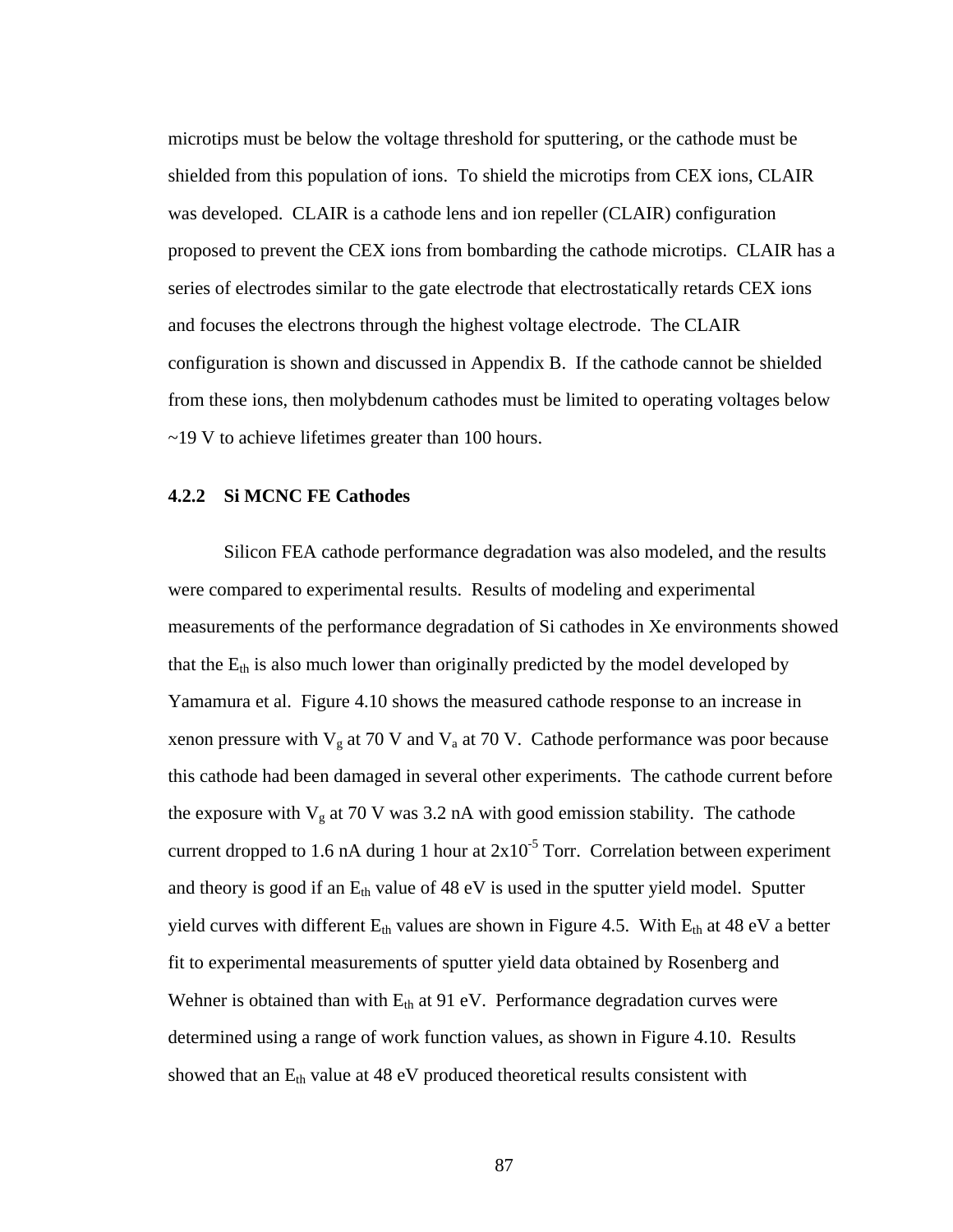experimental results for a range of possible silicon work functions. The work function of silicon depends on how it has been doped. A work function of 4.05 eV is assumed for the MCNC Si cathodes tested.<sup>80</sup> To avoid sputter damaging the MCNC Si cathode by ions created locally, operating voltages must be limited to values below 53 V. At this voltage  $E_{i max}$  is 47 eV, below the  $E_{th}$  for Xe ions to sputter Si targets.



**Figure 4.10 Measured and predicted Si cathode current response to an increase in**   $\bold {Xe}$  pressure up to 2x10<sup>-5</sup> Torr with  $\bold {V_g}$  and  $\bold {V_a}$  at 70  $\bold {V_a}$ 

Modeling results were compared to another set of experimental data acquired during Si cathode operation in a xenon environment. This experiment was conducted with a much higher voltage applied to the anode, 400 V, and higher emission current. In experiments conducted with  $V_a > 80 V$ , it is believed that the performance degradation model is not sufficient to account for all of the changes in cathode structure caused by xenon ion bombardment. Figure 4.11 shows the response of a Si cathode from MCNC to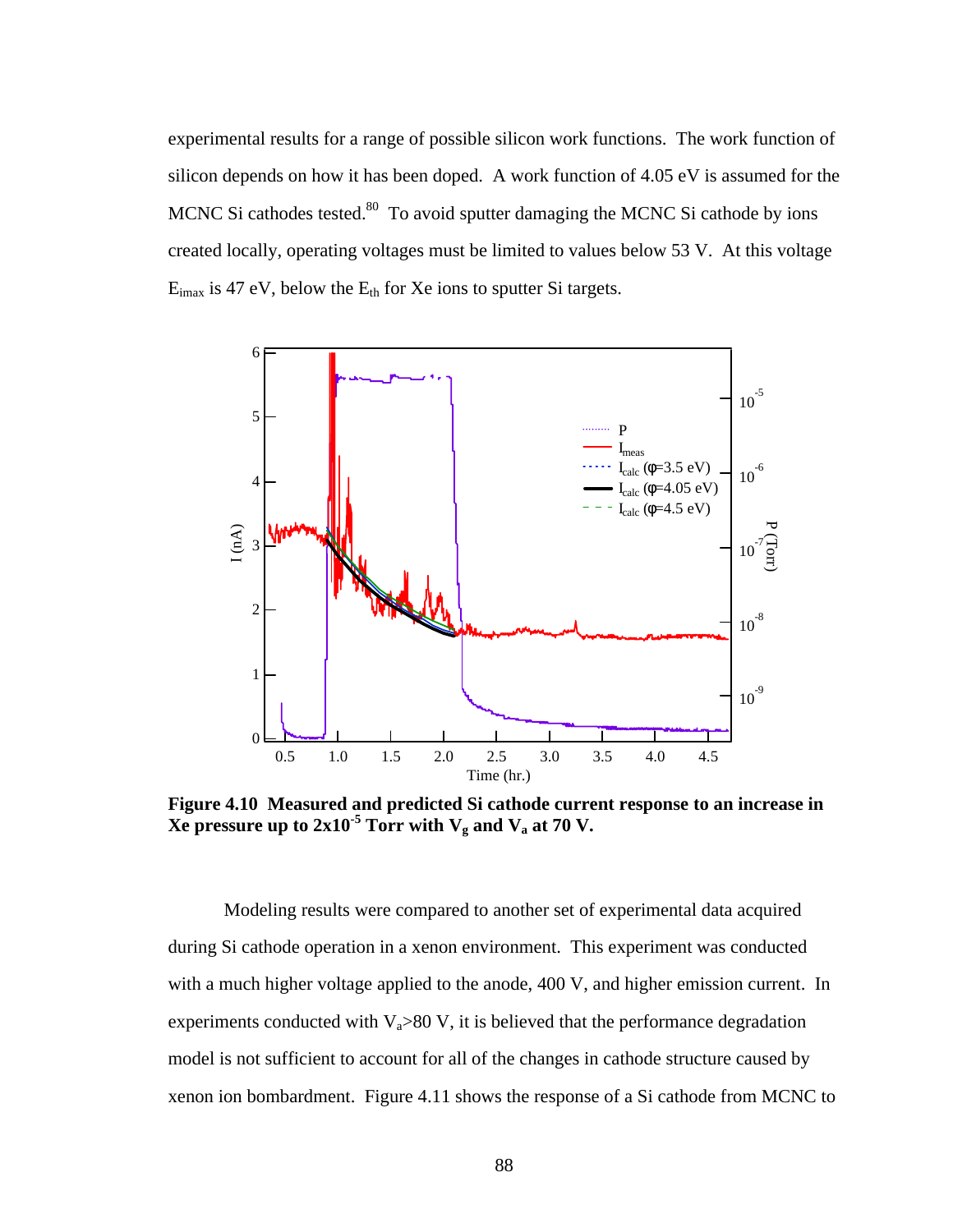an increase in Xe pressure. The cathode parameters before the exposure are shown in Table 4.4. Figure 4.11 shows the performance decay predicted by the model using the initial cathode parameters. The model slightly over predicts the performance degradation rate. It is possible that this result occurs because of the high voltage applied to the anode, 400 V. At this voltage, there could be a combination of tip blunting to degrade performance and tip sharpening and half cone angle reduction to improve cathode performance as shown in Figure 3.22.Reductions in work function could also be occurring as the xenon ions sputter clean the cathode surface. The increase in current as the xenon pressure is increased initially could be attributed to decreases in cathode work function. Silicon emitters naturally have a  $SiO<sub>2</sub>$  film on the tips that increases the work function. If this film is sputtered off, work function decreases would be expected. Any change in cathode configuration to improve performance will result in a slower performance degradation rate and discrepancies between experimental and theoretical results.



**Figure 4.11 Measured and calculated Si cathode performance degradation as the Xe pressure increases up to 7x10<sup>-6</sup> Torr with**  $V_g$  **at 86 V and**  $V_a$  **at 400 V.**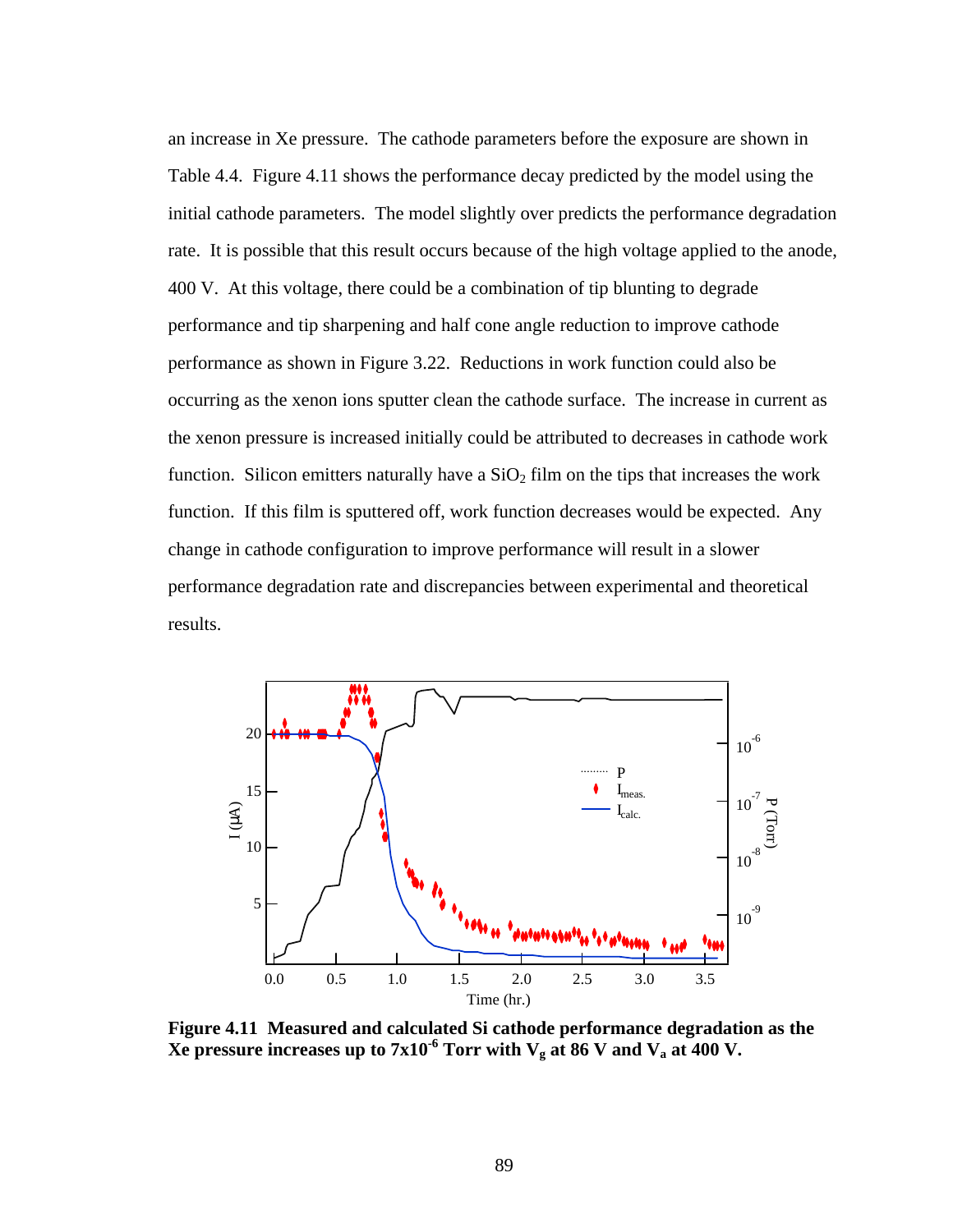**Table 4.4 MCNC Si cathode parameters before the exposure to xenon during operation.**

| $\phi_{\rm w}$ (eV) | $\beta_c$ (rad.) | $r_{\alpha}(A)$ | $N_{\rm tips}$ | $r_t(A)$ | Лs  |
|---------------------|------------------|-----------------|----------------|----------|-----|
|                     | በ ን6             | 10000           | 16000          | 45.2     | 185 |

Experimental and performance decay modeling results were used together to gain a better understanding of how Mo and Si FEA cathodes will respond to the xenon environment of a Hall thruster. Experimental results showed that the  $E_{th}$  values for xenon ions sputtering Mo and Si are much lower than the model developed by Yamamura et al.<sup>67</sup> predicted. The modeling and experimental results showed that the gate voltage should be below 43 V and 53 V to avoid sputter damaging the emitting area of the Mo and Si tips, respectively, by ions created locally. It was shown that the population of CEX ions created near the thruster will be even more damaging to the cathode than the ions created locally. To prevent local and CEX ions from sputter damaging the Mo and Si tips and CEX ions from shorting the gate to the tips, the gate voltage should be lower than 19 V and 28 V, respectively.

There are a lot of assumptions made to predict electron emission and tip sputtering by ion bombardment that greatly simplify modeling the physics of these processes. In spite of such simplifications, the models are able to capture the majority of the physics so that modeling results show impressive correlation with experimental results in the cathode and test configurations studied. Experimental and theoretical results also lead to a better understanding of how and when to use the model. The results of this investigation can now be applied in parametric studies of cathode design and performance in Xe environments.

# **4.3 Application of Modeling and Experimental Results**

The cathodes used in this investigation demonstrated less than ideal FE cathode performance because they did not represent state-of-the-art FE cathode technology and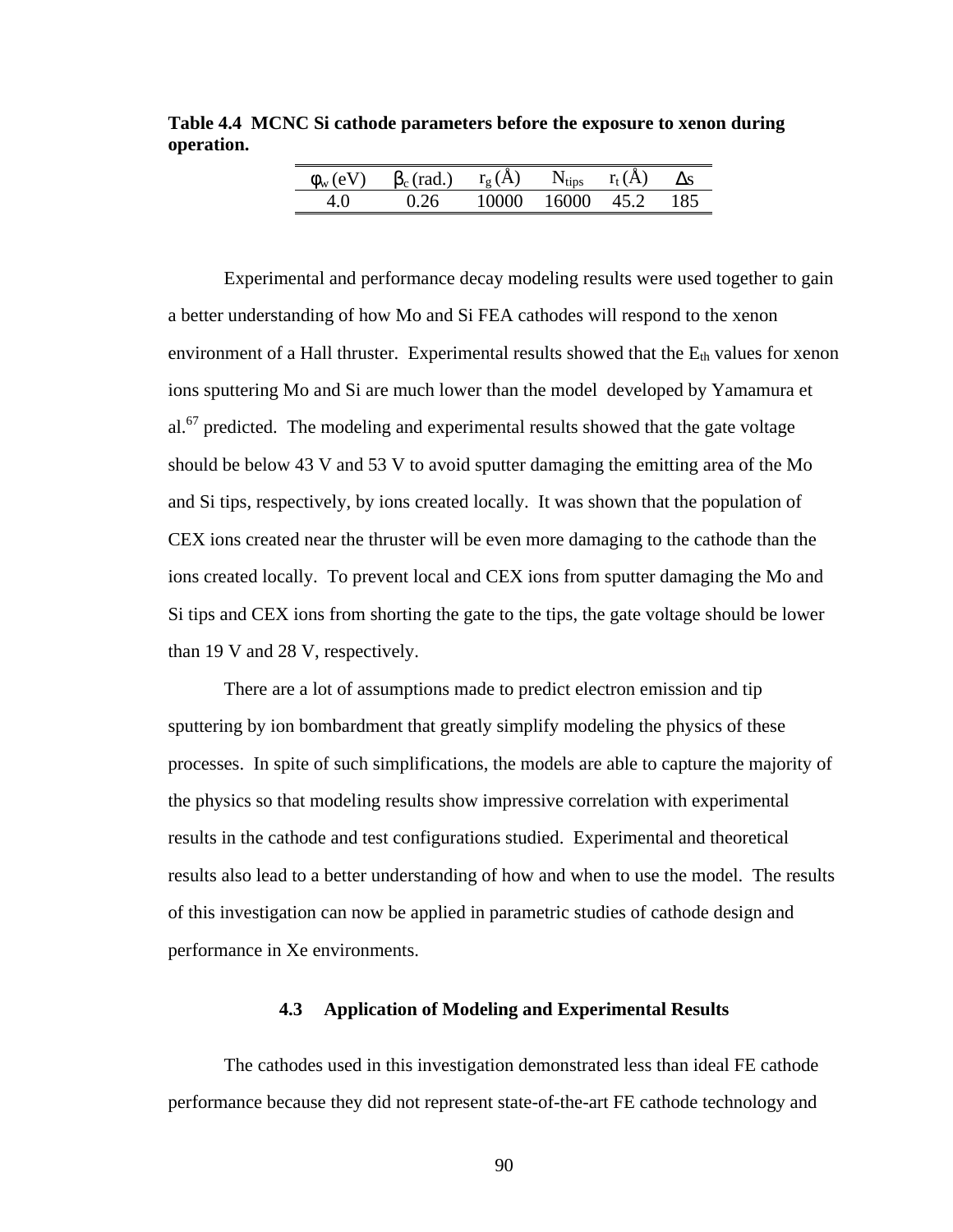the anode and cathode could not be cleaned in the vacuum facility prior to testing. Any FEA cathodes are very difficult to acquire; state-of-the-art FEA cathodes were impossible to acquire. Cathodes with better uniformity and smaller dimensions have demonstrated better performance in other UHV test facilities. Even the Mo cathode used in this investigation demonstrated much better performance at SRI International before it was tested at JPL. However, the experiments produced the results required in this study. This model can now be applied to predict the performance degradation of any cathode once the cathode geometry is known and an I-V trace has been obtained in UHV to estimate  $r_t$ and  $\Delta$ s. The initial cathode performance objective is emission of 100 mA from ~1 cm<sup>2</sup> in  $2x10^{-5}$  Torr of xenon for 100 hours with less than 10 % current reduction from local and CEX ion bombardment. The performance of the cathodes evaluated at JPL indicated that the cathodes used in this study could not meet these requirements, however, cathodes tested elsewhere may satisfy the requirements. This section presents the results of an investigation into the theoretical performance of more ideal cathode configurations in Hall thruster environments to determine the cathode configurations required to be compatible with EP systems.

The performance of a Mo cathode configuration from SRI International was modeled in a Hall thruster environment. This cathode, #52M, was tested at SRI International where an I-V curve was obtained to determine  $\Delta s$  and  $r_t$ . The actual cathode parameters are shown in Table 4.5 in the first row and first 5 columns in bold type. The predicted performance of cathodes with similar configurations is also presented in that table to show how varying some parameters would affect the cathode performance. Upper limits on operating voltages were determined for operating conditions with and without a CEX ion population so that the current did not drop by more than 10% during 100 hours. The number of tips in an array was scaled to attain approximately100 mA. Table 4.5 shows the number of tips required to emit ~100 mA from different cathode configurations with lifetimes greater than 100 hours. Higher gate voltage operation, ~43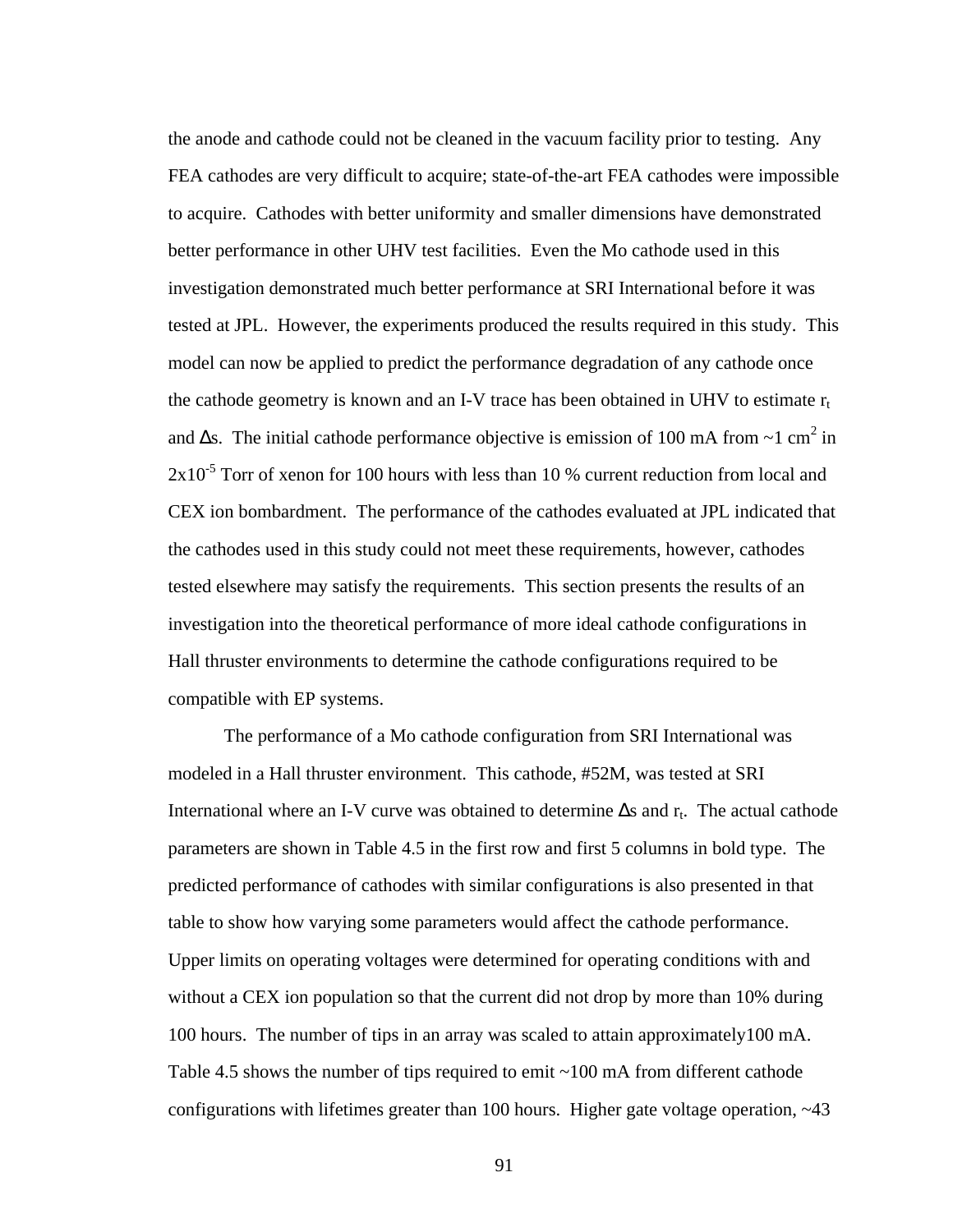V, is tolerable when the CEX ion population is not contributing to cathode microtip sputtering. With the original cathode configuration (case I) and a gate electrode at 43 V,  $1.3x10<sup>8</sup>$  tips are required. The packing density of this cathode, #52M, is 16,000,000 tips/cm<sup>2</sup>, therefore, this cathode would be 8 cm<sup>2</sup> in size. Much smaller cathodes are required for the compatibility of Hall thrusters and FEA cathodes. The size of this cathode would be acceptable if the packing density is increased by a factor of 10. The number of tips required from similar cathode configurations is also shown in Table 4.5. Reducing the gate aperture radius from 2000Å to 1000Å reduces the number of tips required in the cathode by an order of magnitude. The cathode described by case 2 should be compatible with a Hall thruster without CEX ions bombarding the microtips. Decreasing the tip radius and increasing the uniformity of tip radii in an array can also significantly improve the performance of the cathode so that the cathode size is less than 1 cm<sup>2</sup>. Increasing the packing density in an array by an order of magnitude will also reduce the size of the cathode required to  $<$ 1 cm<sup>2</sup>.

Presence of a CEX ion population significantly reduces the upper limit on the operating voltage. With the CEX ions, voltage of the gate electrode must not be higher than 20 V for a Mo cathode. At this low voltage, a prohibitively large number of microtips,  $4.5x10^{15}$ -3.5x10<sup>11</sup>, are required to attain the desired current, 100 mA. Improvements to the cathode uniformity of microtip radius could significantly reduce the number of microtips required for the desired current. This cathode would still be prohibitively large because it would be considerably larger than the propulsion system. While this cathode demonstrated excellent performance in UHV environments, it could only be used with a Hall thruster if a filter like CLAIR is used to prevent CEX ions from bombarding the cathode tips so that operation ~42 V is an option.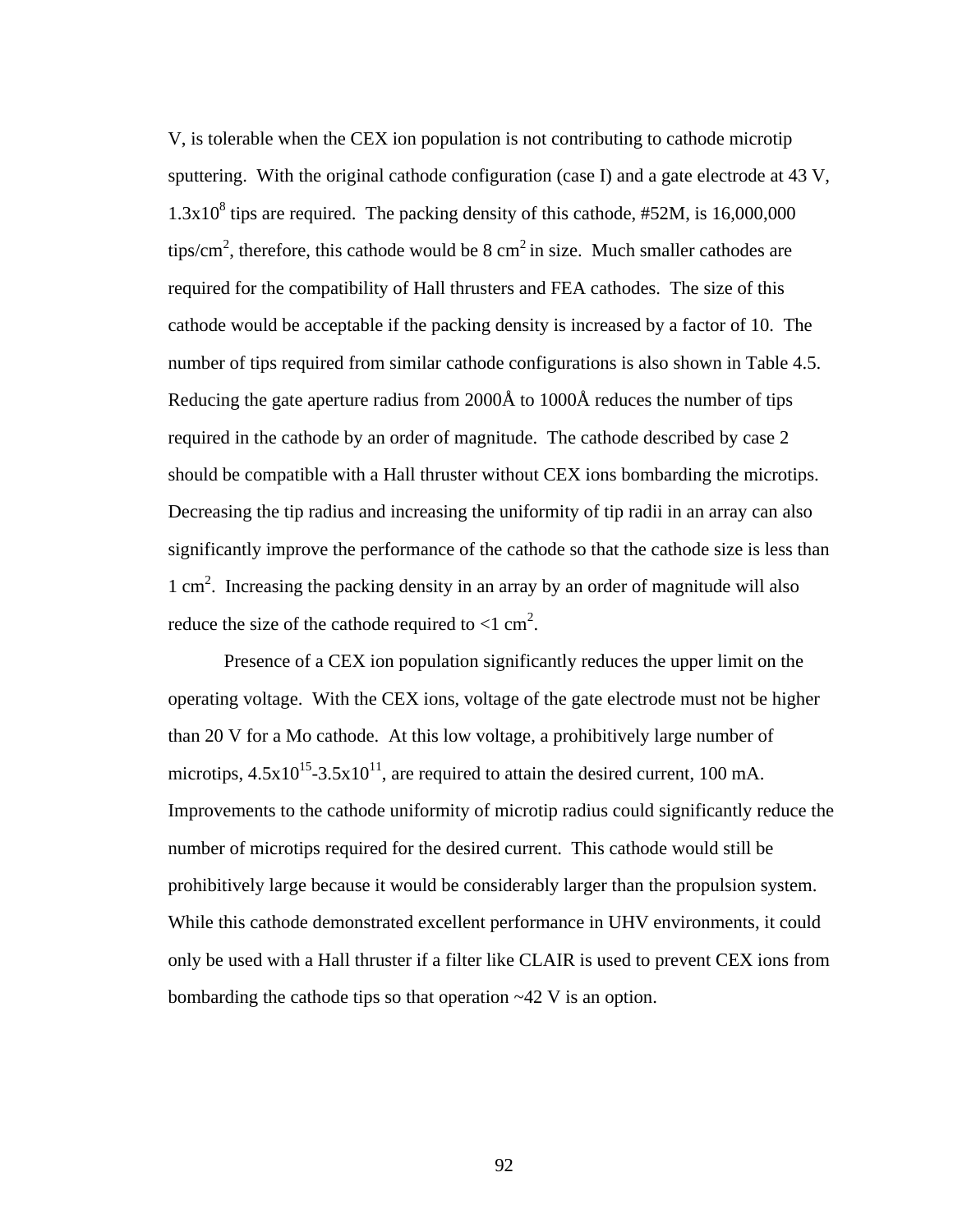| case                                   | $\phi_{\rm w}$ | $\beta_c$ | $r_g$ | $r_{t}$ | $\Delta s$ | $V_{\rm g}$ | $N_{\text{tips}}$ | $I_{o}$ | $\mathrm{I}_\mathrm{f}$ |
|----------------------------------------|----------------|-----------|-------|---------|------------|-------------|-------------------|---------|-------------------------|
|                                        | $\rm (eV)$     | (rad.)    | (A)   | A)      |            | (V)         |                   | (mA)    | (mA)                    |
| $1-M0$                                 | 4.41           | 0.1974    | 2000  | 40.4    | 1.98       | 43          | $1.3x10^{8}$      | 108     | 107                     |
| $2-Mo$                                 | 4.41           | 0.1974    | 1000  | 40.4    | 1.98       | 42          | 1.4x10'           | 105     | 101                     |
| $3-Mo$                                 | 4.41           | 0.1974    | 1000  | 30      | 1.98       | 42          | $1.2x10^{6}$      | 108     | 107                     |
| $4-M0$                                 | 4.41           | 0.1974    | 2000  | 40.4    |            | 43          | 6.5x10'           | 107     | 106                     |
| $5-M0$                                 | 4.41           | 0.1974    | 2000  | 30      | 1.98       | 43          | $7x10^6$          | 100     | 95                      |
| $6$ - $M$ ocex                         | 4.41           | 0.1974    | 2000  | 40.4    | 1.98       | 20          | $4.5x10^{15}$     | 108     | 101                     |
| $7\text{-} \mathrm{Mo}\mathrm{CEX}$    | 4.41           | 0.1974    | 1000  | 40.4    | 1.98       | 20          | $4x10^{13}$       | 104     | 98                      |
| $8\text{-} \mathrm{Mo}_{\mathrm{CEX}}$ | 4.41           | 0.1974    | 1000  | 30      | 1.98       | 20          | $3x10^{11}$       | 107     | 101                     |

**Table 4.5 SRI International #52M Mo cathode parameters (in bold) and predicted performance using different parameters, with and without a CEX ion bombardment during 100 hours.** 

Molybdenum cathodes fabricated at MIT/LL have demonstrated record low operating voltages because of incredibly small cathode dimensions. FEA cathodes at MIT/LL have been fabricated with  $r_g$  only 800 Å and packing densities of  $10^9$ /cm<sup>2</sup>. A current of 1 μA has been demonstrated at 25 V with a molybdenum cathode that has 900 tips (2.8 nA/tip) and 0.32 μm tip-to-tip spacing. A cathode with the same configuration and quality could supply 100 mA at 25 V from a 3x3 mm cathode with  $9x10^7$  tips and possibly 100 mA from less than 1 cm<sup>2</sup> at 20 V. Scaling up the cathode in number of tips with the same performance and uniformity is the challenge yet to be met so that Mo cathodes are compatible with EP systems. Mo cathodes may only be compatible with EP systems if CLAIR is used to prevent CEX ions from bombarding the microtips.

FEA cathodes employing other materials, which are currently being developed, could demonstrate performance superior to the Mo cathodes. A Si cathode with dimensions much smaller than the cathodes used in the experiments discussed in Chapter 3 could run at higher gate voltages and require fewer microtips for the lifetime and current requirements, as shown in Table 4.6. The performance of Si cathodes could be better than Mo for this application because the work function is lower and the  $E_{th}$  for sputtering is higher. Even considering the CEX ion population, silicon cathodes with the dimensions shown in cases 12 and 13 should be able to operate at 100 mA for 100 hours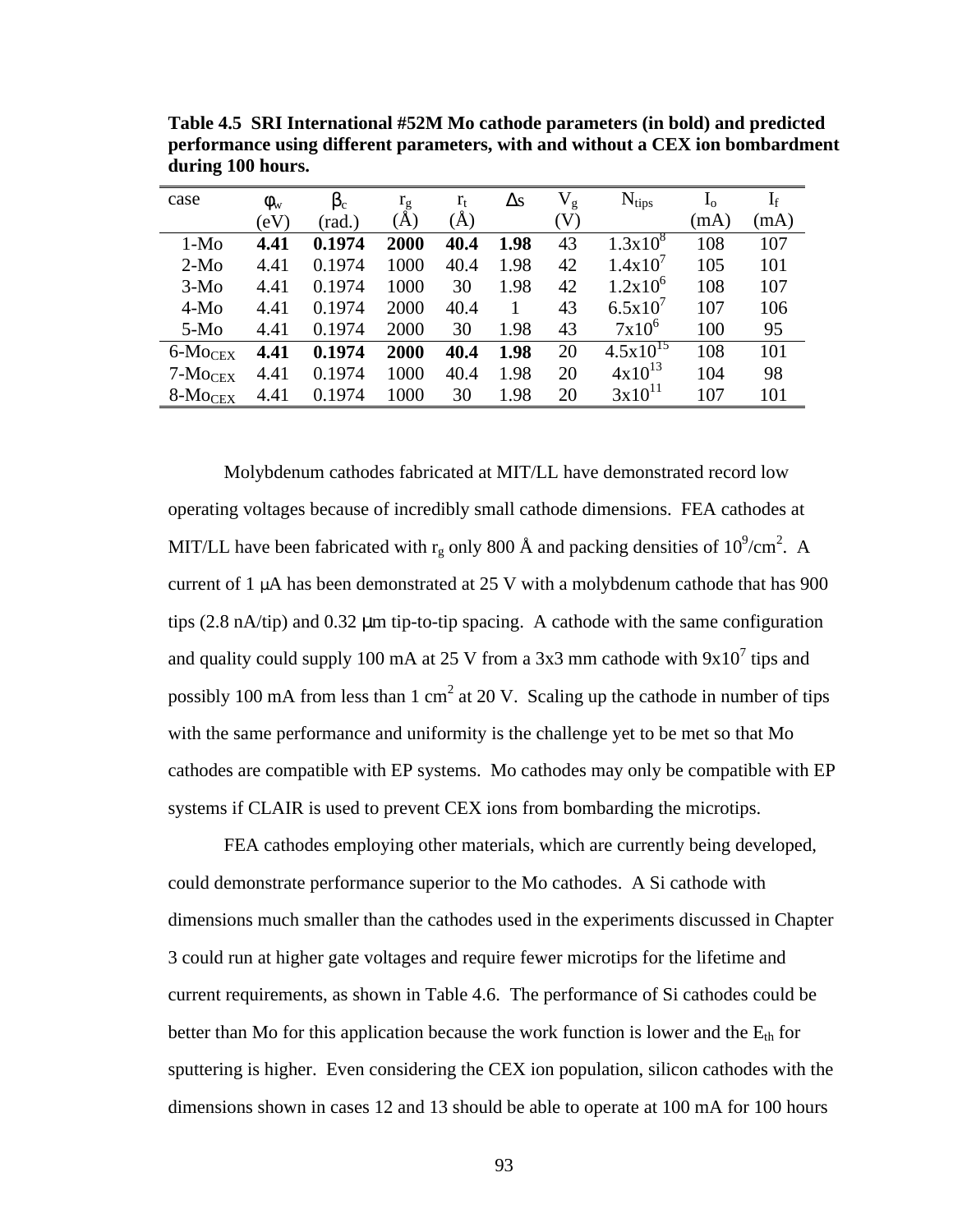if tips are fabricated on 0.5 μm centers or smaller so that the cathode dimensions will be less than 1 cm<sup>2</sup>. A current of 2.5  $\mu$ A has been measured from a single silicon microtip structure at 25 V.<sup>68</sup> If silicon FEA cathodes could be fabricated with great uniformity in tip radius across an array, they could provide 100 mA of current from an array with less than 10<sup>6</sup> microtips with an emitting area  $\langle 1 \text{ cm}^2 \rangle$ . Fabricating FEA cathode with the uniformity required is currently the greatest challenge in FEA cathode fabrication. Other cathode materials can further improve cathode performance. HfC and ZrC have demonstrated work function values between 3.3 and 3.5 eV.<sup>81,82</sup> Table 4.6 shows the reduction in number of tips required if the work function is reduced to 3.3 eV for a particular cathode configuration. The number of tips required was reduced by almost two orders of magnitude by reducing the work function from 4.0 to 3.3 eV. The performance degradation was determined using the sputter yield of a Si target by xenon ions, however it is believed that the sputter yield of HfC and ZrC will be much lower because these materials have demonstrated incredible robustness during ion bombardment. HfC and ZrC cathodes could operate at much higher voltages than Si and Mo cathodes without being damaged by ion bombardment which will further result in fewer tips required to meet lifetime and current requirements. Table 4.6 shows that HfC cathodes will be able to operate in EP system environments with or without CEX ions and with or without CLAIR.

**Table 4.6 Performance limitations of Si and HfC cathodes with and without a charge-exchange (CEX) ion population.**

| Case                 | $\phi_{\rm w}$ (eV) | $\beta_c$ (rad.) | $r_g(A)$ | $r_t(A)$ | $\Delta s$     | $V_{g}(V)$ | $N_{\text{tips}}$ | $I_0$ (mA) | $I_f$ (mA) |
|----------------------|---------------------|------------------|----------|----------|----------------|------------|-------------------|------------|------------|
| $9-Si$               | 4.0                 | 0.26             | 2000     | 40.4     |                | 52         | $6x10^5$          | 105        | 104        |
| $10-Si$              | 4.0                 | 0.26             | 2000     | 40.4     | 2              | 52         | $1.2x10^{6}$      | 106        | 106        |
| $11-Si_{\rm cex}$    | 4.0                 | 0.26             | 2000     | 40.4     | $\overline{2}$ | 30         | $8.3x10^{9}$      | 109        | 101        |
| $12-Si_{\text{cex}}$ | 4.0                 | 0.26             | 2000     | 30       | $\overline{2}$ | 30         | $2.6x10^{8}$      | 100        | 92         |
| $13-Si_{\rm cex}$    | 4.0                 | 0.26             | 1000     | 40.4     | $\overline{2}$ | 30         | $2.9x10^{8}$      | 109        | 102        |
| $14-$                | 3.3                 | 0.26             | 1000     | 40.4     | $\overline{2}$ | 30         | $3x10^6$          | 106        | 100        |
| $HfC_{cex}$          |                     |                  |          |          |                |            |                   |            |            |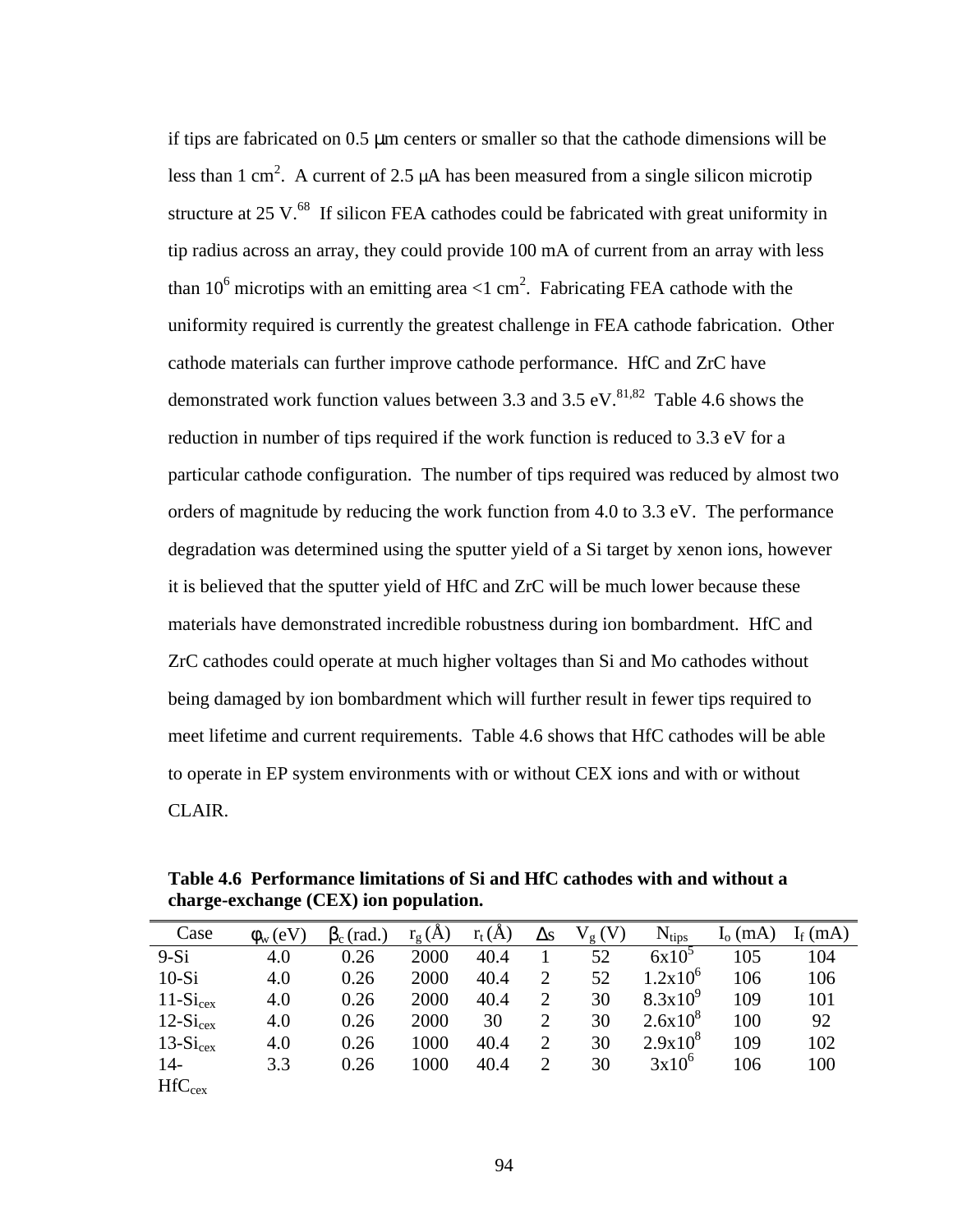| $15-$       |  |  |  | 3.3 0.26 2000 40.4 2 30 $4.6 \times 10^7$ 105 100 |  |
|-------------|--|--|--|---------------------------------------------------|--|
| $HfC_{cex}$ |  |  |  |                                                   |  |

HfC and ZrC cathodes have also demonstrated greater stability in contaminating environments and at higher currents than Mo and Si cathodes. Chemical inertness will be very important during operation in Hall thruster test facilities where base pressures are typically greater than 10<sup>-7</sup> Torr. With cathodes that are capable of >100 mA/cm<sup>2</sup>, the emission current will be limited by space-charge effects. The cathode must be designed with the proper tip-to-tip spacing to achieve the desired emission current, ~100 mA. Space-charge limited emission is discussed in the following chapter.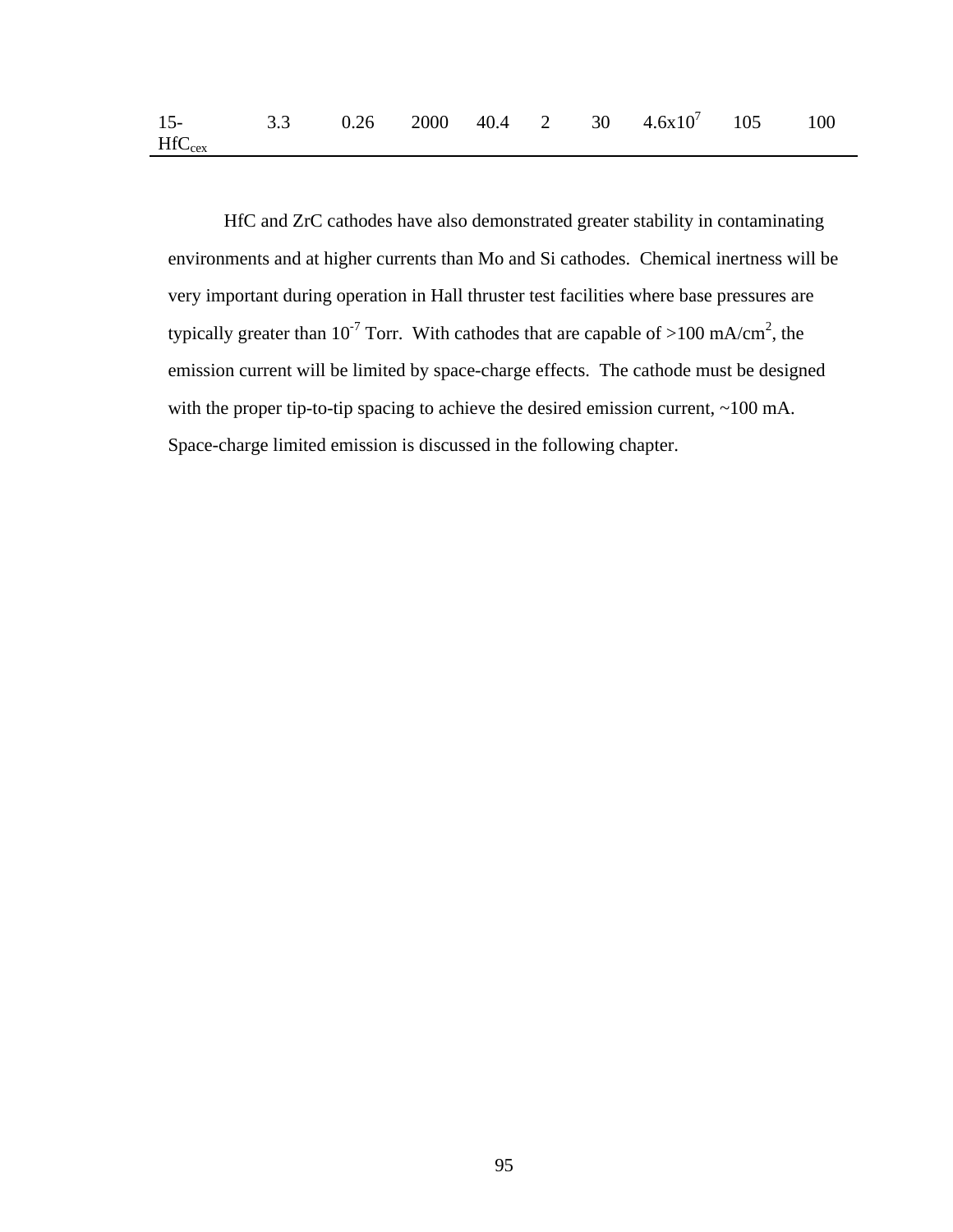# **CHAPTER 5**

# **SPACE-CHARGE LIMITED** electron emission from field emission cathodes **INTO A PLASMA**

In this chapter, the development of a sheath model is discussed with results used to predict sheath structure and emission current limitations for different cathode operating configurations. The sheath was modeled in one dimension only, therefore the effect of the potential of surrounding electrodes on sheath structure was not considered. The model is based on a planar sheath model that was originally developed by Crawford and Cannara<sup>54</sup> and Prewett and Allen<sup>55</sup> with a sheath boundary criterion derived by Andrews and Allen<sup>56</sup> This model and criterion were used and augmented by Goodfellow to consider the initial electron thermal energies at the surface of a hot cathode.<sup>57</sup> In the derivation of the sheath model used in this investigation, initial electron energies were used which corresponded to the accelerating potential between the electron emitting surface and gate electrode. This sheath model was then developed for cylindrical and spherical sheath configurations also. One of the objectives of this study was to determine the potential of the gate electrode, with respect to the plasma potential, required to transmit the desired electron current through the sheath with various electron energies. The details of the pre-sheath were not explored; however, it was assumed that the ions were accelerated through the pre-sheath up to high enough velocities to ensure monotonic potential profiles in the cathode sheath. The Andrews and Allen criterion was used to determine the ion energy at the sheath boundary. It is possible that a virtual cathode forms in the sheath, where a potential minimum in the sheath is lower than the cathode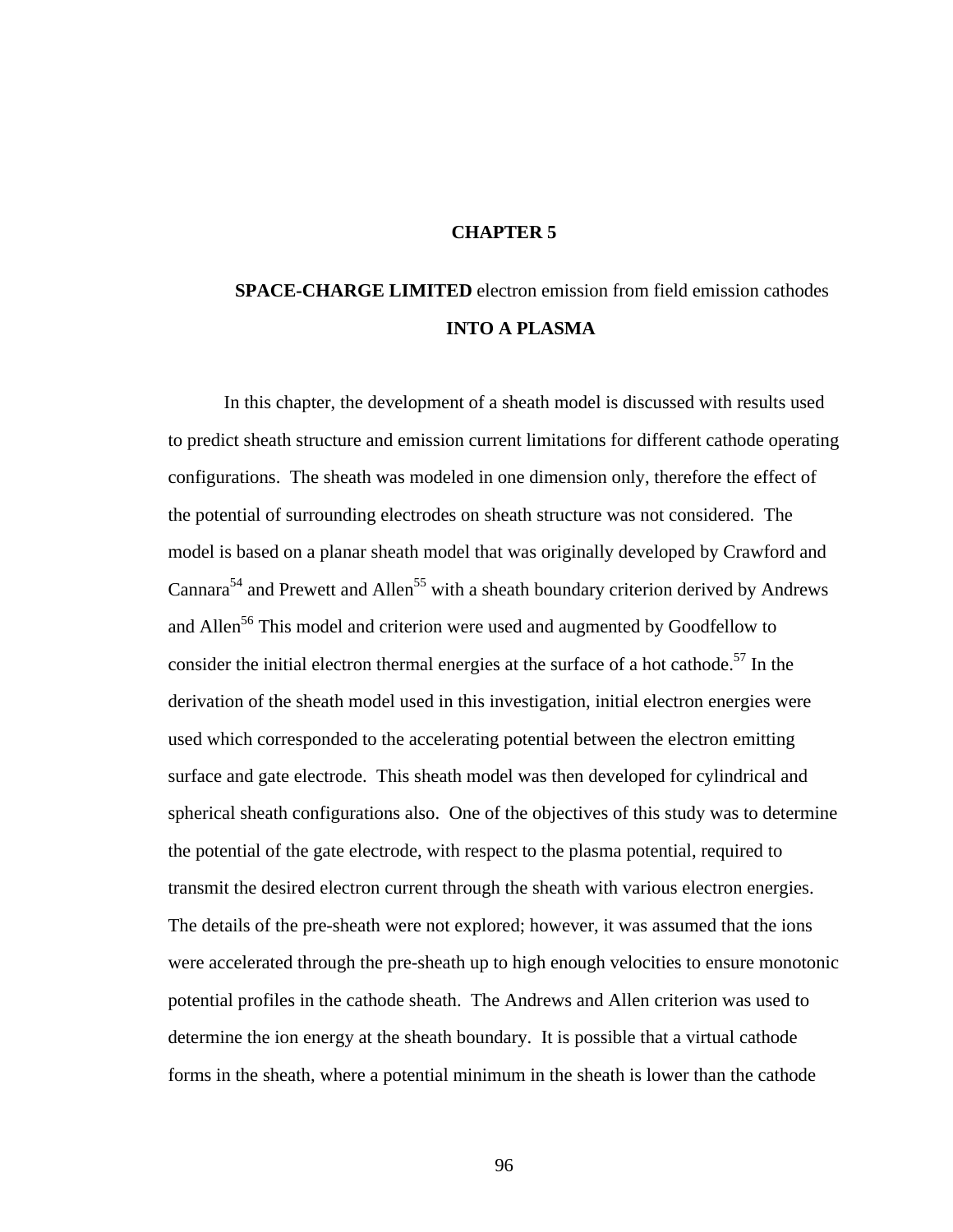potential. Virtual cathode formation plasma instabilities could increase the upper limits on the space-charge limited emission current and change the structure of the sheath; however these scenarios cannot be considered by the sheath model. This 1-D sheath model was used to determine upper and lower limits on current emitted by a planar FE cathode due to space-charge effects and limiting sheath geometries and is limited to stable monotonic potential profiles in the sheath. The results of this model are compared to the results of a Particle-in-Cell (PIC) model capable of considering virtual cathode formation.

This sheath model was developed for planar, cylindrical, and spherical cathode and sheath geometries. A cathode and sheath potential diagram is shown in Figure 1.6 and a possible potential profile is shown in Figure 5.1. FE cathodes are planar, however the structure of the sheath depends on the size of the cathode and on the plasma environment. With cathode dimensions greater than several electronic Debye lengths, the sheath structure is primarily planar. If cathode dimensions are much smaller than the sheath thickness, the sheath is better represented by a spherical sheath model. Two different cathode and sheath scenarios are illustrated in Figure 5.2. The cathode dimensions and environment significantly affect the emission current limitations, as shown in the following sections of this chapter.



**Figure 5.1 Cathode sheath configuration which was modeled. The boundary between the sheath and pre-sheath is shown at rsh.**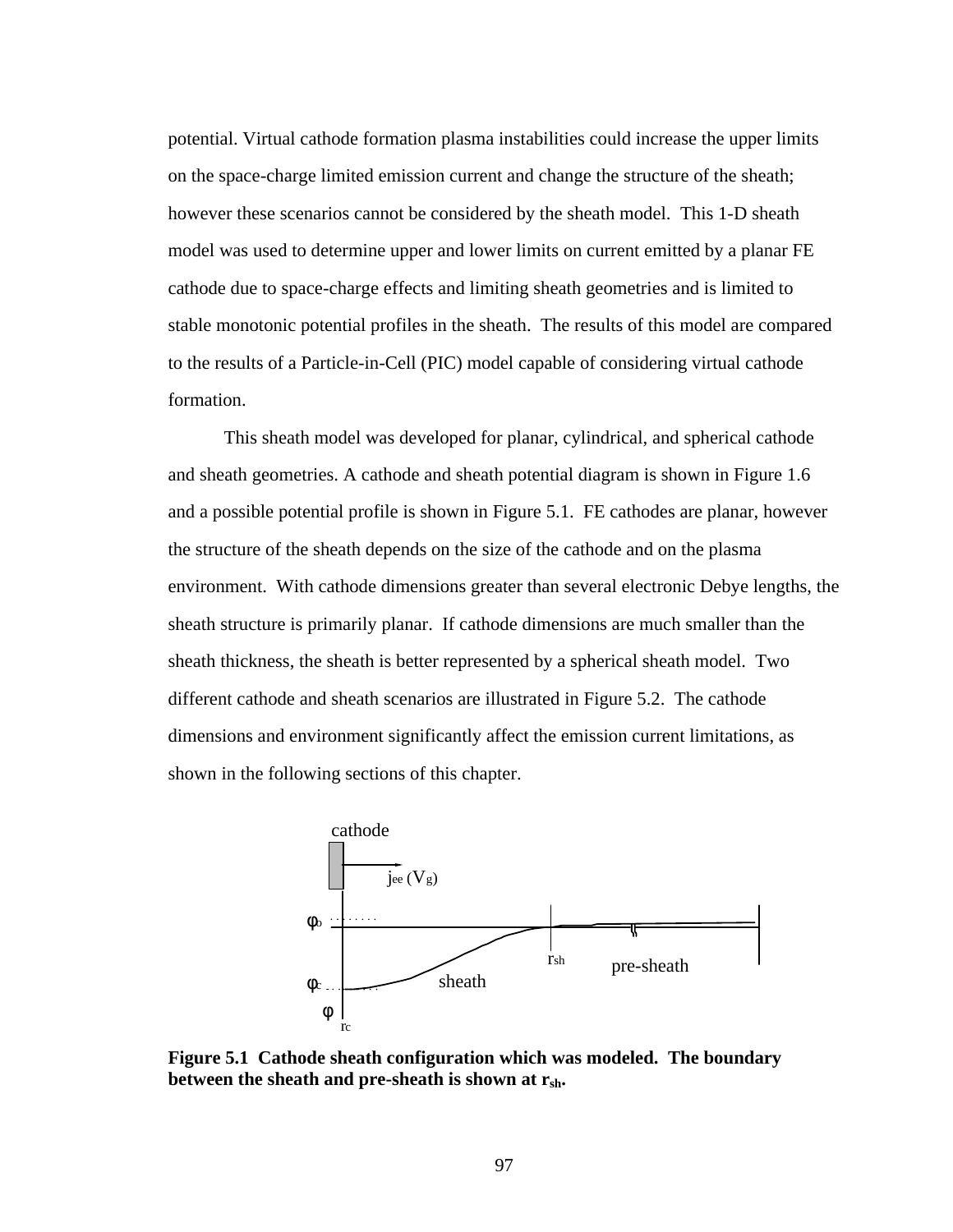

**Figure 5.2** A planar cathode sheath scenario (left) with  $r_c > r_{sh}$  and a spherical **cathode sheath scenario (right) with**  $\mathbf{r}_c < \mathbf{r}_{sh}$ **.** 

The three environments considered in this study for space-charge limited emission from a FE source of electrons into a plasma are those generated by a Hall thruster, a mesoscale ion thruster, and a tethered spacecraft in low Earth orbit. Since a large Hall thruster could use a FE cathode internal or external to the thruster as shown in Figure 1.3**,**  both conditions were considered in the analysis. A small or mesoscale Hall thruster will require an external cathode. Electron temperatures in the environment of a Hall thruster were obtained by Domonkos et al. $^{83}$  in the plasma plume of a 1.4 kW Hall thruster. Plasma number densities were approximated from Faraday probe measurements discussed in Chapter 2. These parameters were used in the model because initial testing of these cathodes with Hall thrusters will most likely occur with such medium scale systems. An ion engine requires two cathodes; one cathode in the discharge chamber for propellant ionization, and another cathode external to the thruster for ion beam neutralization. Plasma parameters used to represent the environment of an ion engine discharge chamber are estimates only for a mesoscale ion engine. Charged particle number densities could be much higher in mesoscale ion engines to get the required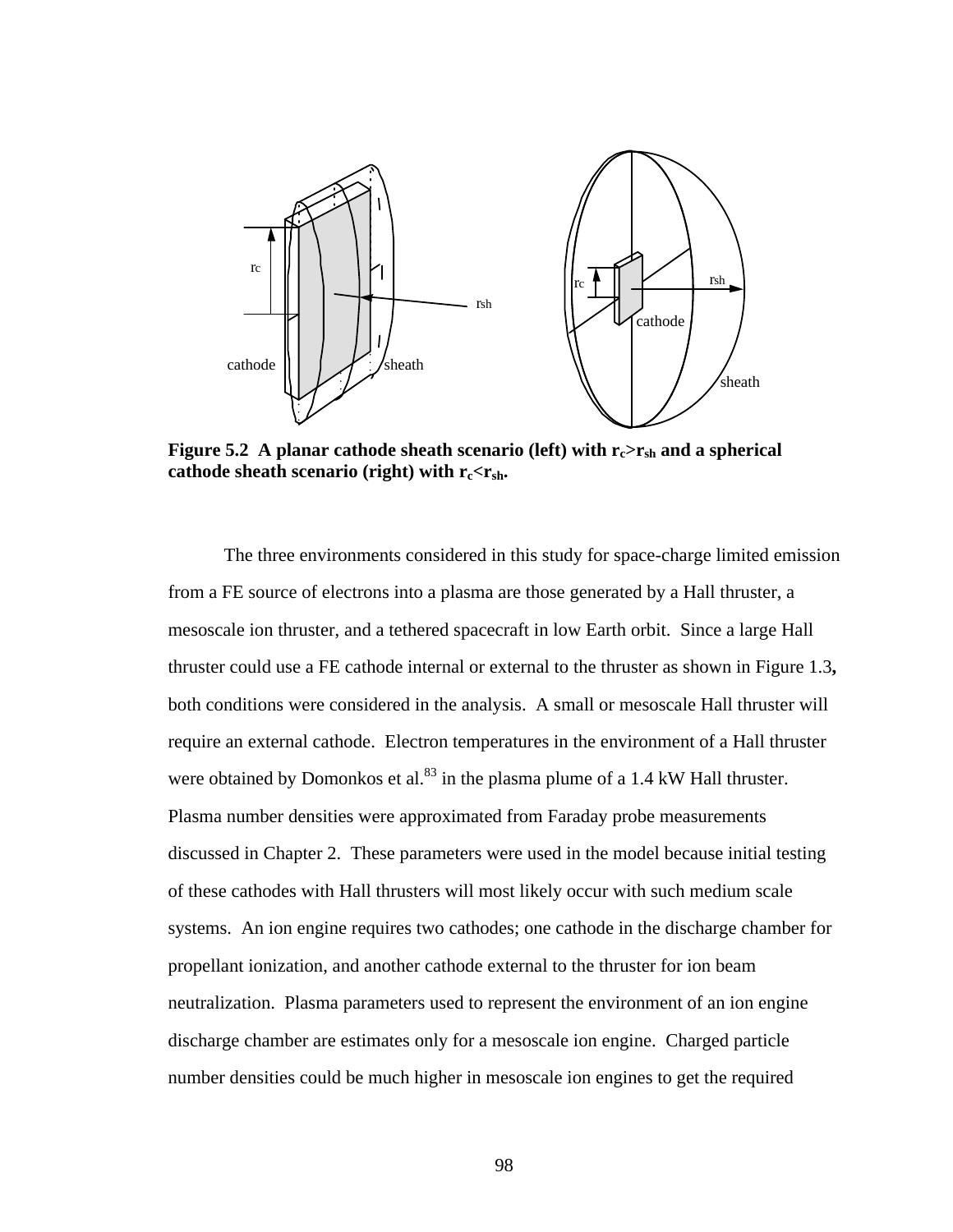performance. There is also interest in using FE cathodes on tethers in low Earth orbit to emit electrons ~250-1000 km above the earth. The parameters used to represent each of these environments are presented in Table 5.1. Ambient electron number densities are given at an altitude of 300 km; at higher altitudes, electron number densities will be even lower.

**Table 5.1 Characteristics of the thruster and tether plasma environments investigated using the cathode sheath model.**

|                                   | $n_{\rm eo}$ (/cm <sup>3</sup> ) | $T_e(eV)$ | $\lambda_{\rm D}$ (mm) |
|-----------------------------------|----------------------------------|-----------|------------------------|
| Hall/Ion thruster side            | $8x10^8$                         |           | 0.60                   |
| Hall thruster center <sup>a</sup> | $8x10^{10}$                      |           | 0.03                   |
| Ion engine discharge chamber      | $3x10^{11}$                      | $2 - 3$   | 0.02                   |
| Tether at 250 km <sup>b</sup>     | $5x10^5$                         |           | 33                     |

a<br> **a** Domonkos, M. T. Marrese, C. M., Haas, J. M., Gallimore, A. D., "Very Near-Field Plume Investigation of the D-55 Anode Layer Thruster," AIAA-97-3062 Joint Propulsion Conference, Seattle, WA, July 1997.

b F. F. Chen, *Plasma Physics and Controlled Fusion*, Plenum Press, New York, 1984.

A sheath model described in this chapter was used to estimate space-charge current limits that can be expected for FE cathodes in Hall, ion thruster, and electrodynamic tether environments described in Table 5.1. The effect of cathode operating voltages, sheath geometry, and cathode dimensions on the current limit was investigated. Modeling results are presented at the end of this chapter.

## **5.1 Sheath Model**

## **5.1.1 Planar Sheath Geometry**

A sheath model with a planar cathode and sheath geometry predicts conservative limits on cathode emission current due to space-charge effects. All potentials represented with φ are defined with respect to the potential at the sheath boundary where quasineutrality is assumed. The pre-sheath accelerates the ions through  $\phi_0$  to the sheath boundary. The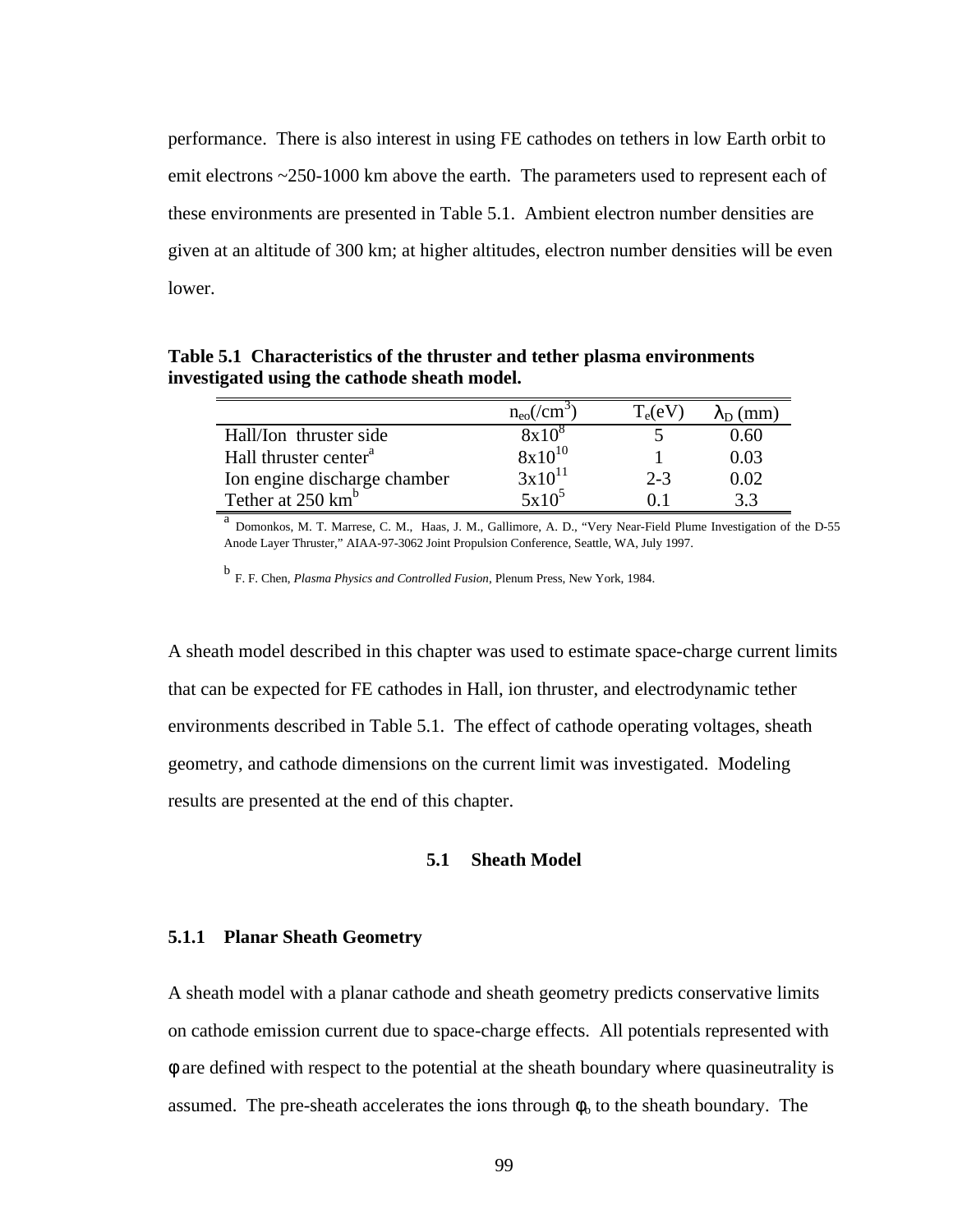potential difference between the plasma and cathode gate electrode is  $\phi_c$ . Virtual cathode formation can not be predicted by this model; it can only predict monotonic potential profiles. The maximum current is associated with a zero electric field at the cathode surface. Full recombination is assumed for the ions at the cathode surface. Potential magnitudes are used in the input and output of this model for simplicity, however, their true signs are inherent to the following equations. In this case, the 1-D form of Poisson's equation is

**Eqn. 5.1** 
$$
-\frac{d^2(-f)}{dx^2} = \frac{r}{e_o} = \frac{e}{e_o}(n_i - n_{ee} - n_e).
$$

The continuity and energy equations for the ions and electrons in the sheath are used to determine particle number densities. The ion number density at the sheath boundary is  $n_{io}$ . The ion number density,  $n_i$ , is

**Eqn. 5.2** 
$$
j_i = n_i e v_i = n_{io} e v_o \left( \mathbf{f}_o \right),
$$

**Eqn. 5.3** 
$$
\frac{1}{2} m_i v_i^2 = e(\mathbf{f} + \mathbf{f}_o),
$$

**Eqn. 5.4** 
$$
n_i = n_{io} \left( 1 + \frac{f}{f_o} \right)^{-\frac{1}{2}}.
$$

Plasma electron densities are defined by the Boltzmann relationship for a Maxwellian distribution of electrons

**Eqn. 5.5** 
$$
n_e = n_{eo} \exp\left(\frac{-e\mathbf{f}}{kT_e}\right).
$$

It is assumed that the electrons are Maxwellian with temperature,  $T_e$ , and the number density at the sheath boundary is  $n_{eo}$ . The beam electron number densities are defined as **Eqn. 5.6** *j*  $j_{ee} = n_{ee}ev_{ee}$ .

**Eqn. 5.7** 
$$
\frac{1}{2} m_e v_{ee}^2 = e(V_g + \mathbf{f}_c - \mathbf{f}),
$$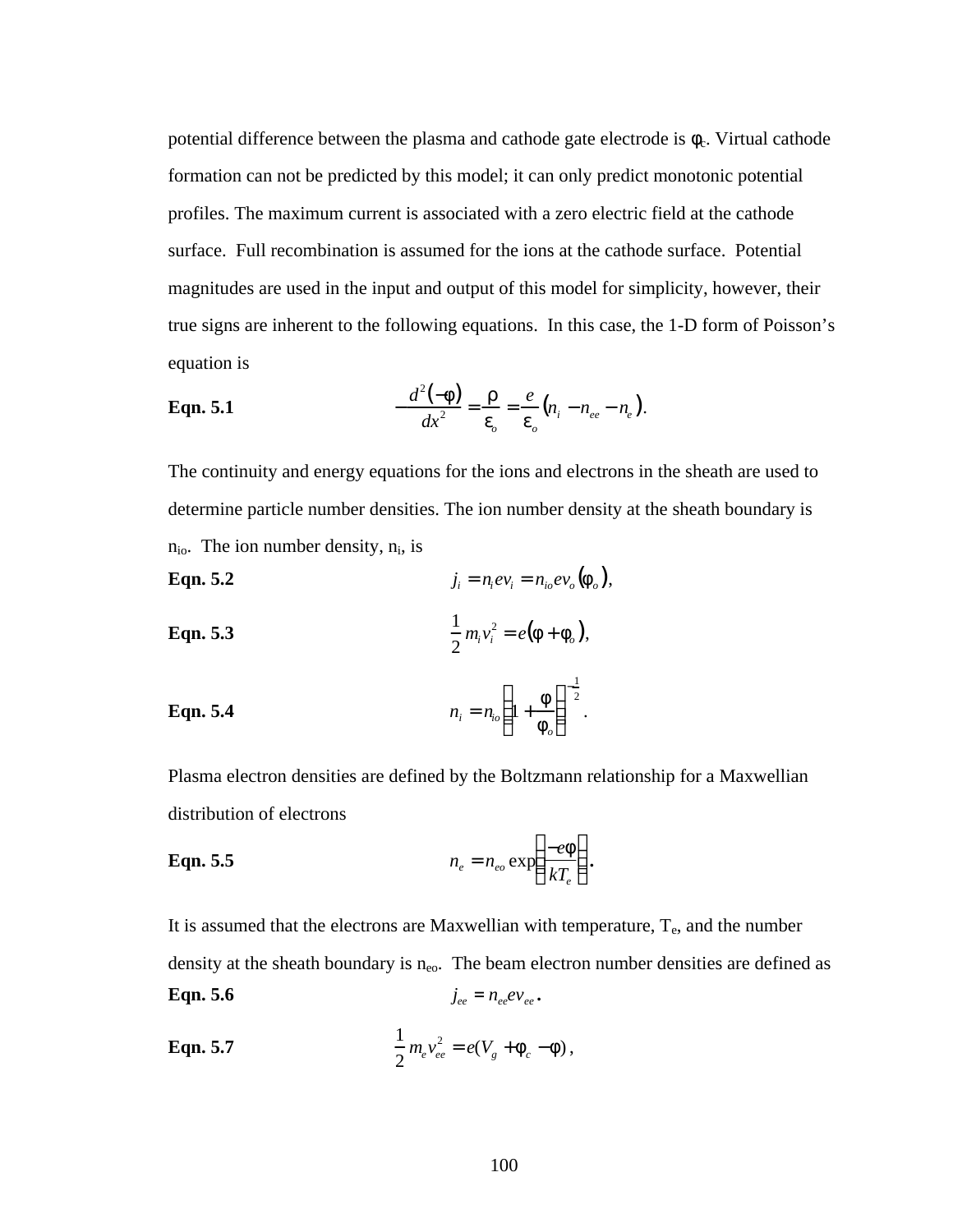**Eqn. 5.8** 
$$
n_{ee} = \frac{j_{ee}}{\left(\frac{2e^3}{m_e}\right)^{1/2}} \left(V_g + f_c - f\right)^{-1/2}.
$$

The condition of quasineutrality at the sheath boundary is used to define the ion number density at the sheath boundary in terms of electron number densities. At  $\phi=0$ 

**Eqn. 5.9** 
$$
n_{io} = n_{eo} + n_{ee}
$$
, and

**Eqn. 5.10** 
$$
\frac{n_{io}}{n_{eo}} = 1 + \frac{j_{ee}}{n_{eo} \left(\frac{2e^3}{m_e}\right)^{1/2}} \left(V_g + \mathbf{f}_c\right)^{-\frac{1}{2}}.
$$

Poisson's equation can then be written as

**Eqn. 5.11**

$$
-\frac{d^{2}(-f)}{dx^{2}} = \frac{r}{e_{o}} = \frac{e}{e_{o}} \left( n_{io} \left( 1 + \frac{f}{f_{o}} \right)^{-1/2} - \frac{j_{ee}}{e \left( \frac{2e}{m_{e}} \right)^{1/2}} \left( V_{g} + f_{c} - f \right)^{-1/2} - n_{eo} \exp \left( \frac{-e f}{kT_{e}} \right) \right).
$$

The parameters used to normalize Eqn. 5.11 are

**Eqn. 5.12** *h* = *ef kTe* ,

$$
x = \frac{x}{l_D},
$$

**Eqn. 5.14** 
$$
I_D = \left(\frac{\boldsymbol{e}_o k T_e}{n_{eo} e^2}\right)^{\frac{1}{2}},
$$

**Eqn. 5.15** *r* = *r eneo*

**Eqn. 5.16** 
$$
j_e = n_{eo} e \left( \frac{2kT_e}{m_e} \right)^{1/2}
$$
, and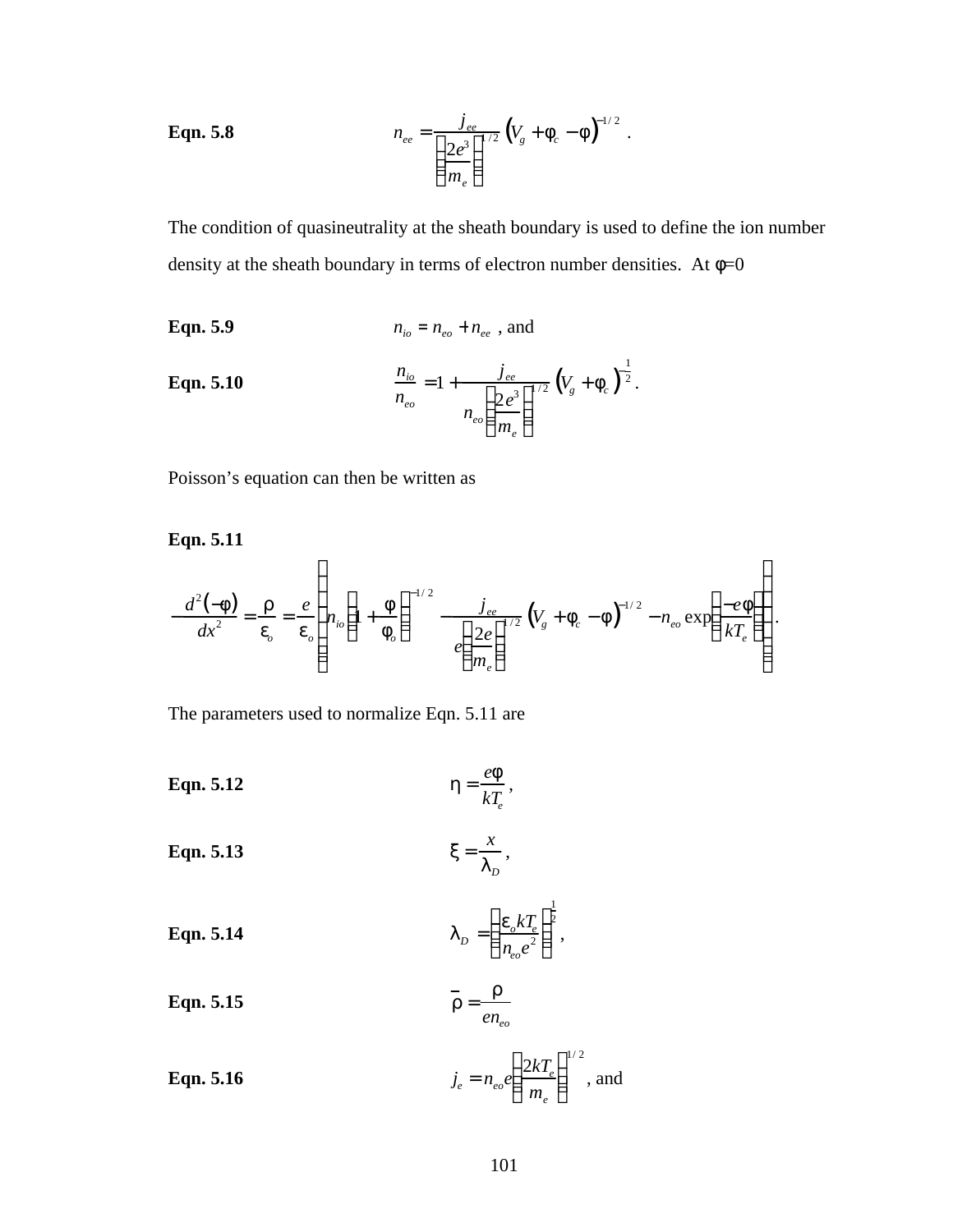$$
L_{ee} = \frac{j_{ee}}{j_e},
$$

where  $\lambda_D$  is the electronic Debye Length. The normalized form of Eqn. 5.11 is

**Eqn. 5.18** 
$$
\frac{d^2 \mathbf{h}}{dx^2} = \mathbf{F} = \left(1 + J_{ee} \left(\mathbf{h}_g + \mathbf{h}_c\right)^{-\frac{1}{2}}\right)\left(1 + \frac{\mathbf{h}}{\mathbf{h}_o}\right)^{-\frac{1}{2}} - J_{ee} \left(\mathbf{h}_g + \mathbf{h}_c - \mathbf{h}\right)^{-\frac{1}{2}} - \exp(-\mathbf{h}).
$$

The non-dimensional charge density is  $\overline{r}$ . Integrating Poisson's equation once and applying the first of the following two boundary conditions,

**Eqn. 5.19** *<sup>d</sup><sup>h</sup> dx*  $(h = 0) = 0$  and

$$
Eqn. 5.20 \t\t\t h(x=0) = h_c,
$$

the electric field in this region was determined to be

**Eqn. 5.21** 
$$
\left(-\frac{d\mathbf{h}}{dx}\right)^{2} = 4\mathbf{h}_{o}\left(1 + J_{ee}(\mathbf{h}_{g} + \mathbf{h}_{c})^{-\frac{1}{2}}\right)\left(1 + \frac{\mathbf{h}}{\mathbf{h}_{o}}\right)^{\frac{1}{2}} - 1\right) + 4J_{ee}\left((\mathbf{h}_{g} + \mathbf{h}_{c} - \mathbf{h})^{\frac{1}{2}} - (\mathbf{h}_{g} + \mathbf{h}_{c})^{\frac{1}{2}}\right) + 2(\exp(-\mathbf{h}) - 1).
$$

The electric field at the sheath boundary is approximated at zero. This approximation is common because the electric field is very small in this region and has little effect on the structure of the sheath.<sup>57,84</sup> The ion energy at the sheath boundary can be approximated using the criterion derived by Andrews and Allen,<sup>56</sup>

$$
\mathbf{Eqn. 5.22} \qquad \qquad \frac{d\mathbf{r}}{d\mathbf{h}}\bigg|_{\mathbf{h}=0} = 0 \, .
$$

The ion energy at the sheath boundary,  $\eta_0$ , is determined using Eqn. 5.18 and Eqn. 5.22.

**Eqn. 5.23** 
$$
\mathbf{h}_{o} = \frac{1 + J_{ee} (\mathbf{h}_{g} + \mathbf{h}_{c})^{\frac{1}{2}}}{2 - J_{ee} (\mathbf{h}_{g} + \mathbf{h}_{c})^{\frac{3}{2}}}.
$$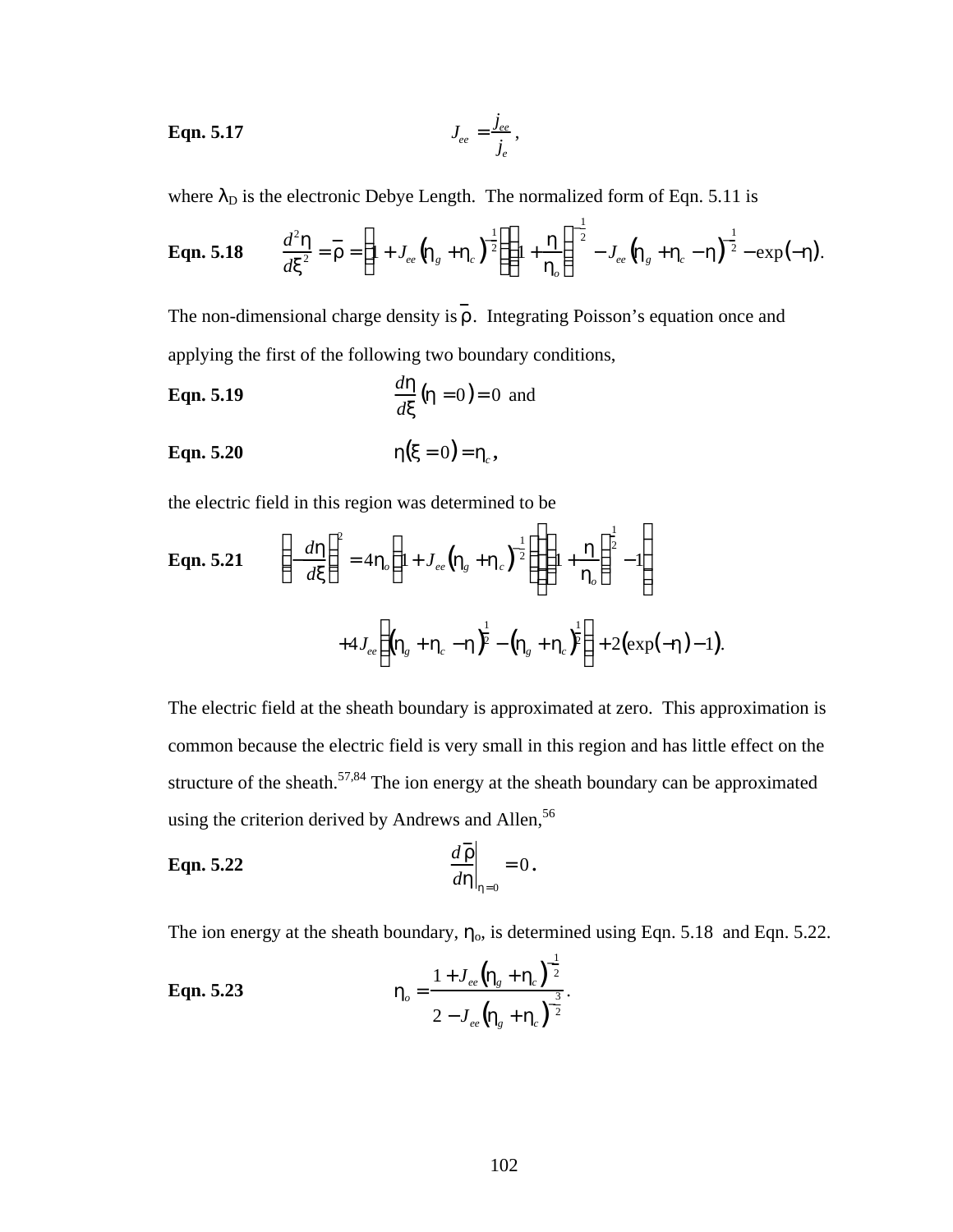Notice that in the limit of zero cathode emission  $\eta_0$  is 1/2. This result is consistent with the model developed by Bohm. $53$  The upper limit on the emission current is defined as the current emitted when the electric field at the cathode surface becomes zero,

**Eqn. 5.24** 
$$
0 = 4\mathbf{h}_o \left( 1 + J_{e_{e_{\text{max}}}} \left( \mathbf{h}_g + \mathbf{h}_c \right)^{\frac{1}{2}} \right) \left( 1 + \frac{\mathbf{h}_c}{\mathbf{h}_o} \right)^{\frac{1}{2}} - 1 \right) + 4J_{e_{e_{\text{max}}}} \left( \left( \mathbf{h}_g \right)^{\frac{1}{2}} - \left( \mathbf{h}_g + \mathbf{h}_c \right)^{\frac{1}{2}} \right) + 2 \left( \exp(-\mathbf{h}_c) - 1 \right).
$$

With this assumption, the maximum emission current possible is

$$
\mathbf{Eqn. 5.25} \qquad J_{ee_{\text{max}}} = \frac{\mathbf{h}_o \left( \left( 1 + \frac{\mathbf{h}_c}{\mathbf{h}_o} \right)^{\frac{1}{2}} - 1 \right) + \frac{1}{2} \left( \exp(-\mathbf{h}_c) - 1 \right)}{\mathbf{h}_o \left( \mathbf{h}_s + \mathbf{h}_c \right)^{\frac{1}{2}} \left( 1 - \left( 1 + \frac{\mathbf{h}_c}{\mathbf{h}_o} \right)^{\frac{1}{2}} \right) + \left( \mathbf{h}_s + \mathbf{h}_c \right)^{\frac{1}{2}} - \left( \mathbf{h}_s \right)^{\frac{1}{2}}}
$$

Eqn. 5.23 and Eqn. 5.25 can then be solved simultaneously to estimate  $J_{\text{eemax}}$  and  $\eta_0$  for any combination of  $\eta_c$  and  $\eta_g$ . J<sub>eemax</sub> is the emission current density that corresponds to a zero electric field at the cathode surface. This value represents the lower limit on the emission current density capability of FE cathodes emitting electrons into a plasma. If electron beam expansion occurs in the sheath, virtual cathodes form in the sheath, or plasma instabilities develop, larger emission currents can be possible. Emission current limitations predicted by this model agree with results of the Goodfellow sheath model, which provided the basis for this model. In the case considered,  $\eta_c$  was 10,  $\eta_g$  was 0.3, and both models predicted that J<sub>eemax</sub> was 0.7. Goodfellow used a similar sheath model combined with thermal models to predict cathode temperatures in a magnetoplasmadynamic thruster system, and achieved good correlation between experiment and theory. The results of the 1-D sheath model derived in this thesis work were also compared with the Prewett and Allen model results. A comparison of the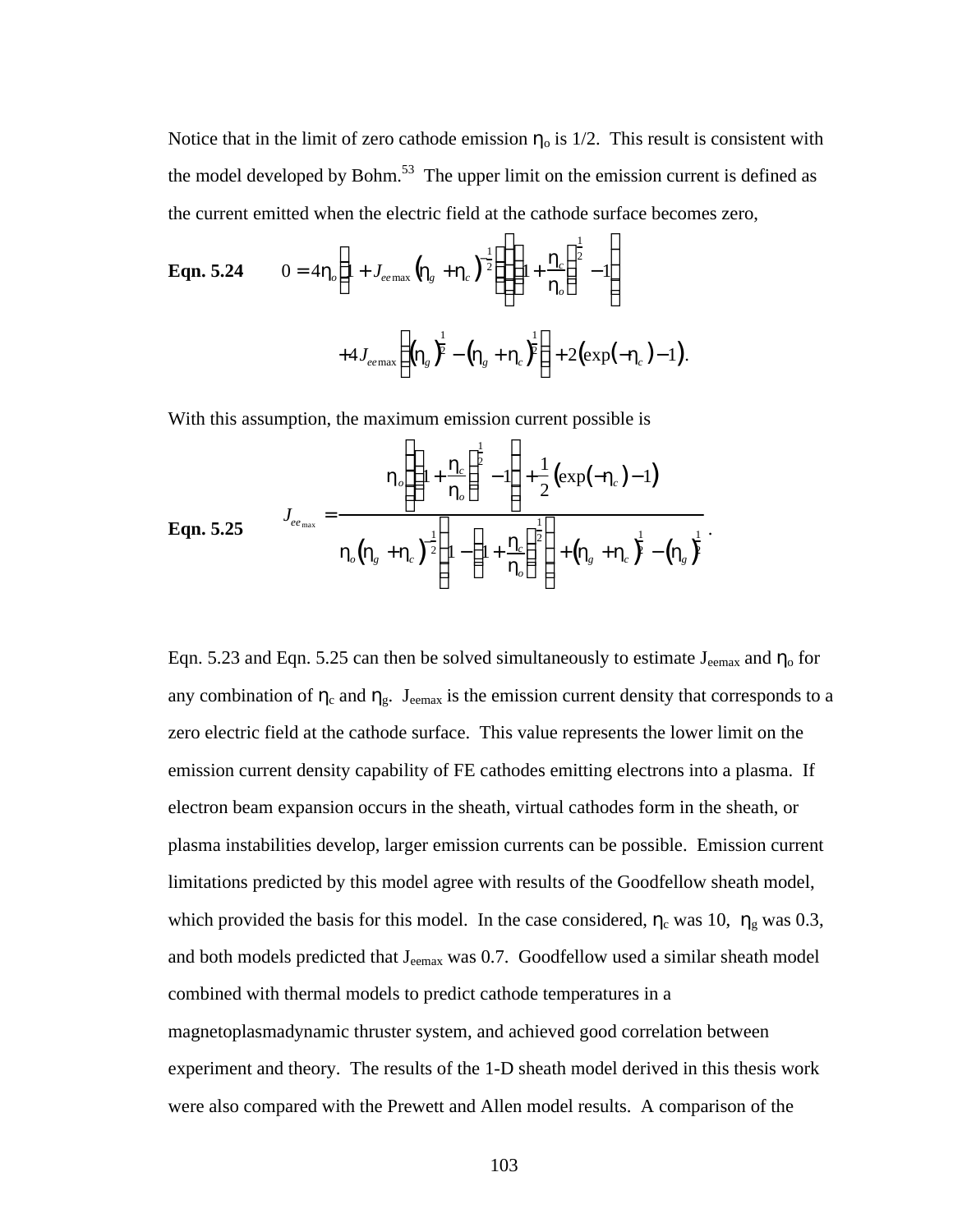results from both models shown in Figure 5.3. The Prewett and Allen model assumes negligible initial velocities, and an  $\eta_g$  value of 10<sup>-8</sup> is used in the model developed in this thesis work to obtain the results shown in Figure 5.3. The results of this model are consistent with results from the Andrews and Allen model and the Goodfellow model.



**Figure 5.3 Results of the cathode sheath model compared to the Prewett and Allen sheath model results.**

## **5.1.2 Cylindrical Geometry**

The same sheath model was also developed for a cylindrical cathode and sheath geometry. This model assumes a 1/r expansion of the emitted electron current in the cathode sheath and consequent decrease in ion number density. As the sheath dimensions become comparable to the cathode dimensions some radial beam expansion occurs and the cylindrical sheath model becomes more appropriate than the planar model. In the cylindrical sheath model, the cathode is emitting electrons radially outward into a plasma where the electron number density is  $n_{e0}$ . Plasma electron number density is given by the Boltzmann equation, assuming a Maxwellian distribution of energies,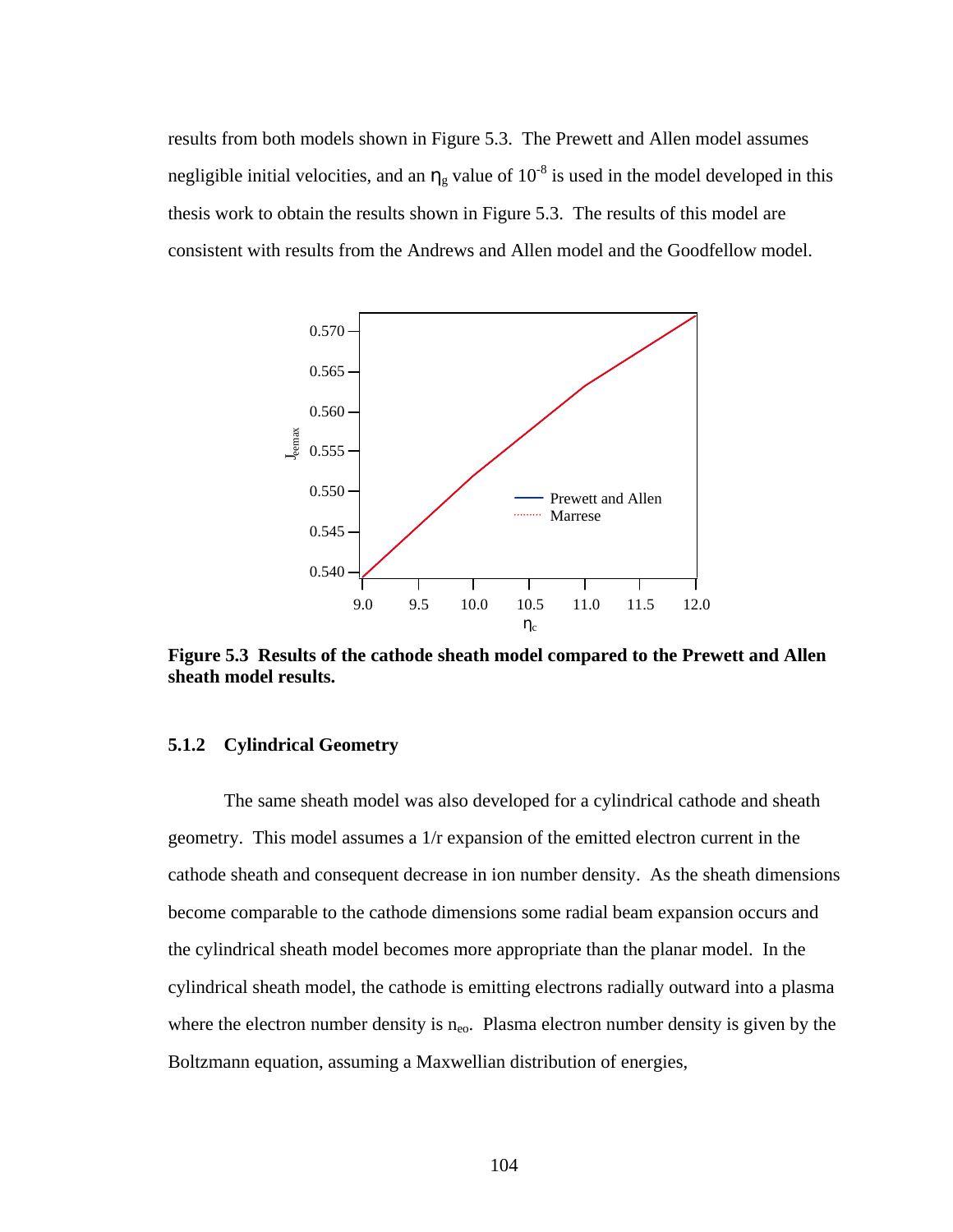**Eqn. 5.26** 
$$
n_e = n_{eo} \exp\left(\frac{-e\mathbf{f}}{kT_e}\right).
$$

The number density of electrons emitted from the cathode is derived using the continuity,

**Eqn. 5.27** 
$$
j_{ee}(\boldsymbol{p}r_c) = n_{ee}ev_{ee}(\boldsymbol{p}r),
$$

and energy equations,

**Eqn. 5.28** 
$$
v_{ee} = \left(\frac{2e(\mathbf{f}_g + \mathbf{f}_c - \mathbf{f})}{m_e}\right)^{\frac{1}{2}}.
$$

The electron number density for the beam electrons is then

**Eqn. 5.29** 
$$
n_{ee} = \frac{j_{ee}}{\left(\frac{2e^3}{m_e}\right)^{1/2}} \left(f_g + f_c - f\right)^{-\frac{1}{2}} \left(\frac{r_c}{r}\right).
$$

The continuity and energy equations are used to determine the ion number density,

**Eqn. 5.30** 
$$
j_i = n_i ev_i(\boldsymbol{p}r) = n_{io} ev_{io}(\boldsymbol{p}r_{sh}),
$$

**Eqn. 5.31** 
$$
v_i = \left(\frac{2e(\mathbf{f}_o + \mathbf{f})}{m_i}\right)^{\frac{1}{2}}, \text{ and}
$$

**Eqn. 5.32** 
$$
n_i = n_{io} \left( 1 + \frac{f}{f_o} \right)^{-\frac{1}{2}} \left( \frac{r_{sh}}{r} \right).
$$

The initial ion energy at the sheath boundary is  $e\phi_0$ , and the ion number density at the sheath boundary is

**Eqn. 5.33** 
$$
n_{io} = n_{eo} + n_{ee} = n_{eo} \left( 1 + \frac{j_{ee}}{n_{eo} \left( \frac{2e^3}{m_e} \right)^{\frac{1}{2}} \left( \mathbf{f}_g + \mathbf{f}_c \right)^{\frac{1}{2}} \left( \frac{r_c}{r_{sh}} \right) \right),
$$

where quasineutrality is assumed. The ion number density in the sheath is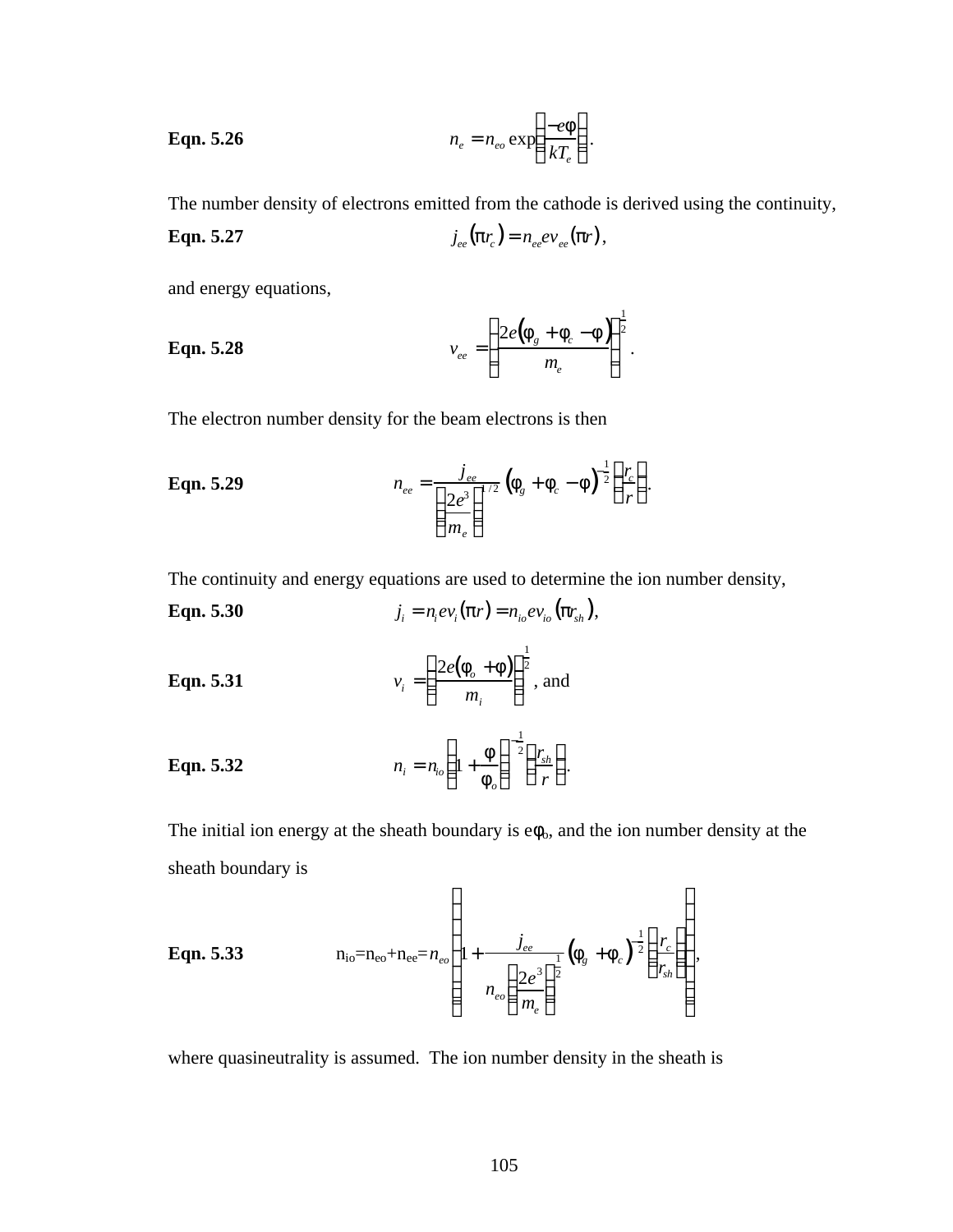**Eqn. 5.34** 
$$
n_{i} = n_{eo} \left( 1 + \frac{j_{ee}}{n_{eo} \left( \frac{2e^{3}}{m_{e}} \right)^{\frac{1}{2}}} \left( \mathbf{f}_{g} + \mathbf{f}_{c} \right)^{\frac{1}{2}} \left( \frac{r_{e}}{r_{sh}} \right) \right) \left( 1 + \frac{\mathbf{f}}{\mathbf{f}_{o}} \right)^{-\frac{1}{2}} \left( \frac{r_{sh}}{r} \right).
$$

Poisson's equation can then be written for this cathode configuration and environment as

Eqn. 5.35

\n
$$
-\nabla^{2}(-f) = -\left(\frac{d^{2}(-f)}{dr^{2}} + \frac{1}{r}\frac{d(-f)}{dr}\right) = \frac{r}{e_{o}}
$$
\n
$$
= \frac{e}{e_{o}} \left[ n_{io} \left(1 + \frac{f}{f_{o}}\right)^{\frac{1}{2}} \left(\frac{r_{sh}}{r}\right) - \frac{j_{ee}}{e\left(\frac{2e}{m_{e}}\right)^{\frac{1}{2}}} \left(f_{g} + f_{c} - f\right)^{\frac{1}{2}} \left(\frac{r_{c}}{r}\right) - n_{eo} \exp\left(-\frac{ef}{kT_{e}}\right) \right].
$$

Eqn. 5.12-Eqn. 5.17 are used to get the normalized form of Poisson's equation describing the potential profile in the cylindrical sheath,

Eqn. 5.36  
\n
$$
\frac{d^2 \mathbf{h}}{dx^2} + \frac{1}{x} \frac{d \mathbf{h}}{dx} = \overline{\mathbf{r}}
$$
\n
$$
= \left(1 + J_{ee} \left(\mathbf{h}_g + \mathbf{h}_c\right)^{-\frac{1}{2}} \left(\frac{\mathbf{x}_c}{\mathbf{x}_{sh}}\right) \right) \left(1 + \frac{\mathbf{h}}{\mathbf{h}_o}\right)^{-\frac{1}{2}} \left(\frac{\mathbf{x}_{sh}}{\mathbf{x}}\right) - J_{ee} \left(\mathbf{h}_g + \mathbf{h}_c - \mathbf{h}\right)^{-\frac{1}{2}} \left(\frac{\mathbf{x}_c}{\mathbf{x}}\right) - \exp(-\mathbf{h}).
$$

The Andrews and Allen criterion<sup>56</sup> is evaluated at the sheath boundary to derive the relationship for the normalized potential drop across the pre-sheath,

**Eqn. 5.37** 
$$
\mathbf{h}_{o} = \frac{1 + J_{ee} (\mathbf{h}_{g} + \mathbf{h}_{c})^{-\frac{1}{2}} \left( \frac{\mathbf{x}_{c}}{\mathbf{x}_{sh}} \right)}{2 - J_{ee} (\mathbf{h}_{g} + \mathbf{h}_{c})^{-\frac{3}{2}} \left( \frac{\mathbf{x}_{c}}{\mathbf{x}_{sh}} \right)}.
$$

Eqn. 5.36 is evaluated numerically using a Runge-Kutta fourth order method. The initial conditions at the sheath boundary are given by

**Eqn. 5.38** 
$$
h(x = x_{sh}) = 0
$$
 and

$$
\mathbf{Eqn. 5.39} \qquad \qquad \frac{d\mathbf{h}}{d\mathbf{x}}(\mathbf{x} = \mathbf{x}_{\rm sh}) = 0 \, .
$$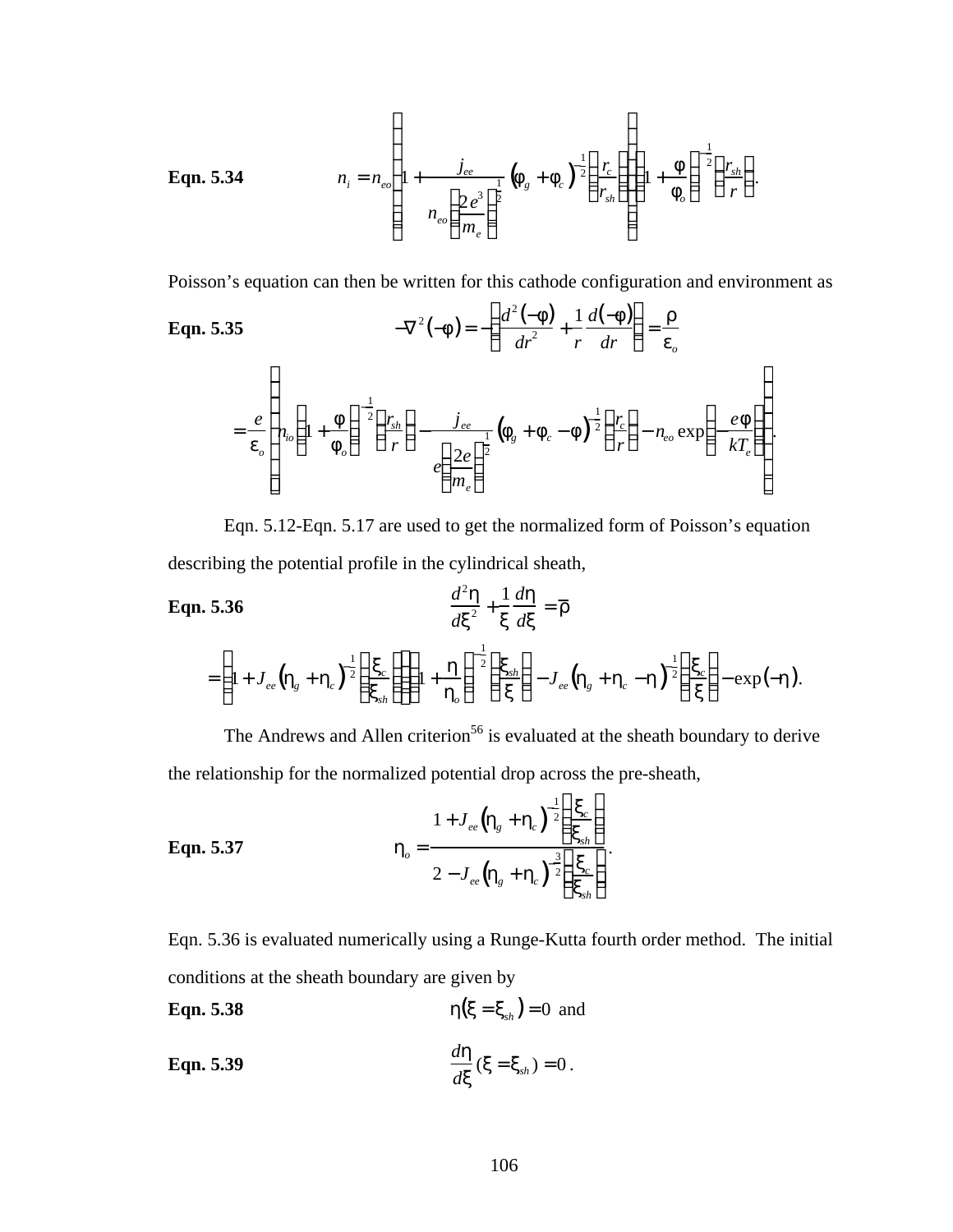The cylindrical cathode sheath problem is not very well defined, since only the potential at the cathode and sheath boundaries, and the electric field at the sheath boundary are known. The position of the sheath boundary is an input to the model, however, it has to be estimated initially. The much simpler nature of the equations for charged particle densities in the planar sheath geometry does not require this input parameter. The sheath thickness is a result of the planar sheath model; therefore, the structure of the sheath can be determined for any  $J_{ee}$ ,  $\eta_c$ , and  $\eta_g$  combinations. In cylindrical coordinates the Poisson equation is more complicated, requiring more input parameters. Initial estimates are made for the thickness of the sheath,  $\xi_{\rm sh}$ . It is assumed that the maximum current is emitted when the electric field at the cathode surface is zero and the potential at the cathode surface is equivalent to the cathode potential. The sheath thickness is adjusted until these conditions are met at the cathode surface to estimate  $J_{\text{eemas}}$ . A potential profile for the sheath can only be obtained for limiting cases. Potential profiles and J<sub>eemax</sub> are obtained in this model for the limiting case of a zero electric field at the cathode surface.

## **5.1.3 Spherical Geometry**

The sheath model with a spherical geometry was derived like the cylindrical model except that the ion and electron number densities change with a  $1/r^2$  relationship in the sheath. Poisson's equation in spherical coordinates for this cathode, sheath configuration, and environment is

$$
\textbf{Eqn. 5.40} \qquad \qquad \frac{d^2 \mathbf{h}}{dx^2} + \frac{2}{x} \frac{d \mathbf{h}}{dx} = \overline{\mathbf{r}}
$$

$$
= \left(1+J_{ee} \left(\!{\mathbf{h}}_g + {\mathbf{h}}_c\right)^{\frac{1}{2}}\!\!\left(\!\frac{{\mathbf{x}}_c^2}{{\mathbf{x}}_{sh}^2}\right)\!\!\right)\!\!\left(1+\frac{{\mathbf{h}}}{\mathbf{h}_o}\right)^{\frac{1}{2}}\!\!\left(\frac{{\mathbf{x}}_{sh}^2}{{\mathbf{x}}^2}\right) - J_{ee} \left(\!{\mathbf{h}}_g + {\mathbf{h}}_c - {\mathbf{h}}\right)^{\frac{1}{2}}\!\!\left(\frac{{\mathbf{x}}_c^2}{{\mathbf{x}}^2}\right) - \exp(-{\mathbf{h}})
$$

The pre-sheath accelerates the ions through a normalized potential  $\eta_0$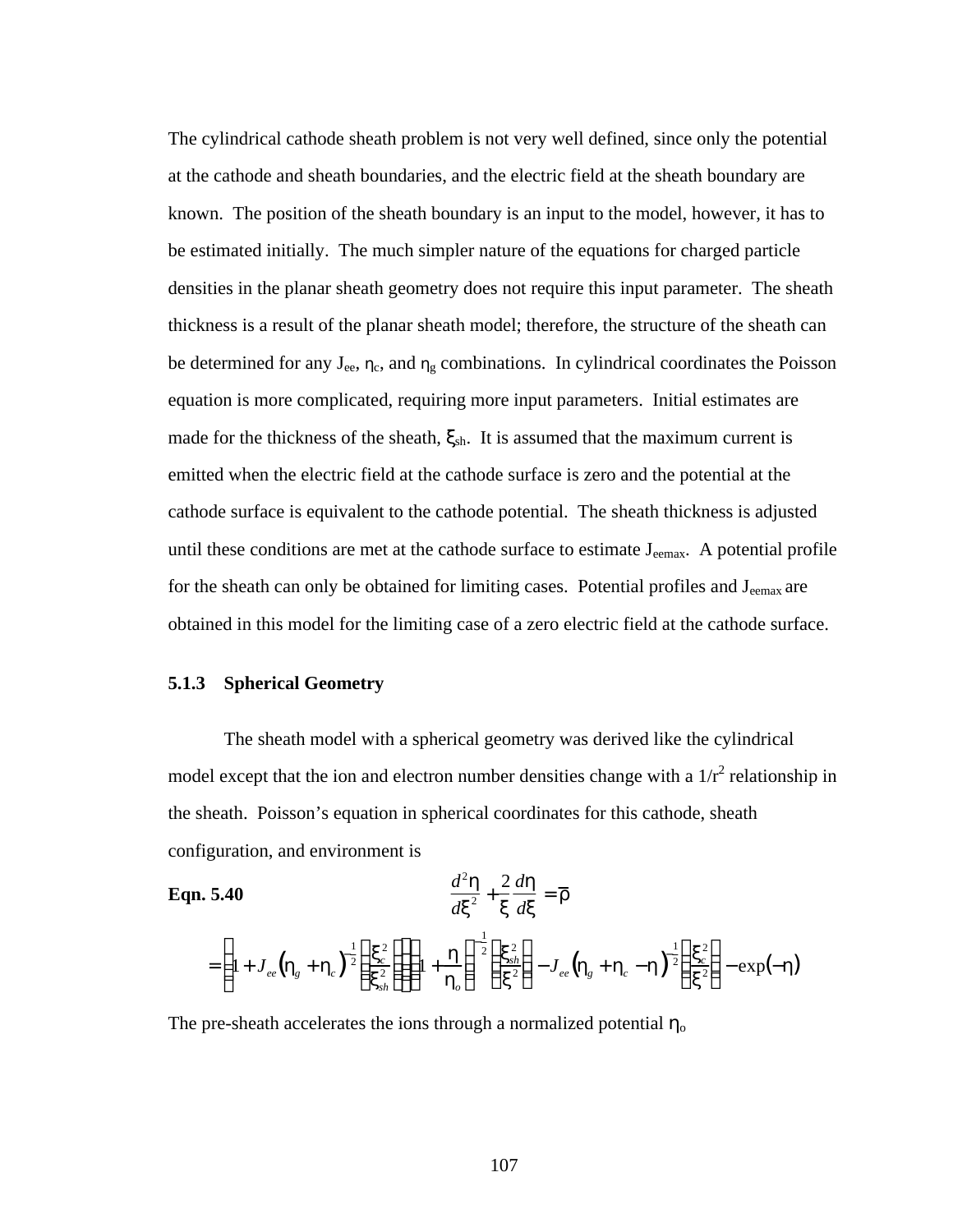**Eqn. 5.41** 
$$
\mathbf{h}_{o} = \frac{1 + J_{ee} (\mathbf{h}_{g} + \mathbf{h}_{c})^{-\frac{1}{2}} \left( \frac{\mathbf{x}_{c}^{2}}{\mathbf{x}_{sh}^{2}} \right)}{2 - J_{ee} (\mathbf{h}_{g} + \mathbf{h}_{c})^{-\frac{3}{2}} \left( \frac{\mathbf{x}_{c}^{2}}{\mathbf{x}_{sh}^{2}} \right)},
$$

as derived using the Andrews and Allen criterion. Eqn. 5.40 is evaluated numerically using a Runge-Kutta fourth order method for a second order differential equation. The initial conditions at the sheath boundary are Eqn. 5.38 and Eqn. 5.39. An upper limit on jee is determined using the spherical sheath model. Initial guesses are made for the thickness of the sheath,  $r_{\rm sh}$ . It is assumed that the maximum current is emitted when the electric field at the cathode surface is zero and the potential at the cathode surface is equivalent to the cathode potential. The sheath thickness is adjusted until these conditions are met at the cathode surface.

#### **5.2 Modeling Results**

Space-charge limited FE was investigated for three geometrical sheath configurations in one dimension. The planar geometry was the simplest geometry considered. The results of this model are most accurate when the sheath thickness is much smaller than the cathode dimensions. As the cathode dimensions become smaller or the ambient ion and electron number densities decrease, the sheath becomes less planar and some radial beam expansion begins to occur in the cathode sheath. When the sheath thickness becomes several times larger than the cathode radius, the sheath approaches a spherical geometry. Lower energy emitted electrons will support a more spherical sheath configuration because the electron beam will be less collimated in the sheath. Local radial electric fields generated by high negative charge densities in the sheath will generate more expansion for a lower energy beam. With cylindrical and spherical sheath geometries, ion number densities increase in the sheath as  $1/r$  and  $1/r<sup>2</sup>$ , respectively, providing much better negative space-charge neutralization at the cathode surface by the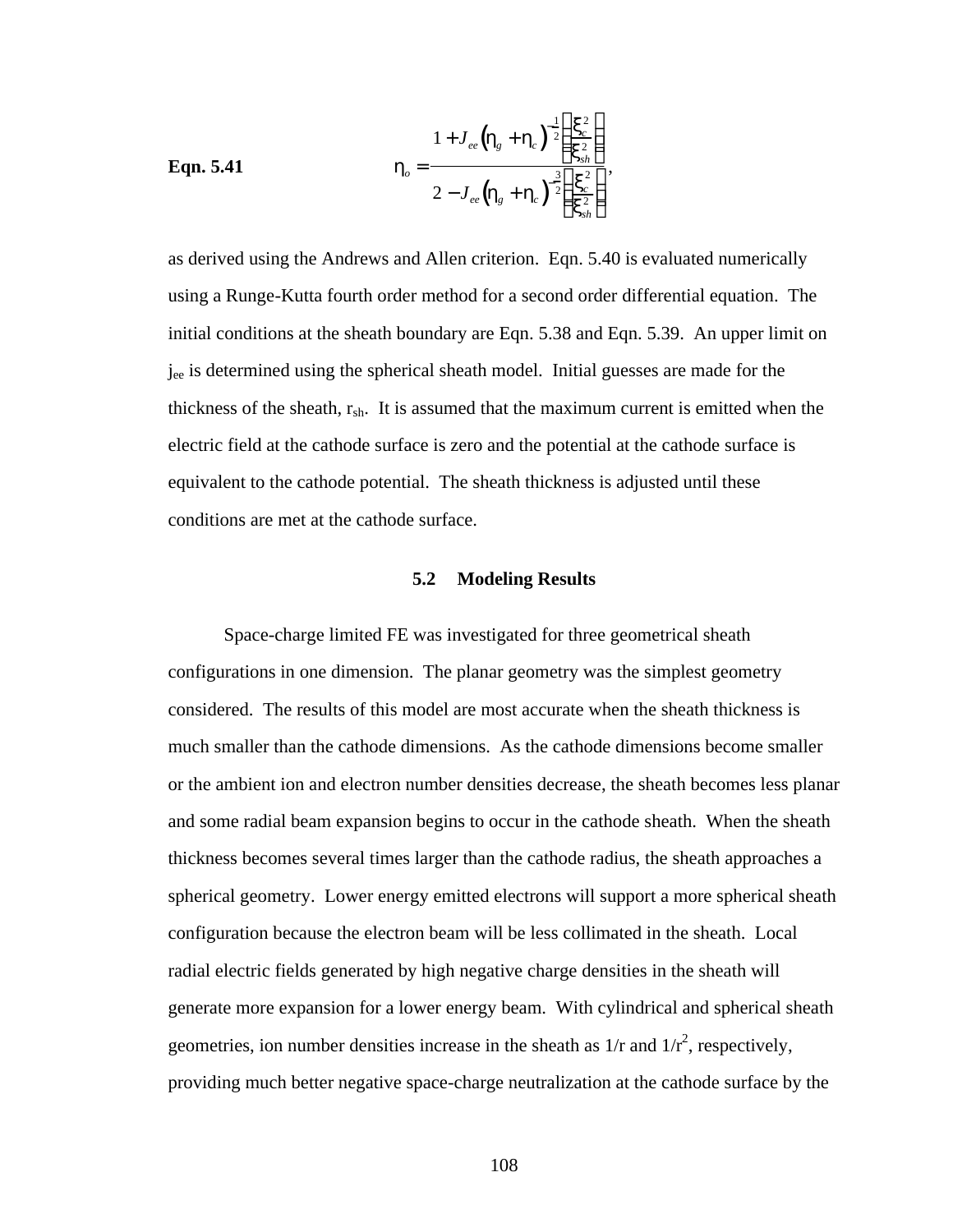plasma ions than the planar geometry to permit higher emitted electron currents. The cylindrical and spherical sheath models were used to study the effect of cathode dimensions on FE current limitations, an investigation not possible with the planar model.

The planar model provided conservative estimates of upper cathode current limits set by space-charge effects for a monotonic potential distribution. Virtual cathode formation and some plasma instabilities will increase the upper limits on the emission current. The results of this model are shown in Table 5.2. Current density objectives for tether and thruster environments are  $\sim 100$  mA/cm<sup>2</sup> from a 1 cm<sup>2</sup> cathode. The results of the planar model show that the conservative estimates of lower limits on the emission current greatly exceed the requirements when the cathodes are used in the discharge chamber of an ion thruster or at the internal position of a Hall thruster. The sheath model results show that FE cathodes emitting into a tether environment are prohibitively limited by space-charge effects if a planar sheath geometry is assumed.

|                        | $n_{\rm eo}$ (/cm <sup>3</sup> ) | $T_e$ (eV)                  | $V_g(V)$ | $\phi_c$ (V) | Jeemax<br>$(mA/cm^2)$ |
|------------------------|----------------------------------|-----------------------------|----------|--------------|-----------------------|
| Hall thruster-external | $8x10^8$                         | 5                           | 500      | 20           | 160                   |
|                        | $8x10^8$                         | 5                           | 100      | 20           | 68                    |
|                        | $8x10^8$                         | 5                           | 30       | 20           | 34                    |
|                        | $8x10^8$                         |                             | 30       | 20           | 17                    |
| Hall thruster-internal | $8x10^{10}$                      |                             | 30       | 20           | 1,700                 |
|                        | $8x10^{10}$                      |                             | 100      | 20           | 2,884                 |
| Ion engine discharge   | $3x10^{11}$                      | $\mathcal{D}_{\mathcal{L}}$ | 30       | 20           | 8,800                 |
| chamber                |                                  |                             |          |              |                       |
| Tether                 | $5x10^5$                         | 0.1                         | 30       | 20           | 0.003                 |
|                        | $5x10^5$                         | 0.1                         | 100      | 20           | 0.005                 |
|                        | $5x10^5$                         | 0.1                         | 1000     | 20           | 0.016                 |
|                        | $5x10^5$                         | 0.1                         | 30       | 100          | 0.002                 |

**Table 5.2 Space-charge limited currents estimated by the planar sheath model for thruster and tether environments.**

The effects of  $V_g$  and  $\phi_c$  on the current limitations were also considered. The results of this investigation are also shown in Figure 5.4 and Figure 5.5. According to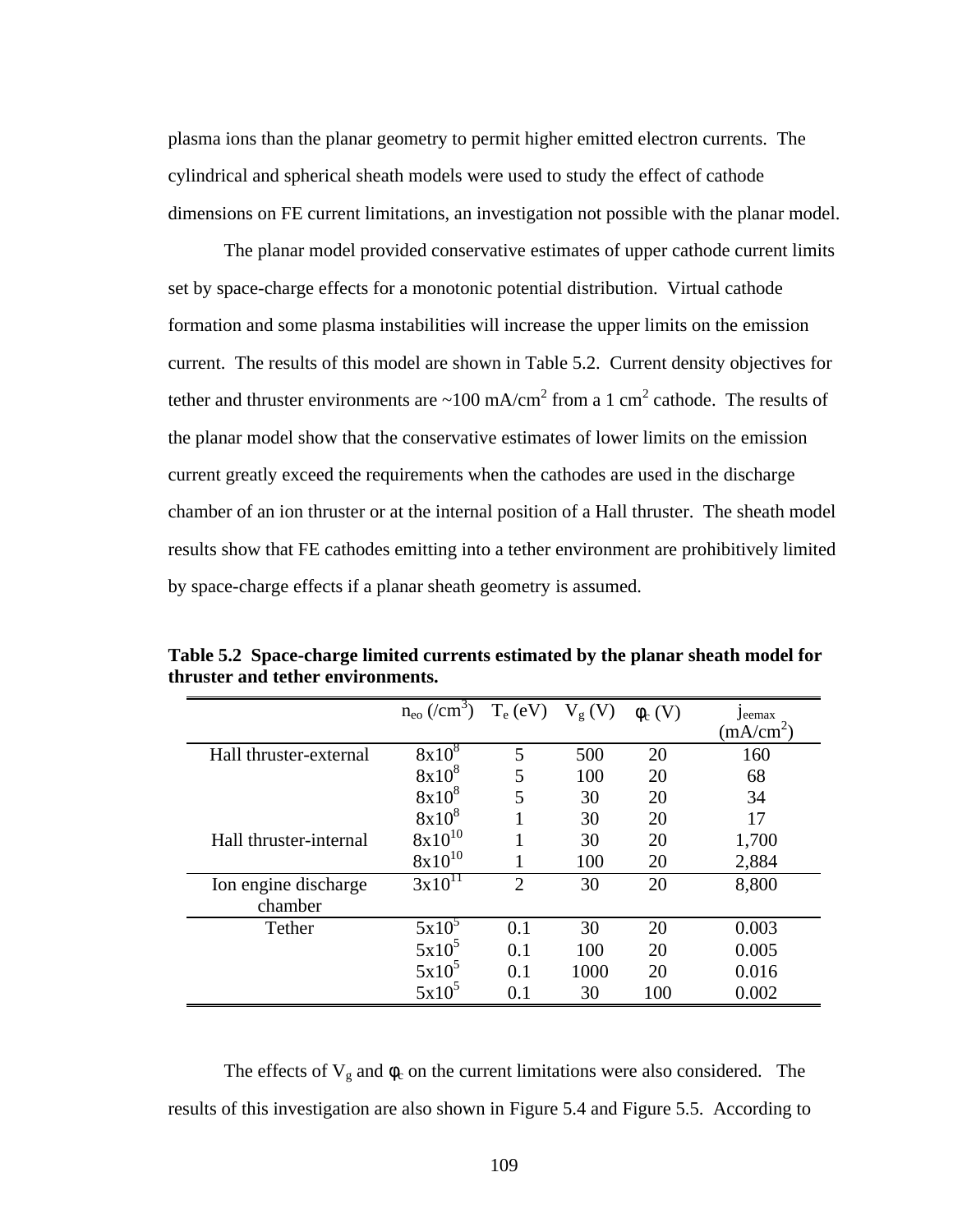these model results, cathodes will require operating voltages, ~200 V, which greatly exceed the sputter threshold of the Si or Mo cathodes if used external to the Hall or ion thruster where  $n_{e0}$  is  $8x10^8$  /cm<sup>3</sup> and T<sub>e</sub> is 5 eV. The effect of increasing the electron energy with the gate voltage,  $V_g$ , is shown in Figure 5.4. Increasing the electron energies at the gate electrode does increase the emission current from the cathode. Increasing the potential between the cathode and plasma,  $\phi_c$ , either increases or decreases the emission current limit, depending on the initial electron energies, as represented by the gate electrode voltage,  $V_g$ . Increasing this potential only decreased the cathode current limit for  $\eta_g > 2$ , as shown in Figure 5.5. Increased potential drops in the cathode sheath do not increase the electric field proportionally because increasing  $\phi_c$  also increases the size of the sheath. Increasing  $\phi_c$  with a planar sheath geometry also decreases the ion number density at the gate electrode because the ions are accelerated through a larger potential between the sheath boundary and gate electrode. This effect reduces negative spacecharge neutralization by the ions. FE cathode gate electrode potentials should not be much more than 20 V below the plasma potential to maximize the current emitted from the cathode and minimize the thermalized electron current collected by the gate electrode. A gate electrode which is no more than 20 V below plasma potential is also required to avoid excessive cathode sputtering by the local ions, as shown in the results of the cathode sputtering model discussed in the previous chapter.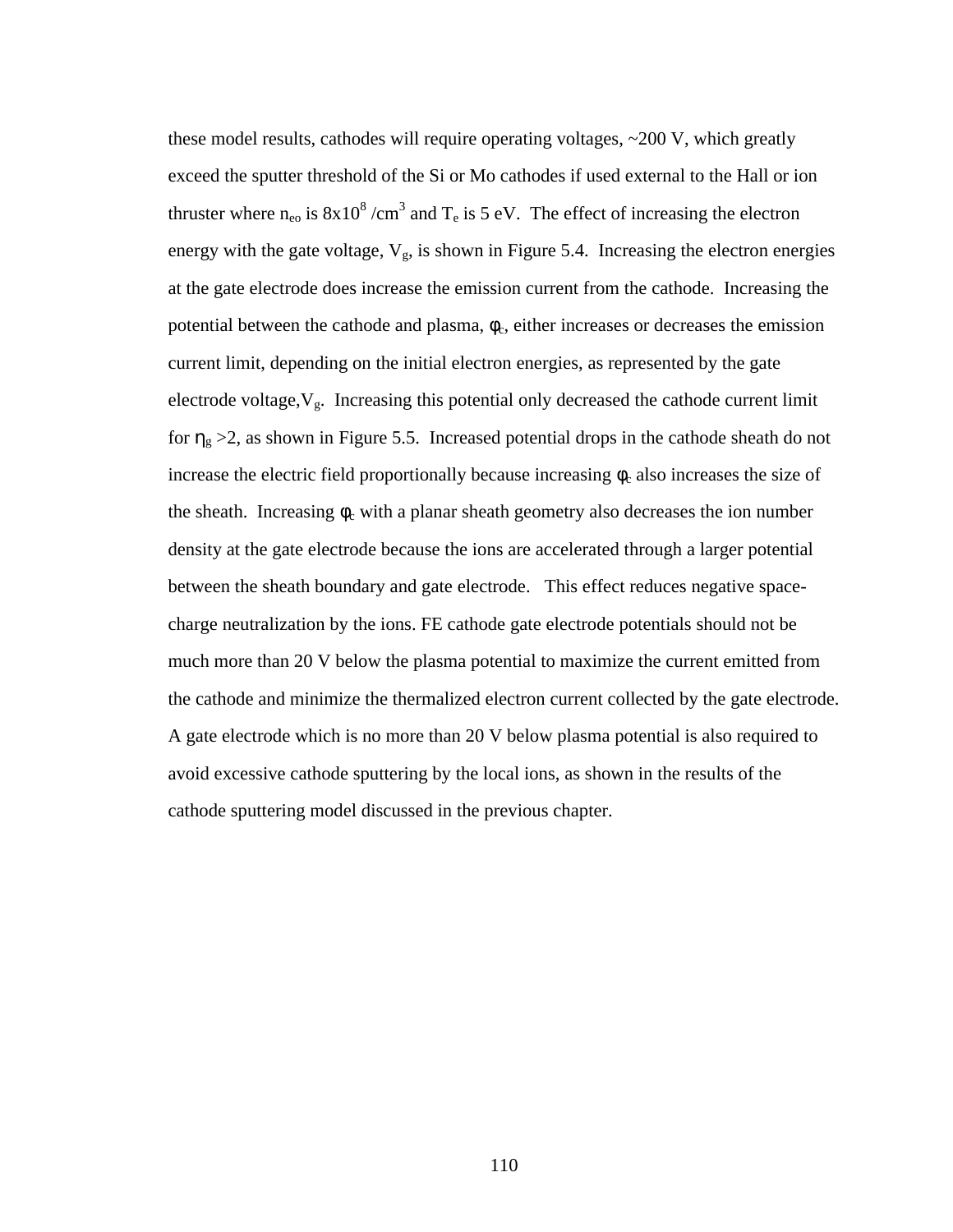

**Figure 5.4** The effect of  $V_g$  on  $J_{\text{eemax}}$  for the planar sheath geometry. The numeric **markers represent the value of ho for each solution.**



Figure 5.5 The effect of  $f_c$  on J<sub>eemax</sub> for the planar sheath geometry. The numeric **markers represent the value of ho for each solution.**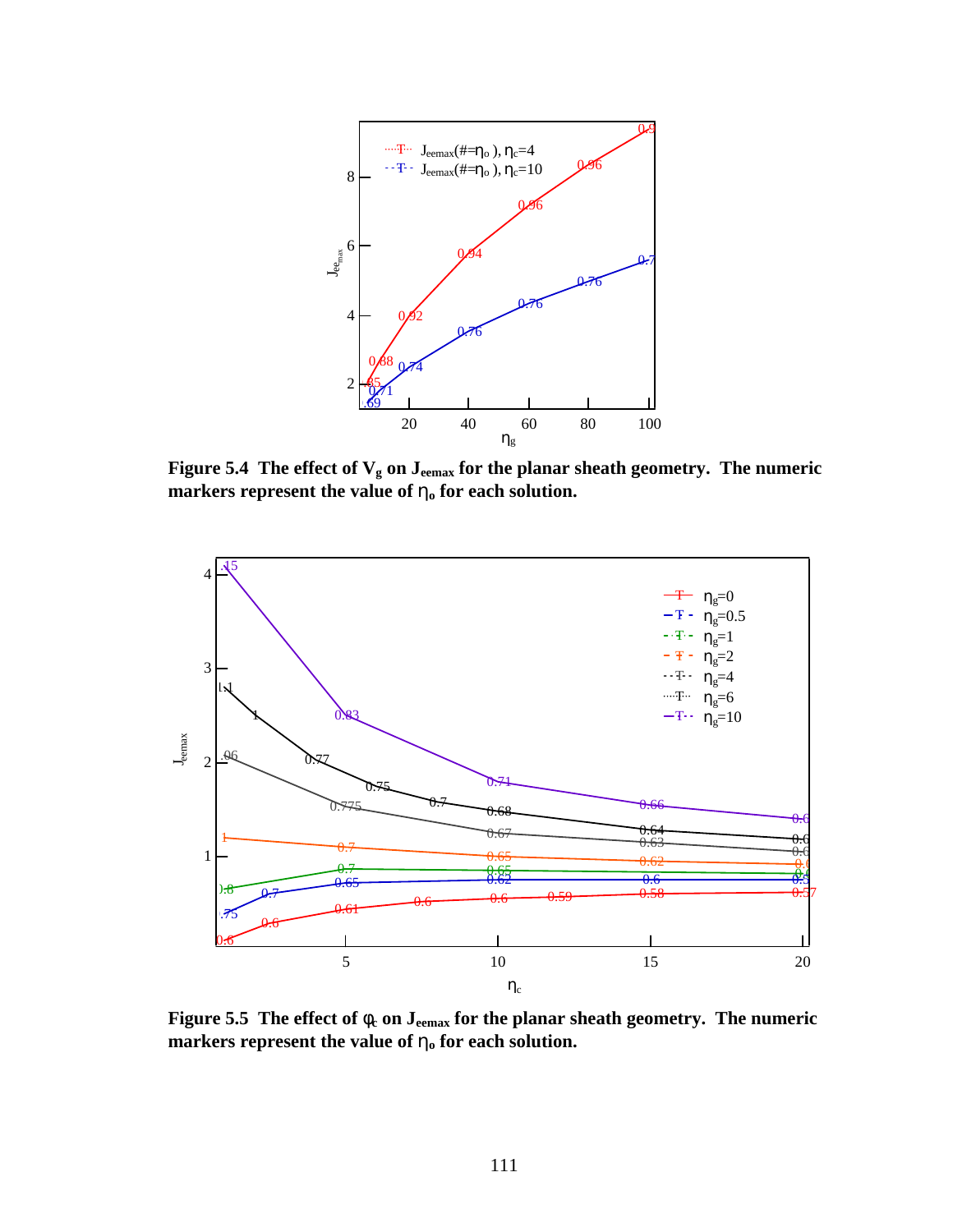Potential, electric field, and charge density profiles, as predicted by the planar cathode sheath model, are shown in the following figures for the Hall thruster application. Figure 5.6 shows potential and electric field profiles in the cathode sheath for some operating configurations. Charge density profiles are shown in Figure 5.7. The effect of  $J_{ee}$  on the sheath structure is shown. The charge density profiles show the double sheath structure for both  $J_{ee}$ =1.5, and 2.0, where the sheath consists of both positive and negative space-charge regions.



**Figure 5.6 a, b Potential (a) and electric field (b) profiles for different emission currents in the cathode sheath.**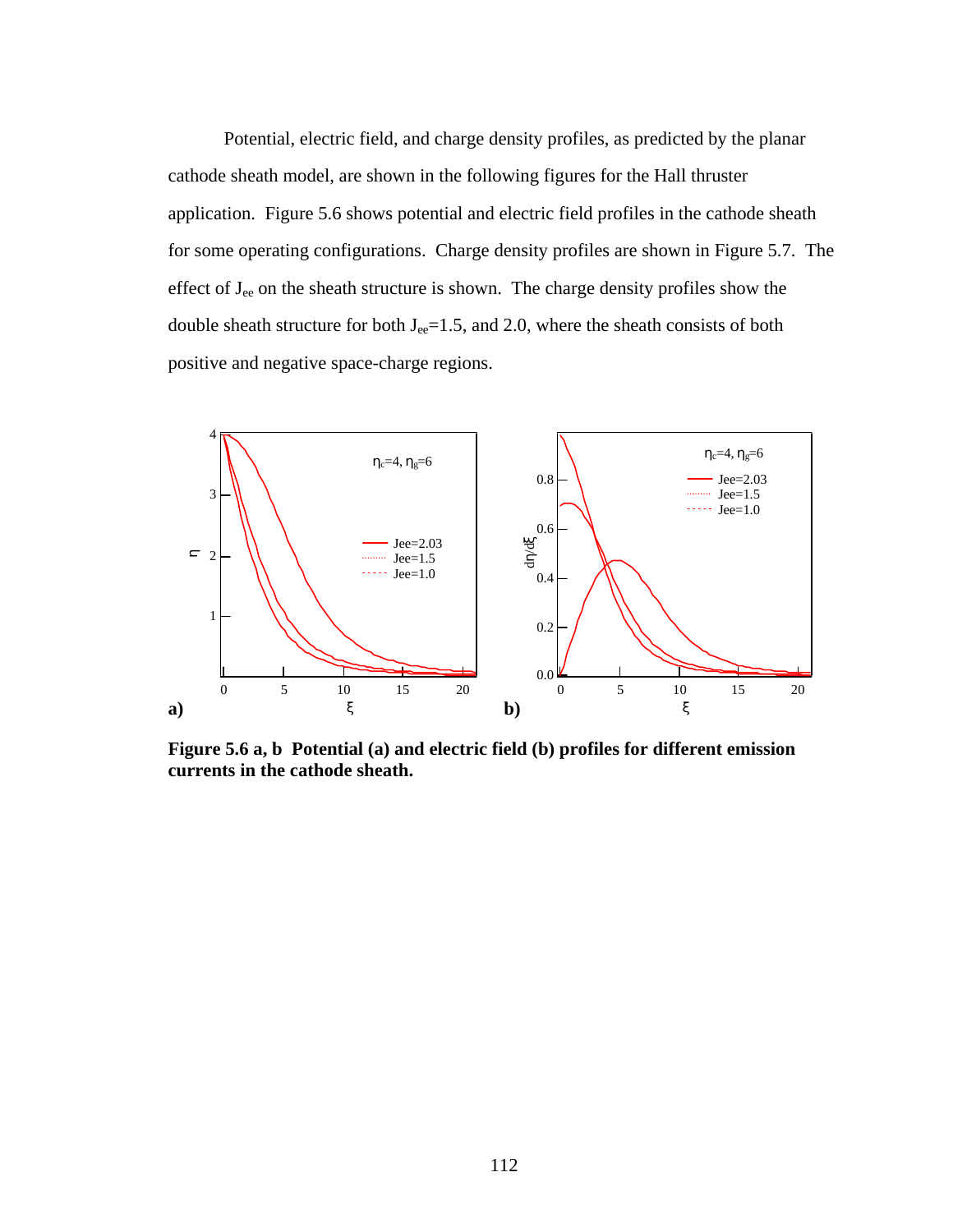

**Figure 5.7** Charge density profiles in a planar cathode sheath with  $h_c = 4$  and  $h_e = 6$ .

In the Hall thruster configuration where the cathode is external to the thruster, the sheath dimensions are comparable to the cathode dimensions, which are assumed to be 1x1 cm. Therefore, the sheath would be better represented by a cylindrical geometry that considers some radial electron beam expansion. In the tether environment, plasma densities are so low that the cathode sheath dimensions can be much larger than the cathode dimensions, necessitating the use of a sheath model that is more spherical in geometry with a  $1/r^2$  change in number densities across the sheaths. A comparison of the results of the models of three different sheath geometries is presented in Table 5.3. The planar model can be used to predict lower limits on the cathode current. The spherical model should predict the upper limits on the current that can be emitted from the cathode because this sheath configuration will assume the highest negative space-charge neutralization at the cathode surface. The ion collection area of the sheath boundary will be much larger with a spherical geometry than with a planar or cylindrical geometry. It is uncertain, however improbable, that virtual cathode formation can not supply the same advantage to electron beam emission as a spherical sheath geometry.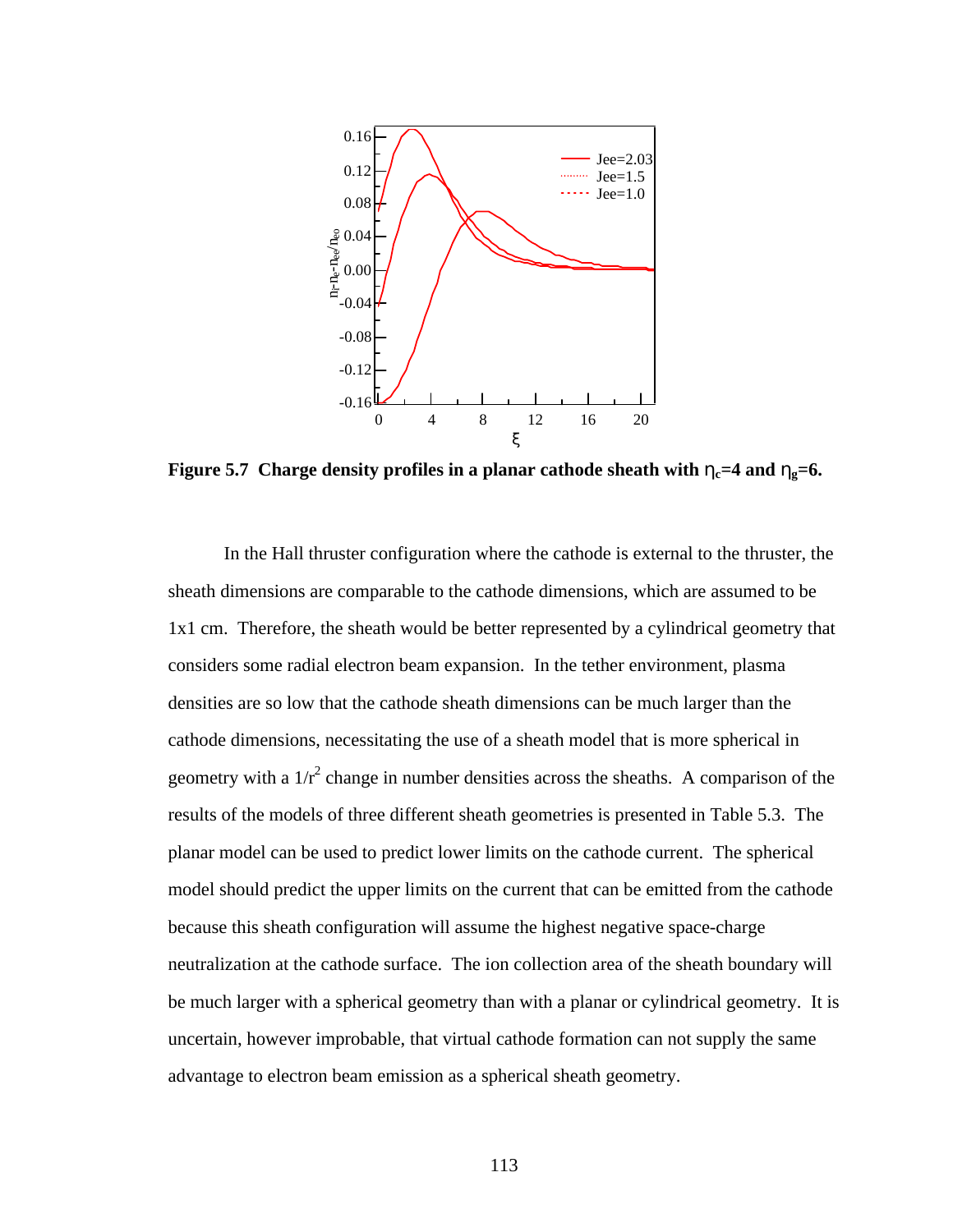| geometry    | $\xi_{\rm c}$  | $\boldsymbol{\xi}_\mathrm{sh}$ | $\eta_c$       | $\eta_{\rm g}$ | $\eta_{\rm o}$ | $J_{\text{eemax}}$ |
|-------------|----------------|--------------------------------|----------------|----------------|----------------|--------------------|
| planar      |                | 20.0                           | 4              | 6              | 0.85           | 2.0                |
| cylindrical | 40             | 54.0                           | $\overline{4}$ | 6              | 0.87           | 2.9                |
| cylindrical | 20             | 32.0                           | 4              | 6              | 0.87           | 3.5                |
| cylindrical | 10             | 19.4                           | 4              | 6              | 0.85           | 4.0                |
| cylindrical | 4              | 13.0                           | 4              | 6              | 0.85           | 6.6                |
| cylindrical | 1              | 8.8                            | 4              | 6              | 0.80           | 15.3               |
| cylindrical | 1              | 18.4                           | 20             | 6              | 0.55           | 9.8                |
| spherical   | 40             | 48.6                           | 4              | 20             | 1.34           | 31.0               |
| spherical   | 40             | 47.0                           | $\overline{4}$ | 6              | 1.34           | 6.5                |
| spherical   | 20             | 27.0                           | 4              | 6              | 1.22           | 7.4                |
| spherical   | 10             | 17.0                           | $\overline{4}$ | 6              | 1.10           | 9.9                |
| spherical   | $\overline{4}$ | 10.4                           | 4              | 6              | 0.95           | 17.6               |
| spherical   | 1              | 6.8                            | 4              | 6              | 0.76           | 70.0               |
| spherical   | 0.4            | 5.4                            | 4              | 6              | 0.65           | 168.0              |

**Table 5.3 Space-charge limited currents predicted by the planar, cylindrical, and spherical sheath models in normalized units.**

The environment investigated for the results shown in Table 5.3 was that of a Hall thruster with T<sub>e</sub>=5 eV so that V<sub>c</sub>=20 V and V<sub>g</sub>=30 V. V<sub>c</sub> was assumed to be 20 V because it is common for hollow cathodes to float 20 V below the local plasma potential to retard the collection of plasma electrons. The sheath and cathode geometry strongly influences the results of the models, as data in Table 5.3 show. The planar model predicts lower current density limits. The cylindrical and spherical geometry sheath models predict current limits that approach the planar model results for large cathode configurations.

Results from the sheath models for cathodes operating in the external cathode position of a Hall thruster are presented in Table 5.4 for different sheath geometries. While cathodes can emit much higher current densities into spherical sheaths, spherical sheath formation requires that  $r_c \ll r_{sh}$ . With such small emitting cathode areas, total cathode current is sacrificed for greater current density as shown in Table 5.4. The area of the cathode is determined by assuming a rectangular (cylindrical sheath) or square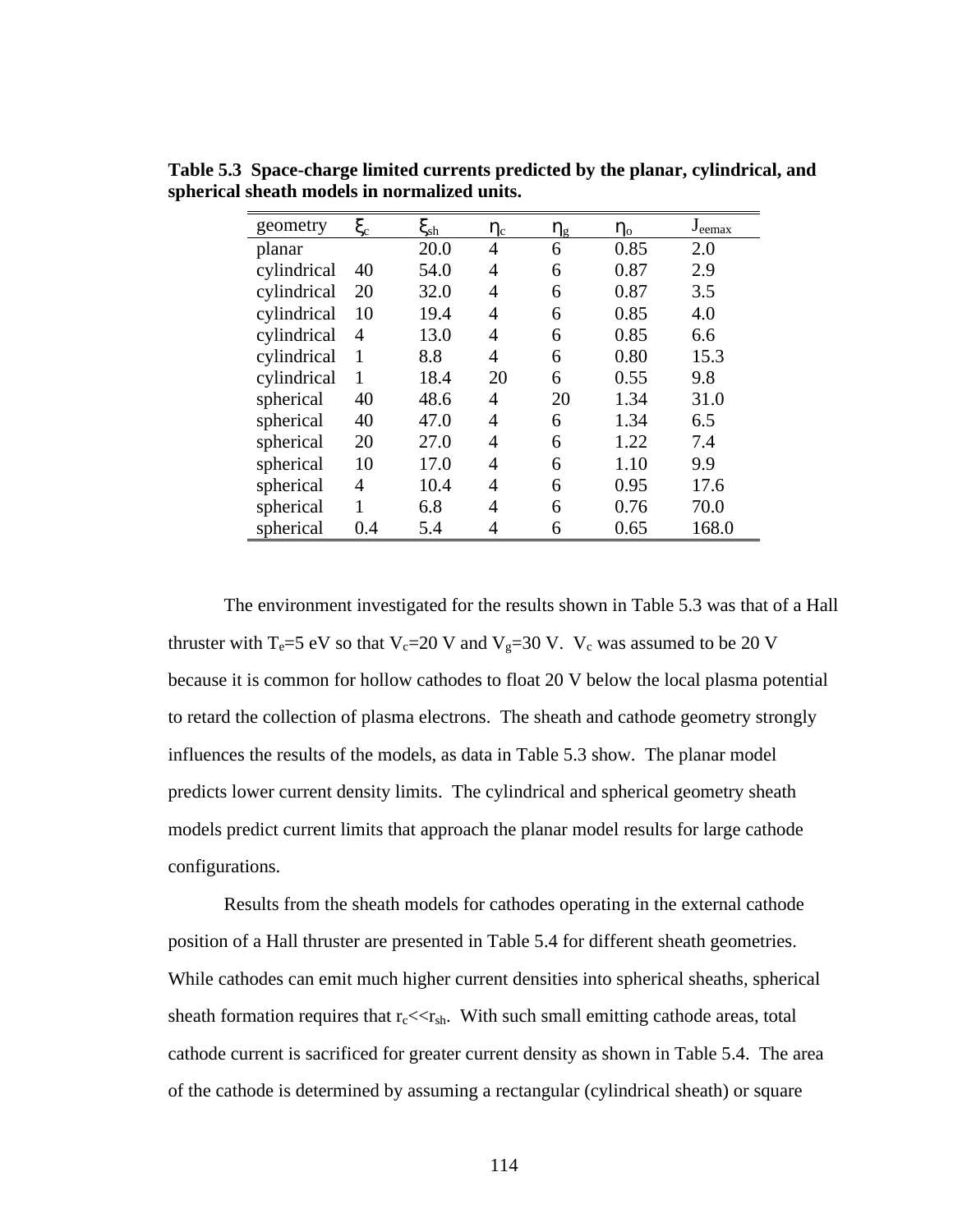(spherical sheath) and that one-half of the length of one side is  $r_c$ . The most favorable cathode configuration for this application is a  $\sim$ 1.2 cm cathode with j<sub>ee</sub> at 82 mA/cm. Therefore, with a 1.2 cm cathode length,  $I_{ee}$  will be 98 mA. Many of these cathodes could be used to provide a few Amperes of current required by a 1.35 kW system or 1-2 could be used for a 50 W thruster.

| geometry    |    | $r_c$ (mm) | $j_{ee}$ (A/cm <sup>2</sup> ) | $j_{ee}$ (mA/cm) | $I_{ee}$ (mA) |
|-------------|----|------------|-------------------------------|------------------|---------------|
| planar      |    |            | 34                            |                  |               |
| cylindrical | 10 | n          | 68                            | 82               |               |
|             |    | 2.4        | 112                           | 54               |               |
|             |    | 0.6        | 260                           | 31               |               |
| spherical   |    | 2.4        | 299                           |                  | 69            |
|             |    | 0.6        | 1190                          |                  |               |

**Table 5.4 Field emission current limitations predicted by the sheath model in dimensional parameters for planar, cylindrical, and spherical geometries for the Hall thruster environment with an external cathode.**  $V_g$  is at 30 V and  $V_c$  is at 20 V.

Space-charge current limitations are also predicted using the sheath model to study a cathode emitting from an electrodynamic tether system into a Low Earth Orbit (LEO) environment. Results with non-dimensional parameters for a spherical sheath are shown in Table 5.5. This table shows that the sheath dimensions are so large that the sheath geometry could be spherical even when  $\xi_c$  is 10. In the tether environment  $T_e$  is 0.1 eV, therefore  $\eta_g$  is 300 and  $\eta_c$  is 200 when  $V_g$  is 30 V and  $V_c$  is 20 V. The current density emitted by the cathode greatly increases with decreasing cathode dimensions. Table 5.6 shows how the total current emitted by the cathode is affected by the size of the cathode. Smaller cathodes are capable of larger current densities, however, the emitting area is also considerably smaller. Therefore, there is no inherent advantage in reducing cathode size in terms of emission characteristics. Also shown in Table 5.5 and Table 5.6 is the current gain attributable to increases in the energy of the emitted electrons by increasing the potential of the gate electrode. Increasing the gate electrode from 30 V up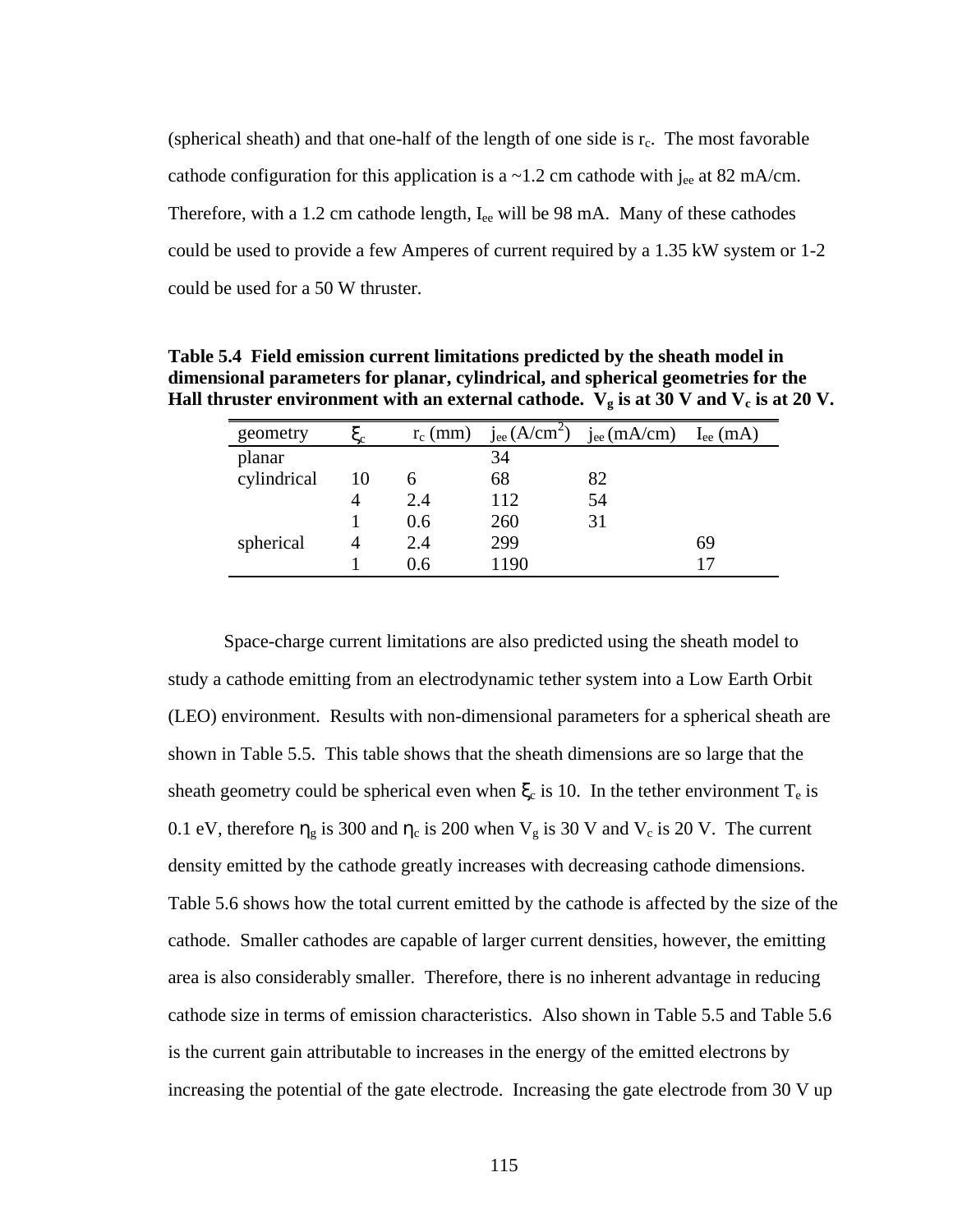to 100 V only increases the current by a factor of  $\sim$ 2. To satisfy the  $\sim$ 2 A current requirements of the tether application, several hundred cathodes will be required according to these model results.

**Table 5.5 Field emission current limitations predicted by the sheath model in normalized parameters for a spherical sheath in a tether environment where**  $T_e$  **is 0.1 eV.**

| $\xi_{\rm c}$ | $\xi_{\rm sh}$ | $\eta_c$ | $\eta_g$ | $\eta_{o}$ | $J_{\text{eemax}}$ |
|---------------|----------------|----------|----------|------------|--------------------|
| 10            | 64             | 100      | 100      | 0.53       | 40                 |
| 10            | 100            | 200      | 200      | 0.52       | 91                 |
| 9             | 103            | 200      | 300      | 0.52       | 145                |
| 5             | 100            | 200      | 300      | 0.52       | 430                |
| $\mathbf{1}$  | 97             | 200      | 300      | 0.52       | 8650               |
| $\mathbf{1}$  | 99             | 200      | 400      | 0.52       | 10400              |
| $\mathbf{1}$  | 101            | 200      | 600      | 0.52       | 13400              |
| 1             | 104            | 200      | 1000     | 0.52       | 18400              |
| $\mathbf{1}$  | 109            | 200      | 10000    | 0.53       | 63550              |
| 1             | 60.5           | 100      | 300      | 0.53       | 4925               |
| 1             | 37             | 50       | 300      | 0.55       | 2750               |
| 1             | 38             | 50       | 1000     | 0.56       | 5350               |
|               | 38.5           | 50       | 10000    | 0.56       | 17400              |

**Table 5.6 Field emission current limitations predicted by the spherical sheath model for the tether environment.**

| $rac{\xi_c}{5}$ | $r_c$ (mm) | $V_c(V)$ | V<br>g | $I_{ee}$ (mA) |
|-----------------|------------|----------|--------|---------------|
|                 | 16.5       | 20       | 30     | 7.0           |
| 1               | 3.3        | 20       | 30     | 5.6           |
| 1               | 3.3        | 20       | 40     | 6.8           |
|                 | 3.3        | 20       | 60     | 8.8           |
| 1               | 3.3        | 20       | 100    | 12.0          |
| 1               | 3.3        | 20       | 1000   | 41.5          |
|                 | 3.3        | 10       | 30     | 3.2           |
|                 | 3.3        | 5        | 30     | 1.8           |
| 1               | 3.3        | 5        | 100    | 3.5           |
|                 | 3.3        | 5        | 1000   | 11.3          |

Unfortunately, these modeling results have yet not been substantiated by experimental observations. The trends observed are consistent with modeling results obtained in other sheath studies that increasing sheath potential increases the size of the sheath, and that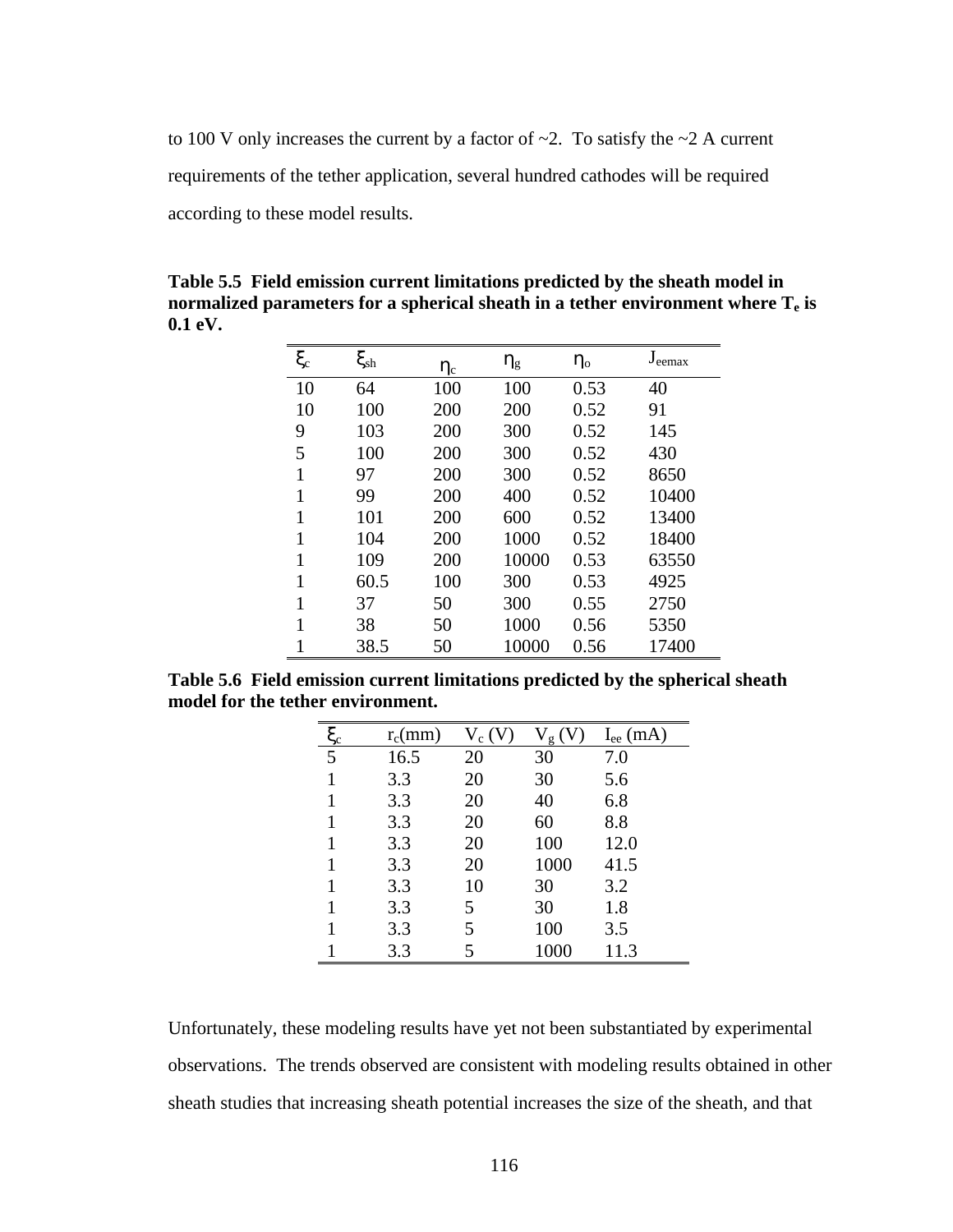increasing the electron current emitted from the cathode increases the size of the sheath.<sup>57</sup> The enormous size of the cathode sheath in the tether environments was especially surprising; however, the CHARGE 2 sounding rocket experiment coupled with NASCAP/LEO computer simulations<sup>85</sup> did predict sheath dimensions similar to the dimensions predicted by the sheath model discussed in this chapter.

The sheath structure around a rocket payload charged up to 460 V negative to the ambient ionospheric plasma at 245 km altitude was studied experimentally and by computer simulations of the CHARGE 2 sounding rocket experiment. The payload was split into two sections connected by a conducting tether. The mother section was biased to potentials as much as 450 V below the daughter section, which was close to ambient plasma potential. The mother section carried four floating probes on a boom, which extended out from the spacecraft with probes at 25, 50, 75, and 100 cm. In this investigation, electron number densities were assumed to be  $4x10^4$  cm<sup>-3</sup>, electron temperatures 0.086 eV, and ion temperatures 0.1 eV. The sheath boundary in that study was defined at -0.4 V. Theoretical and experimental results showed that the cylindrical sheath thickness was 60 cm when the spacecraft potential was  $-30$  V. The cylindrical sheath model discussed in this chapter cannot be used to estimate sheath thickness without the electric field at the cathode surface being known *a priori*; however, the planar sheath model could be used, assuming zero electron emission, and the thickness of the sheath could be adjusted for a cylindrical sheath. The planar sheath model was used to predict a sheath thickness of 79 cm if the sheath boundary was defined at –0.4 V and the sheath voltage was -30 V with  $T_e$  at 0.086 eV and  $n_{eo}$  at  $4 \times 10^4$  cm<sup>3</sup>. This correlation was fairly good considering that a planar sheath model will over-predict the thickness of a cylindrical sheath. A cylindrical sheath around a negatively charged electrode requires a smaller thickness than a planar sheath because of the amount of positive charge contained within the sheath volume. A cylindrical sheath with a thickness of 68 cm will contain the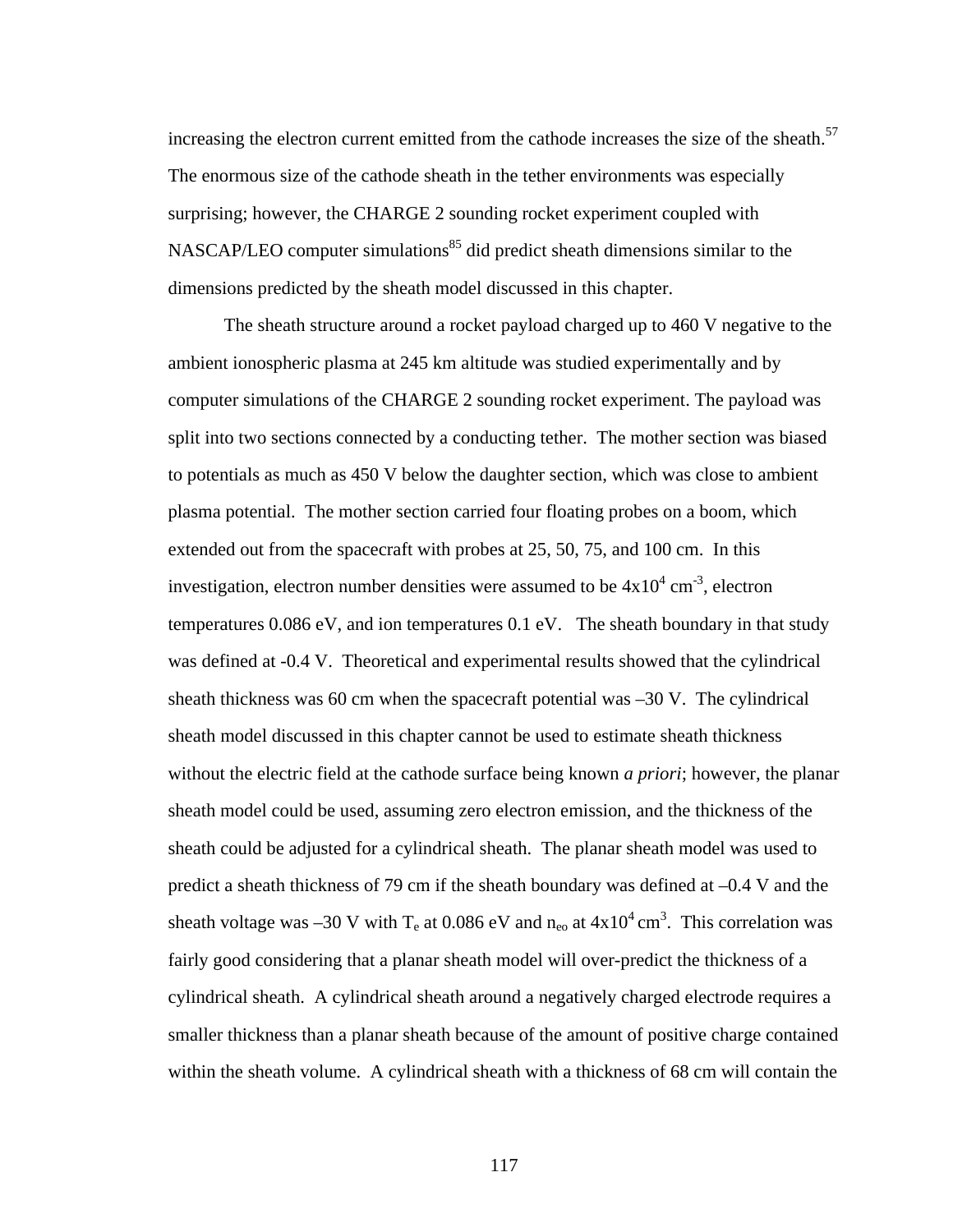same volume of charge as a planar sheath with a thickness of 79 cm. The sheath model effectively predicted the sheath dimensions in this case with an error of 13%.

The modeling results discussed in this chapter were also compared to the results of a three-dimensional particle-in-cell simulation model developed by  $Wang<sup>86</sup>$ . The onedimensional sheath model can be used to obtain almost immediate results, while the three-dimensional PIC model is computationally expensive. The Wang simulation model considers three-dimensional beam expansion, determines the true structure of the sheath, and can evaluate the effect of virtual cathode formation on space-charge limited electron emission into a plasma. His model was originally developed to study virtual anode formation in ion beam emission in space  $87$  and was later modified to investigate electron beam emission into a plasma.<sup>86</sup> It is capable of resolving interactions between beam electrons and ambient plasma with a full particle, three-dimensional electrostatic PIC code, which follows both the beam electrons and the plasma ions and electrons.

Results of the three-dimensional PIC simulation model and the one-dimensional sheath model were compared for scenarios with cathodes operating in thruster and tether environments. The results from the Wang model for a FE cathode operating in a thruster environment are shown in Table 5.7. The current emitted from the cathode is  $I_{ee}$ , while the current transmitted through the sheath is  $I_{trans}$ . The minimum potential in the cathode sheath with respect to the potential at the sheath boundary, the virtual cathode potential, is  $\phi_{\text{min}}$ . Note how a virtual cathode potential at -50 V in the sheath does not prevent the total emitted current from escaping through the sheath. However, with  $I_{ee}$  at 52 mA/cm<sup>2</sup> in this case, a virtual cathode forms with a potential at  $-75$  V which limits the transmitted current to 34 mA. In this scenario, 18 mA would be collected by the cathode gate electrode, which is intolerable with FEA cathodes. Some of this current will be absorbed by the flux of ions to the gate electrode; however, the current to this thin film gate electrode is limited to only  $\sim$ 10-20  $\mu$ A. The electron emission current density upper limit predicted by the Wang model in this cathode and plasma configuration is between 125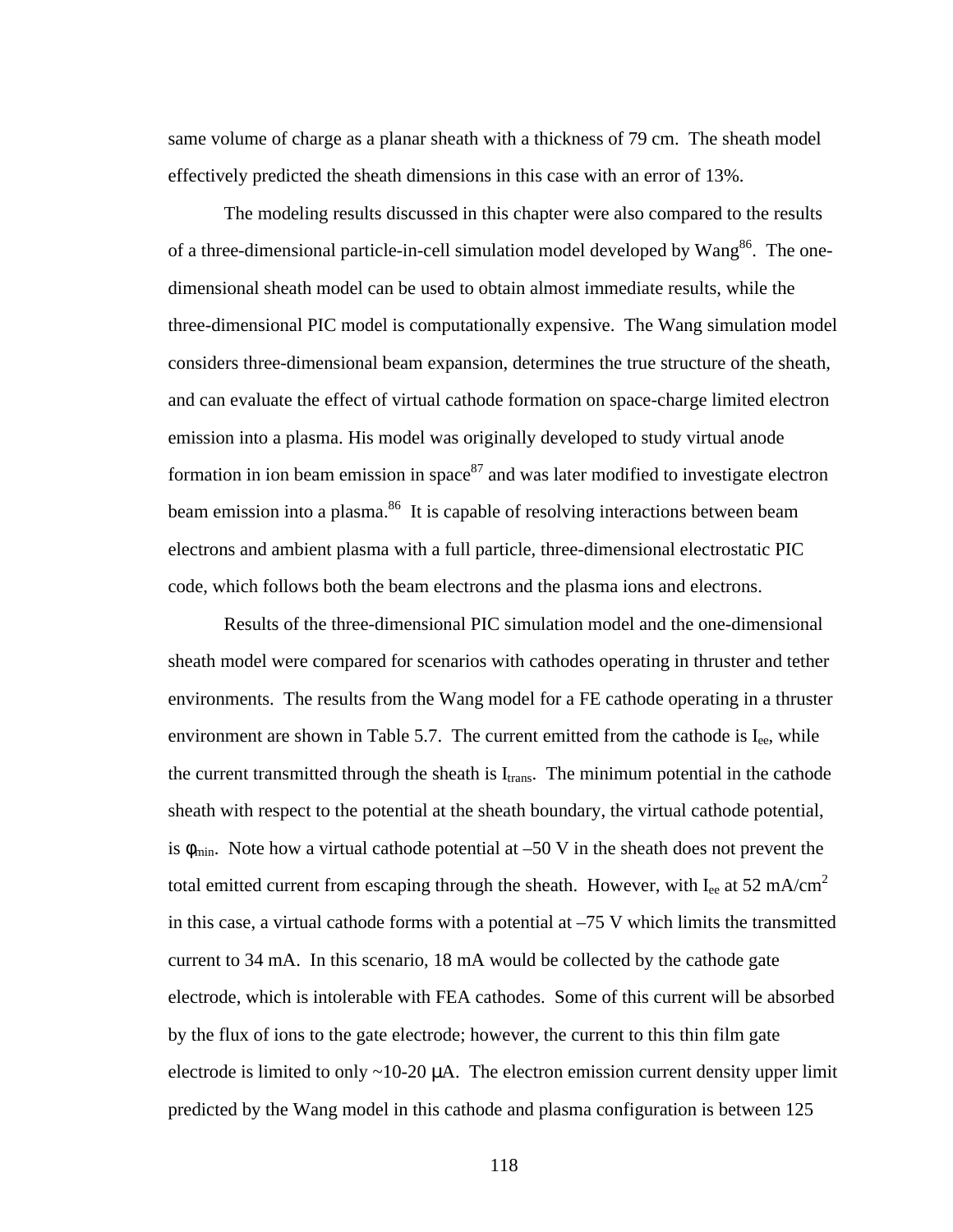and 236 mA/cm<sup>2</sup>. The current density limitations predicted by the 1-D sheath model of planar, cylindrical, and spherical sheath geometries are 34, 112 and 299 mA/cm<sup>2</sup>, respectively. The Wang model showed that virtual cathode formation does not provide a current advantage greater than that provided by the ideal spherical sheath geometry, for a planar cathode configuration. The 3-D Wang model predicted upper limits on the emission current density that were between the upper and lower limits predicted by the 1-D sheath model, closest to the current limit predicted using the cylindrical sheath model.

**Table 5.7 Current limitations and virtual cathode potentials predicted by the Wang simulation model for a field emission cathode in a Hall thruster environment with**   $r_{\rm c}$  = 4  $\bf{l}_{\rm D}$ ,  $\bf{V}_{\rm g}$  at 30  $\bf{V}$ ,  $\bf{f}_{\rm c}$  at –20  $\bf{V}$ ,  $\bf{T}_{\rm e}$  at 5  $\rm eV$ , and  $\bf{n}_{\rm eo}$  at  $8\rm{x}10^8/\rm{cm}^3$ .

| $j_{ee}$ (mA/cm <sup>2</sup> ) | $I_{ee}$ (mA) | $\Phi_{\min}(V)$ | $I_{trans}(mA)$ | $I_{trans}/I_{ee}$ |
|--------------------------------|---------------|------------------|-----------------|--------------------|
| 34                             | 7.5           | $-20$            | 7.5             |                    |
| 84                             | 18.5          | $-34$            | 18.5            |                    |
| 125                            | 27.5          | $-50$            | 27.5            |                    |
| 236                            | 52            | $-75$            | 34              | $+67$              |

Wang also used his 3-D PIC model to study electron emission from FE cathodes into a space tether environment. The cathode and spacecraft potential configuration affects the emission current limitations; however these details were not investigated with this model. In the configuration investigated, the spacecraft was at the cathode potential. The results are shown in Table 5.8. In this case, a current density of 13 mA/cm<sup>2</sup> is unacceptable because of the prohibitively high current that will be collected by the gate electrode. The current density upper limit, as predicted by that model is between 6.5 and 13 mA/cm<sup>2</sup>. The upper limit on the current density predicted by the spherical 1-D sheath model is 13 mA/cm<sup>2</sup>. Considering virtual cathode formation in cathode sheaths with a 3-D PIC model leads to current density limit estimates below those made by the 1-D spherical sheath model. According to the 3-D PIC model, the1-D spherical and planar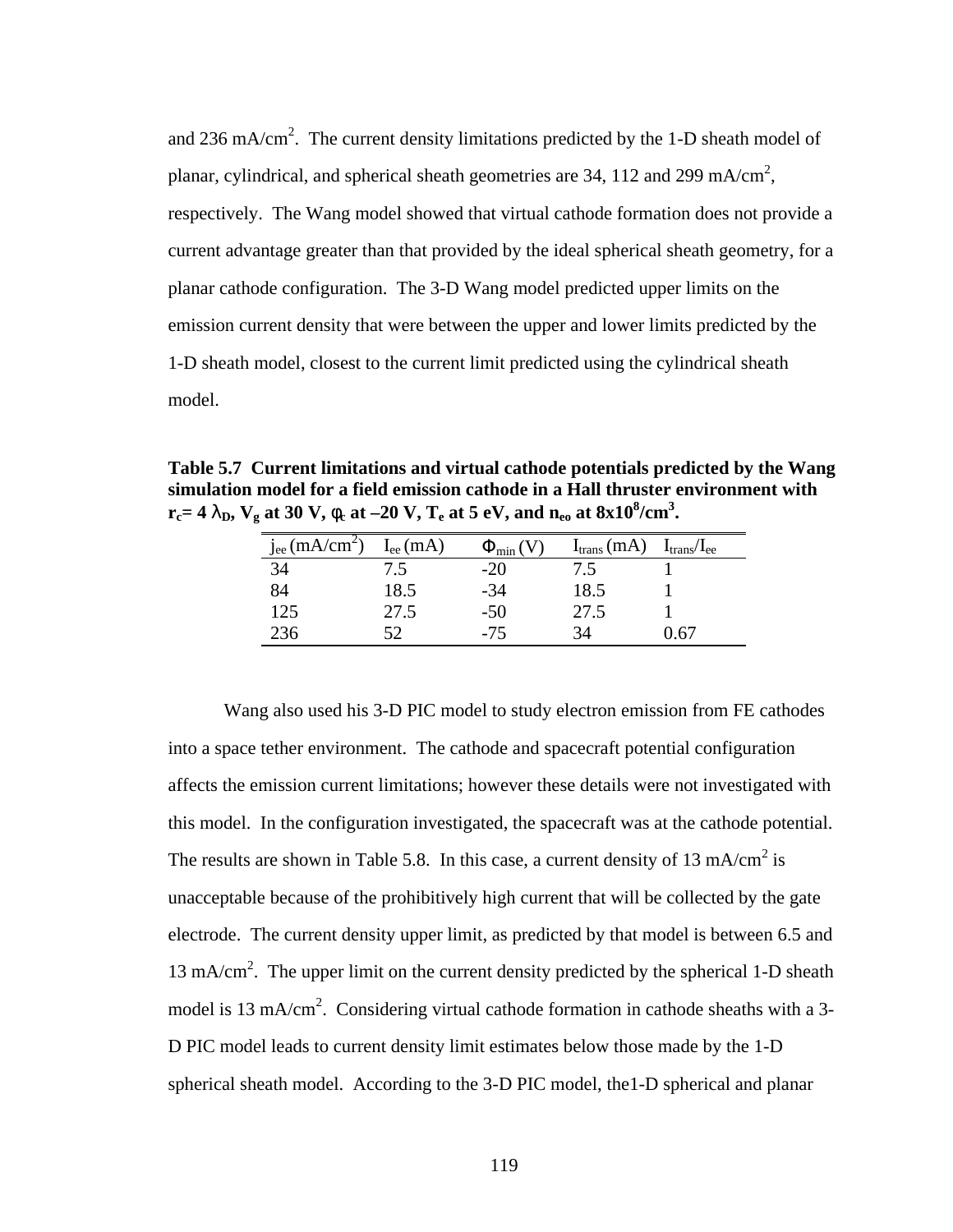sheath models do provide upper and lower limits on the electron current density that can be expected from planar FE cathodes in plasma environments, which was the objective for the simple model development. The advantage of the 1-D sheath model is that results can be obtained almost immediately. The 3-D PIC model is computationally expensive, requiring approximately two hours to execute. To study the effect of the potentials of surrounding electrodes, the interaction of multiple electron beams, and to obtain more accurate predictions of the emission current limitations from FE cathodes in plasma environments, the 3-D PIC simulation model is required.

**Table 5.8 Current limitations and virtual cathode potentials predicted by the Wang simulation model for a field emission cathode operating in a tether environment with**  $r_c$ **=**  $\mathbf{l}_D$ **,**  $V_g$  **at 30 V,**  $\mathbf{f}_c$  **at –20 V,**  $T_e$  **at 0.1 eV, and**  $n_{eo}$  **at 5x10<sup>5</sup>/cm<sup>3</sup>.** 

| $j_{ee}$ (mA/cm <sup>2</sup> ) | $I_{ee}(mA)$ | $\Phi_{\min}(V)$ | $I_{trans}(mA)$ | $I_{trans}/I_{ee}$ |
|--------------------------------|--------------|------------------|-----------------|--------------------|
| 6.5                            | 2.86         | -47              | 2.86            |                    |
| 13                             | 5.7          | -49              | 4.9             | 0.86               |
| 26                             |              | -60              | 5.8             | 751                |

This chapter presented a sheath model which is capable of predicting upper and lower limits on the emission current density that can be expected from a FE cathode in plasma environments. It can be used to estimate the maximum and minimum number of cathodes required to supply the desired current in a plasma environment. This model was used to study the effects of initial electron energies,  $eV_g$ , gate electrode potential below the potential at the plasma sheath boundary,  $\phi_c$ , and  $r_c$  on emission current limitations. Increasing  $V_g$  increases the j<sub>ee</sub> limit. While decreasing  $r_c$  increases j<sub>ee</sub>, I<sub>ee</sub> from the cathode decreases. The optimal  $V_c$  value depends on the cathode operating configuration and environment; jee could increase or decrease with increasing  $V_c$ .

The model was used to assess the compatibility of FE cathode and electric propulsion and tether systems. Modeling results showed that the FE cathode current should not be space-charge limited within the required current regime if operated in the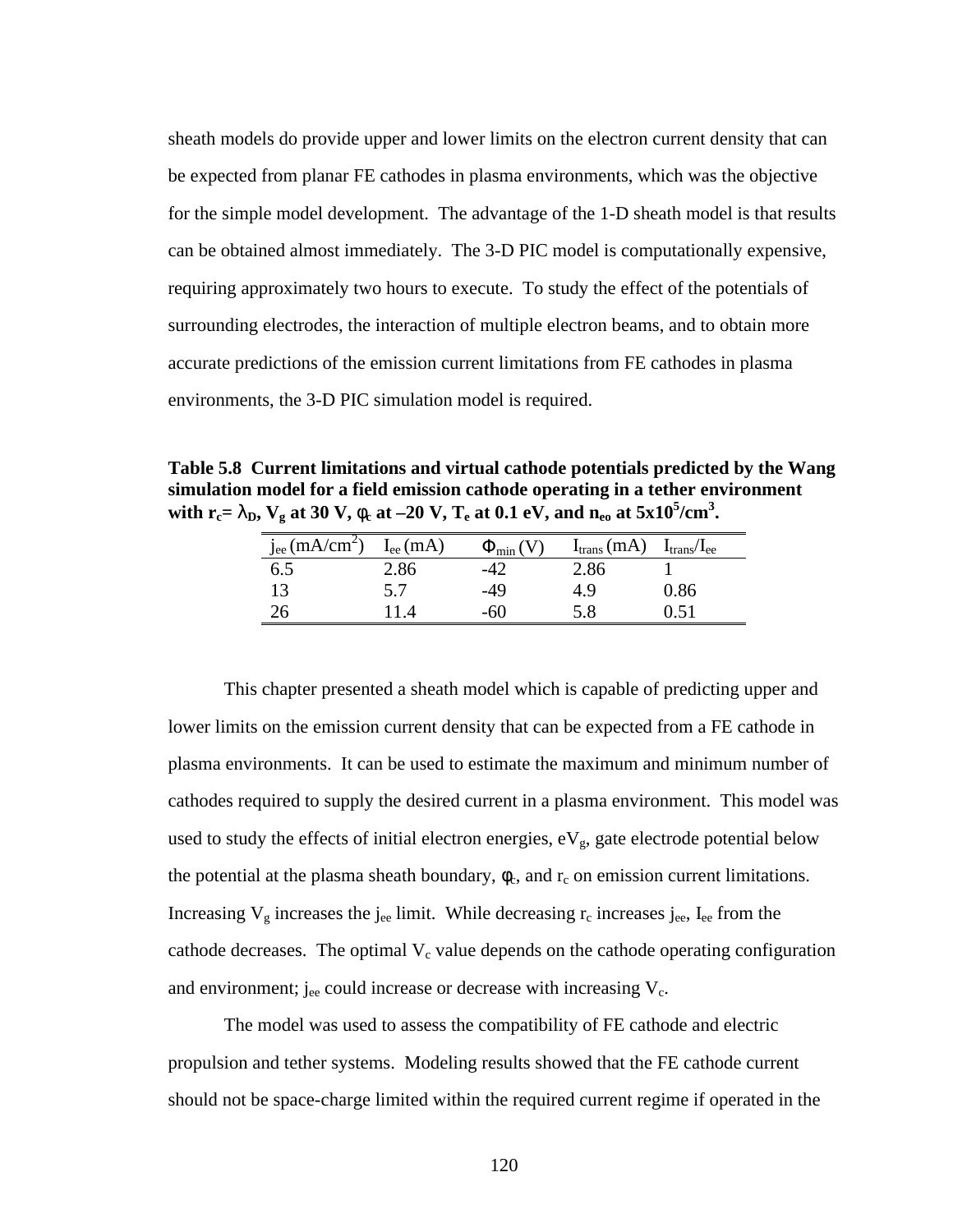discharge chamber of an ion engine or internal position of a Hall thruster. In the external position of a Hall or ion thruster, a cathode area of 40 cm<sup>2</sup> is required if  $V_g$  is 30 V for 4.5 A. This current could be emitted from a segmented cathode ring around the thruster. Cathode area can be decreased by increasing  $V_g$ . Much smaller cathode areas are required for smaller power systems. The size of the cathodes required is not prohibitively large. The results of the sheath model for some possible cases show that the tether application will require a prohibitively large number of cathodes, or cathode area, if electrons are emitted at 30 eV. A reasonable number of cathodes is required if  $V_g$  is 1000 V. However, it is not possible to operate FEA cathodes with  $V_g$  at 1000 V, because of the breakdown strength of the insulator material between the gate electrode and tip. Acceleration of the electron beam from 30 eV up to 1000 eV could occur downstream of  $V<sub>g</sub>$  by another electrode. The CLAIR structure disclosed in Appendix B could be used to decouple the electron energy from the gate electrode potential and accelerate the electron beam by an electrode downstream of the gate electrode.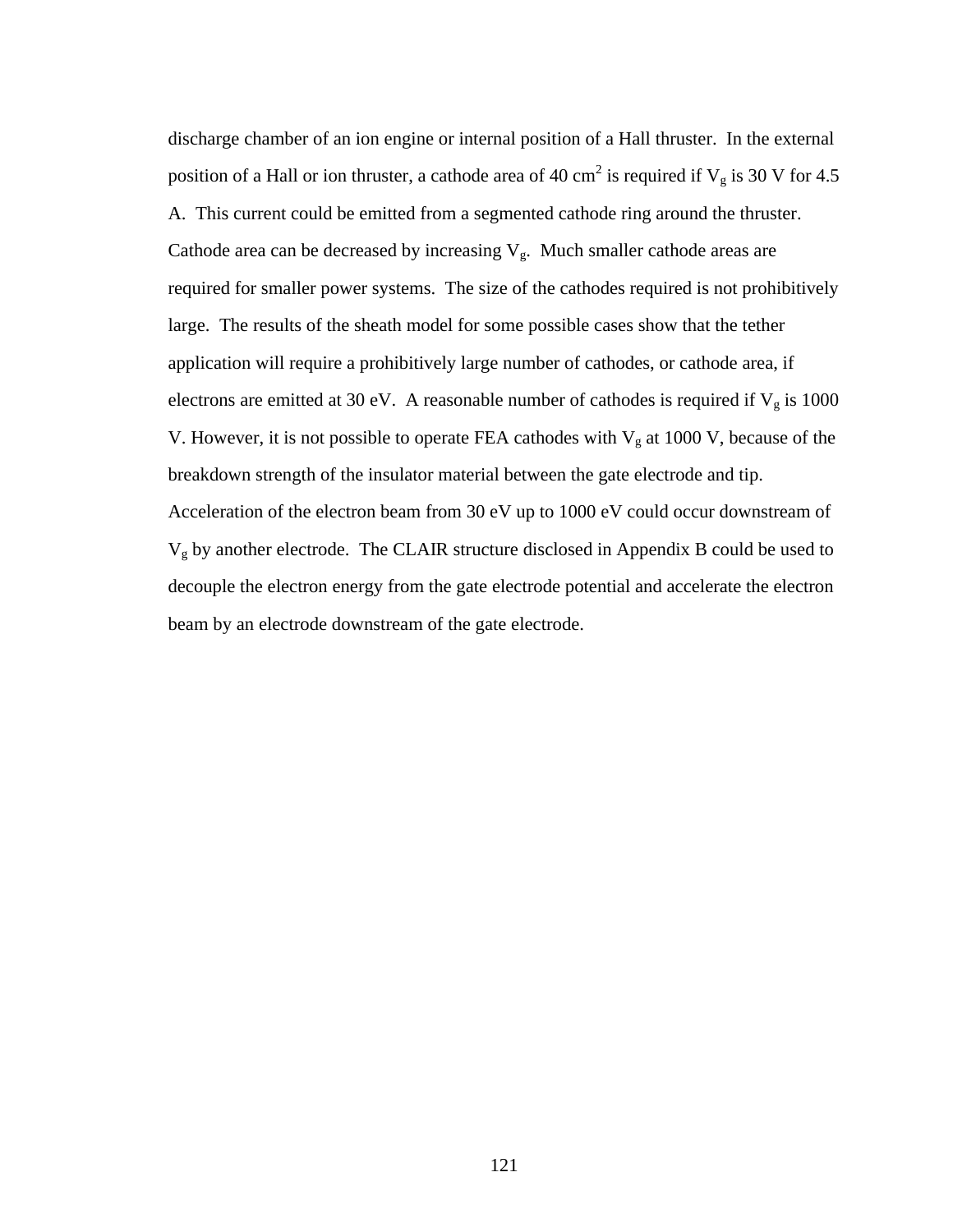# **CHAPTER 6**

## **CONCLUSIONS**

The objective of this thesis was to gain a better understanding of the effects of EP system environments on FE cathode performance, address compatibility issues, and develop models to predict performance limitations which can then be used in cathode design and accelerated life tests. Sheath models developed were also used to study space-charge limitations of FE cathodes in tether environments. The results of this research, possible cathode configurations for the thruster and tether applications of interest, and recommendations for future research are discussed in this concluding chapter.

### **6.1 Summary of Major Results**

Initial cathode experiments in xenon environments were based on experimental results obtained in research laboratories at SRI International and MCNC and cathode environment characterization of the PEPL-70. The results obtained from experiments with single HfC and ZrC cathode tips in  $\sim 10^{-6}$  Torr Ar and O<sub>2</sub> environments showed that these materials are incredibly robust. The cathodes were not destroyed in hostile environments; often performance improved from the high-pressure exposures with operating voltages at a few thousand volts. Experiments with Mo and Si FEA cathodes, and carbon film FE cathodes showed that no work function increases resulted from xenon exposure. The efficiency of these cathodes was not affected by increases in pressure up to  $2x10^{-5}$  Torr until the tips were damaged by ion bombardment. Si and Mo FEA cathodes were operated in xenon environments with pressures as high as  $10^{-5}$  Torr for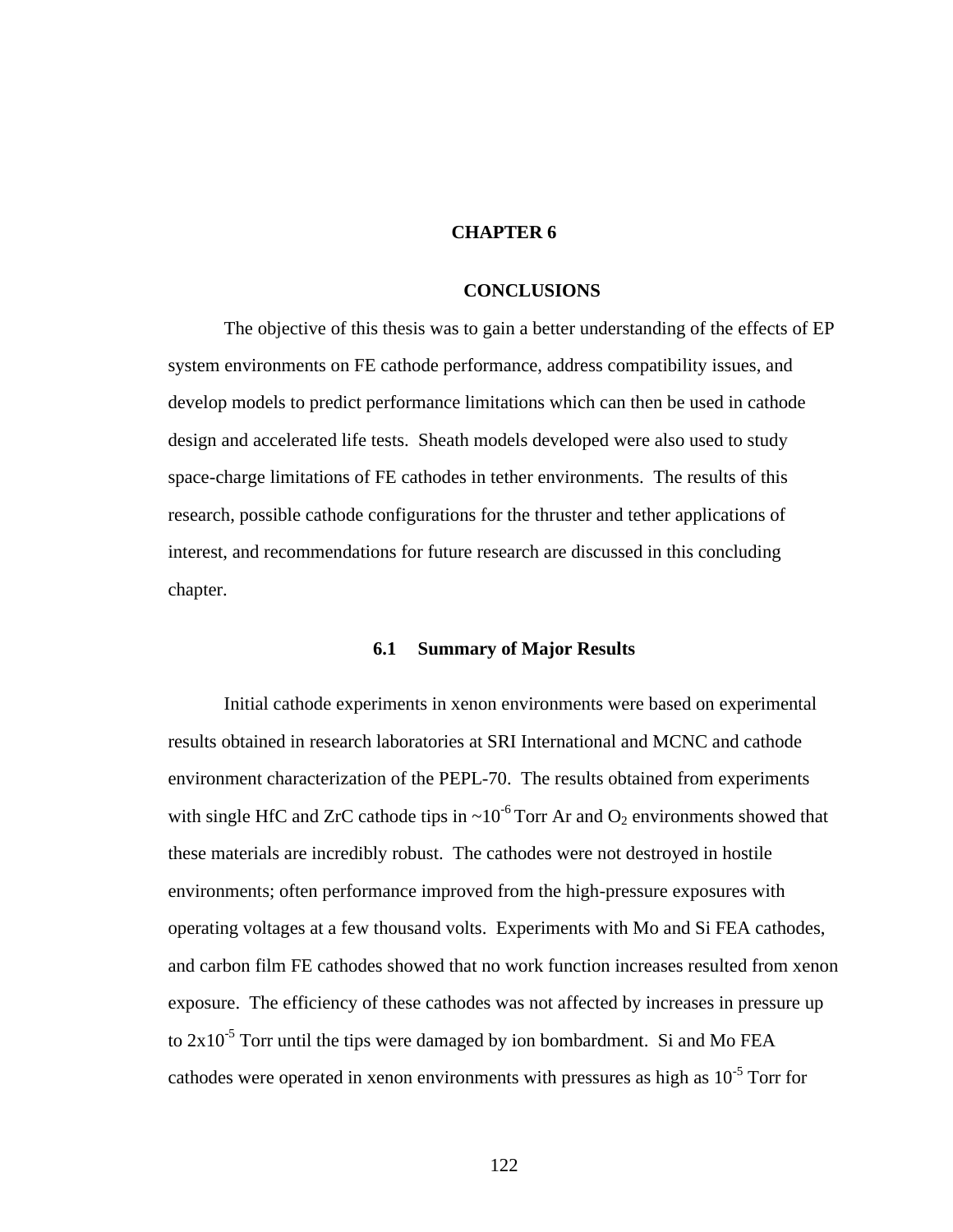several hours without measurable performance degradation. Experimental results showed that FEA cathode performance in xenon pressure environments similar to Hall thruster environments is very sensitive to operating voltages. Energy threshold values for sputtering Mo and Si targets by xenon ions were determined to be much lower than the model developed by Yamamura et al. predicted. Experimental results also showed that the SRI International cathode, fabricated on a high resistivity wafer, was more resistant to arcing in high-pressure environments than other cathode configurations tested. The carbon film cathode was incredibly robust, showing no performance degradation during several hours in  $2x10^{-6}$  Torr of xenon with the gate electrode at 800 V. This cathode turned on no differently in  $2x10^{-6}$  Torr of xenon and in UHV environments.

Combining the performance degradation model with experimental results enabled much more accurate predictions of  $E_{th}$  than ever before available. The  $E_{th}$  for a Mo target being sputtered by Xe ions is now estimated at 39 eV as opposed to 49 eV predicted by the sputter yield model. The  $E_{th}$  for a Si target being sputtered by Xe ions is estimated at 48 eV as opposed to 91 eV as predicted by the sputter yield model. These results are consistent with experimental observations of gate electrode thresholds for sputtering and measured sputter yield values. Predictions of performance degradation rates in xenon environments correlate well with experimental results. Using the improved estimates for  $E<sub>th</sub>$ , this model can now be used to estimate the performance degradation rates of any Mo or Si FEA cathode operating in neutral xenon environments at any pressure. Operating voltages are limited to values near  $E_{th}$ ; the operating voltage limits depend on the cathode configuration. This model was also used to determine the effect of the CEX ion population on the cathode performance degradation rate. It was shown that this CEX ion population is so detrimental to the cathode performance that upper limits on operating voltage were further reduced by 20 V when this ion population is bombarding the field emission microtips. In this situation, the population of ions generated locally is negligible; CEX ions dictate performance degradation rates. To meet cathode lifetime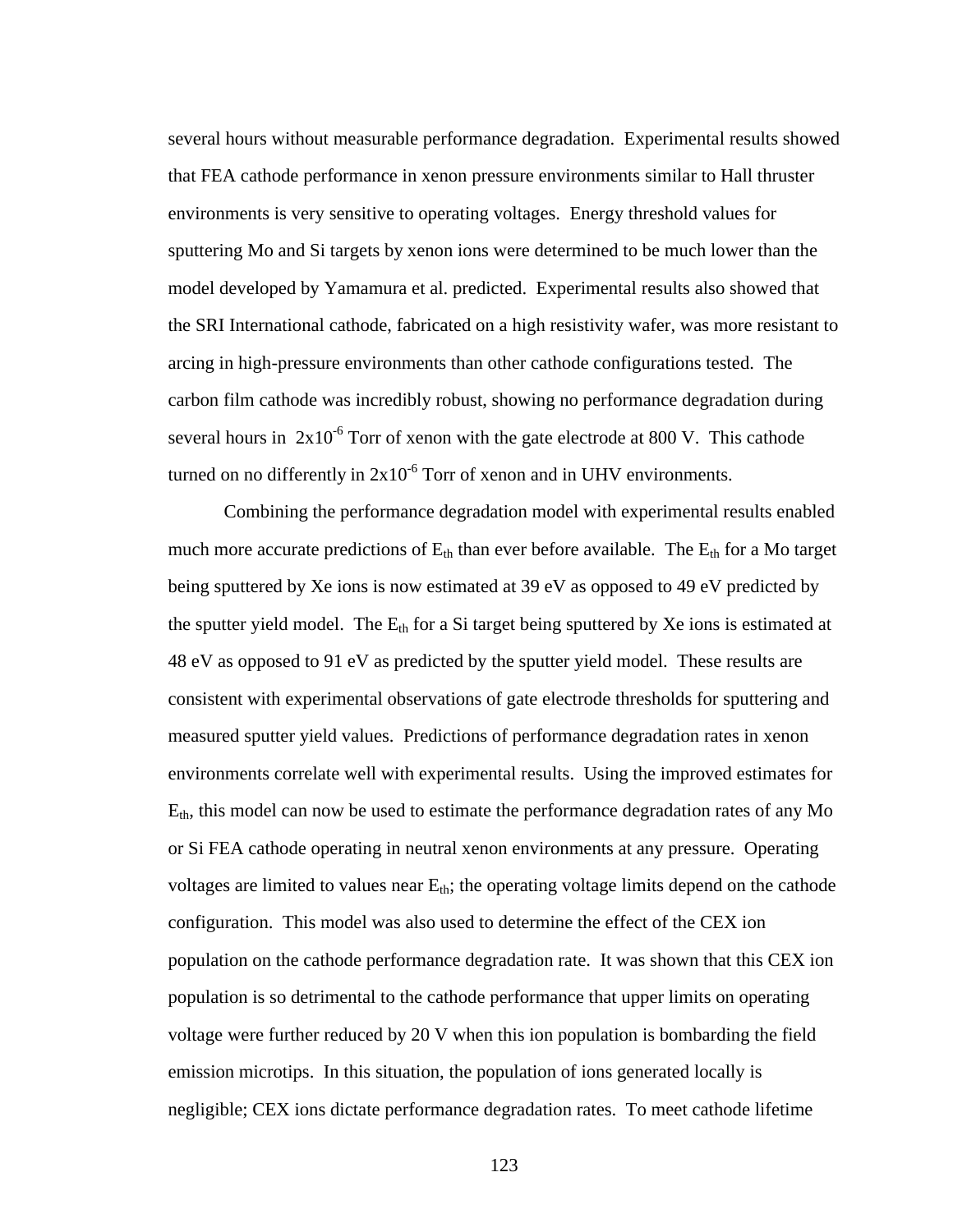requirements of greater than 100 hours in  $2x10^{-5}$  Torr of xenon, Si cathodes will be limited to operating voltages below 30 V and Mo cathodes will be limited to operating voltages below 20 V. These values will increase with decreasing pressure from  $2x10^{-5}$ Torr. Even at these voltages, current limiting cathode architectures will be required to prevent catastrophic arcing between the tips and gate electrodes.

Modeling of space-charge current limits in the applications of interest showed that this issue could significantly limit the performance of FE cathodes in thruster and tether environments. It was shown that cathode dimensions and environment play a major role in determining their performance limitations because they affect the configuration of the sheath. Planar sheath modeling results showed that cathodes emitting electrons into the discharge chamber of an ion thruster will have a lower current density limit which is >8  $A/cm<sup>2</sup>$ , and exceeds the current density requirements in this application. If positioned in the center of the PEPL-70 Hall thruster, a field emission cathode emitting electrons at 30 eV will have a space-charge current density limit greater than  $\sim$ 1.7 A/cm<sup>2</sup>, independent of cathode dimensions, as determined by the planar model. A 1.2 x 1.2 cm cathode in the external position of a Hall thruster or ion engine emitting electrons at 30 eV should be able to emit near ~68 mA/cm<sup>2</sup>, assuming a 1/r electron beam expansion in the cathode sheath. Either a few cathode arrays could be used in the center of the thruster to provide up to 4.5 A or a segmented cathode ring could be used in the external cathode position of a Hall thruster with a much larger area. The external cathode position will be required for small and microscale propulsion systems. Current requirements for small and microscale propulsion systems will be less than a few hundred milliamperes so that a cathode area of a few cm<sup>2</sup> will suffice. If electrons are emitted at 100 eV, the lower limit on current density for the 1.2 x 1.2 cm cathode with  $V_g$  at 100 V and  $\phi_c$  at 20 V should be  $\sim$ 120 mA/cm<sup>2</sup>. Of course, operating voltages limit cathode lifetime. While silicon cathodes are limited to operation with gate electrode voltages no higher than 30 V, molybdenum cathode gate electrodes are limited to potentials no higher than 19 V. If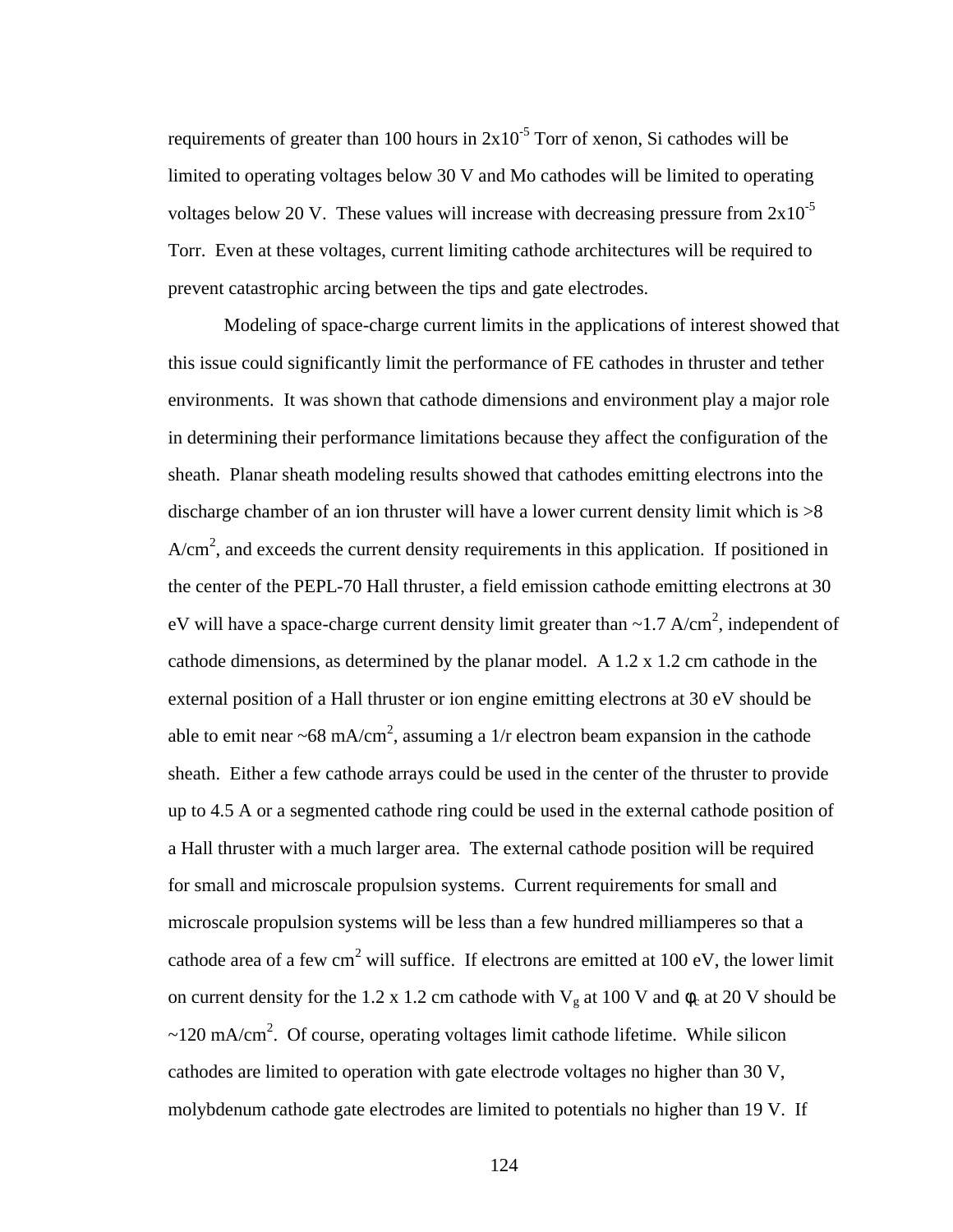electrons must be emitted at higher energies, the electron energy must be decoupled from the potential of the gate electrode. CLAIR would provide additional electrodes so that electron acceleration up to 100 eV or higher would occur downstream of the gate electrode.

In a tether environment, much higher cathode operating voltages will be tolerated because of low pressures; however, there are fewer ions to neutralize the negative spacecharge of the electron beam so that the space-charge current limits will be significantly lower than the limits in the thruster environment. The current density limits in this environment are significantly affected by the size of the cathode. Only a few operating configurations were explored. A 6.6 x 6.6 mm cathode should not be able to emit more than 5.6 mA if  $\phi_c$  is 20 V and  $V_g$  is 30 V, according to the spherical sheath model. If a current of 2 A is required, then several hundred cathodes will be necessary to supply that current. This configuration of cathodes may be prohibitively complicated. With the gate electrode at 100-1000 V, it is possible that fewer than 100 cathodes will be required to emit 2 A in some operating configurations. It was also shown that increasing  $\phi_c$  also increases the emission current from a tether system.

Cathode dimensions for the applications discussed must consider both spacecharge limitations and cathode performance at the voltages limited by lifetime requirements. Even though current densities  $>1.7$  A/cm<sup>2</sup> are possible in the Hall thruster internal position, that performance is very optimistic for a cathode that must survive for >100 hours. If the cathode microtips are not shielded from CEX ions, then Si and Mo cathodes will be limited to operating voltages ~30 and ~19 V respectively. Such low operating voltages severely limit the current/tip so that the array of microtips could be prohibitively large to provide the required current. The size of the cathode and number of microtips required in the different applications depends on the packing density of the microtips,  $\phi_w$ ,  $r_t$ ,  $r_g$ , and  $\Delta s$ . Results presented in Chapter 4 show how the cathode parameters affect the number of tips required for the desired current and operating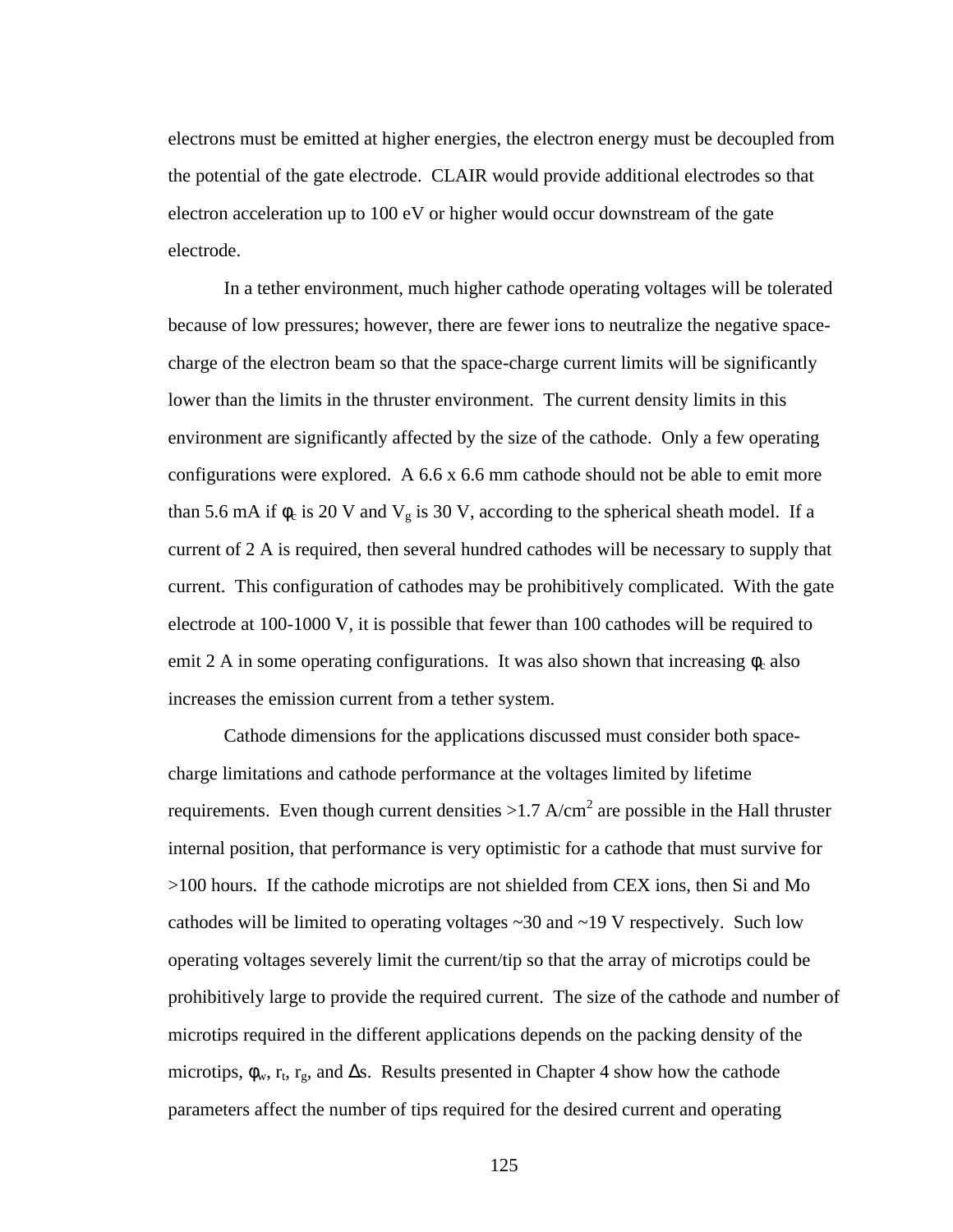voltages limited by cathode lifetime. Some possible cathode configurations are suggested in the next section for the applications of interest.

### **6.2 Recommended Cathode Designs**

The number of microtips or thin film cathodes necessary to emit the required current depends on the environment and cathode configuration and materials. The environment places lower limits on operating voltages, as discussed in Chapters 3 and 4, and current densities, as discussed in Chapter 5. The cathode materials and dimensions also affect the number of cathodes required and sizes of the arrays as discussed in Chapter 4. The design of FE cathodes for the applications discussed requires careful consideration of the environment, current and lifetime requirements for the applications, and performance of available cathodes. The modeling tools developed for this dissertation can be used to optimize the cathode configuration and electrode potentials for the application.

The models developed were used to suggest cathode configurations that would satisfy the requirements of the applications discussed. The limits on current density were determined from the sheath model. Then data presented in Table 4.5 and Table 4.6 were used to determine which cathodes could supply that current density at sufficiently low voltages to ensure cathode lifetimes greater than 100 hours without CLAIR to retard CEX ions. One-half of the side length of a square cathode is given as  $r_c$ . The cathode packing density was assumed to be  $10^8/\text{cm}^2$ . Other cathode parameters were assumed to be  $\Delta s=2$ ,  $r_g$ =1000 Å, and  $r_f$ =40 Å. This cathode configuration is not overly optimistic. Typically, cathode parameters are not this good, however, higher packing densities and lower  $r_t$ ,  $r_g$ , and Δs have been demonstrated. Cathode configurations suggested with these assumed parameters are shown in Table 6.1. Cathode configurations are also suggested at higher operating voltages assuming a CLAIR structure is used to improve cathode lifetime at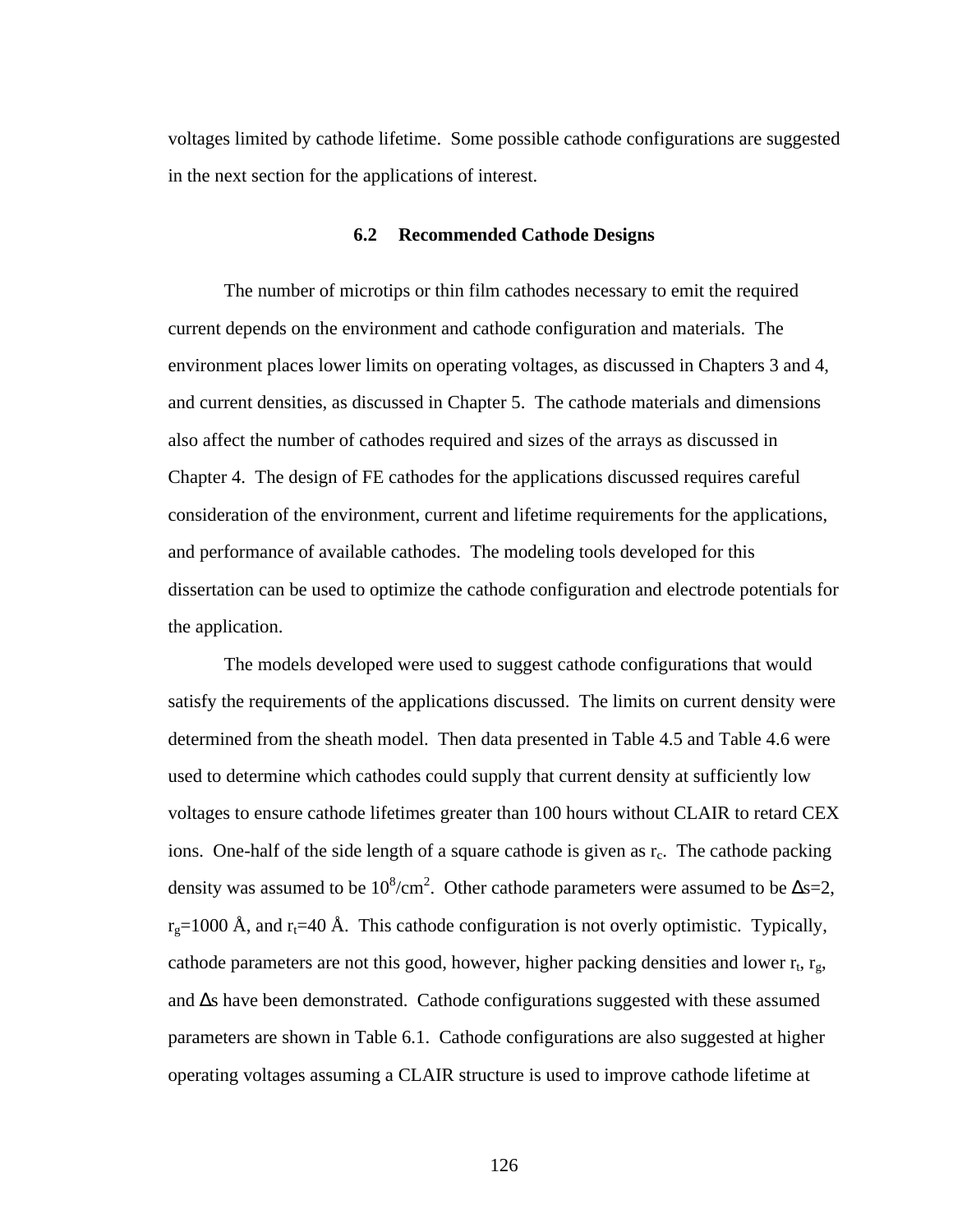higher voltages. Cathodes with higher packing densities and smaller  $\Delta s$ ,  $r_t$ , and  $r_g$  will require smaller cathode arrays or fewer arrays to supply the required current than configurations suggested in Table 6.1 and Table 6.2. The number of cathodes can be scaled down for much smaller thrusters to meet lower current requirements. Modeling results suggest that Mo cathodes could not be used without a CLAIR structure, with the assumed parameters, because they could only supply the required current from reasonable cathode areas with a gate electrode voltage that is at least at 42 V. In the cases where  $V_g$ is 30 V, Si, HfC, or ZrC cathodes could provide the currents required from the maximum cathode size noted in Table 6.1.

**Table 6.1 Recommended number of cathodes, operating voltage, cathode material,**  and emitting area required in different applications if packing density is  $10^8/\text{cm}^2$ , **Ds**= 2,  $r_g$ =1000, and  $r_f$ =40.

| Application     |       | $r_c$ | $\rm V_{\rm g}$ | I/cathode | $N_{\text{cathode}}$ | Area                | Material          |
|-----------------|-------|-------|-----------------|-----------|----------------------|---------------------|-------------------|
|                 | A)    | (cm)  | V)              | (mA)      | s                    | $\text{cm}^2$       |                   |
| PEPL-70-ext.    | 4.5   | 0.6   | 30              | >68       | <66                  | ${<}95$             | Si, HfC, ZrC      |
| PEPL-70-int.    | 4.5   | 1.5   | 30              | >4500     |                      | $\langle 9 \rangle$ | Si, HfC, ZrC      |
| Ion engine-int. | $<$ 6 | 0.5   | 30              | >6000     |                      | ${<}1$              | HfC,ZrC           |
| Tether          |       | 0.33  | 30              | <4.3      | >460                 | >460                | Mo, Si, Hf C, ZrC |
| Tether          |       | 0.33  | 100             | ${<}9.1$  | >220                 | >220                | Mo, Si, Hf C, ZrC |

**Table 6.2 Recommended number of cathodes, operating voltage, cathode material,**  and emitting area required in different applications if packing density is  $10^8/\text{cm}^2$ , **Ds**= 2,  $r_g$ =1000,  $r_t$ =40, and CLAIR is used.

| Application  |    | $r_c$     | V,   | I/cathode | $N_{\text{cathode}}$ | Area                      | Material         |
|--------------|----|-----------|------|-----------|----------------------|---------------------------|------------------|
|              | A) | $\rm cm)$ |      | (mA)      |                      | $\langle$ cm <sup>2</sup> |                  |
| PEPL-70-ext. | 45 | 0.6       | 100  | >136.0    | $<$ 33               | $<$ 47.5                  | Mo, Si, HfC, ZrC |
| PEPL-70-int. | 45 |           | 42.  | >4500     |                      | $\langle 9$               | Mo, Si, HfC, ZrC |
| Tether       |    | 0.33      | 100  | ${<}9.1$  | >220                 | >220                      | Mo, Si, HfC, ZrC |
| Tether       |    | 0.33      | 1000 | <41.0     | >49                  | >21                       | Mo, Si, HfC, ZrC |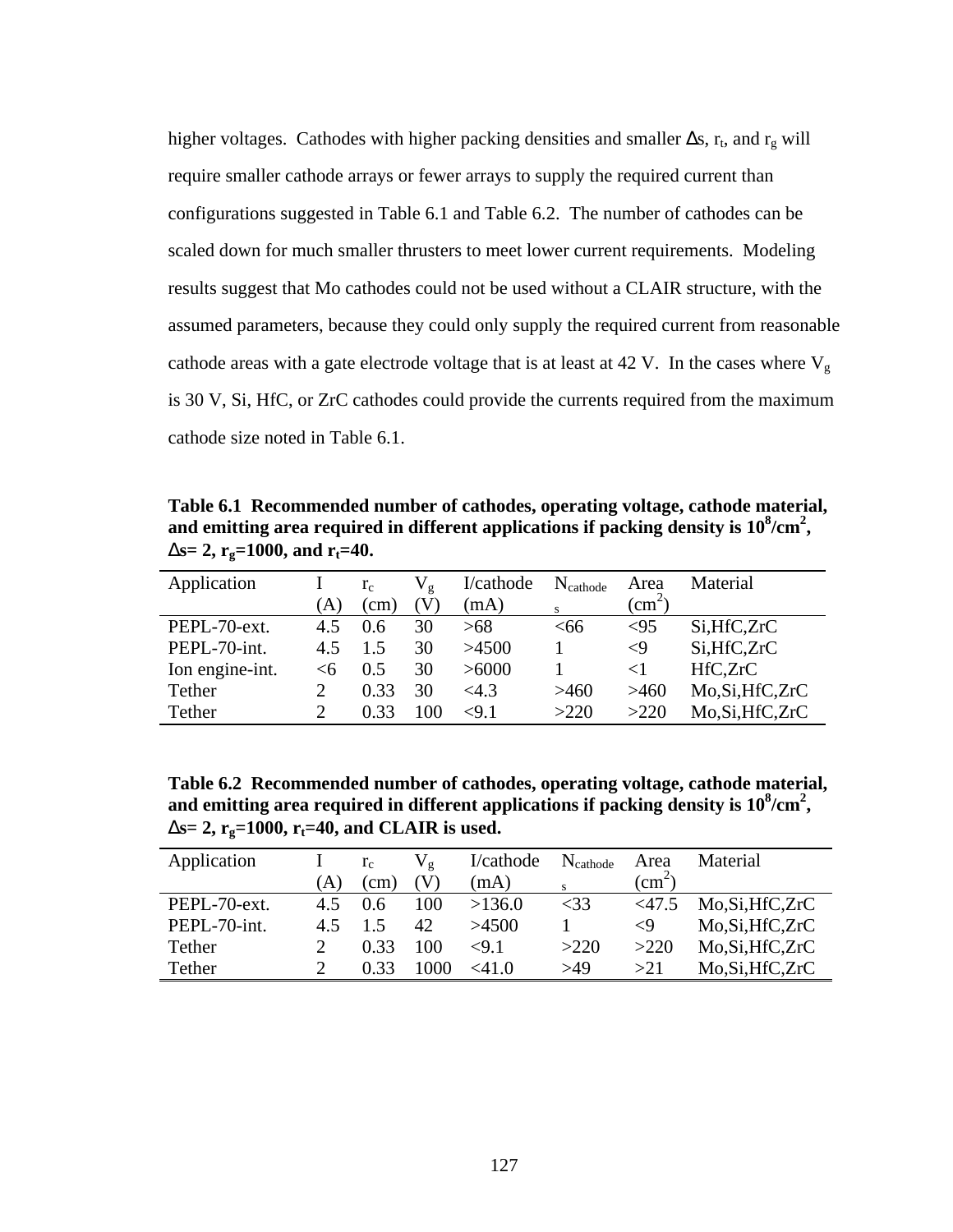#### **6.3 Recommendations for Future Research**

This research topic is rich and has only begun to be explored. This thesis is the first in a series of studies investigating the compatibility of FE cathodes and EP systems and tethers. Many of the experiments were preliminary. More of the same experiments at low operating voltages are recommended to support the  $E_{th}$  estimates. The effect of anode potential on performance degradation rates with low gate electrode potentials in higher-pressure environments should be further investigated. HfC and ZrC cathodes should be tested in xenon environments and  $E_{th}$  should be determined for these materials also.

Cathode configuration improvements have been prescribed to successfully merge these technologies. Cathodes should have smaller dimensions and more microtips in the cathode arrays with better uniformity than those cathodes tested in this study. The next step is to fabricate the recommended Mo, Si, HfC, and ZrC FEA cathodes. Cathodes with VECTL architectures are required to prevent arcing between tips and gate electrodes and maximize cathode efficiency. These cathodes should be tested at current levels  $\sim$ 1 mA in xenon environments, and life tests should be conducted to show which field emission cathodes can operate in  $2x10^{-5}$  T for  $\sim$ 100 hours and validate theoretical results. I-V traces in UHV environment, cathode geometry, and work function are now sufficient to estimate cathode lifetime in xenon environments.

Carbide cathodes are incredibly robust; however, they operate at high voltages and low efficiencies. The gate electrode and carbon film should be microfabricated as an integrated structure to significantly reduce operating voltages and current collected by the gate electrode.

 CLAIR should be developed to improve the compatibility of FEA cathodes and EP systems. The multi-electrode structure must be microfabricated and tested at the necessary operating voltages. Microtips must then be deposited in the back of the

128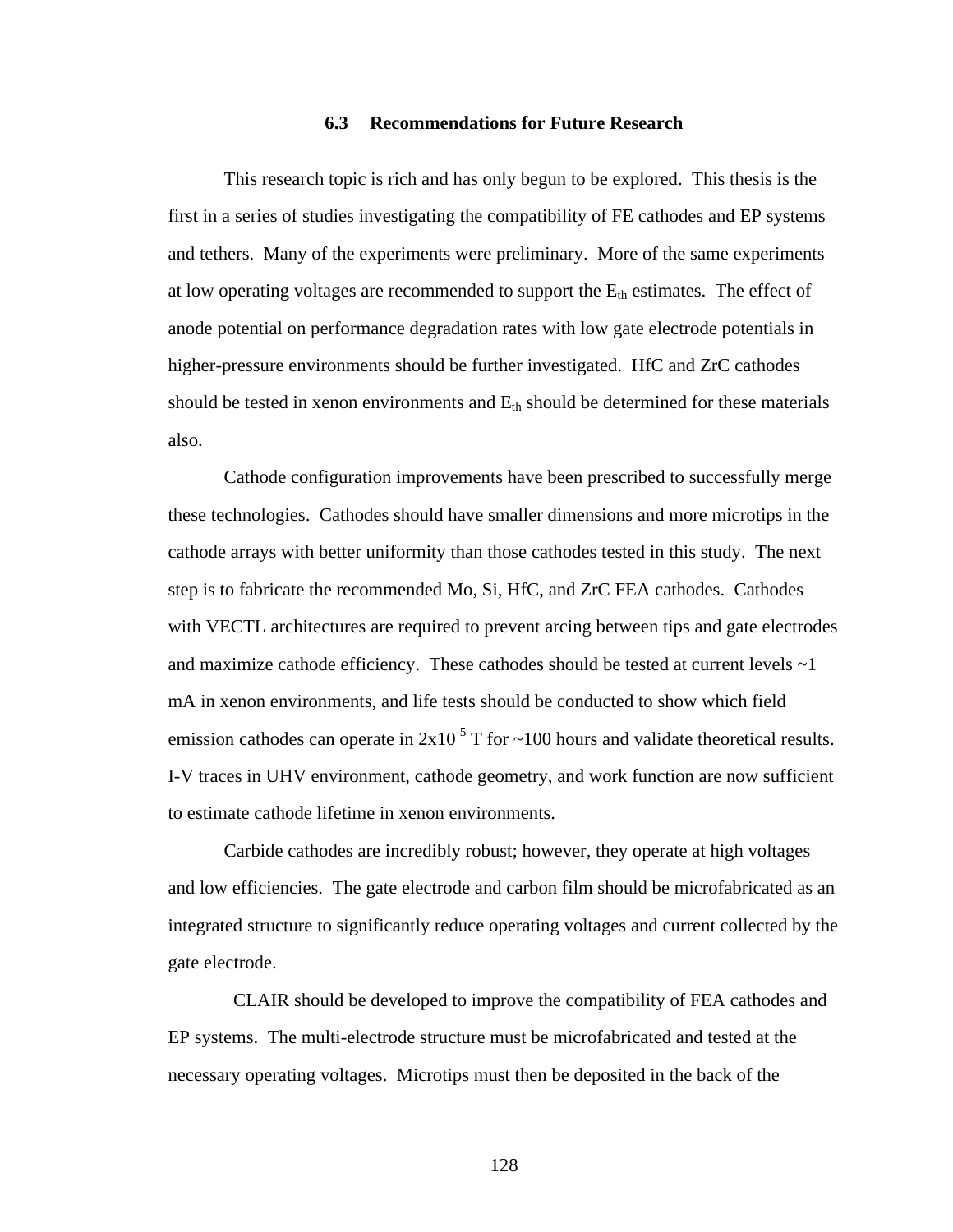channels in CLAIR. CLAIR should be tested in UHV environments, xenon environments, and then with EP systems.

Field emission cathodes must be tested with EP systems. Initially they will share current with hollow cathodes to evaluate lifetime and space-charge limitations in a thruster environment. Eventually, these cathodes could provide the total discharge current. New start-up sequences must be developed for FE cathodes and Hall and ion thrusters. In the typical start-up sequences, the propellant breakdown into a plasma is initiated at the cathode. This start-up could destroy the delicate cathodes. If field emission cathodes are used, propellant breakdown should be initiated at the anode.

Another issue to explore is the deposition of vacuum chamber material on the cathodes. High energy ion beams emitted from the thruster sputter material off of the vacuum chamber walls, which could then redeposit on the cathode, shorting the tips to the gate electrodes. Cathode positioning could play an important role in the effect of this issue on cathode lifetime.

Field emission cathodes must also be tested in simulated LEO environments. Modeling results of space-charge current limits must be validated experimentally. The modeling results predict very large cathode sheaths in LEO environments. Plasma potential measurements of space-charge limited currents in a simulated LEO environment will determine the accuracy of the sheath modeling results.

#### **6.4 Other Applications**

There are several other applications of the results of this research including those discussed in the introduction and throughout this thesis. These cathodes could be used for spacecraft discharging to control the potential of different surfaces.<sup>88</sup> FE cathodes could also be used with Field Emission Electric Propulsion (FEEP) systems to neutralize cesium ion beams. Because cesium ions are accelerated though several keV, more robust

129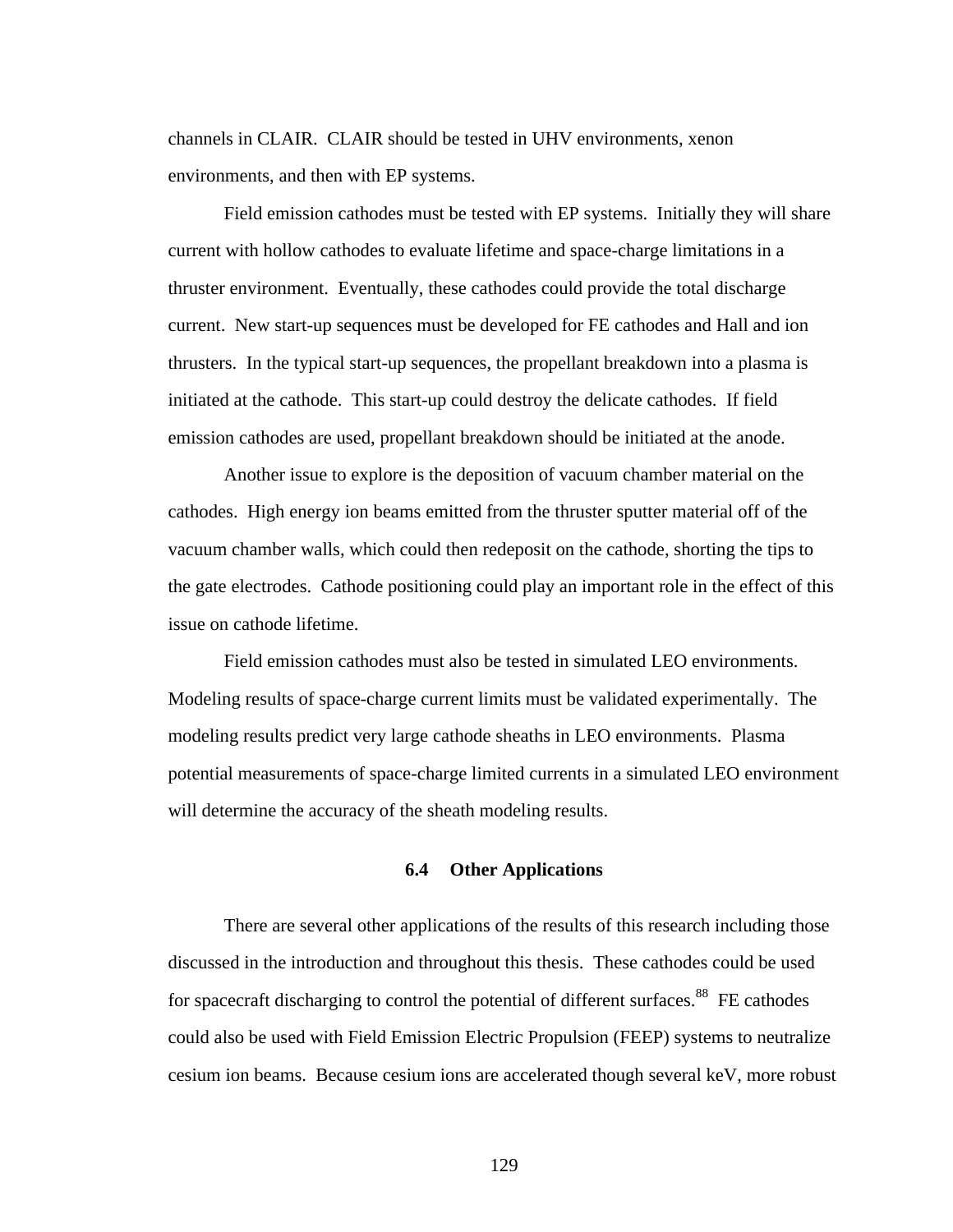cathode configurations are recommended, like the carbon film cathodes. It has been proposed to use FE cathodes as pressure sensors.<sup>89</sup> The models developed in this thesis can be used to design these sensors and estimate lifetime. The indirect methods used to determine  $E_{th}$  for sputtering of Mo and Si by xenon ions could be applied to experimentally determine these values for other FEAC materials.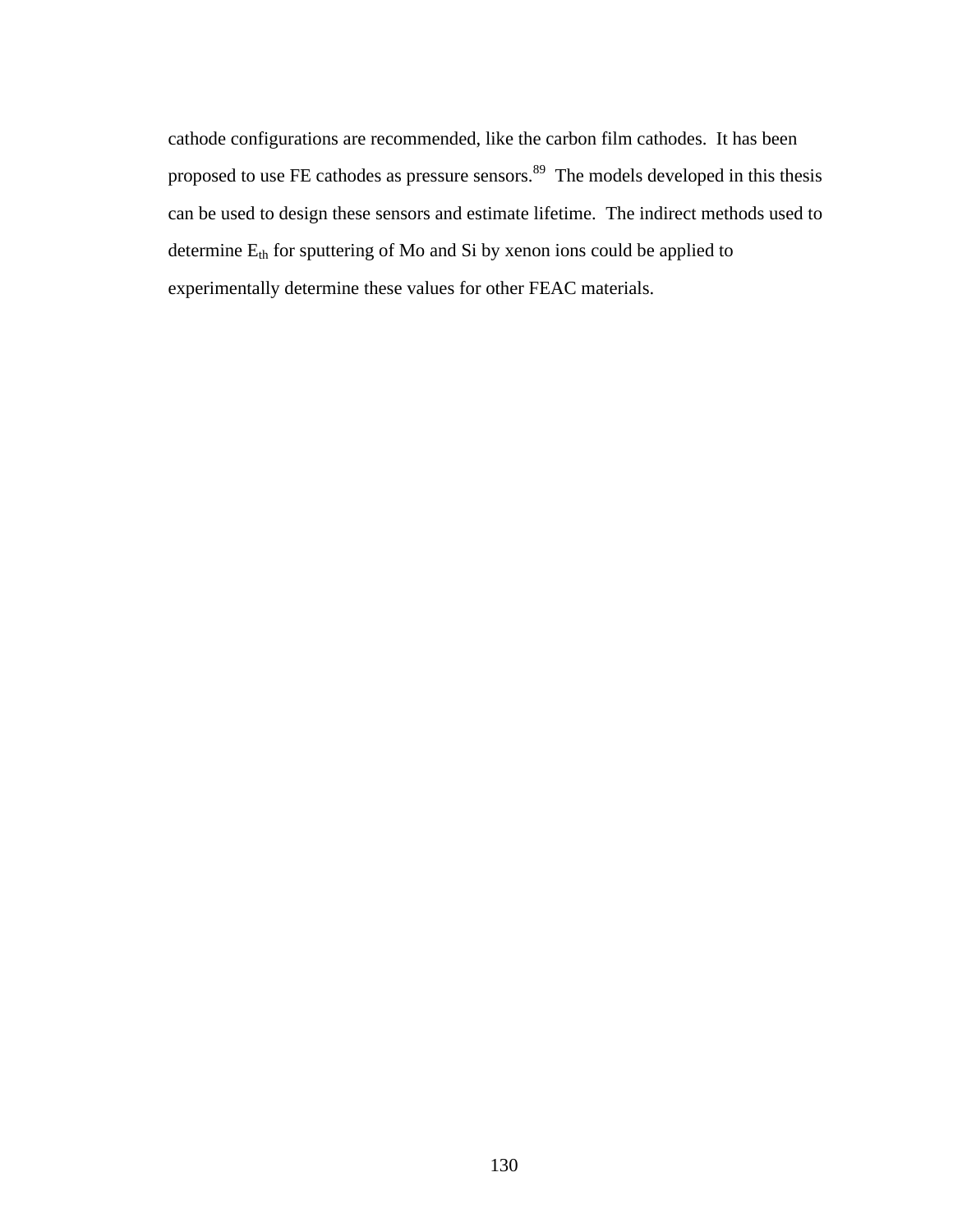**APPENDICES**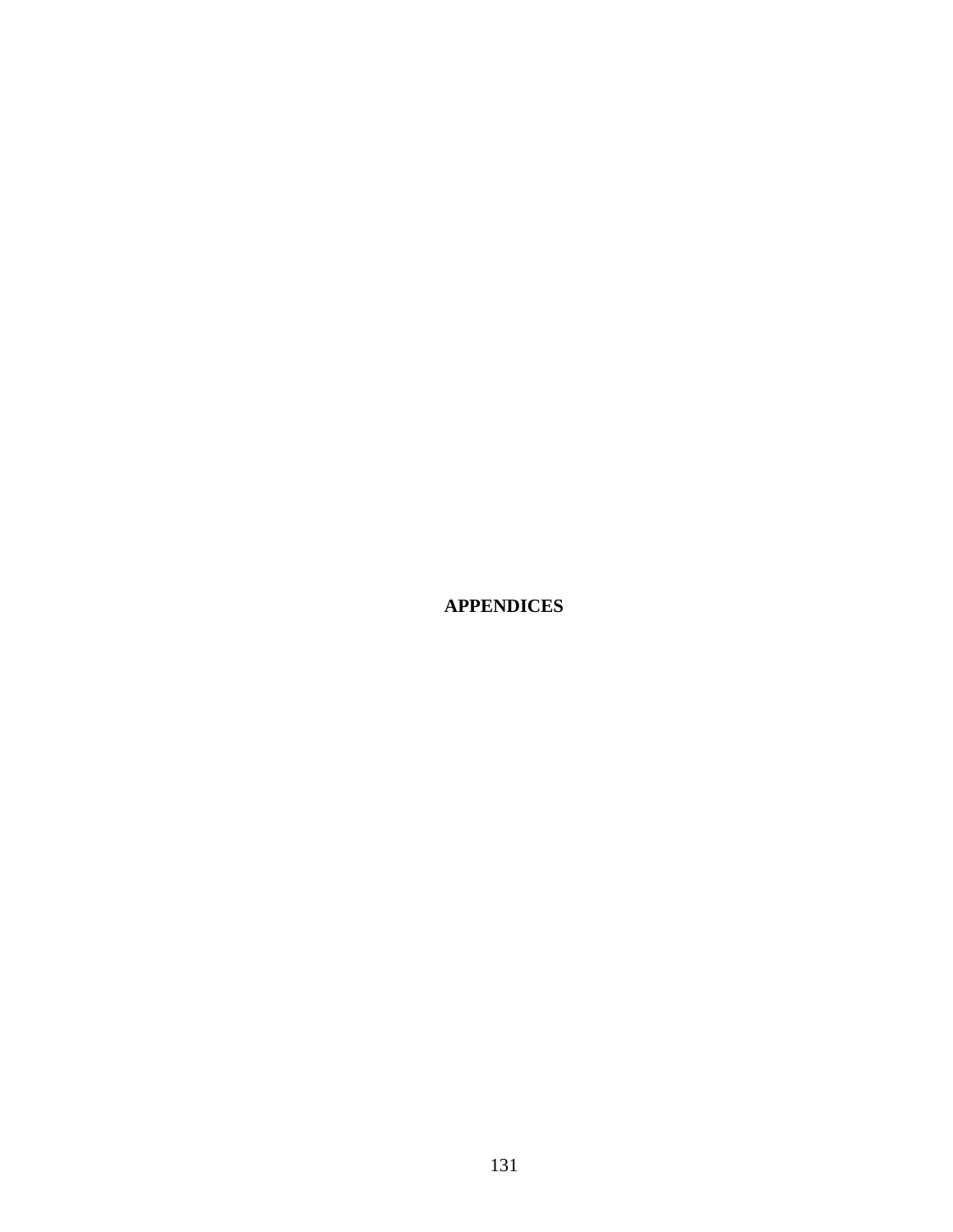# **APPENDIX A NOMENCLATURE**

- $a_{fn}$  Fowler-Nordheim term (e(VÅ)<sup>2</sup>/fs)
- $A_{FN}$  Fowler-Nordheim I term  $(A/V^2)$
- $a_0$  Bohr radius  $(\AA)$
- b term in radius distribution factor for cathode
- $b<sub>area</sub>$  area factor  $(\AA^2)$
- $b_{fn}$  Fowler-Nordheim term (eV/ $\AA$ )
- $B_{FN}$  Fowler-Nordheim I term  $(V)$
- c speed of light  $(\AA$ /fs)
- $c<sub>o</sub>$  term in radius distribution factor for cathode
- d atomic spacing (nm)
- e electron charge (C)
- $E$  ion energy  $(eV)$
- $E<sub>th</sub>$  energy threshold for sputtering (eV)
- $F_{tip}$  electric field on axis of the microtip structure (V/cm)
- $\hbar$  Plank's constant (eV-fs)
- $I_a$  current collected by the anode  $(A)$
- $I_d$  Hall thruster discharge current  $(A)$
- I<sup>e</sup> field emission current (A)
- $I_{ee}$  cathode current  $(A)$
- $I_f$  final cathode current after 100 hour xenon exposure (A)
- $I_g$  current collected by the gate electrode (A)
- $I<sub>o</sub>$  initial cathode current  $(A)$
- $I_{\text{tip}}$  current emitted from a single microtip structure (A)
- $I_{trans}$  current transmitted through the sheath  $(A)$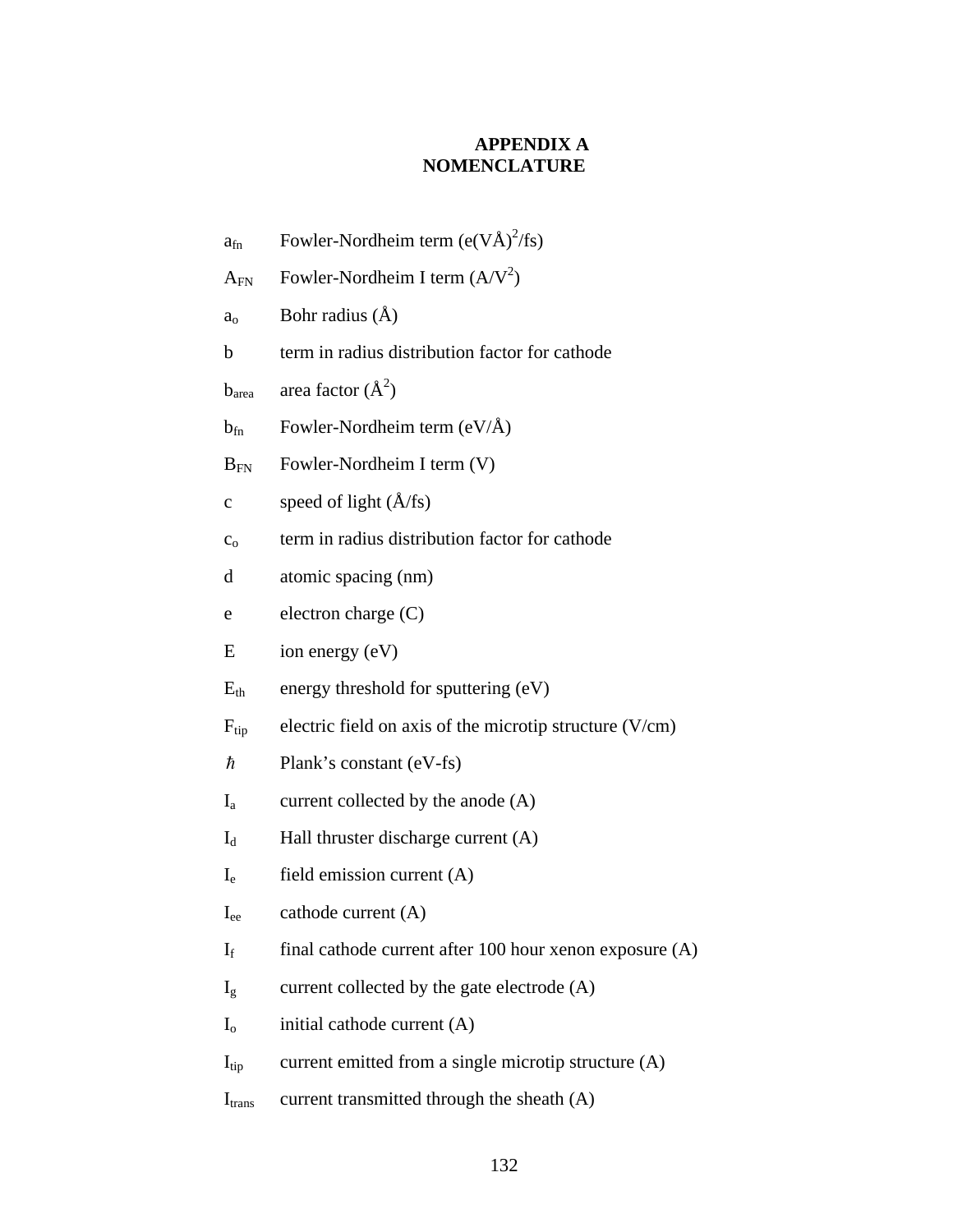- J ion current density measured by the Faraday probe  $(A/cm<sup>2</sup>)$
- $j_e$  plasma electron current density (mA/cm<sup>2</sup>)
- $j_{ee}$  electron beam current density (mA/cm<sup>2</sup>)
- Jee normalized electron beam current density
- Jeemax normalized upper limit on electron beam current density
- $J_{FN}$  Fowler-Nordheim field emission electron current density (A/cm<sup>2</sup>)
- k Boltzmann constant (J/K)
- *k* electric field factor
- K term in sputter yield model
- $\hat{M}$  mass flow rate of propellant (mg/s)
- $M<sub>I</sub>$  incident ion atomic weight
- $M<sub>II</sub>$  target atom atomic weight
- $M<sub>i</sub>$  initial mass of a rocket with fuel (kg)
- $M_f$  final mass of a rocket (kg)
- n number of ions striking the emitting area of a microtip during one second
- $n_e$  plasma electron number density (electrons/cm<sup>3</sup>)
- $n_{ee}$  electron beam electron number density (electrons/cm<sup>3</sup>)
- $n_{\rm eo}$  electron number density in the plasma (electrons/cm<sup>3</sup>)
- $n_i$  ion number density (ions/cm<sup>3</sup>)
- $n_{\rm io}$  ion number density at the sheath boundary (ions/cm<sup>3</sup>)
- $n<sub>s</sub>$  number of atoms sputtered from the emitting area of a microtip per second
- N neutral xenon number density (atoms/cm<sup>3</sup>)
- $N<sub>tips</sub>$  number of tips in a field emission array cathode
- P<sub>NPF</sub> xenon pressure measured by the NPF probe (Torr)
- $P_{\text{tank}}$  xenon pressure measured by the vacuum gauge (Torr)
- $Q_i$  cross-section for ionization  $(\pi a_0^2)$
- Q term in sputter yield model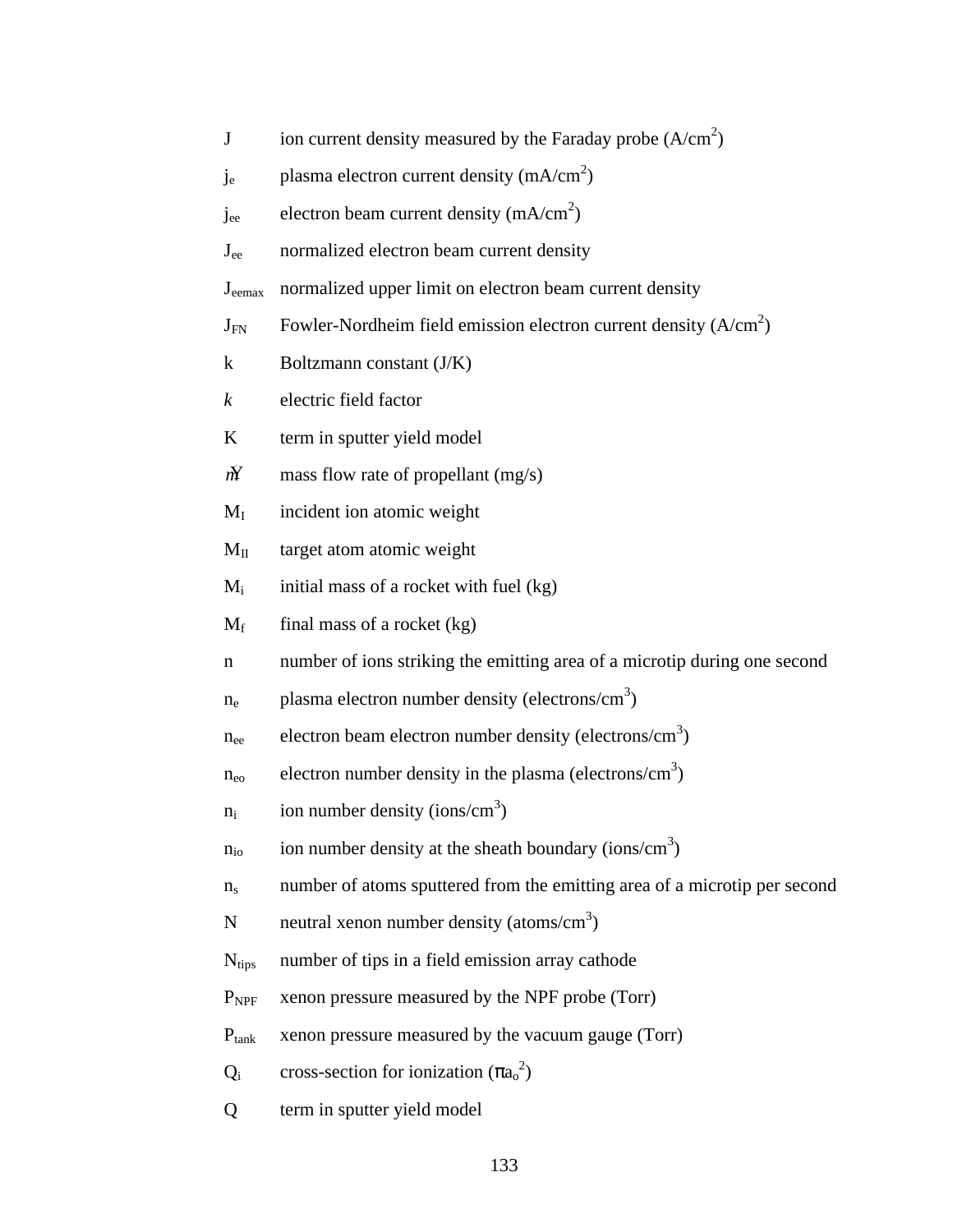- r radial distance from microtip structure (cm)
- $r_i$  radial position corresponding to ionization potential (cm)
- $r_c$  cylindrical or spherical cathode radius (cm)
- $r_t$  radius of curvature of a microtip structure (cm)
- $r_g$  radius of aperture in gate electrode (cm)
- $r_m$  maximum distance from a microtip within which an ion formed will hit the emitting area of the tip (cm)
- $r<sub>s</sub>$  radial position corresponding to the sputter threshold voltage (cm)
- $s_n$  term used in sputter yield model
- S<sub>e</sub> term used in sputter yield model
- T temperature (eV)
- $t<sub>e</sub>$  time to erode a single layer of atoms from a microtip emitting area (s)
- $T_e$  electron temperature (eV)
- $T_N$  thrust (N)
- $U_s$  sublimation energy (eV)
- V<sup>a</sup> anode voltage with respect to ground
- $V_d$  discharge voltage of the Hall thruster (V)
- $v_{ee}$  velocity of electrons emitted from the cathode  $(m/s)$
- $V<sub>g</sub>$  potential of the gate electrode with respect to the cathode emitting surface (V)
- $v_i$  ion velocity (m/s)
- $V_i$  ionization potential (eV)
- $V_M$  modulation voltage (V)
- $V_{\text{max}}$  maximum voltage in an I-V trace (V)
- $V_{\text{min}}$  minimum voltage in an I-V trace (V)
- $V_{\text{pk}}$  peak voltage (V)
- $V<sub>s</sub>$  voltage corresponding to energy threshold for sputtering  $(V)$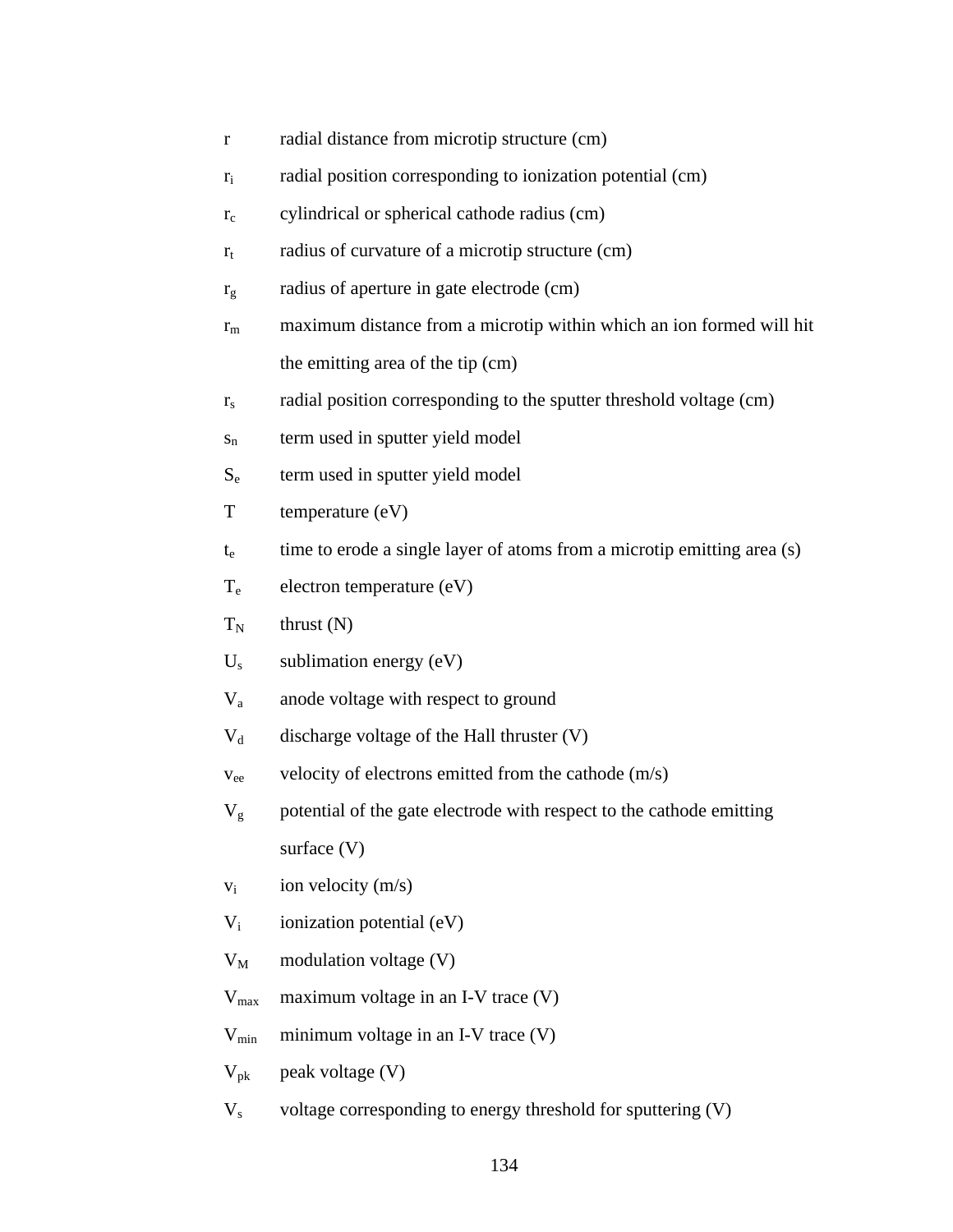- $V_t$  ion temperature (eV)
- x position from the cathode surface (m)
- $x_0$  term in  $B_{FN}$
- Y sputter yield (atoms/ion)
- $\alpha$  term in sputter yield model
- $\beta_c$  microtip cone angle (radians)
- $\beta_{g}$  field enhancement factor
- $\delta$  term in  $B_{FN}$
- $\Delta s$  tip radius spread factor
- $\epsilon$  term in sputter yield model
- $\varepsilon_0$  permittivity of free space (F/m)
- η normalized voltage
- $\eta_c$  normalized potential of gate electrode below the potential at the sheath boundary
- $\eta_{\text{eff}}$  thruster efficiency
- $\eta_{g}$  normalized potential between the gate electrode and cathode potential
- $\eta_{o}$  normalized ion accelerating potential of the pre-sheath
- $\lambda_D$  electronic Debye length (cm)
- σ half cone emitting angle of a cathode tip (°)
- $\Sigma$  distribution factor associated with a spread in tip radii in a field emission cathode array
- φ potential with respect to the potential at the sheath boundary (V)
- $\phi$  accelerating potential of the sheath (V)
- $\phi_c$  potential of the gate electrode with respect to the potential at the sheath boundary (V)
- $\phi_{\tau}$  electron emission half cone angle on a microtip (radians)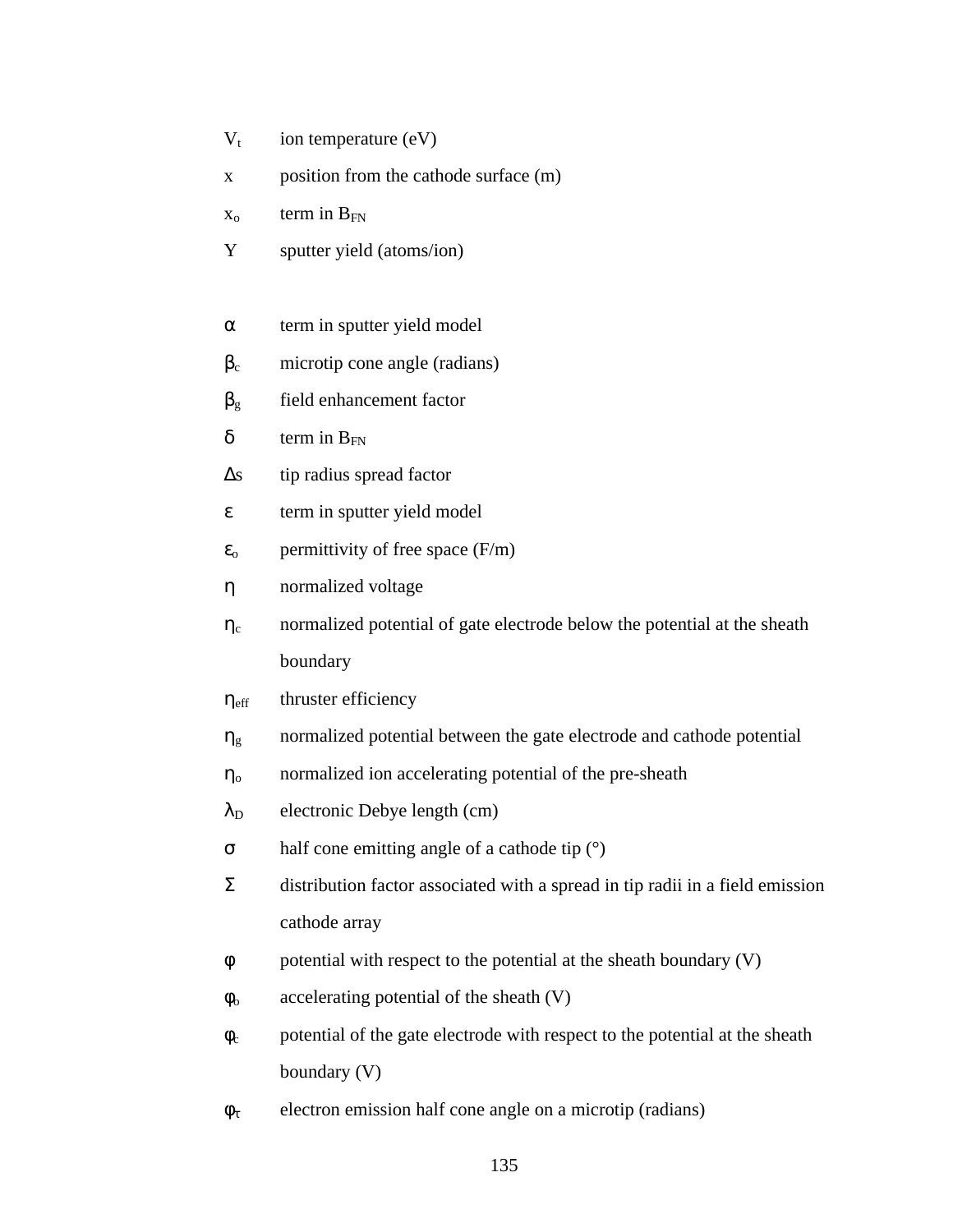- $\phi_w$  work function (eV)
- ξ normalized position
- ξ<sup>c</sup> normalized spherical or cylindrical cathode radius
- $\xi_{sh}$  normalized position of sheath boundary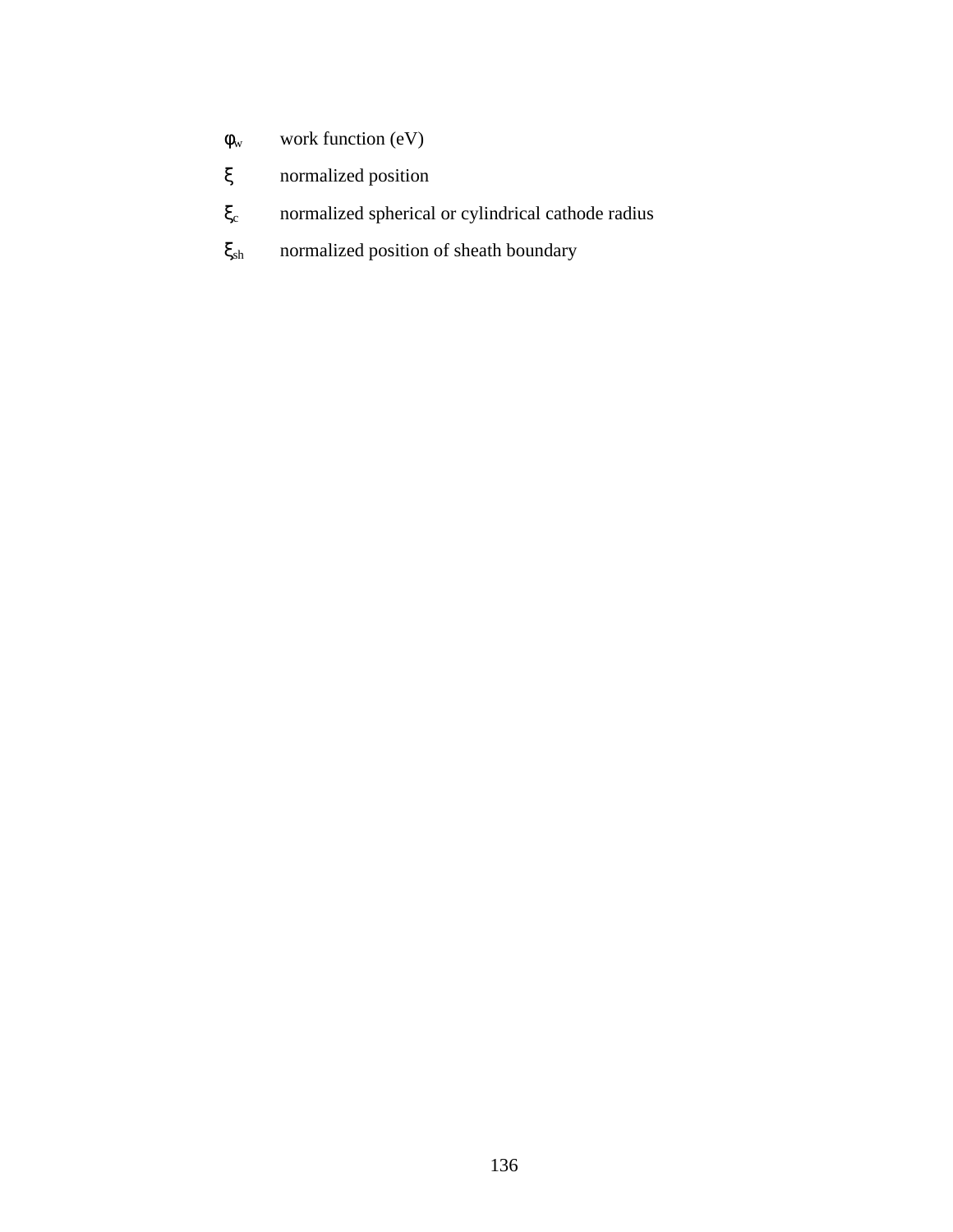### **APPENDIX B CLAIR**

A Cathode Lens and Ion Repeller (CLAIR) has been designed to significantly improve the compatibility of Hall thrusters and FEA cathodes. The performance of this structure as a lens and ion filter was demonstrated using a particle-in-cell (PIC) code. CLAIR is a series of electrodes, similar to a gate electrode in FEA cathodes, in an einzel lens configuration that accelerates or decelerates an electron beam and retards chargeexchange (CEX) ion flow. The CLAIR configuration is shown in Figure B.1. Three electrodes are used in addition to the gate electrode. Electrode  $V_2$  is at a high potential,  $\sim$ 100 V, to retard the flow of CEX ions to the microtip structures. V<sub>3</sub> is approximately 20 V below plasma potential. The other electrodes are biased with respect to  $V_3$ , depending on the cathode operating voltage and the accelerating or decelerating function of CLAIR. The thickness of the electrodes and insulators determines the lens optics. It is more difficult to focus the electron beam when it is being decelerated by CLAIR than when it is being accelerated. One possible cathode configuration is represented by the parameters shown in Table B.1. The design and performance of CLAIR was evaluated using MAGIC, a PIC code, that determined equipotential configurations and electron trajectories. MAGIC was developed by Mission Research, Inc. MAGIC output is shown Figures B.2 and B.3. The cathode was assumed to be a planar surface with electrons emitted uniformly from it with a velocity vector directed along the axis of CLAIR only. This cathode configuration should be capable of filtering out 60 eV ions and focusing the electron beam through the electrodes, as verified using MAGIC.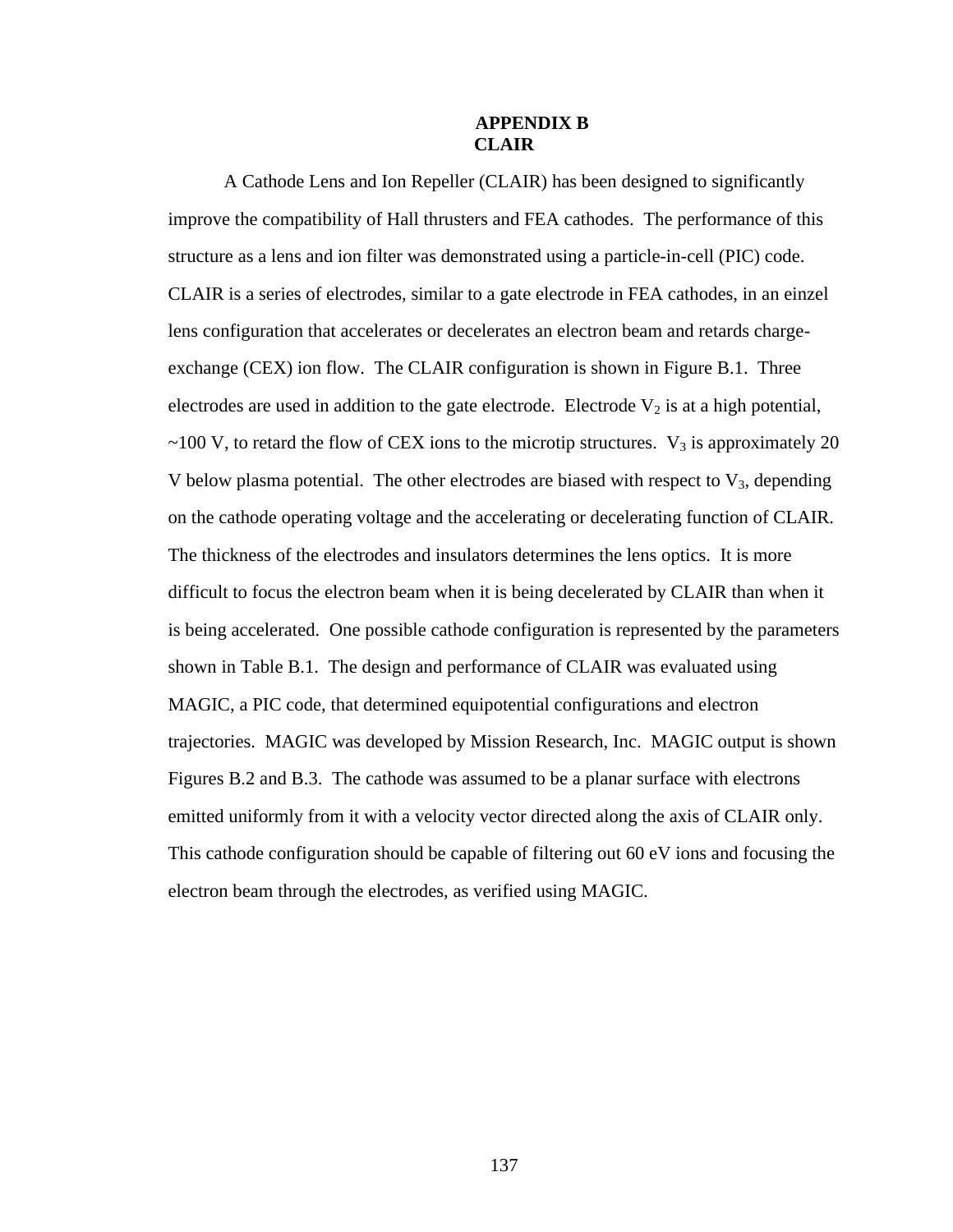

**Figure B.1 Cathode Lens and Ion Repeller (CLAIR) congifuration.**

**Table B.1 Electrode potentials, thicknesses, and spacing for the CLAIR configuration simulated by MAGIC.**

|  |  |  | $V_c$ $V_g$ $V_1$ $V_2$ $V_3$ $dg/v1$ $dv1/v2$ $dv2/v3$ $t_{1,3}$ $t_2$                   |  |  |
|--|--|--|-------------------------------------------------------------------------------------------|--|--|
|  |  |  | (V) (V) (V) (V) (V) $(\mu m)$ $(\mu m)$ $(\mu m)$ $(\mu m)$ $(\mu m)$ $(\mu m)$ $(\mu m)$ |  |  |
|  |  |  | $-40$ 10 $-10$ 100 $-20$ 0.4 0.8 0.8 0.1 0.3 0.25                                         |  |  |

CLAIR can be used to significantly increase the space-charge current limit on the cathode by increasing the energy of the electrons emitted from the cathode without increasing the potential of the gate electrode. CLAIR essentially decouples the electron energy from the gate electrode potential. It can significantly increase the lifetime of the cathode by filtering the CEX ions from the thruster out of the flux of particles bombarding the microtips. Without CLAIR, cathode gate electrode operating voltages are limited to values near 30 V. Ions generated between the gate electrodes and microtips and CEX ions, which sputter the microtip structures, are responsible for limiting the cathode lifetime. If CLAIR is used, operating voltages can be increased by approximately 20 V from the 30 V limit for Si cathodes. At this higher operating voltage, the current is increased by orders of magnitude from the same array of tips. With higher voltage gate electrodes, space-charge current limits are increased for a specific current requirement, as shown in Figure 4.6.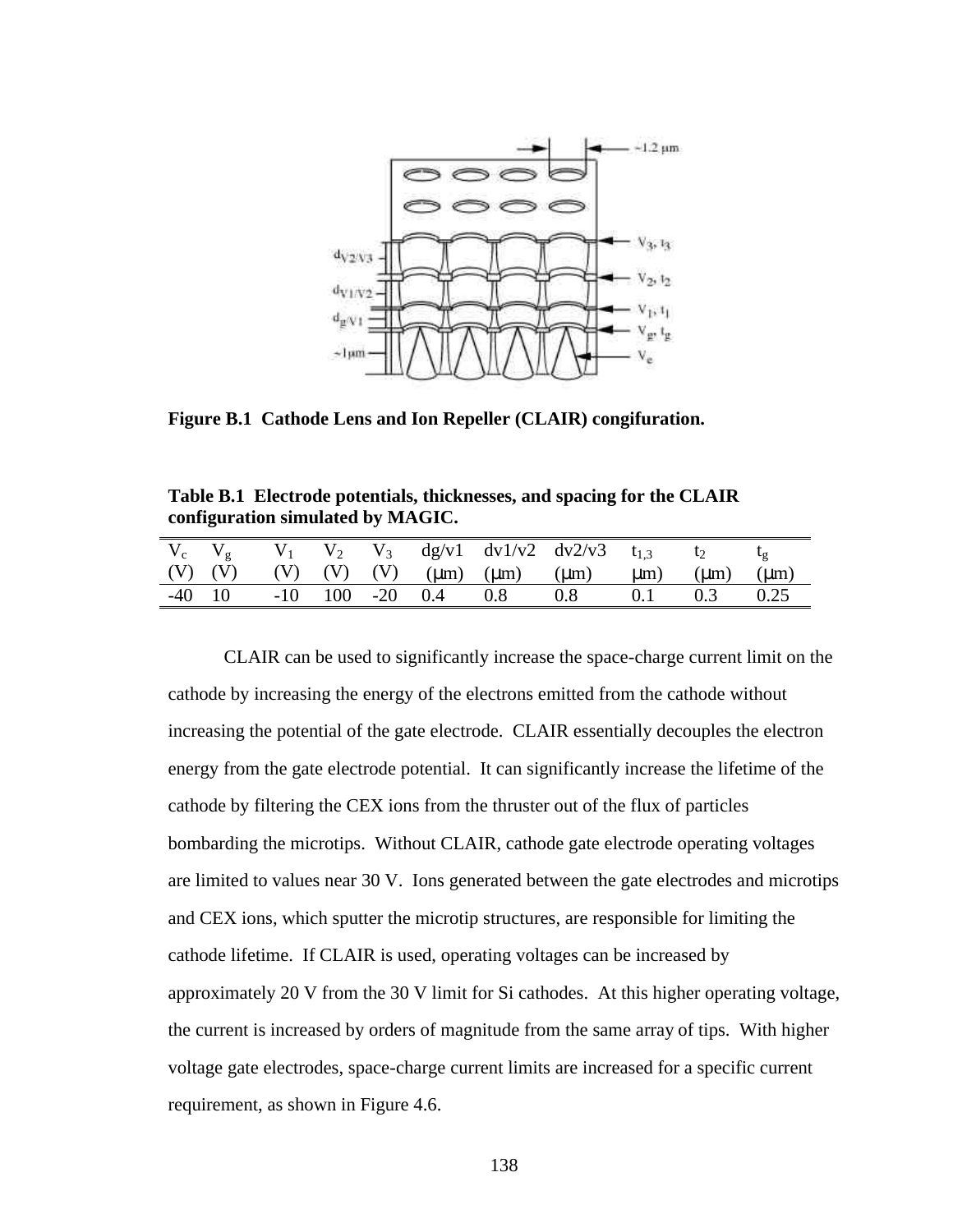

**Figure B.2 Equipotentials predicted by MAGIC for the CLAIR configuration described in Figure B.1 and Table B.1.**



**Figure B.3 Electron trajectories predicted by MAGIC for the CLAIR configuration described in Figure B.1 and Table B.1.**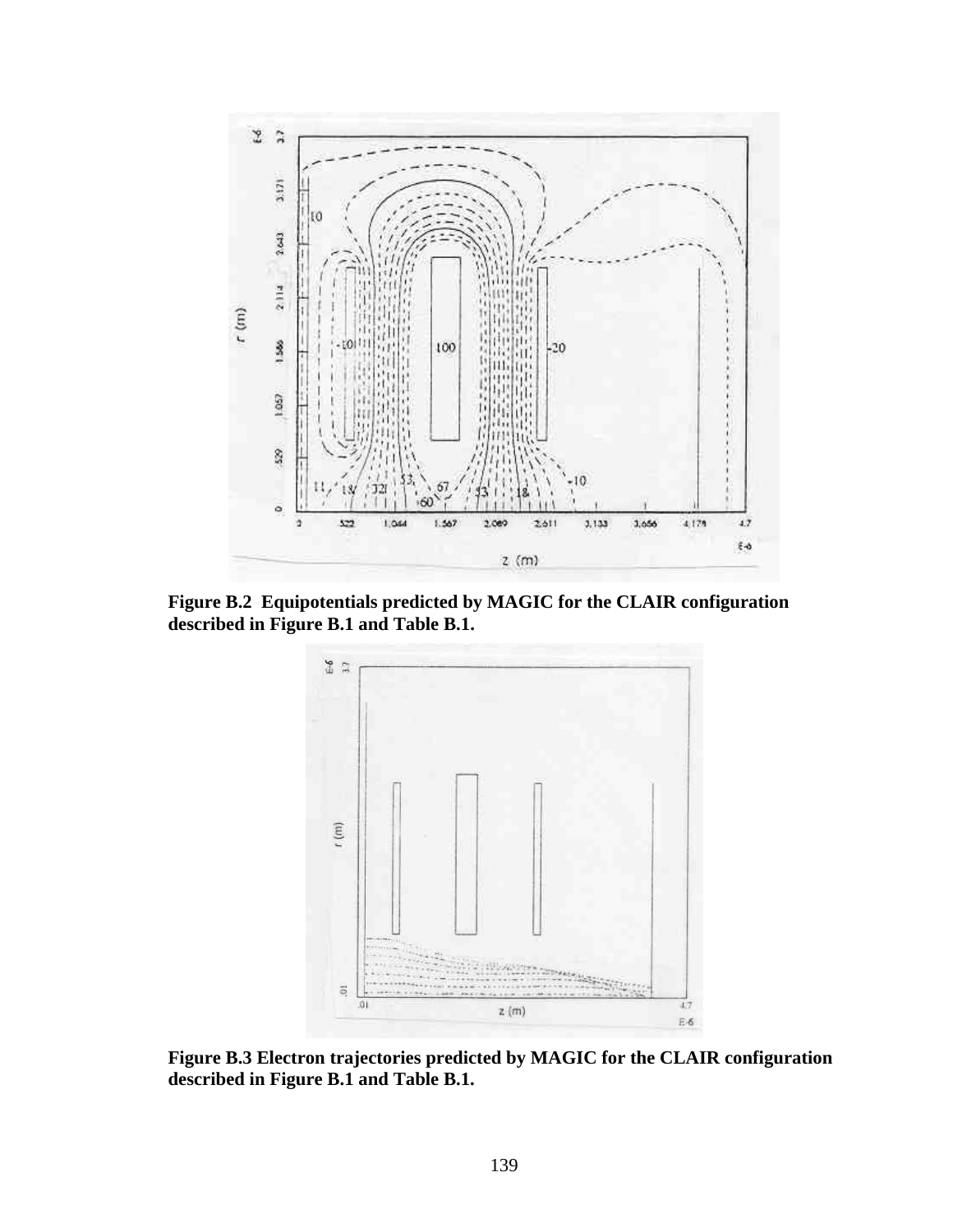### **APPENDIX C FEA Cathode Performance Degradation Model Macro**

This macro is used in IGOR to calculate the performance degradation rate of FEA cathodes in xenon environments. The model uses pre-existing arrays for radius,  $Q$ iintxenon, and xenone $V$ i. The radius array has all of the radial positions (cm) used in the calculation of the ion flux to the microtips. Ionization cross-section data obtained from Brown are in the arrays Qiintxenon (cross-section) and xenoneVi (energy). The tim array is used to calculate the change in radius in time increments tim (hours). Those data arrays are given after the macro.

#### **Macro calcIt ()**

Silent 1 variable ag, phi, bc, Ntips, Vg, a, b, n, elect, vs, pressure, vt, d, yeti, rtmax  $ag=10000$  //(Å)  $phi=3.5$  //(eV)  $bc=0.26$  //(radians) Ntips=16000  $ds(0)=340$  $Vg = 86$  //(V)  $YEti=017$  // sputter yield value for a Si target and xenon CEX ions rt(0) =59.1 //initial effective tip radius  $(A)$ rtmax=  $(ds(0)+1)*rt(0)$  //initial maximum tip radius  $elect = 1.6022E-19$  //(Coulombs) pressure  $= 7E-6$  //(Torr)  $vt = .03$  //(eV)  $d = 3.13$  //(Å)

```
variable Us, MI, MII, ZI, ZII, Que, eth, alpha, kay, lkay, i, ethmf
//duplicate/O rt Irtip, Irarray, Ftip, JFN, barea, bb, SIG, kc, bg, co, delr, ns, te
duplicate/O radius voltage, Quei, Sxesi, epsilon, se, sn
duplicate/O radius dr, nsi, qydr
differentiate dr
n = 0ns(n) = 0do
       ds(n) = rtmax/rt(n)-1
       kc(n)=1/54*(86+ag/rt(n))*1/tan(bc)Ftip(n)=((pi/(ln(kc*ag/rt(n))))-(tan(bc))^2)*Vg/rt(n)
```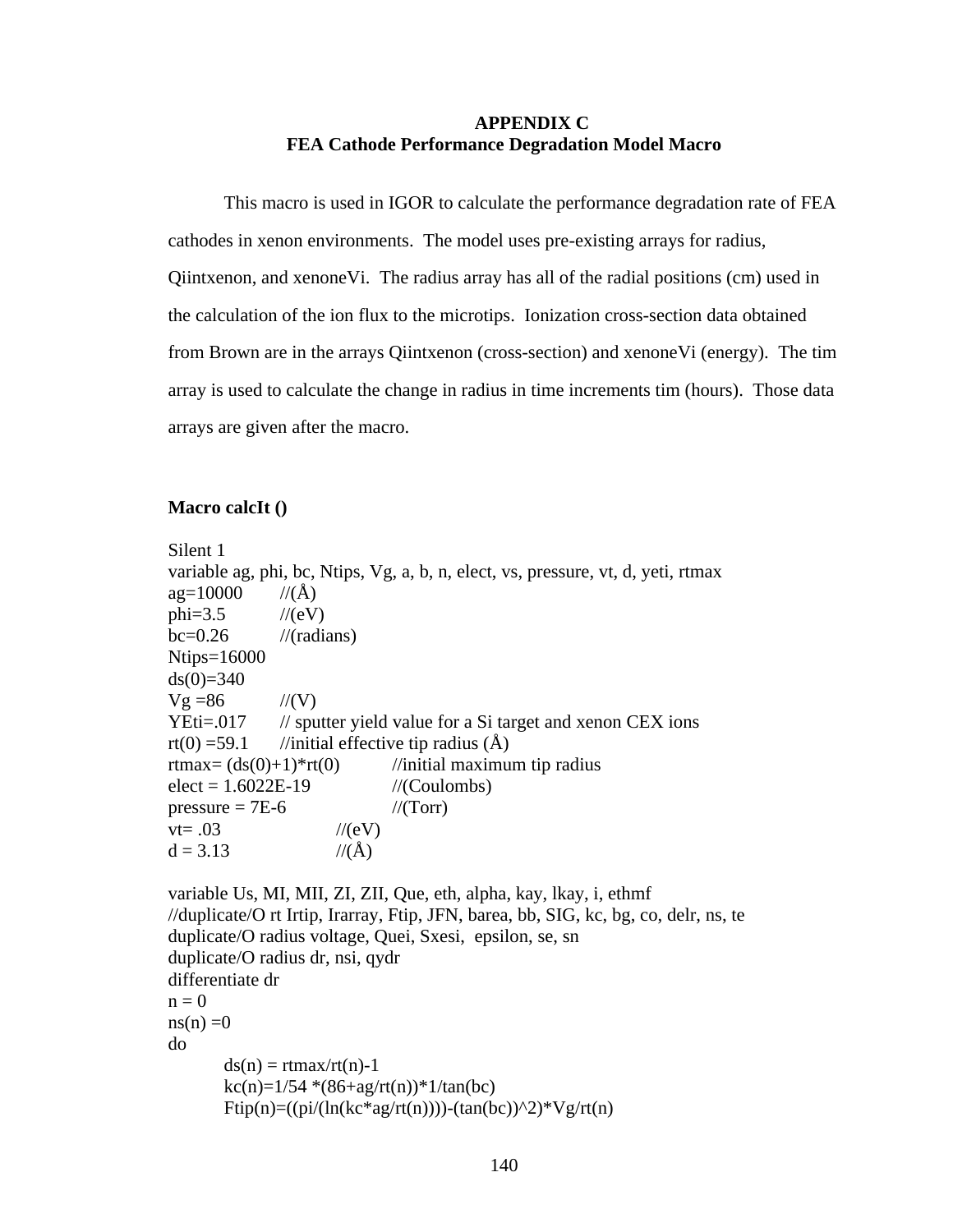```
a=(.008621/\pi)<sup>*</sup>exp(9.246/\pi)<sup>*</sup>.5) //Fowler-Nordheim a coefficient
b=0.6421*phi^1.5 //Fowler-Nordheim b coefficient
JFN(n)=a*Ftip(n)^2*exp(-b/Ftip(n))bg(n)= ((pi/(ln(kc(n)*ag/rt(n))))-(tan(bc))^2)/rt(n)
barea(n)= 2*pi*rt(n)^2*(cos(bc))^2*(bg(n)*Vg)/(b+(sin(bc))^2*bg(n)*Vg)co(n)=(1/(pi * bg(n) * rt(n))) * ((tan(bc))^2+bg(n) * rt(n))^2-1bb(n)=((co(n)*b+(3*co(n)+2)*bg(n)*Vg)/(bg(n)*Vg))-
(co(n)*bg(n)*Vg/b)*(tan(bc))^2SIG(n)=(exp(ds(n)*bb(n))-1)/(ds(n)*bb(n)) //=\SigmaIrtip(n) = barea(n)*JFN(n)*1.6E-4 //current from a single tip with r_t in Amperes
Irrary(n) = Ntips*SIG(n)*barea(n)*JFN(n)*1.6E-4 //current in Amperes
IrarrayuA = Irarray<sup>*</sup>1e6 //current in microamperes
//calculate voltage as a function of radial distance from the tips (r in cm)
       rm(n) = rt(n)*1E-8*(vg/vt)^{3}3333vm(n) = v g * ((rt(n) * 1E-8/rm) - 1) * ((rt(n)/ag) - 1)^{-1}voltage = vg*(rt(n)*1E-8/radius)-1)*(rt(n)/ag)-1)^{-1}//calculate sputter yield for the voltage corresponding to each radial position
Us = 4.63MI=131.3
MI=28.1Que= 0.78ZI=54ZII = 14Ethmf = .53 //energy threshold multiplication factor
Eth=(1.9 + 3.8*(MII/MI)^{-1} + 0.134*(MII/MI)^{-1}.24)*Us*Ethmfalpha = 0.08+0.164*(MII/MI)^0.4+0.0145*(MII/MI)^1.29Kay= 8.478*(ZI*ZII/((ZI^A.66667 + ZII^A.66667)^0.5))*(MI/MI+MII))epsilon=(0.03255/(ZI*ZII*(ZI^.66667+ZII^.66667)^0.5))*
       (MII/(MI+MII))*voltage
sn= 3.44*(epsilon0.5)*ln(epsilon+2.718)/(1+6.355*(epsilon0.5)+epsilon0.5)(-1.708+6.882*(epsilon)<sup>o</sup>(2.5))
lkay= 0.79*((MI+MII)^6.66667)/(MI^6.66667*MII^61.5))*(ZI^.66667*ZII^.5)/(ZI^.66667+ZII^.66667)^.75
se =lkay*epsilon^1/2
Sxesi = 0.42* alpha*Que*Kay*sn*(Us*(1+0.35*Us*se))^{2}-1*
       (1-(eth/voltage)^0.5)^2.8//calculate te
Interpolate/T=1/N=28/I=3/A=0/J=2/Y=Quei/X=voltage Qiintxenon /X=xenoneVi
ns(n)=0i=0do 
              if (voltage(i) > vg)
                     voltage(i) = vg
```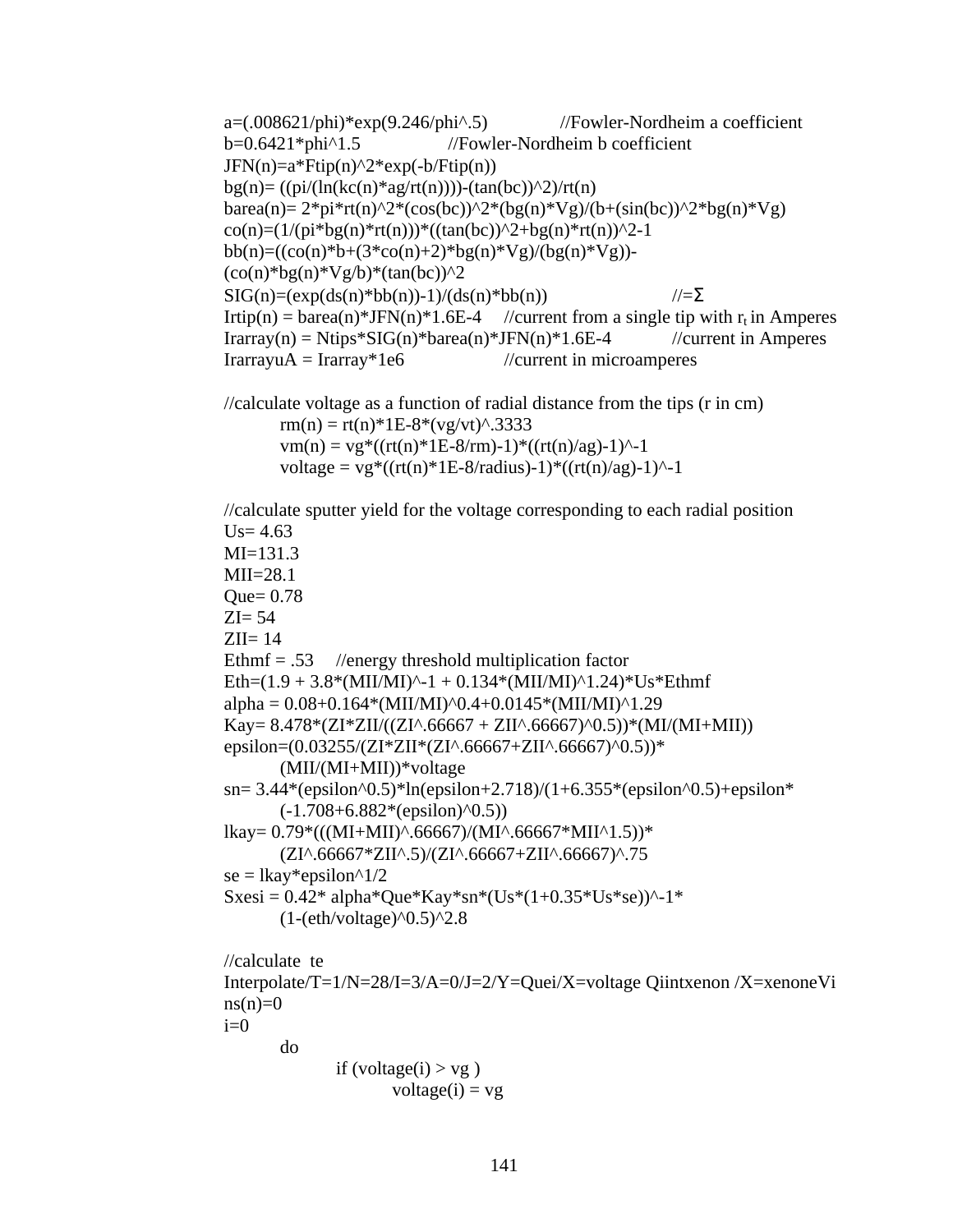```
endif
                      i=i+1while (i < numpnts(nsi))
       i=0do 
                      if (voltage(i) > eth)
                              if (voltage(i) < ym(n))qydr(i) =dr(i)*0.5*(Sxesi(i)*Quei(i)+Sxesi(i+1)*
                                      Quei(i+1))*8.79E-17nsi(i) = (Irtip(n)/elect)*pinterp(n)*3.55E16*qydr(i)ns(n) = ns(n) + ns(i)endif
                      endif
                      i=i+1while (i < numpnts(nsi))
// nsti(n) = (2e{\text -}5/1.6e{\text -}19)*2*pi*rt(n)^2*1e{\text -}16*0.33*Yeti //CEX ions
       nsti(n) = 0te(n) = pi/3600*2*cos(37*2*pi/360)*rt(n)^2/((d)^2*(ns(n)+nsti(n)))
       delr(n) = \text{tim}(n)*d/\text{te}(n) //change in tip radius during time tim.
       rt(n+1) = rt(n) + delr(n)n=n+1while (n<-numpnts(tim))
end macro
```

| radius    | xenonVi | Qiintxenon | tim |
|-----------|---------|------------|-----|
| 4.25e-07  | 12      | 0.118      | 0.1 |
| 4.5e-07   | 13      | 0.6        | 0.1 |
| 5e-07     | 14      | 1.12903    | 0.1 |
| 5.5e-07   | 15      | 1.45161    | 0.1 |
| 6e-07     | 16      | 1.77419    | 0.1 |
| 6.5e-07   | 17      | 2.05556    | 0.1 |
| 7e-07     | 18      | 2.24074    | 0.1 |
| 7.5e-07   | 19      | 2.42593    | 0.1 |
| 8e-07     | 20      | 2.64286    | 0.1 |
| 8.5e-07   | 30      | 4.45918    | 0.1 |
| $9e-07$   | 40      | 5.10515    |     |
| 9.5e-07   | 50      | 5.32886    |     |
| $1e-06$   | 60      | 5.55257    |     |
| $1.1e-06$ | 70      | 5.77629    |     |
| $1.2e-06$ | 80      | 6          |     |
| 1.3e-06   | 90      | 5.93333    |     |
| $1.4e-06$ | 100     | 5.86667    |     |
| 1.5e-06   | 200     | 5.2        |     |
| $1.6e-06$ | 300     | 4.8125     |     |
| 1.7e-06   | 500     | 4.0375     |     |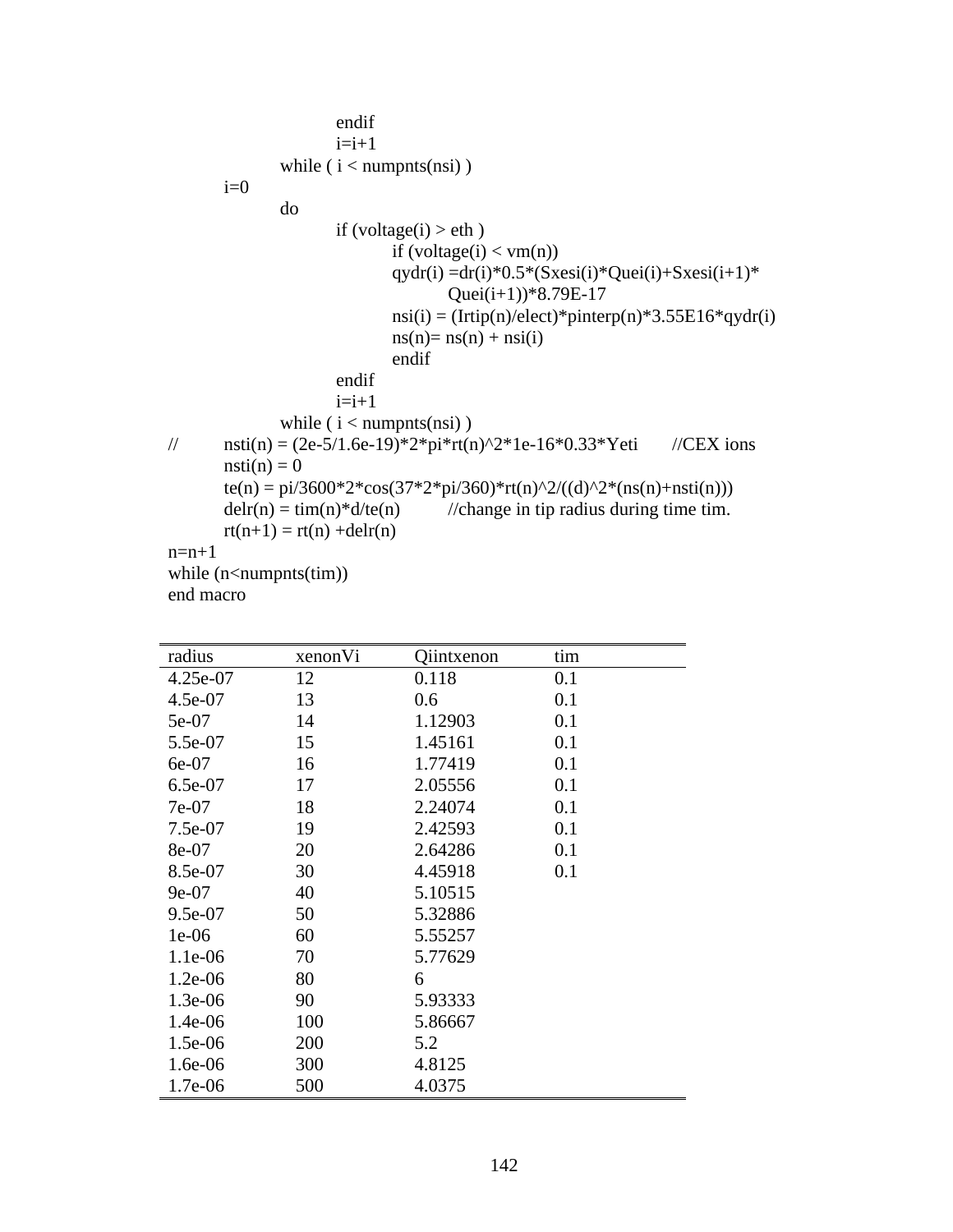| 1.8e-06   | 700  | 3.2625 |  |
|-----------|------|--------|--|
| 1.9e-06   | 900  | 2.4875 |  |
| $2e-06$   | 1000 | 2.1    |  |
| 2.1e-06   |      |        |  |
| 2.2e-06   |      |        |  |
| 2.3e-06   |      |        |  |
| 2.4e-06   |      |        |  |
| 2.5e-06   |      |        |  |
| 2.6e-06   |      |        |  |
| 2.7e-06   |      |        |  |
| 2.8e-06   |      |        |  |
| 2.9e-06   |      |        |  |
| $3e-06$   |      |        |  |
| 3.1e-06   |      |        |  |
|           |      |        |  |
| 3.2e-06   |      |        |  |
| 3.3e-06   |      |        |  |
| 3.4e-06   |      |        |  |
| 3.5e-06   |      |        |  |
| 3.6e-06   |      |        |  |
| 3.7e-06   |      |        |  |
| 3.8e-06   |      |        |  |
| 3.9e-06   |      |        |  |
| $4e-06$   |      |        |  |
| 4.1e-06   |      |        |  |
| $4.2e-06$ |      |        |  |
| 4.3e-06   |      |        |  |
| 4.4e-06   |      |        |  |
| 4.5e-06   |      |        |  |
| 4.6e-06   |      |        |  |
| 4.7e-06   |      |        |  |
| 4.8e-06   |      |        |  |
| 4.9e-06   |      |        |  |
| 5e-06     |      |        |  |
| 5.1e-06   |      |        |  |
| 5.2e-06   |      |        |  |
| 5.3e-06   |      |        |  |
| 5.4e-06   |      |        |  |
| 5.5e-06   |      |        |  |
| 5.6e-06   |      |        |  |
| 5.7e-06   |      |        |  |
| 5.8e-06   |      |        |  |
| 5.9e-06   |      |        |  |
| 6e-06     |      |        |  |
| 6.1e-06   |      |        |  |
| $6.2e-06$ |      |        |  |
| 6.3e-06   |      |        |  |
|           |      |        |  |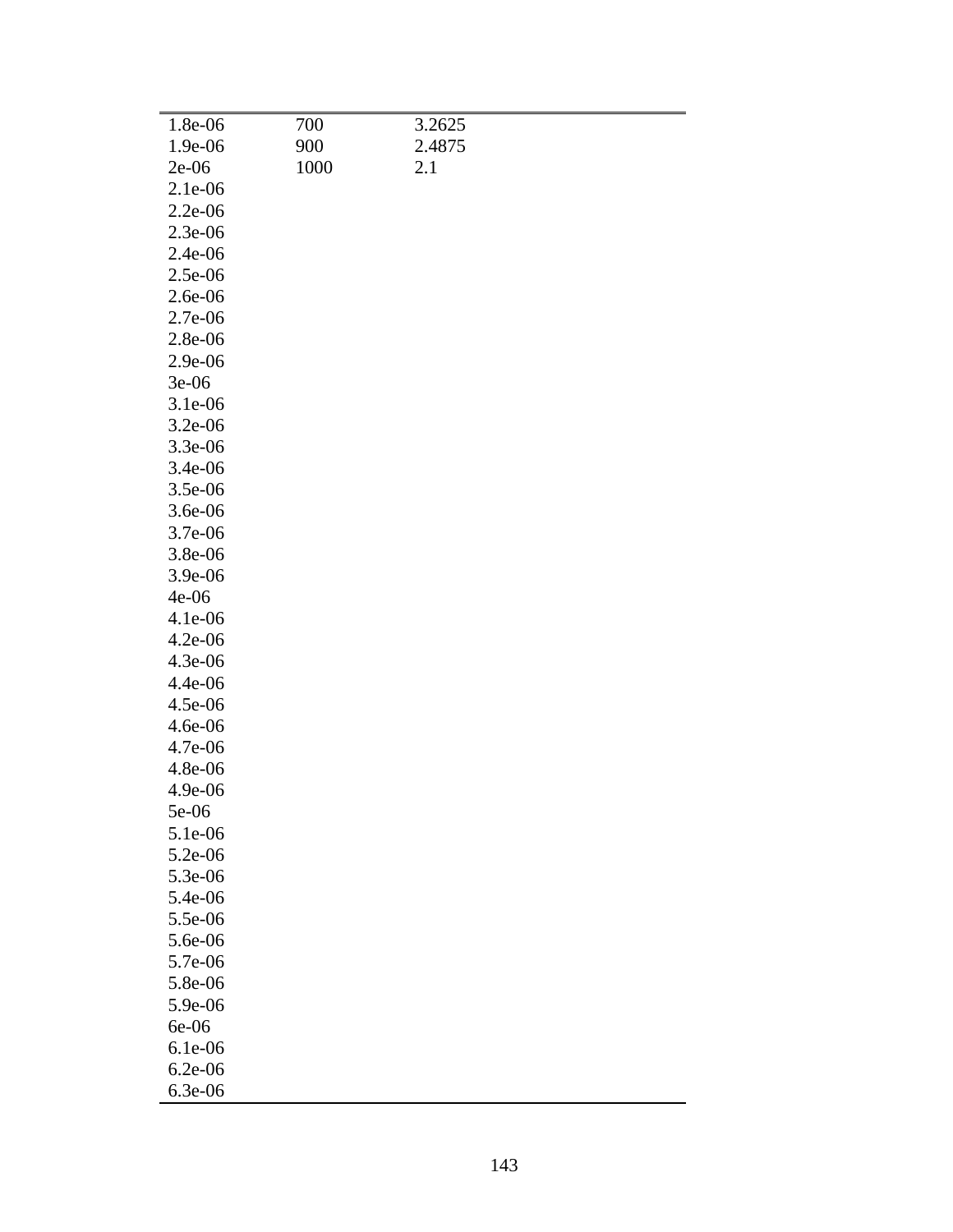| 6.4e-06 |  |  |  |
|---------|--|--|--|
| 6.5e-06 |  |  |  |
| 6.6e-06 |  |  |  |
| 6.7e-06 |  |  |  |
| 6.8e-06 |  |  |  |
| 6.9e-06 |  |  |  |
| 7e-06   |  |  |  |
| 7.1e-06 |  |  |  |
| 7.2e-06 |  |  |  |
| 7.3e-06 |  |  |  |
| 7.4e-06 |  |  |  |
| 7.5e-06 |  |  |  |
| 7.6e-06 |  |  |  |
| 7.7e-06 |  |  |  |
| 7.8e-06 |  |  |  |
| 7.9e-06 |  |  |  |
| 8e-06   |  |  |  |
| 8.1e-06 |  |  |  |
| 8.2e-06 |  |  |  |
| 8.3e-06 |  |  |  |
| 8.4e-06 |  |  |  |
| 8.5e-06 |  |  |  |
| 8.6e-06 |  |  |  |
| 8.7e-06 |  |  |  |
| 8.8e-06 |  |  |  |
| 8.9e-06 |  |  |  |
| 9e-06   |  |  |  |
| 9.1e-06 |  |  |  |
| 9.2e-06 |  |  |  |
| 9.3e-06 |  |  |  |
| 9.4e-06 |  |  |  |
| 9.5e-06 |  |  |  |
| 9.6e-06 |  |  |  |
| 9.7e-06 |  |  |  |
| 9.8e-06 |  |  |  |
| 9.9e-06 |  |  |  |
| 1e-05   |  |  |  |
| 1.1e-05 |  |  |  |
| 1.2e-05 |  |  |  |
| 1.3e-05 |  |  |  |
| 1.4e-05 |  |  |  |
| 1.5e-05 |  |  |  |
| 1.6e-05 |  |  |  |
| 1.7e-05 |  |  |  |
| 1.8e-05 |  |  |  |
| 1.9e-05 |  |  |  |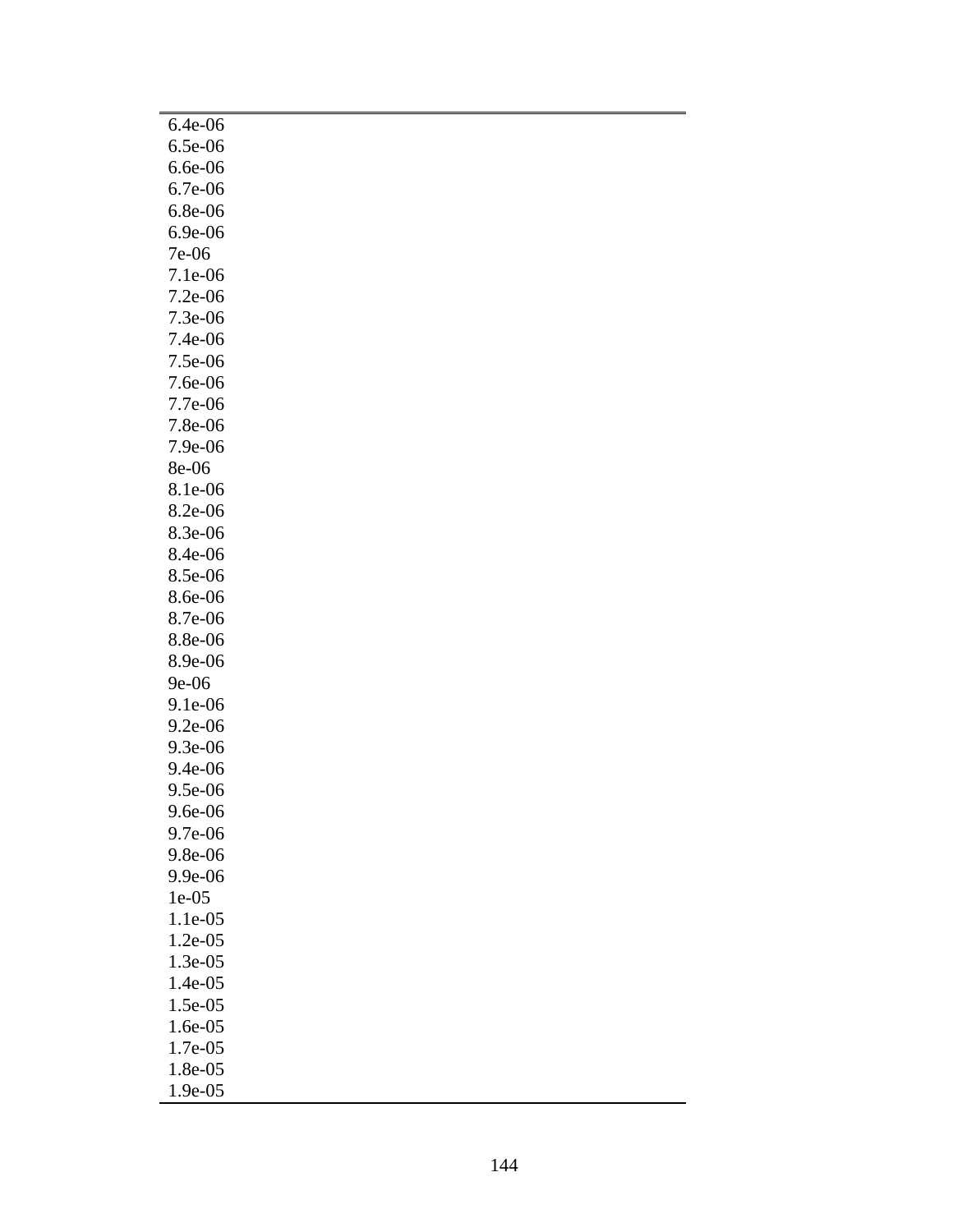| $2e-05$   |  |  |  |
|-----------|--|--|--|
| 2.1e-05   |  |  |  |
| $2.2e-05$ |  |  |  |
| 2.3e-05   |  |  |  |
| 2.4e-05   |  |  |  |
| $2.5e-05$ |  |  |  |
| 2.6e-05   |  |  |  |
| 2.7e-05   |  |  |  |
| 2.8e-05   |  |  |  |
| 2.9e-05   |  |  |  |
| $3e-05$   |  |  |  |
| 3.1e-05   |  |  |  |
| $3.2e-05$ |  |  |  |
| 3.3e-05   |  |  |  |
| 3.4e-05   |  |  |  |
| 3.5e-05   |  |  |  |
| 3.6e-05   |  |  |  |
| 3.7e-05   |  |  |  |
| 3.8e-05   |  |  |  |
| 3.9e-05   |  |  |  |
| $4e-05$   |  |  |  |
| 4.1e-05   |  |  |  |
| $4.2e-05$ |  |  |  |
| 4.3e-05   |  |  |  |
| 4.4e-05   |  |  |  |
| 4.5e-05   |  |  |  |
| 4.6e-05   |  |  |  |
| 4.7e-05   |  |  |  |
| 4.8e-05   |  |  |  |
| 4.9e-05   |  |  |  |
| 5e-05     |  |  |  |
| 5.1e-05   |  |  |  |
| 5.2e-05   |  |  |  |
| 5.3e-05   |  |  |  |
| 5.4e-05   |  |  |  |
| 5.5e-05   |  |  |  |
| 5.6e-05   |  |  |  |
| 5.7e-05   |  |  |  |
| 5.8e-05   |  |  |  |
| 5.9e-05   |  |  |  |
| 6e-05     |  |  |  |
| $6.1e-05$ |  |  |  |
| $6.2e-05$ |  |  |  |
| 6.3e-05   |  |  |  |
| 6.4e-05   |  |  |  |
| 6.5e-05   |  |  |  |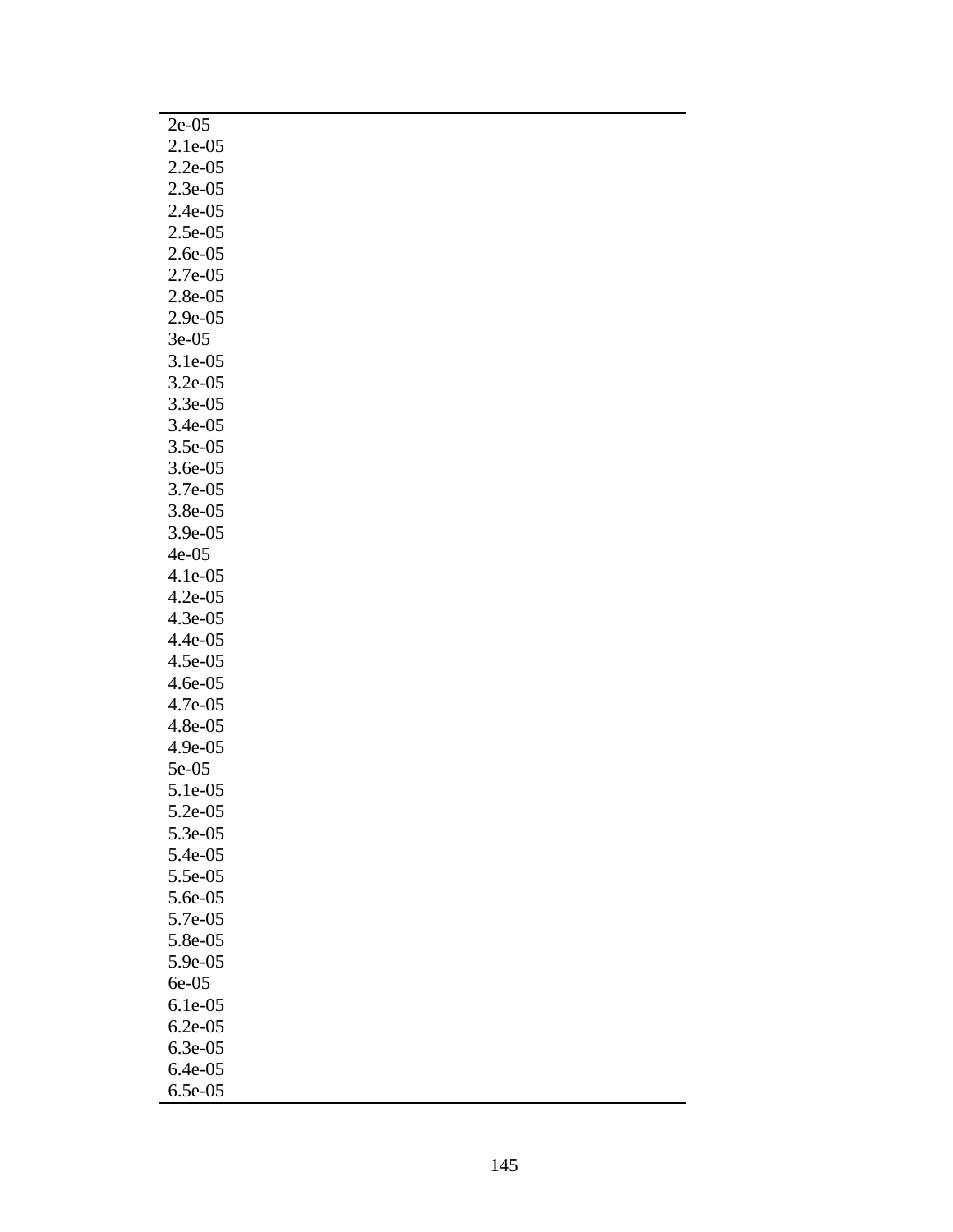| $6.6e-05$ |
|-----------|
| 6.7e-05   |
| 6.8e-05   |
| 6.9e-05   |
| 7e-05     |
| $7.2e-05$ |
| 7.3e-05   |
| 7.4e-05   |
| 7.5e-05   |
| 7.6e-05   |
| 7.7e-05   |
| 7.8e-05   |
| 7.9e-05   |
| 8e-05     |
| 8.1e-05   |
| 8.2e-05   |
| 8.3e-05   |
| 8.4e-05   |
| 8.5e-05   |
| 8.6e-05   |
| 8.7e-05   |
| 8.8e-05   |
| 8.9e-05   |
| 9e-05     |
| 9.1e-05   |
| 9.2e-05   |
| 9.3e-05   |
| 9.4e-05   |
| 9.5e-05   |
| 9.6e-05   |
| 9.7e-05   |
| 9.8e-05   |
| 9.9e-05   |
| 0.0001    |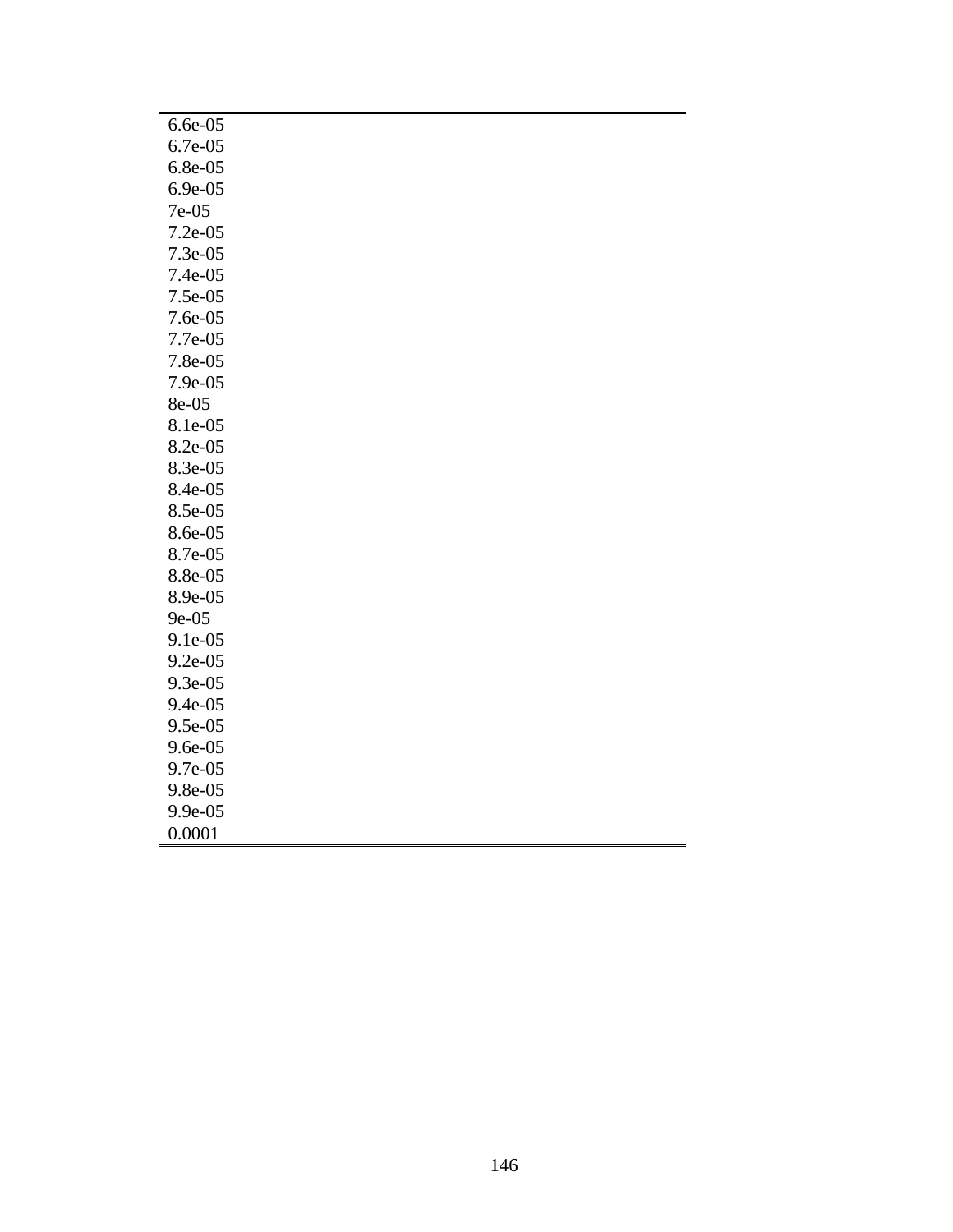# **APPENDIX D Cathode Sheath Model Macro**

This appendix presents IGOR macros used to calculate potential and electric field profiles in cathode sheaths assuming planar, cylindrical, or spherical cathode and sheath geometries. Poisson's equation is solved using a fourth order Runge-Kutta method.

#### **Macro Planarsheath()**

```
Silent 1
variable h, n, f, etav, Te,Vb, Vm, Vg, bk, mi, me, elec, neo, sqrtalf, je, ljip, ljee, Jip, Jee
variable etam, etag, etap, etab, etao, Vo, con1, con2, con3, con4, Vc, etac,ef, etabo
neo = 4E4Te = 0.086elec = 1.6E-19bk = 1.38E-23me = 9.11E-31Vg = 5ljee =1Vc=30llim=140h=0.25 // step size in spatial position, \xije= neo*elec*100*(2*bk*Te*11600/me)^0.5
eta = Vg/Teetac= Vc/Te
\text{Jee} = \text{ljee/je}etao = (1+Jee*(etag+etac)^{-0.5})/(2-Jee*(etag+etac)^{-1.5})exIII(0) = 0 // electric field at sheath boundary
etaIII(0)= etac //potential at cathode surface
n=0do 
               etav = etaIII(n)exIII(n) = exIII(0) +h*nef = 4*Jee*(etag+etac-etav)^0.5 - (etag+etac)^0.5) +2*(exp(-etav)-1)+4*etao*(1+Jee*((etag+etac)^{(-0.5)})*(((1 + \text{etav}/\text{etao})^0.5) - 1)
```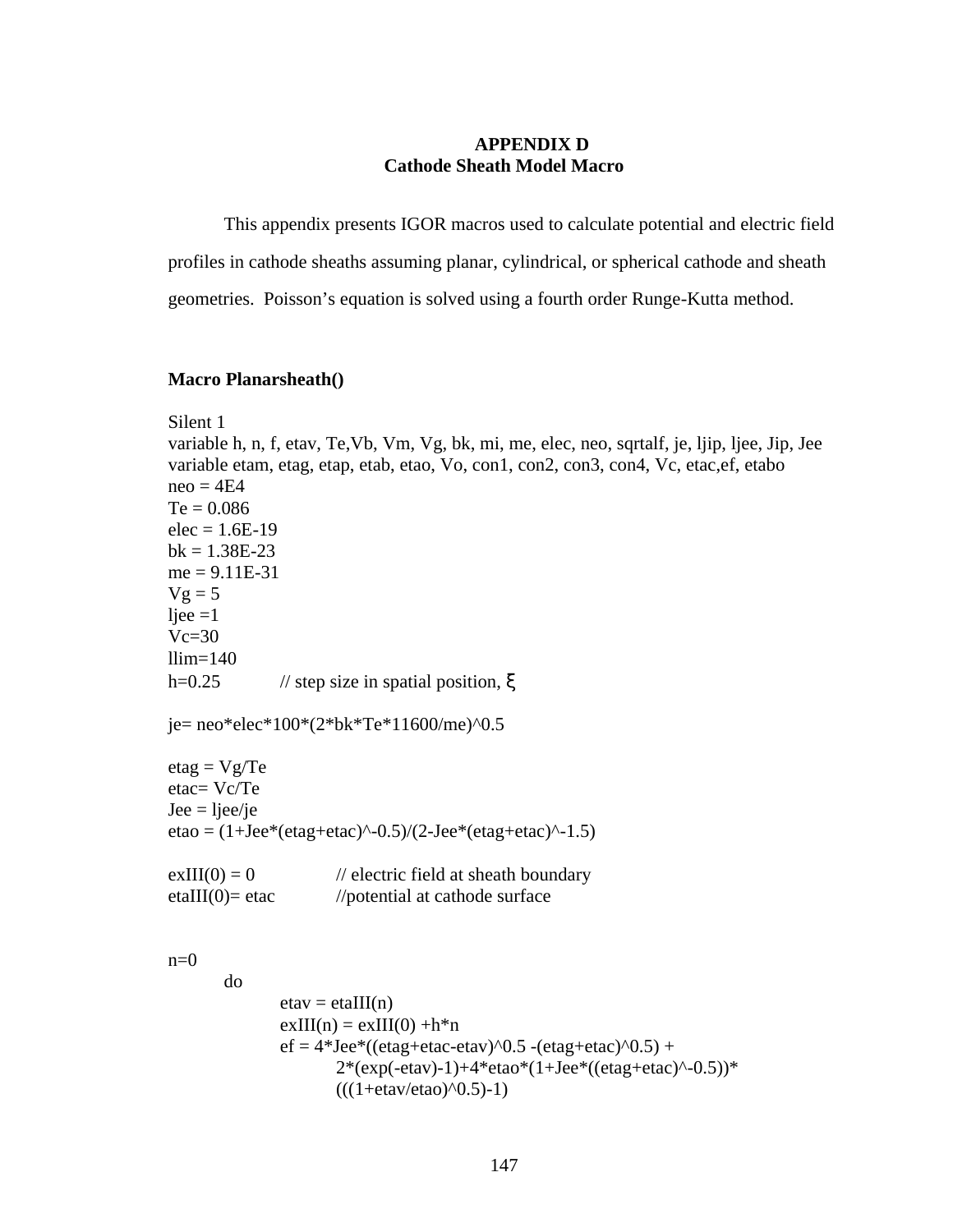```
f = -(4*(Jee*((etag+etac-etav)^0.5 -(etag+etac)^0.5) +
                 0.5*(exp(-etav)-1)+etao*(1+Jee*((etag+etac)^(-0.5))^*(((1 + \text{etav/etao})^0.5) - 1)))<sup>0.5</sup>
         kayIII1(n)= h*fetav = etaIII(n) + kayIII1(n)/2f = (4*(\text{Joe}*((\text{etag}+\text{etac}-\text{etav})^0).5 -(\text{etag}+\text{etac})^0).5) +0.5*(exp(-etav)-1)+etab*(1+Jee*((etag+etac)^{0}.5))*(((1 + \text{etav/etao})^0.5) - 1)))<sup>1</sup>0.5
         kayIII2(n)= h<sup>*</sup>f
         etav = etaIII(n) + kayIII2(n)/2f = -(4*(\text{Joe}*((\text{etag}+\text{etac}-\text{etav})^0).5 -(\text{etag}+\text{etac})^0).5) +0.5*(exp(-etav)-1)+etao*(1+Jee*((etag+etac)^{(-1)})*(((1 + \text{etav/etao})^0.5) - 1)))<sup>0.5</sup>
         kayIII3(n) = h*fetav = etaIII(n) + kayIII3(n)f = -(4*(\text{Joe}*((\text{etag}+\text{etac}-\text{etav})^0.5 - (\text{etag}+\text{etac})^0.5) +0.5*(exp(-etav)-1)+etao*(1+Jee*((etag+etac)^{(-1)})*(((1 + \text{etav/etao})^0.5) - 1)))<sup>1</sup>0.5
         kayIII4(n) = h*fetaIII(n+1) = etaIII(n) + 1/6*(kayIII1(n) + 2*kayIII2(n) + 2*kayIII3(n) +
                 kayIII4(n)n= n+1while (n<llim)
exIII(n) = exIII(0) +h*n//calculate charged particle number densities
ninoIII =(1+Jee*((etag+etac)^-0.5))*((1+etaIII/etao)^-0.5)
ni= (1+|iee^*((Vg+Vc)^{\hat{}}-0.5)/(neo^*elec^*100^*(2^*elec/me)^{\hat{}}.5))^*(1+etaIII/etao)^{\hat{}}-0.5)nenoIII= exp(-etaIII)
ne = exp(-etaIII)neen oIII = Jee*(etag-et aIII+etac)^{-0.5}nee= ljee/neo*((Vg+Vc-etaIII*Te)^-0.5)/(elec*100*(2*elec/me)^0.5)
netotIII= nenoIII+neenoIII
ntotIII = ninoIII - netotIIIntot = ni-ne-neeefieldIII = (4*(\text{Joe}*(\text{eta}+\text{eta}-\text{eta})))^0.5 -(\text{eta}+\text{eta}))/0.5) +0.5*(exp(-etaIII)-1)+etao*(1+Jee*((etag+etac)^(-0.5))^*(((1 + \text{etaIII/etab})^0.5) - 1)))^0.5efieldi= 4*eta^*(1+Jee*(etae+etac)^(-0.5)*(((1+etaIII/etao)^(-0.5)-1))efield = 2*(exp(-etaIII)-1)efieldee= 4*Jee*((etag+etac-etaIII)^0.5 -(etag+etac)^0.5)
```
end macro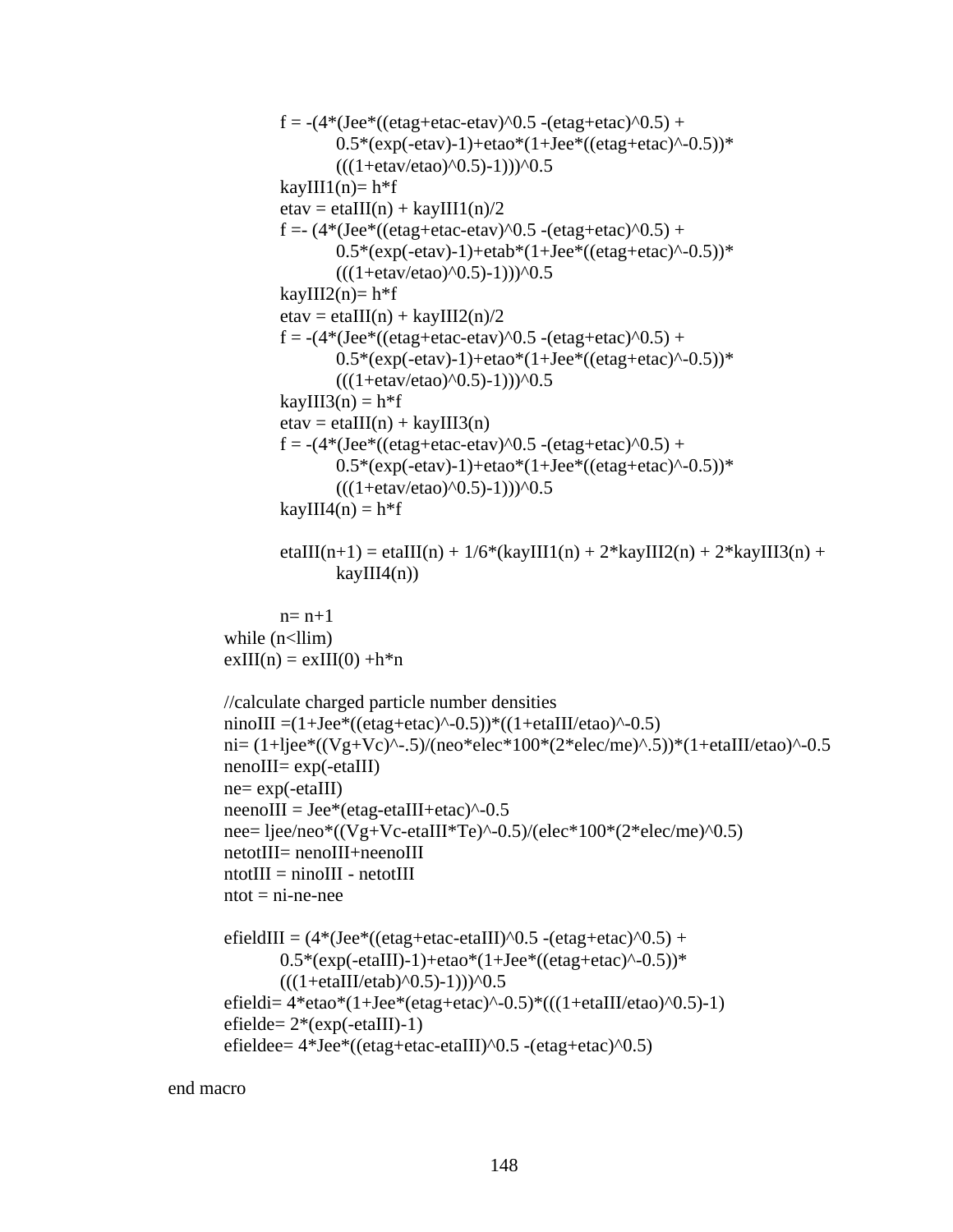# **Macro Cylindricalsheath()**

```
Silent 1
variable h, n, zrsh, llim, etac, etao, etag, ef, ef1, ef2, Jee, zrc, etav, efld, rad
h= 0.2 // step size in spatial position, \xizrsh=13 //normalized sheath radius,r_{sh}/\lambda_Dzrc=4 //normalized cathode radius, r_c/\lambda_Dllim=45etac=4
etag=6
Jee=6.6
Make/N=46/D/O eta, efield, rr
eta(0) = 0efield(0) = 0 \theta //efield at sheath boundary
rr(0)= zrsh //position of sheath boundary
etao=(1+Jee*(etag+etac)^-0.5*(zrc/zrsh))/(2-Jee*(etag+etac)^-1.5*(zrc/zrsh))
print "etao=", etao
n=0do
              etav= eta(n)efld=efield(n)rad=rr(n)ef= (1+Jee*(etae+etac)^0.5*(zrc/zrsh))*(1+etav/etao)^0.5*(zrsh/rad)-Jee*(etag+etac-etav)^-0.5*(zrc/rad)-exp(-etav) 
              ef1=efld
              ef2=ef-ef1/rad
              kay1(1)= h*ef1kay2(1)= h*ef2etav= eta(n)+0.5*kay1(1)efld=efield(n)+0.5*kay2(1)
              rad= rr(n)-h/2
              ef= (1+Jee*(etae+etac)^0.5*(zrc/zrsh))*(1+etav/etao)^0.5*(zrsh/rad)-Jee*(etag+etac-etav)^-0.5*(zrc/rad)-exp(-etav)
              ef1=efld
              ef2=ef-ef1/rad
              kay1(2)=h*ef1kay2(2)=h*ef2etav= eta(n)+0.5*kay1(2)efld=efield(n)+0.5*kay2(2)
              rad= rr(n)-h/2
              ef= (1+Jee*(etag+etac)^{(-0.5*(zrc/zrsh))*(1+etav/etao)^{-0.5*})
```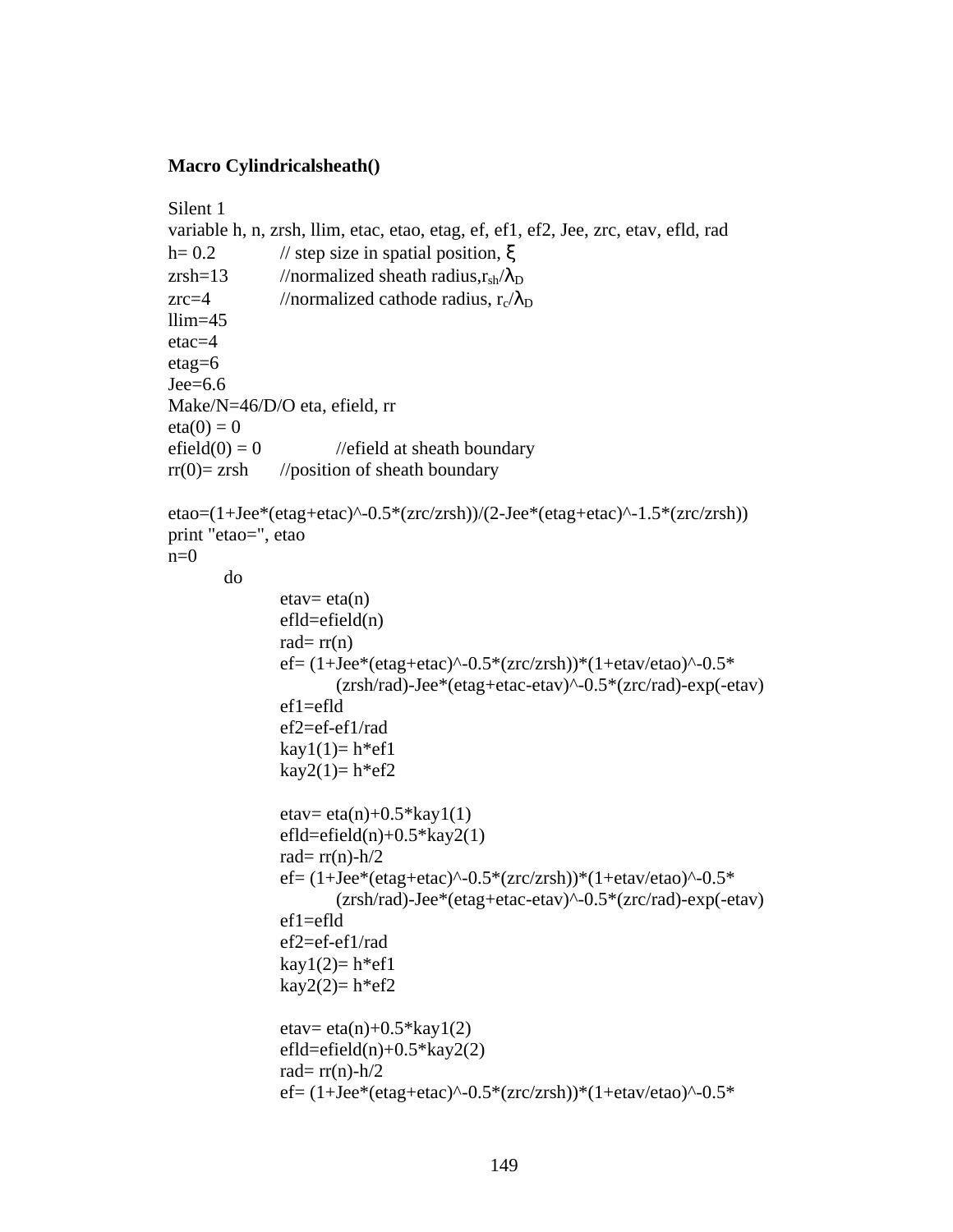```
(zrsh/rad)-Jee*(etag+etac-etav)^-0.5*(zrc/rad)-exp(-etav) 
       ef1=ef1def2=ef-ef1/rad
       kay1(3)=h*ef1kay2(3)=h*ef2etav= eta(n)+0.5*kay1(3)efld=efield(n)+0.5*kay2(3)
       rad=rr(n)-h
       ef= (1+Jee*(etag+etac)^{(-0.5*(zrc/zrsh))*(1+etav/etao)^{-0.5*})(zrsh/rad)-Jee*(etag+etac-etav)^-0.5*(zrc/rad)-exp(-etav) 
       ef1=efld
       ef2=ef-ef1/rad
       kay1(4)=h^*ef1kay2(4)=h*ef2n=n+1eta(n) = eta(n-1) + (1/6)^*(kay1(1) + 2*kay1(2) + 2*kay1(3) + kay1(4))efield(n) = efield(n-1) + (1/6)*(kay2(1)+2*kay2(2)+2*kay2(3)+kay2(4))rr(n) = rr(n-1) - hwhile (n<Ilim)//calculate charged particle number densities in the sheath
Duplicate/O efield ntot, nion,npelect,nbelect
ntot = (1+Jee*(etae+etac)^{-0.5*(zrc/zrsh)})*(1+eta/eta)-0.5*
       (zrsh/rr)-Jee*(etag+etac-eta)^-0.5*(zrc/rr)-exp(-eta)
nion= (1+Jee^*((etag+etac)^(-0.5)*(zrc/zrsh))*(1+eta/etao)^(-0.5*(zrsh/rr))npelect=Jee*(etag+etac-eta)^-0.5*(zrc/rr)
nbelect=exp(-eta)
```
end macro

## **Macro Sphericalsheath()**

Silent 1 variable h, n, zrsh, llim, etac, etao, etag, ef, ef1, ef2, Jee, zrc, etav, efld, rad  $h = .2$  $zrsh=10.4$ zrc=4  $llim=32$ etac=4 etag=6  $Je$ e $=$ 17.6 Make/N=33/D/O eta, efield, rr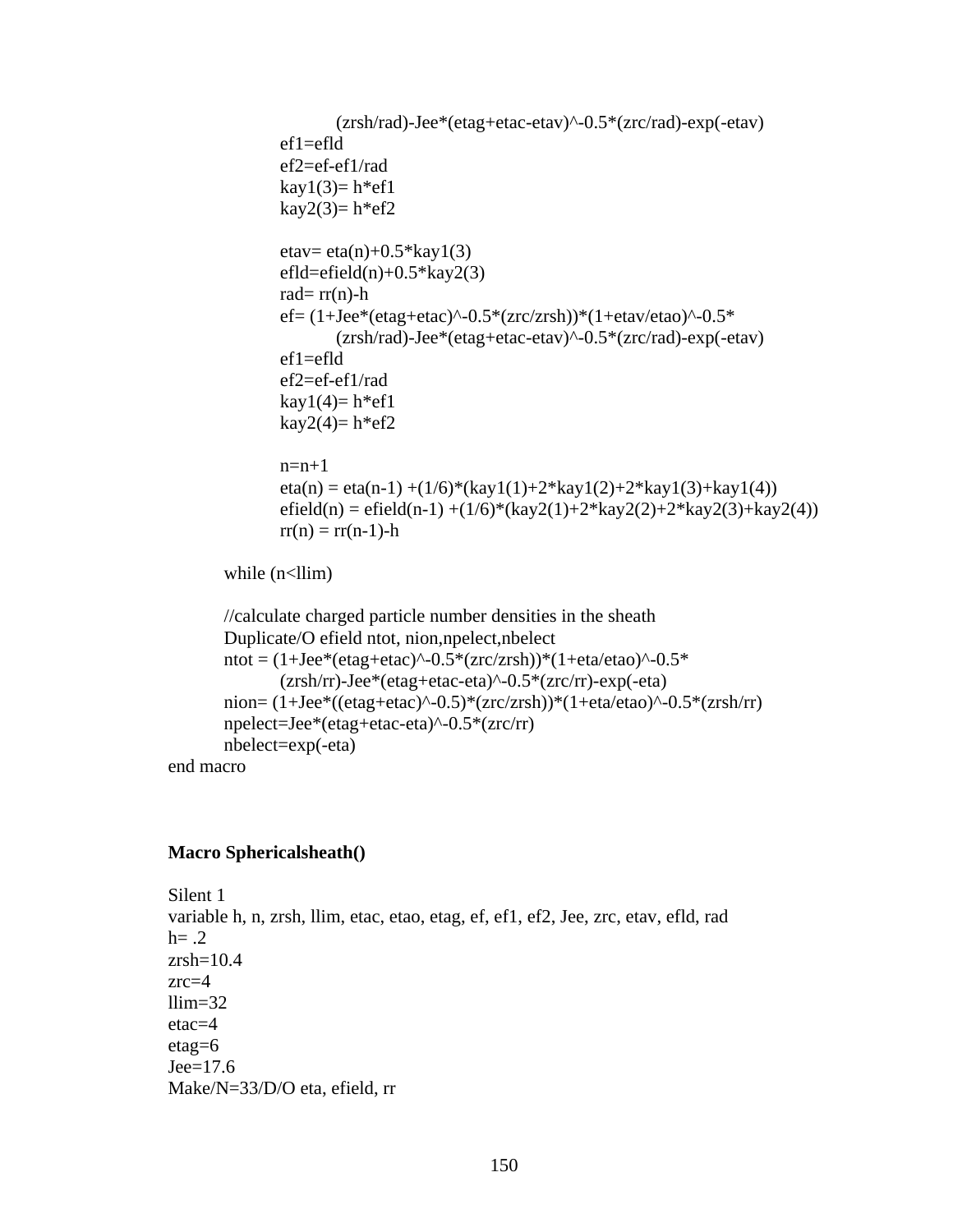$eta(0) = 0$  $efield(0) = 0$  $rr(0)=zrsh$ 

```
etao=(1+Jee*(etag+etac)^-0.5*(zrc/zrsh)^2)/(2-Jee*(etag+etac)^-1.5*(zrc/zrsh)^2)
```
 $n=0$ 

do

```
etav= eta(n)eff = field(n)rad=rr(n)ef= (1+Jee*(etae+etac)^{-0.5*(zrc/zrsh)^2})(1+etav/etao)^{-0.5*}(zrsh/rad)^2-Jee*(etag+etac-etav)^-0.5*(zrc/rad)^2-exp(-etav) 
ef1=efldef2=ef-2*ef1/rad
kay1(1)=h*ef1kay2(1)= h*ef2etav= eta(n)+0.5*kay1(1)efld=efield(n)+0.5*kay2(1)
rad= rr(n)-h/2
ef= (1+Jee*(etag+etac)^-0.5*(zrc/zrsh)^2)*(1+etav/etao)^-0.5*
       (zrsh/rad)^2-Jee*(etag+etac-etav)^-0.5*(zrc/rad)^2-exp(-etav)
ef1=ef1def2=ef-2*ef1/rad
kay1(2)=h*ef1kay2(2)=h*ef2etav= eta(n)+0.5*kay1(2)efld=efield(n)+0.5*kay2(2)
rad= rr(n)-h/2
ef= (1+Jee*(etag+etac)^{\hat{ }}-0.5*(zrc/zrsh)^{\hat{ }}2)*(1+etav/eta)^{\hat{ }}-0.5*(zrsh/rad)^2-Jee*(etag+etac-etav)^-0.5*(zrc/rad)^2-exp(-etav)
ef1=efld
ef2=ef-2*ef1/rad
kay1(3)=h*ef1kay2(3)=h*ef2etav= eta(n)+0.5*kay1(3)efld=efield(n)+0.5*kay2(3)
rad=rr(n)-h
ef= (1+Jee*(etag+etac)^{\hat{ }}-0.5*(zrc/zrsh)^{\hat{ }}2)*(1+etav/etao)^{\hat{ }}-0.5*(zrsh/rad)^2-Jee*(etag+etac-etav)^-0.5*(zrc/rad^2)-exp(-etav)
ef1=efld
ef2=ef-2*ef1/rad
```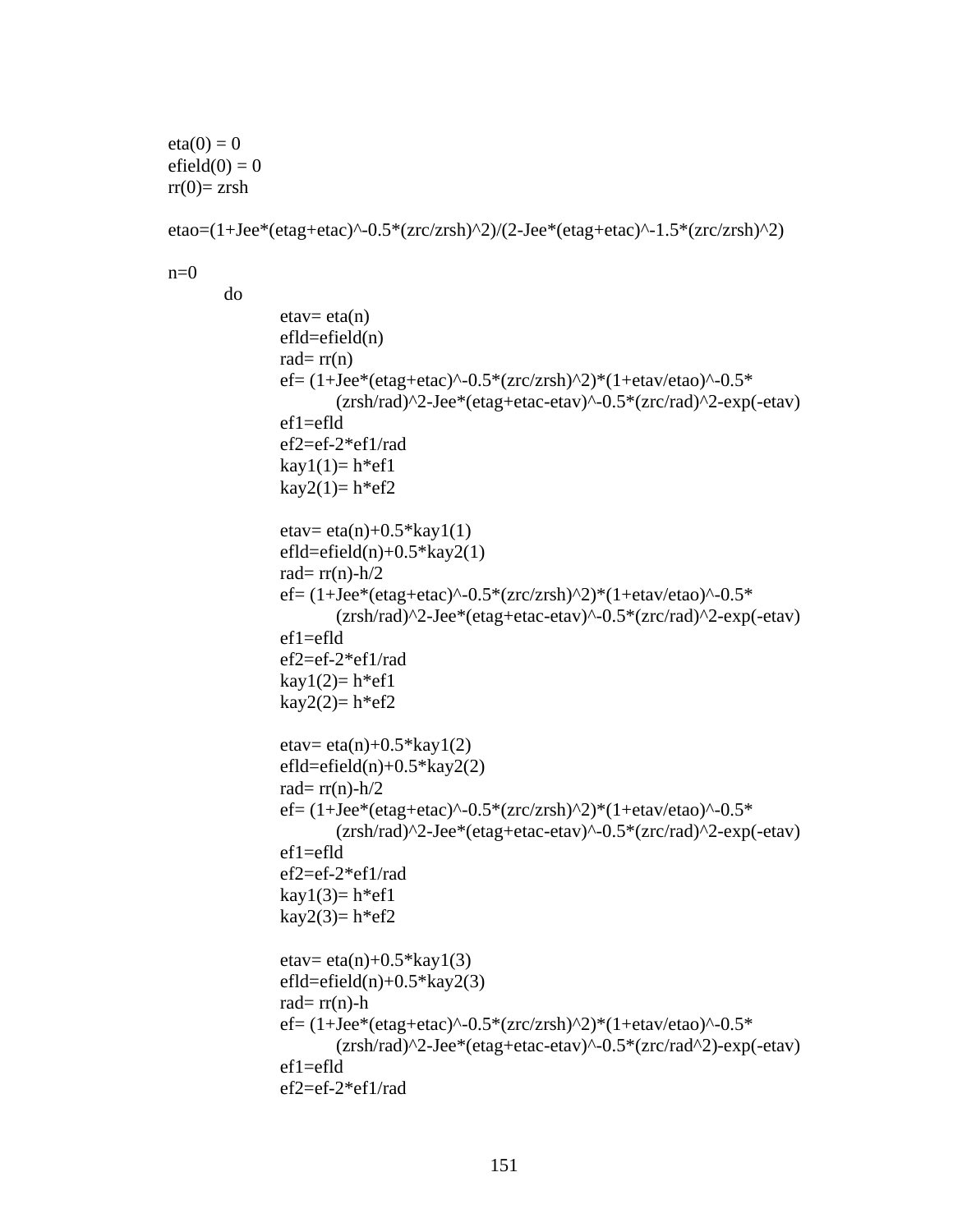```
kay1(4)=h*ef1kay2(4)= h*ef2n=n+1eta(n) = eta(n-1) + (1/6)^*(kay1(1) + 2*kay1(2) + 2*kay1(3) + kay1(4))efield(n) = efield(n-1) +(1/6)*(kay2(1)+2*kay2(2)+2*kay2(3)+kay2(4))
rr(n) = rr(n-1) - h
```
while  $(n<$ llim)

```
//calculate charged particle number densities
        Duplicate/O efield ntot, nion,npelect,nbelect
        ntot = (1+Jee*(etag+etac)^{0} - 0.5*(zrc/zrsh)^{0})*(1+eta/eta)^{0} - 0.5*(zrsh/rr)^2-Jee*(etag+etac-eta)^-0.5*(zrc/rr)^2-exp(-eta)
        nion= (1+Jee*((etag+etac)^{\hat{ }}-0.5)*(zrc/zrsh)^{\hat{ }}2)*(1+eta/eta/\hat{c}a)<sup>*</sup>(2*npelect=Jee*(etag+etac-eta)^-0.5*(zrc/rr)^2
        nbelect=exp(-eta)
```
end macro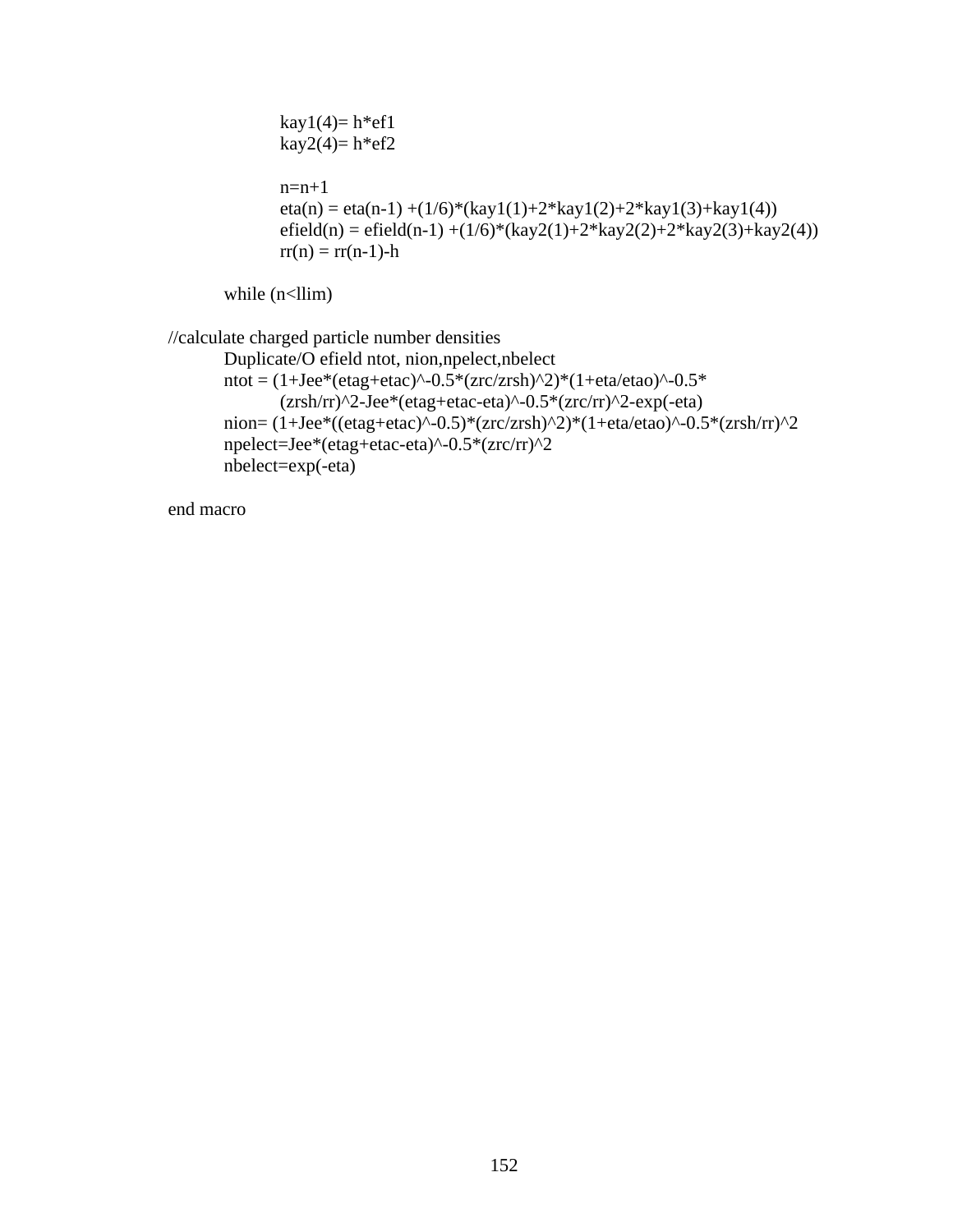**BIBLIOGRAPHY**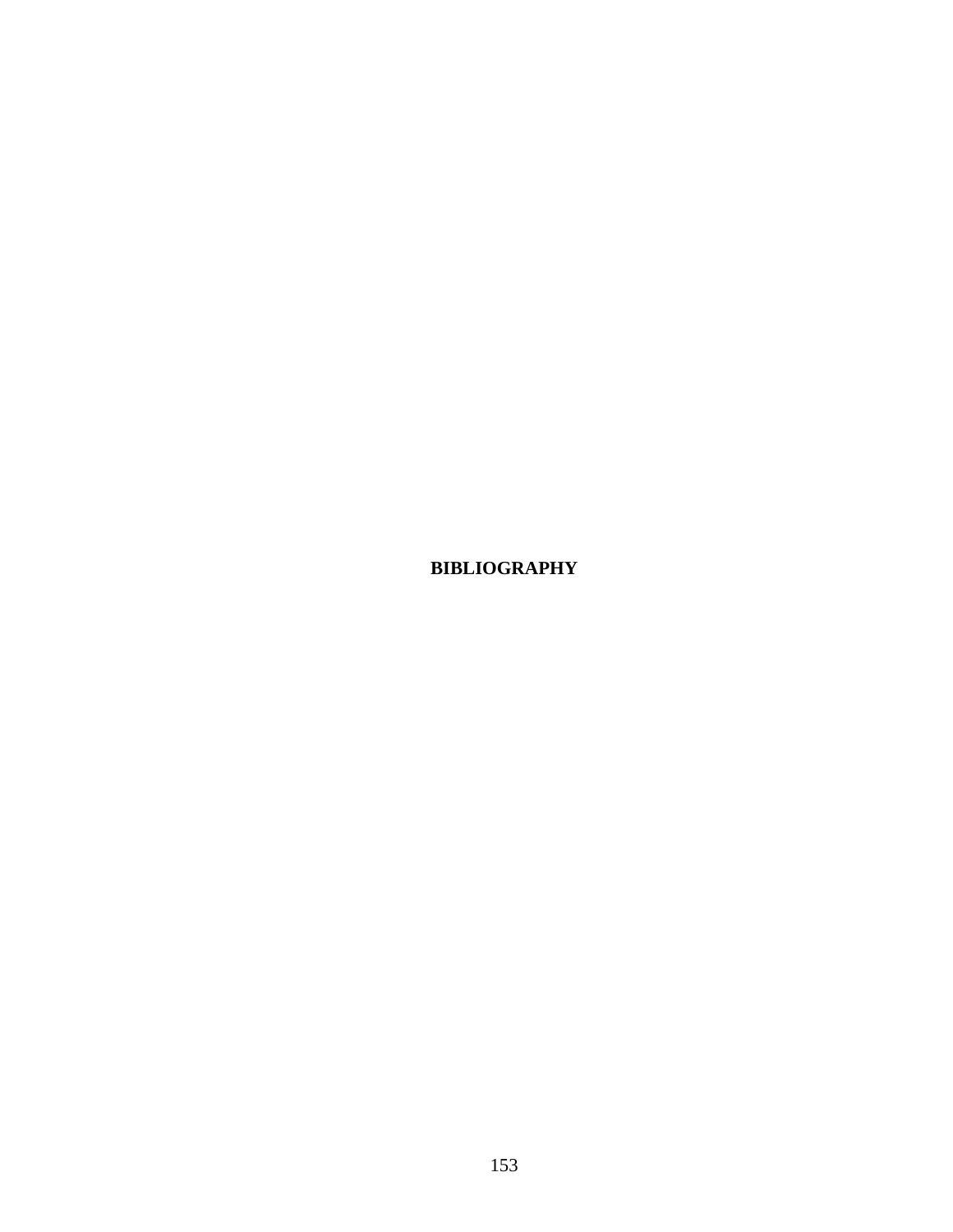## **BIBLIOGRAPHY**

<sup>1</sup> *Hydrazine Handbook* , technical handbook from the former Rocket Research Co.

<sup>2</sup> Marcucuccio, S., Giannelli, S., and Andrenucci, M., "Attitude and Orbit Control of Small Satellites and Constellations with FEEP Thrusters," IEPC 97-188, 25<sup>th</sup> International Electric Propulsion Conference, Aug. 24-28, Cleveland, OH.

<sup>3</sup> Garner, C. E., Brophy, J. R., Polk, J. E., and Pless, L. C., "A 5,739 Hour Cyclic Endurance Test of the SPT-100," AIAA-95-2667, 31st. AIAA/ASME/SAE/ASEE Joint Propulsion Conf., July 10-12, 1995, San Diego, CA.

<sup>4</sup> Patterson, M., Haag, T., Rawlin, V., and Kussmaul, M., "NASA 30-cm Ion Thruster Development Status," AIAA 94-2849, 30<sup>th</sup> AIAA/ASME/SAE/ASEE Joint Propulsion Conference, June 27-29, 1994, Indianapolis, IN.

 $<sup>5</sup>$  Zharinov, A. V., and Popov, Y. S., "Acceleration of Plasma by a Closed Hall Current,"</sup> Soviet Physics-Technical Physics, vol.12, Aug. 1967.

 $^6$  Guerra, L., and Joosten, K., "Return to the Moon," Ad Astra, May/June 1994.

<sup>7</sup> Frisbee, R. H., Polk, J. E., Gallimore, A. D., Marrese, C. M., "Oxygen-Propellant Plasma Thrusters for Cis-Lunar Electric Propulsion Missions," AIAA 98-3994, 34<sup>th</sup> AIAA/ASME/SAE/ASEE Joint Propulsion Conference and Exhibit, July 13-15, 1998, Cleveland, OH.

<sup>8</sup> Mueller, J., "Thruster Options for Microspacecraft: A Review and Evaluation of Existing Hardware and Emerging Technologies," AIAA-97-3058, 33rd AIAA/ASME/SAE/ASEE Joint Propulsion Conference, July 6-9, Seattle, WA.

<sup>9</sup> Fleeter, R. "Microspacecraft," The Edge City Press, Reston, VA, 1995.

<sup>10</sup> LISA Pre-Phase A Report, JPL Tech. Report # MPQ 233, July 1998.

<sup>11</sup> Khayms, V., and Martinez-Sanchez, M., "Preliminary Experimental Evaluation of a Mineatureized Hall Thruster," IEPC 97-077, 25<sup>th</sup> International Electric Propulsion Conference, Aug. 24-28, 1997, Cleveland, OH.

<sup>12</sup> Personal communications, M. T. Domonkos, Nov. 1998.

<sup>13</sup> Blandino, J. J., and Cassady, R. J., "Propulsion Requirements and Options for the New Millennium Interferometer (DS-3) Mission," 34th AIAA/ASME/SAE/ASEE Joint Propulsion Conference, July 13-15, 1998, Cleveland, OH.

<sup>14</sup> Hoyt, R. P., "Tether System for Exchanging Payloads between LEO and the Lunar Surface," AIAA 97-2794, 33<sup>rd</sup> AIAA/ASME/SAE/ASEE Joint Propulsion Conference, July 1997, Lake Beuna Vista, FL.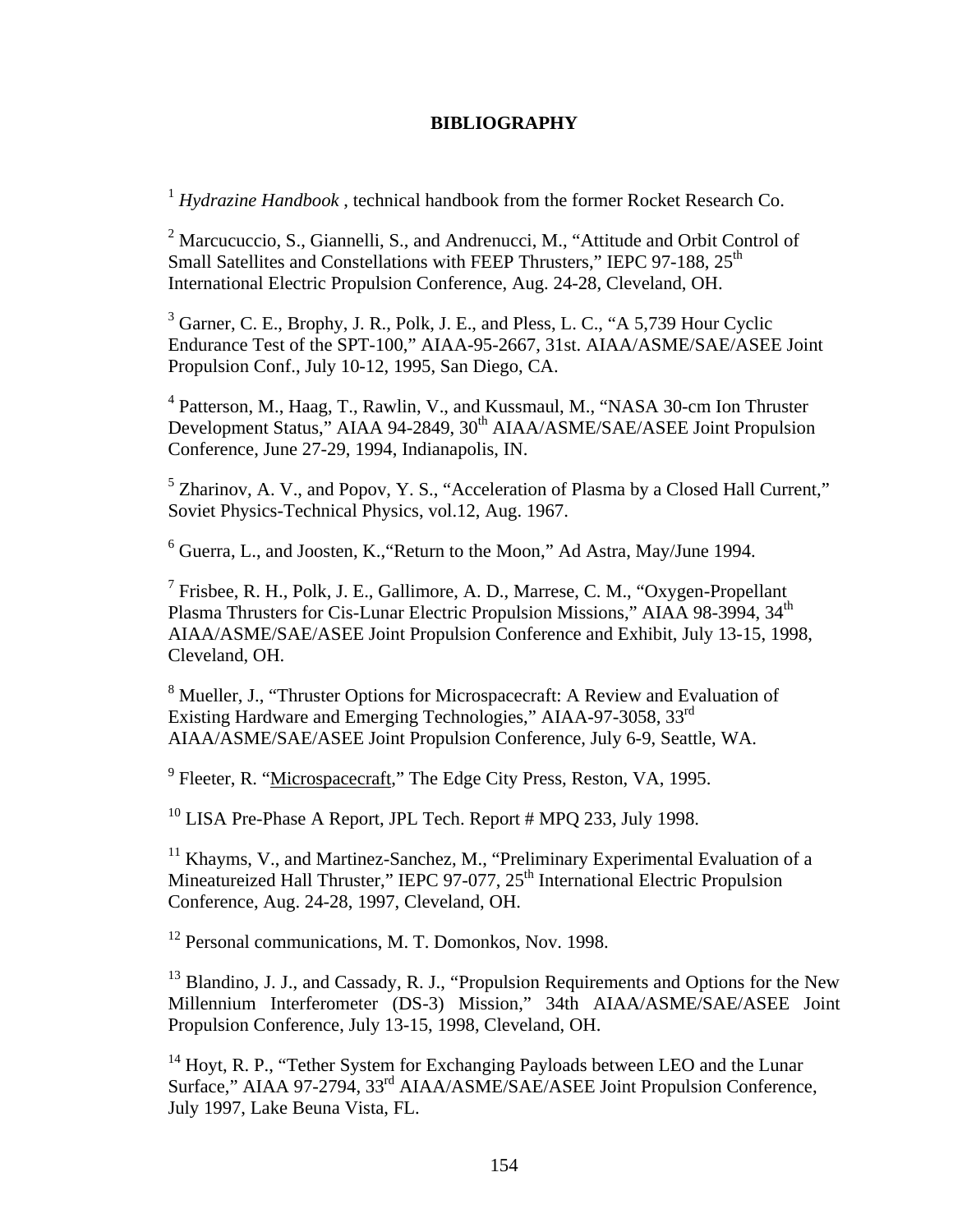<sup>15</sup> Oldson, J., and Carrol, J. A., "Potential Launch costs Savings of a Tether Transport Facility," AIAA 95-2895, 31<sup>st</sup> AIAA/ASME/SAE/ASEE Joint Propulsion Conference, July 1995, San Diego, CA.

 $\overline{a}$ 

<sup>16</sup> Sanmartin, J. R., Martinez-Sanchez, M., and Ahedo, E., "Bare Wire Anodes for Electrodynamic Tethers," J. Propulsion and Power 9(3), May-June 1993.

<sup>17</sup> Hoyt, R. P., and Forward, R., "The Terminator Tether De-orbit System," Proc. 9<sup>th</sup> Advanced Space Propulsion Workshop at JPL, March 11-13, 1998.

<sup>18</sup> Spindt, C. A., Holland, C. E., Rosengreen, A., and Brodie, I., "Field-Emitter Arrays for Vacuum Microelectronics," IEEE Transactions on Electron Devices 38(10), Oct. 1991.

<sup>19</sup> Gomer, R., *Field Emission and Field Ionization*, Harvard University Press, Cambridge, Massachusetts, 1961.

<sup>20</sup> Modinos, A., *Field, Thermionic, and Seconday Electron Spectroscopy*, Plenum, New York, 1984.

<sup>21</sup> Jensen, K. L, "Field Emitter Arrays for Plasma and Microwave Source Applications," Physics of Plasmas **6**, 1999.

 $22$  Brodie, I., and Schwoebel, P., "Vacuum Microelectronics Devices," Proc. IEEE, 83(7), July 1994.

<sup>23</sup> Spindt, C. A., Holland, C. E., Schwoebel, P. R., and Brodie, I., "Field Emitter Array Development for Microwave Applications II," J. Vac. Sci. Technol. B 16(2), Mar/Apr 1998.

<sup>24</sup> Bozler, C. O., Harris, C. T., Rabe, S., Ratham, D. D., Hollis, M., and Smith, H. I., "Arrays of Gated Field-emitter Cones Having 0.32 μm Tip-to-Tip Spacing," J. Vac. Sci. Technol. B 12(2), 1994.

 $25$  Mackie, W. A., Xie, T., and Davis, P. R., "Field Emission from Carbide Thin Film Cathodes," J. Vac. Sci. and Technol. B 13(6), Nov/Dec 1995.

<sup>26</sup> Charbonnier, F., "Arcing and Voltage Breakdown in Vacuum Microelectronics Microwave Devices Using Field Emitter Arrays: Causes, Possible Solutions, and Recent Progress," J. Vac. Sci. Technol. B 16(2), Mar/Apr 1998.

<sup>27</sup> Rakhshandehroo, M. R., "Design, Fabrication, and Characterization of Self-aligned Gated Field Emission Devices," Dissertation for Ph.D at The University of Michigan, Tech. rep. no. SSEL-284, 1998.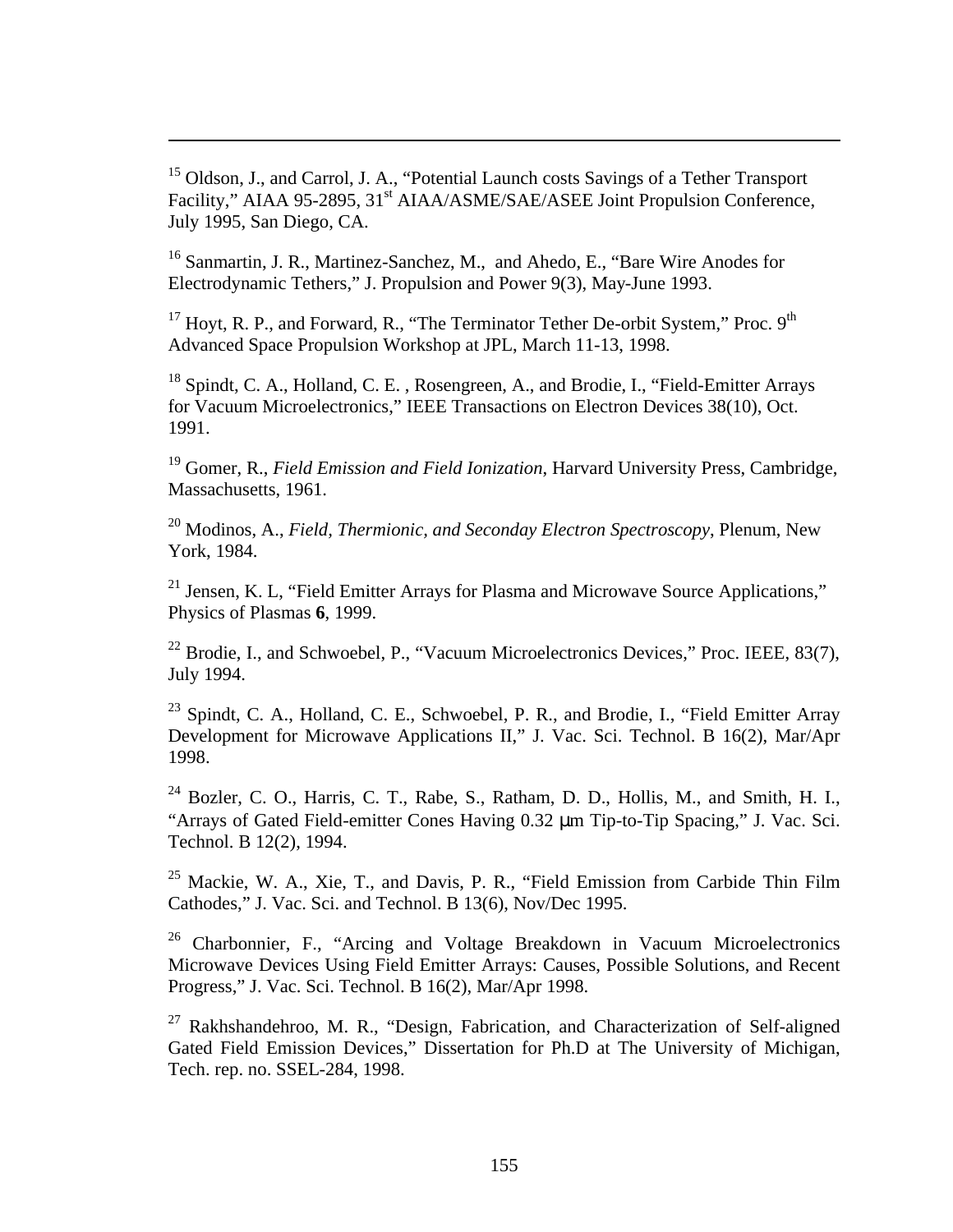<sup>28</sup> Tolt, Z. Li., Fink, R. L., and Yaniv, Z., "The Status and Future of Diamond Thin Film FED," Nikkei Microdevices' Flat Panel Display 1998 Yearbook, English translation published by InterLingua, 186, 1998.

<sup>29</sup> Spindt, C. A., Holland, C. E., Schwoebel, P. R., and Brodie, I., "Field Emitter Array Development for Microwave Applications," J. Vac. Sci. Technol. B 14(3), May/June 1996.

<sup>30</sup> Murphy, R. A., Harris, C. T., Matthews, R. H., Graves, C. A., Hollis, M. A., Kodis, M. A., Shaw, J., Garven, M., Ngo, M. T., and Jensen, K. L., IEEE International Conference on Plasma Science, San Diego, CA, May 19-22, 1997.

<sup>31</sup> Spindt, C. A., and Brodie, I., Technical Digest of the 1996 IEEE International Electron Devices Meeting (IEDM), 12.1.1 (1996); C. A. Spindt, C. E. Holland, P. R. Schwoebel, and I. Brodie, IEEE International Conference on Plasma Science, San Diego, CA, May 19-22, 1997.

<sup>32</sup> Schwoebel, P. R., and Spindt, C. A., "Field-Emitter Array Performance Enhancement Using Hydrogen Glow Discharges," Appl. Phys. Lett. 63(1), 5 July 1993.

<sup>33</sup> Schwoebel, P. R., and Spindt C. A., "Glow Discharge Processing to Enhance Field-Emitter Array Performance," J. Vac. Sci. Technol. B 12(4), Jul/Aug 1994.

<sup>34</sup> Rakhshandehroo, M. R., and Pang, S. W., "Sharpening Si Field Emitter Tips by Dry Etching and Low Temperature Plasma Oxidation," J. Vac. Sci. Technol. B 14(6), Nov/Dec 1996.

<sup>35</sup> Personnal communications, C. A. Spindt, Nov. 1998.

 $\overline{a}$ 

<sup>36</sup> Geiss, M. W., Twichell, J. C., and Lyszarz, T. M., "Diamond Emitters Fabrication and Theory," J. Vac. Sci. Tech. B 14(3), May/June 1996.

<sup>37</sup> Tolt, Z. L., Fink, R. L., and Yaniv, Z., "Electron Emission from Patterned Diamond Flat Cathodes," Tech. Digest International Vacuum Microelectronics Conference (IVMC), 1997, Korea.

<sup>38</sup> Fink, R. L., Thuesen, L. H., Tolt, Z. Li., and Yaniv, Z., "Lifetime and Stability of Diamond Field Emission Devices," Proceedings of the 2nd International Symposium on Diamond Electron Devices, March, 1998, Osaka, Japan, accepted for pubilication.

<sup>39</sup> Blyablin, A. A., Kandidov, A. V., Pilevskii, A. A., Rakhimov, A. T., Samorodov, V. A., Seleznev, B. V., Suetin, N.V., and Timofeev, M. A., "The Study of Electron Source with Flat Diamond Field Emission Cathode," Tech. Digest International Vacuum Microelectronics Conference (IVMC), 1998, Asheville, NC.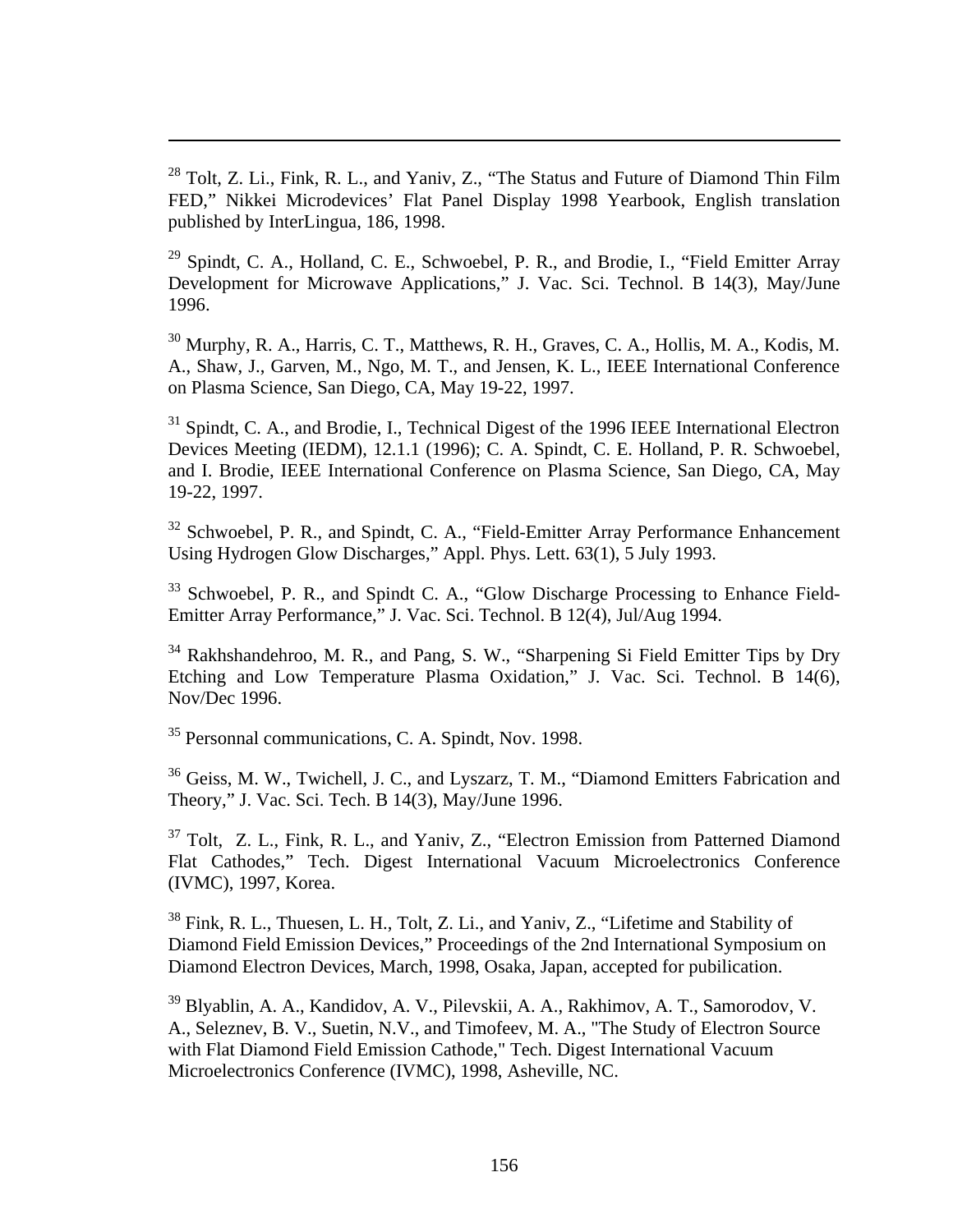<sup>40</sup> Itoh, S., Niiyama, T., Taniguchi, M., and Watanbe, T., "A New Structure of Field Emitter Arrays," J. Vac. Sci. Technol. B 14(3), May/June 1996.

<sup>41</sup> Grossman, K., and Peckerar, M., "Active Current Limitation for Cold-Cathode Field Emitters," Nanotechnology **5**, 1994.

<sup>42</sup> Takemura, H., Tomihari, Y., Furutake, N., Matsuno, F., Yoshiki, M., Takada, N., Okamoto, A., and Miyano, S., "A Novel Vertical Current Limiter Fabricated with a Deep Trench Forming Technology for Highly Reliable Field Emitter Arrays," Tech. Digest IEEE-IEDM, 709, 1997.

<sup>43</sup> Lindberg, P. A. P., and Johansson, L. I., "Work Function and Reactivity of Some Crystal Faces of Substoichimetric Transition-Metal Carbides," Surface Sci., 194, 1988.

<sup>44</sup> Mackie, W. A., Xie, T., and Davis, P. R., "Field Emission from Carbide Film Cathodes," J. Vac. Sci. Technol. B 13(6), Nov/Dec 1995.

<sup>45</sup> Ishikawa, J., Tsuji, H., Yashuto, Sasaki, T., Kaneko, T., Nagao, M., and Inoue, K., "Influence of Cathode Material on Emission Characteristics of Field Emitters for Microelectronics Devices," J. Vac. Sci. Technol. B 11(2), Mar/Apr 1993.

<sup>46</sup> Palmer, W. D., Temple, D., Mancusi, J., Yadon, L., Vellenga, D., and McGuire, G. E., "Emission Current Measurements Under Flat Panel Display Conditions," 25th IEEE International Conference on Plasma Science, June 1998, Raleigh, NC.

<sup>47</sup> Temple, D., Palmer, W. D., Yadon, L. N., Mancusi, J. E., Vellenga, D., and McGuire, G. E., "Silicon Field Emitter Cathodes: Fabrication, Performance, and Applications," J. Vac. Sci. Tech. A 16(3), May/June 1998.

<sup>48</sup> Brodie, I., "Bombardment of Field-Emission Cathodes by Positive Ions Formed in the interelectrode Region," Int. J. Electronics 38(4), 1975.

<sup>49</sup> Langmuir, I., Physical Review 2, 450, 1913.

 $\overline{a}$ 

<sup>50</sup> Childs, C., Physical Review 32, 492, 1911.

<sup>51</sup> Fay , C. E., Samuel, A. L., and Shockley, W., "On the Theory of Space Charge Between Parallel Plane Electrodes," Bell System Technical Journal 17(9), 1938.

<sup>52</sup> Langmuir, I., "The Interaction of Electron and Positive Ion Space Charges in Cathode Sheaths," Phys. Rev. 33, June 1929.

<sup>53</sup> Bohm, D., *Characteristics of Electrical Discharges in Magnetic Fields*, ed. A. Guthrie and R. K. Wakerling, McGraw-Hill Book Co., Inc. 1949.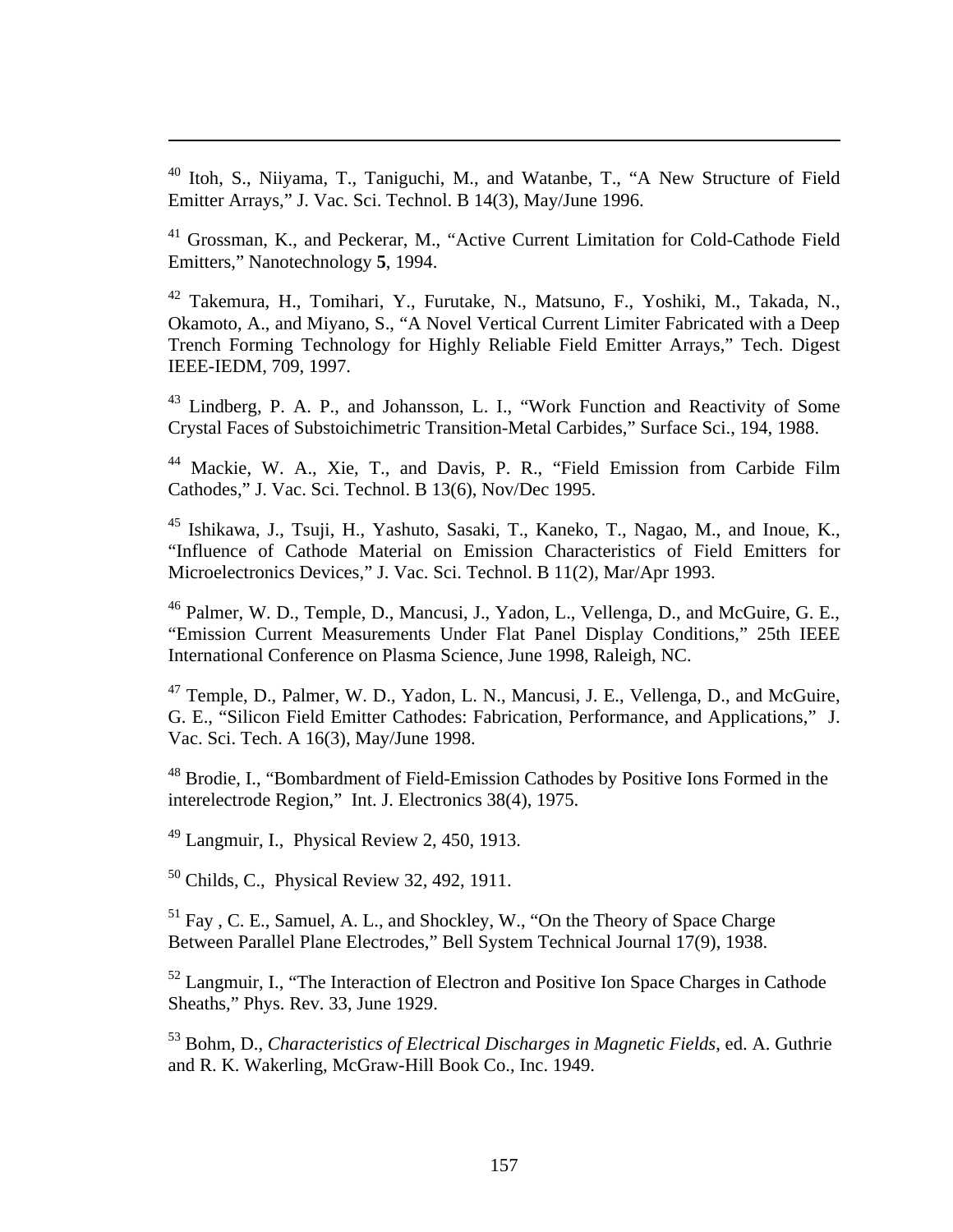<sup>54</sup> Crawford, F. W., and Cannera, A. B., "Structure of the Double Sheath in a Hot Cathode Plasma," J. Appl. Phys. 36(10), Oct. 1965.

 $\overline{a}$ 

<sup>55</sup> Prewett, P. D., and, Allen, J. E., "The Double Sheath Associated with a Hot Cathode," Proc. R. Soc. Lond. A. 348, 1976.

<sup>56</sup> Andrews, J. G., and Allen, J. E., "Theory of a Double Sheath Between Two Plasmas," Proc. Roy. Soc. Lond. A. 320, 1971.

<sup>57</sup> Goodfellow, K. D., "A Theoretical and Experimental Investigation of Cathode Processes in Electric Thrusters," Ph.D. dissertation USC 1996.

<sup>58</sup> Domonkos, M. T., Marrese, C. M., Haas, J. M., and Gallimore, A. D., "Very Near-Field Plume Investigation of the D-55 Anode Layer Thruster," AIAA-97-3062 33st. AIAA/ASME/SAE/ASEE Joint Propulsion Conference, Seattle, WA, July 1997.

<sup>59</sup> Haag, T. W., and Curran, F. M., "Arcjet Starting Reliability: A Multistart Test on Hydrogen/Nitrogen Mixtures," AIAA-87-1061, (NASA TM-898867), May 1987.

<sup>60</sup> King, L. B., and Gallimore, A. D., "Gridded Retarding Pressure Sensor for Ion and Neutral Particle Analysis in Flowing Plasmas," Rev. Sci. Instrum. 68(2), Feb. 1997.

 $61$  Mackie, W. A., and Hindrichs, C. H., "Preparation of  $ZrC<sub>x</sub>$  Single Crystal by an Arc Melting Floating Zone Technique," J. Crystal Growth 87, 1988.

 $62$  Xie, T., Mackie, W. A., and Davis, P. R., "Field Emission from ZrC Films on Si and Mo Single Emitters and Emitter Arrays," J. Vac. Sci. Technol. B 14(3), May/Jun 1996.

<sup>63</sup> Mackie, W. A., Morrissey, J. L., Hinrichs, C. H., and P. R. Davis, "Field Emission from Hafnium Carbide," J.Vac. Sci. Technol. A 10(4), Jul/Aug 1992.

<sup>64</sup> Mackie, W. A., Hartman, R. L., Anderson, M. A., and Davis, P. R., "Transition Metal Carbides for Use as Field Emission Cathodes," J. Vac. Sci. Technol. B 12(2), Mar/Apr 1994.

<sup>65</sup> Mackie, W. A., Xie, T., and Davis, P. R., "Field Emission from Carbide Film Cathodes," J. Vac. Sci. Technol. B 13(6), Nov/Dec 1995.

<sup>66</sup> Temple, D., Palmer, W. D., Yadon, L. N., Mancusi, J. E., Vellenga, D., and McGuire, G. E., "Silicon Field Emitter Cathodes: Fabrication, Performance, and Applications," J. Vac. Sci. Technol. A 16(3), May/June 1998.

<sup>67</sup> Yamamura, Y., Matsunami, N., and Itoh, N., "Theoretical Studies on an Empirical Formula for Sputtering Yield at Normal Incidence," Radiat. Eff. 71, 1983.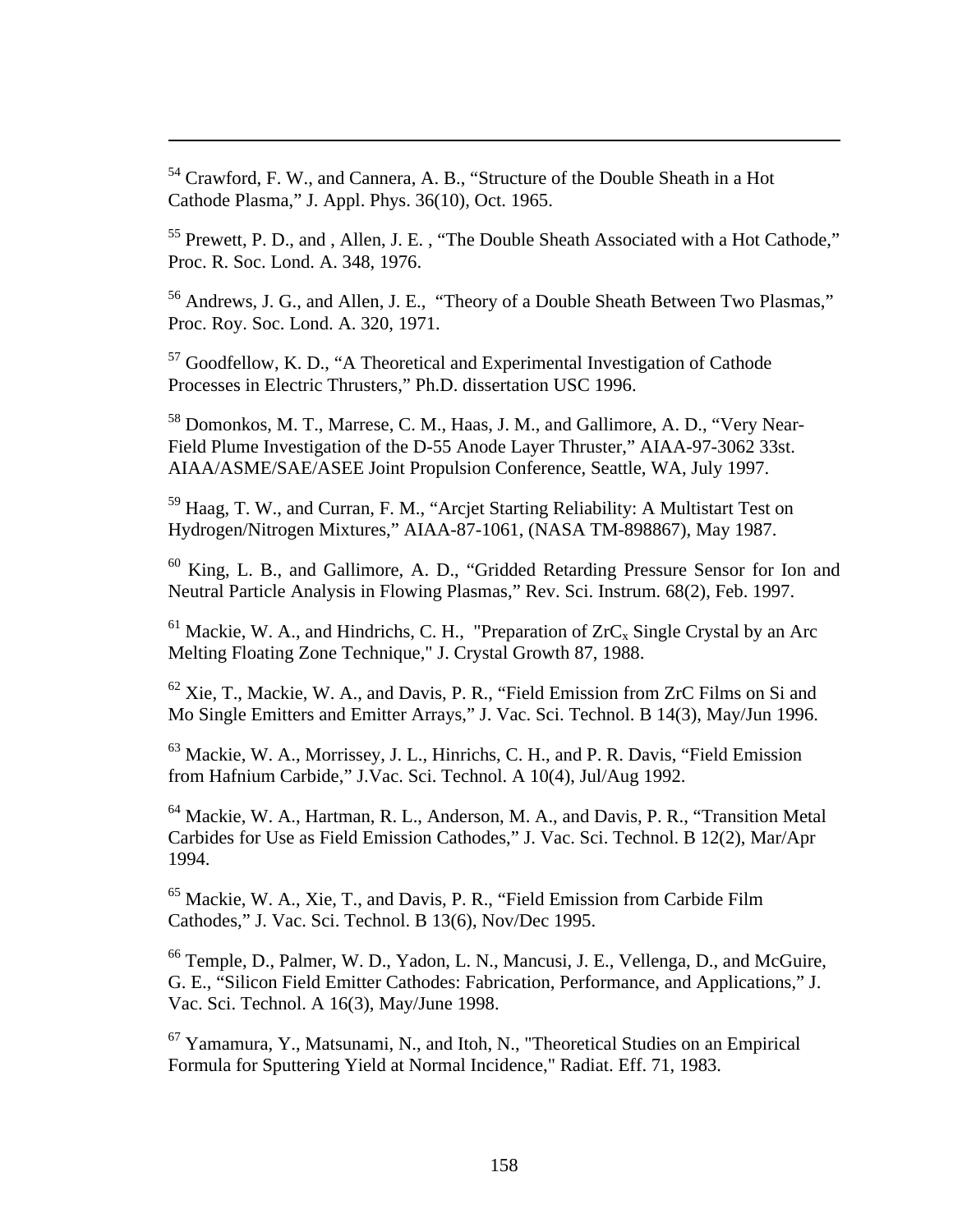<sup>68</sup> Urayama, M., Ise, T., Maruo, Y., Kishi, A., Imamoto, R., and Takase, T., "Silicon Field Emitter Capable of Low Voltage Emission," Jpn. J. Appl. Phys. 32 Pt. 1, No. 12B, 1993.

<sup>69</sup> Jensen, K. L., "An Analytical Model of an Emission-gated Twystrode Using a Field Emission Array," J. Appl. Phys. 83(12), June 1998.

 $70$  Charbonnier, F., "Arcing and Voltage Breakdown in Vacuum Microelectronics Microwave Devices Using Field Emitter Arrays: Causes, Possible Solutions, and Recent Progress," J. Vac. Sci. Technol. B 16(2), Mar/Apr 1998.

<sup>71</sup> Jensen, K.L., Mukhopadhyay, P., Zaidman, E.G., Nguyen, K., Kodis, M.A., Malsawma, L., and Hor, C., "Electron Emission from a Single Spindt-Type Field Emitter: Comparison of Theory with Experiment," Appl. Surf. Sci. 111, 1997.

<sup>72</sup> Brodie, I., "Bombardment of Field-Emission Cathodes by Positive Ions Formed on the Interelectrode Region," Int. J. Electronics, 38(4), 1975.

<sup>73</sup> Everhart, T. E., "Simplified Analysis of Point-Cathode Electron Sources," J. Appl. Phys. 38(113), 1967.

<sup>74</sup> Brown, S., *Basic Data of Plasma Physics*, M.I.T. Press 1966.

 $\overline{a}$ 

<sup>75</sup> Matsunami, N., Yamamura, Y., Itikawa, Y., Itoh, N., Kazmuta, Y., Miyagawa, S., Morita, K., Shimizu, R., Tawara, H., "Energy Dependance of the Ion-Induced Sputtering Yields of Monatomic Solids," Atomic Data and Nuclear Data Tables 31, 1984.

<sup>76</sup> Bohdansky, J., Roth, J., and Bay, H. L., "An Analytical Formula and Important Parameters for Low-Energy Ion Sputtering," J. Appl. Phys. 51(5), May 1980.

<sup>77</sup> Stuart, R. V. and Wehner, G. K., "Sputtering Yields at Low Bombarding Ion Energies," J. Appl. Phys. 33(7), July 1962.

<sup>78</sup> Rosenberg, D., and Wehner, G. K., "Sputtering Yields for Low Energy He<sup>+</sup>-, Kr<sup>+</sup>-, and Xe<sup>+</sup> -Ion Bombardment," J. Appl. Phys. 33(5), 1962.

<sup>79</sup> Jensen, K. L, Kodis, M. A., Murphy, R. A., Zaidman, E. G., "Space-Charge Effects on the Current-Voltage Characteristics of Gated Field Emitter Arrays," J. Appl. Phys. 82(2), July 1997.

<sup>80</sup> True, R. B., Good, G. R., Hargreaves, T. A., Palmer, W. D., "Analysis of Isotropic and Anisotropic Etch Field Emitter Array Cathodes," IEEE International Conference on Plasma Science, 1997.

<sup>81</sup> Mackie, W. A, Morrissey, J. L., Hinrichs. C.H., Davis, P.R., "Field Emission from Hafnium Carbide," J. Vac. Sci. Technol. A 10(4), Jul/Aug 1992.